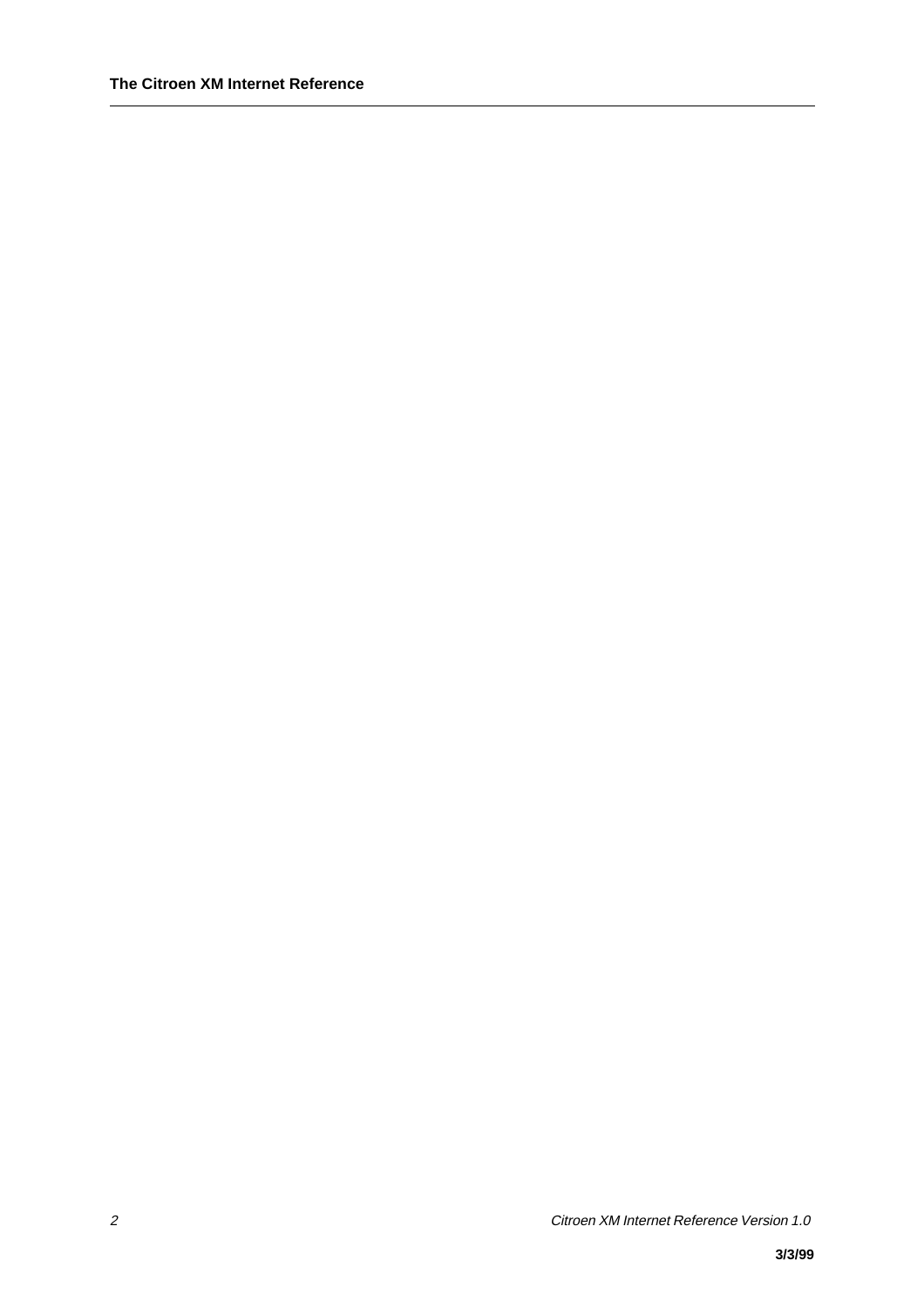# **[The Citroen XM Internet Reference](#page-0-0)**

| $\overline{7}$<br>The Electrics, Dashboard and Heater<br>8<br>Alarm<br>9<br><b>Central Locking</b><br>Changing the steering wheel<br>10<br>11<br>Dashboard Display (replacing bulbs)<br>Dip-Dip failure<br>13<br>Early car problems<br>14<br>Earthing blocks<br>15<br><b>Electric Mirrors</b><br>17<br>Electric windows<br>18<br>22<br><b>Fuel Gauge Problem</b><br>Glove Box<br>23<br>Heater $(1)$<br>24<br>28<br>Heater $(2)$<br>Heater $(3)$<br>31<br>32<br>Heater $(4)$<br>34<br>Instrument panel oil gauge<br>35<br>Key Plip<br>Not starting<br>36<br>Radios etc<br>37<br>Rear bulb warnings<br>40<br>Sidelights<br>41<br>Speedometer<br>42<br>44<br>Stop lights<br>Sunroof<br>45<br>Water temperature warning<br>46<br>Wet boot problem<br>47<br>48<br>Windscreen Washer empty warning always displayed |
|---------------------------------------------------------------------------------------------------------------------------------------------------------------------------------------------------------------------------------------------------------------------------------------------------------------------------------------------------------------------------------------------------------------------------------------------------------------------------------------------------------------------------------------------------------------------------------------------------------------------------------------------------------------------------------------------------------------------------------------------------------------------------------------------------------------|
|                                                                                                                                                                                                                                                                                                                                                                                                                                                                                                                                                                                                                                                                                                                                                                                                               |
|                                                                                                                                                                                                                                                                                                                                                                                                                                                                                                                                                                                                                                                                                                                                                                                                               |
|                                                                                                                                                                                                                                                                                                                                                                                                                                                                                                                                                                                                                                                                                                                                                                                                               |
|                                                                                                                                                                                                                                                                                                                                                                                                                                                                                                                                                                                                                                                                                                                                                                                                               |
|                                                                                                                                                                                                                                                                                                                                                                                                                                                                                                                                                                                                                                                                                                                                                                                                               |
|                                                                                                                                                                                                                                                                                                                                                                                                                                                                                                                                                                                                                                                                                                                                                                                                               |
|                                                                                                                                                                                                                                                                                                                                                                                                                                                                                                                                                                                                                                                                                                                                                                                                               |
|                                                                                                                                                                                                                                                                                                                                                                                                                                                                                                                                                                                                                                                                                                                                                                                                               |
|                                                                                                                                                                                                                                                                                                                                                                                                                                                                                                                                                                                                                                                                                                                                                                                                               |
|                                                                                                                                                                                                                                                                                                                                                                                                                                                                                                                                                                                                                                                                                                                                                                                                               |
|                                                                                                                                                                                                                                                                                                                                                                                                                                                                                                                                                                                                                                                                                                                                                                                                               |
|                                                                                                                                                                                                                                                                                                                                                                                                                                                                                                                                                                                                                                                                                                                                                                                                               |
|                                                                                                                                                                                                                                                                                                                                                                                                                                                                                                                                                                                                                                                                                                                                                                                                               |
|                                                                                                                                                                                                                                                                                                                                                                                                                                                                                                                                                                                                                                                                                                                                                                                                               |
|                                                                                                                                                                                                                                                                                                                                                                                                                                                                                                                                                                                                                                                                                                                                                                                                               |
|                                                                                                                                                                                                                                                                                                                                                                                                                                                                                                                                                                                                                                                                                                                                                                                                               |
|                                                                                                                                                                                                                                                                                                                                                                                                                                                                                                                                                                                                                                                                                                                                                                                                               |
|                                                                                                                                                                                                                                                                                                                                                                                                                                                                                                                                                                                                                                                                                                                                                                                                               |
|                                                                                                                                                                                                                                                                                                                                                                                                                                                                                                                                                                                                                                                                                                                                                                                                               |
|                                                                                                                                                                                                                                                                                                                                                                                                                                                                                                                                                                                                                                                                                                                                                                                                               |
|                                                                                                                                                                                                                                                                                                                                                                                                                                                                                                                                                                                                                                                                                                                                                                                                               |
|                                                                                                                                                                                                                                                                                                                                                                                                                                                                                                                                                                                                                                                                                                                                                                                                               |
|                                                                                                                                                                                                                                                                                                                                                                                                                                                                                                                                                                                                                                                                                                                                                                                                               |
|                                                                                                                                                                                                                                                                                                                                                                                                                                                                                                                                                                                                                                                                                                                                                                                                               |
|                                                                                                                                                                                                                                                                                                                                                                                                                                                                                                                                                                                                                                                                                                                                                                                                               |
|                                                                                                                                                                                                                                                                                                                                                                                                                                                                                                                                                                                                                                                                                                                                                                                                               |
|                                                                                                                                                                                                                                                                                                                                                                                                                                                                                                                                                                                                                                                                                                                                                                                                               |
|                                                                                                                                                                                                                                                                                                                                                                                                                                                                                                                                                                                                                                                                                                                                                                                                               |
| 49<br>XM won't start                                                                                                                                                                                                                                                                                                                                                                                                                                                                                                                                                                                                                                                                                                                                                                                          |
| The Body<br>51                                                                                                                                                                                                                                                                                                                                                                                                                                                                                                                                                                                                                                                                                                                                                                                                |
| Alloy Wheel Refurbishment<br>52                                                                                                                                                                                                                                                                                                                                                                                                                                                                                                                                                                                                                                                                                                                                                                               |
| Blowout<br>54                                                                                                                                                                                                                                                                                                                                                                                                                                                                                                                                                                                                                                                                                                                                                                                                 |
| Door hinges<br>55                                                                                                                                                                                                                                                                                                                                                                                                                                                                                                                                                                                                                                                                                                                                                                                             |
| Grinding noise from front of car<br>56                                                                                                                                                                                                                                                                                                                                                                                                                                                                                                                                                                                                                                                                                                                                                                        |
| Headlights<br>57                                                                                                                                                                                                                                                                                                                                                                                                                                                                                                                                                                                                                                                                                                                                                                                              |
| Michelin tyres<br>58                                                                                                                                                                                                                                                                                                                                                                                                                                                                                                                                                                                                                                                                                                                                                                                          |
| Outside temperature sensor whereabouts<br>59                                                                                                                                                                                                                                                                                                                                                                                                                                                                                                                                                                                                                                                                                                                                                                  |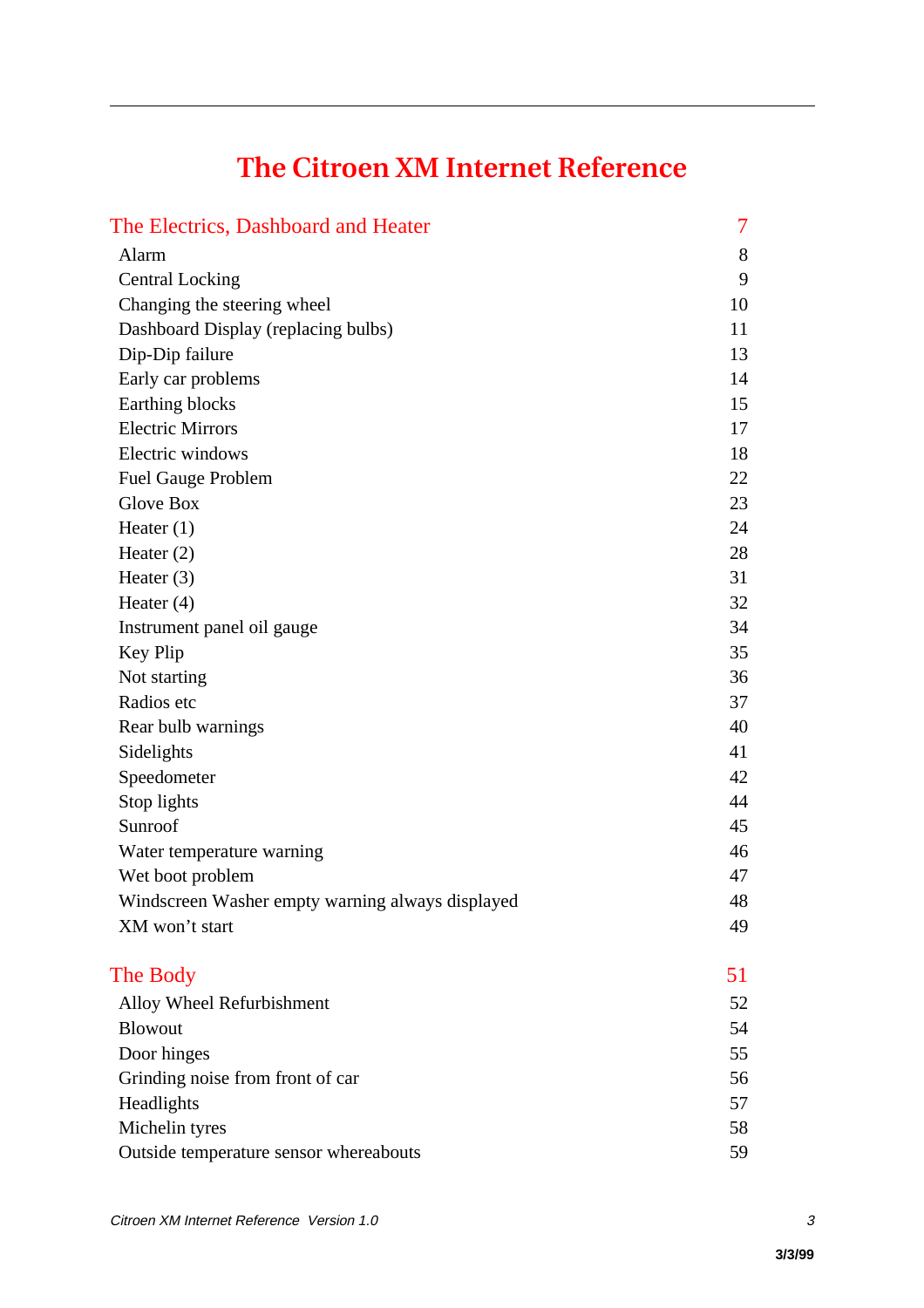| Repairing bumpers                       | 61  |
|-----------------------------------------|-----|
| Replacement wing mirror glass           | 62  |
| Roof Rack                               | 63  |
| Rust                                    | 64  |
| Tow bar                                 | 65  |
| The Engine and other mechanicals        | 67  |
| 150HP engine                            | 68  |
| Cambelt pulley                          | 69  |
| Clunk behind Front wheel                | 70  |
| Engine management system                | 71  |
| Engine noise                            | 72  |
| Engines                                 | 73  |
| Idle speed wobblies                     | 74  |
| Juddering and vibration                 | 75  |
| Models and DIRAVI                       | 76  |
| Oil                                     | 77  |
| Play in ball joints                     | 78  |
| Servicing Intervals                     | 79  |
| Spark plugs                             | 80  |
| Valve stem oil seals                    | 81  |
| Water leak                              | 82  |
| Suspension                              | 83  |
| Accelerator pedal sensor                | 84  |
| Auto/sport Suspension Problem           | 85  |
| BX Sphere on XMs                        | 86  |
| <b>Changing Spheres</b>                 | 87  |
| Clicking Hydralic pump                  | 88  |
| <b>Comfort Spheres</b>                  | 89  |
| Diravi on an XM                         | 90  |
| Electro-valve and hard ride             | 91  |
| Electro-valve diagnostic                | 92  |
| Hard suspension                         | 93  |
| Height correctors                       | 94  |
| How to change the spheres               | 95  |
| Hydractive 1 and Hydractive 2 explained | 96  |
| Hydractive 2 suspension                 | 98  |
| Hydraflush                              | 101 |
| <b>LHM</b>                              | 104 |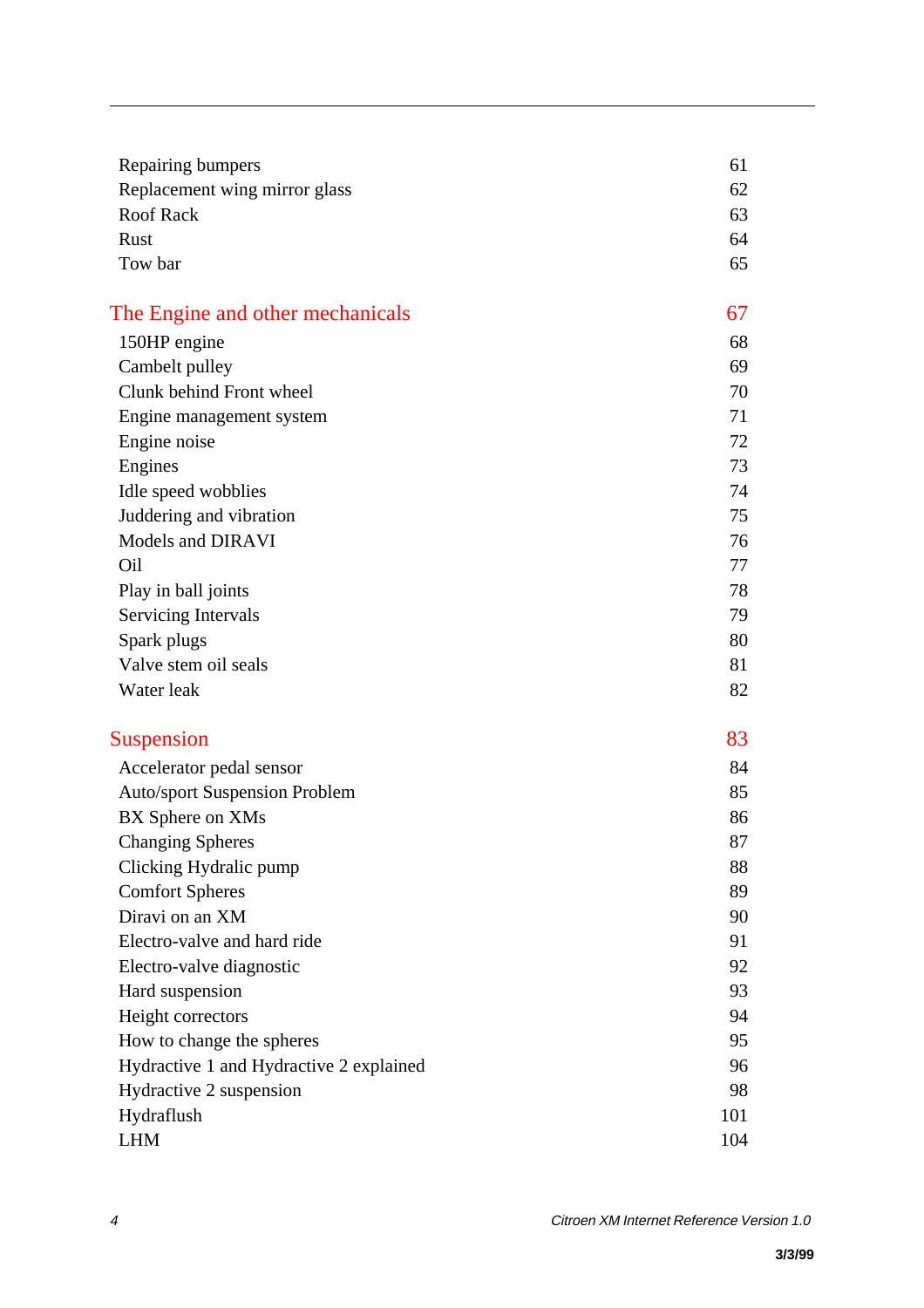| Link rods/stabilisers               | 108 |
|-------------------------------------|-----|
| Noisy hydraulic pump                | 110 |
| <b>Pressure Regulators</b>          | 111 |
| Re-gassing vs replacing             | 112 |
| <b>Rear Suspension Bearings</b>     | 113 |
| Refilling spheres                   | 114 |
| Sinking feeling                     | 115 |
| Sorting out the suspension          | 116 |
| <b>Spheres</b>                      | 117 |
| Spheres - replace or regas?         | 118 |
| Spheres with less damping?          | 120 |
| Sport/Auto self changing phenomenon | 123 |
| Suspension                          | 124 |
| Suspension computer                 | 125 |
| <b>Suspension Explanation</b>       | 126 |
| Suspension question                 | 130 |
| Suspension strut drama              | 131 |
| Suspension V6                       | 132 |
| Suspension variants                 | 133 |
| The brakes                          | 135 |
| ABS and Brake delay.                | 136 |
| ABS OUT OF USE showing on display.  | 137 |
| ABS sensors                         | 139 |
| <b>Bleeding the Brakes</b>          | 141 |
| <b>Brake Disks</b>                  | 143 |
| <b>Brake Pads</b>                   | 144 |
| <b>Brakes</b>                       | 145 |
| Brakes not working                  | 146 |
| Front brake pads                    | 147 |
| <b>Loss of Brakes</b>               | 148 |
| <b>Parking Brakes</b>               | 149 |
| Warped front discs                  | 151 |
| Auto and manual gearboxes           | 153 |
| Auto Box                            | 154 |
| Auto gearbox oil level              | 156 |
| Clutch slip in Auto Gearbox         | 157 |
| Clutch difficult to operate         | 159 |
| Gearbox                             | 162 |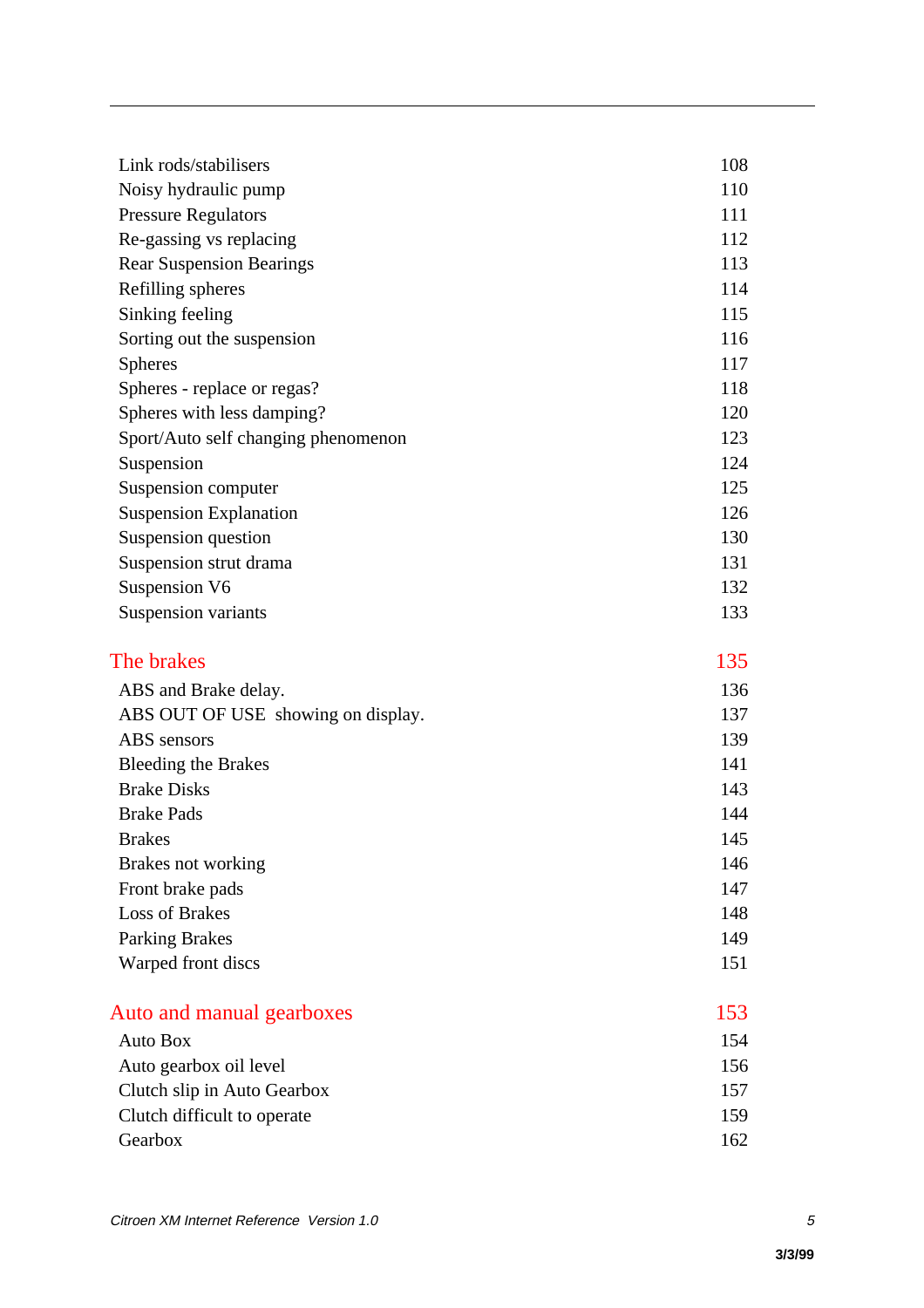| V6 Auto boxes                                  | 163 |
|------------------------------------------------|-----|
| Air-conditioning                               | 165 |
| Adding Air-con                                 | 166 |
| Air Conditioning                               | 167 |
| Air conditioning drain                         | 169 |
| ECU - Air conditioning                         | 170 |
| Converting to R134A                            | 171 |
| 3.0 Litre Cars                                 | 173 |
| 3.0L suspension problem                        | 174 |
| Engine management specialist - help!!!!        | 176 |
| Oil Pump                                       | 178 |
| Potentiometer problems?                        | 179 |
| The source of all misery Cracked back manifold | 180 |
| V6 24v Engine management specialist needed     | 182 |
| <b>General Information</b>                     | 183 |
| Andyspares                                     | 184 |
| Back from the XM factory                       | 185 |
| <b>Books</b>                                   | 186 |
| Burning XM's                                   | 188 |
| Buying an XM                                   | 189 |
| Citroen specialists                            | 192 |
| <b>Facelift models</b>                         | 193 |
| Genuine & Aftermarket parts                    | 194 |
| Powersteering problems                         | 195 |
| Prices                                         | 196 |
| RP (Replacement Parts) Numbers                 | 197 |
| RP numbers                                     | 198 |
| Series 2 inside looks                          | 199 |
| Spares to carry                                | 200 |
| The first XM club                              | 202 |
| Total failure                                  | 203 |
| Who designed what                              | 204 |
| <b>XM</b> Prestige                             | 205 |
| <b>XM Replacement</b>                          | 206 |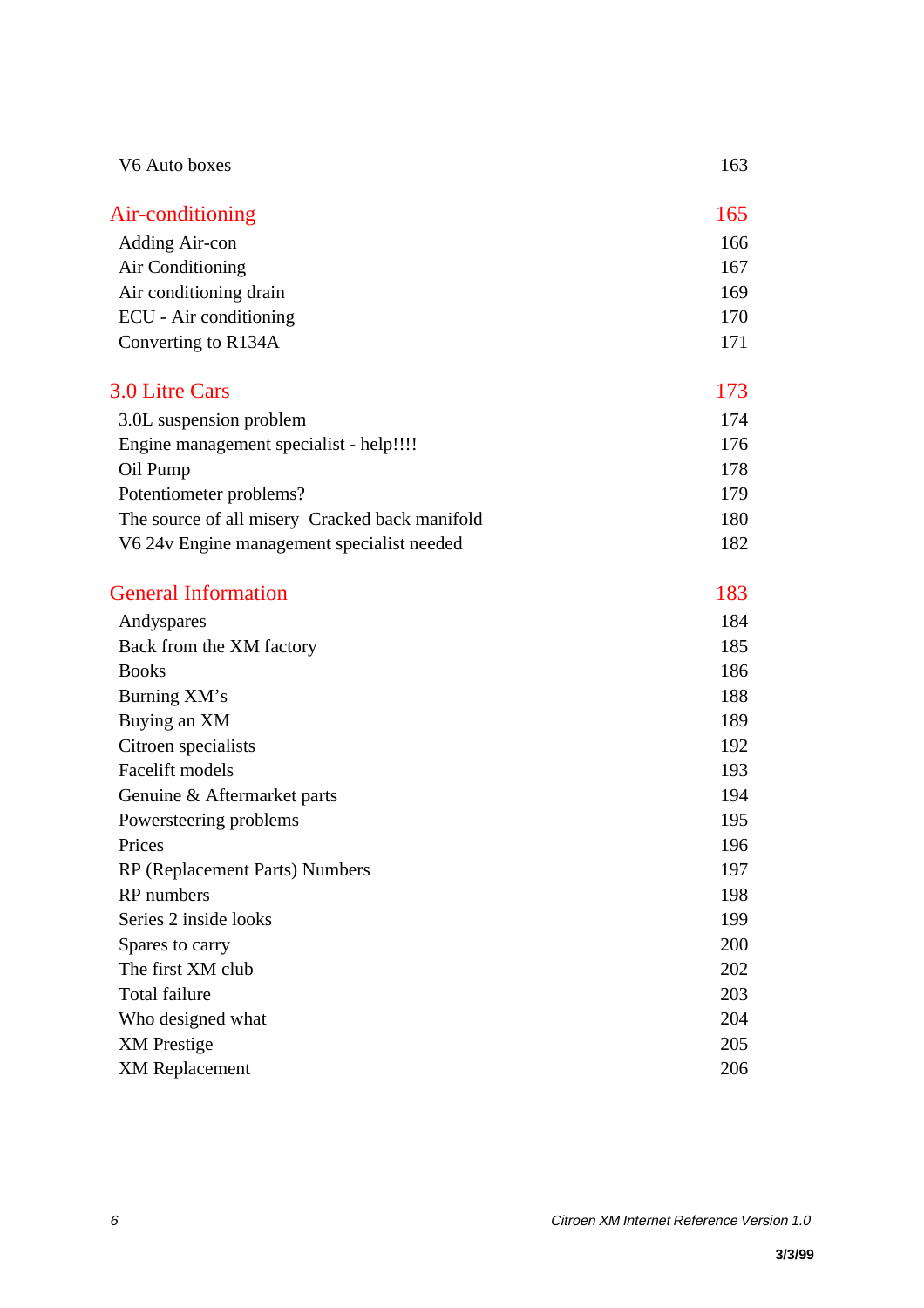# <span id="page-6-0"></span>**The Electrics, Dashboard and Heater**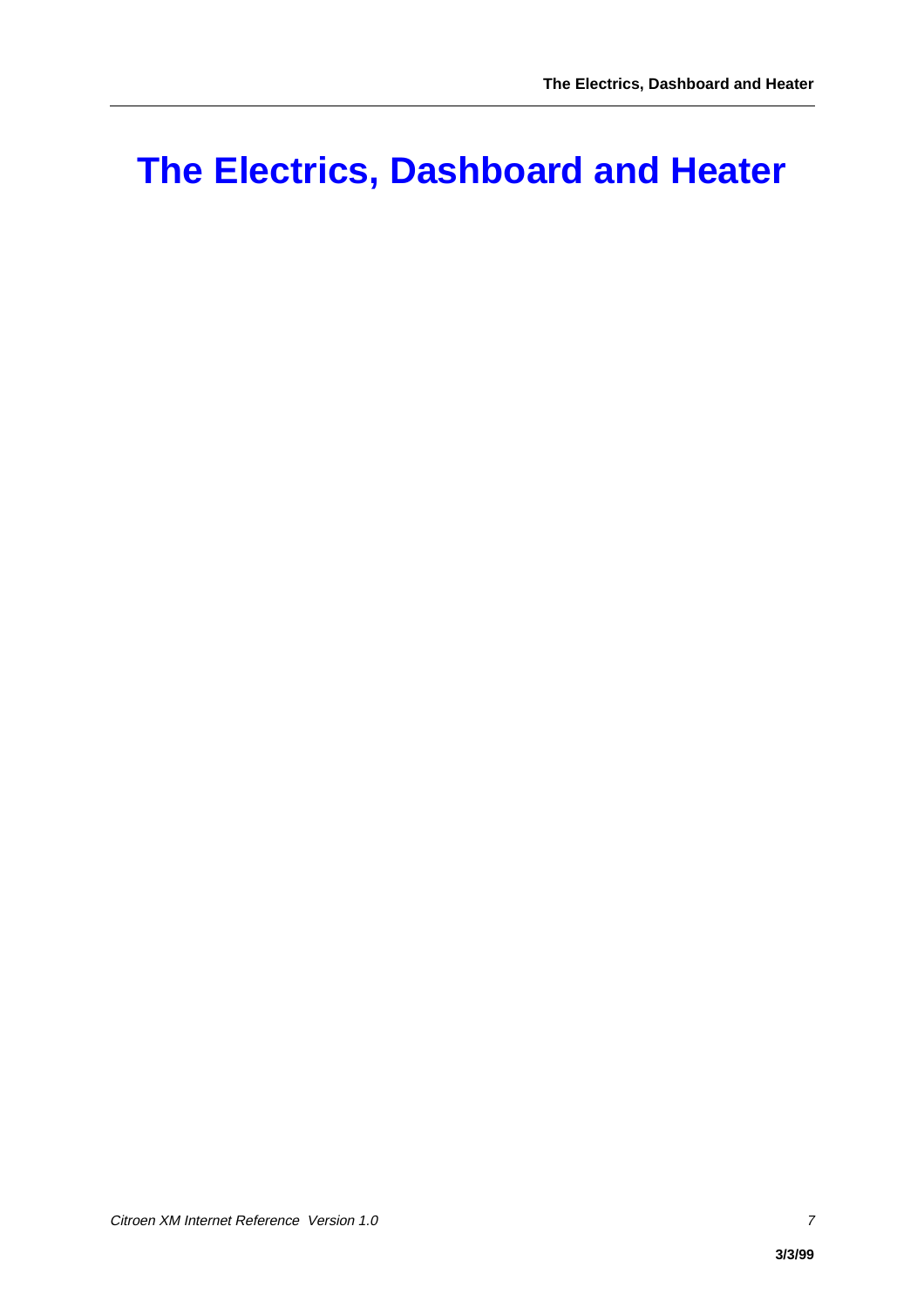### <span id="page-7-0"></span>**1 Alarm**

Dear Groupsters,

Does anyone out there know how to disable the alarm system on my 1993 XM 2.0i Turbo? It gives so many false alarms now, it is pointless having it on anymore....

Thanking you in anticipation of your help, Keith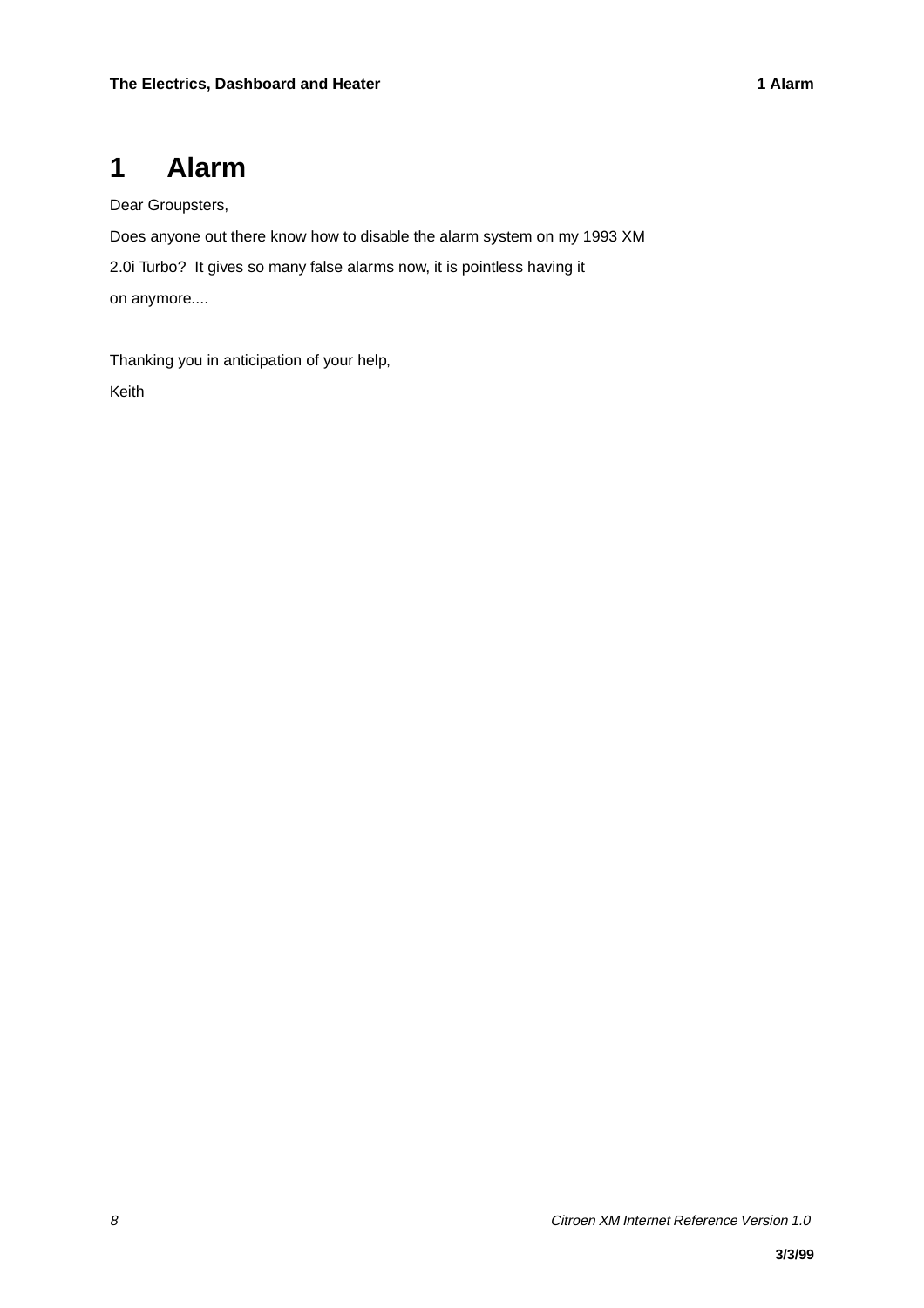# <span id="page-8-0"></span>**2 Central Locking**

Central locking - remote key fob does not operate. Having found out that if two .0 ('dot' zero) or .1 are in use, the system will not function, the problem is most likely to be in the receiving unit. I have heard, that the receiving units can suffer from 'frequency drift'. Whether this is true or not, cannot be easily checked without access to a frquency scanner/transmitter. The solution seems to be to fit a new unit (including key fobs -the internal pcbs can be exchanged) for which Citroen offer a 'kit'.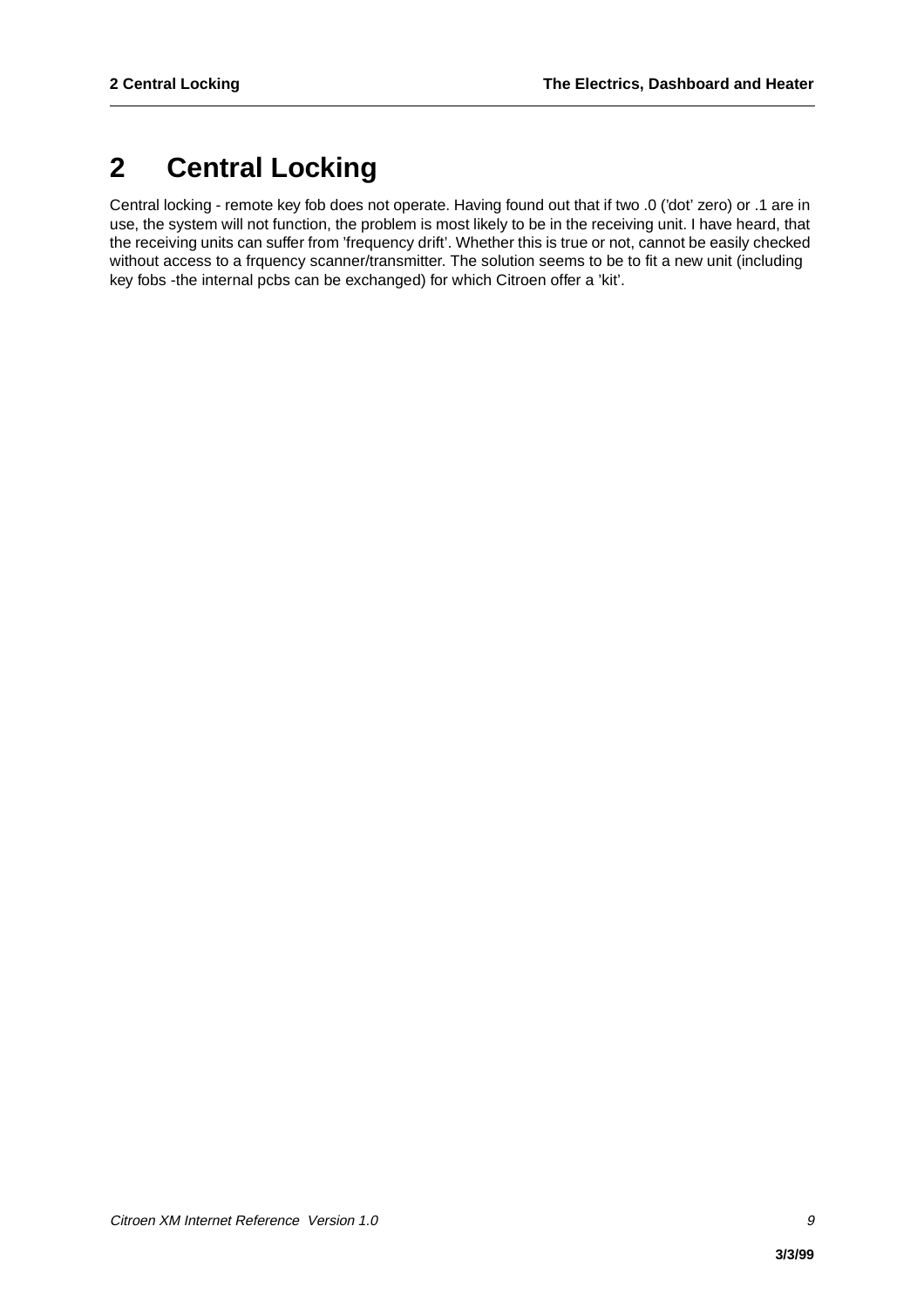### <span id="page-9-0"></span>**3 Changing the steering wheel**

I saw a comment that earlier XMs had a single spoke steering wheel that did not hide dashboard switches. Where would I get one and are there any fitting problems anyone is aware of ?

From a scrapyard.... or try someone like Paul Johnson in Oxford if you're in the South.... who specialises in XMs. The wheel itself is a doddle to change. You need a 19mm (I think) socket driver. Simply unscrew the nut, after removing the cover, tug the wheel off and put the replacement on.

The ICE controls are connected via a little plug/socket which is housed with in a recess in the wheel behind the cover. Be careful not to damage the printed circuit board that the socket is housed on.

Keith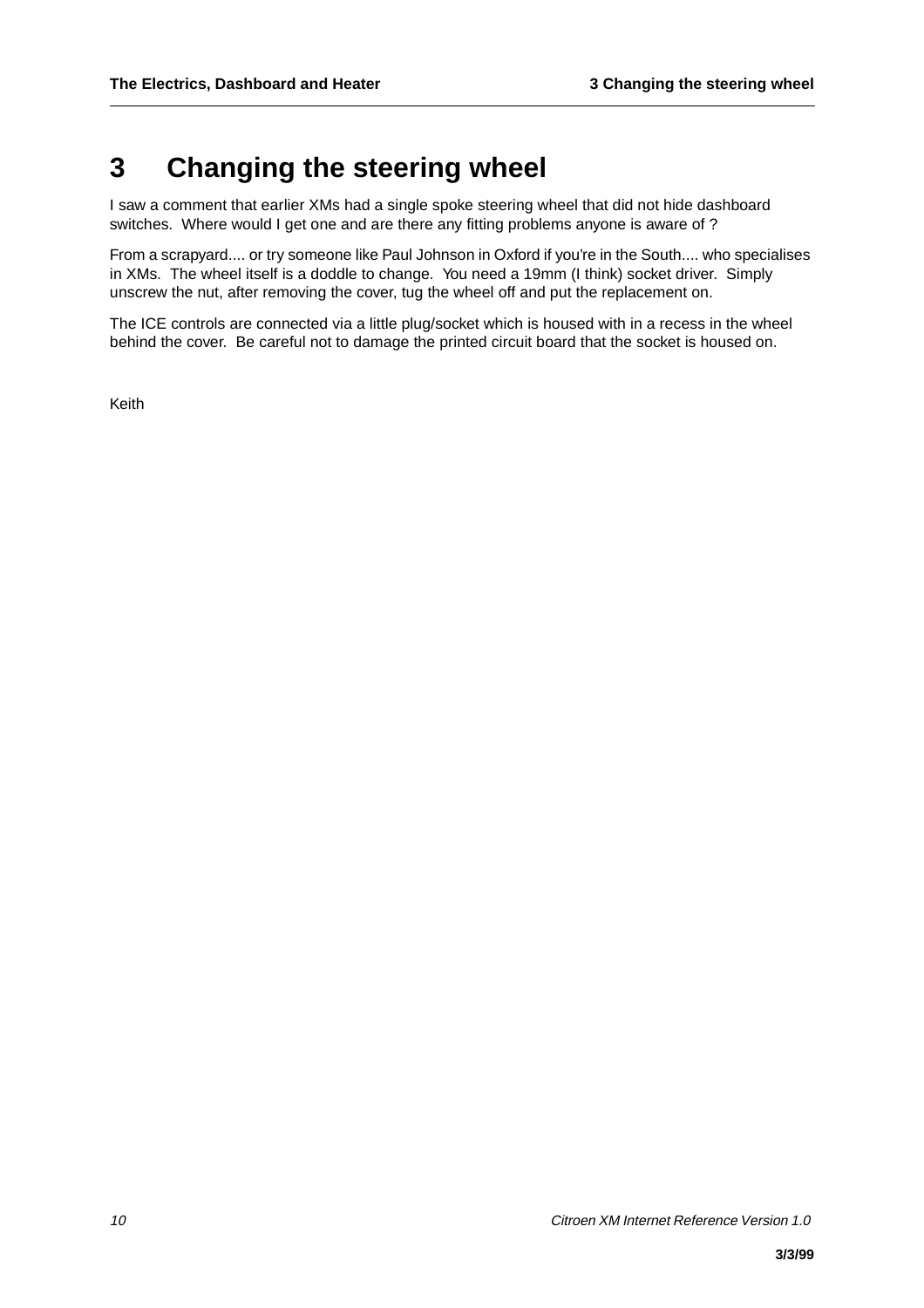### <span id="page-10-0"></span>**4 Dashboard Display (replacing bulbs)**

### **Intermittent gear display**

On my last two XMs, which have been automatics, the display on the dashboard (P,N,D,etc) has gone intermittent and a temporary cure is effected by banging the dash with my fist! Is it easy to get in to this area? I guess there is a connector that need cleaning.

 $==$ 

A sharp whack of the LEFT-HAND (!) side of the dash usually fixes it

===

I have the same problem. I asked my dealer and it appeared that this is a "standard problem". A complete electronic box in the gearbox needs to be replaced, which is quite expensive. Banging th dash didn't help in my case. When I drive around it becomes normal again after some 10 minutes. I the beginning the thing made me quite crazy, but now I just got used to it.

====

I have also had the problem of the screwed up gear selector display. I have had two automatic XMs from new and they have both had the problem. The current (P reg) one went into the garage a few weeks ago and they said it was a big job costing ?200+ as they had to replace a unit that fits on the gearbox. As it's a company car it is not my problem but today the speedo packed up as well. Add this to the auto gearbox problem that seems to be developing and my 18 month old XM is starting to look pretty poor for an executive car.

Who was it said that later XM's are reliable? I have had three from new and they have all been poor quality. I wonder whether I should go back to a boring old Granada next time, at least it held together!

======

### **How do I get at the instrument cluster?**

You will find a couple of plasic caps on the sides of the instrument cowling over the instruments. You can lever these out with a small screwdriver or your fingernails (ouch). Under these caps you will find some 'torx' screws which must be removed. Gently insert a very thin bladed screwdriver or a palette knife into the slot where the base of the cowling meets the front panel of the dash. This slot extends to the entire length of the intrument cowling. You can lift the cowl upwards with the blade and it will pop out. The instrument panel is secured with four 'torx' screws. At the back of the panel, the speedo cable is attached by a lock ring which must be pulled back to release the cable.

Thanks to John Michegan and the Citroenian, the Citroen Car Club Magazine

### **Dash (Instrument Cluster) Light Bulb Replacement - Early XM's**

Anyone know how to get at the Speedometer and Tachometer light bulbs in a '90 XM V6?

I can remember that I told you earlier.

What exactly is the problem. Did you find all 4 screws?

Then you only have to push the lower end hard towards the windscreen.

Subject: Dash Lights

======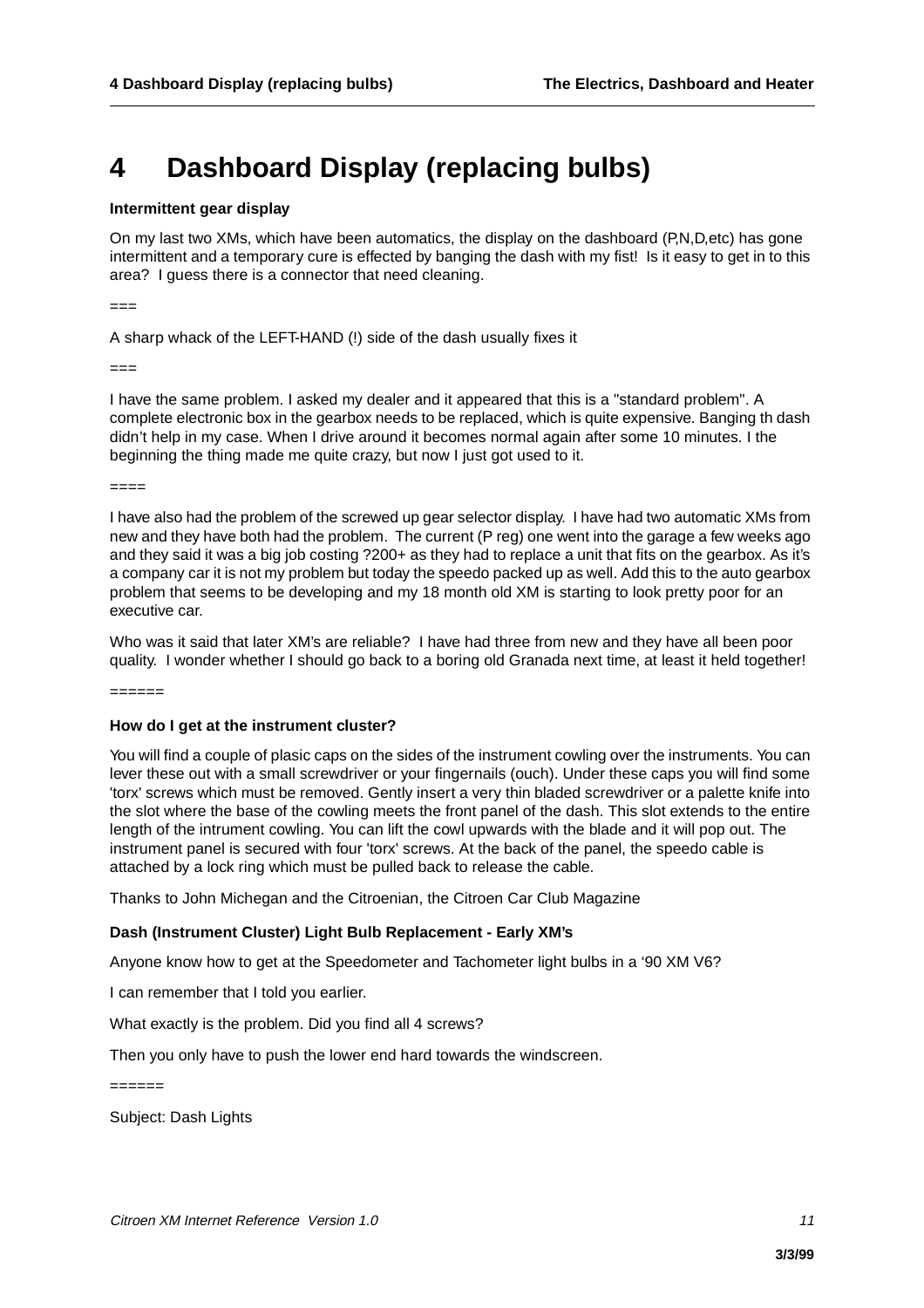On top on the inner side are two little screws. At both sides are 2 screws covered by 2 round plastic buttons. After removing the 4 screws you have to push the lower side of the instrument house backwards. It should come loose. Then move the whole shebang in the direction of the windshield. Replace all bulbs.

 $=====$ 

### **Removing the instrument panel**

The process is very simple.

On the sides of the cowl that is over the instruments there are two plastic caps which must be removed with a small screwdriver or the nails.

Under these caps are two screws with 'torx' heads which must next be removed. Now comes the only tricky bit which is to gently insert a very thin bladed screwdriver or palette knife in the slot where the base of this cowl meets the front panel of the dash.

This slot is in front of the instruments and is as long as the cowl. Once the slot has been penetrated without damage to the cowl, it is a simple matter to just lift the cowl upwards and it will pop out completely. You will then see that the instrument panel is secured with four torx screws.

Release these screws, remove the speedometer cable from behind the speedo by moving the lock ring back and pulling the cable off.

The instrument panel can now be removed. Bulbs, etc. can easily be replaced as they are twist-off bulbs and spares are available from Halfords.

(Thanks to John Michigan)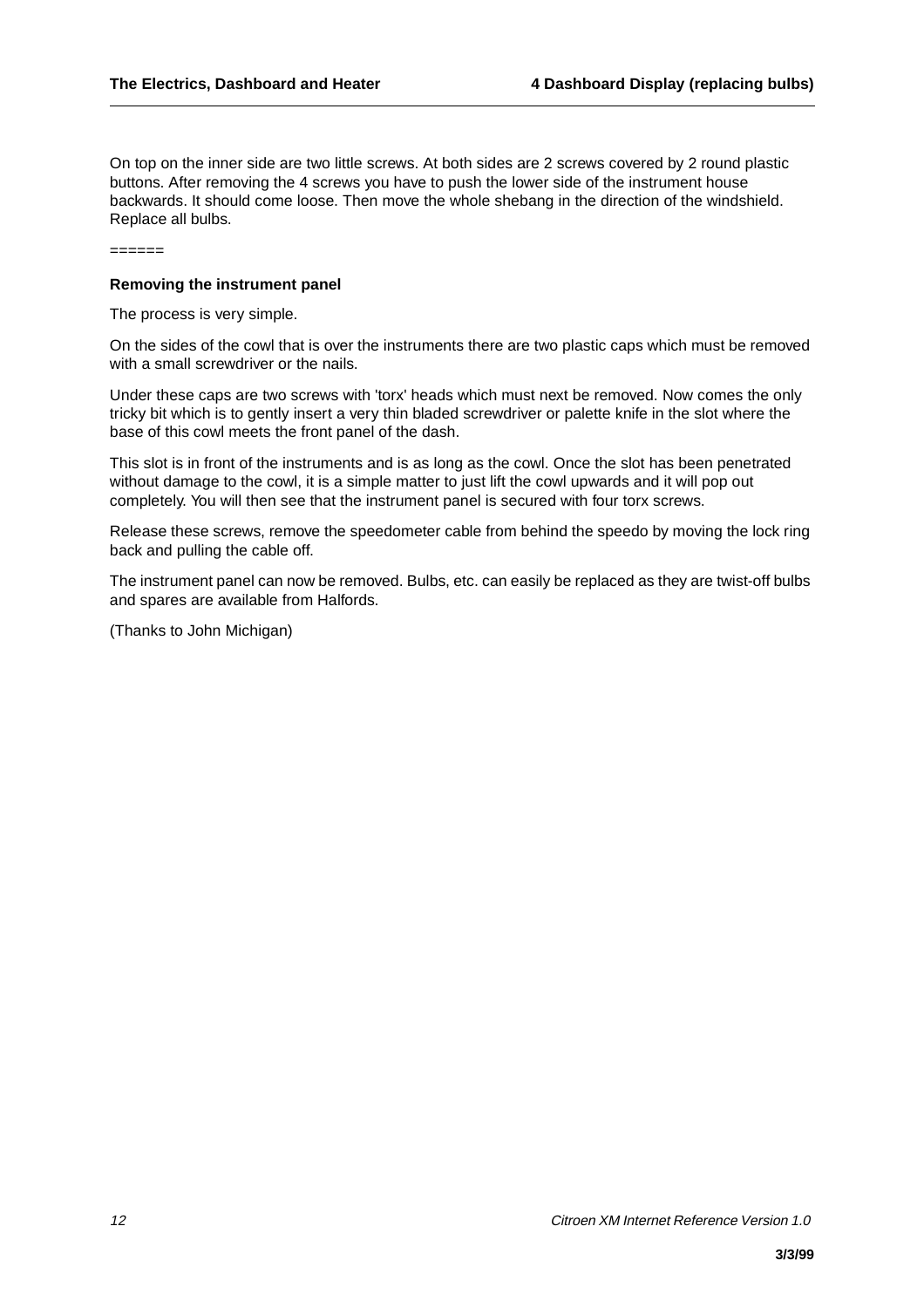### <span id="page-12-0"></span>**5 Dip-Dip failure**

I own a 1992 XM 2.1 turbo diesel auto. Recently, the dim-dip, which operated when the sidelights and the ignition were both on, has stopped working.

I assume that somewhere, there is a little black box (a resistor pack?) which has died.

 $=$ 

As far as I can see on my RHD 1991 V6 the resistor is the metal cased cylinder mounted at the bottom front nearside of the plastic support/cowling for the cooling fans. You may be able to reach it through the lower air intake aperture.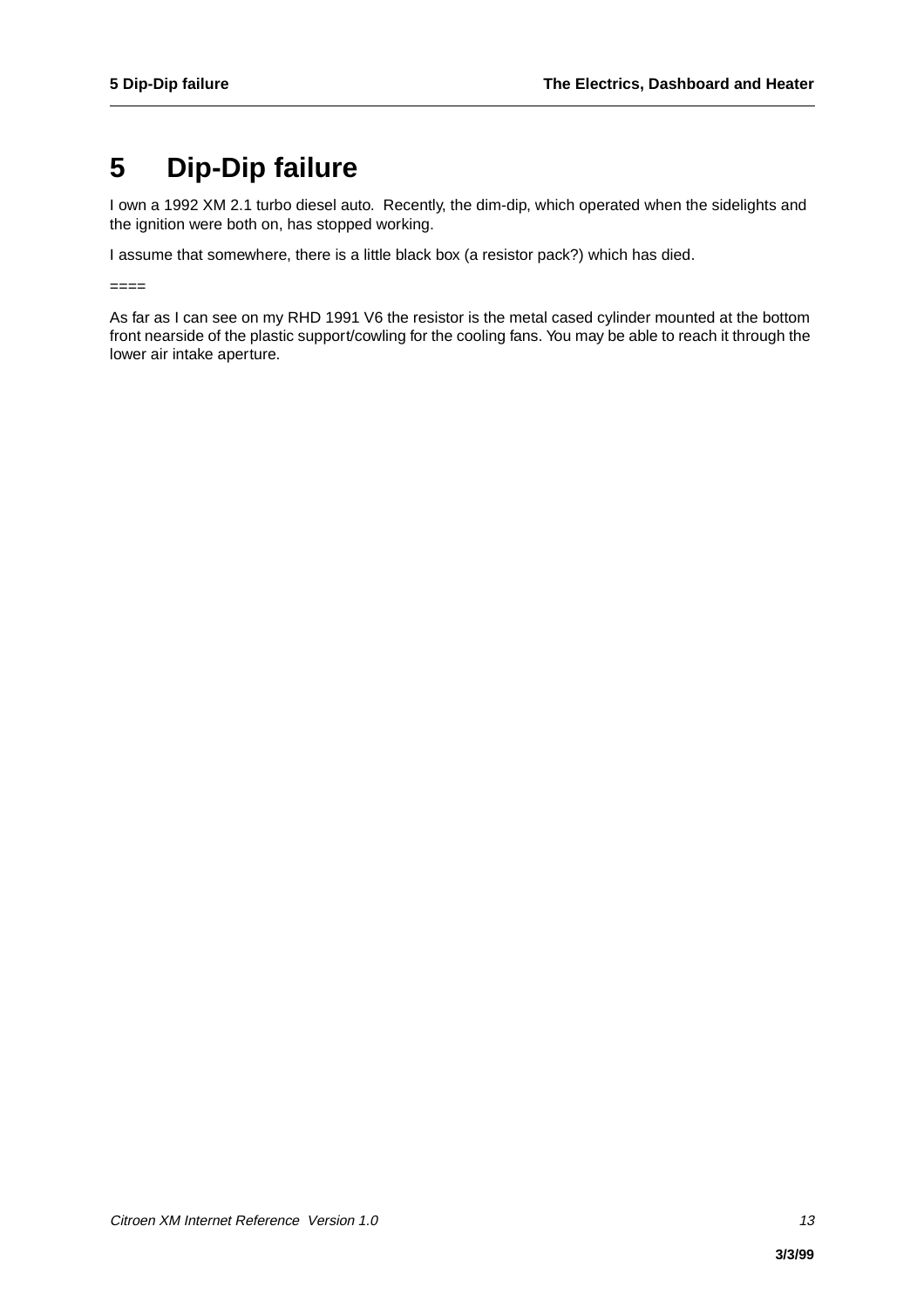### <span id="page-13-0"></span>**6 Early car problems**

Very early cars had problems. So I guess it depends on what you call "early".

Not many dealers know this. And the dealers who do know where instructed to keep it secret.

Citroen could not use any bad publicity nor did they wanted to alarm their own dealers with a Technical Bulletin describing the problem. Every distributor had about 10 new engines in stock with a complete gasket set just incase an early XM would blow up it's engine. We had three cars, a friend of mine two and I know of many others, spread all over Europe.

All with the same problem: Due to inproper lubrication of the balance shaft, the bearing (on the non distribution side) broke in two pieces with various, very interesting results.

First Citroen said it was not possible ! "Don't you mean CX sir "? "Or BX ?" " But there are no XM's sold yet in Belgium (Holland) sir, are you sure it's an XM ?".....Bla...bla...bla... "I don't think we can fix it sir...!"

All cars were fixed within 48 hours, at the dealer, by a special team from Paris. We never had such a good service from Citroen in years...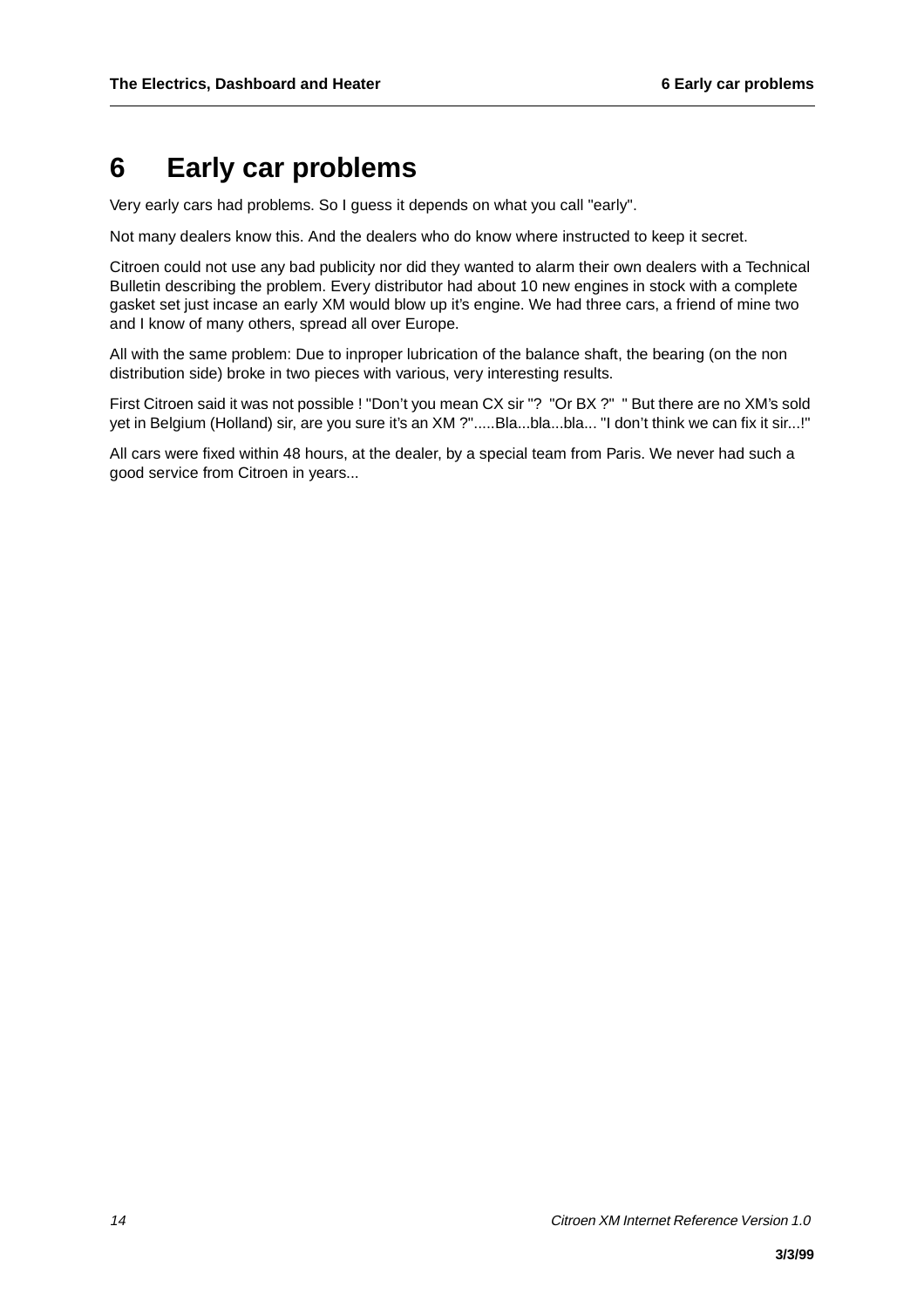# <span id="page-14-0"></span>**7 Earthing blocks**

I'm thinking of replacing my long suffering earthing blocks with ring connectors. However, I'm not quite sure if I've located all the main earthing blocks themselves. I've played with the blocks on the insides of the front wings many times, and have also fiddled with the one near the back brake lights. Are there any other blocks which should be replaced?

### **Multi-pin connector blocks**

The original article, compiled prior to the Northern Rally at Wetherby and printed m the August 1996 issue of the Citroenian, arrived at no definite remedy to the suspension problem suffered by some early XMs. However the situation has changed and I feel once again that I should burden you with my findings.

The following steps, taken in a chronological sequence, resulted finally m a suspension system that is acceptable to me and works fairly close to the way it was designed (I think). REMEMBER, what I am reporting here is the work that I have carried out on my car, you must make your decision on what you think is appropriate for your car.

### **Get out your snips!**

I ) All multi-pin plugs were chopped off! ! ! Shock therapy is great to get the grey cells working. Seriously, without the use of an 'in between box' checking the various components with the plugs connected is almost impossible, therefore the easy way is to replace said plugs with strip connectors enabling multi-meter readings to be taken off the terminal screws. The multi-pin plugs concerned were:

a) The black 7-pm connector close to the offside Front sphere was replaced with a rather nice component box and cover (Tandy). This was mounted to the bulkhead edge above the clutch operating lever and fitted with a terminal strip for seven cables in and out (14).

Appropriate holes drilled and grommets fitted completed the job but there are two points to consider carefully. Firstly my cable looms were a little on the short side requiring extreme care in the final positioning of the box and secondly, the electro valve cables in positions 6 and 7 are simple (both yellow) but the body sensor cables 2, 3, 4 and 5 are all green albeit with a thin trace line secondary colour. I found it difficult identifying the various cables

through the dirt but maybe this is because I am Red/Green colour blind!

b) The white speed sensor connector requires a replacement two way strip connector. Nothing too involved here but the original connector may be a little difficult to reach.

c) The Il-pin white connector, positioned close to the driver's feet behind the under trim panel, is a two row (A and B) device which I removed and replaced with the following: Steering sensor: Four way strip connector

Accelerator sensor: Three way strip comnector Selector switch: Two way strip connector

Anti jolt: Two way strip connector

The anti jolt function is served by two cables. One is connected to all four door pillar switches and the other to the boot lighting switch. If required, full details of the terminal connections I have made can be supplied for the cost of a stamped addressed envelope but my method was to adhere to the same relative positioning as shown m the Citroen suspension wiring diagram XM 580-00/20a.

(Thanks to Jim Davidson and the CCC)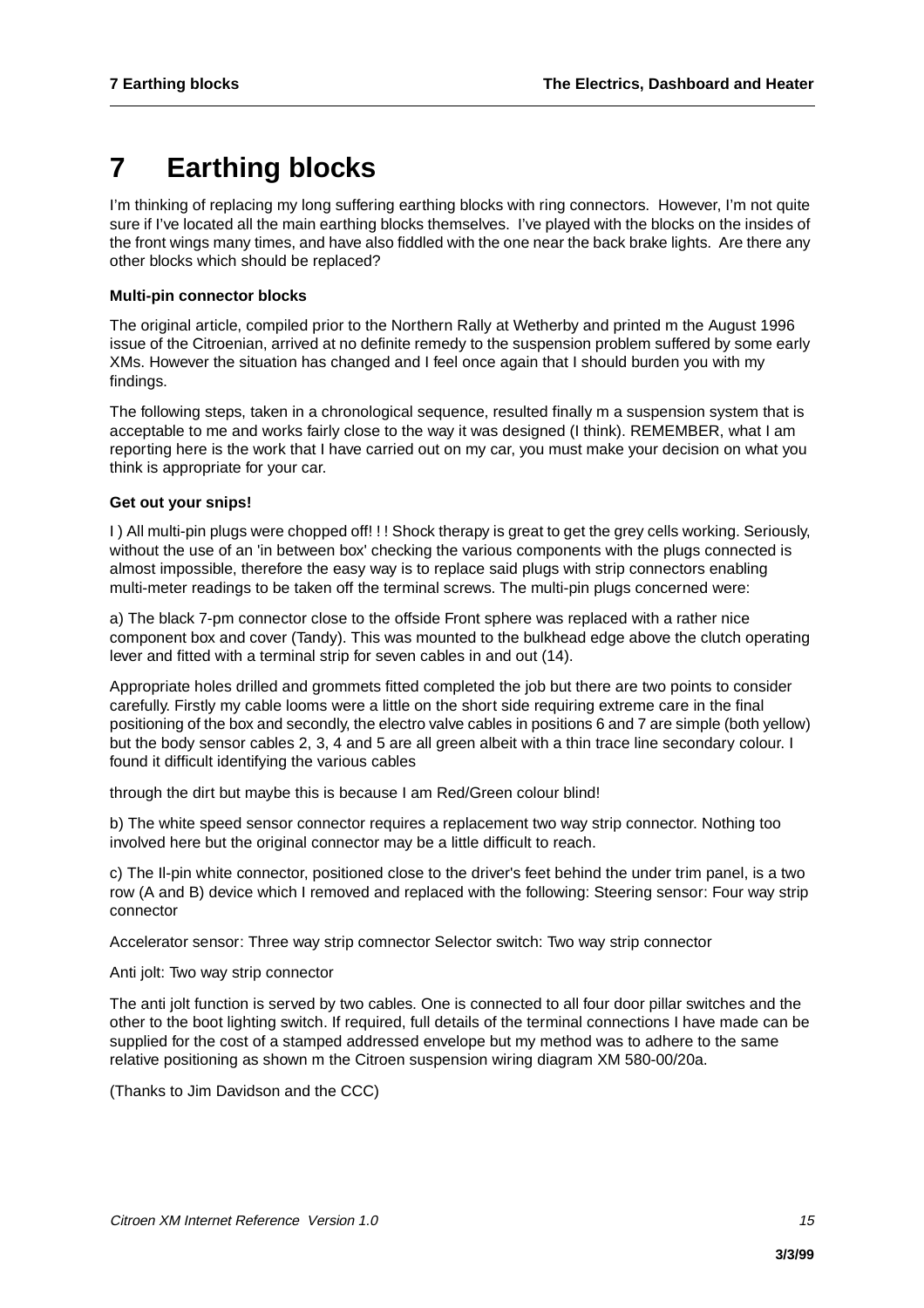### **Sport not auto**

The suspension went out of AUTOMATIC into SPORT. Now, it has to be admitted that in SPORT the car certainly firms up the overall ride. But in this case, I did not require sporty handling but rather a cushioning of the rough roads of Krakow's bumpy pave. To cut a long story short, the problem was traced to the main multi-block connections to 'the brain' or computer, without which your XM will not function. With the ignition off, wiggle the connectors, and back comes the automatic control of the suspension. Bliss again! I have had to clean and use contact cleaner (available from Tandy) several times in the past two years to overcome this problem. You will find these connections under the bonnet in the black box on the off-side of the engine compartment. It seems that the achilles heel of XMs and probably other makes and models, lies in the connectors rather than in the basic electronics.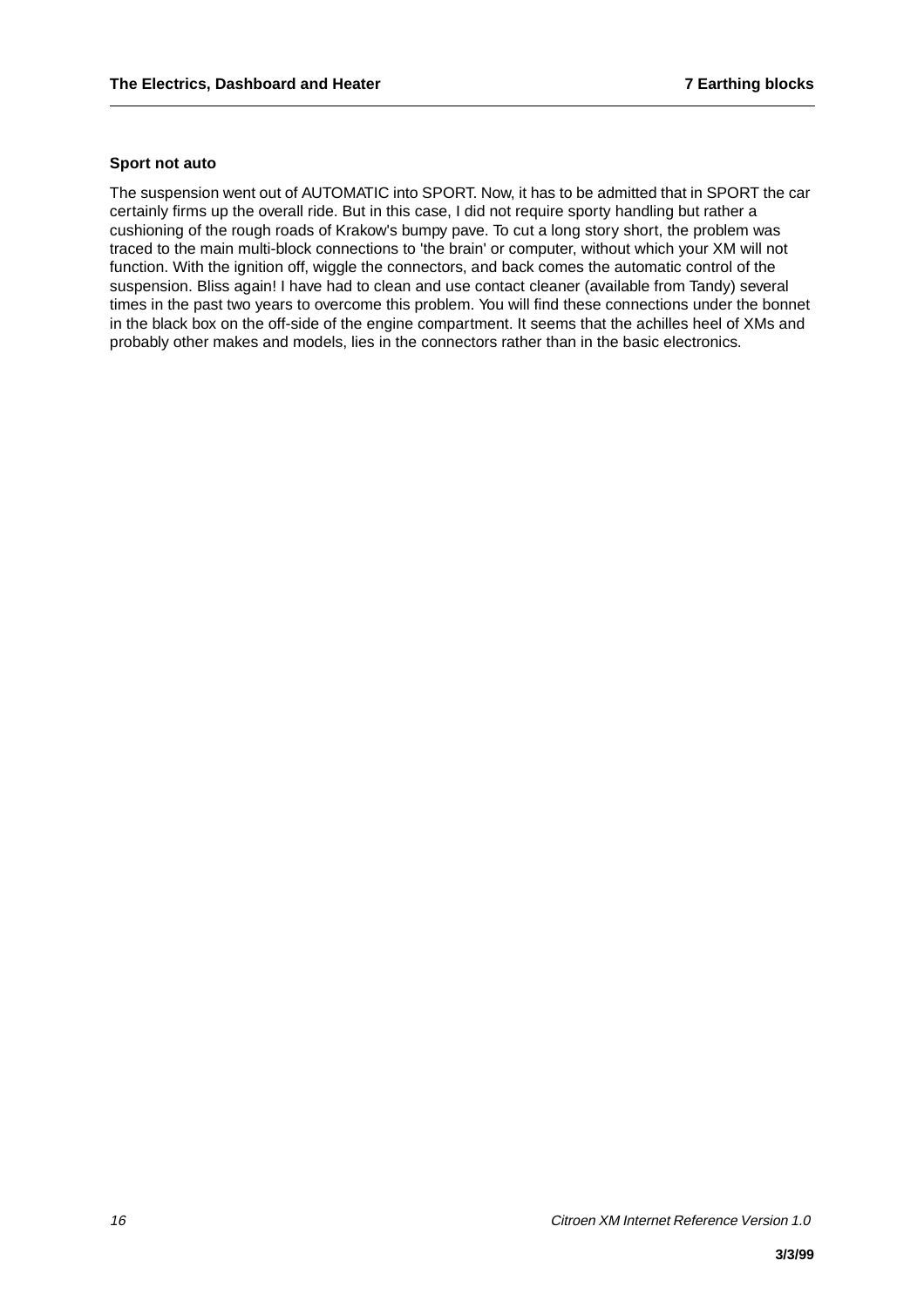### <span id="page-16-0"></span>**8 Electric Mirrors**

Electric mirrors - ceased to function. Afther checking the connections at the mirrors,suspicion lay with the switch. After disassembling unit (remember to do this with switch upside down, and close to a flat surface, otherwise parts may be lost!) the problem was here. There is no obvious protection from dirt entering from the console area, and the 'pcb' is coated with grease, which then traps the dirt! The contacts are not 'wipers' but are 'ball' shaped, which can ride up on any dirt particles which are then trapped!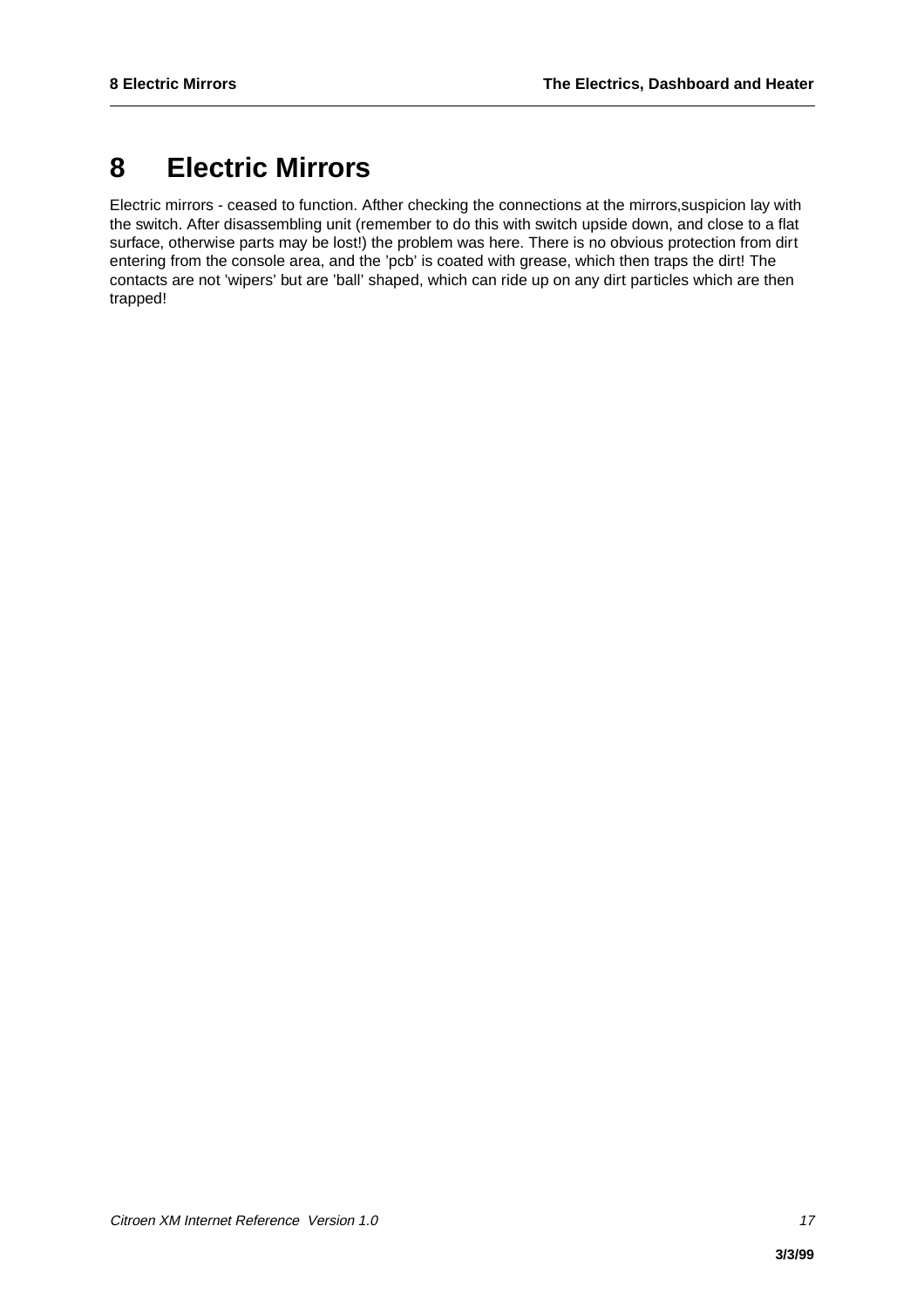### <span id="page-17-0"></span>**9 Electric windows**

### **Switch not working**

To remove the switch from the door Just flip out the switch with a screwdriver.

"I extracted the switch, unplugged it, fiddled around a bit, plugged it back in again and it works."

The easiest way to mend the one-touch switch on the drivers side is to buy a new one!!

### **Window winder broken**

"On my XM 2.0i (1989) I also have a problem with the one touch window switch, but replacing the switch with a brand new one (I didn't had to pay for it) didn't change a thing.

On my car the (old and new) switch itself obviously works fine but the window doesn't go to the lower or upper position automatically most of the time (i.e. it stops somewhere in the middle). But when it went down or up to the end I can hear a clicking sound inside the door after the window stopped moving , so I guess there is something wrong with the electronics inside the door.

Is there anybody out there who nows how to remove the door panels so that I can have a look inside the door ??"

You can get an "electric window repair kit" from Citroen for about 6 pounds. It think it just helps you rethread & repair the mechanism that makes the window move. Sorry to be so vague.

### **Replacing bulbs in the electric window switches**

"My switches all work but the bulbs inside the drivers doow switch has failed. Was the bulb accessible, I haven't tried to get the switch out to have a look yet."

"Well, I decided to dismantle my switch today to see what had happened to the lighting. Both bulbs have failed. Needless to say, when I put it back the thing didn't work properly so I had to strip it down, clean up all those little spring contacts and put it back together again. I can't see where to get such tiny bulbs so I'm going to try a couple of 12v high intensity LED's. Only problem could be the viewing angle, only about 120 degrees. I'll let you all know how I get on! It'll have to wait for next weekend now though. On the same note, I have no background lighting on my ride-height selector - should that be backlit? I can't remember."

"If they're anything like the switches on my '87 CX25, the bulbs are available at most electronics stores (in Canada/US: Radio Shack or similar). The ones I'm tlaking about are little pea bulbs with two bare wires sticking out, perhaps one inch long."

====

The manual gives the bulbs as "wedge type 5mm diam. 0.36w"

### **Not working**

My Right hand side electric window has started to make a nasty noise like a gear stripping and the glass now has 100mm play. I have to lift it up into position before pressing the switch to hold it shut. Anyone know what the problem might be?

====

Similar problem on my rear passenger-side window. Took the trim off, eventually managed to get a look inside the door through the access hole- I found that the plastic grip which the cable is attached to to wind the window up has broken, so it twists around on the bottom of the window- this then causes the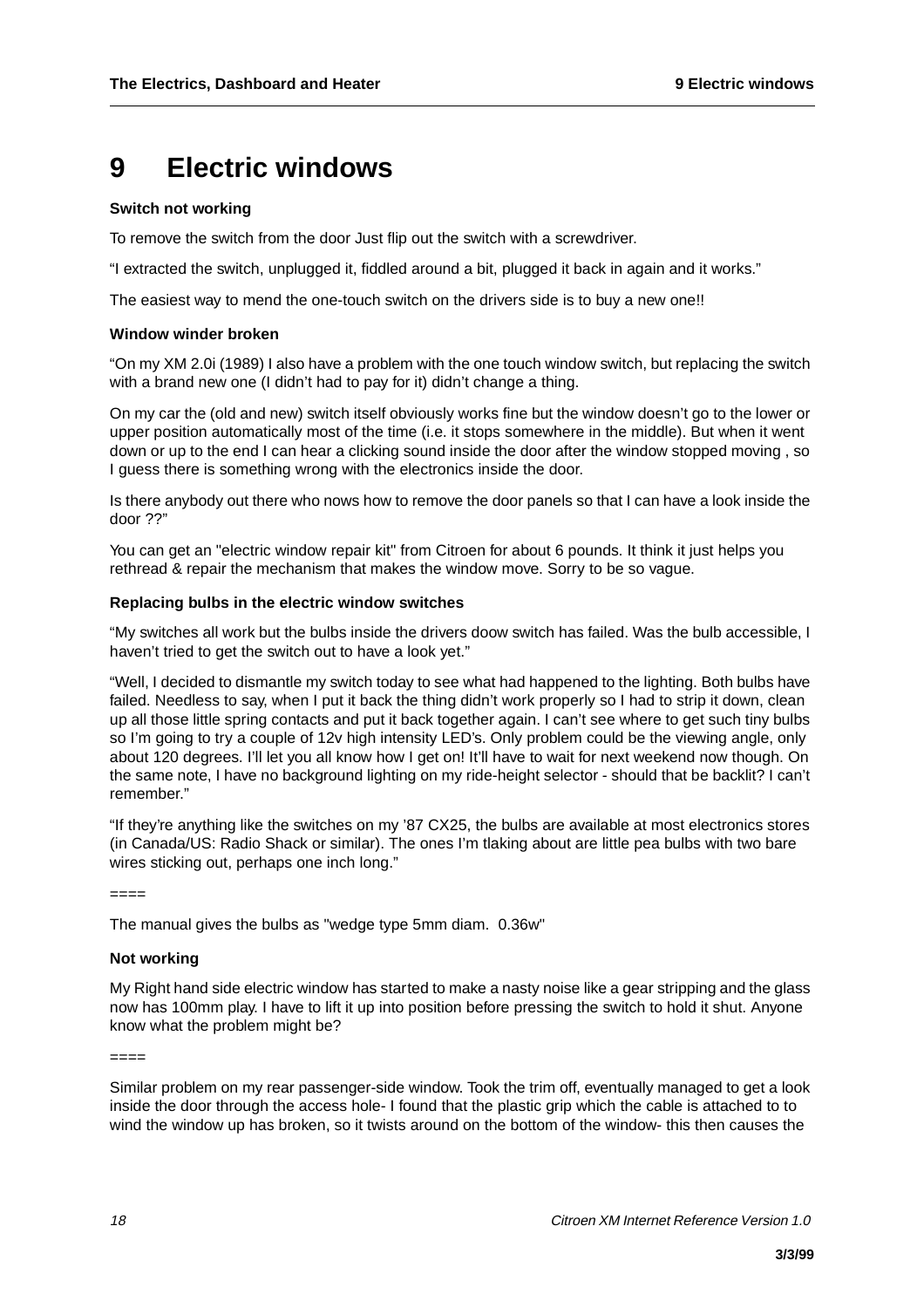gap at the top of the window. Didn't have much time to spend on it though. Not sure how easily fixable it is- there's not much space to get inside the door.

#### **To remove the panel:**

Remove the screw holding the top of the armrest on,

Remove the window switch and remove the screw found underneath it,

Remove the inner door handle surround (clips off)

Oh-so-very-carefully go round the edge of the trim panel and unclip it- you will quite probably snap a few of the clips off, I know I did...

Disconnect the wiring to the kerb lighting, That should do it. I think.... For better instructions get the Haynes manual- that's how I knew about the screw behind the window switch!!

The access hole into the door should be towards the rear of the door, low down. It's big enough to get your hands in, but that's about it.

#### **Repairing the rear window**

When I bought my XM the passenger side rear window wasn't operating. I had to replace the two plastic clips that attach to the glass. Here's what I did to replace them, once I had removed the interior door panel:

To replace the plastic central window guide, which fixes onto the bottom of the window, undo the three bolts holding the winder motor and remove the motor, cables and guide rail assembly. To fix the white plastic guide clip to the vertical slide rail, first soak it in boiling water for ten minutes then snap it onto the rail by force. To fit the top, side quide clip, unclip the centre bottom quide from the glass and lower the glass down. Fix on the new side clip and raise the glass and guide into the correct position before reattaching centre clip.

Actually I did a lot more than this because I didn't know how to do it and I went up lots of blind alleys.

Does anyone know what to do about the clips that break off from all around the inside edge of the interior door panel when you remove the panel? They shouldn't break but always one or two do, sometimes taking the hard foam material the panel is made of with it.

#### **Electric window not winding**

Just as winter apporaches one of the rear passenger windows has decided to stop winding. It seems to have come out of its guides and also seems to stop going up some 10 mm before the top of the frame.

Has anybody cured this problem relatively easily? I presume that one of the plastice bits has snapped/ worn out!

Can you buy new guides?

----

Any advice welcome as long as it stops the rain comming in!

**Steve** 

 $=$ 

Electrice window not winding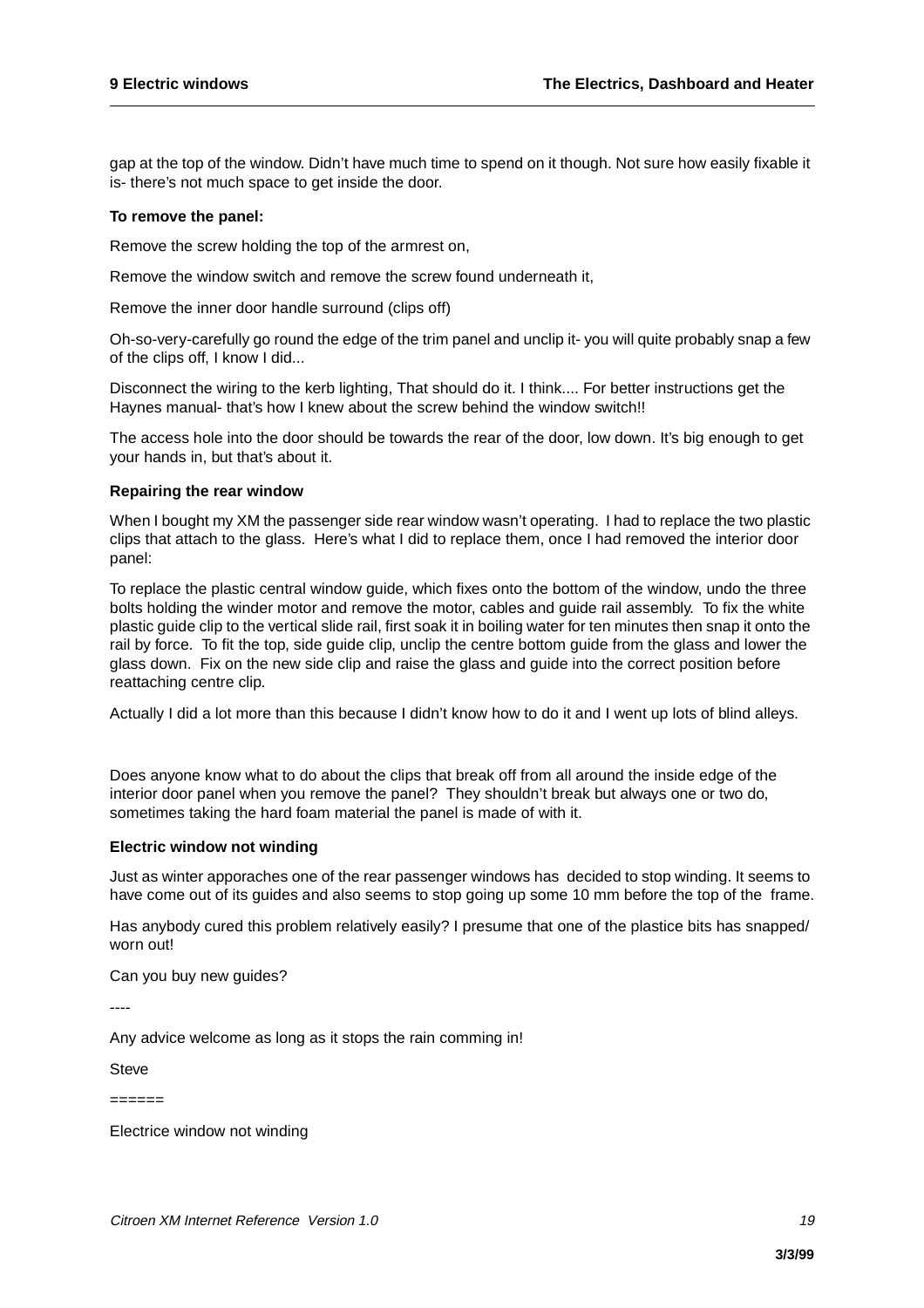I had the same problem. It turned out to be the clip which holds the window in the channel. This is quite common apparently, and kits for repair including new clips are available. I let my local Citroen wizard do it, as I tried it and rapidly lost patience with it.

======

\*\*\*\* We are also interested in a better solution.

We can offer only the complete assembly. That's the only part the Citroen distributor has available. No separate motor, no nylon pieces....

At least in the Netherlands.

CITROEN ANDRE // CXA // ANDRE POL

http://home.worldonline.nl/~citandre

http://home.worldonline.nl/~citandre/icccr.htm

citandre@worldonline.nl

======

Electric window not winding

When I bought my XM the passenger side rear window wasn't operating. I had to replace the two plastic clips that attach to the glass. I bought these from my local Citroen dealer.

Here's what I did to replace them, once I had removed the interior door panel:

To replace the plastic central window guide, which fixes onto the bottom of the window, undo the three bolts holding the winder motor and remove the motor, cables and guide rail assembly. To fix the white plastic guide clip to the vertical slide rail, first soak it in boiling water for ten minutes then snap it onto the rail by force.

To fit only the top, side guide clip, unclip the centre bottom guide from the glass and lower the glass down. Fix on the new side clip and raise the glass and guide into the correct position before reattaching centre clip.

I hope this helps. It isn't a hard job. Really I should have tackled it less than a year after I bought the car! Rather than waiting so long!

Yours,

Mark

### **One-touch window switches**

Yes the switches do plug straight in but that doesn't have the desired effect - What we call "one shot" switches in the UK. You also need the relay pack - which has a small wiring loom which replaces some of the wiring in the door. I upgraded mine (88 GTi) with that from a scrapped GTi Turbo.

For the bulbs you can get them from model shops as the same ones are used in Scalextric cars.

### **Front door trim**

Does anybody know how to remove the interanl front passenger door trim? The electric window mechanism is getting rather slow closing, so I thought I'd lubricate it before it gets stuck open!

====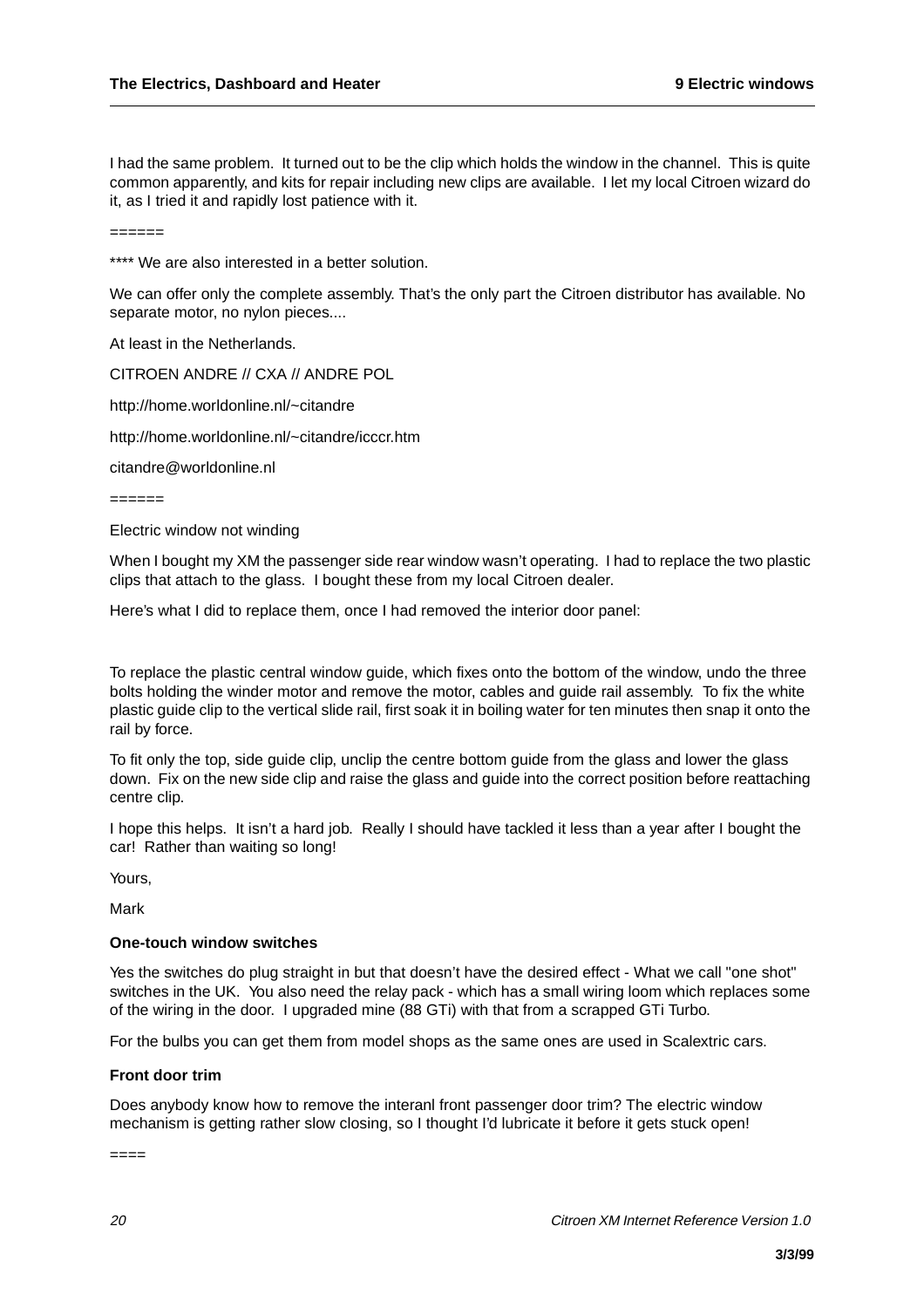This is a \*very\* common problem on all pre-94 XM's. I doubt you will ever make it go as fast as the drivers side. Mine is gripped too tightly by the door trim - any dirt therein even scratches the glass! A good polish of the glass normally helps - but if you get any better ideas, I'll take another look at mine!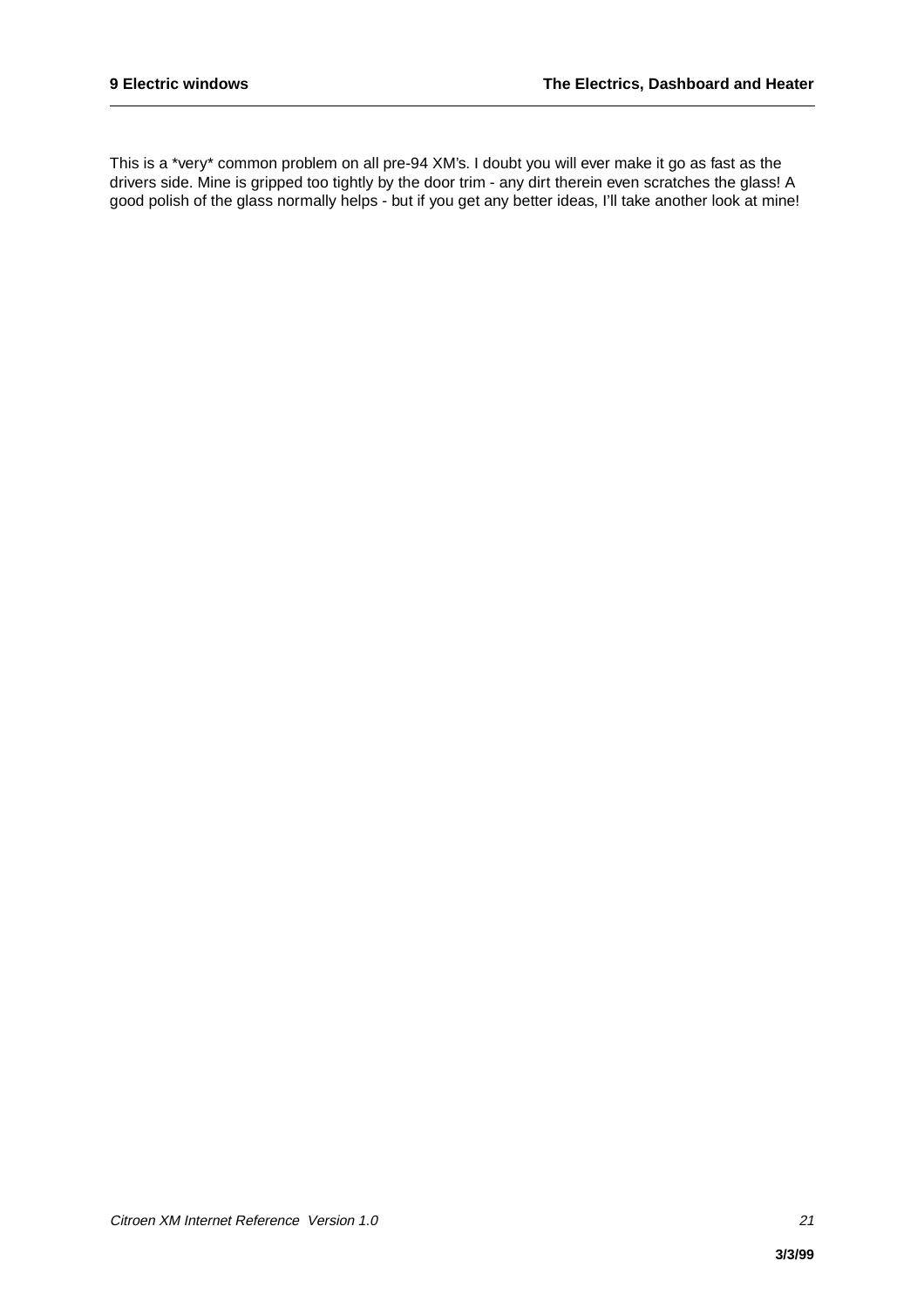### <span id="page-21-0"></span>**10 Fuel Gauge Problem**

### **Fuel gauge problem**

I had a problem with the fuel gauge that was investigated by the same garage on a previous visit They identified a circuit board that needed replacing but they did not have one. No problem, I thought. Will get it done in UK. However, about a week later the gauge sprang to life by going to full when turning on the ignition and then falling back over about five minutes to the correct reading. I can live with that so have left it if it's working, don't fix it!

### **David Evans replies**

A dodgy fuel gauge on HoO3 GDP cost me about £70, as I recall because the circuit board is part of a display which has the gear position, water temperature and oil levels as well as the fuel contents. Mine used to go AWOL for shortish periods, but then packed up completely. I remember that when I shelled out for the new unit, I had a sneaky feeling that someone with a knowledge of electronics might have found the fault, though without the appropriate test gear, it might be very difficult.

(Thanks to Nick Dunsford and the CCC)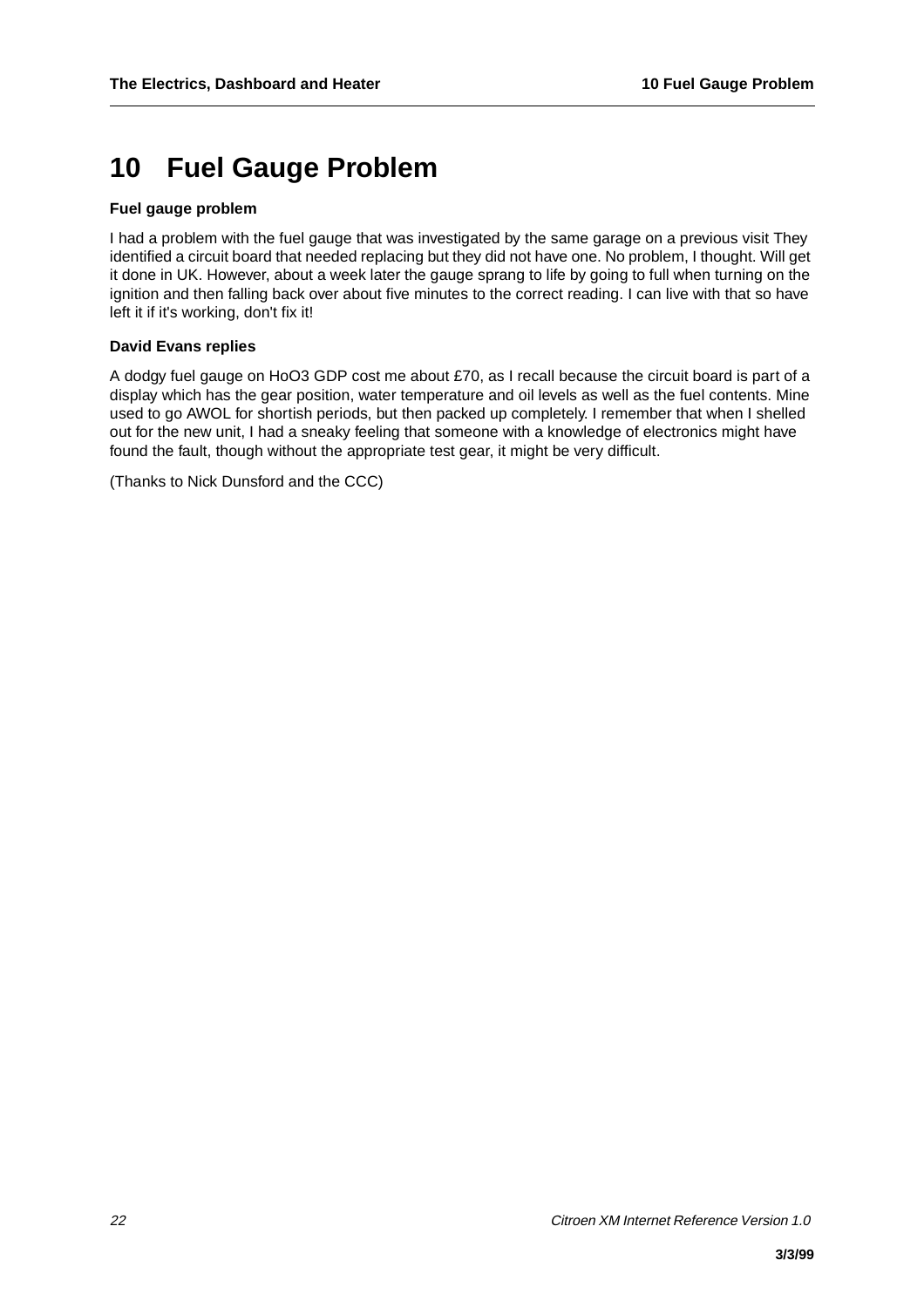### <span id="page-22-0"></span>**11 Glove Box**

Has anyone found an easy way of replacing the gas strut which opens the glove box lid ? Taking most of the dashboard out seems awfully long-winded, is there a short cut ??

 $====$ 

I have sucessfully replaced the gas strut in the glove compartment. It is however a very fiddly job, I did it because my glove compartment opening lever had broken as well!

The glove compartment comes out as single piece - including the strut. Remove 4 screws - two at the front lip of the compartment and two at the back.

Before you can remove the ones at the back, you have to take out the screws at the top of the gas strut so the the compartment lid opens up more.

You can now lever the whole of the glove compartment out (carefully)! The locating lugs on the sides can be troublesome.

Half way out, you need to stop and disconnect the electrical connection to the glove compartment light! - this is actually underneath!

Getting it back in is more difficult! It must be placed just right otherwise the opening mechanism does not engage properly and may break. I resorted to swearing and hefty thumps with my fist! The problem is getting all the lugs on the sides and back to all go over the metal lip together.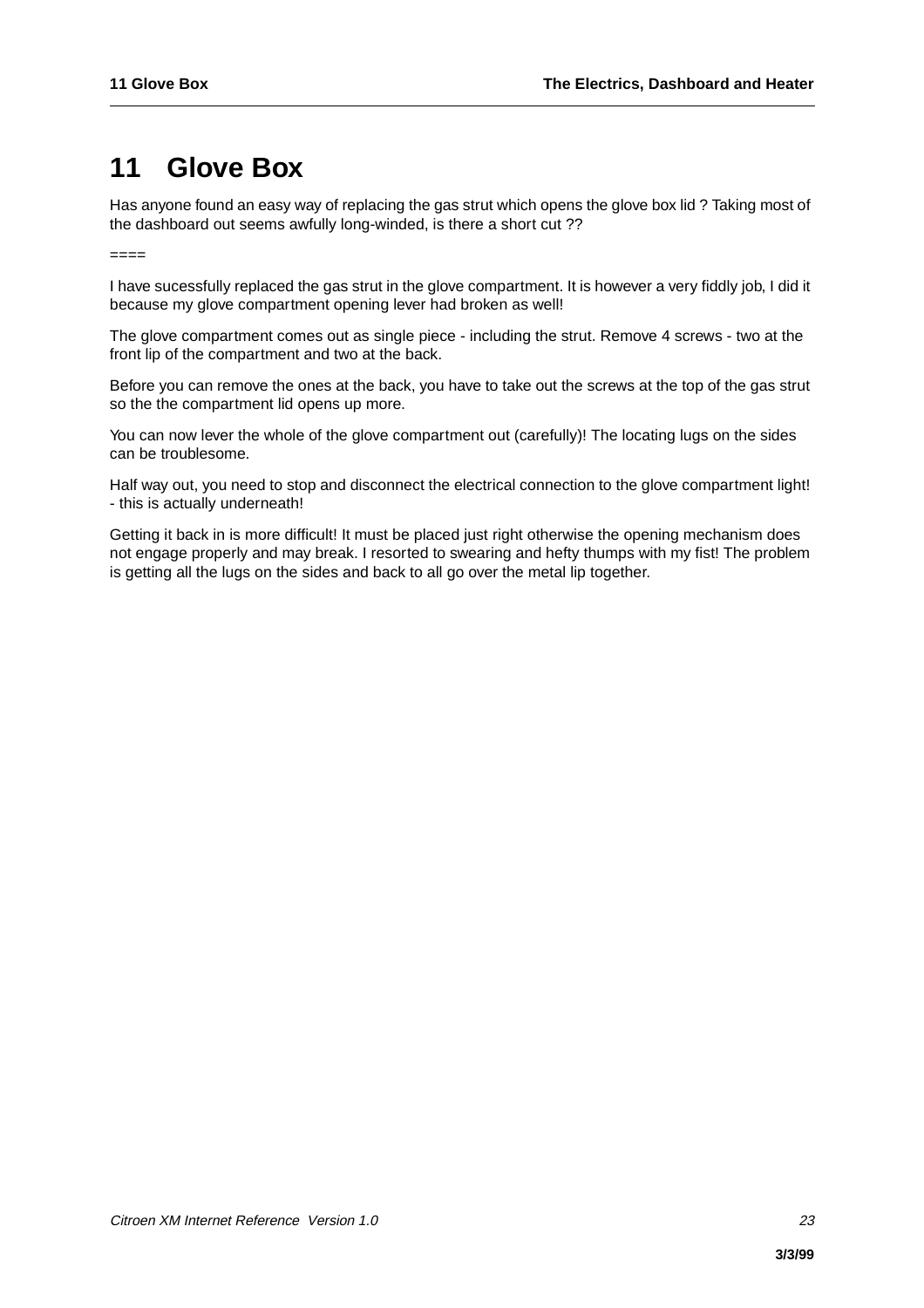# <span id="page-23-0"></span>**12 Heater (1)**

### **Blower always on**

After some mothst without technical problems on my XM, it's now time for a new technical challenge:

My blower for the heating system keeps blowing, even if it is switched off (position 0) This happended sometimes before, and cured itself magically. But now it is a non-stop hurricane in my car. I think it's acontact problem because sometimes it is windless for a few seconds. Swithing on and off the climate control does not help. Also banging on various places (near the switch and on the blower just above the feet of the passenger) did not help. I cleaned the contacts round the blower without succes.

### **Dismantling the heater panel**

Does anyone know how to open a part of the dasboard near the blower control.

As an answer I'm quoting from the Citroënian (october 1997 issue):

..... To gain access pull off the three rotatable controls in turn (be careful not to lose the metal tabs which give the controls a tight fit on the shaft), pull the sliding control off its shaft. The two screws that hold this small piece of facia can now be removed, followed by the panel.

#### ==========

#### **Heater control failure**

Does anyone know what could cause the heater control to fail?

ie No climatic control, no speed control - only off or full on when the control is moved to full.

I've checked the connections between the motor control module, the central dashboard control and the sensor in the roof and all is ok.

The sensor in the roof works - multimeter connected across connector in dashboard showed the resistance to change when I put my finger on the thermistor. What should the resistance be?

I also found a dashboard control in a scrapyard, but that didn't make any difference.

I've also changed the power transistors on the motor module - no difference apart from slower motor speed! I now suspect the 'potted' surface mounted components. Does anybody know what waveforms/ voltage levels should be found around the circuit?

If it is the motor module, then does anybody know where to get one at a sensible (i.e. a lot less than 70 UK pounds!) price in the UK or mail-order from overseas?

 $====$ 

I've just got my heater working again by replacing the blower motor. I could have just replaced the control board within the motor, but Citroen wanted £85 for a circuit board with a few surface mount components and two power transistors. I eventually found a secondhand motor in a scrapyard - but they even wanted £50 for that! It seems that scrapyards buy XM for very little, but then charge prices that reflect the new high prices.

### **Heater Computer**

Did you know the heater system on an XM has its own computer (situated next to the hydractive and injection computer [ and ABS]).

Have you reset this computer?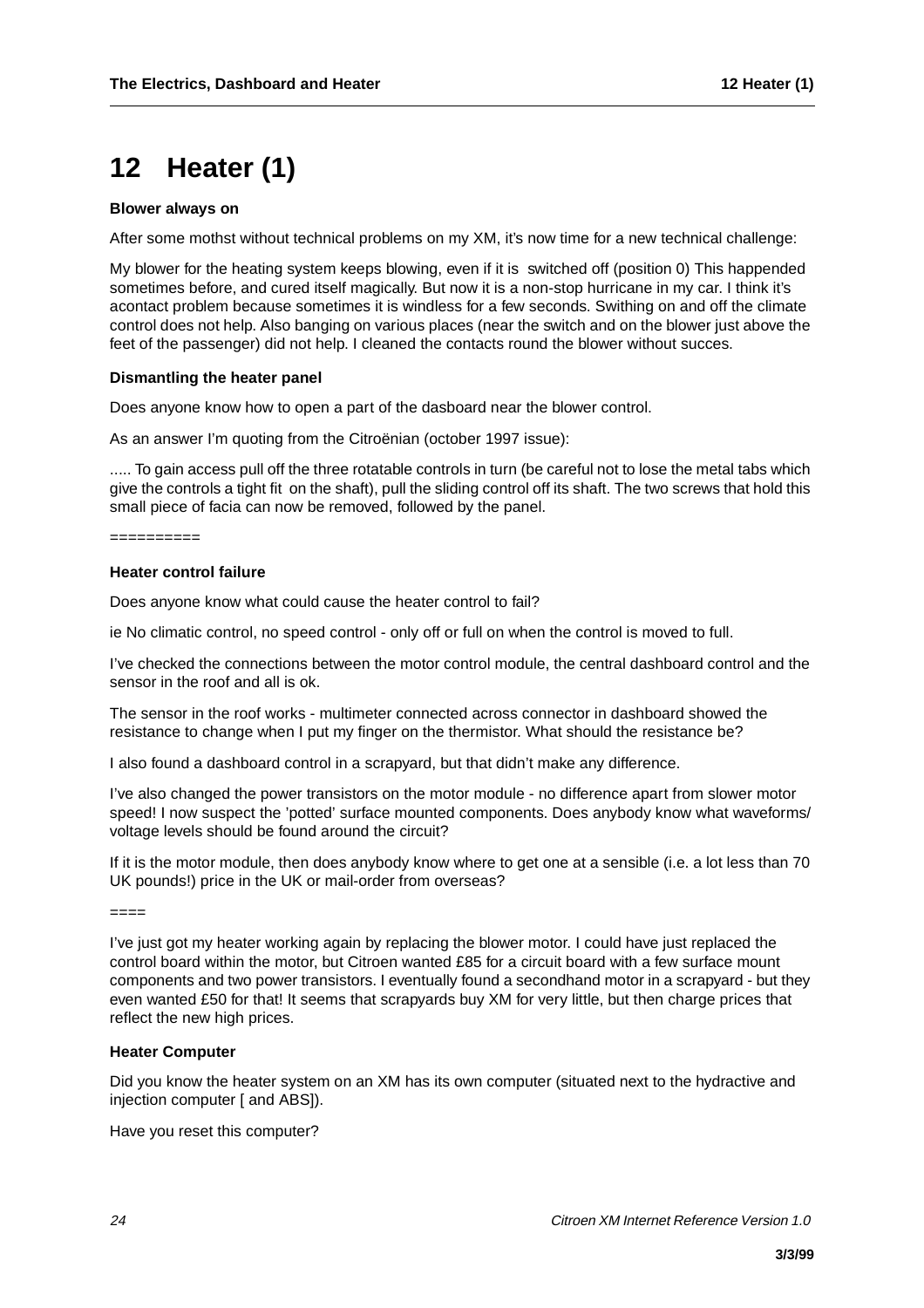If you don't know how to do that, try disconnect the battery for about 10 minutes. This should reset the computers.

If this does not work you should use an ELIT to read fault diagnosis in the heater computer.

#### **Servo Motor**

Does anyone know how to fix a heater that is continually hot, even although the heater control is switched off.

The car is a 1990 XM SEi 2.0 Auto

====

With mine (1992 2.0i) it was the servo motor that drives an air distribution flap to adjust temperature in response to the temperature sensor in the overhead light fitting and the temperature control on the dashboard. But your system may be quite different.

====

On my SED it was always cold. I replaced the servo motor which I found on the left side of the heater and this did the trick. If you take out the glove box you will see the black device held by 2 screws. It should move when you turn the temperature dial. In the mean time you can attach a wire to the arm the motor moves and control it manually!

Sometimes Breakers will let you try the device you suspect before purchase.

#### **Blower always stuck on full**

My XM's blower stuck on full, then stuck on off unless switched to full.

The cure was to replace the control board on the motor. I actually replaced the whole motor because a secondhand motor was 30 UK pounds cheaper than a new control board.

There is another control board (with micro processor!) behind the three control switches. Remove these switches to get to it. A simple way of removing the switches is to feed a length of tinned copper wire in behind the switch, join the two end together by twisting, then put a screwdriver through the loop and give the wire a sharp tug. The wire will probably snap, but the switch comes off without damaging it or the surrounding plastic.

 $====$ 

Hi, I had this problem and it turned out to be the metal flat spring inside the blower control knob. Grip the knob with a suitable tool[pliers wrapped in a cloth] and pull it off. look to see if the spring is present or if the plastic that holds it in place is not broken. Mine was broken and I repaired it with araldite. also the knob only goes on one way for it to correctly turn the blower motor settings.

 $====$ 

On the heater front. I found that removing the heater control knobs and then the panel behind them allows easy access to any bulbs which may be burnt out. I put a rubber washing up glove on and found that this gave just enough friction between my fingers and the controls to pull them away cleanly without damaging them. (Let's see, that's wire, pliers and gloves, any more suggestions?)

### **A result!**

Thank you all for pointing me in the right direction with regard to myheater problem.

Removal of 4 screws and off came the glove box lid to reveal plastic ducting and coloured wiring looms.

A quick look in the bottom right hand corner and there was the little servo motor but how to unscrew it.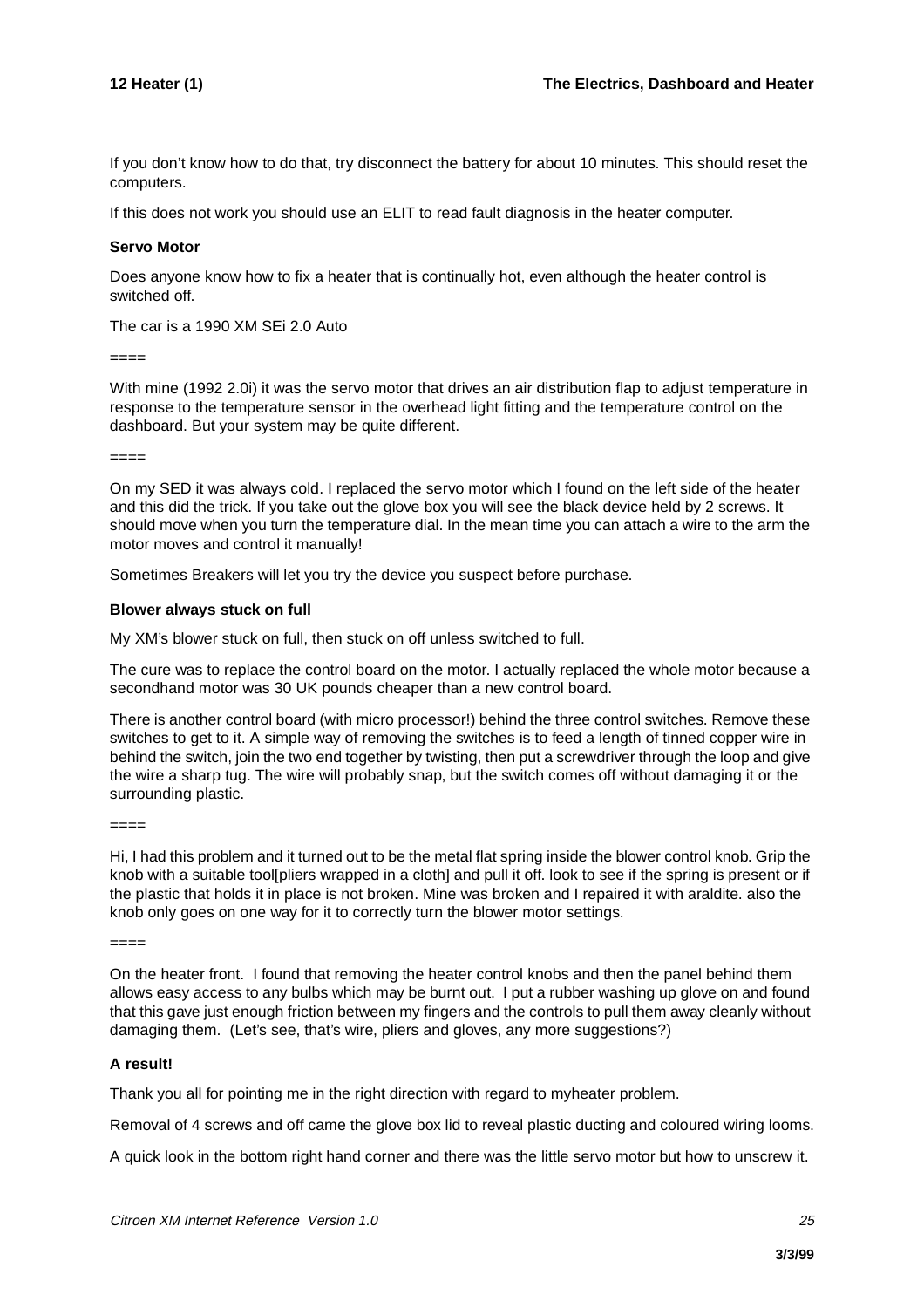An 'L' shaped philips screwdriver came to my aid, and off it came.

It was jammed solid so I removed 4 tiny screws parting top from bottom and inside I found 4 plastic cogs, all were jammed. A cog had somehow jumped out of its recess.

This was put back into place, all cogs were lined up and the tiny motor checked out ok using a 3 volt torch battery.

The whole ensemble was put back and hey presto it now works perfectly.

====

#### **control board**

My 2.0si had the same problem. The cure was to replace the blower motor with a secondhand one. Only the control board attached to it needed replacing, but a complete secondhand motor was cheaper than a new control board £50 for motor £80 for control board!

#### **Getting to the control board**

The board is fitted inside the motor assembly. The motor assembly is held under the dash panel by three screws.

To get to the control board you have to remove the motor.... its a push fit into the casing, but rather tight! You should be able to see where the motor assembly is held, push the rubber bits gently with a screwdriver and eventually it will come out.

Unfortunately, apart from two power transistors, the control board itself consists of potted surface mount, I changed the power transistors but that only 'fixed' the on speed - it ran slower :-( In the end I changed the board, well the motor assembly,

====

you have to remove the heater fan three screws drop the fan out undo the circiut board and ease the fan out of its housing (TIGHT BUT WILL COME ONLY HELD BY RUBBER MOUNTING)you can remove the board components available at rs or farnells but normally the board itself is damaged far better to fit anew one.

======

Dear David,

Following our recent telephone conversation regarding the heater fan on my 1990 XM 2.0 Si, I promised to inform you of the outcome, so here it is.

You may remember the problem was that following a prolonged period of running on fan position 3, the fan continued to run at that. speed irrespective of switch selection. My "Electrical Friend" checked out the switch and as far as possible the relevant relays (which were slightly different to those shown in the Revue Technique diagrams).

On your advice I phoned Andy Burnett who said the problem was in the Diode Pack bolted to the motor and the best solution was to obtain a complete replacement motor from a scrapyard.

No luck with the local scrap yards (not many XMs round here - even fewer broken ones) and the Citroen dealer quoted £185 for a complete motor or £84 for just the electronics plus VAT of course. So back to the "Electrical Friend".

The motor was easily removed, having first removed the panel under the glove box on the passenger's side. This exposes the fuse box and to be on the safe side Fuse F25 was removed. Three screws and a couple of electrical connectors release the motor. Sure enough there is an electronic pack, held by two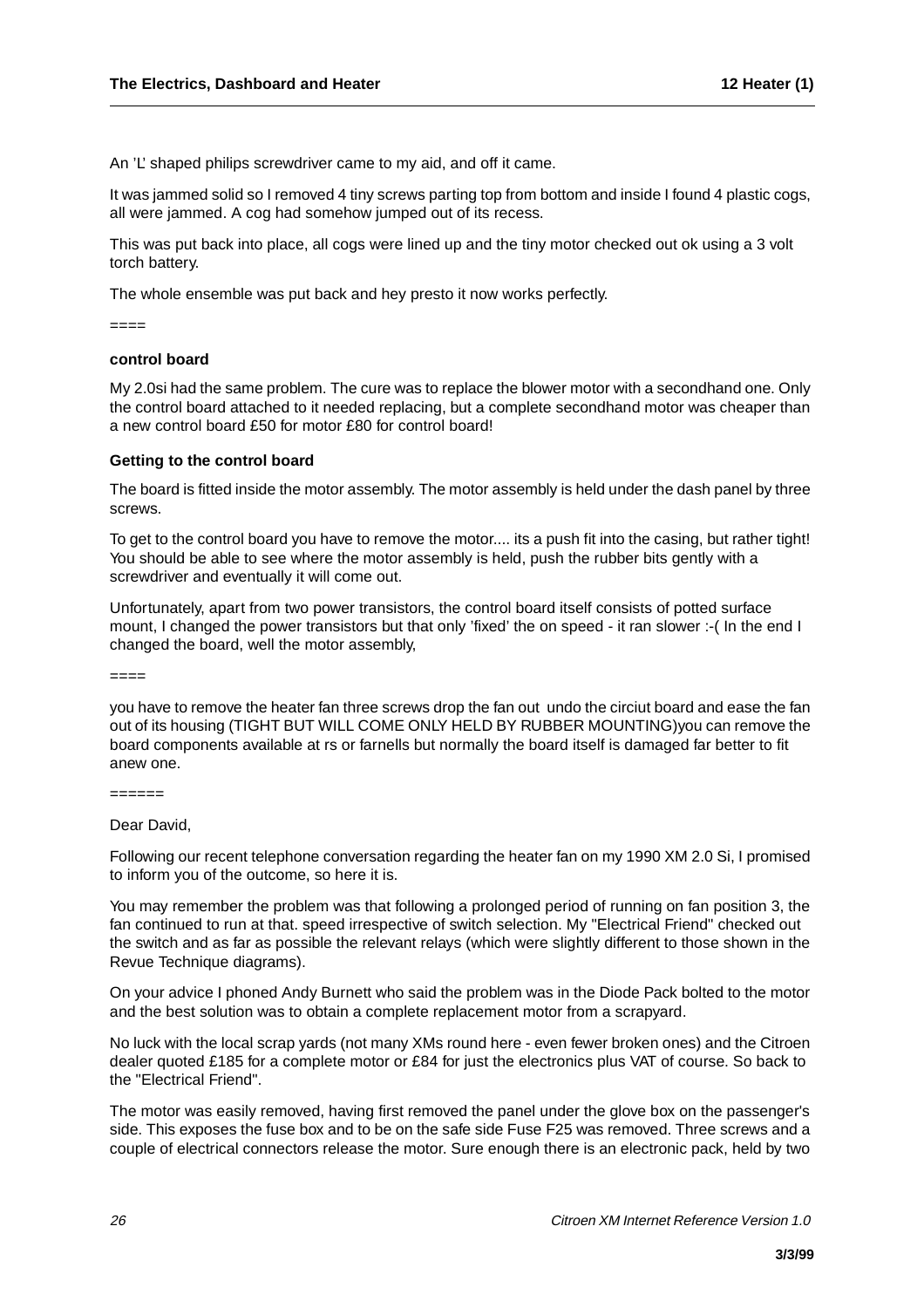screws, on the motor. Removing the screws and carefully easing the fan away from the motor body gave sufficient clearance to free the electronic pack. (Do not try to remove

the fan from the motor shaft). Investigation showed that among many components there are two transistors, one was found to be open circuit and the other to have a short circuit. The numbers on the transistors (FW26025A) were not recognised but two MJ15004, 140V, 20A, 200W P.N.P. transistors were obtained, fitted and the system re-assembled and checked. I think the fan runs slightly slower now but it is working properly.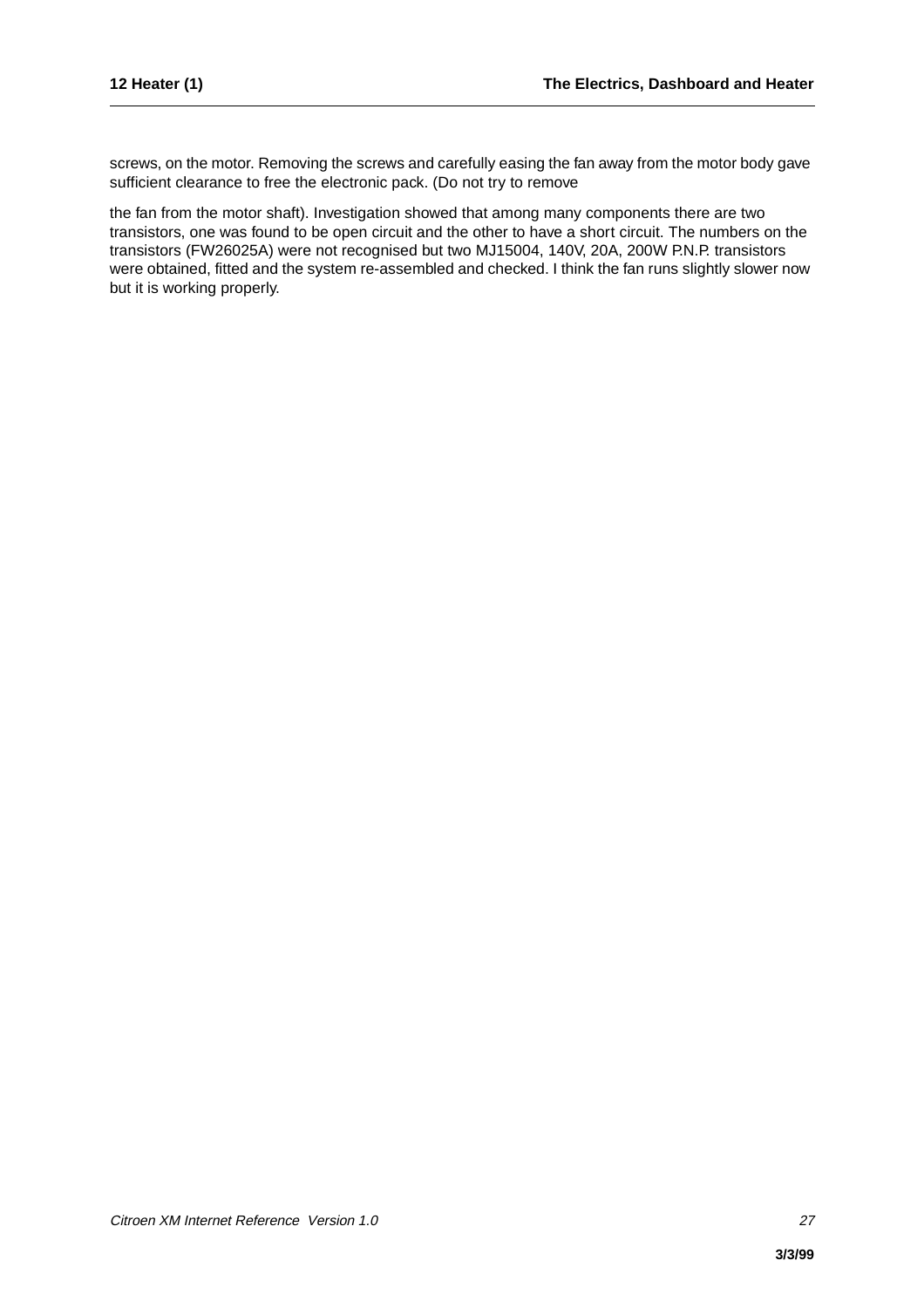### <span id="page-27-0"></span>**13 Heater (2)**

My guy who fixes my 2Si says that I need a new heater motor as the rheostat is part of the motor. This costs an arm and a leg new. So have any of you experts any advice, in particular

(1) is the motor fixable?

(2) where in the UK breaks XM's

 Being relativly new to the XM - my elderly model has been around for a year- I was surprised how quick it is point-to-point for such a heavy car with such a small ( and in my case 8 valve) engine. Which raises the question is the V6 a lot quicker and is it as costly to run as rumour has it?

 $=$ 

Subject: Heater Motor

One assumes that the fan is not working, if so the resistor block can be purchased seperately ,it is mounted on top of the fan unit and is not to difficult to change .

I do not recommend second hand units as these are generally already duff or will not last to long. The latest units are of a better quality although you might think they are expensive it will be cheaper in the log run

regards Andy Bairsto

======

Heater Motor

My heater motor control board went as well. I was quoted 80 UK Pounds for a new replacement board (just the board, no motor). I got a complete secondhand motor for 10 UK pounds just before last Christmas and its still going strong.

BR

Michael

======

First about the fan motor,it is normal that they fail,even in the scrapyard you cannot find a good replacement.The cause is the electronic circuit on the motor.When I have found a solution I will tell you about it. Next the little fan next to the sunroof is the sensor for the climate control,every XM with electronic climate control has one To solve the problem with the ABS light. Follow the wires from the sensors on the wheels and clean every connector then put the connectors together with a smear of Vaseline. Normally the sensors on the front wheels give most trouble Keep up the good work and let them(the XM's ofcourse) survive the critics!

======

Does anyone know what could cause the heater control to fail? ie No climatic control, no speed control - only off or full on when the control is moved to full. I've checked the connections between the motor control module, the central dashboard control and the sensor in the roof and all is ok. I also found a dashboard control in a scrapyard, but that didn't make I any difference. I've also changed the power transistors on the motor module - no difference apart from slower motor speed! Luckily this is the only electrical fault I've had in 150K miles!

======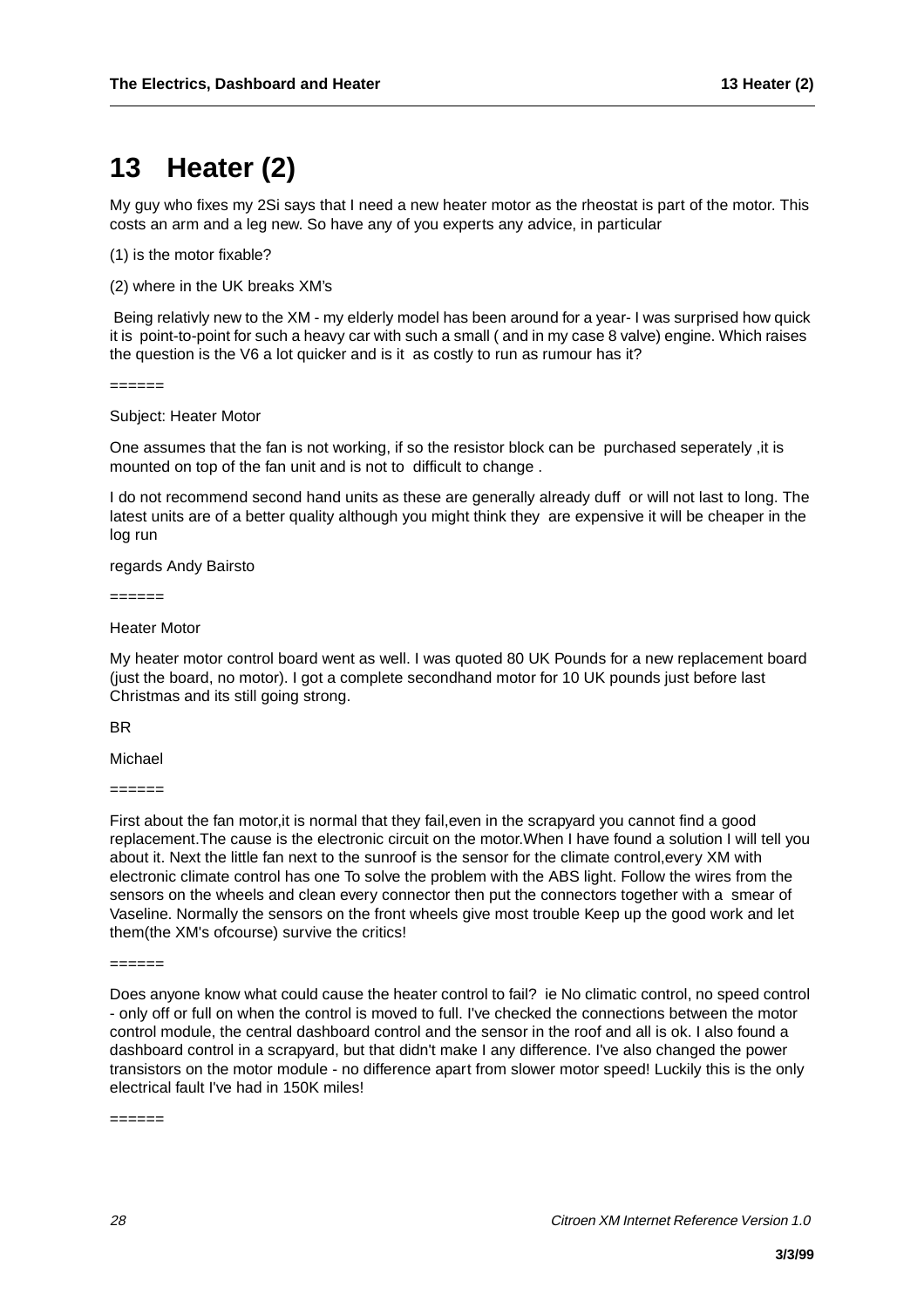### **Heater fan fault finding and solution**

Heater fan on a 1990 XM 2.0Si.

The problem was that following a prolonged period of running on fan position three, the fan continued to run at that speed irrespective of switch selection. My "Electrical Friend" checked out the switch and as far as possible the relevant relays (which were slightly different to those shown in the Revue Technique diagrams).

I phoned Andy Bumett who said the problem was in the Diode Pack bolted to the motor and the best solution was to obtain a complete replacement motor from a scrapyard. No luck with the local scrapyards (not many XMs round here, even fewer broken ones) and the Citroen dealer quoted £185 for a complete motor or £84 for just the electronics plus VAT of course. So back to the "Electrical Friend". The motor was easily removed, having first removed the panel under the glove box on the passenger's side. This exposes the fuse box and to be on the safe side fuse F25 was removed. Three screws and a couple of electrical connectors release the motor.

Sure enough there is an electronic pack, held by two screws, on the motor. Removing the screws and carefully easing the fan away from the motor body gave sufficient clearance to free the electronic pack. (Do not try to remove the fan from the motor shaft). Investigation showed that among many components there are two transistors, one was found to be open circuit and the other to have a short circuit

The numbers on the transistors (FW25025A) were not recognised but two MJ15004, 140V, 20A, 200W P.N.P. transistors were obtained, fitted and the system re-assembled and checked. I think the fan runs slightly slower now but it is working properly. l must say that without the "electrical Friend" I would have widened the search for a scrap unit before swallowing hard and paying the Citroen price.

(Thanks to John Davidson and David Evans)

### **Replacing heater controls.**

They are a push fit onto a shaft, being kept tight by a piece of spring steel. With age and removal/ refitting for fascia bulb renewals, the plastic breaks from the tension of the spring steel. All mine broke, to the extent that I had to use just one to operate all three. l replaced them at a ridiculous cost of £24.55 for the kit of three, pity I hadn't the time to look around a few scrapyards. That's it, keep up the good work. Cheers. (Thanks to Kevin B Spruce and the CCC)

### **Cooling systems**

I have been given a huge incentive to change my car's coolant by a letter from Dave Weber, He writes

Sorry to hear of H603 GDP's leaking heater. l have had heater problems too, on a massive scale and my experience may be helpful.

In fact, the only problems I have had with my 1990 2.0 Si in the 40,000 miles I have covered since getting the car, a year and a-half ago, have been related to the cooling system.

First to go was a core plug. Then the lower radiator hose sprang a leak. And, a few months later, I too noticed a very wet floor in the driver's compartment, traceable to the heater matrix. l had never ever had a heater matrix fail on a car. A local branch of Serck Marston supplied a new matrix, the same Valeo unit as Citroen uses, and I thought my troubles were over.

Not a bit. Three months later, the new matrix began leaking. The little bending end pipes had broken at the seams, as if it was a defective unit. Serck Marston thought so, too, and replaced it free.

I did think about this time that I might be building up too much pressure in the cooling system caused by either a cracked head or a broken head gasket that was jamming cylinder compression into the system, but we ran a chemical check of the coolant and there was no trace of carbon monoxide.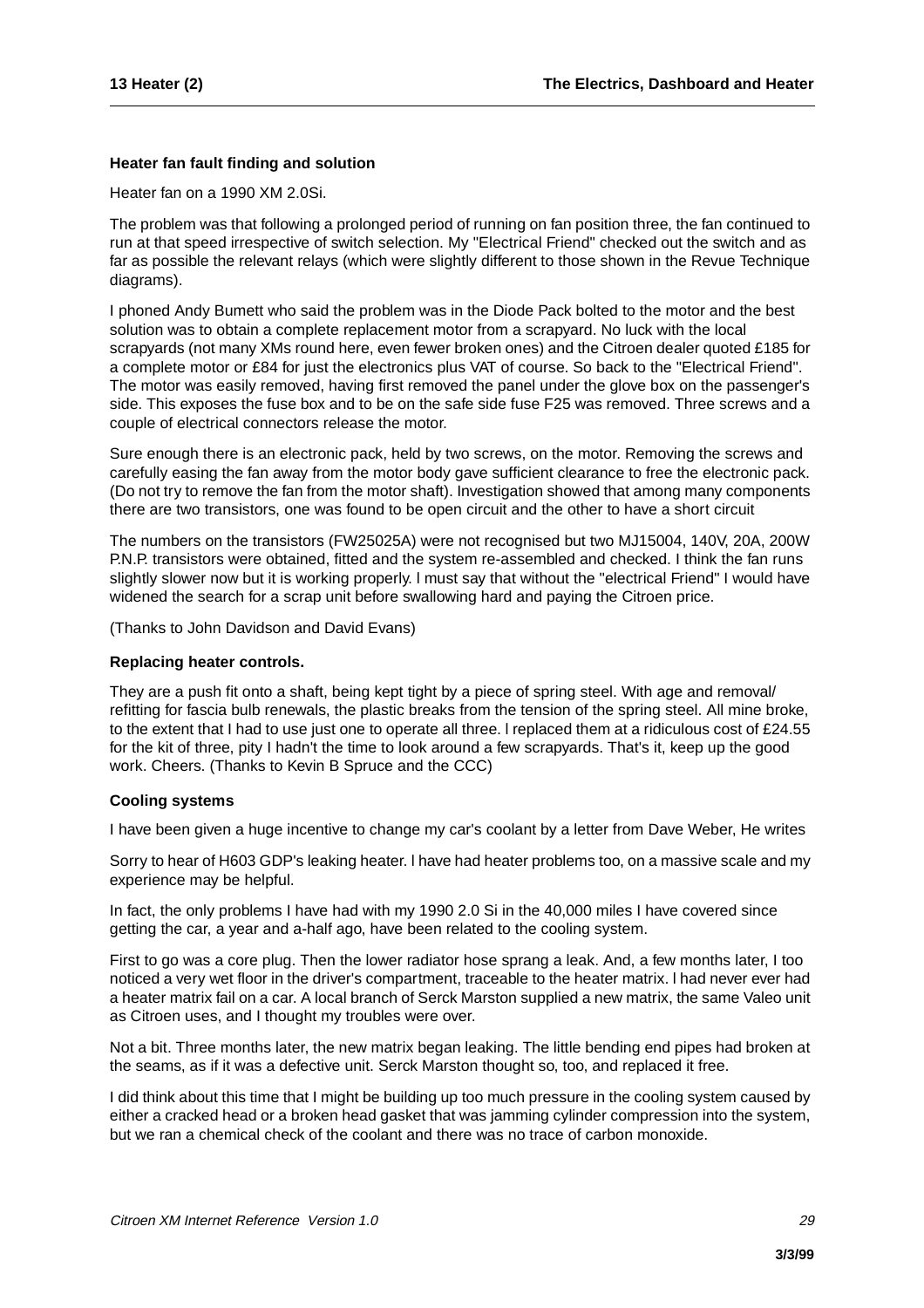Wait for it. Exactly three months later, the new matrix burst I was driving home on the M3 when the car suddenly filled with steam and the floor was flooded with that evil-smelling coolant. The RAC came to the rescue. He joined up the flow and return heater hoses so that I could get home. Thank goodness I had a good overcoat and gloves.

This time the same end pipes on the matrix had failed, having been eaten away from the inside. I didn't have the nerve to take this one back, but bought a new one and phoned Andy Burnett instead.

Andy thinks my problem was contaminated coolant, and I have followed his advice and flushed and reverse-flushed the system out several times and then filled up with fresh anti-freeze. He explains how coolant can become contaminated, but the high chemistry eluded me. I am praying Andy got it right I'll be praying extra fervently in mid-June, when the new matrix will have been in service for those fateful three months.

(Thanks to Dave Weber)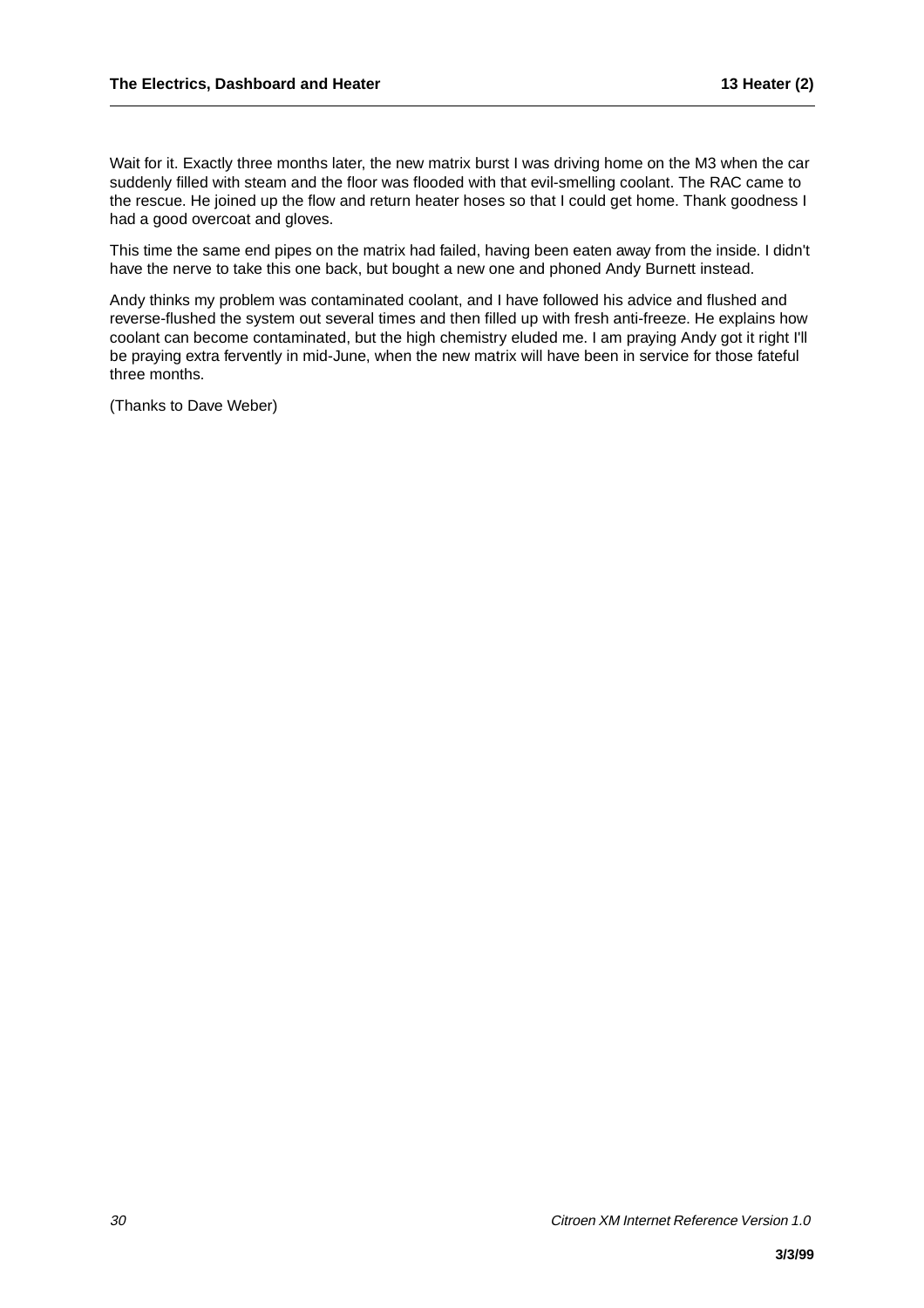# <span id="page-30-0"></span>**14 Heater (3)**

Simple(ish) question...how do I gain access to the heater matrix on an XM?

====

Remove right console part, 2 bolts from air (feet) outlet and one near seat.

What's the problem? Low capacity is not due to a bad matrix but an electric problem.

 $====$ 

On my xm remove the right hand cover on the centre consul by undoing the two screws on the heater vent and one nut back by the seat. You will then see the end of the matrix held in by two selftapping screws and pipes are held on by one screw if my memory is right. It may differ on yours on mine is a very early one(1989) all the best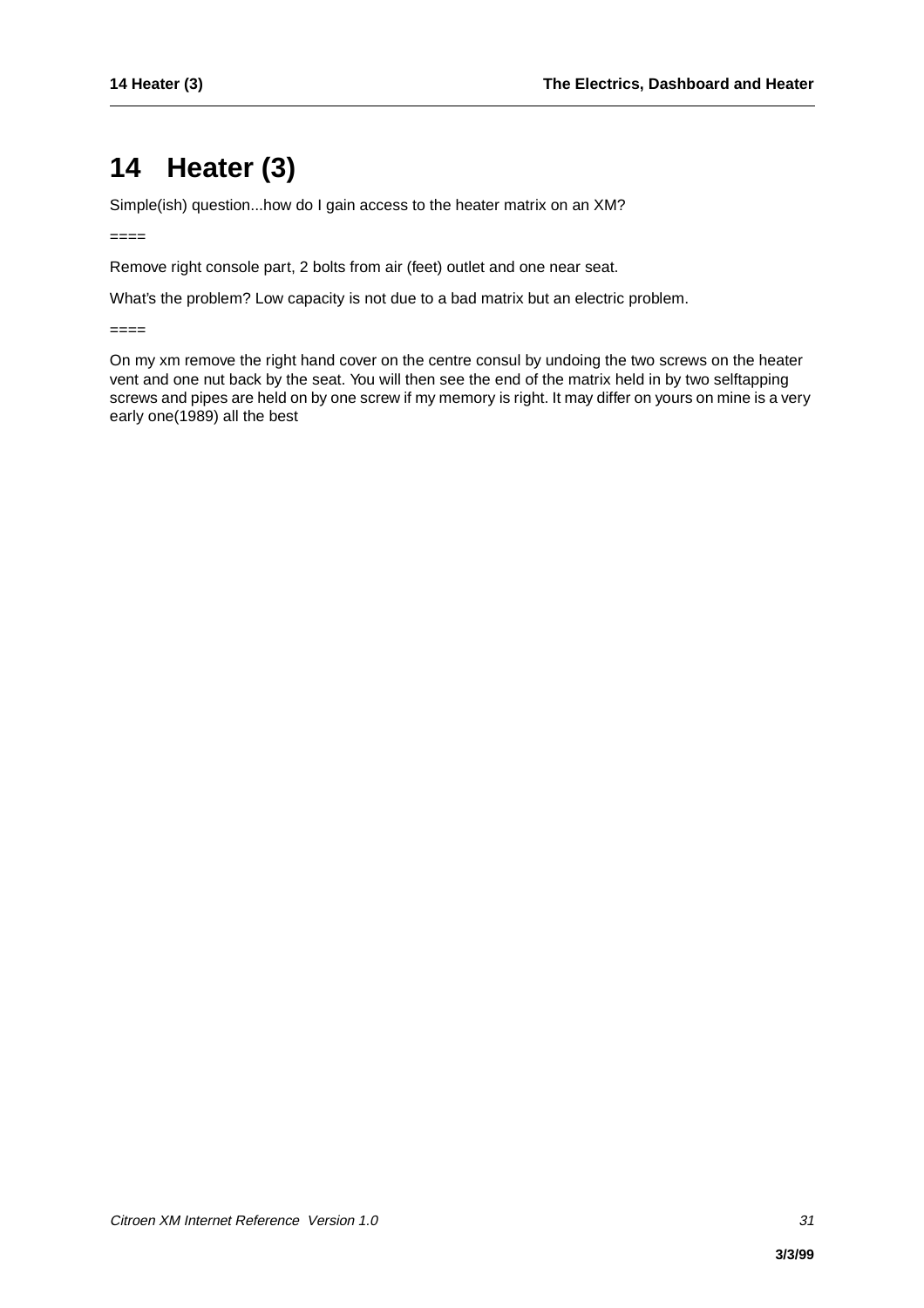## <span id="page-31-0"></span>**15 Heater (4)**

I also discovered a problem yesterday while cleaning the car:

 When I removed the rubber floor mat on the driver's side I discovered that the carpet was absolutely soaking wet! I checked around the door, but couldn't see any signs indicating that the seal is defective. The passenger side was dry.

Are there any likely places water could seep through? Pedal assembly? Steering coloumn? ???

======

Look at in air condition drainage if you car equipped

======

It could be the wind screen. Check under the dashboard if you can trace any water or rust.

### **Wet floor - heater matrix**

 There is an inherent problem with the failure of the heater matrix on XM's. You may be fortunate that it is only the O-ring seals that are leaking, or it may be the matrix that has died. The easy way to find out is to look at your water level in the tank. If the level has dropped, then it will probably be the heater. If the water level has not dropped, then look elsewhere.

 Several of us have changed the matrix. So if you do have to changae it, it is possible to do so without removing the complete dash ( as citroen will tell you).

Good luck.

John

======

If this is the case (on a LHD car) the water would be

at the passengers footwell.

 $=$ 

It seems that you have got the patented Citroen time delayed swimming pool effect, guarranteed on any XMs with a heater matrix (ie. all of them). I'm told that a failed heater matrix happens to all XMs in time - so mine is still to come :(

 $=$ 

Described as a 'common problem' or 'design fault' by most Citroen specialists, the heater matrix will at some stage in an XMs life be responsible for turning the front footwells into paddling pools - paddling pools with antifreeze. Getting heat from the engine into the interior of the car is the sole purpose of the Heater Matrix and it is situated inside the center console (behind the radio). Ironically, it tends to break in the summer when you aren't using it. Perhaps it thinks your feet are hot and need to be splashing around in water Removing and replaceing the matrix is a tricky job because it is very easy to damage the new matrix whilst installing it. Leave it to a specialist....cost to repair approx 120.

======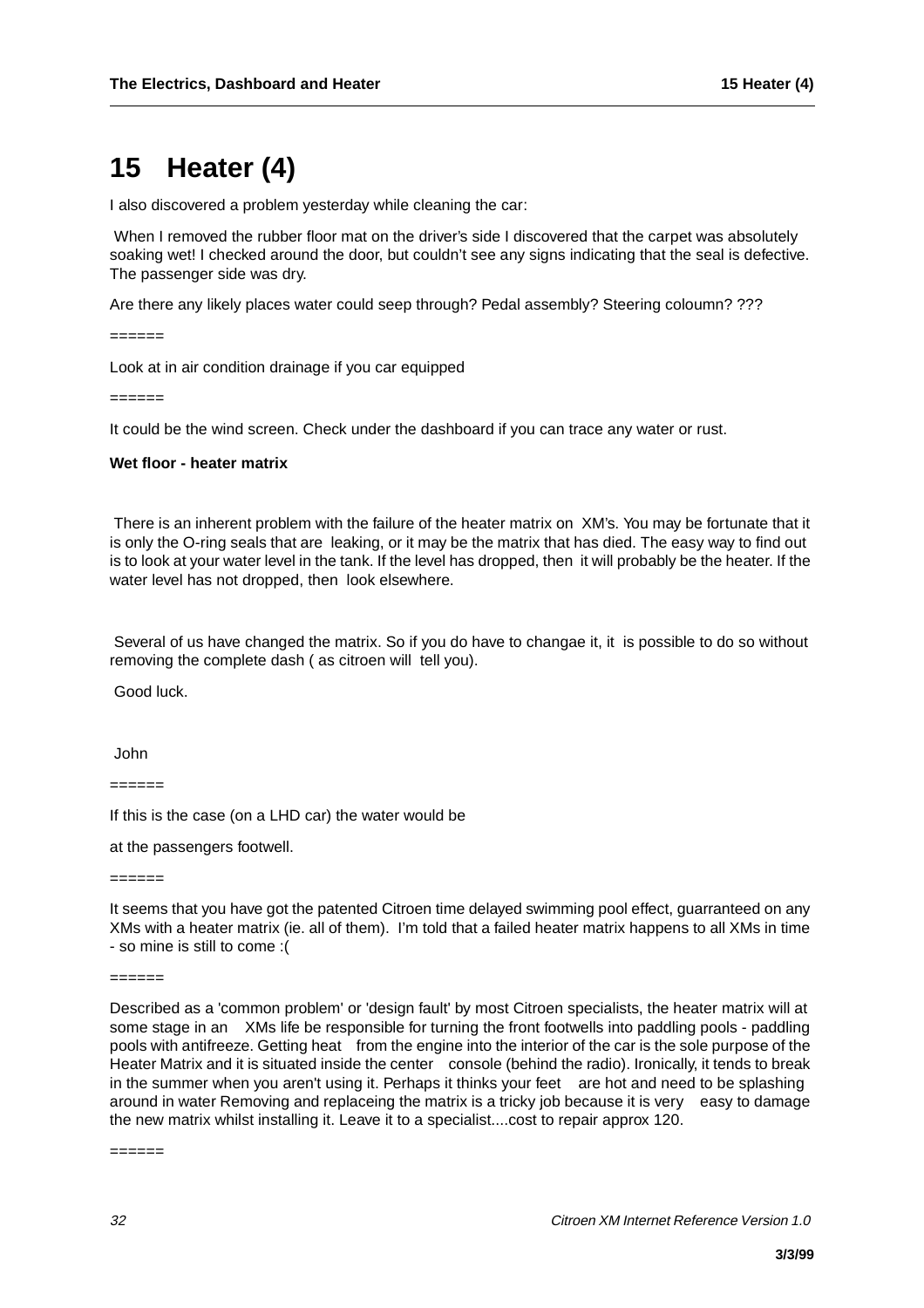Subject: Wet carpet

If it is the aircon that is causing the leak, then all it means is that the drain hole for the condenser is blocked, and instead of draining the water under the car, it finds the next best exit, along the heater pipes to the bottom of the fan. If it is this, you may notice it actually leak water when you turn right sharply.

Hope this helps.

Jesus

======

I only know because someone told me on this mail list a few months ago. The drain pipe is situated under the car, level with the dash, to the left(seen from inside the car)of the exhaust, so I've been told. I'm having it done this week as my XM is in for its MOT and service.

======

### **Wet Carpet**

Could this be water leaking through the bottom from air con condenser???

Although this happens on the passenger side in UK right hand drive car!

Hope this helps

 $=$ 

So far I think this is the most likely explanation. After the first tip that it might be the air-con I switched it off; since then it appears no more water has entered. As it has been pouring down every day for the last 2-3 weeks I therefore assume that it's the air-con and not the windshield seal.

 The question now is where do I look to see if it really is the condenser? I was hoping to find at least a hint in the Haynes book but... well I guess you all know what it has to say about it...

======

Subject: wet carpet

Well, took my car to the local dealer's garage yesterday to fix the water leak, rear foglight, heated seats ++ (might as well take advantage of that 3-year guarantee agreement the previous owner bought).

It turned out to be the windshield seal after all...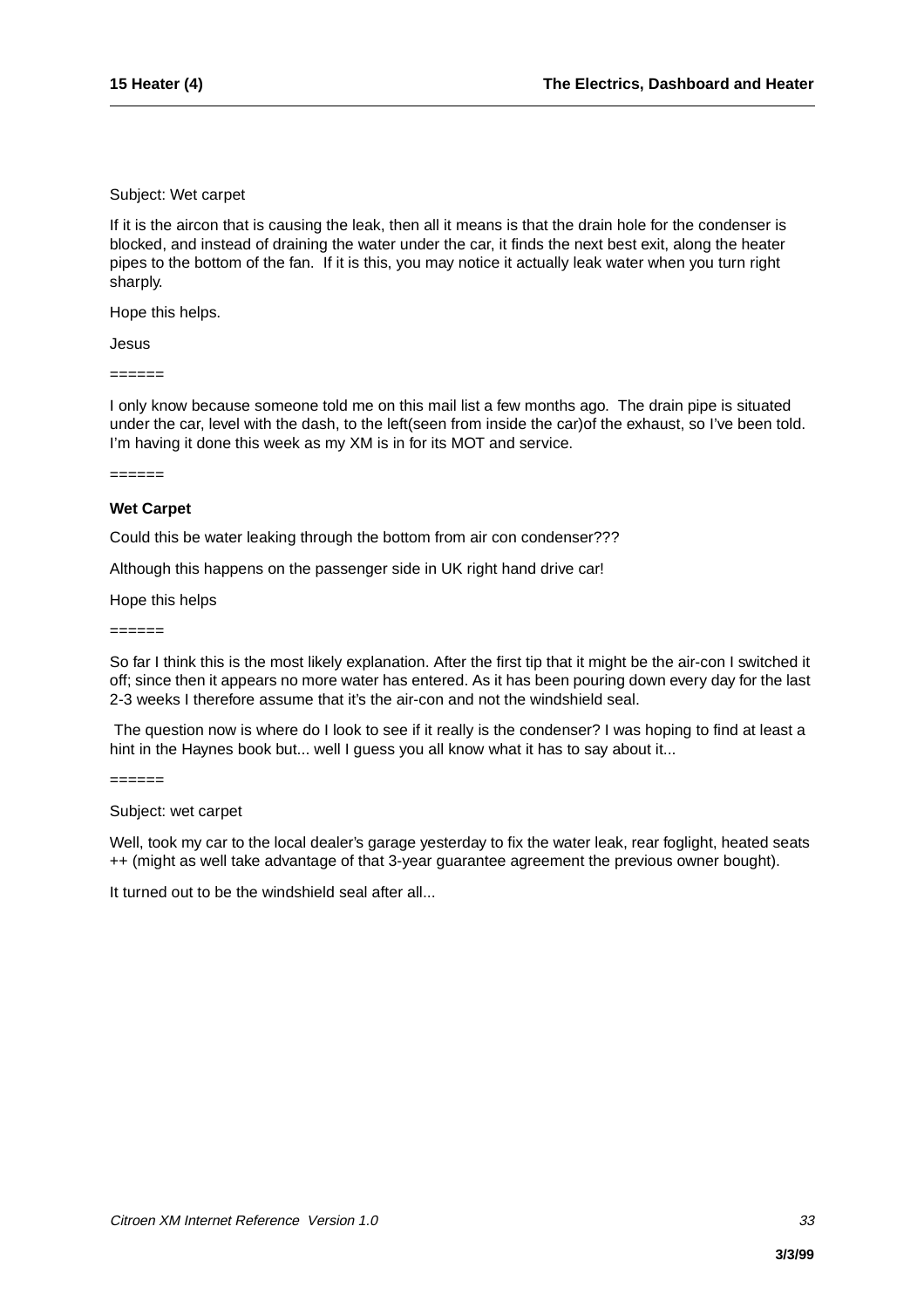### <span id="page-33-0"></span>**16 Instrument panel oil gauge**

Also on the instrument panel, the very last indicator next to the oil level gauge, there is a Max and a Min indicator. The red bar is = indicating Min can someone tell me what it is for please?

#### $=$

 $=$ 

 The gauge you describe is the engine oil level gauge which comes on when you turn the key and start the engine.It should go up to the top of the bar and drop back when the engine is running.If it doesn't then check the level manually.Your handbook should give you all the information.

### **Oil level indicator**

>The oil guage on my XM has never really worked - mostly stays where it is when I turn on the ignition.

>Has anybody got any idea where the pressure sensor is?

The oil guage is a level indicator not a pressure guage. It shows the oil level before you start the engine. As soon as you start the engine the gauge should go back to its rest position. I don't know where the sensor is, I'd like to though, my guages baacklight sometimes flashes when I'm driving which is a bit annoying to say the least.

The rightmost guage is an oil level guage. This operates when you turn the ignition on without starting the engine. As soon as the engine turns over, the oil level changes and the reading is then useless, so the guage turns itself off. A known problem with this guage, is with the sensor unit getting gummed up. This can be easily cured by replacement of the sender unit. Problems manifest themselves with the guages backlight occasionally flashing as the vehicle is driven. This is most annoying at night. The 'P' simply indicates the current position of the gear selector (in Park of course!)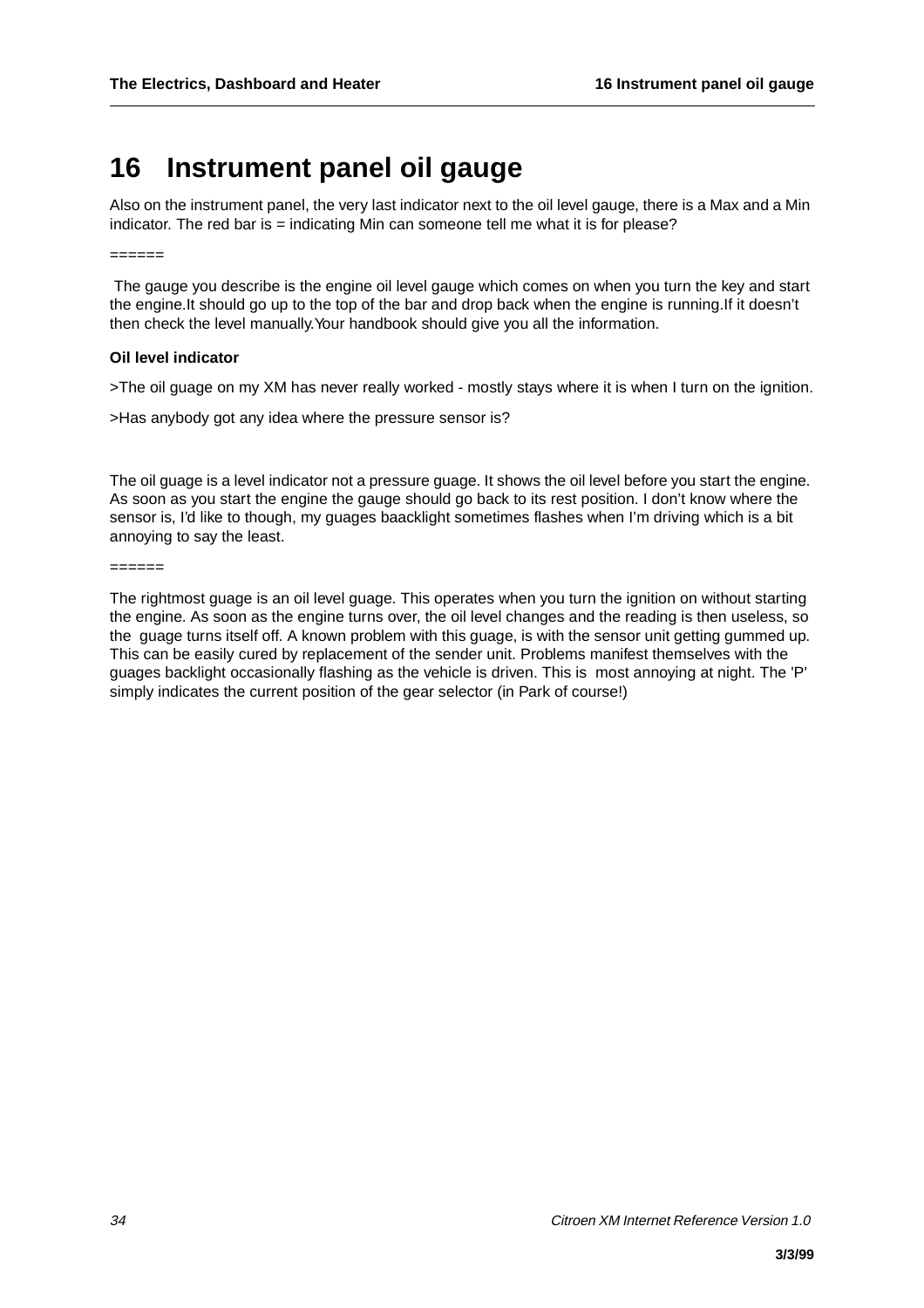# <span id="page-34-0"></span>**17 Key Plip**

Does anyone know where I can get a replacement pcb for the XM plip (1991, key folds back into plip) in the UK at a reasonable price, or what the price is from a dealer. If I call and ask I may have a heart attack!

 $====$ 

When I bought one 2 years ago I paid about 44 ukp for it they will need the code No and they have to order them .mine has stopped working when I got it wet the next one will be covered in tape to keep it dry.

 $====$ 

I started this plip thread so now I can give it a happy ending (for me anyway).

I removed all the through-hole components from the PCB and pressed down the pins of the surface mount chips with a fine soldering iron. I brushed the board clean to get rid of any salts and replaced the leaded components.

Hey presto - it works again (for how long I don't know).

BTW when it was not working the red LED stayed on for about twice the length time it does when it is working.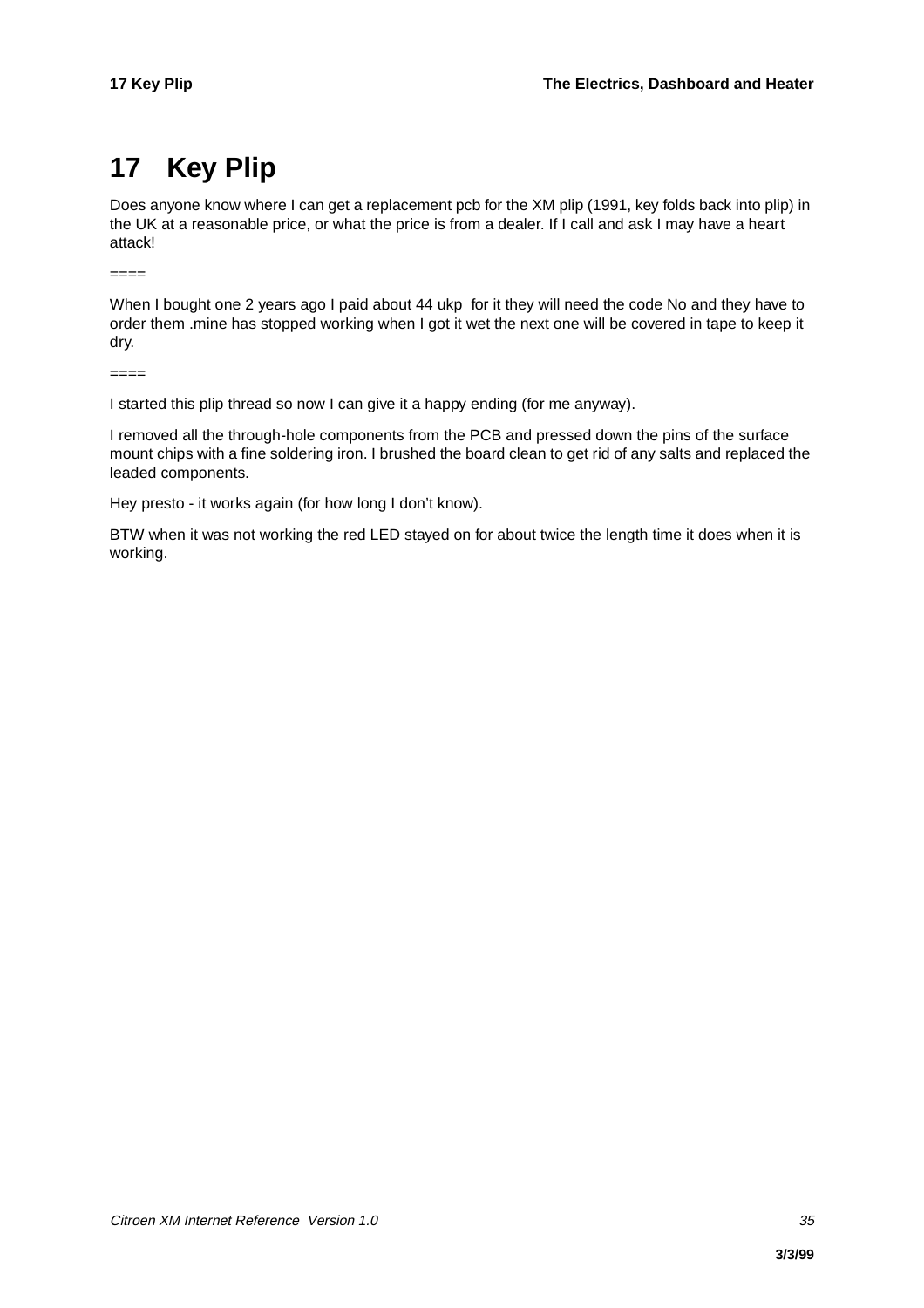### <span id="page-35-0"></span>**18 Not starting**

### **Fuel Pump problems**

If your XM won't start but turns over perfectly happily and it behaves as though it has run out of petrol, you have the dreaded electrical problem concerning the supply to the fuel pump. Try jiggling the electrical connectors/leads that go under the LHM tank. If it starts then make sure you get someone to hard wire these connections asap.

There is some talk about hard-wiring all the connectors you find on the XM, this may or may not be a good ides -there are a lot of then!

One set of connectors that you could try hard wiring (though I haven't yet done it) are the common earthing blocks on the inner front wings of the car. These are electrically very dodgy and should be replaced using eyelets and locking nuts and serrated washers.

The rumour is that Citroen skimped on the quality of the electrical wiring, using grade 3 wiring where BMW was using grade 1 wiring. The resulting electrical unreliability proved to be the final straw in the XM very poor sales rating -Sales continue to be poor even though the latest XM is a completely different product in terms of quality and reliability.

### **Ignition module**

I've also had this happen on my car. However the problem has been a faulty ignition module. The symptoms you describe are the same, except there is no spark and nothig going to the coil. Replacing the ignition module proved to be the answer.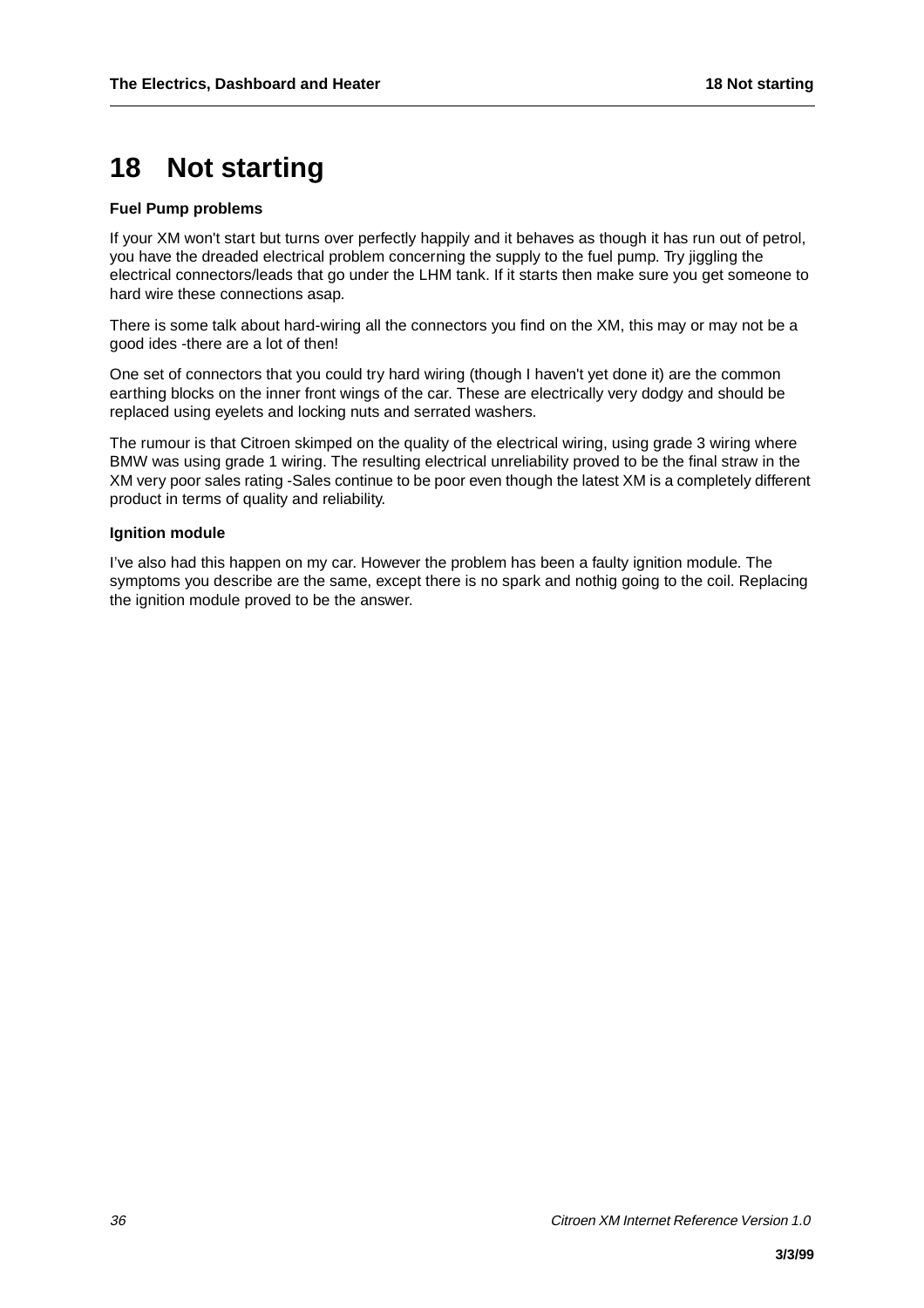### **19 Radios etc**

There is however one small, but very inportant problem - how do I get the radio to work ? With the ignition off there is a red light flashing near the word Code, however when the ignition is on and you press the on/off switch the display shows 123 but nothing happens, do I have to put a code in to activate the radio and if so how ??

====

Sounds like you will need the code for your radio. I'll check my manual tonight. If you bought the car from a Citroen Dealer, I would expect that they will be able to find it out for you from Citroen's computerised service recording system. It may still be lurking in one of the handbooks if the previous owner recorded it somewhere. If not, its a trip down to your local Clarion dealer for a chip change.

Incidently, Clarion make an excellent 6 disc changer to complement the Citroen Unit - the original Citroen badged CD player is no-longer available. This is a 'wired' unit, and supports all the feaures of the head unit, including utilisation of the steering wheel controls...

This is of course assuming that your Clarion is one of the Citroen badged variants from pre-94, when the standard fit changed to Phillips (?).

While I'm rattling on, the other common problem with this unit is that its 'Diversity' chip stops working which means no RDS, Traffic Info, etc.

Another interesting fact is that the XM radio (in pre-94 cars at least) is short in depth (not quite DIN standard), so if you decide to change it, beware...

====

A word of warning. I once bought a CD player for my XM which would fit in the slot below the existing radio. It would not work because of the steep angle of the housing. Most CD players will only work up to a certain angle from the horizontal or vertical depending upon design so check before buying.

### **CD Player**

The head unit to which I refer is the PC 302 Citroen badged Clarion Unit fitted in 92/93 (maybe also earlier/later).

The optional Clarion CD-Player that works with it is the CDC605 6-Disc Changer, priced at approx. 300 UKP. (25 UKP should see it fitted at a Clarion Dealer)

The larger 12 disc unit cannot be used with the PC 302.

The EXM button allows discs to be forward skipped, the arrow button, individual tracks.

### **Radio Codes**

If a radio secutiry code is required on the PC 302, it should prompt on power-up with:

'CODE IN'

You then have 3 attempts.

If you fail, after two minutes or on the next power-up you should get:

### 'SECURITY'

You then have 3 more attempts.

If you fail again, you have to wait 2-3 hours with the Unit powered-up before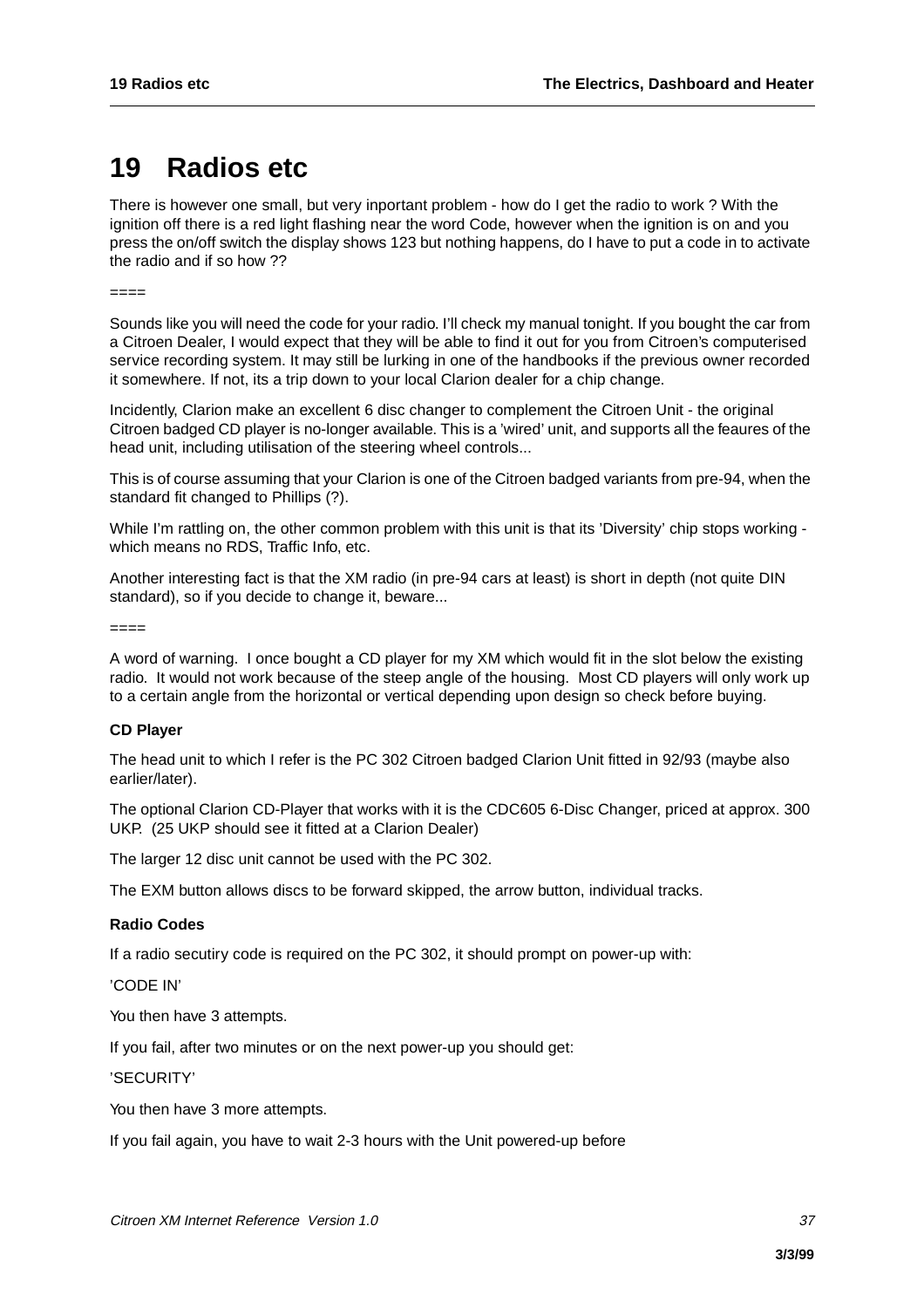being allowed another 3 attempts.

#### **two aerials**

Just to put clear something that was said about 'diversity' regarding the Clarion radio in early XM's. Diversity is in fact concerned with picking up the best possible signal for your radio. Most of us know that XM's have two aerials, one on the roof and also the rear screen heater element. The radio unit in the centre console has two tuners which are always tuned into the same frequency, the frequency that you select. A chip in the radio 'listens' to both resulting demodulated signals and decides which signal will give the best quality sound. The radio switches very quickly to the best signal. The switching is not noticeable. The further apart the two aerials are the better. If one of your aerials has suffered reduced performance it may never be selected.

### **Clarion and codes**

Thanks to everyone who made suggestions about sorting out the radio on my XM - I think we now have is sorted. I spoke to Clarion who agree that the machine is asking for a code and they confirm that if I take the car ro any Citroen dealer they can re code it. Apparently Citroen do not keep records, but Clarion do and providing it is a Citroen dealer who faxes the information through to them they can solve the problem, I am going tomorrow so I let you know the cost !

Whilst speaking to Clarion's technical dept - who were extremely helpful - I asked about CDs, the chap informed me that subject to the Radio you have fitted, some do not support CD control (the PU-9358 doesn't) you might also need a FMC200 controller to enable the steering wheel controls to work; it would appear that this unit - whatever it is - changes the CD signal to a radio frequency and allows the CD to be played via the radio controls, sounds highly technical to me, but he said it worked very well.

If anyone is interested the phone number for Clarion is 01793 870400.

### **FMC200 controller**

> you might also

>need a FMC200 controller to enable the steering wheel controls to work; it

>would appear that this unit - whatever it is - changes the CD signal to a

>radio frequency and allows the CD to be played via the radio controls, sounds

>highly technical to me, but he said it worked very well.

There is a trick used on some CD players which enables it to be connected to the radio via the aerial. Basically you feed the output of the CD player into a small FM transmitter which is connected in via the aerial cable, you then tune this signal in on a spare radio preset and bingo you have a hifi sound connection without cutting into wires etc. I guess that this is what the guy is talking about.

### **12 CD changer**

You also have (in my case) a 12 disc CD multichanger with remote control, through a very normal looking head unit - making it nick proof, as they don't know it's there! The remote is about the size of a credit card, box of matches thickness, and on the end of a nice long cable.

Tune the radio into the whatever frequency, turn the CD on, and you're laughing! All you need to provide is power, and stick the aerial cable in.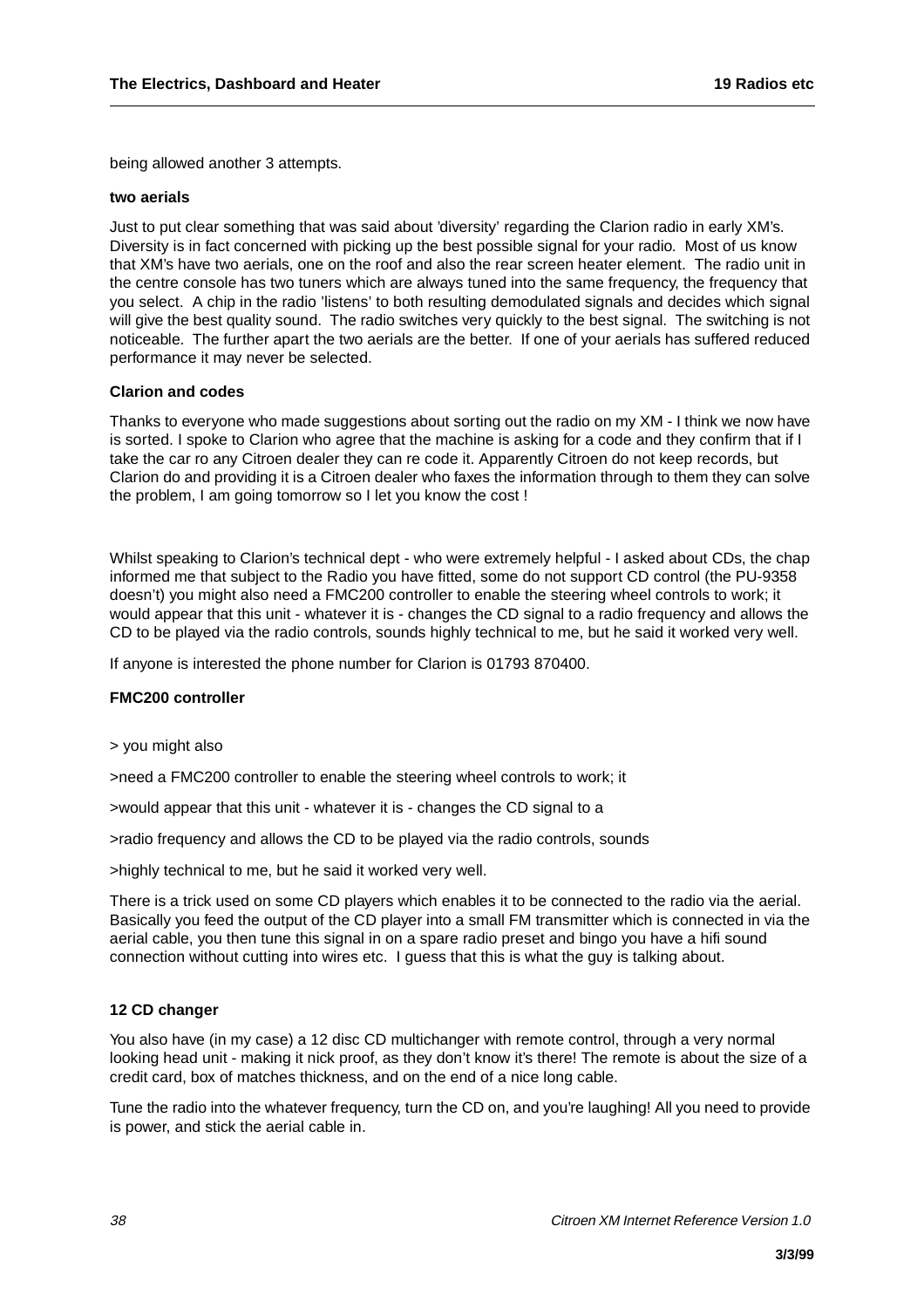You do need to turn the CD off to get normal radio though.

John "Audio Perfectionist" Glynn on the CX list advised me to chuck it all and start again, as you lose some "detail" on the sound. In a car, that's the least problem for the audio installation!

#### **Earthing**

Ensure earth from radio to ground is excellent. Ensure aerial screening to radio is excellent. These points are often neglected.

#### **lights/illumination**

Does anybody know if the lights/illumination bulbs can be replaced on the "Diversity" range of audio systems on an XM Turbo Prestige 1994. The left - hand side of the unit is not lit, and having just disassembled the dash to replace all the bulbs including the LED's on the dot matrix, I was wondering if the audio system would be any harder?

 $=$ 

Make sure you have the code for your audio before starting:

Remove the radio:

Remove the front cover, secured by four small screws (two at either side) You should see two, or maybe three small bulbs soldered into the circuit board. The offending one(s) will need de-soldering and replacement. Be careful to use the correct rating for your replacement bulbs.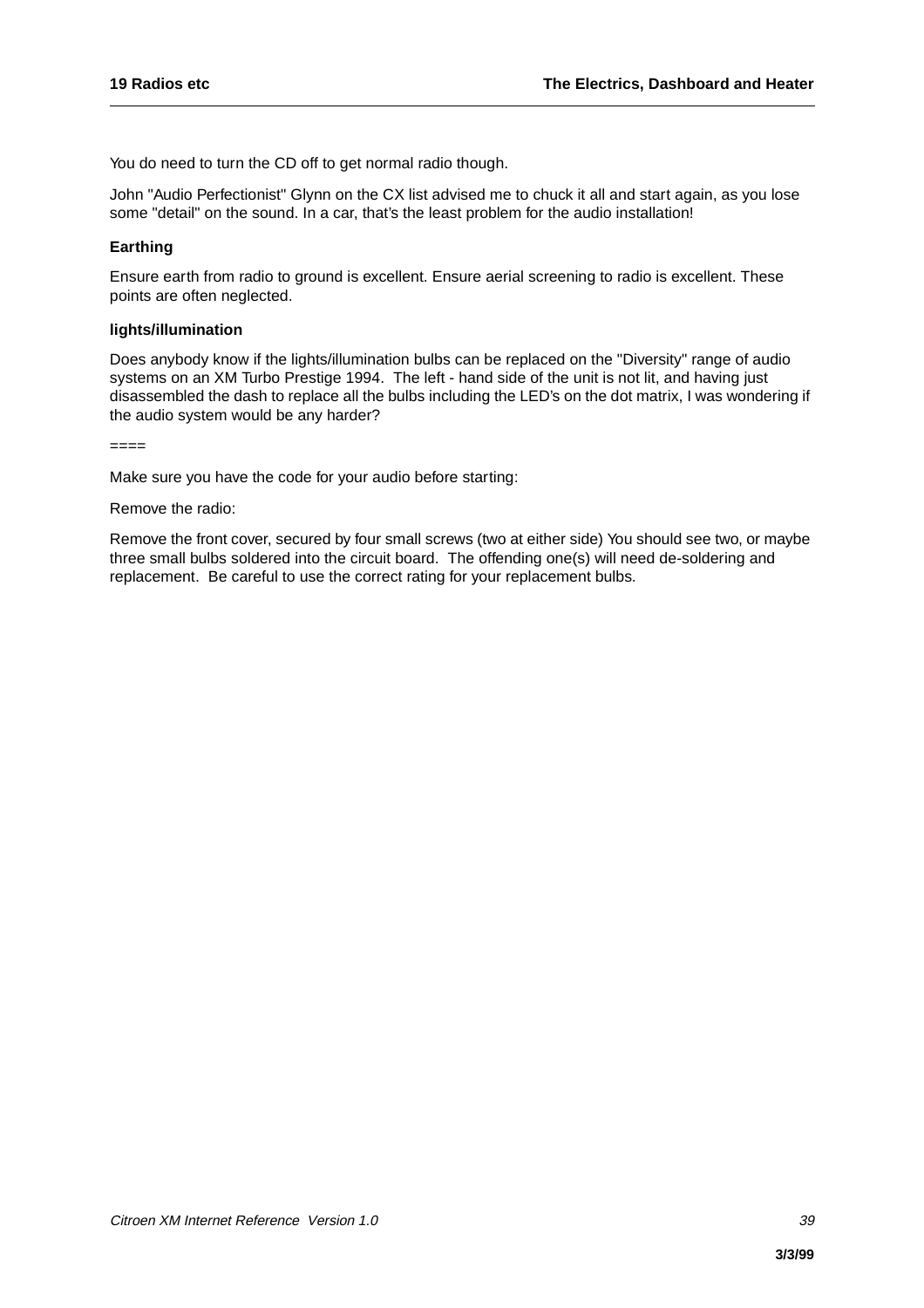### **20 Rear bulb warnings**

I have found a cure for the irritating message which pops up from time to time when indicating.

I have had my XM since May, and soon after taking it over I was receiving these erroneous messages and followed the advice of cleaning the contacts and putting vaseline on them. It was only a matter of weeks before i was getting the same message again, so I repeated the process. two day later "WARNING REAR BULB FAILURE". This time I didnot touch the contacts, they were left as they were, all I did was put one of those small bags of silica gel (found in camera bags, binocular bags etc.) in each side between the bulb holders and the wires. Three months, and several nocturnal rain storms, latter no bulb warning messages.

 $=$ 

I have had this problem on my 2 XMs. Now apart from the modifications with the negative ground wires, one should simply change the bulbs when the light comes on again. Of course this sounds both logical and foolish BUT it helps! In a way new bulbs can handle the 12V power better. As my garagist told me bulbs will get worn after a few years.

=======

A common complaint from owners of early XMs is of the on board computer lying about the status of the rear lamps.

The common remedy for this is to clean the rear lamp contacts and smear them with petroleum jelly. This, I and others have found, seldom cures the problem for more than a couple of weeks. Those who have a graphical representation of the car on their dashboard tend to live with it, whilst those who have a dot matrix display that also beeps, tend to stick a hammer through their dashboard.

I have however found a permanent cure! Follow the common remedy and then leave the rear lamp cluster covers in the luggage compartment open, thereby keeping the clusters well ventilated and free from condensation (a very tiny amount of which causes the problem in the first place). Simple eh? This has worked on at least three XMs, it looks untidy if you ever stick your head in the luggage compartment, but if your worried about that then you really should get out more often.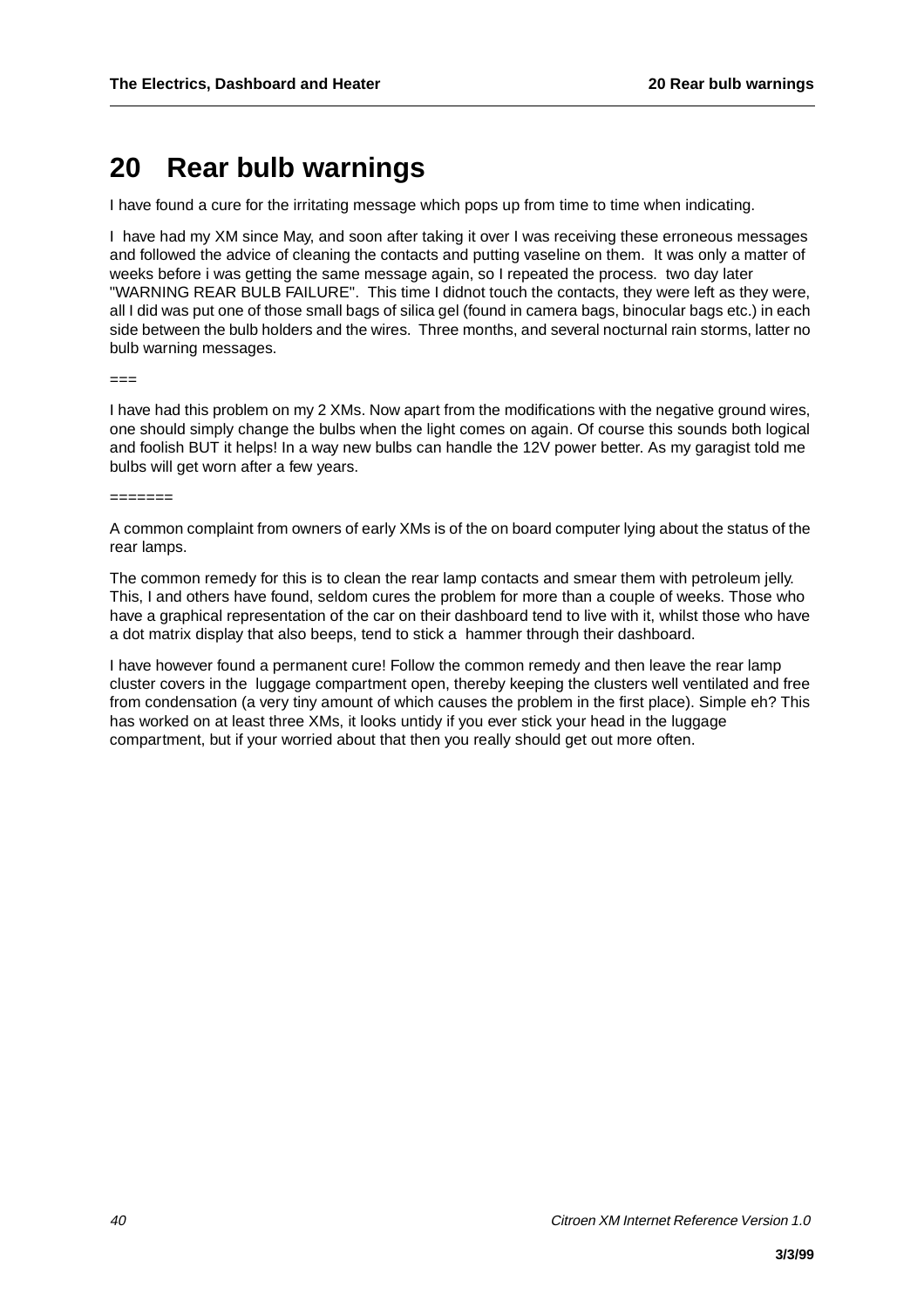# **21 Sidelights**

Dear listfolk

As a mechanic I feel very silly asking this , but we all have our limits don't we ????

My 1980 2.0 has a wierd problem with the lights ; when I turn them on to the first position the little green indicator light on the dash comes on , the clock/temp dims , but the sidelights do not come on. The second switch position brings the headlights on OK ( then dip & full beams work OK ) but still no sidelights (or switch illumination ). I realise it's probably just a bad connection somewhere but can anybody PLEASE tell me where ?? It's driving me crazy , I've checked everywhere I can get to & no luck !! Oh , and just to confuse things , once or twice recently they've come on OK but then the green indicator lamp doesn't !!

Thanx in anticipation & hope I can return the favour sometime !!

Mark Linzell

XM Registrar, CCC (UK)

Plymouth. Devon

<http://welcome.to/linzell\_world>

======

Did Mark Linzell with the little old red-XM try talking to that other XM mechanic man - Andy Burnett? Always worth a try for anything (big) Cit especially.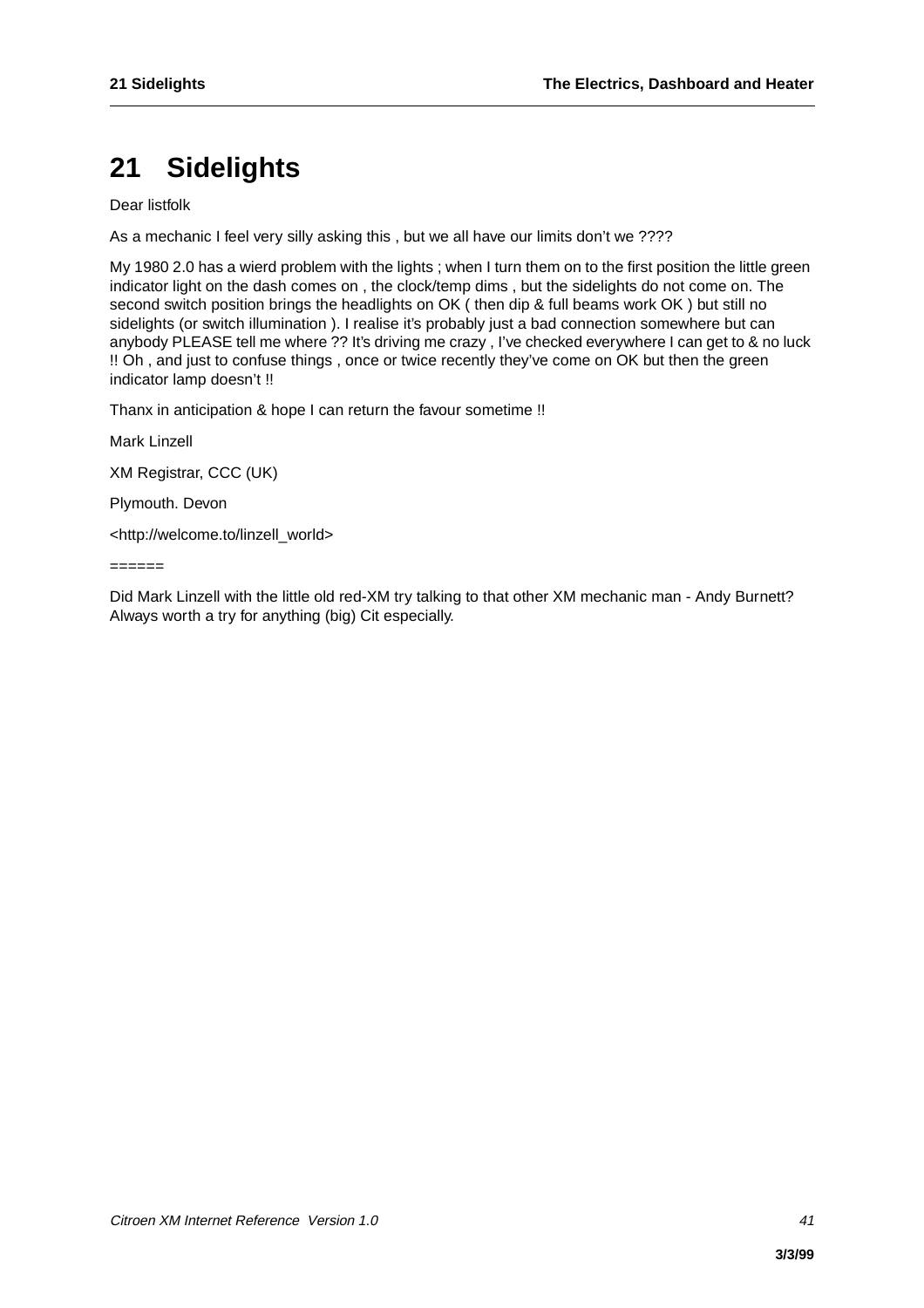### **22 Speedometer**

Dear all,

For a few weeks my speedometer was "wiggeling" +/- 5 km/h while driving around 50 km/h.

Now it stopped completely pointing out the speed and distance.

Is it a common fault?

I like to have this problem solved soon because driving this V6 without speedometer will cost a lot for driving too fast.

======

Arold,

I also got this problem from first getting my 2.0Si Turbo.

However at 70-80 mph it becomes steady so I always aim to drive at that speed.

Seriously - I have take the car back to the dealer who apparently greased the cable but it then stopped working completely - like yours. Apparently it had become disconnected.

It was re-greased and reconnected which solved the problem - but only for about a week. It is now wiggling again.

You could use the rev-counter to judge your speed - not so easy in an automatic unless you are sure which gear you are in.

I would also be interested if anyone in the group has any more ideas.

John Goldfinch

### **Speedometer**

I had exactly the same problem, the problem is the mechanical cable that links the speedo to the gearbox(?) apparently the upper cable is a weakness and tends to wear out. When my cable broke it took the actual speedo with it, which was expensive (200 UKP). Citroen realised this was a problem and they changed to an electronic speedo in roughly 1993.

hope this helps, even with a new cable and speedo it still wiggles a little bit <+/- 1 mph

Stuart Blair-Watt

### **Speedometer**

I have a 1990 2.0 Sei and at about 50,000 Miles I experioenced the same problem with the oscillating Speedo needle. Having seen this on older cars I knew what the problem was. It was definitely the upper speedo cable that has a joint just inside the engine bay and then leads up to the speedo head. The cable runs through a tube in the back of the passenger bulkhead and it would be very difficult to feed this through. However, there is a simple way. Citroen told me they need 1.5 hours to do this job. It took me about 45 minutes.

You need to remove the instrument panel and disconnect the speedo cable at the head end. Ten unscrew the cable where it joins the other down cable in the engine bay.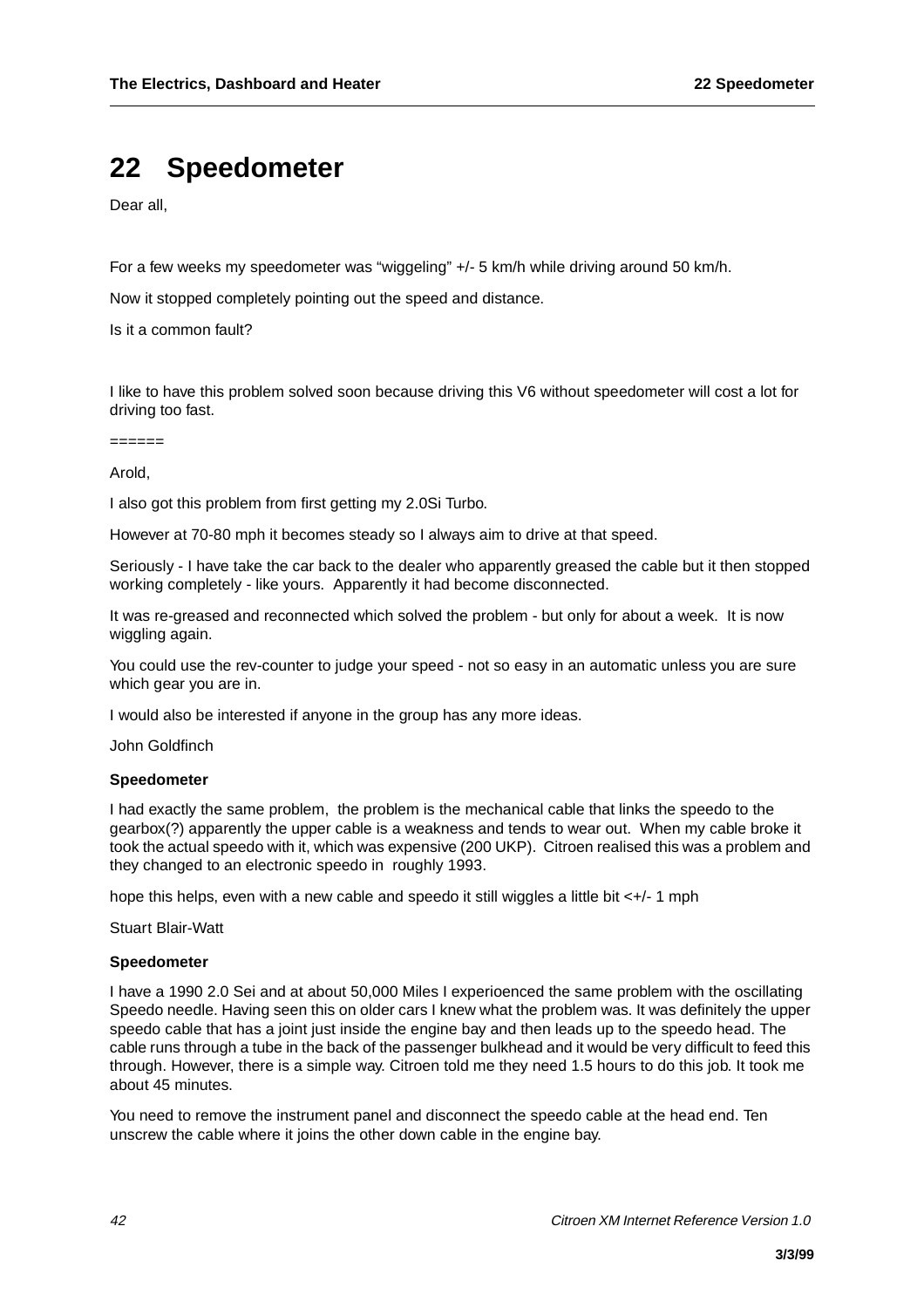I found it was relatively simple to change the cable by attaching a stiff electric cable (about 2.5 mm square) to the existing cable at the head end and pulling the old cable through with the wire at5tached. Then attaching the new cable to the wire and feeding it through the same path as the old cable.

Greasing the cable was a fix in the old days to lubricate it as it used to stick to the sides of the sheath. Modern cables have a plastic lining which guarantees smooth running. When this lining fails there is only one cure and that is to replace the cable.

regards,

John

### **Speedo Wobble**

My first two XMs developed wobbly speedos after about 30K miles presumably due to a sticking speedo cable. My latest P reg (with the new dashboard) was going OK but today after 59K miles the speedo started doing crazy things and went intermittent on me. I have a suspicion, however that that on the new dashboard models that the speedo is electrically driven. Am I right and if so where is the sensor?

====

The earlier Mk1 XM's had standard speedometer cables passed across the back of the dash to suit RHD and this did cause much needle jitter.

On your "P" registered car the drive is electric, therefore you should not experience any jitter problems but I guess you could still have electrical faults.

 $=$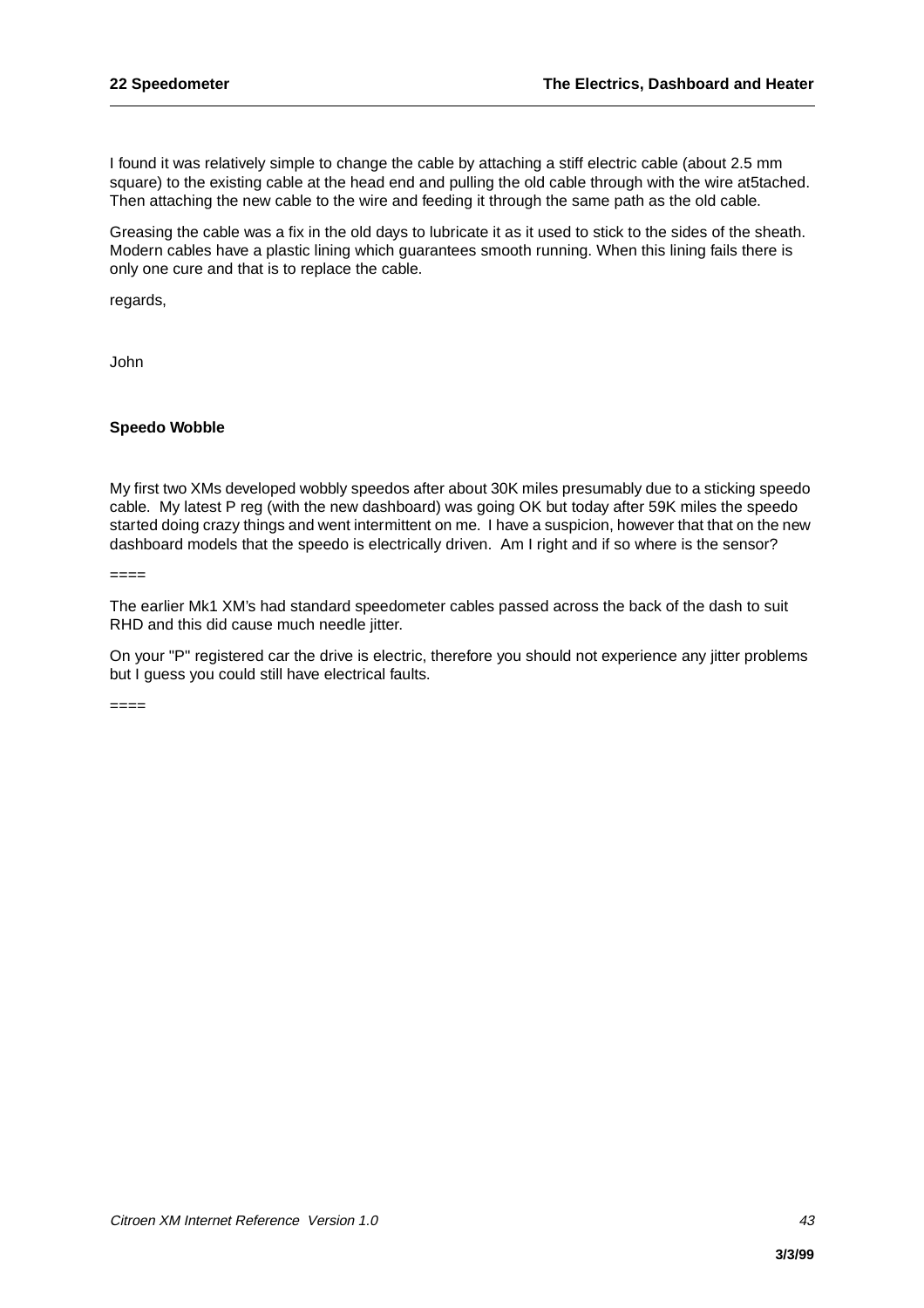# **23 Stop lights**

Okay knowledgeable people, I wonder if anyone has an answer for this one:

 When I indicate left, and sometimes right, the warning on the display says that my stop lights are not working (defective). It started off as an intermitent fault, but now does it all the time. Yet my brake lights are fine, as I've had my wife drive behind me to test this out. It seems to happen more at speed. The car is a 90 2.0i Sei .

======

This is an inherent problem with these cars. There is a monitoring device for the rear lamp circuits to give warning of bulb failure. The monitor is looking for high resistance in the lamp circuits at the rear. The lamp holders suffer from oxidation where the bulb fits into the sockets and the plug socket connections. This results in high impedance and rendom indication of failed bulbs.

The solution is to remove the lamp assemblies (which are located behind a flap held with one button on each side of the boot). First remove the plug connectors. Then pull the flap off the button and you will see a long plastic device that holds all the bulbs. There is a single pair of clips that you press together to release the assembly and carefully withdraw. Carefully, so as not to damage the bulbs.

Once out remove the bulbs and clean the sockets and the bulbs, where contact is made, with emery or a fine file.Then replace and the problem will disappear.

I find I have to do this about once a year.

======

Now, I do not profess to be a great expert in these matters, but this sounds like there is a dodgy earth somewhere around the rear lights. I recommend taking all the bulbs out, giving the contacts a good rub down with glasspaper. You also need to disconnect the cables to the rear light clusters and clean the contacts \*very\* well with glasspaper if poss. The connectors also need smearing with vaseline. Another dodgy area may be an earthing point - check all you can find, take em to bits and get em shiny.

======

The lamp holders suffer from oxidation where the bulb fits into the sockets and the plug socket connections. This results in high impedance and rendom indication of failed bulbs.

======

Subject to expert correction, when it becomes necessary my plan is to apply a smidgeon of copper-loaded grease (brake anti-squeal/battery terminal) to the contacts before reinserting - not \*too\* much to avoid shorting; that should cut down on the oxidation.

### **Stop lights (\*!\*)**

I had the same fault in my XM I solved it by running two new earth wire from the rear bulb holder earth to a good earth point, in the later cars they had it already done

bry k faulkner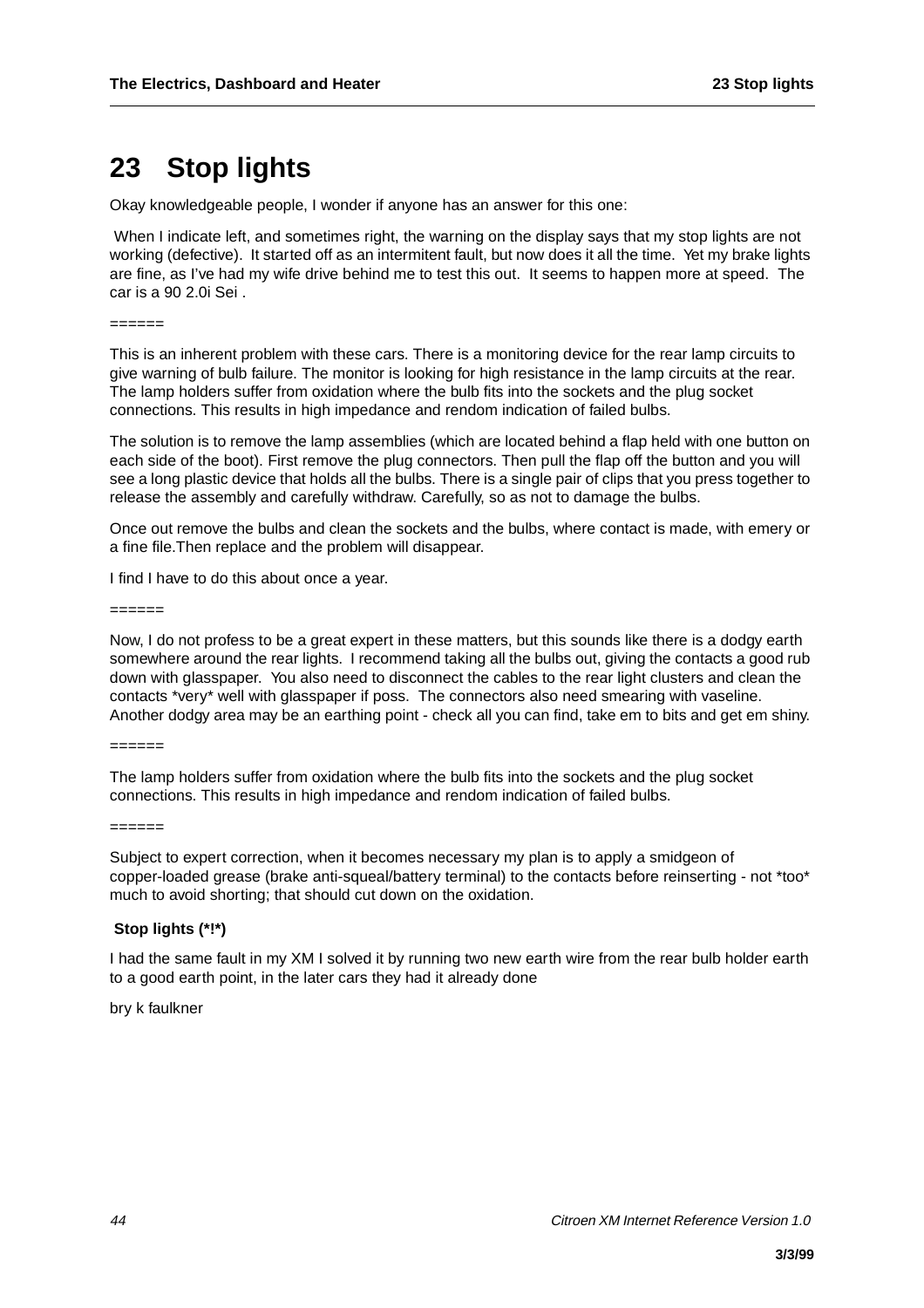### **24 Sunroof**

From: "G.Janacek" <G.Janacek@uea.ac.uk>

Date: Mon, 16 Nov 1998 08:56:36 +0000

 My 2Si has a sunroof and as seems inevitable it is leaking and scewing up my central locking. I'm about to unscew the wind deflector etc to get a better look. Before I do has anyone any advice? Thanks

Jan

======

Don't yet. I had an identical problem and it drove me nuts. Finally, I got some sillicone lubricant spray and sprayed it onto the rubbers of the sunroof and massaged it in well. This fixed it right away. You should be able to get the stuff from a decent auto shop.

Liam

### **Sunroof**

Mine works sometimes, and not others. I've had the switch out, and poked around in the roof a bit, but not much more. Does anyone know how to get at the sunroof motor properly? Does it involve having to remove a lot of trim? When my sun roof doesn't work, there is a clicking noise, but no movement.

======

Does anyone know what is making a buzzing noise from my sunroof control panel. At first I thought it was a trapped fly but it goes off when I take the key out. Do they have electric flies in France? Who wants a dull car anyway?

I have written to Tom to tell him that it is not an angry French fly in his roof console, but a dry bearing on the thermostat fan motor. It takes IO minutes and a squirt of WD40 to solve this problem, if my car is a good example. Follow the driver's handbook instructions for manual operation of the sunroof, and you will be able to pull out the offending unit for attention. Of course, any help for Tom's alarm problems would be greatly appreciated. I personally hate car alarms and feel that the immobilises and decent deadlocks are the answer. Who takes any notice of car alarms anyway? I notice Tom was not arrested or questioned by the authorities.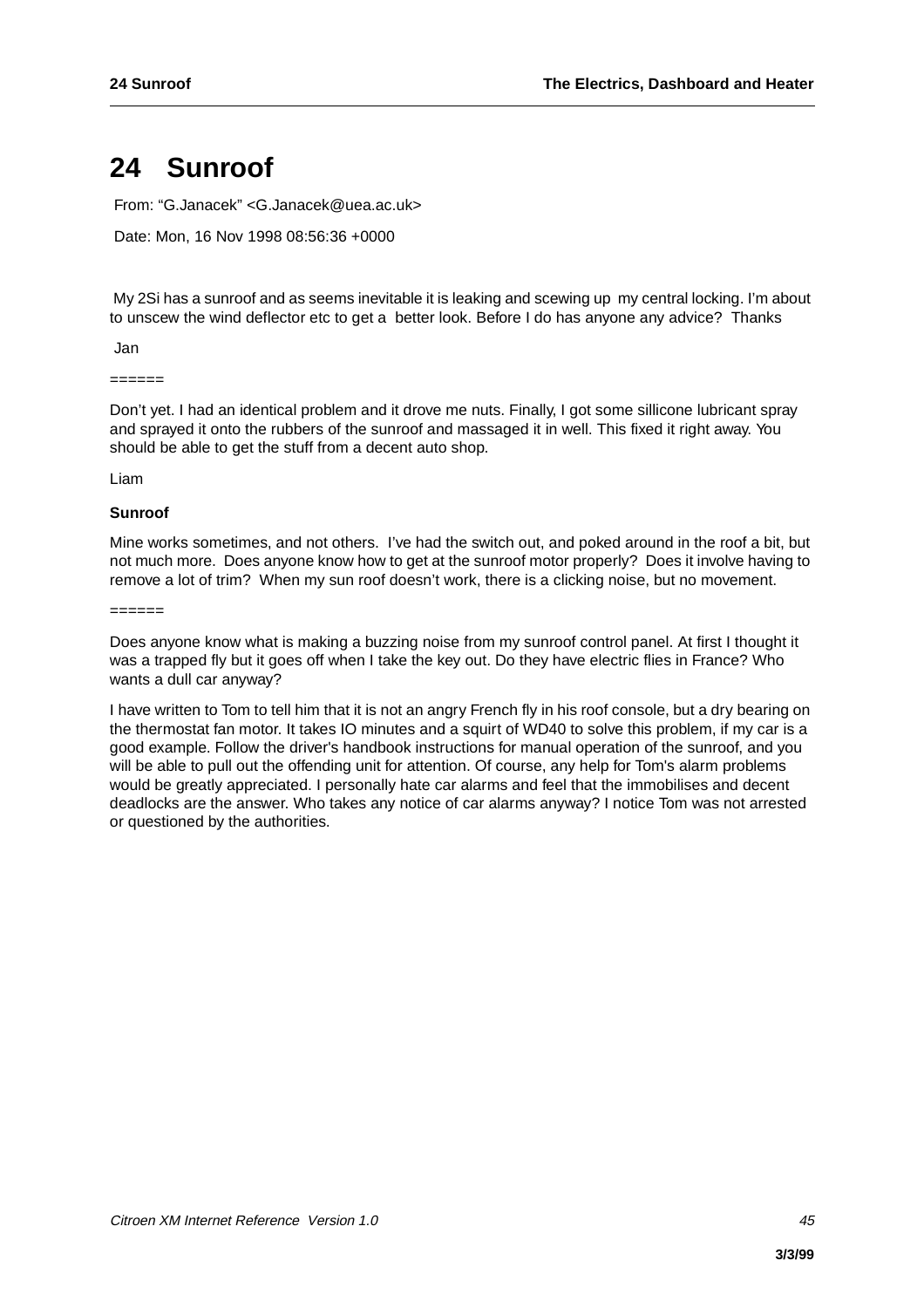### **25 Water temperature warning**

Temperature of water-cool of the engine is always about 80 90 degreesC, in the middle of the scale of the thermometer in the right of the dashboard, but sometime I hear a click of a relay under the dashboard and the yellow or red light of "Temperature too high" is lighting. I think the problem is in the water temperature and level box, but I don't know where is it.

The water level sensor is in the expansion barrel near the computer. the bitron module which handles the ventilators is under the glovebox near the heater motor.

 $----$ 

### **Bitron**

The bitron module controls the ventilators even when the engine is shut off. When the water temp. is very hot after driving the vents. may work a few minutes after you shut off the engine. You should be able to see the module when you look under the glove box near the heater motor. It is a little black box (10cm x 15cm x 5cm). The word Bitron is written on it.

### **Sensors**

Does someone know where the water temperature sensor is ?

It is situated behind the thermostate on the right side of the cilinder head. There are 3 sensors , one for water temp. indication, one for water too hot warning, and one for giving watertemp. signals to the computer. Each has a different color. I don't know which color you should pick.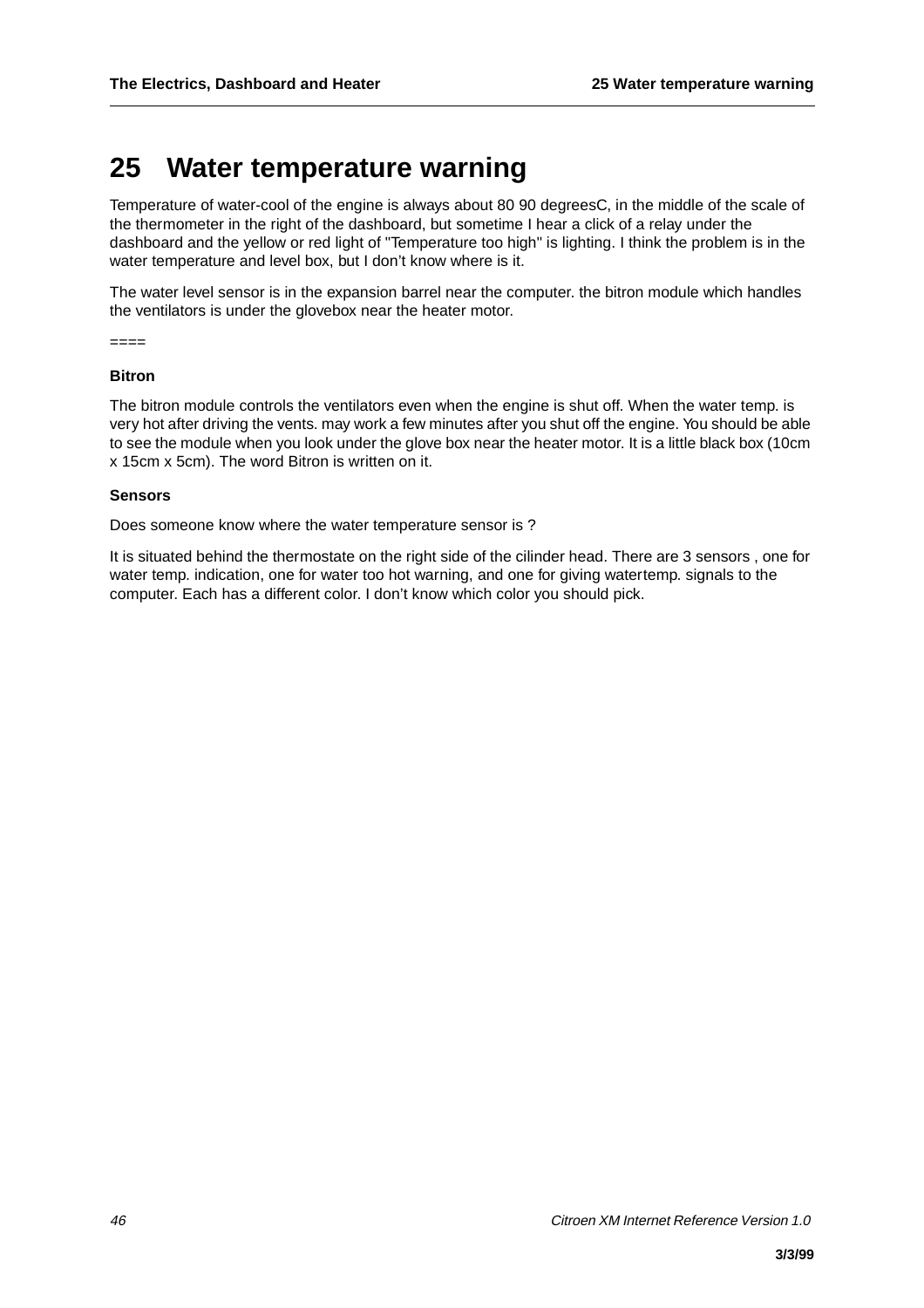### **26 Wet boot problem**

Look underneath the boot lining material on the left hand side. I always get wetness there after rain - WHY?

Congratulations - you've found the single most annoying XM fault!!!

====

Note, the problem is not the roof rack holes.

It's raining in Hampshire today. I opened the tailgate and noticed waterrunning correctly down the aperture surround and it occured to me that a possible source of aquatic ingress might be the lower strut mounting which on my car has a rubber grommet to prevent water from doing just this. Now on older cars, the grommet may have stiffened and thereby allows water to seep past it. Can't imagine why it should be confined to only one side however.

 $=$ 

If you have asun roof and the drains are bloked then water spills out into the boot did this on my bx gti and on my xm ,fiddly to clear but it cured my problem,(in the bx you could hear the water in the rear roof pillers.

====

The pipe for the rear window washer runs behind the trim at the far rear of the headlining... it has a join in there which had separated.

Easy fix... very baffling at first though!

=======

Some of the earlier XM's had a small defect that caused wet rear ends when it rained. Yes, mine suffers from this problem too. I have still to determine the cause of this one. If anyone out there knows more,

I'd be delighted to hear from you. I have heard of someone who managed to cure the problem by removing the little bit of triangular trim from above the rear door and filling the space with mastic then replacing the trim.This bit of trim has to be cut out of its housing and I'm a bit doubtful about trying this little job!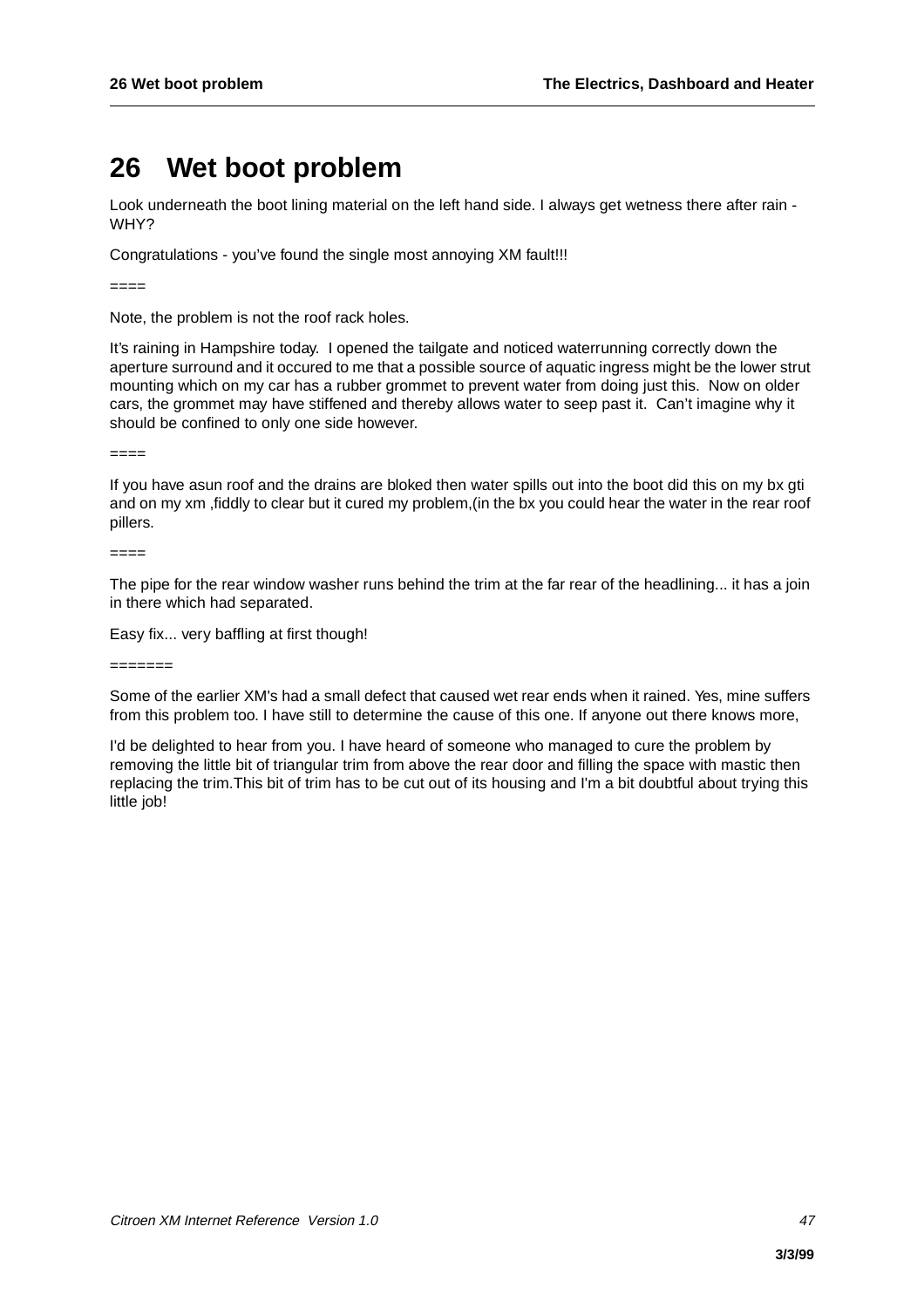### **27 Windscreen Washer empty warning always displayed**

On my UK RHD drive car. I can't tell if you are in the UK or not. The washer bottle is on the passenger side. Put the car onto maximum height. Take off the plastic wheel arch surround (quite easy). You can then see/feel the washer bottle.

Two solutions - Just pull off the sensor connector entirely, thats what I did, or get a new sensor from citroen.

Thats it - now put back the wheel arch surround.

Some people have reccommended running a kettle de-scaler solution through the system. I have not tried it.

### **Washer needs filling warning.**

"Washer needs filling" warning is a common fault on earlier XM's.

Remove washer reservoir from nearside wing. (bolt under air cleaner then wheel arch liner out.)

Washer level sensor will be badly corroded. It may respond to cleaning up but may need to be replaced.

### **'Empty' windscreen wash tank**

I now have a problem with the windscreen wash tank showing empty permanently. I guess I will probably disconnect it altogether as it is a nuisance. Citroen recommended that I connect it in parallel with the washer switch so that it only comes on when the washer is used. Good idea. (Thanks to John Michigan)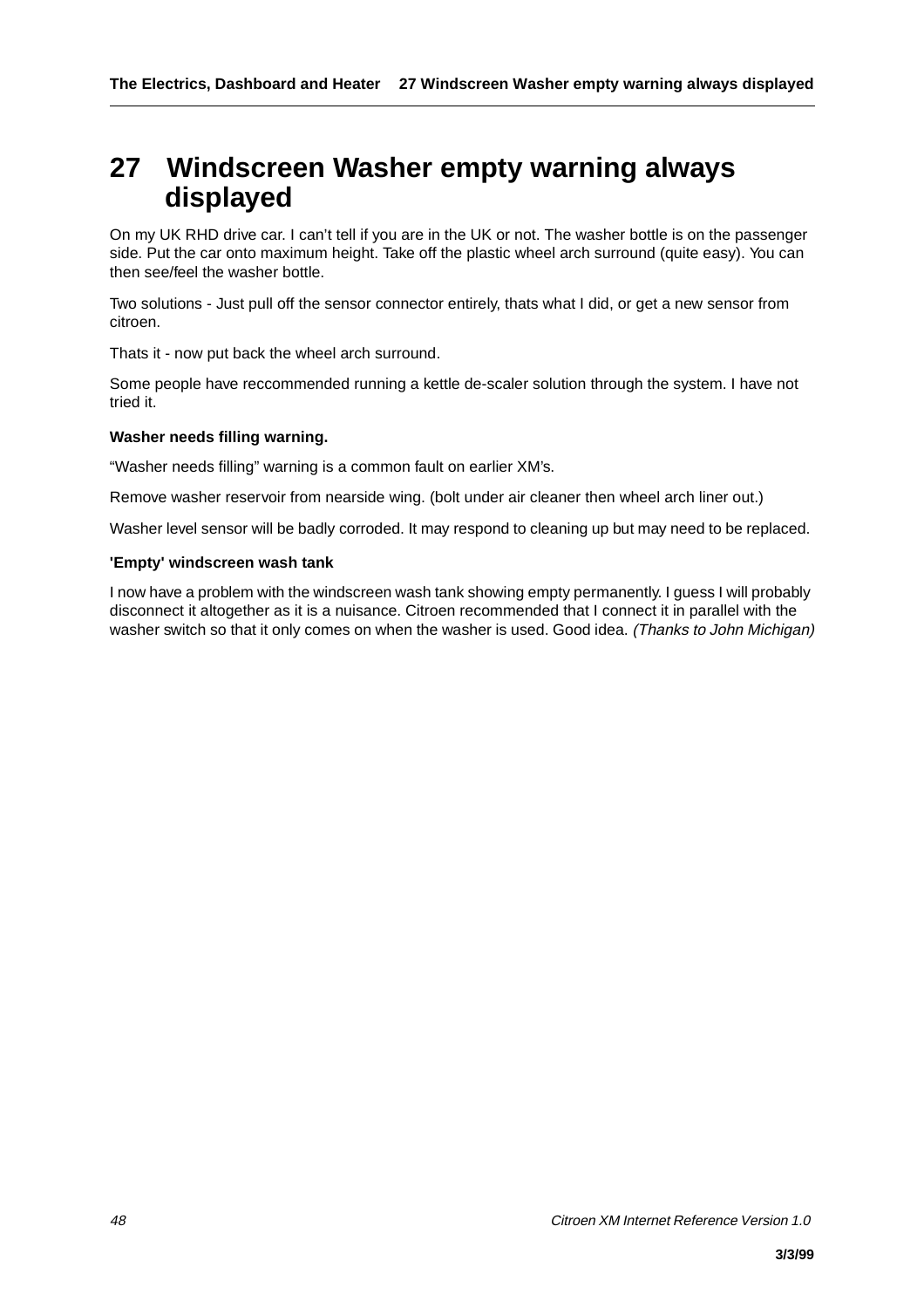### **28 XM won't start**

I have quite an urgent problem. I live in the countryside and just as I really needed my car to get into the town it won't start. The car is a XM -90, injection multipoint. What happens is that the starterengine turns around OK, but the engine fails to ignite. Sometimes i can here it start for a very short while, but then nothing more.

Does anyone know what to check? Perhaps a sensor or a relay? I'm not very good at cars, especially not injection-engines, so I would appreciate quite a good description of where to look.

====

I had the same on mine it was the wire to the fuel pump try listerning to it and see if it is working .

====

Hi, check the cable harness block situated just under the air ducting from the air filter to the mixture? block. The block is just forward of the distributor when you look at it from the left wing. I believe it the lead coloured yellow. you have to jump the cable connector block,with another lead, just cut into the fuel pump lead on both sides of the connector block.

I dont know what the connector pin number is.

A known fault my garage told me!

====

This time the problem was with the fuel pump connector. I removed it, and then put it back again, and that was all I had to do.

It's accessible from the inner compartment, under the right rear seat. You'll find it under a plastic lid.

====

Had this not too long ago as well, my 2.0i didn't start. Called the AA and they just touched the wiring inside. electrical wiring is extremely bad on early models. Just carefully check the plugs and the wiring right of the engine. Have the wires replaced or grouped as soon as you get the chance.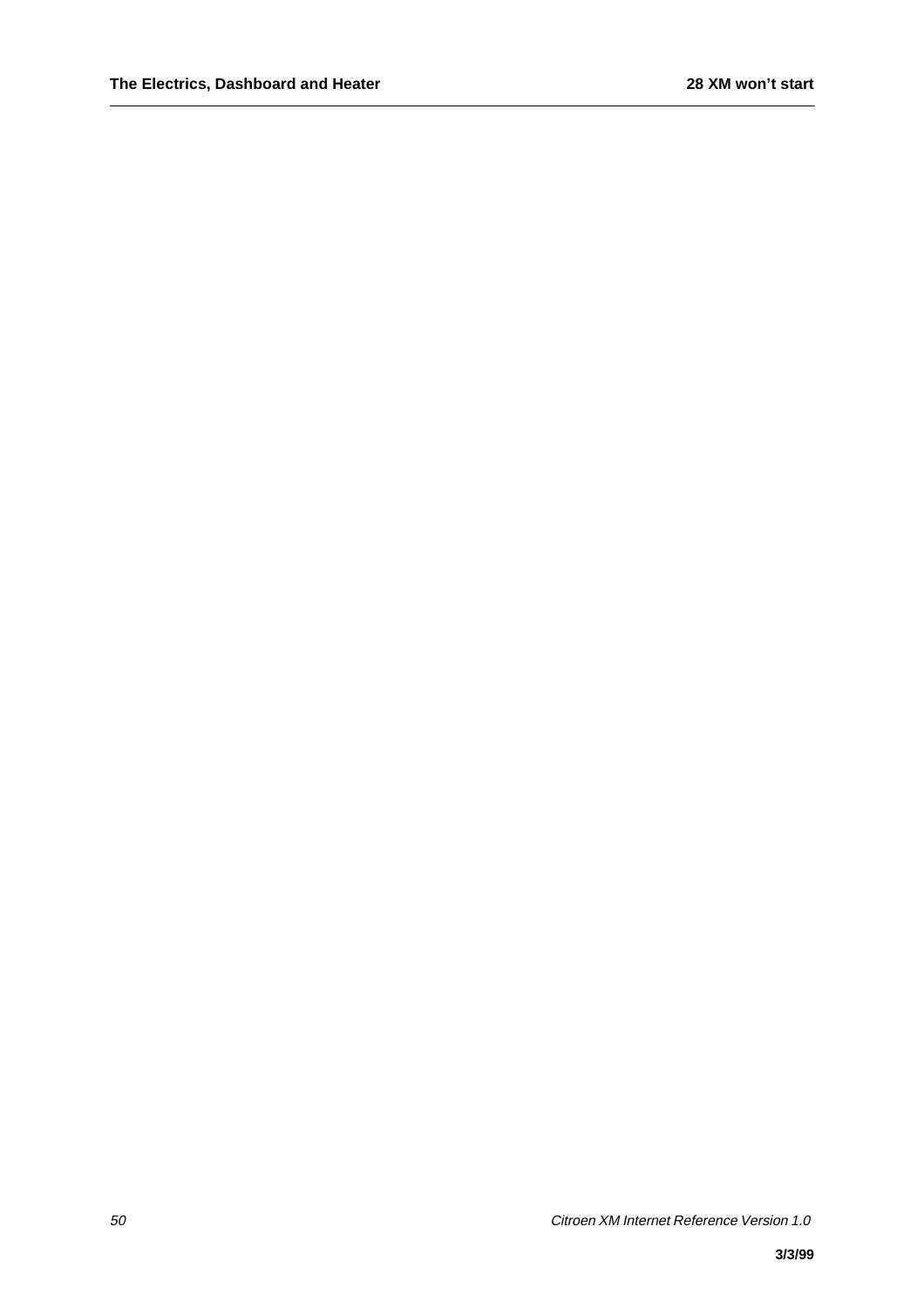# **The Body**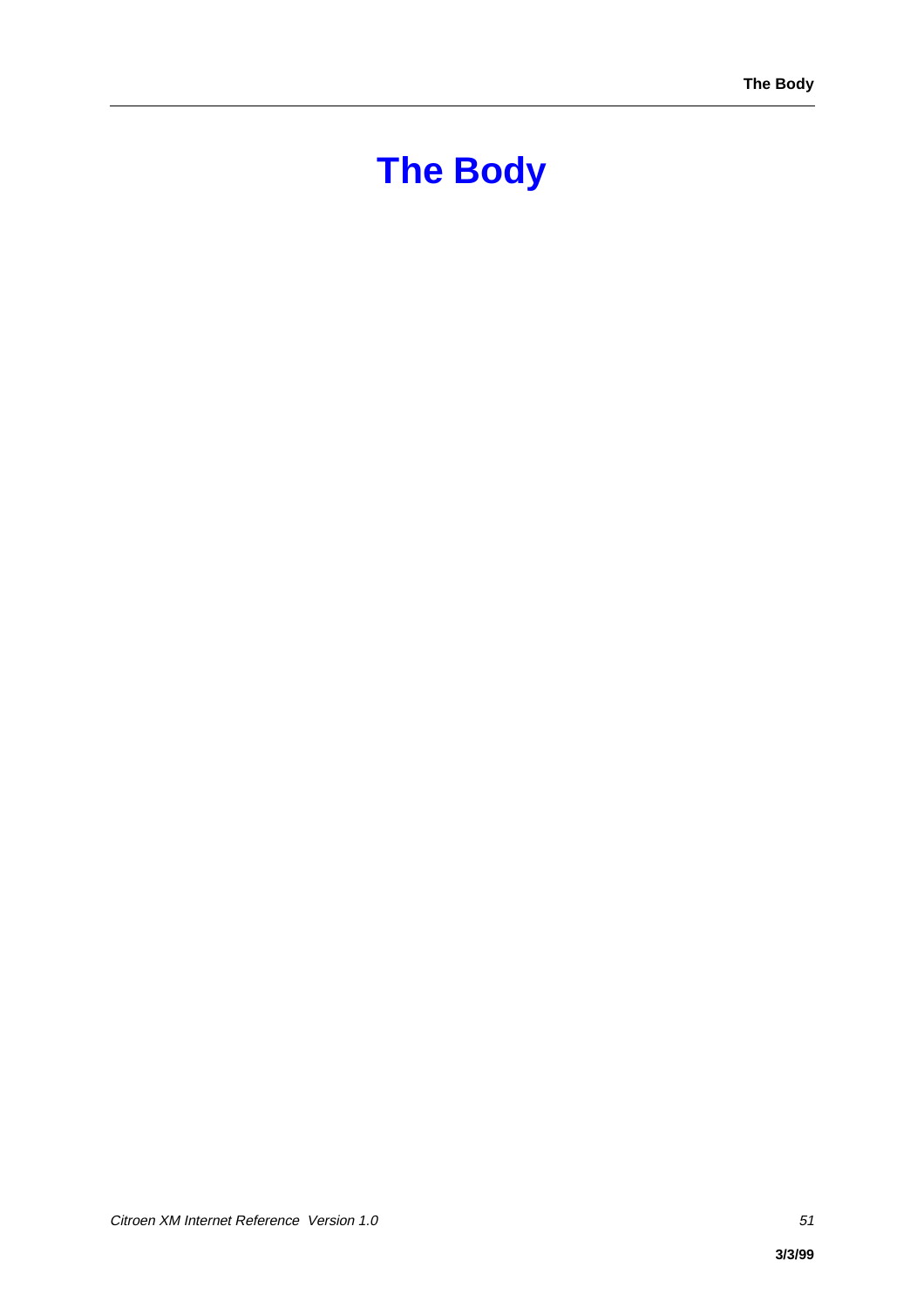# **29 Alloy Wheel Refurbishment**

Hi,

I have an '91 XM V6 Sei that I've had for the last 4 years and the alloy wheels are now looking distinctly ugly (corrosion & laquer coating flaking).

I'm wondering about getting the wheels refurbished as an alternative to replacement asmy Citroen garage are quoting 165 UKP + VAT per wheel for the original alloys (Speedlines).

Has anyone else had experience in this area that they'd like to share ?

Many Thanks,

Jeff

======

If you live up North, there's a travelling guy who operates from the back of his lorry. I only know of him through my local Citroen guru, who uses this guy to all his regular customers' cars....

He charges £70+VAT to do a set of wheels. Or he did the last time I was there. Drop me a line, if that sounds right.

Regards, Keith

P.S., It was a BX 16V's wheels I had done and he had them looking like theymirror-finished

======

Can anybody recommend anybody in London/South East to do this? I know there's a company mentioned in this week's Autocar & Motor (who collect), and I know of Diamond Styling in North London (who don't). Anybody had good experience of any others? I live on the Herts/Bucks border, and am currently working in Hook, Hants.

Adrian. ======

Alloy Wheel Refurbishment / Tyres

Adrian (& others !),

Many Thanks for the information about getting alloy wheels refurbished. I'm sorry I've taken so long to respond, but work has been very hectic recently !

 Unforntunately I live in the Reading area, so the MSS people in Leeds are not so convienent however maybe I could take a long (long) week end in the Leeds were I have some family.

I've also heard about services like this - they tend to only do the front face of the wheel, rather than the more expensive services who demount the tyre, and do the whole wheel. If you're having porosity problems, then this is what you need. It's what I'd go for (and will do very shortly on my CX GTi), as if the job is worth doing, it's worth doing properly, to my mind - and just doing the front face seems not to be as good to me as the whole wheel.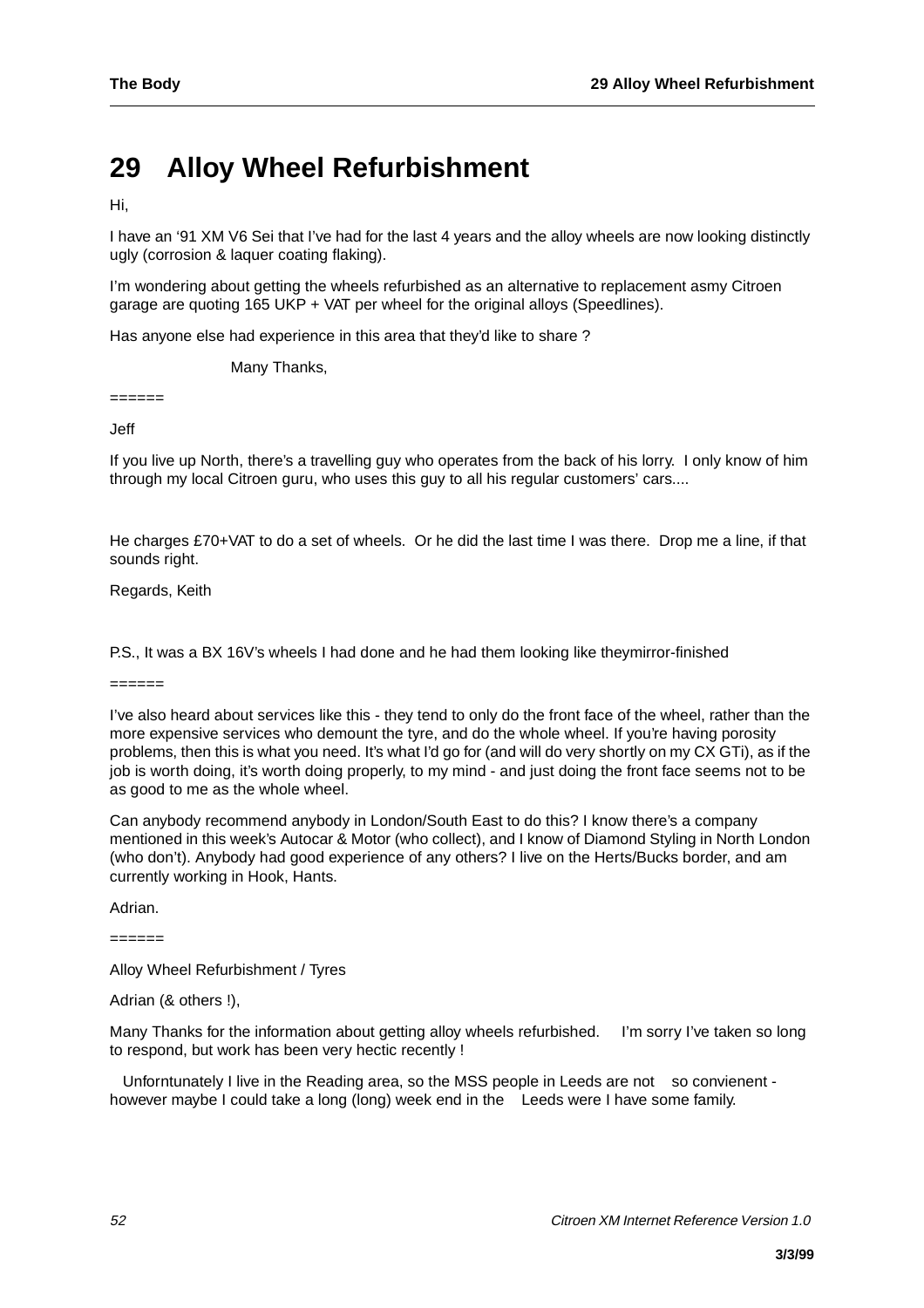Does anyone have a contact telephone number for MSS ? TIA Yep, the wheels are going to have to have the "full monty" 'cos when I replaced all the tyres recently (gulp) the tyre people mentioned that they'd had difficulty getting pressure retention.

However, I've checked them regularly since then and they don't seem to be a problem.

BTW, I've mostly used Michelin's on my XM, my wife's BX GTi and previous Citroens (Visa GTi's) having briefly flirted with Pirrelli's - didn't seem to wear particulary well.

What are other people's experiences ?

 $=$ 

BTW - There are others about - there's Diamond Styling (North London, 0181 969 9690) and an outfit called Spit & Polish (?) near Welwyn (Herts, on the A1). The classic car mags regularly have adverts for outfits doing this, as would people like the fast car mags, and your local alloy selling people should be able to help, too.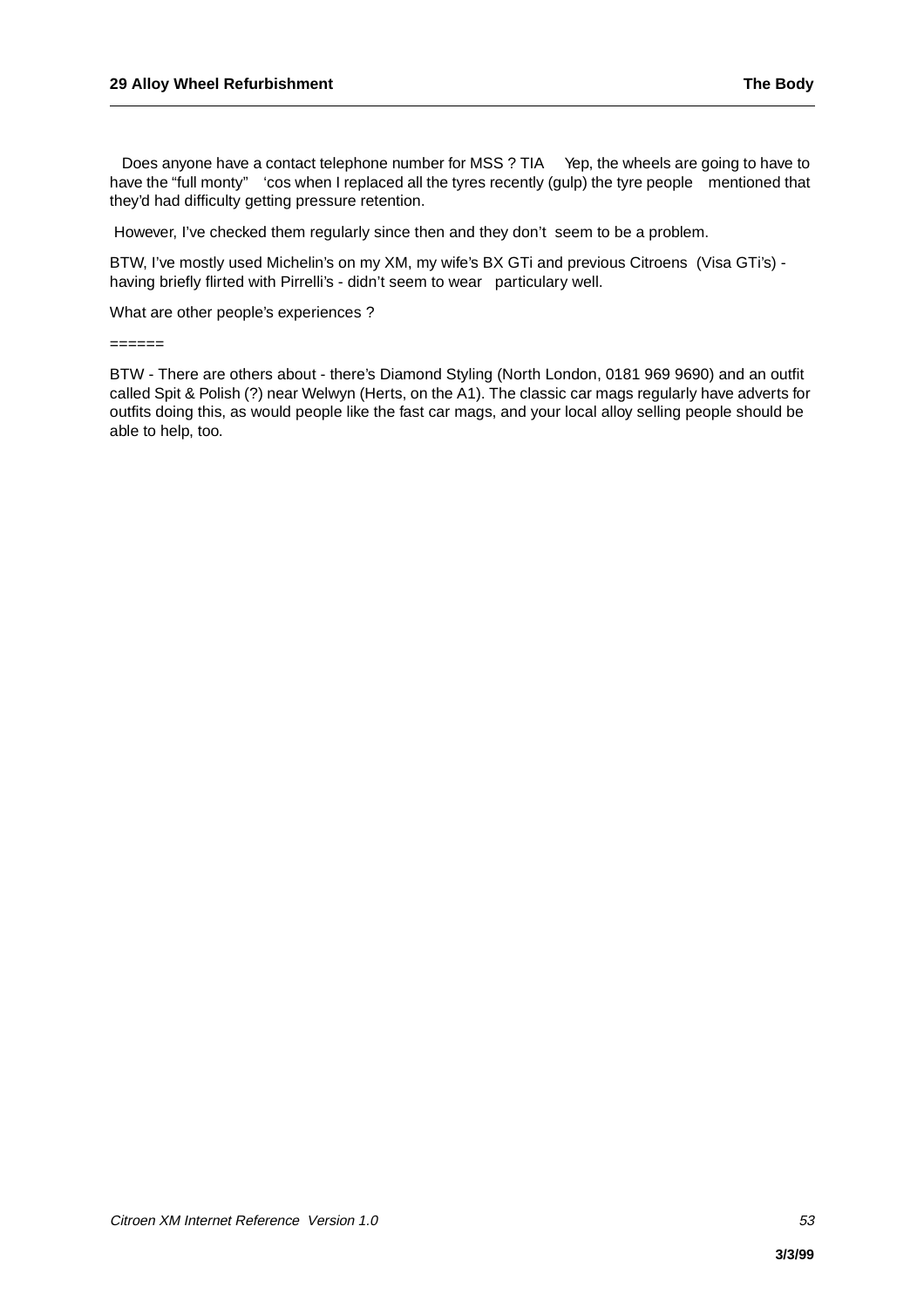### **30 Blowout**

I just want to say to all those doubters..... My XM saved my life the other day. I had an almighty blowout on the motorway, I was probably doing in the region of 85-90mph when the car suddenly jinked to the left. I immediately guessed that a tyre had suffered a sudden deflation. The thing is, once I had straightened the swerve, the car was easily controllable for me to stop gently. The XM travelled straight and turned, when I gently steered. Very impressive. What is more impressive is the fact that all that was left of my drivers' side front tyre was a couple of strips of rubber.... there was nothing resembling a tyre left. So effectively the car was running on an alloy rim as it came to a stop.

### Thankyou Citroen

============= I had a flat in my XM on the way to take my kid to the childminder afew months ago. The thing must've been flat overnight (rear nearside). I didn't even notice for three miles until I went to get back into the car and noticed it as I went past. Yeah pretty good.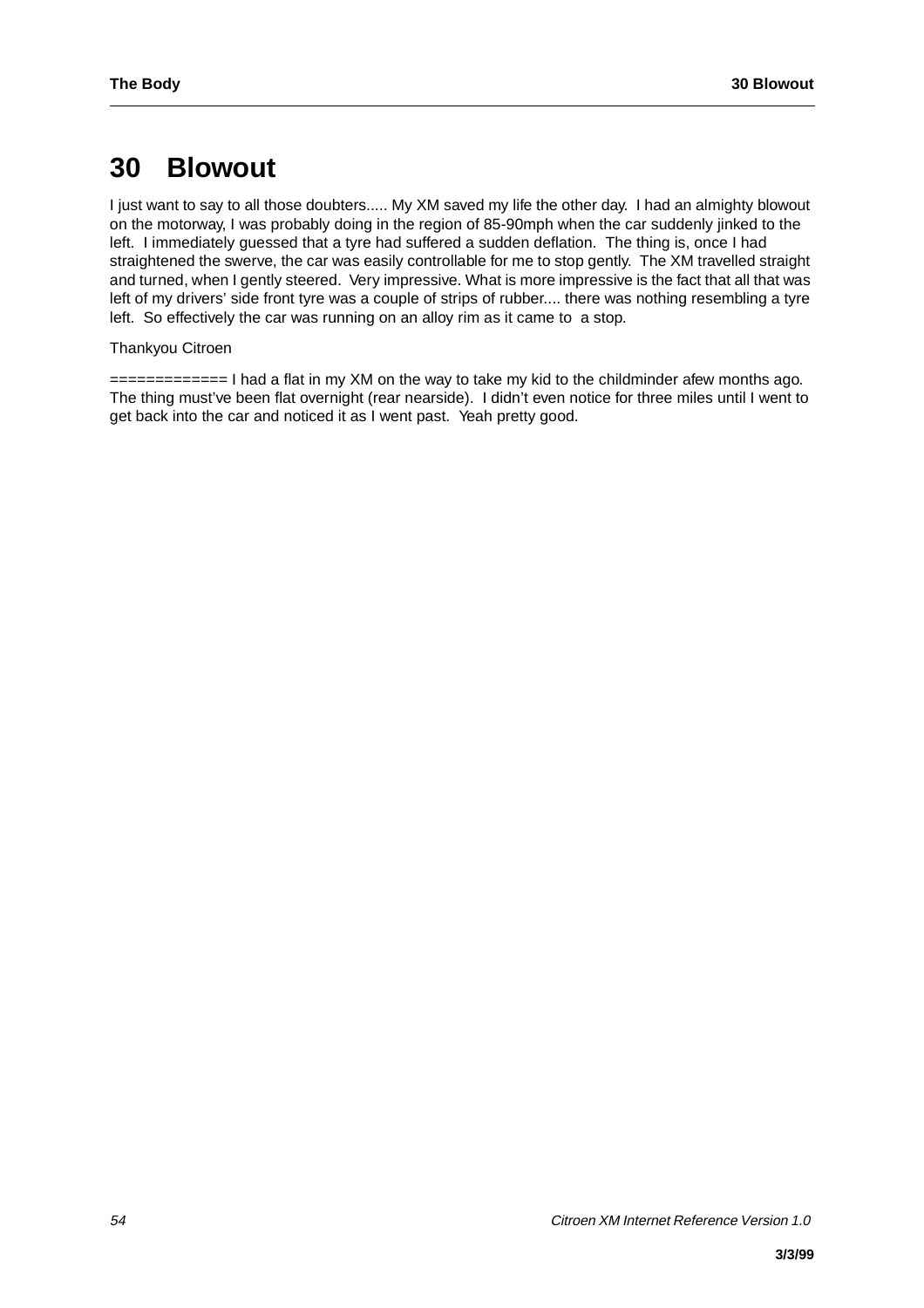# **31 Door hinges**

(Note this happens on my XM as well - here is an idea on how to cure it taken from the CS list)

It is more a rule than an exception that the door hinges on CX's makes a loud clicking noise when you open a door. The symptom also gets worse with time.

With time the little steel plate that holds the U shaped hinge lock pin together will get worn and the holes in it larger. This along with play in the lock pin mounts will make the mechanism snap.

What you do is make a new plate from 3-5mm thick steel with new holes with a snug fit on the lock pin. Use the old plate as a template for the new one and place the holes a bit closer together than on the original. It is important that the size of the holes are exact. Preferably the holes are so small you have to drive the plate to position with a hammer. This will ensure there is no play. Also when reassembling the locking mechanism put MolySlip grease (dark grey goo) everywhere. Moly slip is the only grease that we've found can take the high surface pressure. If you use something else the door will start creaking.

After the operation the door will sound as new... that is... not at all!

The trick is to get the hole precise and a bit closer. By putting them a bit closer the U-shaped pin won't be in straight angle (90degrees) anymore and the "two" pins won't be parallell. This will make the snap much softer since it then "creeps" over the locking cam.

Both my CX's have had all four doors done with great results. Other CX owner are usually quite impressed by the silent hinges.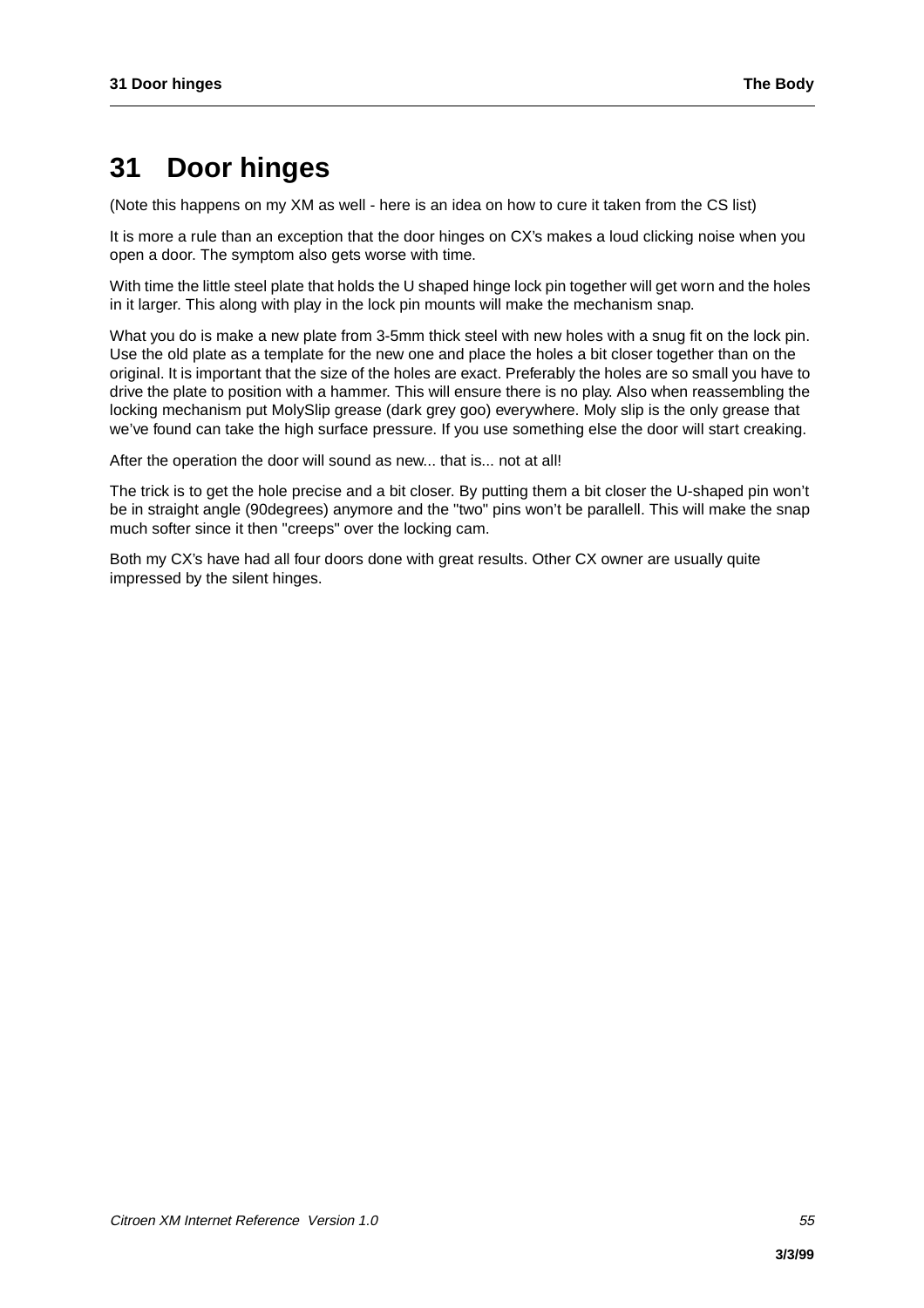# **32 Grinding noise from front of car**

> Looks as if my XM may be going in for attention very soon after all.

> It's developed a sort of graunching noise from the front end under

> acceleration when the front wheels are not pointing straight ahead.

 $====$ 

====

Check if your wheel nuts are tightened.

(This is no joke!!!)

It ruined my holiday last summer, I thougt I had a worn drive shaft.

My BX GTi suffered from this - it was due to wear in the lower suspension arm bearings where the arm is attached to the sub frame. Given that the XM front suspension is BX derived, it might be worth investigating. Cheers!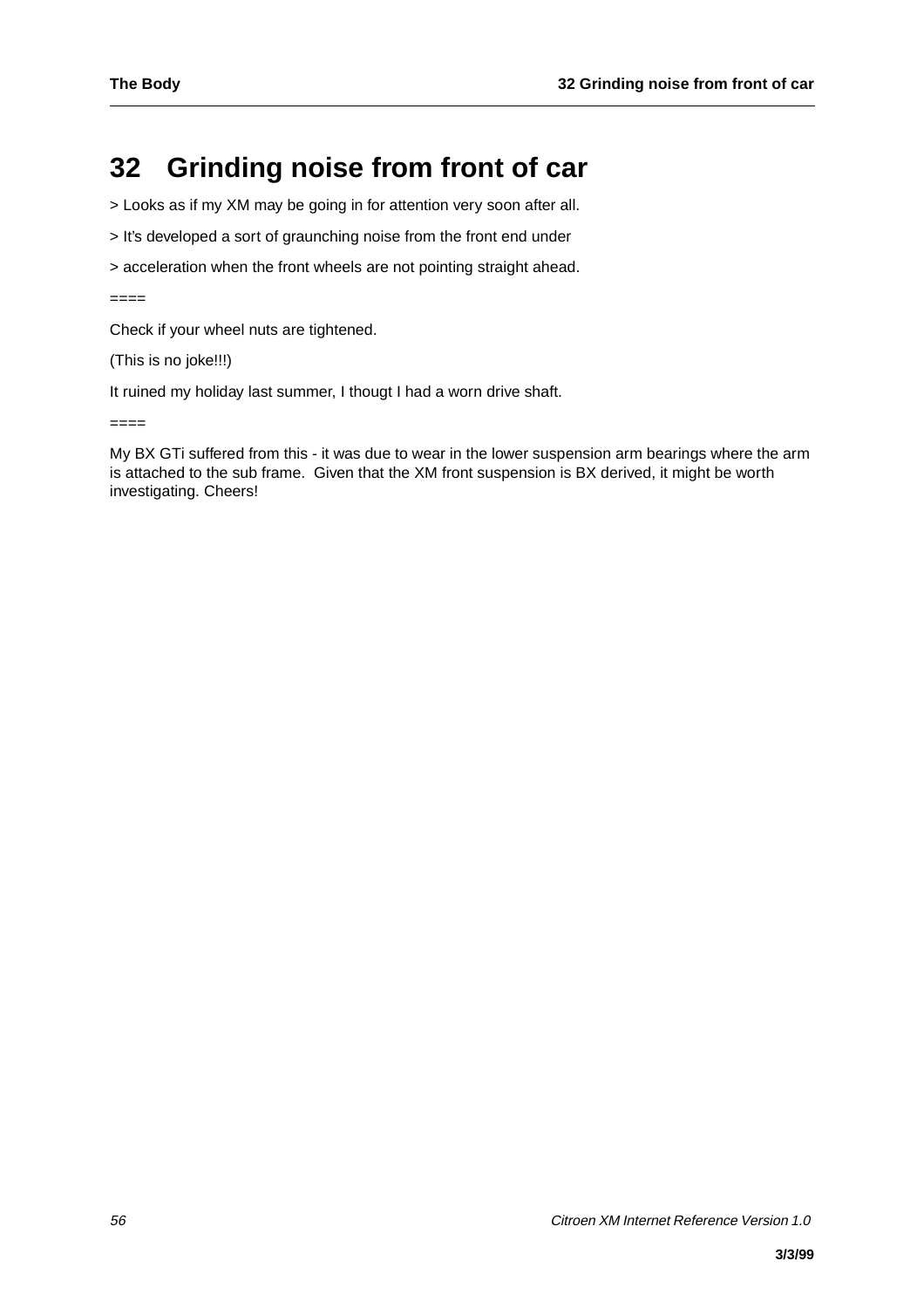# **33 Headlights**

If anyone has a good idea re left-hand front indicator/fog lamps, I shall be interested - I need one too (and a right hand one less urgently). All the silvering has come of the fog lamp reflector which means that almost no light comes out of it.

Apologies from a new boy if this is an FAQ, but the dipped headlights on my car are very poor commented on at today's MOT test but not failed. They just look very dirty and dusty inside - is it possible to clean them (relatively easily)?

====

=======

In terms of reality the best replacement headlamps to get are the post 1995 models units with Halford's Xenon lamps in the dipped position and Halfords All-Weather in the full beam slot ( these give a funky blue/yellow colour and certainly make people get out of your way when they are doing 50 mph in the outside lane of the motorway.). Both these bulbs cost 10UKP each at Halfords, but in my opinion are worth the money.

The glass cover on front of the headlamp unit is held in place by spring clips. There is a seal between the glass and the headlamp unit and this can sometimes perish, allowing a very small (and I mean small) amount of condensation to build not on the outer glass, but on the inner lens (where the heat is), and cause a slight amount of discolouration. The headlamps can be pulled apart, but it's not a job I would like to do. The headlamps will of course need to be re-aligned afterwards.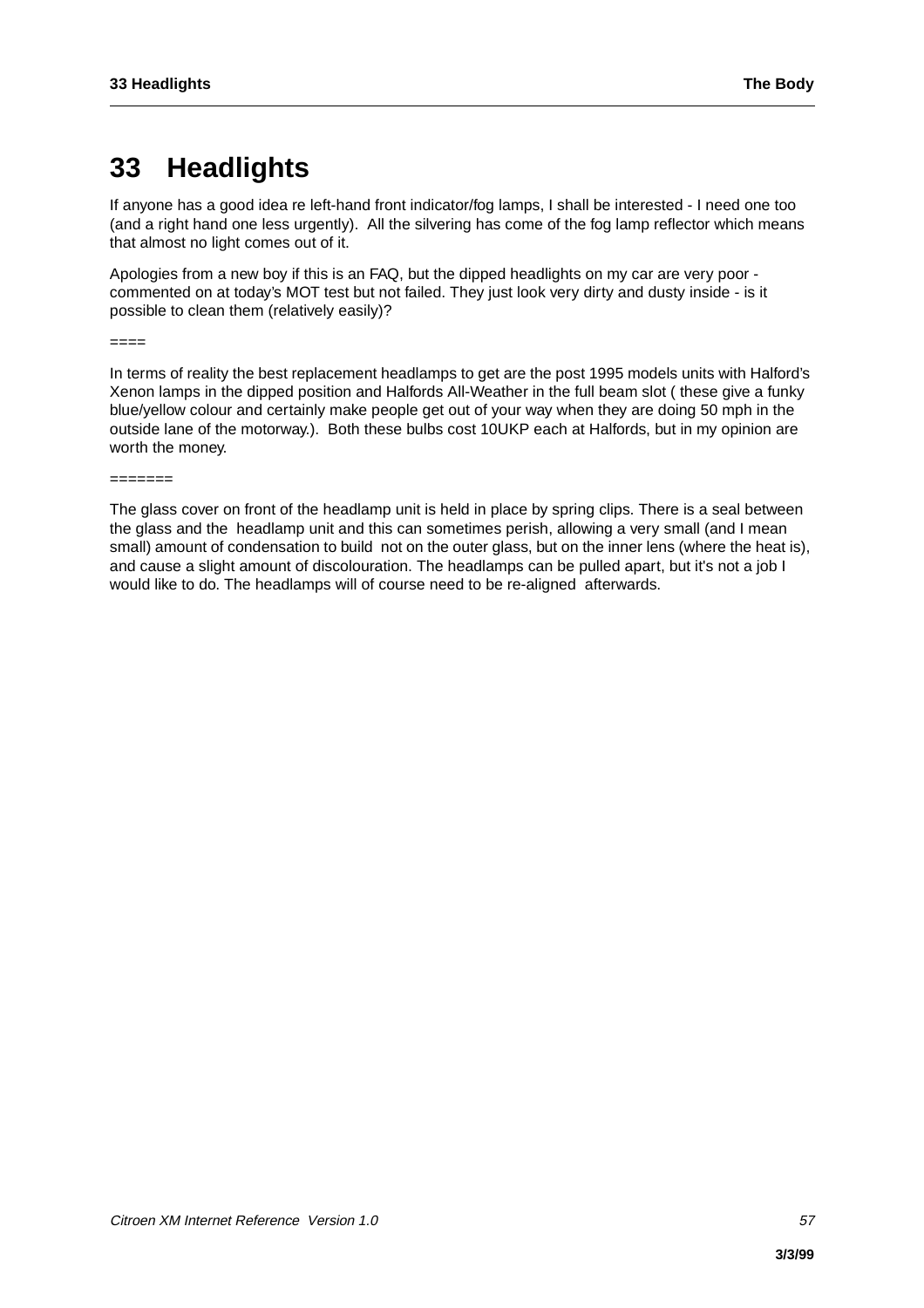# **34 Michelin tyres**

My book said that you should use the Michelin tyres as fitted otherwise there could be problems and potential safety issues. Someone once explained to me that this was due to the very soft side walls on Michelin and that it was very important with the Citroen type of geometry setup (something about scrub angles etc). This might all be a load of \*\*\*\*\*\*\*s but when my XM company car came back once from the tyre people with Avons and I pointed it out to the leasing company (who made some enquiries) they told me to put Michelins on it! Of course, I wasn't paying so I did.

====

I have new front tyres on my XM since 2 weeks:

Michelin Pilot CX-KL 205/60/15

These are much more comfortable than the Pilot HX. They also make less noise.

I didn't notice any oddities.

====

My XM 2.0i is running on 4 new Michelin Classic 195/60 for two months now.

These tyres are less expensive then the original Michelin MXV2's (or its successor the MXV3), but the man at the tyre shop said the Classic's won't last as long as the MXV3's will.

For me the Classic tyres are just fine. I didn't notice any differences compared with the original MXV2's that were on the car before.

===

Next time try Michelin Pilot CX-KL 205/60/15 . These are VERYYYYYYYYYYY comfortable

======

Tyres are boring, but as I nearly found out by way of a serious accident, I recommend that you only fit the Michelin tyres recommended. I went to a well known tyre fitting centre and was sold a set of their own brand new tyres at a cost of 75 each. Two weeks later I had to perform an emergency stop whilst travelling at 50mph. The front tyres span on the rims and the rear tyres lost adhesion. It could have been messy. The walls of the front tyres had blistered so I took the car to a local independent tyre fitting specialist and they removed all of the tyres and replaced them with Michelins. They informed me (and showed me for that matter) that the 'new' tyres I had been sold were in fact double skinned remoulds, and that the outer skin had spun on the inner. Utterly useless. There is a loophole in the law that allows these 'new' tyres to be sold. The Michelins not only make the car feel more sure footed, they also impoved the ride quality by about 80%.

======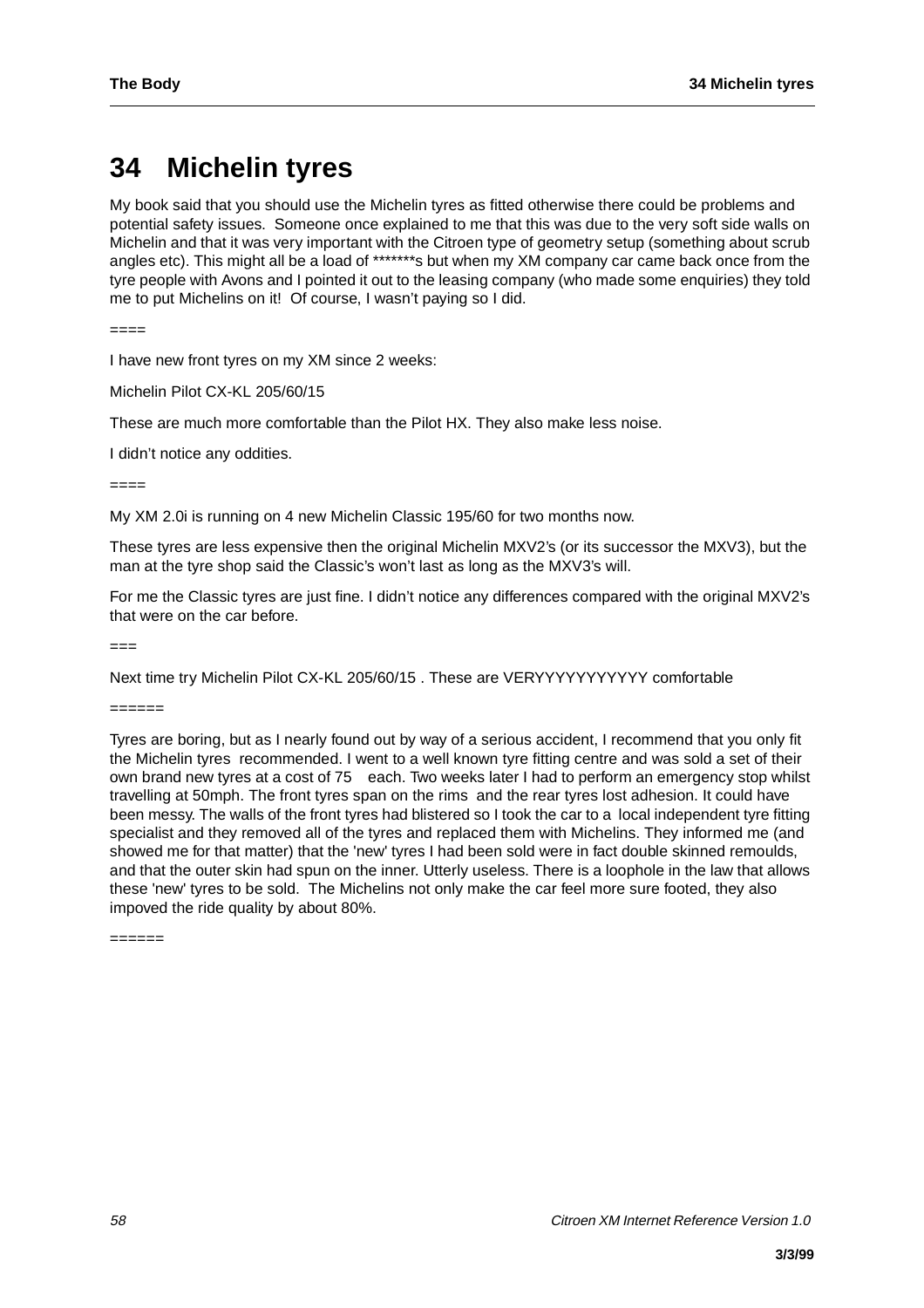### **35 Outside temperature sensor whereabouts**

The righthand LCD temperature display has decided that it is 27C outside, despite it being 4C above freezing!

Does anyone know of this problem or how it might be cured or even where this sensor is? Lets hope it's not connected to the ECU!!

====

The temperature sensor is in the bottom of the left-hand door mirror. In a little bump in the plastic moulding. I haven't got any circuit diagrams here at work, but I've got one of the heater circuit at home. I'll look tonight to see if the external temperature sensor is on it.

====

I had just this problem and a new sensor in the door mirror cured it but I believe it was difficult to fit (at least that is what the garage said)

====

the sensor on mine is below the front bumper look for a 5mm dome with wires.By the way my temperature display reads in F.

Ditto. My XM is a 1990 registered vehicle. perhaps newer ones have more useful readouts. I wish I could could get a reading in 'C and keep English messages!

====

Citroen must have gone to some trouble to convert the display from degrees C to F, probably for the American market (were XMs ever sold in the US ?).

My owners manual specifically states that the display is in Centigrade, but it aint !

By the way, does anyone know what it means if the little "F" is flashing

====

The 'C or 'F flashes at 0,1,2 & 3 'C, to warn of the danger of Ice/Frost on the road!

It also flashes between 0 and -4 but then stops flashing below that! Presumably, the computer looks for values between 0 and 4 but ignores the polarity.... a bug maybe?

====

Hi temperature list,

Plus to minus 4 makes sense to me! That's the danger zone for black ice. Above it's too warm, and below too cold. When temps drop lower, snow and ice become quite grippy again, the danger always is at that inbetween stage.

====

You can change the language by changing the fuses - whether a C/English combination is possible I know not.

====

My XM is a February 1990 model (UK RHD) and my temperature gauge reads in Centigrade and the sensor is under the bumper, I appear to be on my own with this age/temp scale combo.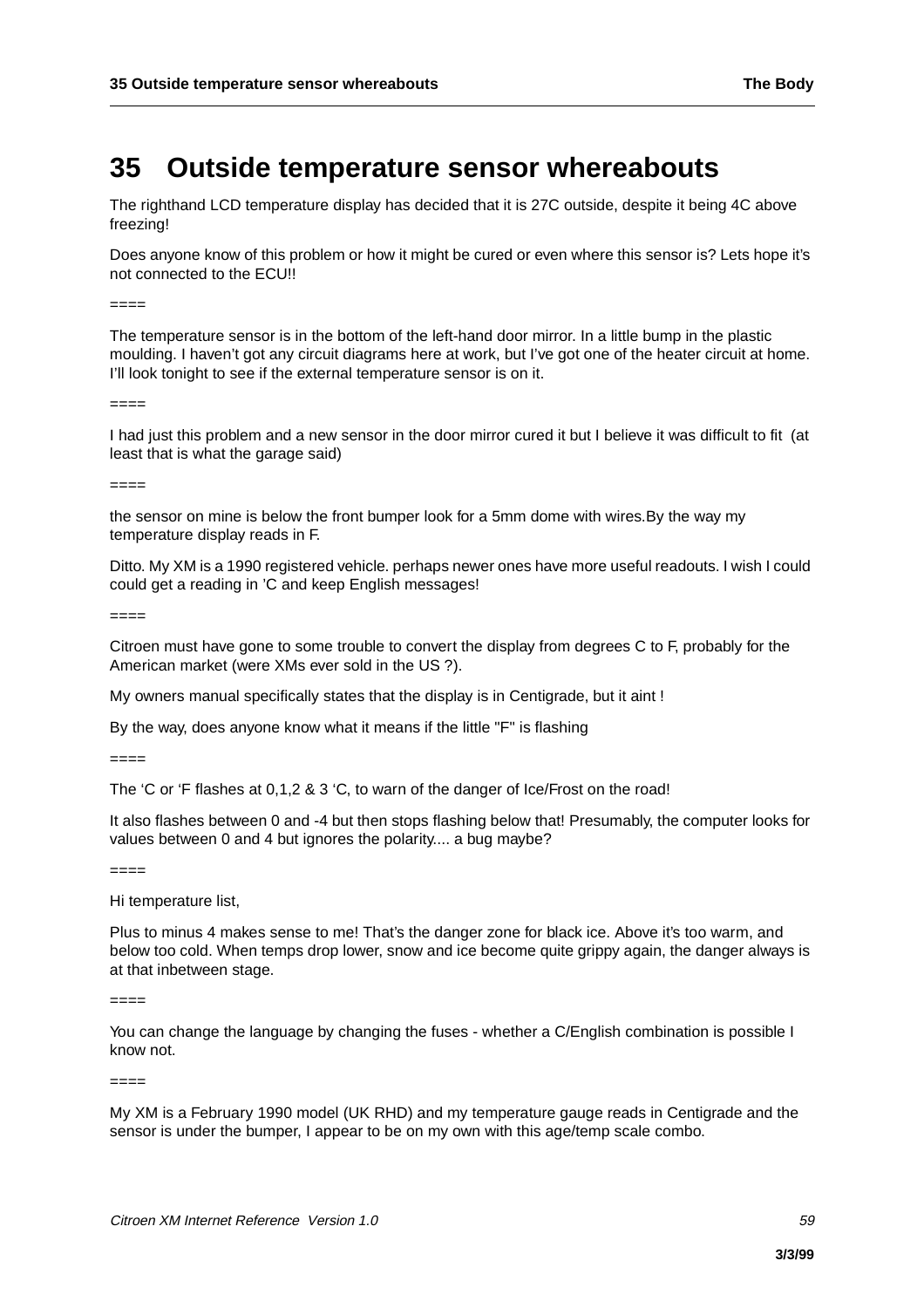#### $=$

You will find the sensor inside the left mirror. You can remove the mirror glass by releasing a small wire clip at the lower edge of the mirror glass.

Replacing the sensor will take about 5 minutes. But I spend a lot more time on reassembling the mirror glass itsself...

 $=$ 

Is that always the left mirror regardless of being Left Hand Drive and Right Hand Drive Cars?

- -- no, mine is in the front bumper and reads the temperture in F.
- Below the left fog lamp.

======

Trouble with the external temperature gauge, usually reads high, can be corrected by changing the external sensor mounted in the lower side of the nearside mirror. Twin wires will need to be cut and then soldered as loom is complex and well hidden. Mirror glass can be removed by pulling sideways a small wire clip just visible on lower edge of glass. Many thanks to Harry Boswell for this tip.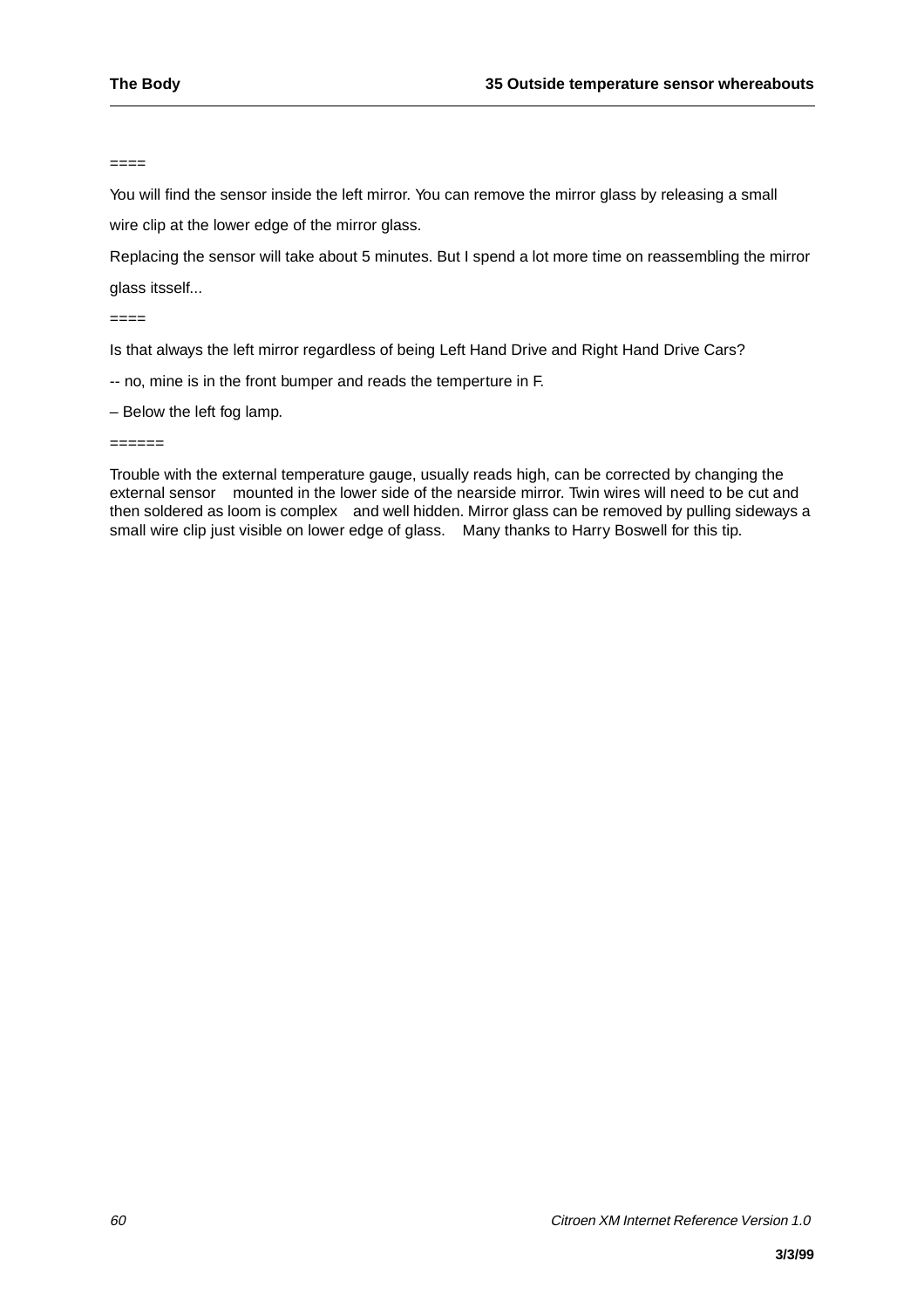# **36 Repairing bumpers**

Thare is a firm in Bristol (England) called Bristol Plastic Repair ,Specialists (How do they think up these scintillating names???) who do ..... (I will allow you three guesses) ..... including plastic bumpers. I expect there are others dotted around the world. It must be big business because of the huge number of cars with plastic bits, and the enormous insurance market. I have heard that the cost savings are considerable, but have not tried them for myself - though I might if I wind up the enthusiasm to take the bits off my GTi.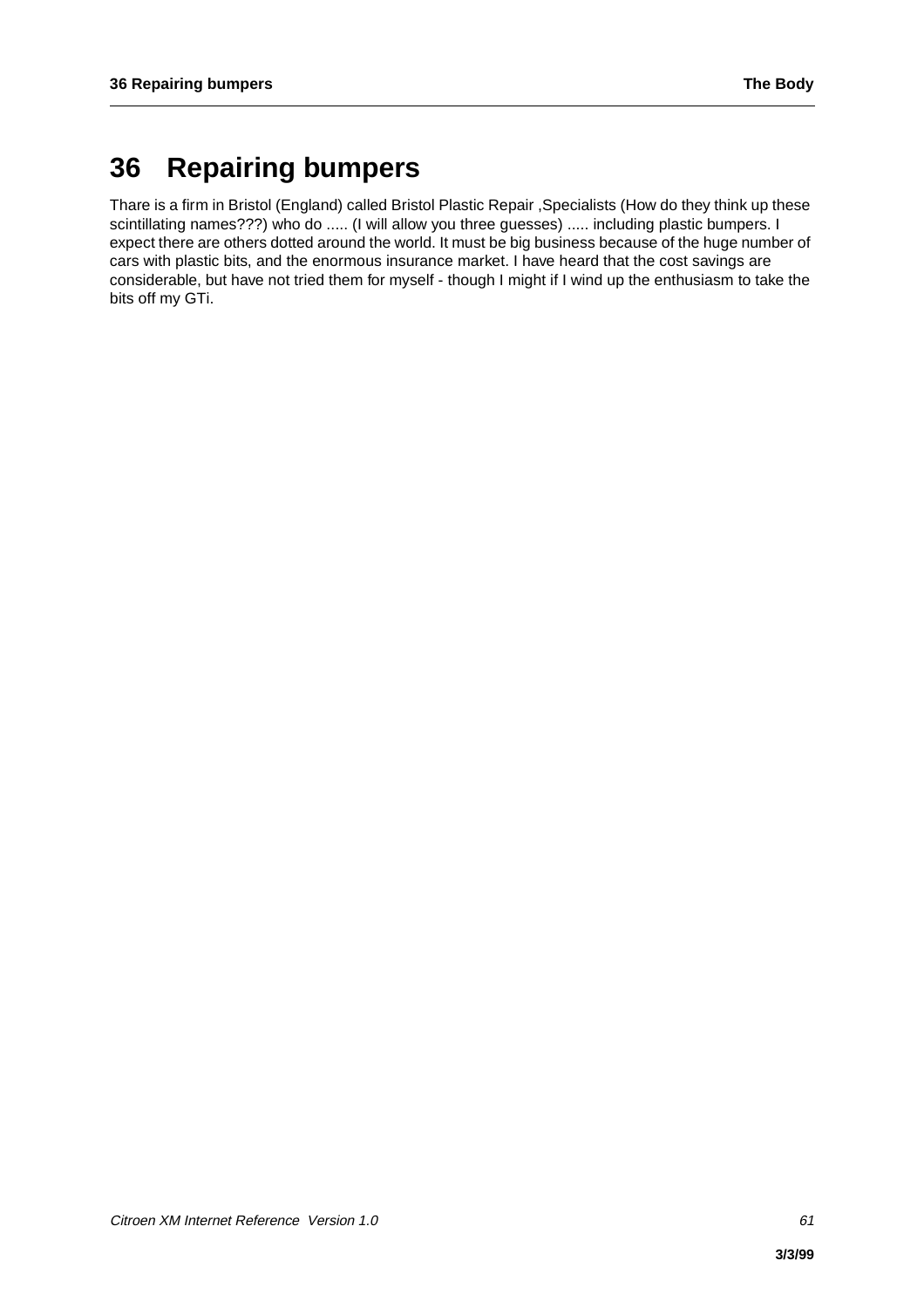# **37 Replacement wing mirror glass**

Anybody in the UK know where to get wing mirror glass on the cheap. Citroen charged me 28 pounds for the heated wing mirror glass alone!!

The trick is to make a template -- perhaps reversed from the other side? Or from someone else's car? -and take that to a good glass cutter: they will be able to make you another for a \*lot\* less!

====

I have two different sizes of wing mirror glass on my car! The nearside glass is smaller than the offside glass! There being a kind of plastic insert around the glass. The offside wing mirror is bigger and does not have this plastic insert!

Citroen confirmed that the mirror glass size changed during 1990 but that they don't have an exact RP number for when it happened!

On the nearside the plastic insert holds the temperature sensor - Ithink!!

Maybe the they changed the wing mirror glass size AND the front bumper moulding during 1990.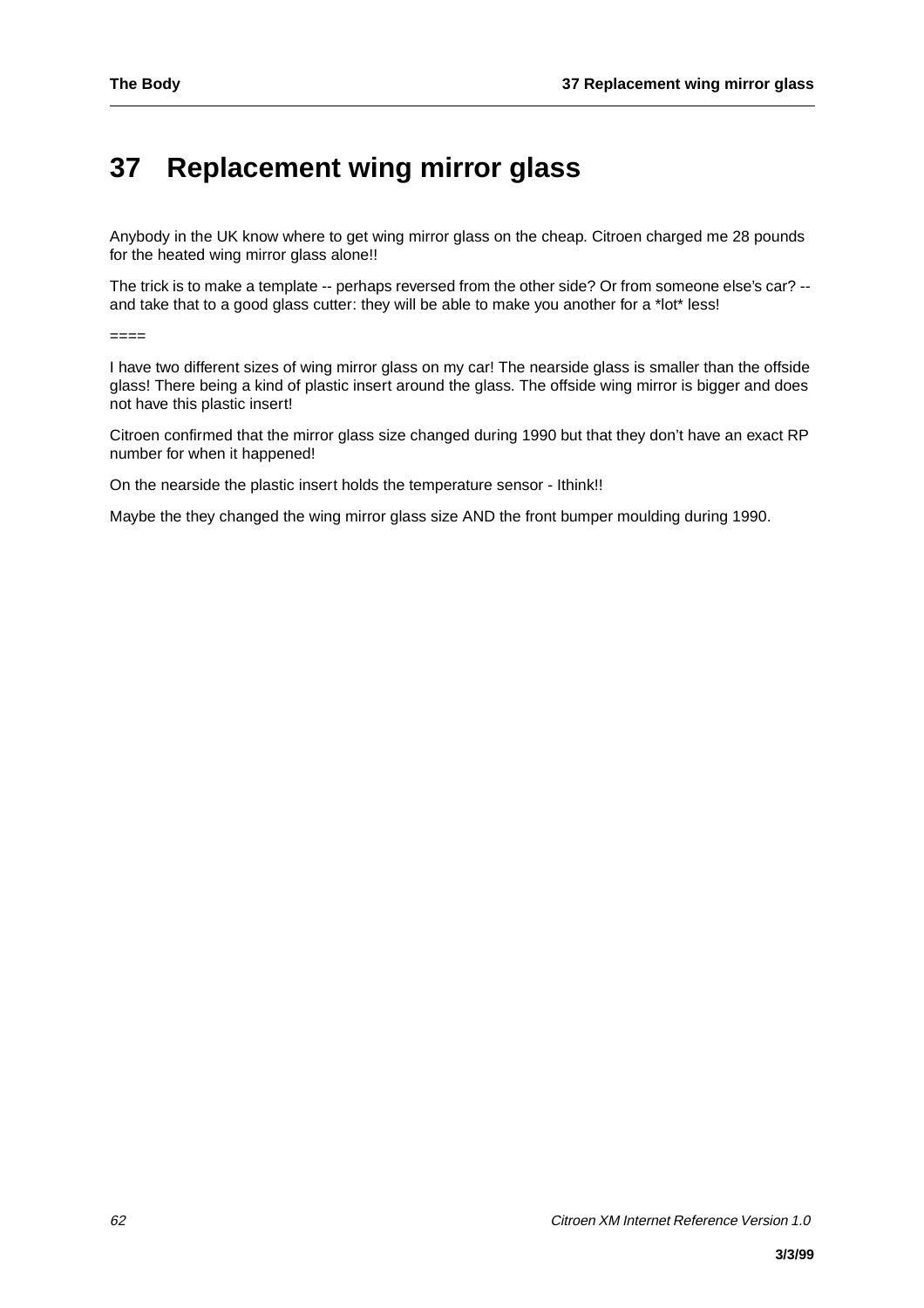# **38 Roof Rack**

Where exactly are the roof rack mounting holes? Are they under a bit of trim or something 'cos they ain't obvious mate :-)

Exactly! If you have a close look at the trim you'll see where they are. You'll have to remove a bit of the trim.

Open one of the doors and pull the rubber trim away from the roof - you will then see a piece of adhesive tape (looks like insulating tape) which you peel away and viola - there are the mounting holes.

I had a look at this today. The holes, covered with tape, are blind and were bone dry.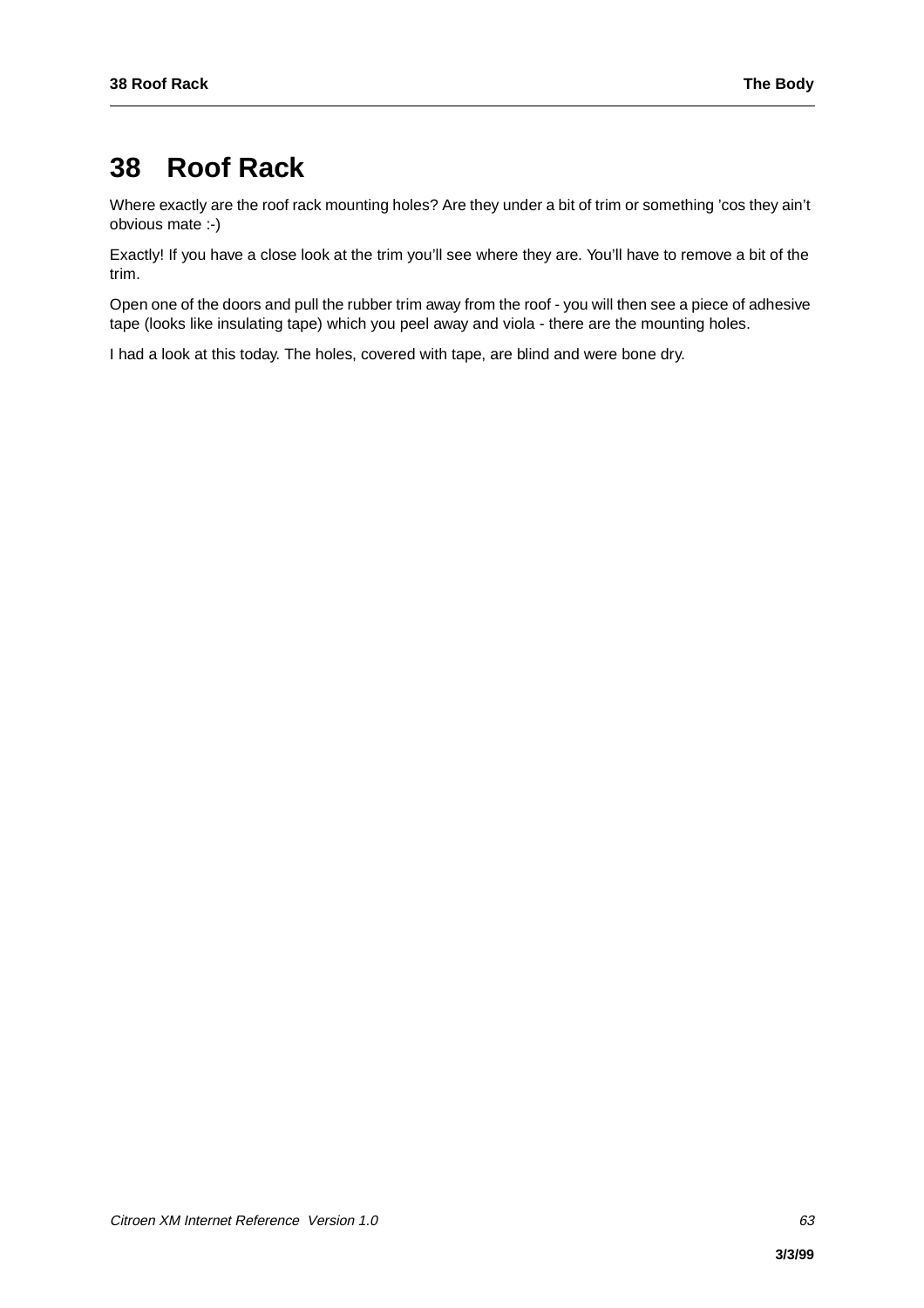# **39 Rust**

XM's do rust, but not at the age that you are talking about. Early XM's rust along the weatherseal at the bottom of the doors.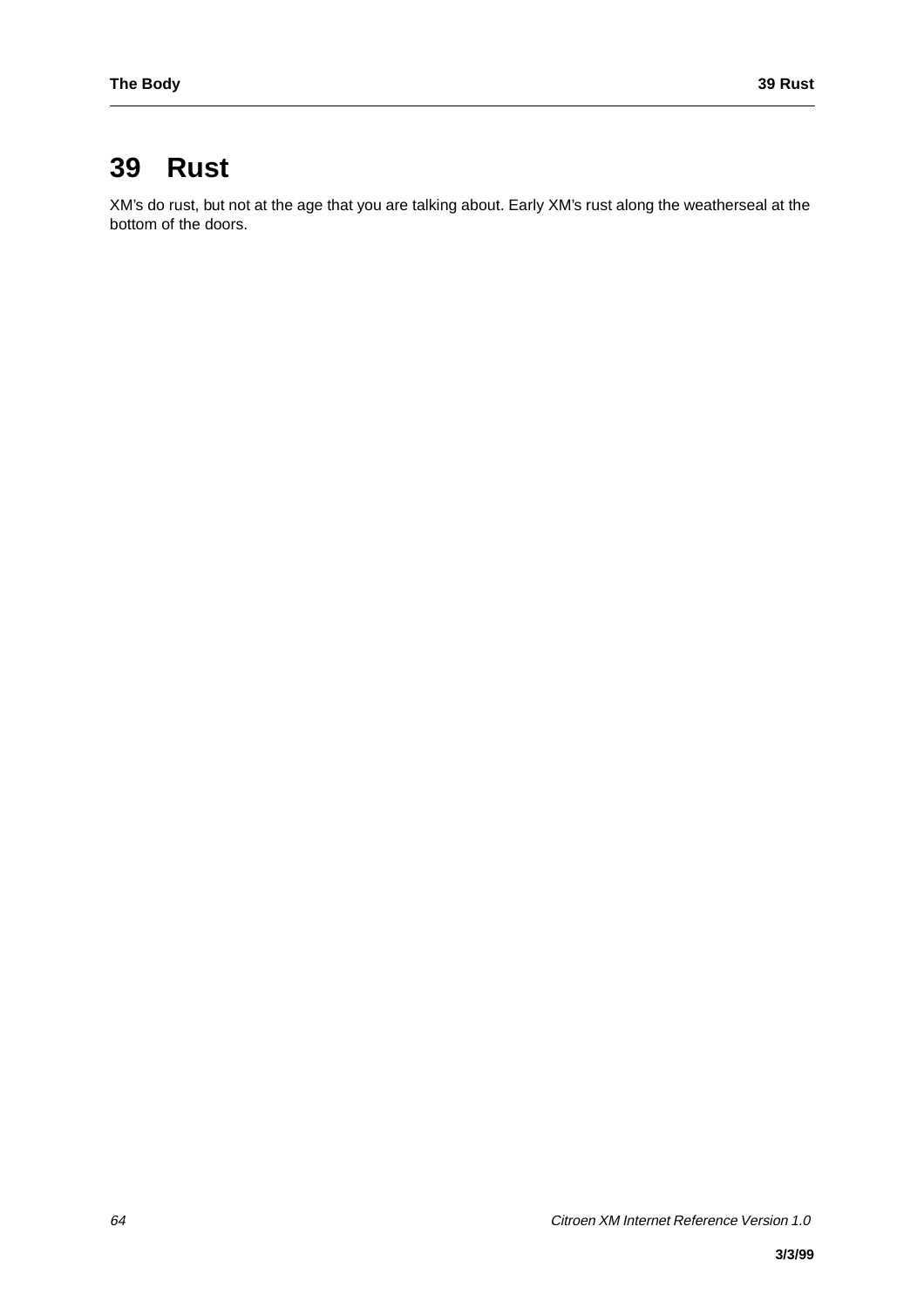# **40 Tow bar**

I think I am right in remembering that the power cables are hidden inthe centre

console, as well as the connector for the immoboliser keypad. Even if the required cables are not there I would think all that would be required would be direct some extra power cables to the seat (switches and motors are in the seats).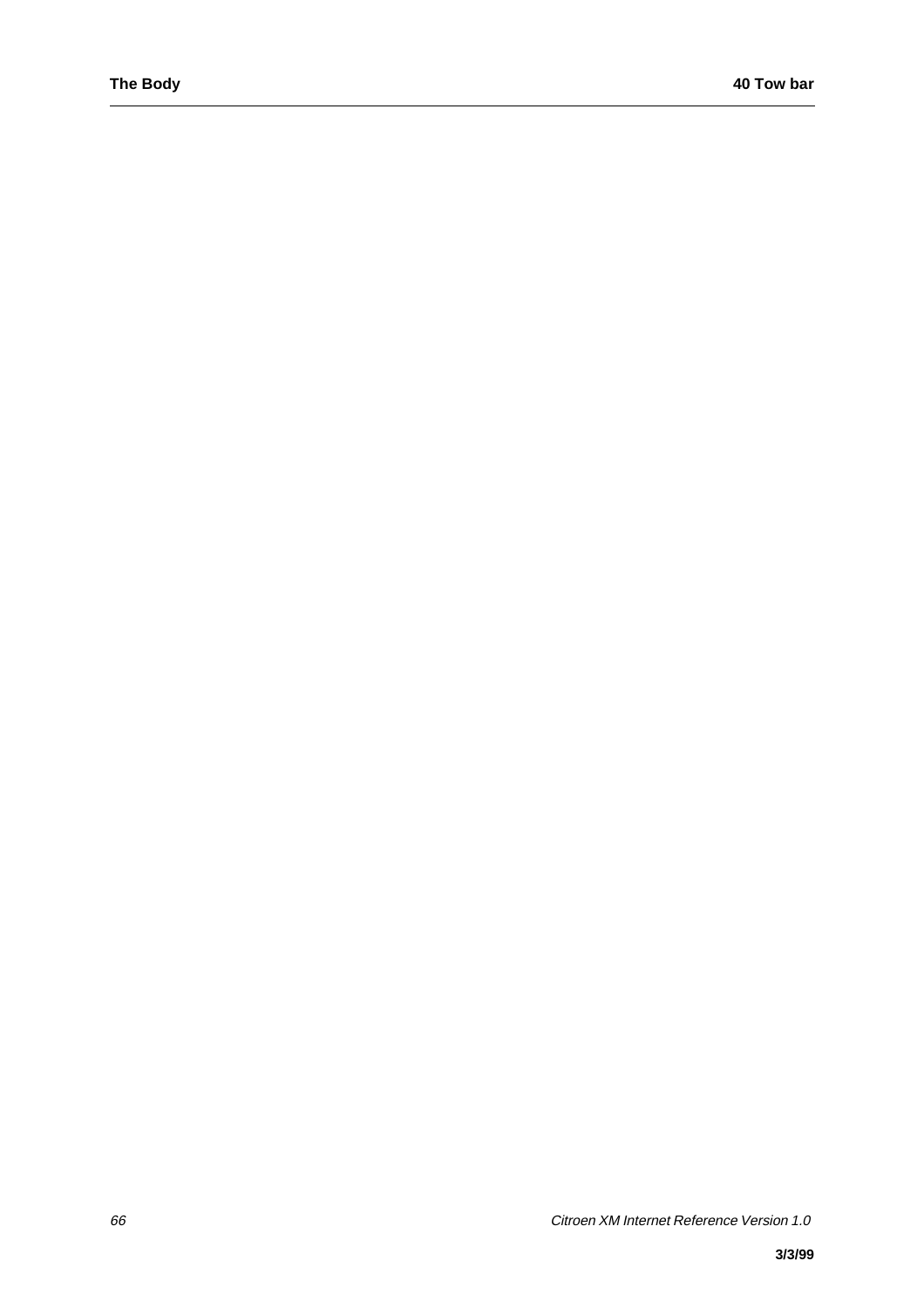# **The Engine and other mechanicals**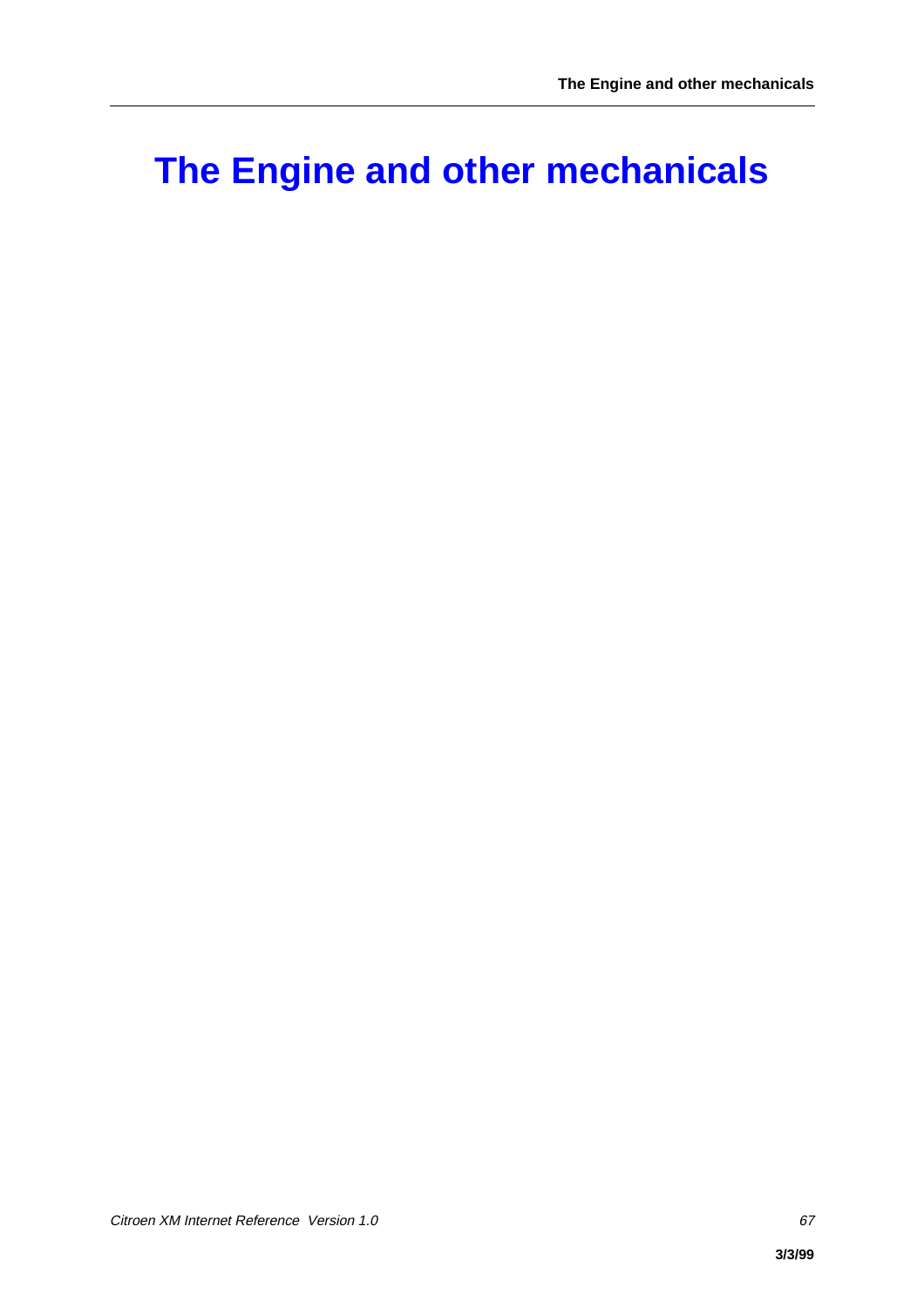# **41 150HP engine**

Is it the 145 or the 150HP engine? i.e. <7/94 or >7/94?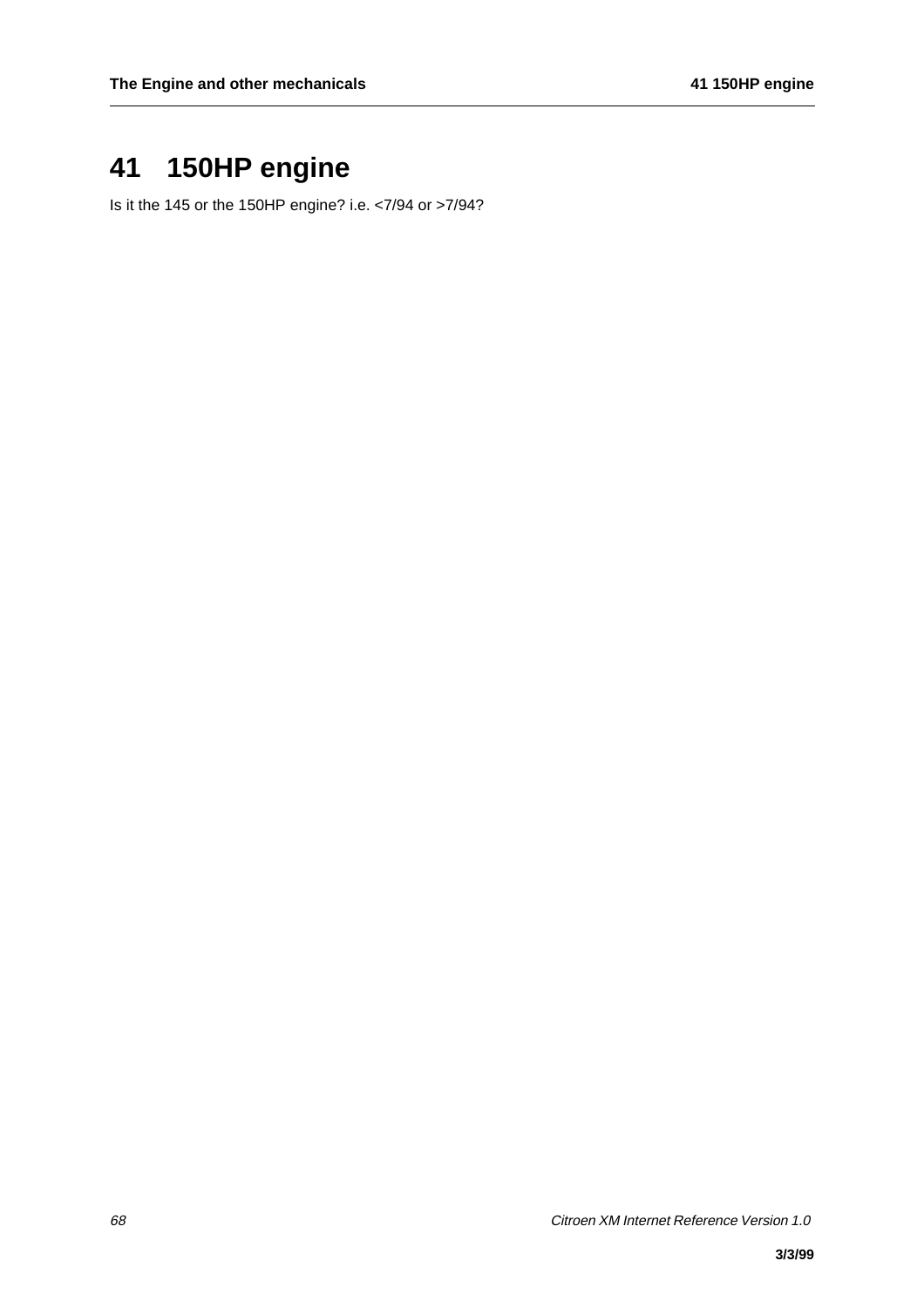# **42 Cambelt pulley**

In the CCC mag this month (Nov issue) there is a mention of the 'special' way of reassembling the crankshaft cam belt pulley to the crankshaft. Apparently there is a special Citroen method and that if it isn't used then you risk the oil pump drive slipping and the engine seizing. I am having my cambelt changed next week and this means the crankshaft pulley has to come off. Has anybody any knowledge of the special method of refitting of this pulley?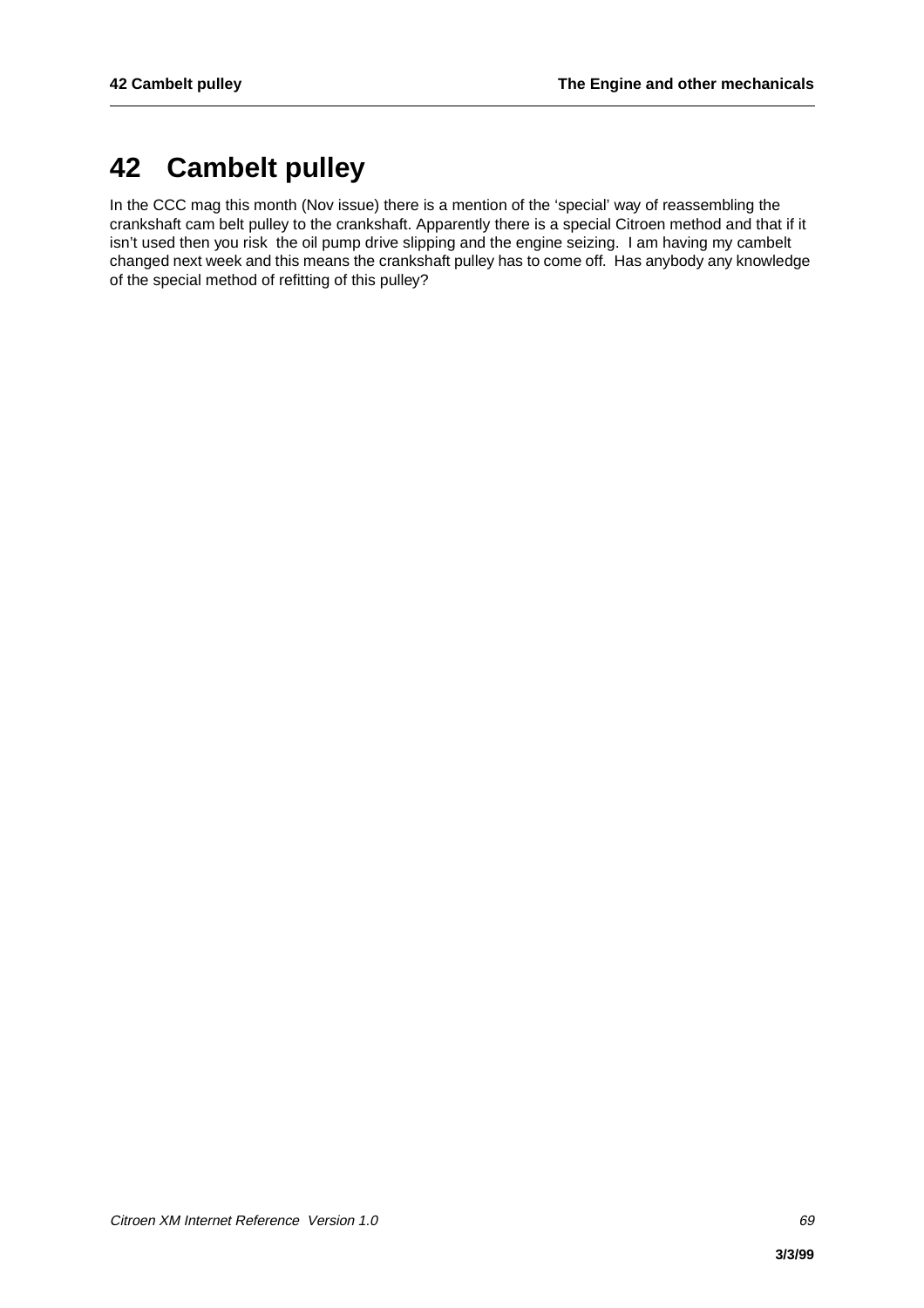### **43 Clunk behind Front wheel**

2) I'm hearing this noise (like "thunk") from the left front wheel when driving over bumps and in holes, and it isn't the (what's it called in English?) vertical rod behind the wheel. Any idea what it could be?

 $=$ 

the clunk behind the wheel is the drop rod very easy and cheap to replace do them both at the same time

======

Knocks from the front suspension, if the not the anti roll bar links, could be the lower ball joints.

These are low down on the outermost point of the lower link (wishbone) close to the wheels.

======

Re thunk on front suspension check track rod end or lower ball joint if its not drop link.

======

You mention the drop rod. Is this what causes my XM to make strange noises over uneven road surfaces? It sort of clonks, as is the "spring" was broken, on the left side of the front wheel (at least that where I think when I am driving). ???

======

If traveling over a rough surface, such as one of Britain's roads (once the cable companies and other utilities have got hold of them) and you notice a pattering come from one or both of the front wheels, it is a sign that the link rods between the roll-bar and the front suspension is wearing. This is because at both ends of the rod are ball joints which are constantly being agitated, and in a matter of time will get VERY annoying.

At a Citroen Dealer the rods are approx.. 25UKP and both sides (or just one) takes 1.5 hours labour + V.A.T. If the pattering is heard all the time (not just on rough roads) it is the ball joint on the steering that has gone. This is a fairly easy job to do and any garage can do it, so it is probably cheaper to get a non-franchise local garage to do the work. Many thanks to Stuart Blair-Wattfor this tip.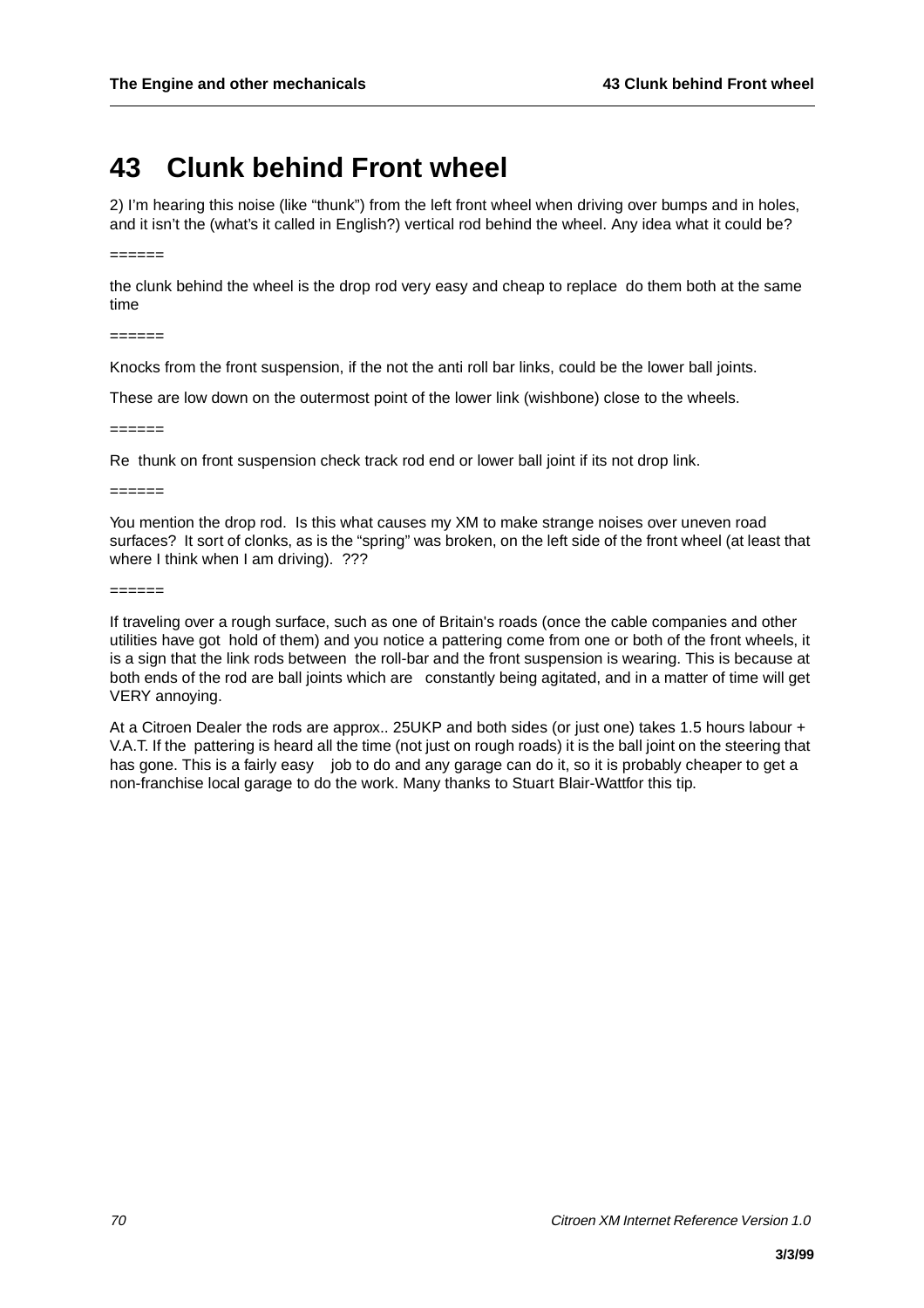### **44 Engine management system**

My beloved 2.0si XM has gone wrong!

The engine management failure light is permanently on.

It came on three times during my journey home last night, but each time went out after a second or so, but this morning oh dear :-(((((

The engine sounds a little rough, could it be the 'distributor'? Has anyone got any ideas?

I almost expected the alpha-numeric display to show £££££££££

 $=$ 

Try to disconnect the battery for 10 minutes.

This will reset the injection computer.

If you're lucky the problem might be gone.

====

Try phoning the service manager and asking for a quotation for a computer diagnostic test only.

This may cost you no more than about £25 and should point yopu in the right direction.

If you have a catalytic equiped car then correcting and managment faults is urgent to avoid catalytic poisoning.

====

The French Car Co. have now fixed my XM. Hooray!

The diagnostic computer could find no fault with the ECU - the ECU kept saying it was ok!

'Traditional' searching found a bad contact on the ignition coil.

A bit annoying really as I could have found that type of fault... but it is cold outside!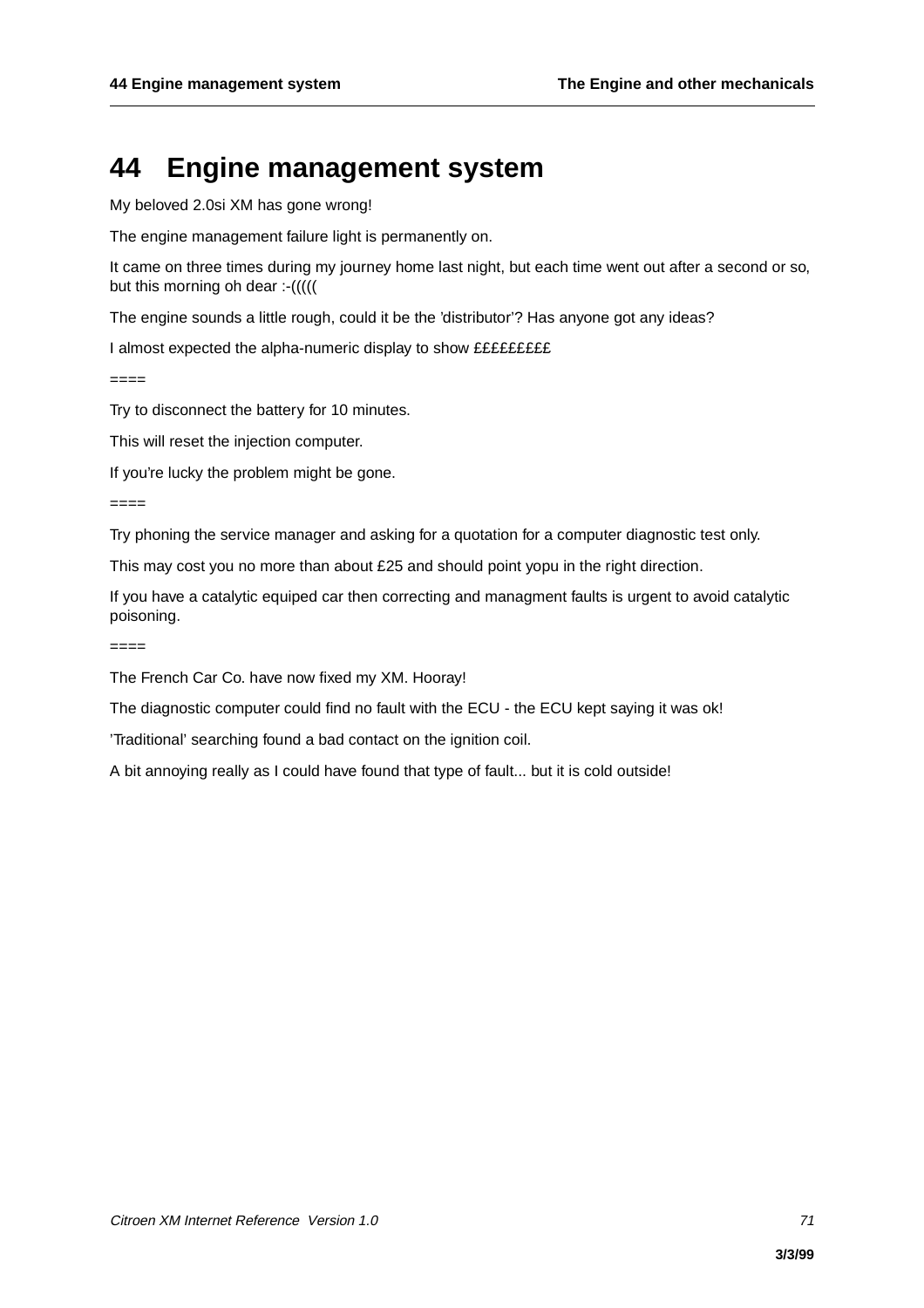# **45 Engine noise**

I am led to believe that there is a 'problem' with a batch of 2.0i 16vengines produced late 1994/early 1995 ?

My XM estate (RP6744)has developed a noise similar to 'lazy tappet', but Ihave told that it is possibly from the little end/piston, and that a replacement unit (@30,000miles!) may be necessary.

I have noticed several low mileage vehicles similar to mine for sale,and included in the description is 'replacement engine'.

Has anyone further information on this problem? ie cause (design defect I have heard?),engine numbers for units in question, have 'Citroen' acknowledged they may have a problem?

This problem should only appear at cold start.

After 5 minutes this sound should be gone.The problem is pistons that are slightly too small.If the engine warms up they extend and the sound is gone.

I know Citroën replaces the pistons and rings but there will be a moment that they stop this guarantee.

=====

======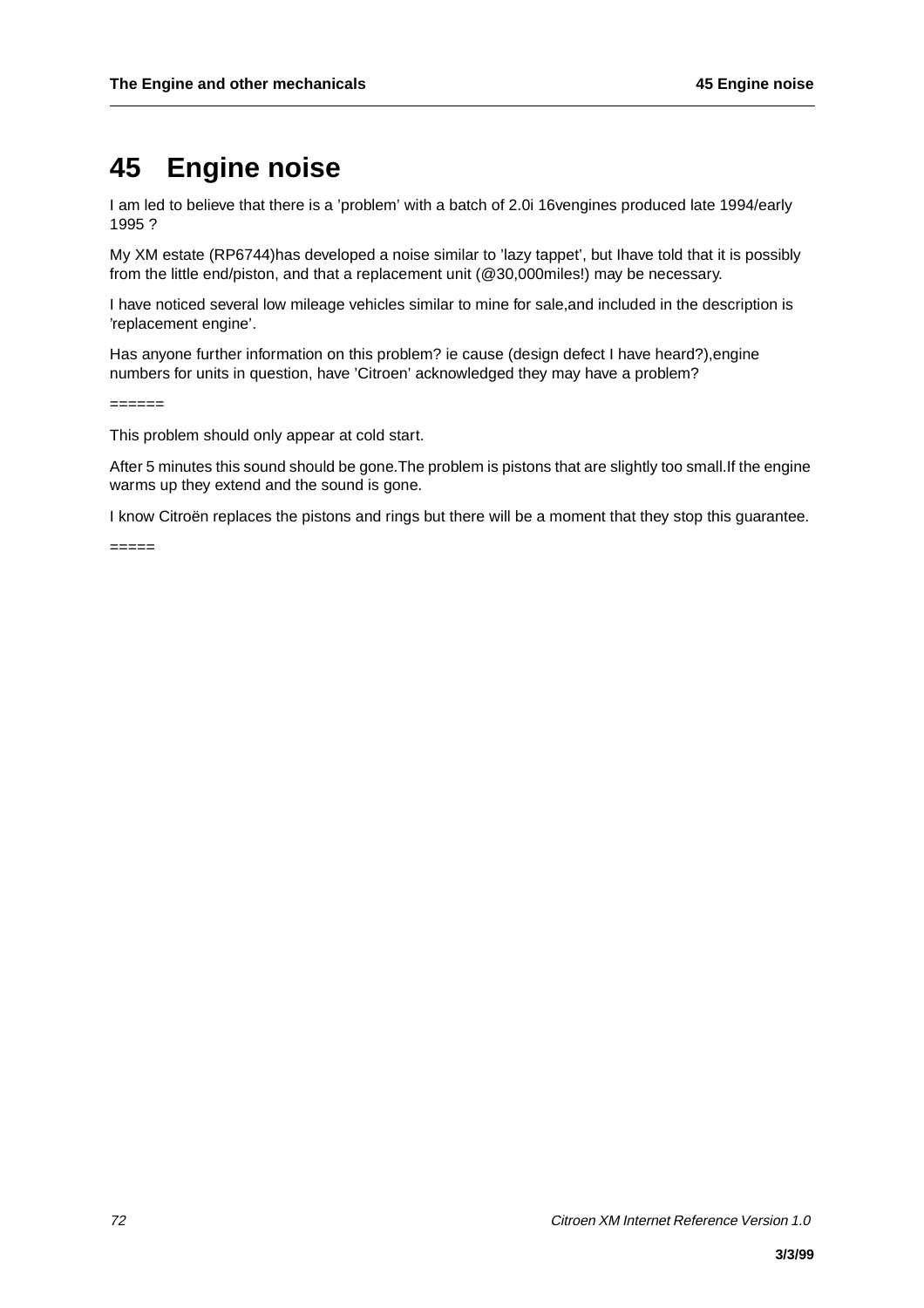# **46 Engines**

The 2.0 Liter XM engine is developed in 1986, in the Tremery, factory for PSA. The versions in the XM are called

XU 10J2 ( EFI ) XU10M ( Monopoint ) XU10 ( Carb, discontinued )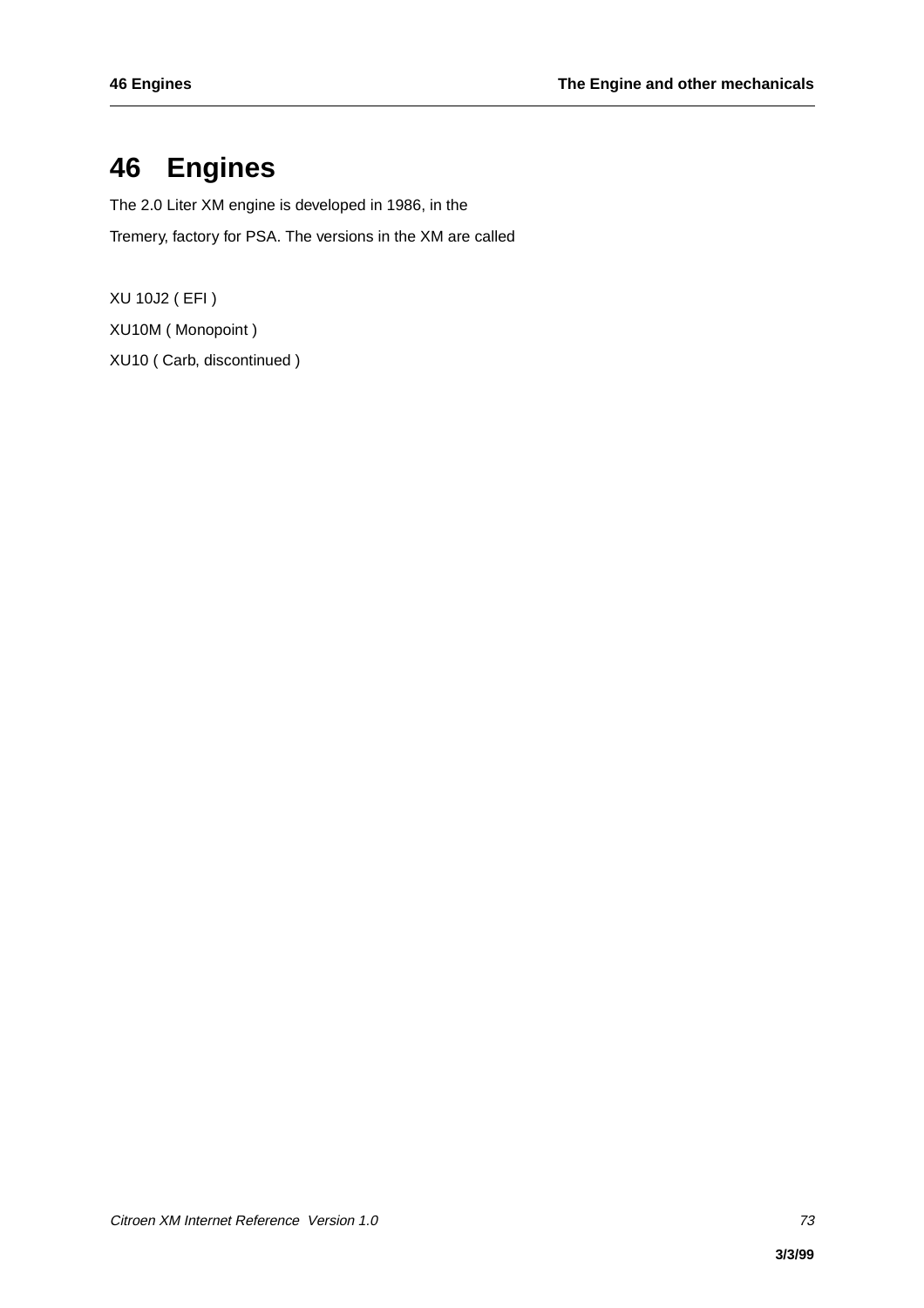# **47 Idle speed wobblies**

My XM (1992 2.0i) occasionally seems to lose track of idle speed. It happens in Neutral or Park; from an ordinary sort of speed (about 900 rpm on the clock) it speeds up over a few seconds to 1500, 2000, 2500 or faster. No foot on the throttle, nothing. It's never happened when idling in gear.

When it happens, the way to get the engine back to normal speed turns out to be to press the switch that cuts out the air conditioner (it's got airconditioning but not the pushbutton computerised ventilation control panel). This has worked every time so far.

I presume it's a poor connection on some sensor or earth somewhere; does anyone have a suggestion?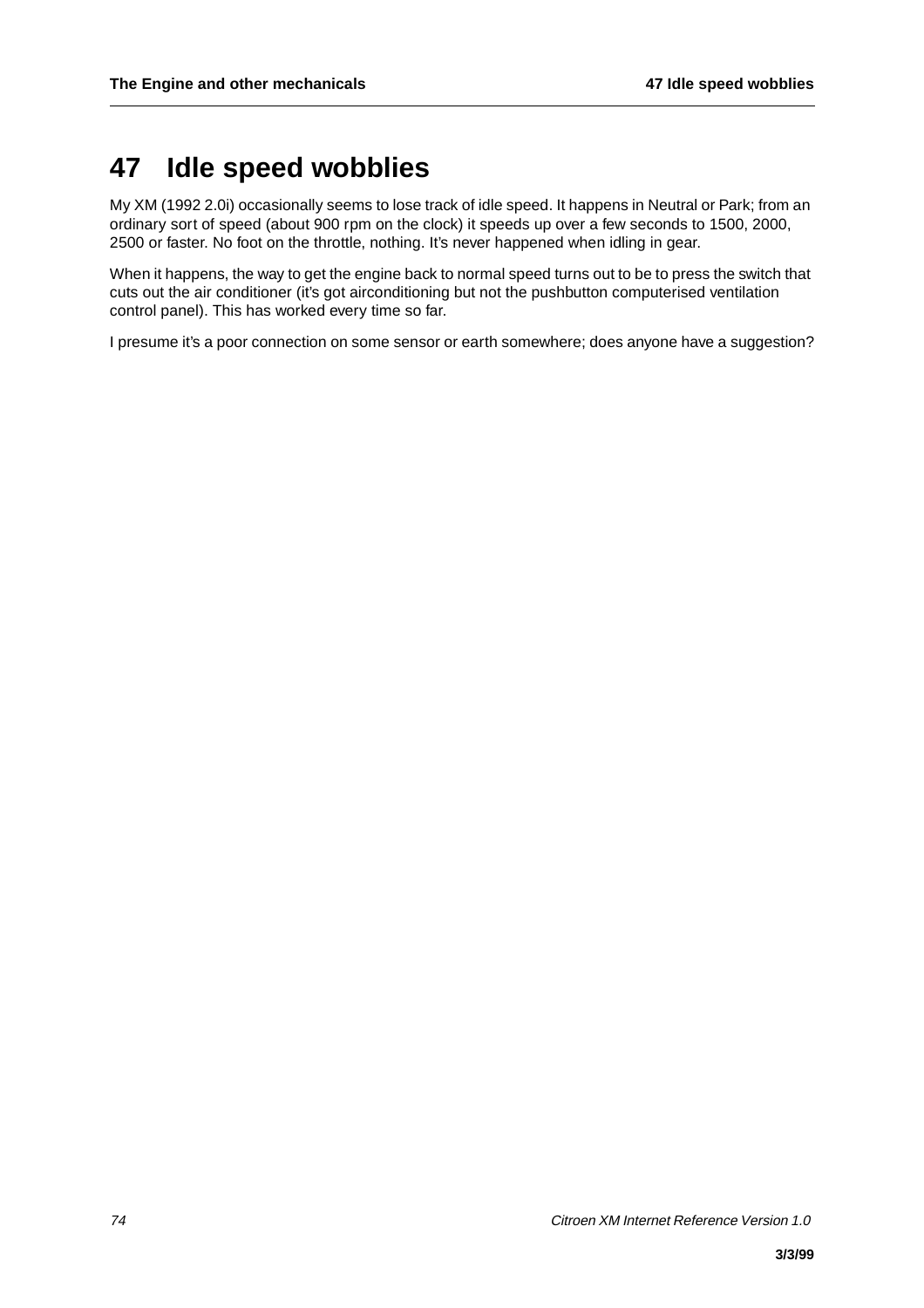### **48 Juddering and vibration**

1. the possible cause of a juddering/vibration on my 54,000 mile 1994 L Reg XM 2.0i Turbo, particularly when pulling under power. Citroen agents have tried a drive shaft, new susp. sphere, speed sensor, turbo electric valve, wheel balancing, wheel alignment, and suspension height settings. I've also just had to replace 4 tyres after 12,000 miles with (Pirelli agree) uneven wear; Pirelli say its not the materials or manufacture....could this be linked to the juddering. I'm getting desperate, but don't want to abandon **Citroens** 

====

The problem is the '92-'94 145 HP Turbo engine. The shape of the pistons, the computer and the head cause this problem. Citroën changed the engine in Summer 1994 to a 150 HP Turbo engine.

====

My 94 XM does not do it. Was yours a Manual or Auto? Maybe there is a Mapping problem in the ECU

 $----$ 

Mine was an auto, I am sure that it was a mapping problem and that a new software version would fix it but have you ever tried to explain this sort of concept to a Citroen dealer?

====

Mine is a manual.

The problem is always there but is worst when the engine is cold. Citroen say it's not just a mapping problem.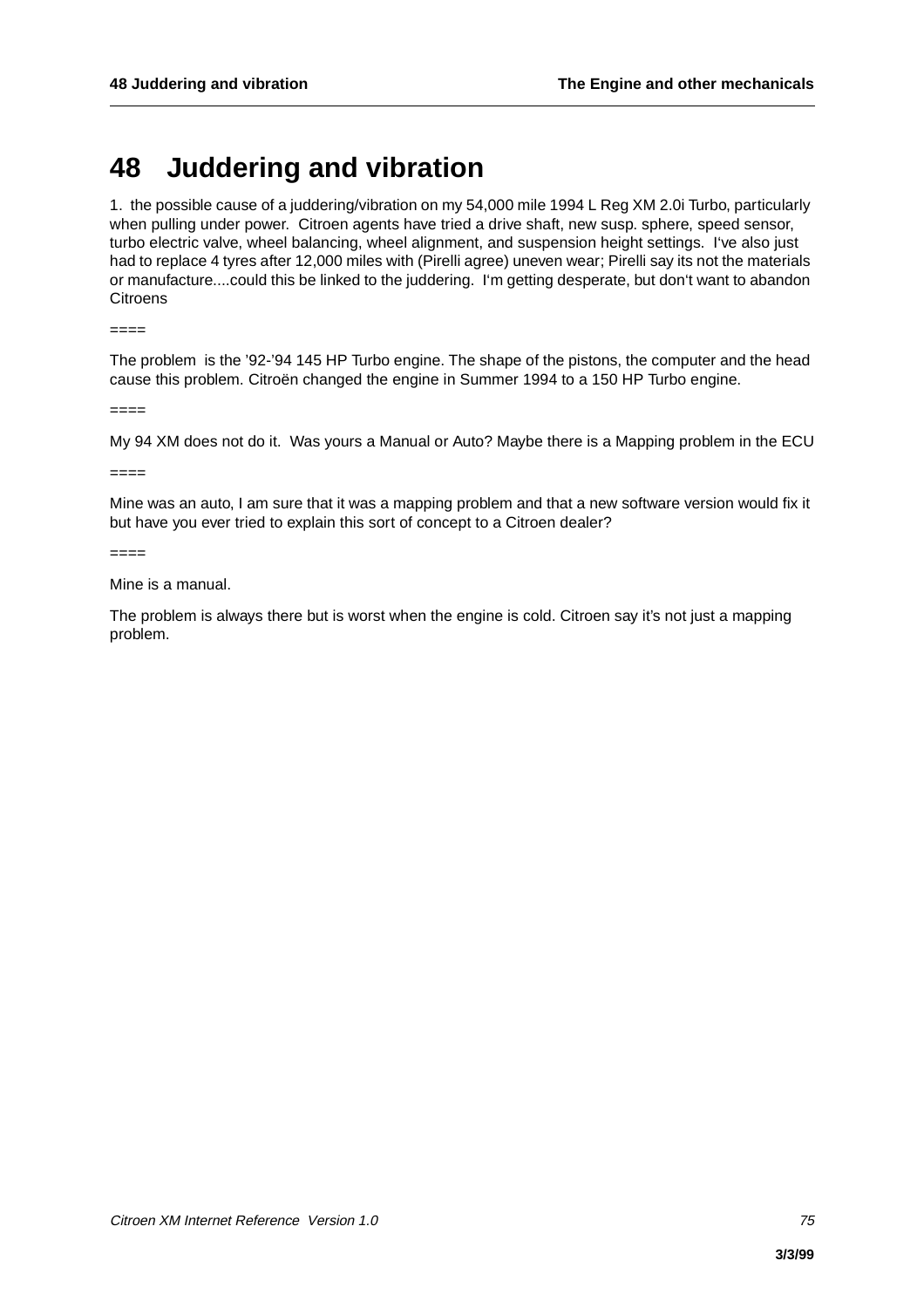### **49 Models and DIRAVI**

I have heard that the CX self-centering type steering was available on continental XMs. Is this true and if so what models and years?

Also in 1989 there was a 2l non-injection model on the books. Was this actually made? Was it a CX engine?

Also I heard rumours of non-hydractive suspension models being offered for sale in France, is this true?

Can anyone shed any light on these?

 $====$ 

Self centering (diravi) system was standard on all V6 XMs till july94.

2L non injection was a XM engine for Belgium and France.

Non hydractive XM was produced for French market. (Must have a lovely ride!

====

2.0 Carburettored with cast iron not alloy block !! Same head as injection cars though (except a distributor stuck on the end of the camshaft ) & still stutters just like an injection car ! (Light load acceleration, as if you need telling !).

Only way to replace it when the rod went through the side was to get one from a Pug 605 !

I'm hoping it'll be a museum piece one day (that's my excuse for keeping it anyway !).

 $====$ 

DIRAVI was LHD only, unfortunately - not worth the hassle of re-engineering for UK, as usual - else I could be tempted, all other "issues" excluded....!

And, yes, the 2.0 carb was a UK model, until Cats came in (too difficult to make work with a carb) - base spec only. Different engine to CX, completely.

Range went, IIRC,

2.0

2.0i

2.0Si

2.1d

2.1Sd

2.1SEd

3.0SEi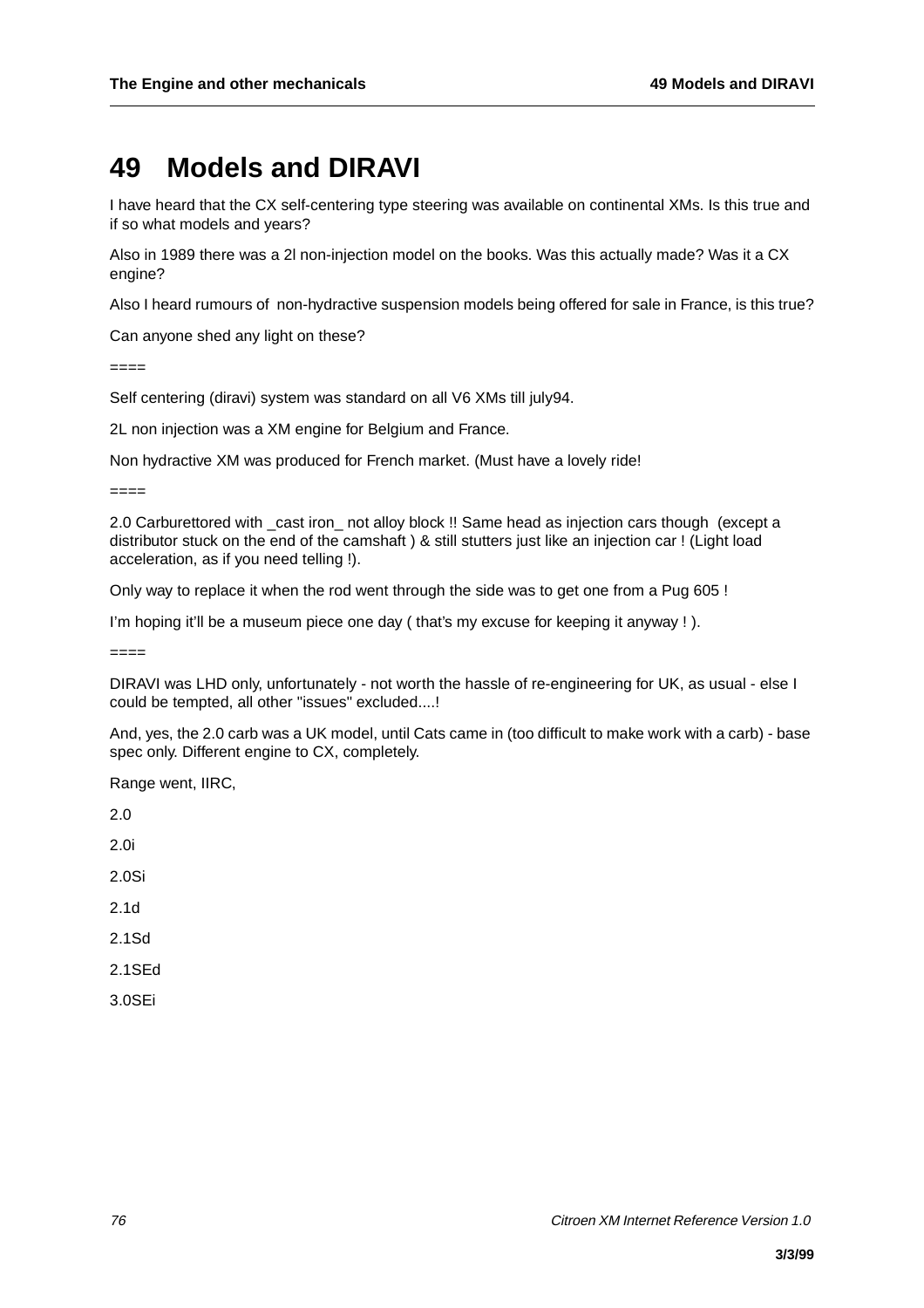# **50 Oil**

Secondly, what is the best oil to use in these..... and how often to change? I use Mobil One in the 2.0i Turbo and change it every 6,000 miles - I intend to mollycoddle the Diesel to the same extent......

======

### **Motor Oil**

In last saturdays daily telegraph motoring section there was an article about synthetic oil ,it appears that the million mile BMW run on synthetic oil was in no better condition tha one run on duckhams green oil .The article also went onto say that by using synthet oil in certain engines,especially worn or engines with cetain type gasgets will cause damage when one considers the cost of synthetic oil it hardly seems worth the bother ,I think the old addage is best use a good quality oil and ghange it often for along engine life.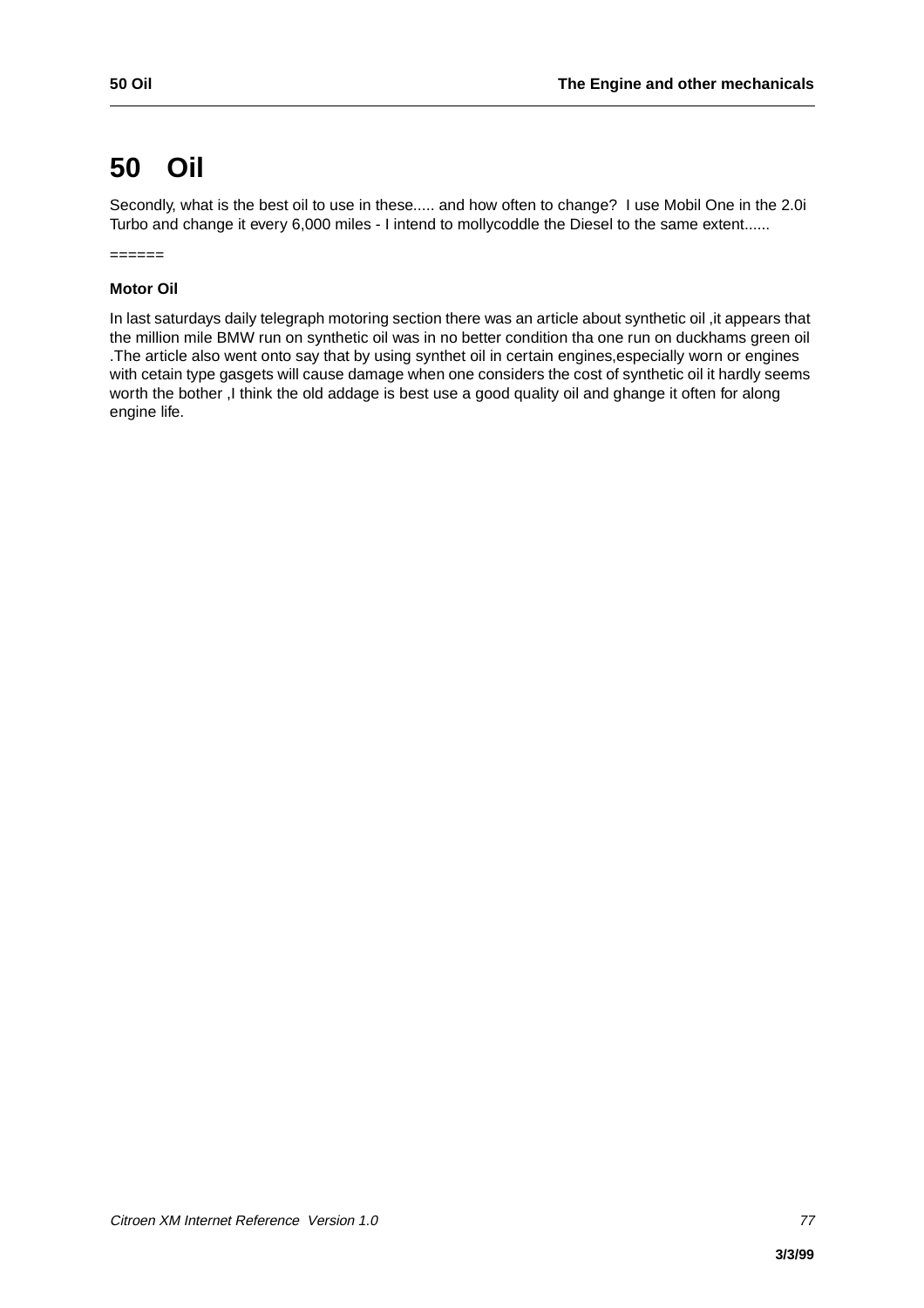# **51 Play in ball joints**

I have found some play in the ball joint that links the drop bar to the driver's side wheel/suspension thing. What is the worst that can happen if the ball joint fails completely? Will the car become dangerous, and if so how? Is it easily replaceable (it looks it, but with an XM you never know!)? and will it do other damage if it fails?

Many thanks, fellow sufferers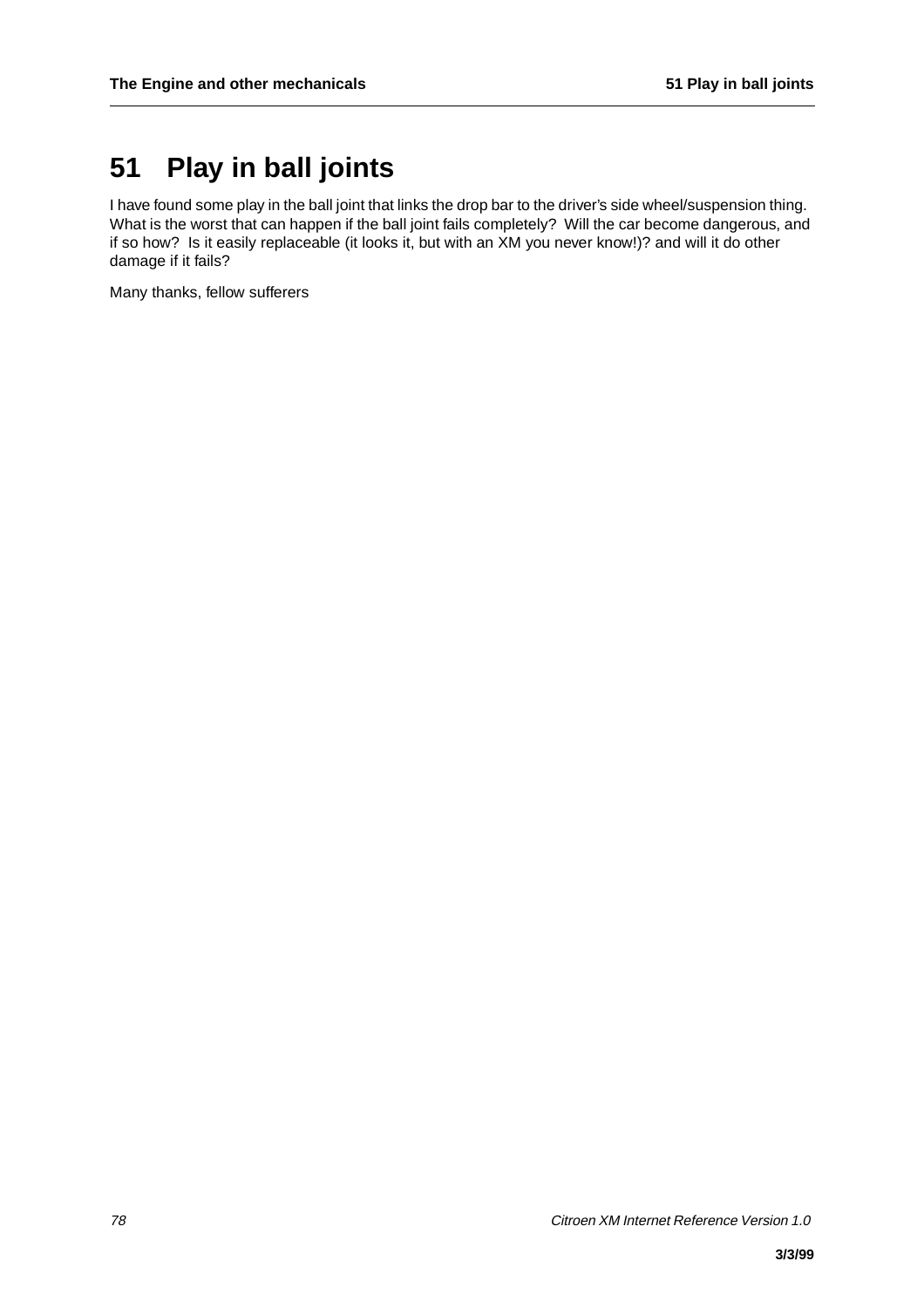# **52 Servicing Intervals**

Any advice on how often to have my 2 litre Turbo Petrol serviced. As Ido over 20,000 miles pa and I pay for the car myself I would anticipate having it serviced every 10,000 miles or so and merely topping up the fluids between times as I have for my previous Saabs. Or is this not adaquate ? Is there anything in particular to watch out for between services ?

====

My last two XMs (second one a 2.0 turbo) both did over 100K miles in 2.5 years. The latest (2.0 16v estate) is on 52K after 15 months. They tend to do long runs only and get serviced at slightly over the recommended intervals. When they go in for servicing the oil still looks clean and probably could do a few thousand miles more. At no time have I ever have to top the oil up between servicing. These are company cars, however on my wife's cars I always change the oil early after all it is the only thing that really matters in a service (what else is there to do now?).

As a matter of interest I make a note of all petrol that goes into my cars and feed it into a spreadsheet program. the overall figures for my three XMs mainly doing long motorway runs at 80/90mph are.

2.0i manual hatch 32mpg

2.0 CT turbo auto hatch 30.5mpg

2.0 16v auto estate 32.5mpg

plus

ZX 1.9turbo diesel 52mpg (and it will outperform any of the XMs!)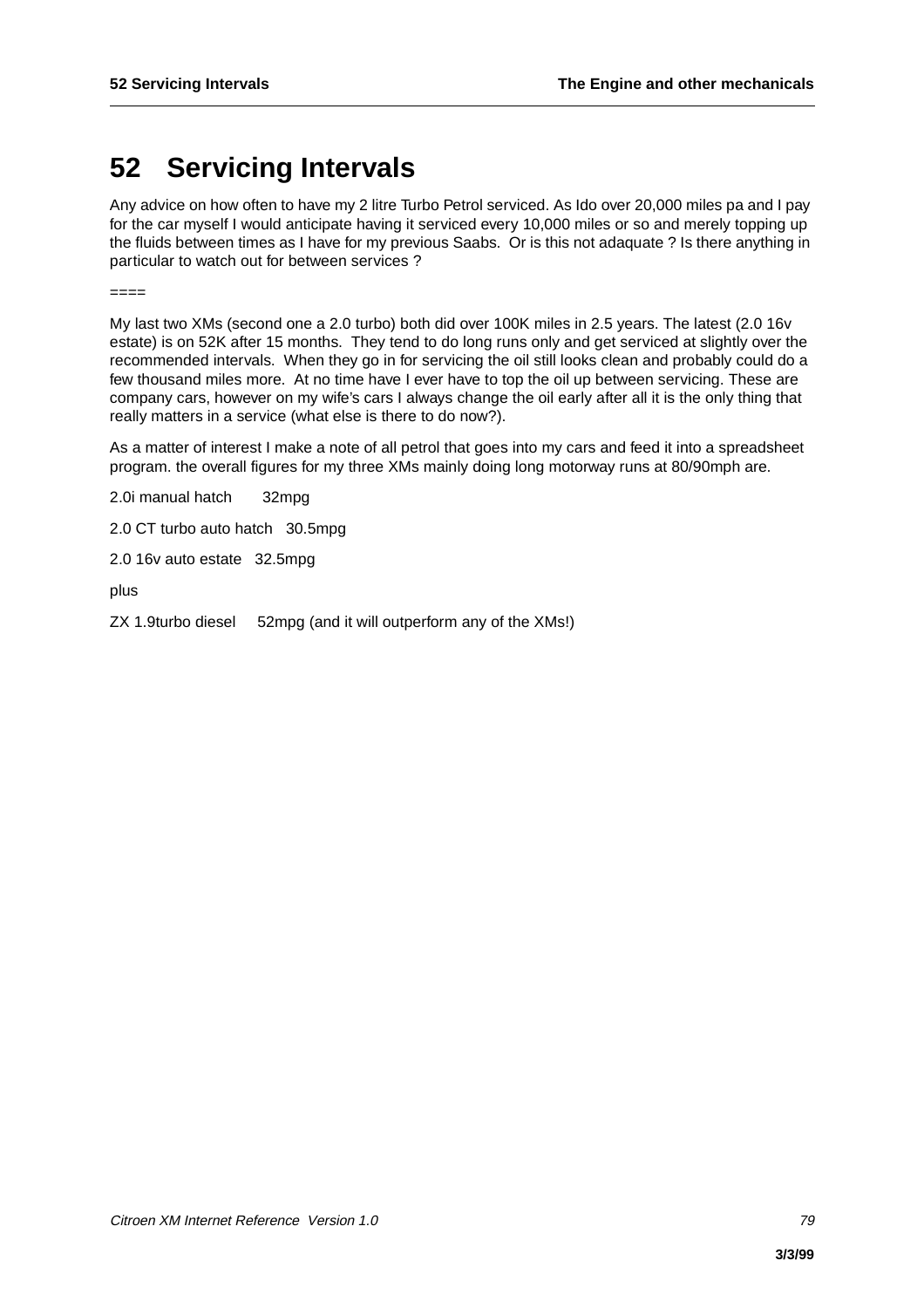# **53 Spark plugs**

My former XM2.0i failed after fitting Bosch F7D plugs instead of F7DCOR. This was the day before I wanted to leave for the 10th ICCCR. I was desperate. I checked all electric equipment etcetera as you described.

Finally my dealer told me to fit original spark plugs. The car started right away.

Last week I changed spark plugs in my XM 2.0I Turbo.

Guess what..... The plugs of a V6 came out.

No wonder my engine got too hot and I had low power despite of the turbo.

I suggest one should always get plugs from the dealer and ask them to show you that they are the right plugs.

Apparently one can never be too careful.

====

A spark plug is just a pair of electrodes and the only variable is the gap.............I wonder therefore if your problem was that the gap on the old plugs was so high that a very large voltage was required to jump it and the subsequent interference and induced voltages elsewhere were the cause of the problem.

\*\*\* If it was that simple.....Unfortunately not ! Many other plugs are tested. Not only by us but by the Citroen distributor and the factory. The problem is only cured with the Bosch plugs FR8LDC. Problems are back the moment you put other plugs in. I figure it has something to do with the insulation or a better earth than other plugs.

CITROEN ANDRE // CXA // ANDRE POL

====================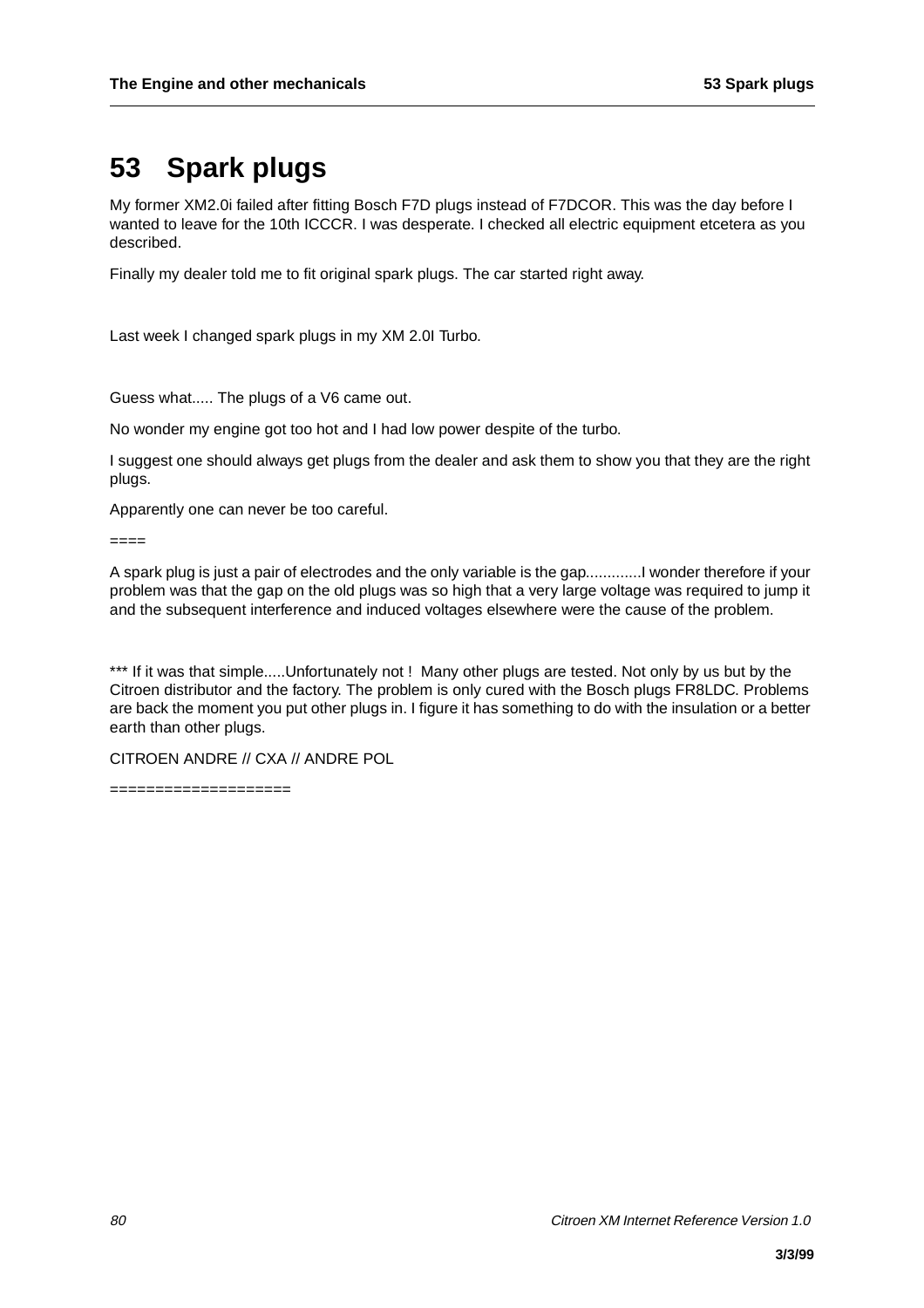### **54 Valve stem oil seals**

These fail on early XMs with a 2.01itre petrol engine (and Peugeot 405's for that matter- same engine or designer - I don't know!), and cause all of the engine oil to flow straight through the exhaust pipe.

 Now, this doesn't mean that you shouldn't buy one, but if there is a small amount of smoke puffing from the exhaust at operating temperature then walk way - unless you are buying the car from a dealer that supplies a warranty, if so, buy the car and use the warranty! Cost to , repair approx. 500-600.

### **Worn valve seals**

Do you have a 2.0i XM? They may suffer from worn valve seals which causes oil consumption.

They can be replaced easily and it takes about 3 hrs. work.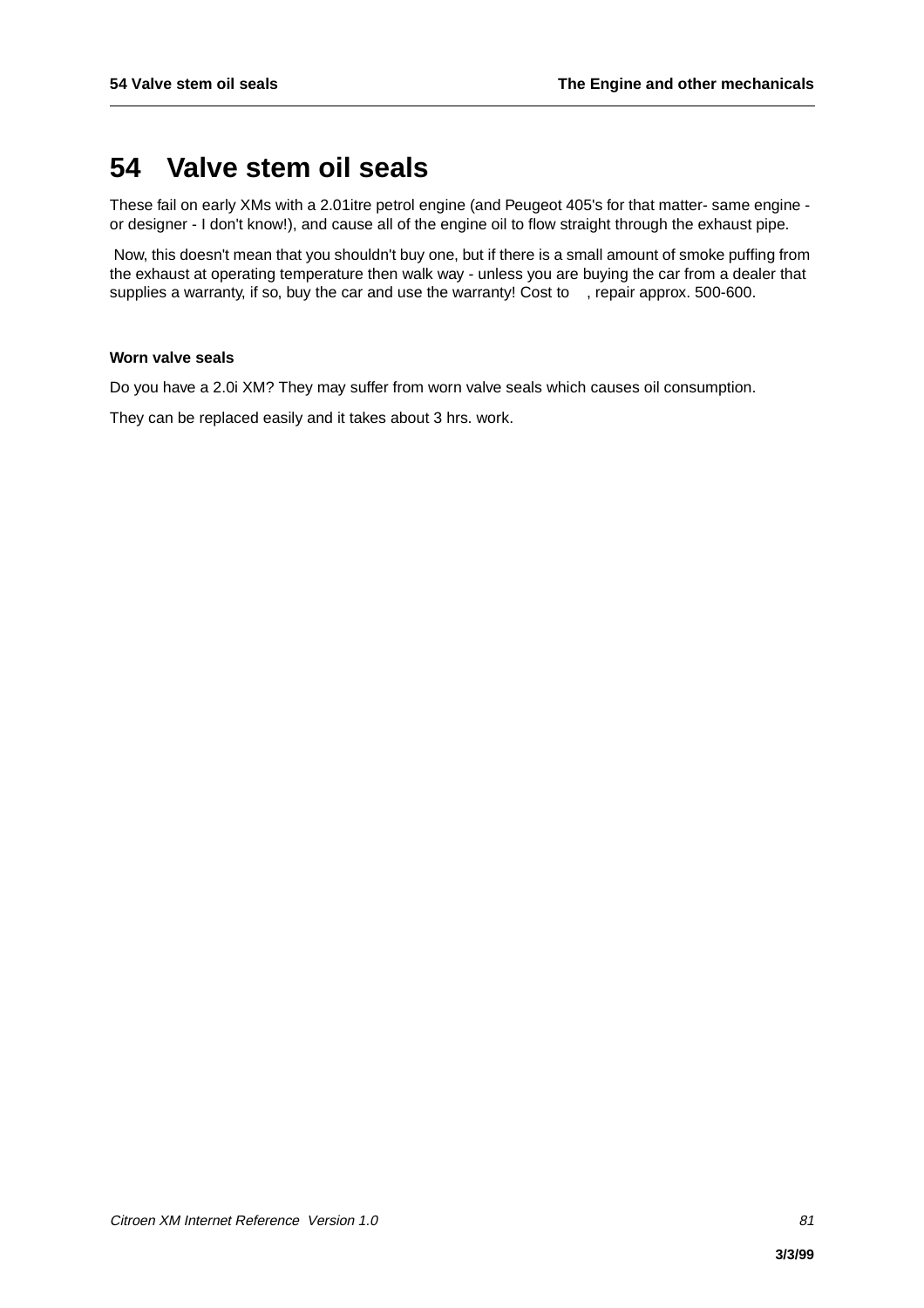# **55 Water leak**

My XM has started a steady drip-drip type water leak. The leak seems to stop when about 1 litre of water has dissappeared from the water tank. There is no steam or other outward sign of a problem. The drips only seem to be warm - not hot.

 $====$ 

This leak turned out to be from the pipe leading down from the expansion tank. With a little grief this was replaced and the leak has gone away.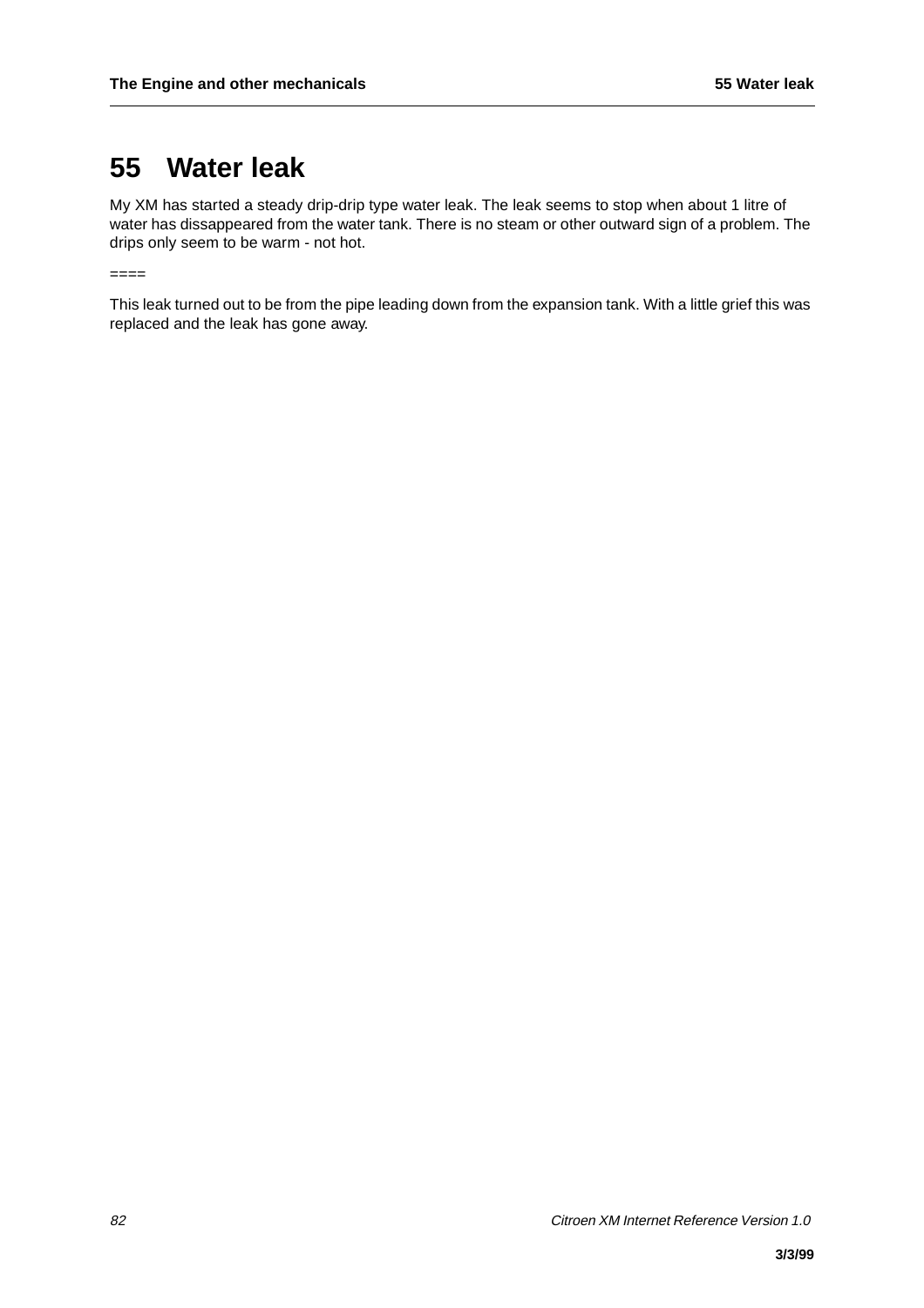# **Suspension**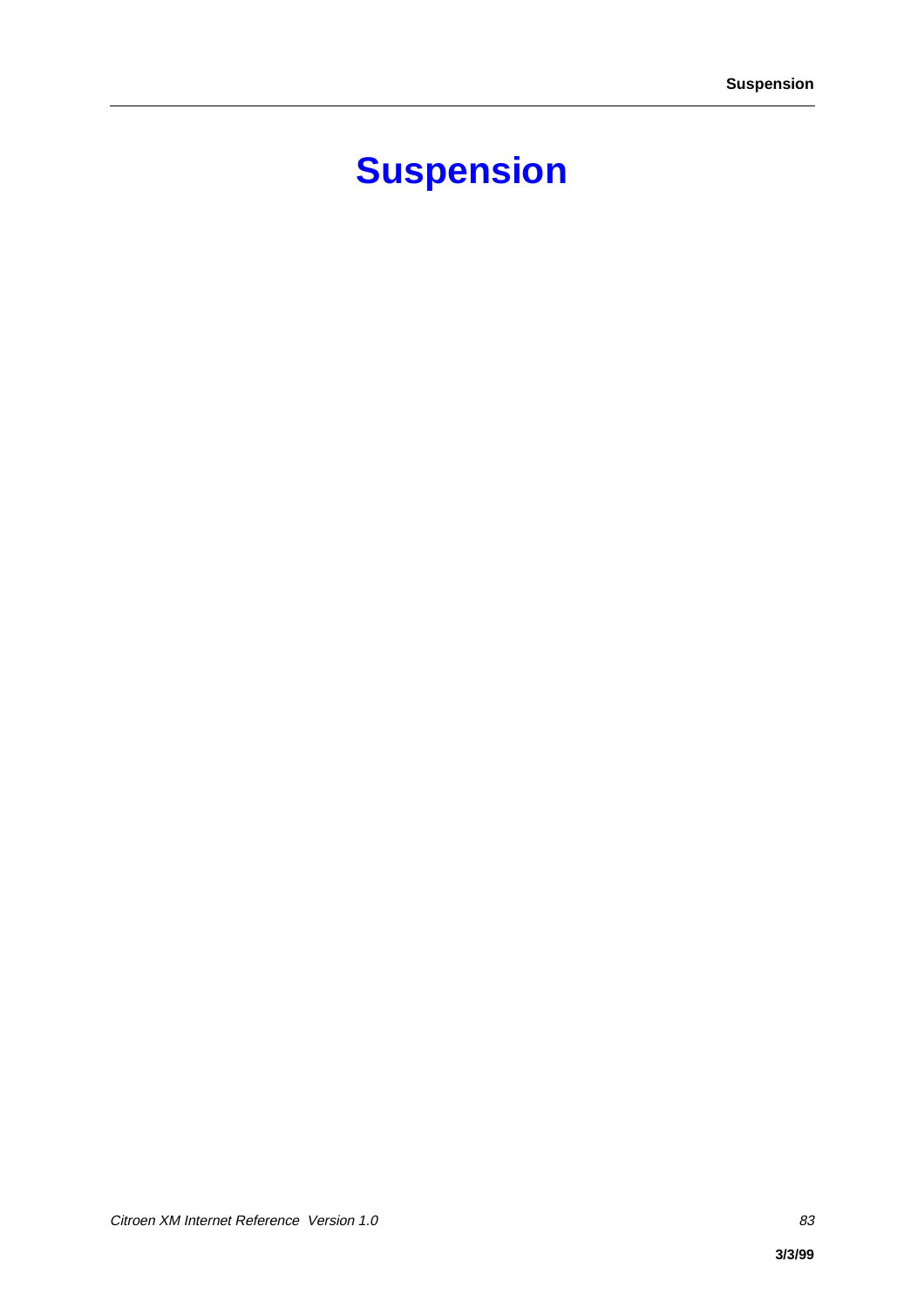# **56 Accelerator pedal sensor**

Would anyone be willing to disconnect their accelerator pedal position sensor at the plug and socket just by the sensor and tell me what happens to your hydractive system.

I found that my sensor wasn't working properly so I have disconnected it for the time being and now it is stuck in soft mode, which is at least better than being stuck in sport. When I reconnect the sensor it goes back to how it was, going into sport mode if I move the pedal at all, up or down!

So, is it normal, with the accelerator pedal sensor disconnected to be stuck in soft mode or have I a computer problem?

### **Electro-valve check**

As I have had some problems with my suspension (ride) I've spoken to my local dealer and he told me that you can check the operation of the accelerator sensor and Electro-valve by doing the following...

With the ignition switched on, reach down and pull the accelerator sensor arm forward. You should hear the Electro-valve under the floor pan 'click' as the sensor is moved. This means the sensor is operating and the electro-valve is switching to the sports setting.

====

Clever bit of engineering having the sensor on the accelerator pedal. With the ignition on I manually operated the switch and I can hear the solenoid working.Switch off the ignition and for 30 seconds or so I could still work the solenoid, after which I couldnt.So its not the accel sensor causing the hard setting.Can you tell me where the other sensors are located?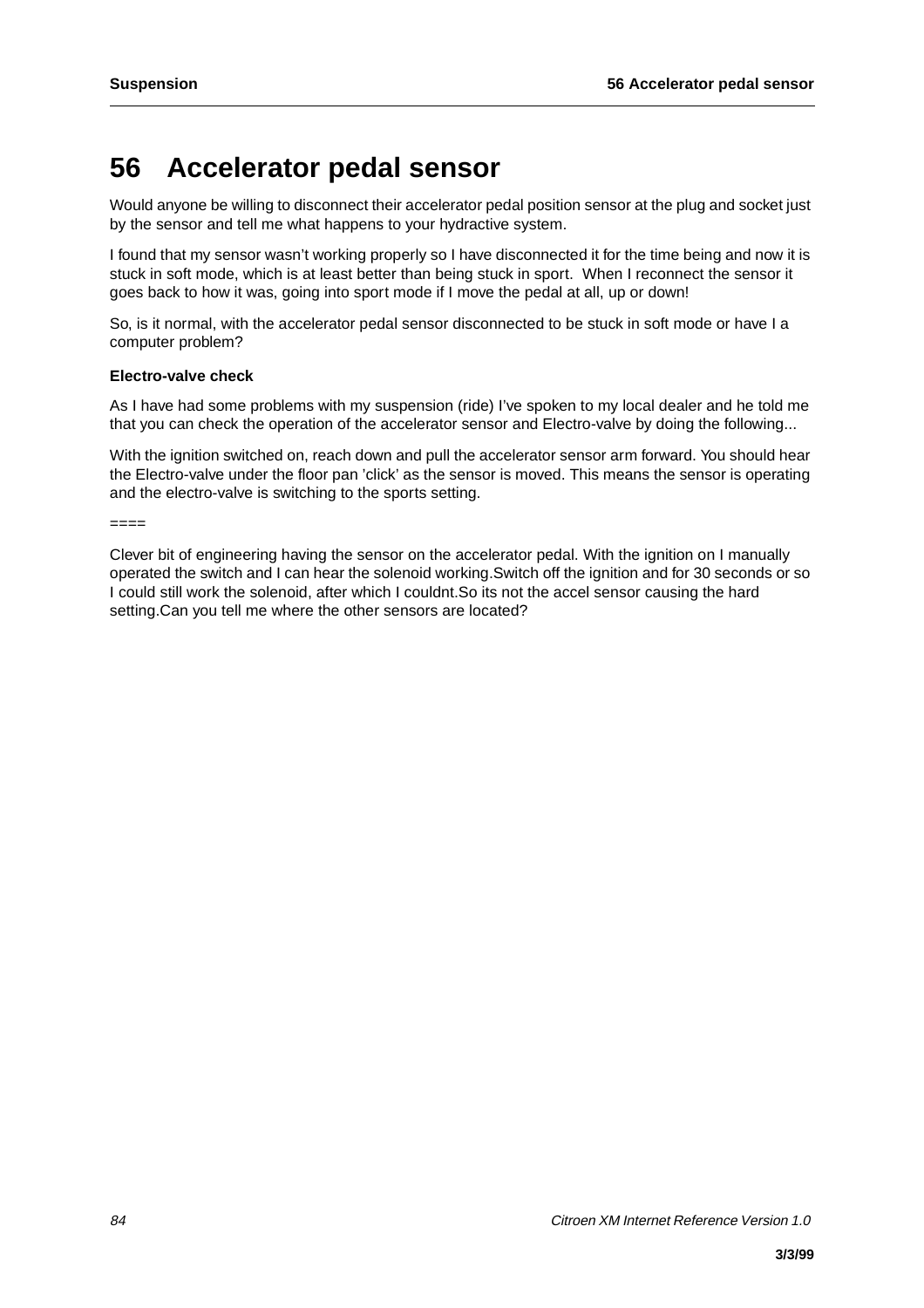# **57 Auto/sport Suspension Problem**

Hi, can anyone tell me how to disconnect the "auto-mode" so that it's never go into "sport" suspension. Or, how to get the "sport-mode" bulb to light up every time it's goes into "sport" when it's in the "auto-mode". Or even better: How to modify the el.system so that the switch (sport - auto) sets the car in sport or "soft" mode (i.e. no automatic).

It is a '91 mod. 2.0 injection. (PR 4950). Thanx...

Asgeir Jordahl

ajordahl@online.no

 $=$ 

Most citroen dealers have a small test-box (size approx. 15x5x3 cm) that can be connected to the suspension-computer and it does exactly that. It's rather primitive, so I think it's just a matter of shorting some pins on the connector. If you're able to figure out how this box works (which must be simple) you will have the solution to your problem.

I had such a testbox more or less for over a year in my '89 Xm because the suspension-computer failed badly in this early car. I gave it away together with this dammed red beast...

======

On my XM '90 model I found that I had a faulty accelerator pedal sensor. I have disconnected the electrical connector next to the sensor, by the pedal, and now the suspension never goes into sport mode and therefore stays soft all the time regardless of driving style. I would be very interested to know if you have the same effect if you try this. It appears to be a cheap(free), simple and reversible way of keeping the car's suspension soft.

Yours,

Mark

======

The sensor is on the accelerator pedal itself and the plug is on the lead attached to the sensor, very near to the sensor. It really is no work at all, you just have to move the seat back and the steering wheel up and lie on the seat with your head by the pedals! Check with your doctor that it is safe for you to assume this position.

Also the system did fail safe to 'hard' when the sensor failed, but \*disconnecting\* the sensor and expecting it to fail safe is a bit like disconnecting the hydraulic pipes from the brakes and expecting them to fail safe.

Mark

======

disconnecting something is like "cable broken" which should be detected in all cases. Furthermore, a connector might get unplugged accidentlyor by mechanical stress which is also an unexpected failure.btw: "disconnecting" a hydraulic pipe from a brake \_is\_ tolerated by the system.(as long as you don't unplug all four brakes at the same time ;-)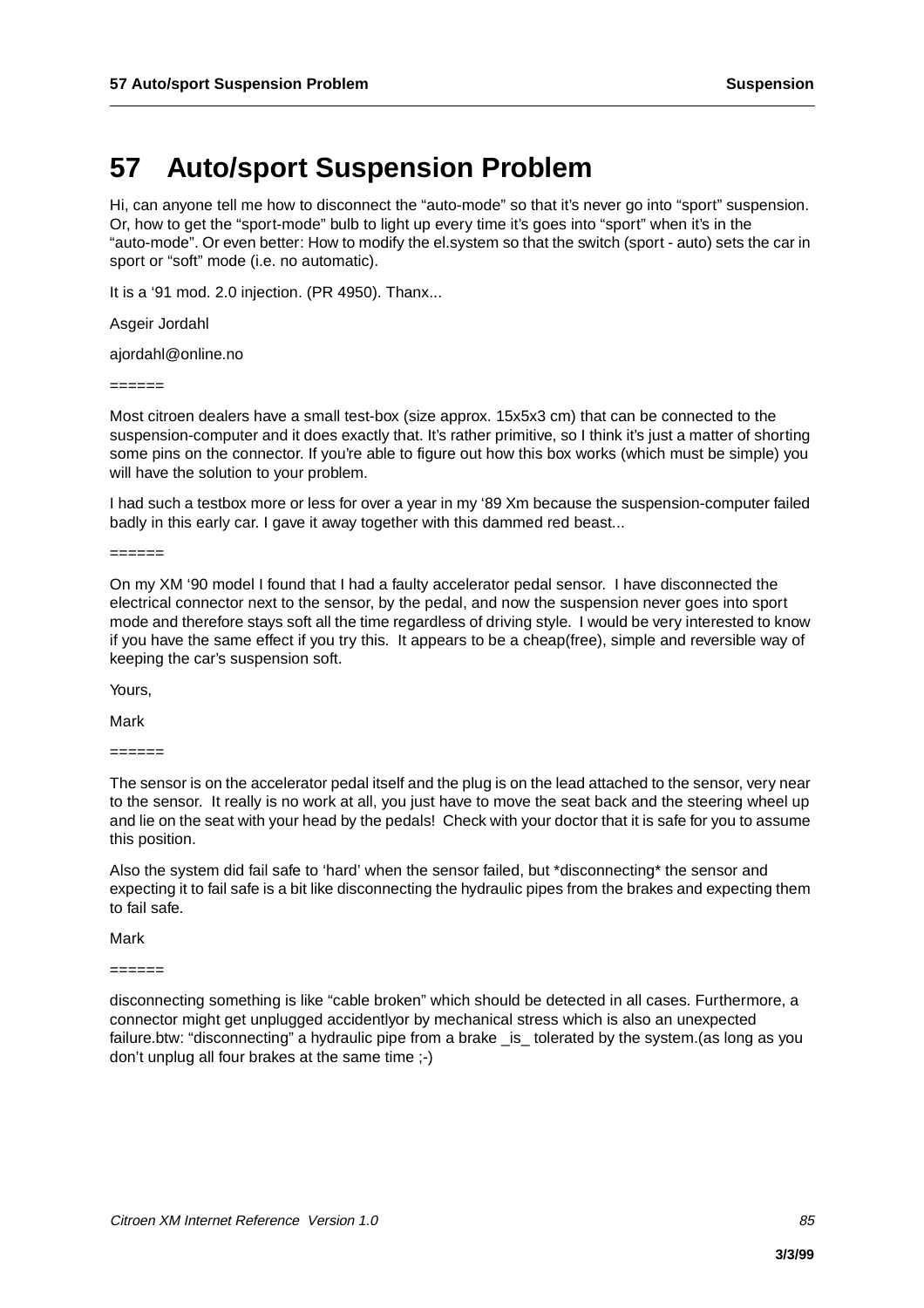# **58 BX Sphere on XMs**

Several mentions of the BX spheres - my only experience of such on XMs has been appalling - a real wallowing disaster and not to be recommended - I suggest you try looking elsewhere for the faults, and/ or get the sphere pressures checked. Here in the London (England) area, everyone I know who tried BX spheres has now changed back again.

 $=$ 

Front Suspension Spheres

I, like many others it seems, am not totally happy with the ride comfort on the XM, even after having the spheres recharged. If the Hydractive is not working as it should , the ride quality is totally unacceptable, and as you know if any fault in the system at detected by the Hydractive computer then 'sport' mode is automatically engaged.

While sorting the faults (in much the same way as John Davidson, August issue) a temporary solution was to fit BX 500cc front spheres. They are a tight fit in the space provided, but isn't this the norm for our marque? As mentioned by Andy Burnett these give a very soft ride in 'automatic' but in 'sport' gives a very pleasant ride. In fact I've decided to keep them fitted in favour of the originals, although some would say it is a touch too soft, but personally I prefer this. It sends my two children to sleep quicker when travelling, which has to be a plus point to any family man! (Thanks to Kevin B Spruce and the CCC)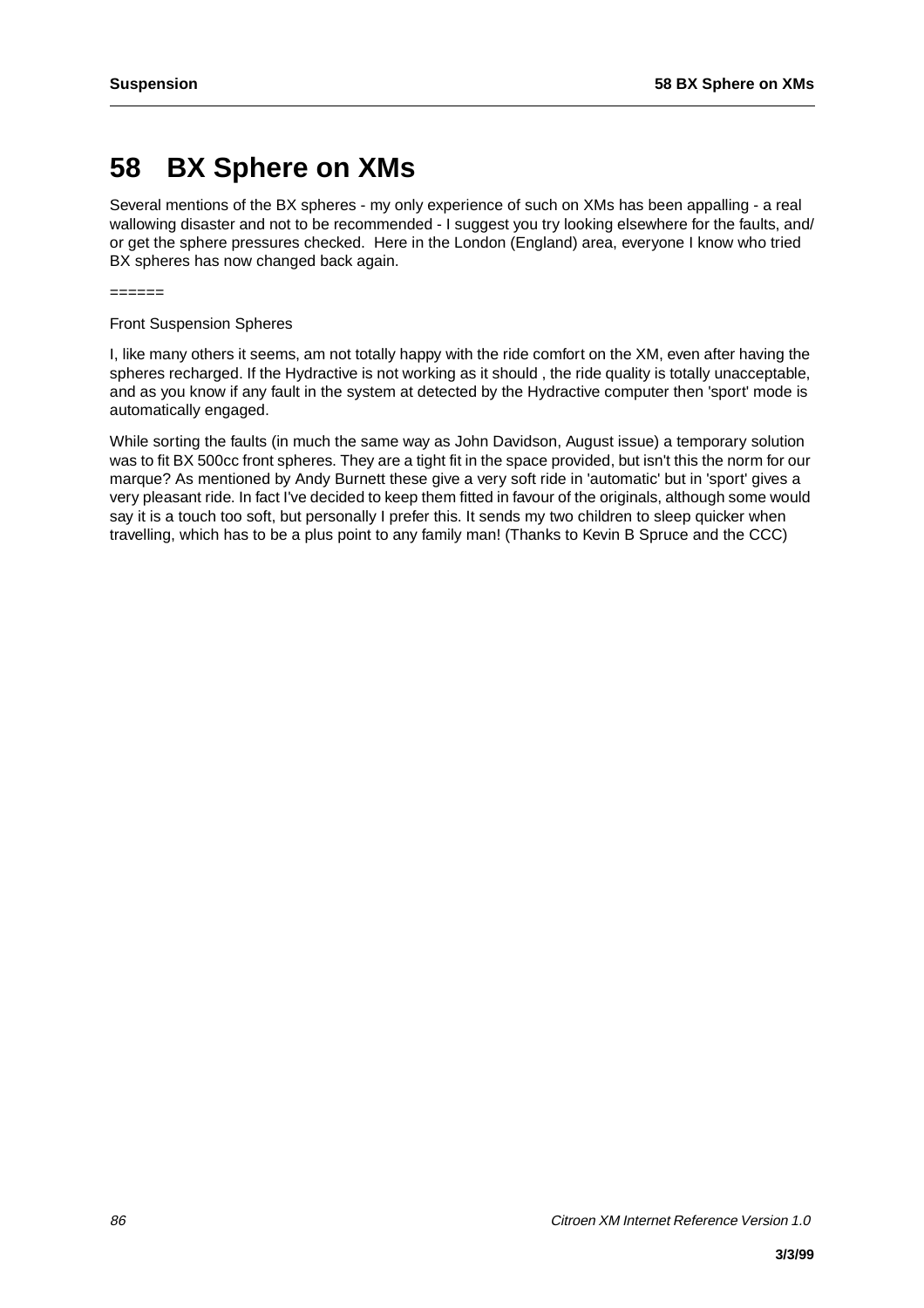# **59 Changing Spheres**

Has anybody renewed their front/rear spheres with the intention of getting a smoother ride out of an early XM.

I'm considering using BX 500cc spheres in the front. Andyspares do a sphere for XMs called 'Comfort Spheres' which originate from Holland (I think). They are supposed to deliver a softer ride.

Has anybody any experiences?

Also how easy is it to change the spheres - can I do it at home or is it easier to get a garage to do it?

Whats the procedure concerning hydractive suspension?

### **Comfort Spheres**

These Comfort Spheres are just great - I replaced all spheres on my brand new (1997) XM which presents - with the original spheres - a quite hard ride that makes me think of a BMW (I hate german cars!). BTW, I also used these spheres on my previous XM 24 valves, with quite encouraging results. Just don't forget to specify the exact type of your XM - it seems that there are different types.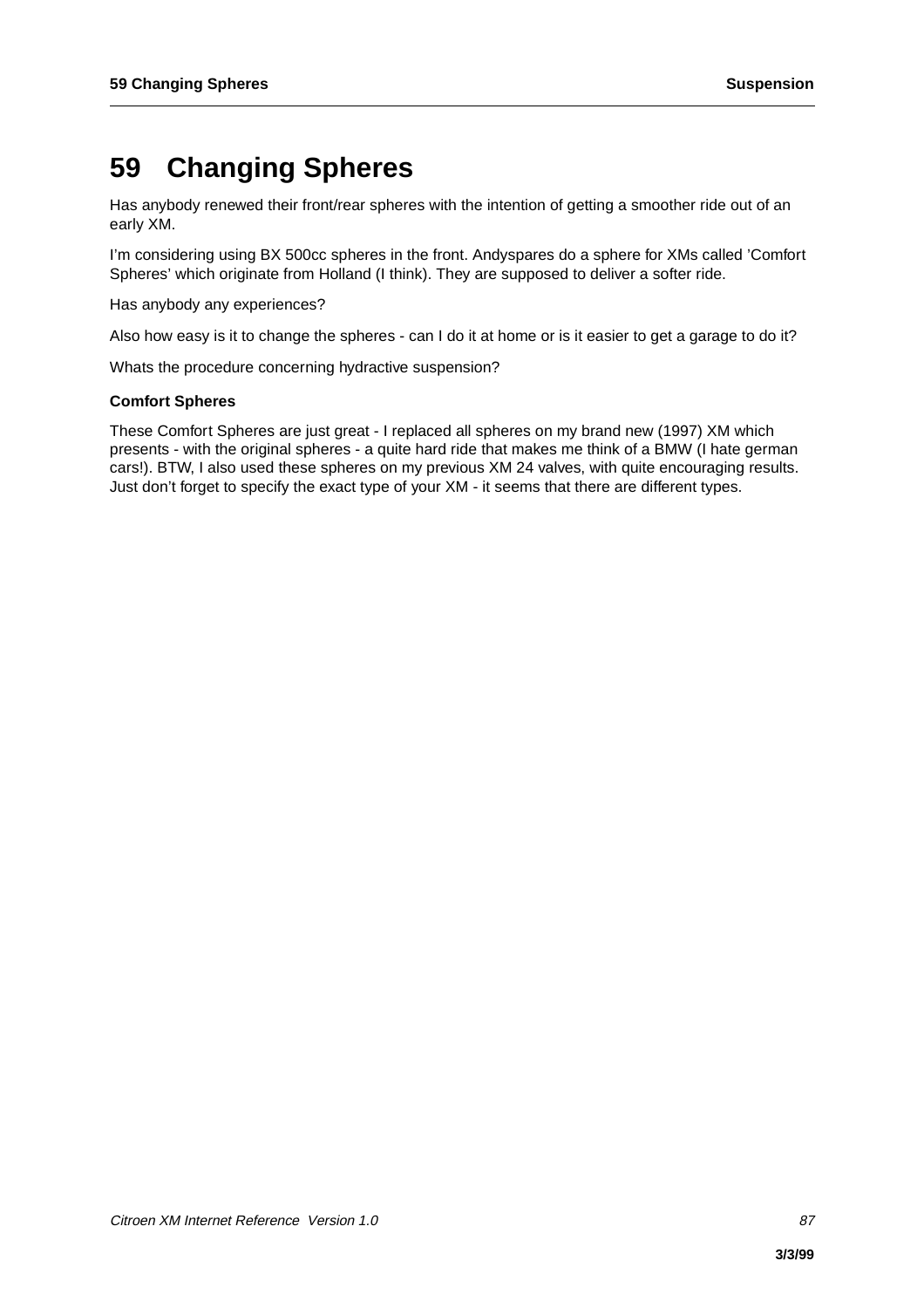# **60 Clicking Hydralic pump**

I changed the accumulator sphere, but I always hear the clicking of the idraulic pump. Some Citroen mechanics in Rome (my city) say me it's all ok, but I don't think so.

 $====$ 

Probably the accumulator itself suffers from internal leakage. so i mean the thing where the acc. sphere is mounted on. the garage should be able to test this.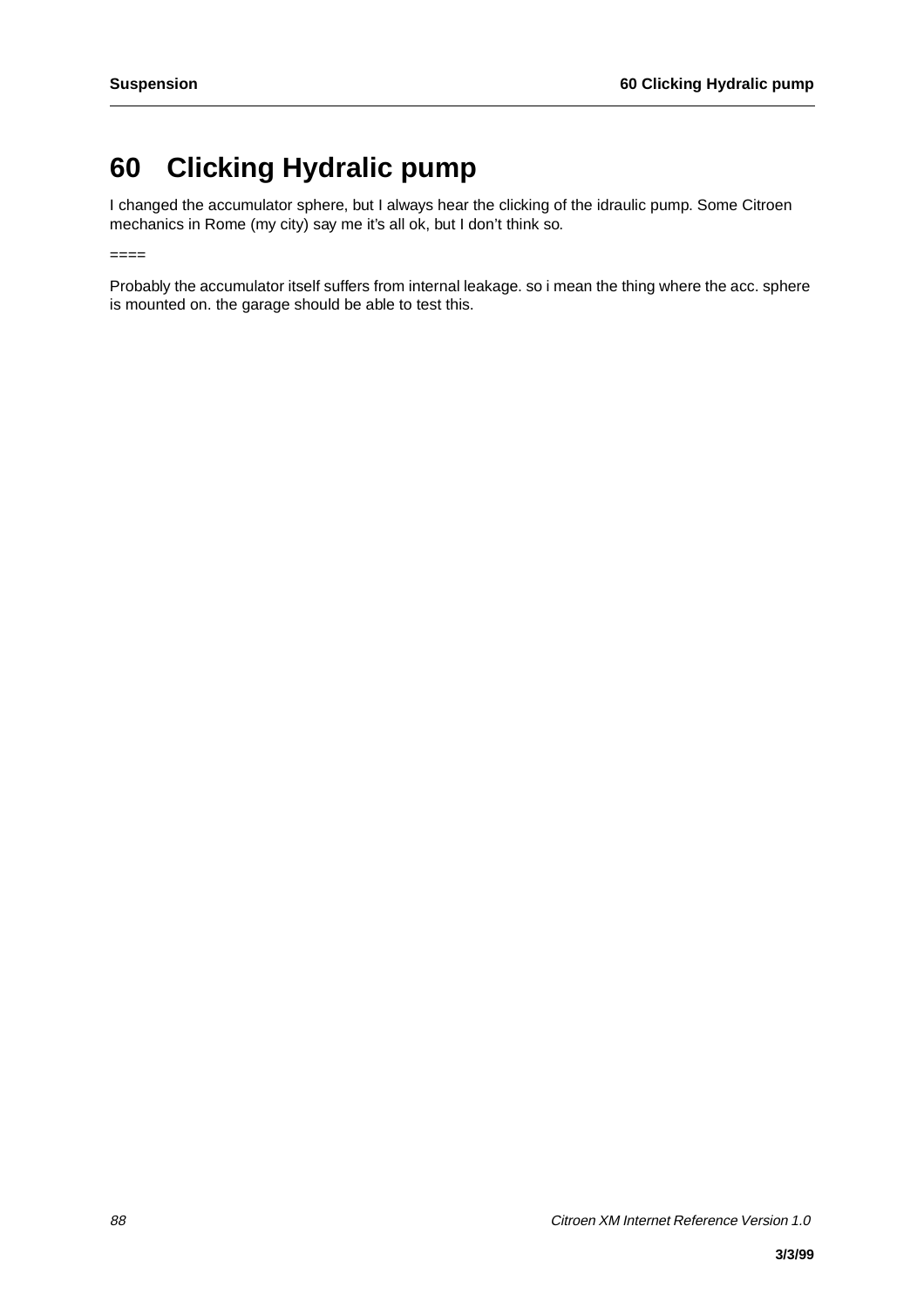# **61 Comfort Spheres**

Well to be exact, we do not really have a \_new\_ XM, but our 1989 XM 2.0i certainly drives like new with 2 new front spheres (at Hfl 100,- (50 US\$) a piece) and all the other (5) spheres refilled.

Until last friday I thought our XM was not optimal in suspension comfort in the normal-mode and pretty hard in the sports-mode. I was wrong ! Our XM was bad in normal-mode and stone hard in sports-mode !

Friday I went to Cypharse in the Netherlands to have the spheres checked. As it turned out the two outer front spheres were dead and almost dead, the inner sphere was 10 or 20 bars low. So basically the cars front suspension consisted of the inner sphere alone. On the rear axis things were not that bad, all spheres were 10 or 20 bars low in pressure.

We replaced the two front spheres with two so called "comfort spheres", these spheres have slightly bigger damper holes which makes the suspension softer. The inner front sphere was just refilled. On the two rear spheres we made the pressure a bit higher then normal (this also makes the suspension a bit softer) in order to adapt to the new front spheres. The inner rear sphere was also just refilled. (Refilling the spheres costs Hfl 100,- (50 US\$) for five (5) spheres.) The accumulator sphere was also refilled.

As a result our XM now is really very comfortable. The difference between the XM and a DS is not too much anymore now !!

I can really recommend to have the pressure of the spheres in your XM's checked, and I can also recommend those "comfort-spheres", they really bring a XM close to a DS regarding suspension comfort.

### **Series II**

Has anyone put "comfort spheres" in an XM with Hydra-active II suspension? What difference did it make to the car's behaviour whilst driving, apart from (hopefully) improving the ride? I've got a new(ish) v6 Exclusive, and the ride just isn't as good as my DS or CXs.

====

Is this your first XM? Suspension may be a bit harder on XMs but roadholding and handling

is better than on DS and CX. Don't try any tricks with comfort spheres. If your XM really is a new one, the suspension should be much softer than earlier XMs. I think you just have to get used to it.

I did (I own a DS, CX and XM) too but it took a while.

If you want to be sure, have the spheres checked. Some XMs have been in stock for quite some while. Spheres loose 1-3 bars pressure every year when they are in stock. Also check tyre pressures.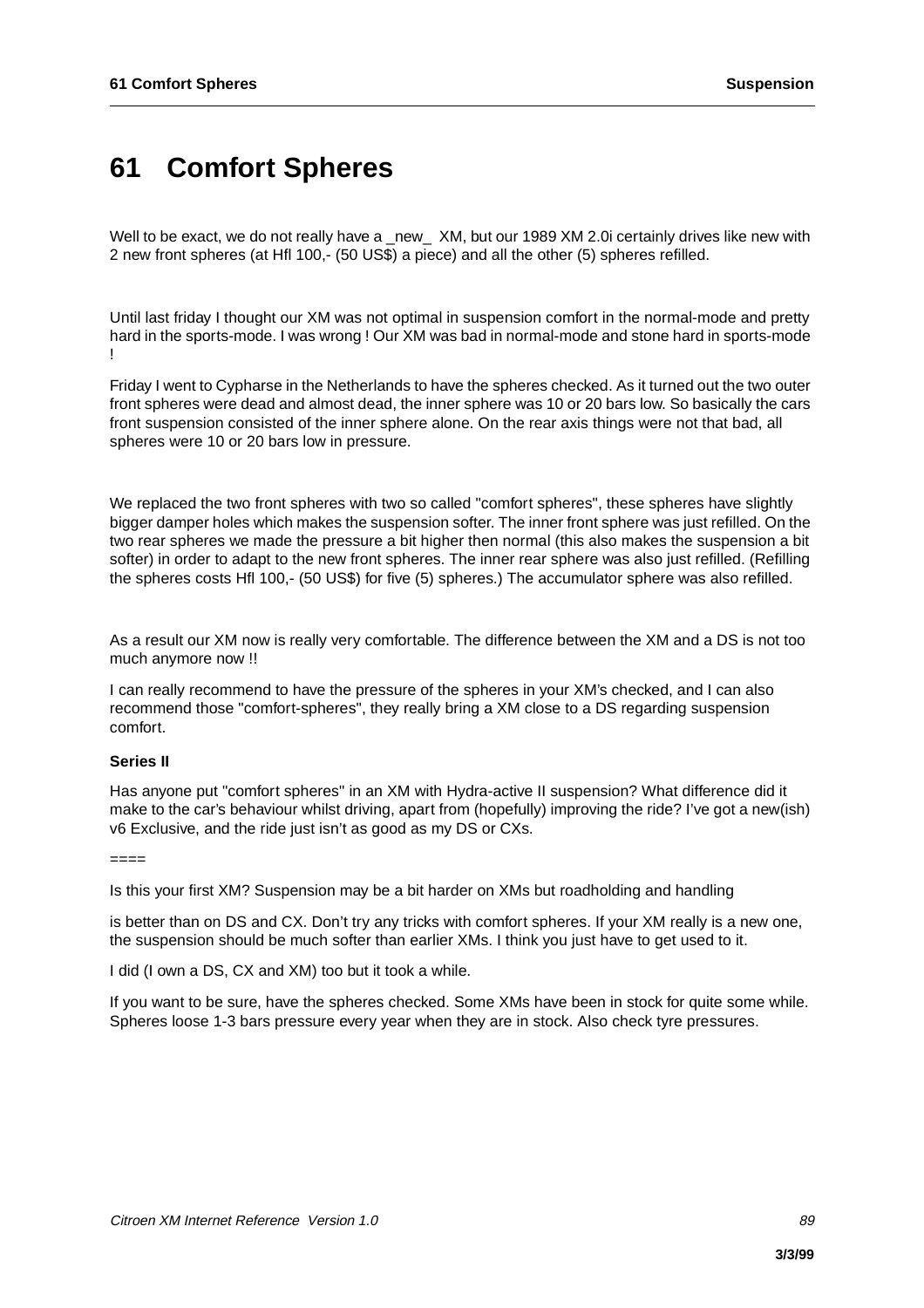# **62 Diravi on an XM**

Steve,

As far as I heard it, all the early LHD 3-litre XMs had DIRAVI steering. So my July 1989 Issue of Car tells me, anyway. Shame we never got it here in England. Doesn't Diravi sound so much nicer than "Varipower"?

Just out of interest, what is the derivation of the name, Diravi. Is it from the French for Direction Assistee?

Regards, Keith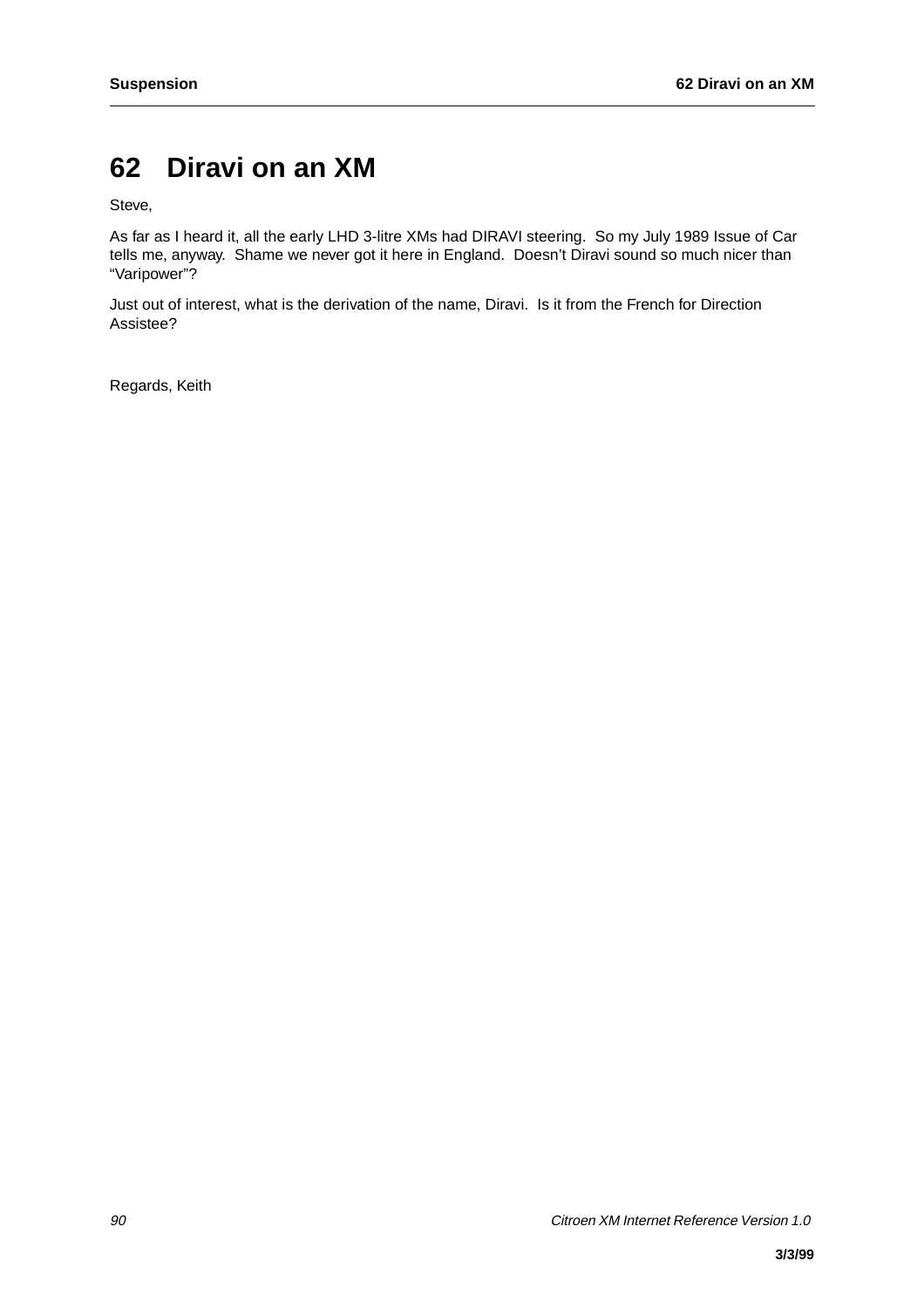### **63 Electro-valve and hard ride**

Hello my friends

For some time now I have been trying to discover why my Mk1 XM suspension rides hard.

I have fixed the earth problem in the front wings.

 I have checked the spheres; as I thought two had lost internal pressure because the fluid level in the oil tank fell so as the warning lamp flashed. This turned out to be a small leak in a hose.

Now I have a theory that I would like to share with you... sorry if you have heard it before :-)

When I have driven the car with the rear door open (as when carrying some timber the other day) I found that the suspension was lovely and soft and quite comfortable. I switched from auto to sport and the ride went hard..OK. Then I tried switching back to Auto and the ride remained hard..OK. Next I switched off the engine and restarted with Auto selected and the ride was soft again.

So I got to thinking...If when the door is open, the car switches the electro-valve to a position to 'equalise' the hydraulics, (apparently to avoid sudden drops in the body when you start engine with extra weight in car) then leaving the door open and starting the engine makes the computer keep the electro-valve in soft position.

So to keep the ride soft but still have sport over-ride so to speak, all I need to do is cut the wire going to the computer from the rear door boot lamp switch.

Have any others come up with this solution and tried it out ?

 The correct solution I suspect is to find out why the computer selects hard all the time... I think this is most probably one of the sensors for steering, brake, body position etc. that has gone faulty. Difficult to find.

 $----$ 

Your on the right track,

all of the doors including the tailgate are conected to the suspention ecu,so that it can antisipate a load,so check your door switches, also check for a dry solder joint on the electro valve resistor,

this can be found by removing the ecu cover, it's the big green one that stands up from the pcb.

one more thing to check is the small inline filters, one next to the safty valve and one inline from the main accumulator.

====

Hang on didn't this guy say that the ride was softer with the door open. I thought the idea was that the suspension hardened up with doors open so as to reduce movement when people get in and out.

 $=$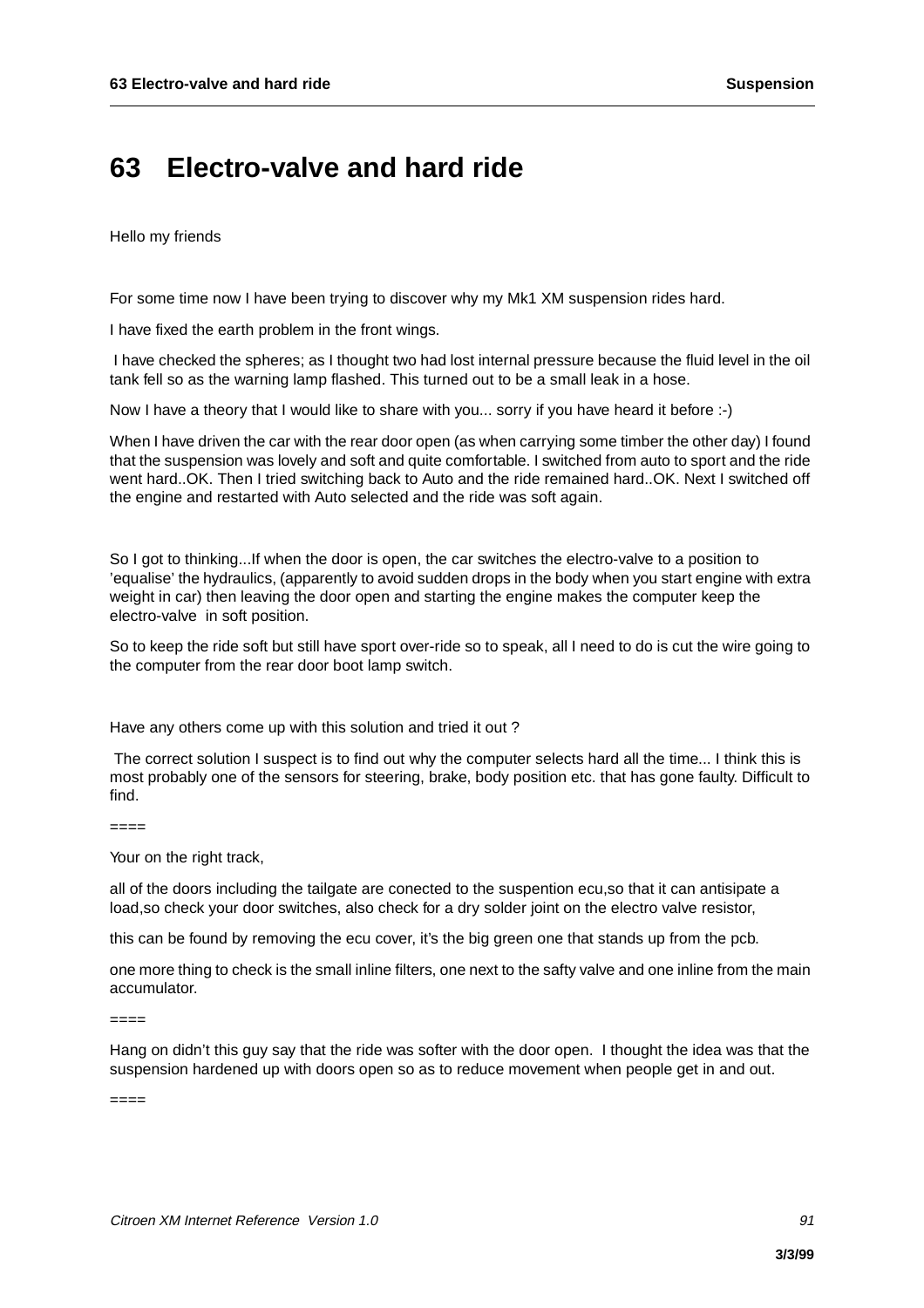# **64 Electro-valve diagnostic**

Andy Burnett supplied a serviceable ECU which when commented to my car resulted in the car changing immediately to AUTO. Changing back resulted in a rapid return to permanent Sports mode. This was good enough proof for me but Andy suggested I run with it for a few days in case it was the electro valve that was the culprit The car was sheer luxury to drive but my good lady threatened me with dire consequences if I even looked at the selector switch and so it remains AUTO selected to this day.

### **Diagnostic light**

Thanking Andy profusely I now started work on his suggestion of fitting a diagnostic lamp wired to the electro valve to allow the driver to observe when the electro valve was energised (Soft) and De-energised (Sport). This would indicate when each sensor was operated and would be an extremely helpful device for future fault finding. A simple enough job with cable entry to the car being the most difficult and as this was going to be a permanent fitment I positioned the lamp and bracket m the aperture below the radio. It's cheeper then a CD player and more useful. Remember, the operating voltage of the electro valve is 5- 6 volts but a 12 volt indicating bulb will give adequate illumination.

### **Checking the ECU for faults**

The old ECU was opened and the circuit board removed for examination under am illuminated bench magnifying glass. No visible damage to components was evident but a few suspected dry soldered joints were noticed, one very bad with a component (resistor) actually loose. I passed the board to an electronic friend of mine who examined, confirmed, removed the protective varnish and resoldered the offending joints. As a born optimist he informed me that everything would, not should, work correctly again. This I will try sometime m the distant future when I feel confident enough but it would be ironic if this was the answer to all our problems DRY JOINTS.

(Thanks to Jim Davidson and the CCC)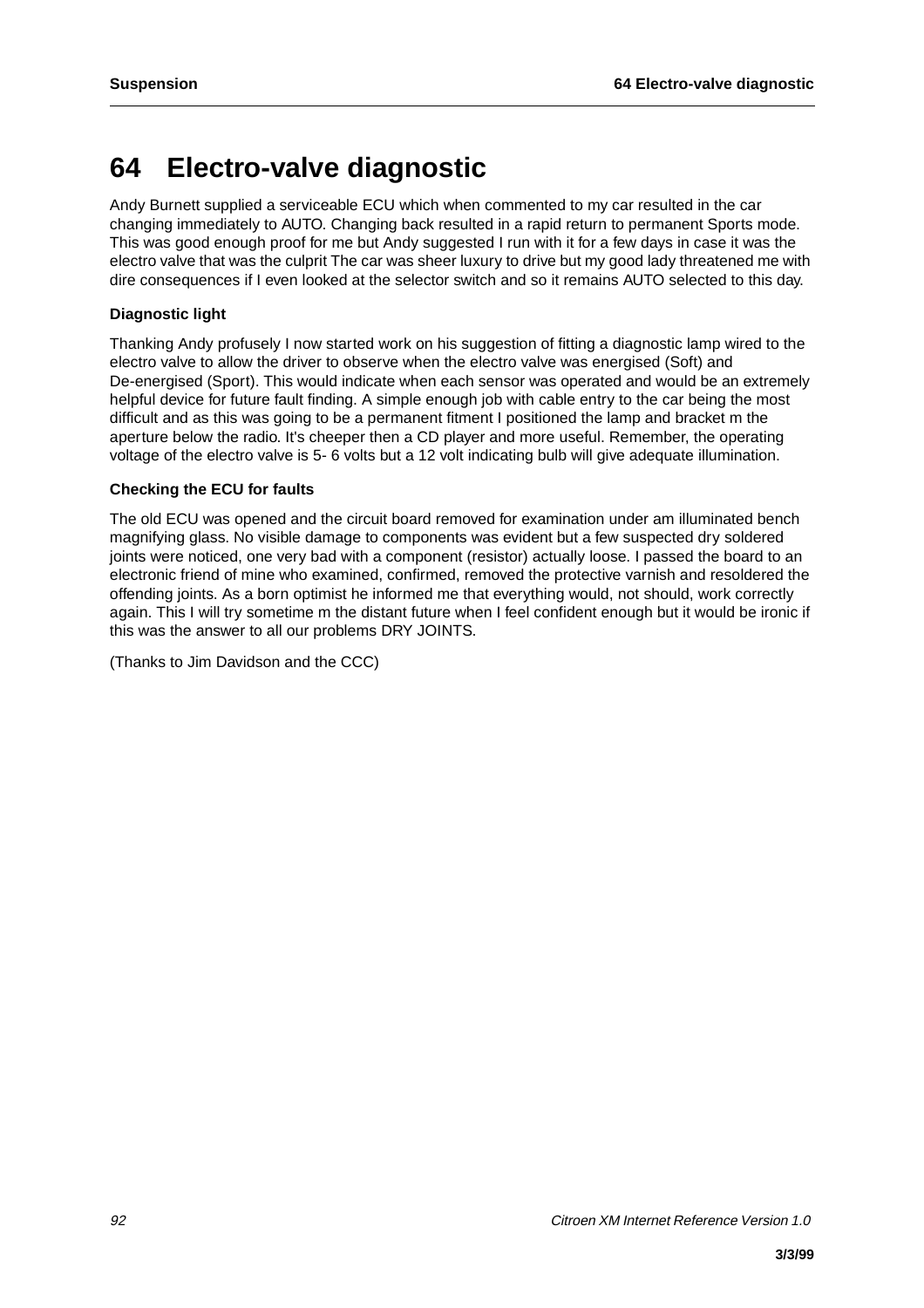# **65 Hard suspension**

I am having trouble with 'hard' suspension as well. It is soft when the engine is first turned on, but goes hard when the car is driven. This implies an electrical problem, possibly with one of the sensors. I made the mistake of taking the car (XM 2.0si 1990) to a citroen dealer (Sands of Bernham, near Slough) to have the computer tested. They immediately recommended changing three of the spheres (problem - I've had them all recharged recently, and there quote was \*very\* high). I insisted that they test the computer, which revealed a problem with the accelerator sensor. At this point, the dealer was stumped. The mechanic simply didn't know what to do, and wanted to charge me labour for looking through the manuals to find out how to proceed. I decided to get my car back, and was presented with an 86 UK pound bill. (35 pounds for re-earthing the computer, 26 pounds for testing the computer, 10 pounds for a road test + parts + vat).

I paid up (mutter mutter), and have performed a bodge job which works fine until I sort my problem out. I have connected the electro-magnetic valve (located almost directly under the driver's feet on the RHS rear of the front suspension sub frame) which switches the suspension between 'sport' and 'normal' directly to a 12v power source (the battery). By means of a switch I have located next to the stearing wheel, I can now switch the suspension between 'sport' and 'normal' at will. I have disconnected the computer from the electro-magnetic valve, but left everthing else intact. The handling of the car doesn't appear to be too adversely affected. There is more roll on corners, and the car 'rears up' slightly during acceleration, but the car is still kept steady during braking and doesn't bounce around when being driven at speed on the motorways. The big plus, of course, is the ride is now lovely and soft again.

I have gone on to test my accelerator sensor with a multimeter. It gives varying resistance readings as the lever on it is moved, implying that it is still OK, although I'm not sure. I plan to try and source a second hand sensor and to test the wires between the sensor and the computer.

On earlier models the electro-magnetic valve makes a very distinct click when it is turned on to engage 'normal' suspension. If this isn't heard, then it may be part of your problem James.

=====================

I have all along suspected an electro-magnetic valve, but had not come across any other believer. On both occasion that the ride has reverted to the magic carpet-ride, I (stupidly) moved the switch from Auto to Sports and back again, to see if I could replecate the soft and magical ride. But no, it was back to the old harsh ride with the rear almost seeming as if the spheres were empty. So it looks as though a connection is not activating an electo-magnetic valve.

Finally, what is the little taped-up ballast resistor for, situated just in front of the box containing the computers ?. I disconnected it and drove down the road. The suspension acted as if the ride-height was on the high position. I quickly reconnected this little whatever.

Once again George, thanks for suggesting a whole new approch. It would also be interesting to hear the responses from others with similar problems.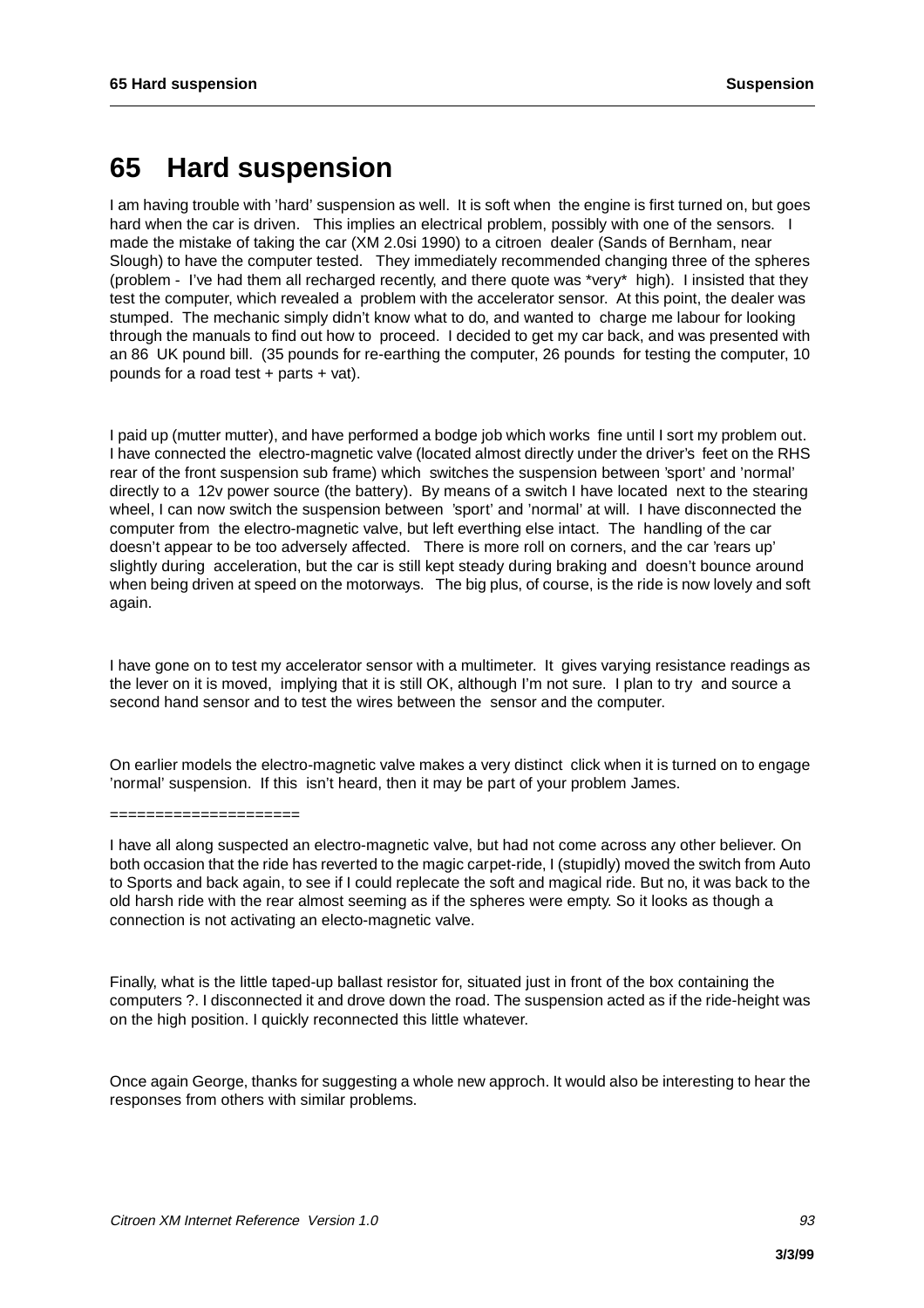# **66 Height correctors**

### **Maybe its binding struts**

The problem you mention most probably lies elsewhere, provided the sphere seals are not leaking. Try raising and lowering the car a number of times, it may clear the height correctors. Your problem may be the front struts binding. I can send a gif. showing what happens to cause the BX strut to bind, I believe the XM front suspension is similar.

### **Overhaul**

Height correctors can't be overhauled (in the sense I understand this word) by normal human beings. They are machined with an accuracy in the range of 1 micrometer and that is pretty difficult to do !! Apart from that they hardly wear out. What you can do is clean them internally (that is easy enough), after removing them from the car (I don't know how difficult that is on a XM).

### **Greasing up a height corrector**

Instead of looking for a "sticking valve" I would search for a "sticking height corrector control rod". Just crawl under your car (please use proper car stands !!) and try to find the height correctors and the control arms that are connected to the anti-roll torsion bars. On a XM (in contrast to a DS) these control rods have bearings mounted to chassis on one side.

On older XM's these bearings are made of brass or copper (or so) but on newer XM's these are made of Teflon (or so) (I was told so by my Cit dealer). These older bearings (copper or brass) tend to get stuck, or heavy going after some time because of corrosion. In that case the height control of the car doesn't work properly any more and you have a car that is driving in a suspension position that is too high (or too lowtheoritically, but I didn't notice that on my car). Now we all know that the suspension of a Citroen with hydraulic suspension gets (much) harder when we put it in a higher position !

Moving the car from its lowest position the heighest and back a few times will loosen up the control rod bearing for a while but not for long. But putting some grease on the bearing works !! I did that myself on the front bearing of my 1989 XM. The bearings are hard to find and hard to reach however. Of course it would be better to remove the bearings and grease them properly or exchange them with the newer type. (My Cit dealer suggested the last option)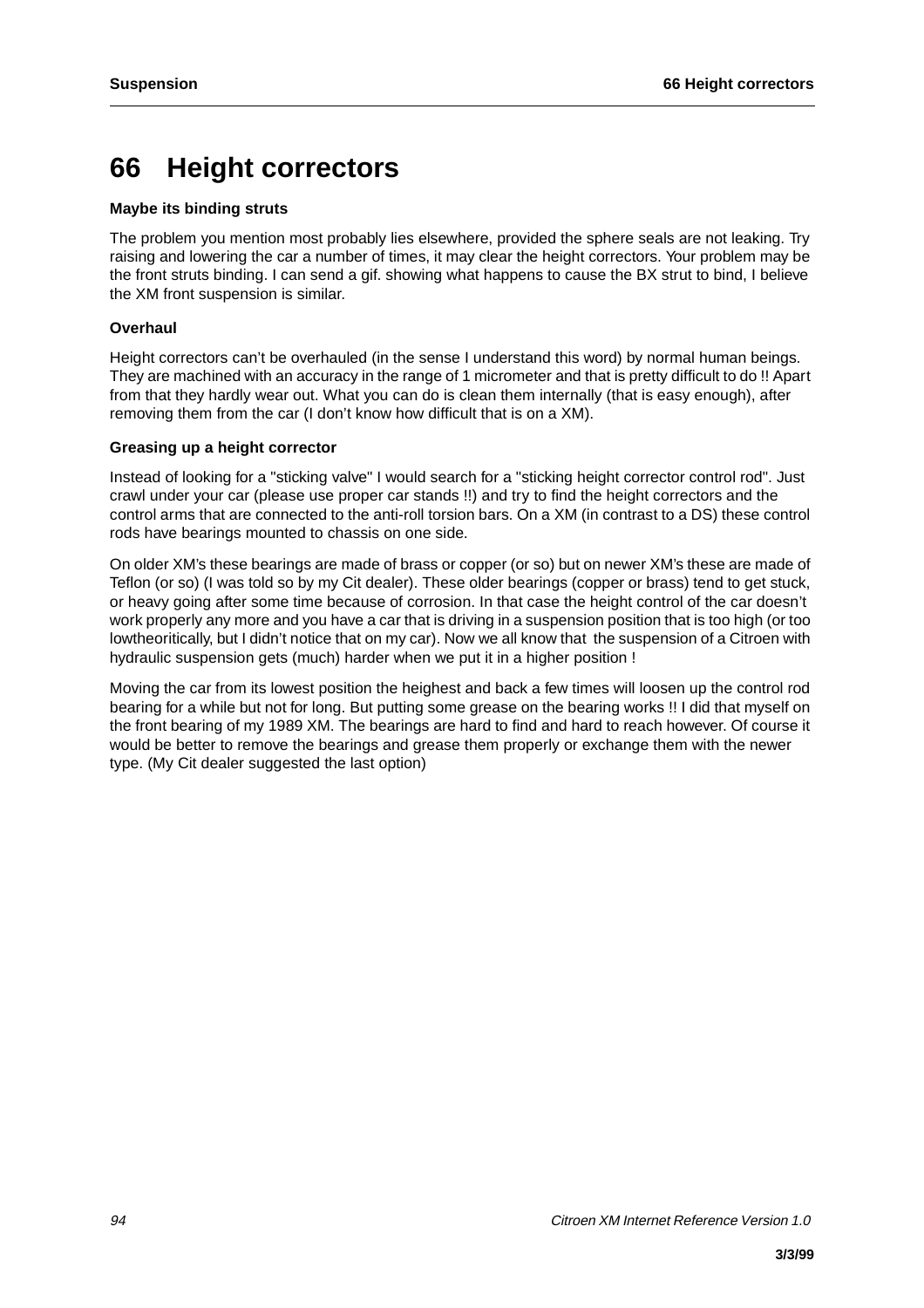### **67 How to change the spheres**

> I managed to change my front spheres quite easily at the weekend. But does > anyone know how to free up stuck fast rear spheres, wouldn't budge under > the extreme force of my chain wrench?

====

Keep engine running and car in driving position height. Turn rear spheres 1/4.

Turn bleed screw on accumulator.

Lower car to lowest position.

Remove spheres.

 $====$ 

I understand that the centre rear sphere is the most difficult to remove.

One clue I have heard is that the spheres may still be under hydraulic pressure and that this will lock the thread.

There is a way of releasing the pressure that remains in the centre sphere even after the main system has been depressurised.

If you find out how to do it please let me know.

 $=$ 

\*\*\* De-pressurising the hydraulic circuits takes 12 pages in the handbook...For some operations special equipment is required.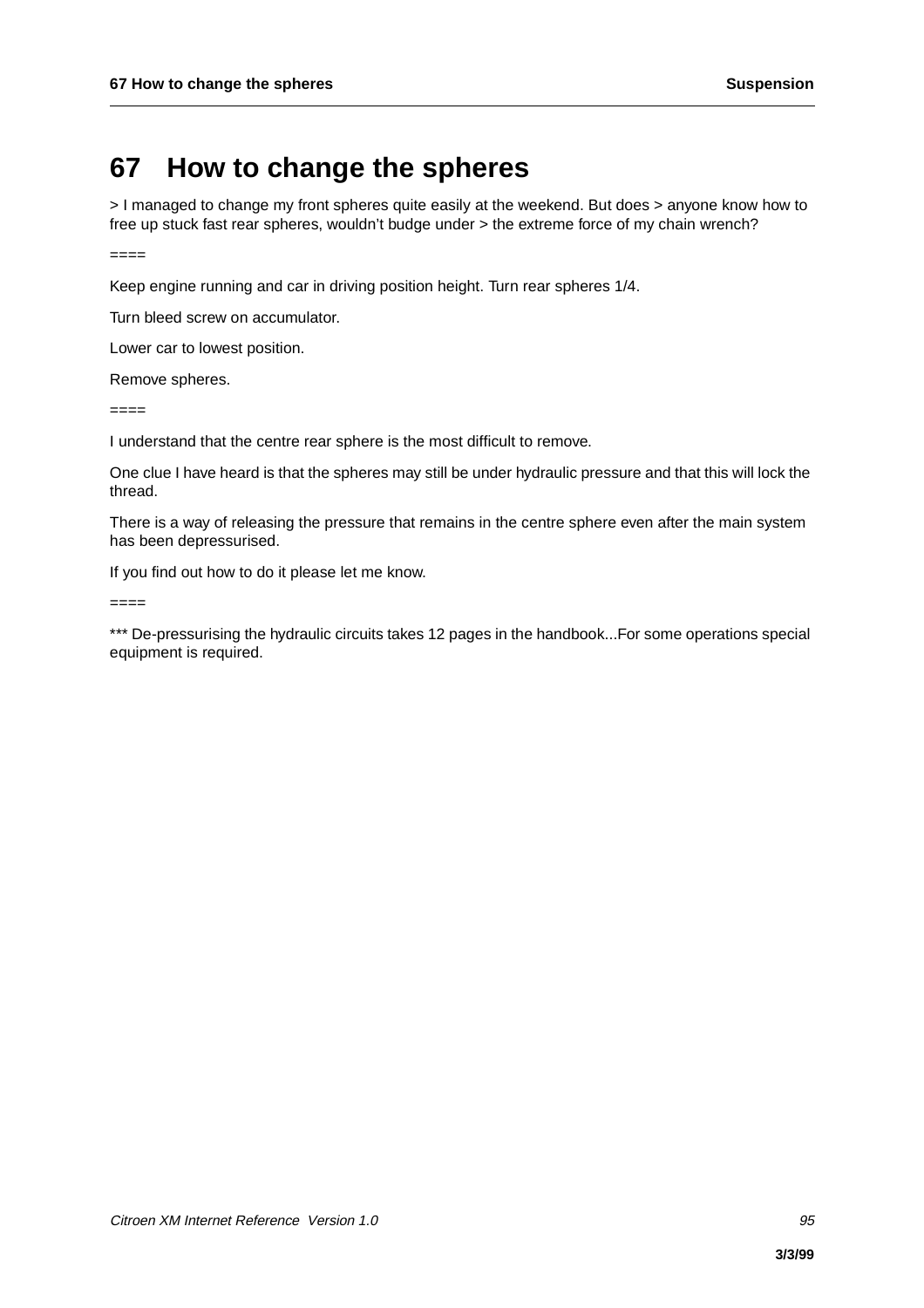# **68 Hydractive 1 and Hydractive 2 explained**

Three computers or ECUs were m use during the Hydractive I phase and each was different from its predecessor.

### **H1**

The first one was fitted to most 'G' plate vehicles and had external anti jolt diodes, which were also housed in the computer box at the o/s/f under the bonnet You cam identify These as like old type in-line fuses, i.e. 2" long black plastic pods.

### **H2**

From RP no. 4859 the next ECU, stamped 'H2' replaced the earlier ones and it had internal diodes.

### **H3**

From RP no. 5539 (approx. late J-reg.) along came the next ECU, stamped 'H3' and it brought with it improved parameters allowing greater leeway before switching to 'Sport' mode; more importantly, it coincided with greatly improved wiring looms and the elimination of the stupid and troublesome earth-blocks under the bonnet on each front Fitch panel and elsewhere, and replace them with simple, sound, earth blocks, secured on the same points by nuts and serrated washers.

If your XM is one of the early ones with these earthing blocks, I strongly recommend you cut them off and solder on M6 earth rings and likewise re-secure to earth with serrated washers and nut.

In all These H I systems, She ECU given signals from its five sensors (steering wheel, accelerator pedal, body movement, road speed and brake switch) compared them with inbuilt parameters and either energised or isolated the (one) suspension electro-valve. When energised, the electrovalve allowed fluid passage to the central sphere on both axles (soft mode) when the vehicle rides on the diaphragms of all three spheres on each axle. When He electro-valve is not energised (firm state), the central sphere on both axles is cut off, as is all cross-vehicle movement of fluid and the vehicle rides firmly on its four isolated outer spheres only. This firm state cam of course be chosen by the driver by the over-ride switch in the cabin, but, in truth, the system could be extremely annoying in that it automatically switched to the 'firm' mode all too readily, even when operating correctly (e.g. traversing a sweeping motorway bend) and of course, if a fault occurred anywhere, the system cut off the supply to the electro-valve and Thus, am unnecessary and annoying lack of comfort at times.

### **EnterHydractive 2!**

As from RP no. 5929 (approx. mid-'93) - ECU marked 'H4' - a totally different system as used by the Then new Xantia VSX was introduced. In this system, The main differences from previous ones are:

(I) The single electro valve, which controlled via hydraulics the lock-out of the centre sphere on both axles is replaced by two new electro-valves incorporated in new-style stiffness regulators at the centre spheres on both axles. Both operate simultaneously on the system switching from 'Soft' to 'Firm' mode.md vice versa.

(2) The H4 computer now has two sets of inbuilt parameters, one for 'Normal' suspension arid one for 'Sport', i.e. there are now two suspension stiffness states and two damping

states. Further, the new design of the stiffness regulators, incorporating a simple ball-valve automatically cuts down body roll by preventing cross-body transfer of fluid between the suspension units on both axles. This allows the parameters governing The change-over from 'Soft' to 'Firm' mode to be changed for both settings giving a more comfortable ride.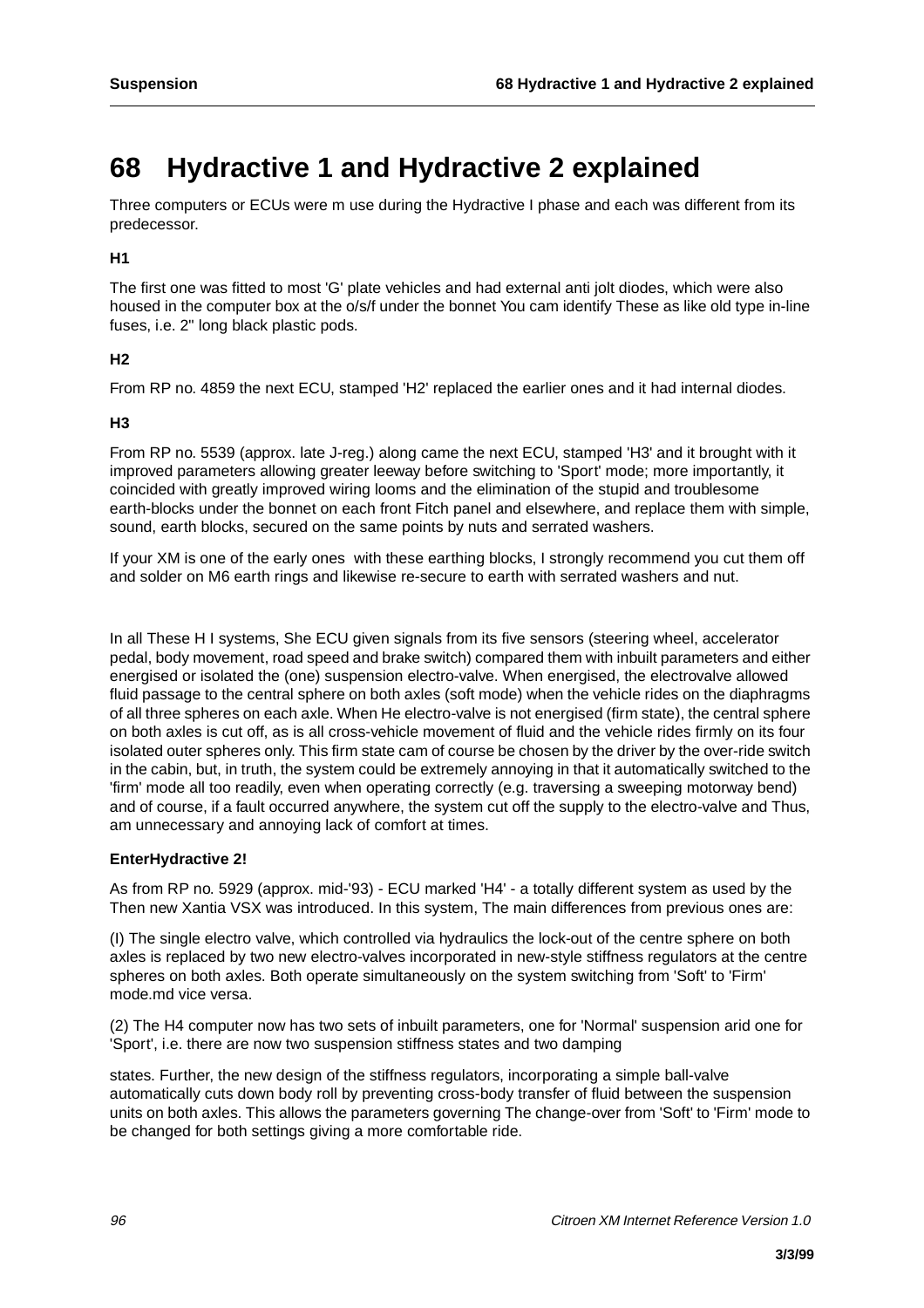The difference compared with the Hydractive I system is very obviously much improved giving the vehicle a much more comfortable ride over a much wider range of manoeuvres and speeds than was allowed previously, and with no corresponding increase in body roll. The operating principles and sensors are as per Hydractive 1, the only change being the fitment of a one-piece steering wheel sensor, which has been in use since RP no. 5852. The markings on the suspension switch in the cabin now reads 'Normal' and 'Sport', with the dot-matrix message likewise modified.

With the introduction of the 'New XM' with its many, many improvements internally and externally, came the addition of the anti-sink suspension system. This incorporates a specific antisink valve, which acts as a lock within the suspension hydraulic system, with an extra 500cc accumulator sphere housed on the rear axle to 'back-up' the system, thus preventing the vehicle from sinking down on its stops for a much longer period of time. It does not affect or interfere with the Hydractive part of the system.

The electronic speed sensor, which previously fed information to the Hydractive ECU now shares the information to drive the electronic speedometer now fitted, with the sensor itself modified in that it no longer drives a speedo cable.

There are slight modifications to the latest Hydractive ECUs, mainly with regard to different parameters to cover extra weight or torque features m some models, e.g. the 25TD models, but the operating principles and features remain the same to date.

(Thanks to Andy Burnett and the CCC)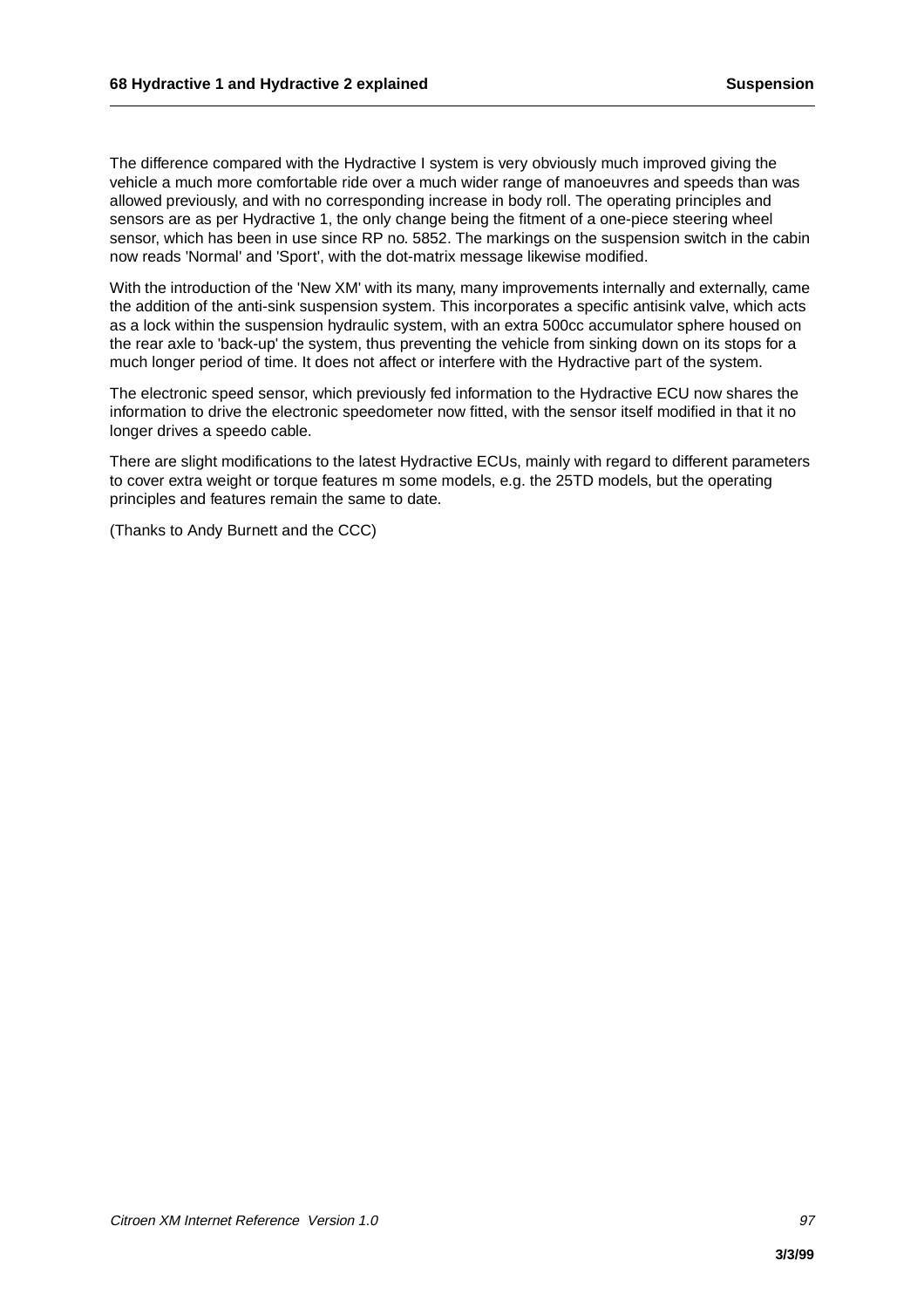# **69 Hydractive 2 suspension**

All of the foregoing might be true of the Mk 1 XM but it is certainly \_not\_ true of Hydractive 2 suspended cars. I say might because although I have never driven a Mk 1 car, those road tests I have read make no mention of these phenomena - see Jints comments below.

On the Hydractive 2 cars, there is no subjective difference in ride quality at all between Normal and Sports settings - both offer a level, smooth ride with very little body roll. Where there is a difference between the two settings is in the handling - in Normal mode it is typical big Citroen - understeer (albeit slight). In the Sports setting, handling becomes more neutral (although understeer still occurs in extremis) and the steering feels sharper with more precise turn in.

The XMs ride is not perfect - it still doesnt like short frequency undulations or sharp discontiniuties in the road surface such as are to be found on some British motorways which are surfaced with enormous great concrete slabs. There is a section of road on my way home from work over which the XM feels very choppy. Driving my wifes non-Hydractive Xantia over the same stretch was a revelation - the Xantia was much smoother. However, the Xantia rolls much more in the corners and understeers far more strongly than the XM, all of which conspire to make the Xantia significantly harder work to drive quickly.

Other oddities with the XM are its propensity to adjust its attitude when stationary in traffic queues, the transmission of road noise into the cabin - though whether this is down to the low profile tyres or not is a moot point - and a slightly harsh low speed (below 50mph/80 kph) ride - but then every hydropneumatic Citroen suffers from this to a greater or lesser degree.

The XM is not however the latest iteration of the hydropneumatic system - that honour belongs to the Xantia Activa and the following comments are based on one test drive of about 15 minutes duration a year or so ago. The Activa felt just like the XM but without any noticeable body roll. As a drivers car, it has few peers but I suspect that passengers would find it less satisfactory since they will be thrown around the interior of the car due to much higher lateral G forces than are comfortable or are likely to be found in a more conventional vehicle. The problem is that the high levels of grip coupled with the lack of roll and excellent handling encourage press-on motoring. Certain aspects of the Activas ride were worse than that of the XM - low speed ride was harsher and the attitude adjustment was even more noticeable including as it did both lateral and diagonal rocking accompanied by hissing when stationary. Road noise seemed more marked too.

I believe that Citroen were of the opinion that you can get away with a very soft ride on cars with (relatively) low performance. However, cars with high performance must have the handling/ride dichotomy biased in favour of handling and this is what happened with the faster CXs and BXs. Where the Mk 2 XM scores is that it provides a better reconciliation of these two conflicting requirements than almost any other car. On the Activa, the balance is tipped slightly closer to the handling end of the equation.

And Jint Nijman added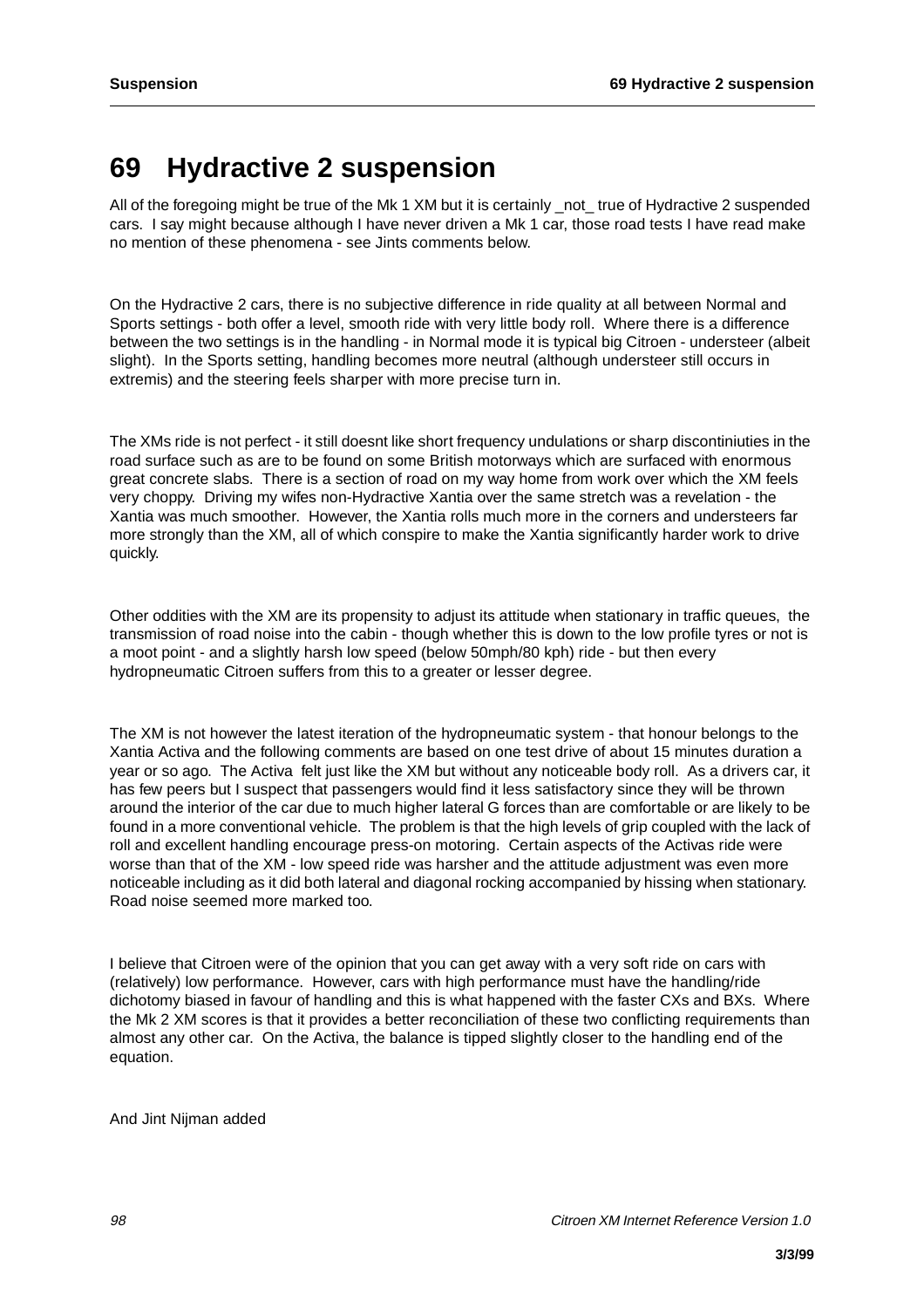>If this is the case with your car there is something wrong I would think. >The difference between "sports" mode and "normal" is certainly clearly >noticeable, but a good XM doesn't become so hard that it will "rock your >hard".

>I'm talking about a series 1 XM (with hydractive 1) here. Newer XM's should >even be better.

See my comments above.

>I never got this feeling in our XM (1990 model year). If the suspension >get harder in corners it feels like it is going on a rail road track (I >mean it is exactly going the way you want it). Quite different from all the >DS's I drove for example !

Exactly - it goes where you point it - without fuss or drama - although tyre squeal can be readily provoked.

>I do have the feeling that the system switches to "sports mode" far to

>early in a long Autobahn curve. As soon as I get above 140 km/h the

>suspension gets harder in almost any significant curve, this is a bit

>uncomfortable but not really dramatic.

>As I understand it, this was improved on later XM's.

Again, see my comments above. Driving on de-restricted Autobahnen recently at 200 kph plus did not result in any noticeable hardening of the suspension when going round curves. The only time the suspension draws attention to itself is on short frequency undulations, discontinuities in concrete surfaces and at low speeds. The rest of the time it is utterly unobtrusive.

>"Sports" setting on a XM is still more comfortable then a Opel Vectra for example !

Having had a (Vauxhall) Vectra 2,0 16V as a company car a couple of years ago, I confirm this. In fact I would go as far as saying that the XM offers a better ride than anything I have ever driven (and that includes a long list of DS, SM, GS, GSA, CX, BX and Xantia). Yes, some of these may offer a softer ride but it is at the expense of pitch, yaw, body roll, dive and squat - all motions that bear little relationship to the road surface but which are indicative of a certain lack of control. If you couple this with the high levels of understeer (masked in the SM and CX thanks to DIRAVI) which these cars provide, this makes for a less pleasant driving experience than is offered in the Hydractive 2 cars - and less pleasant for passengers too, especially those who suffer from motion sickness.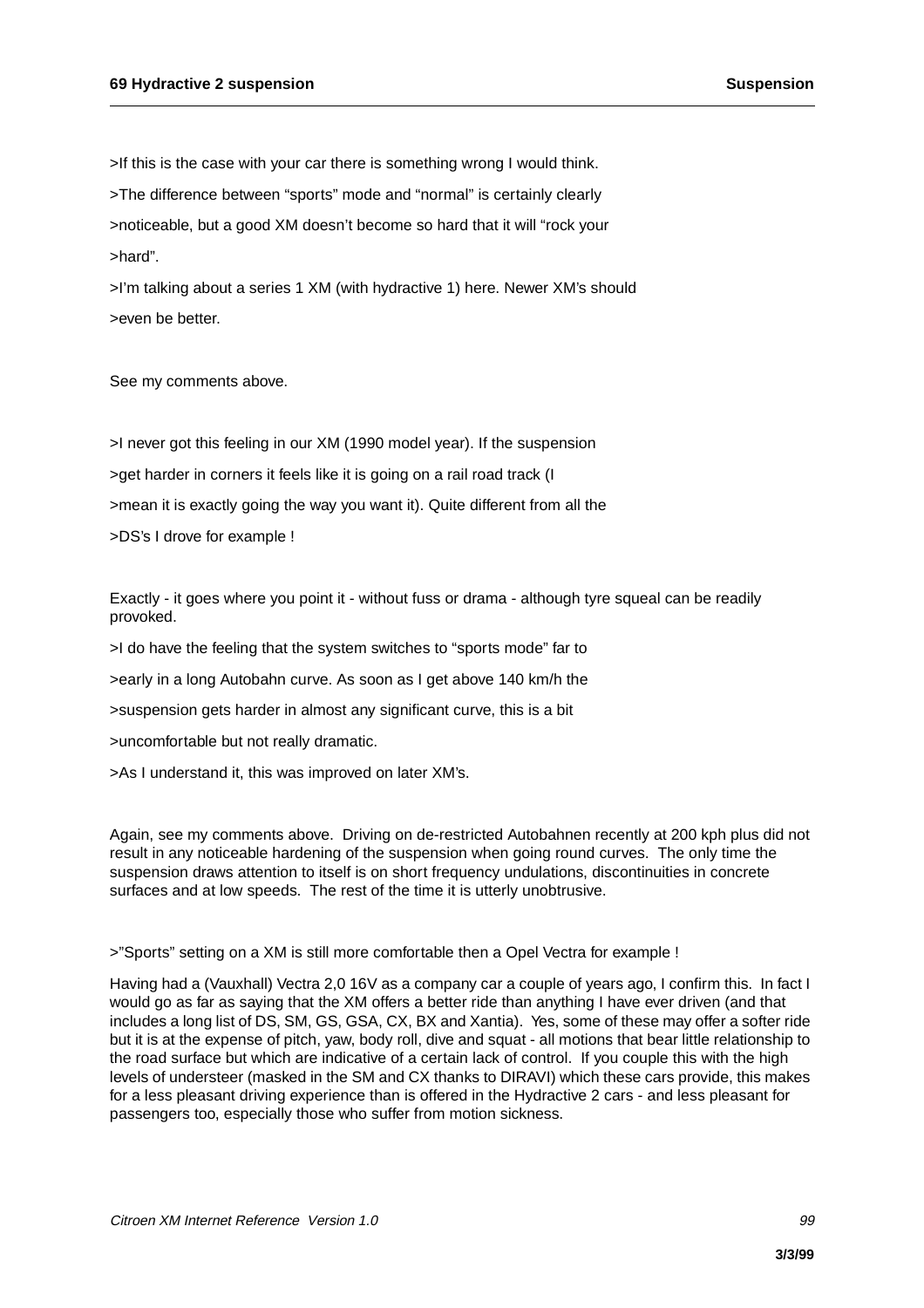Of course this discussion really ought to be taking place on the XM List so I have copied it there so that people with more experience of the Mk 1 XM can have their say.

Julian Marsh

http://web.ukonline.co.uk/Members/jr.marsh

------------------------------

Wanted!

Neither Dead Nor Alive

Schrödingers Cat

------------------------------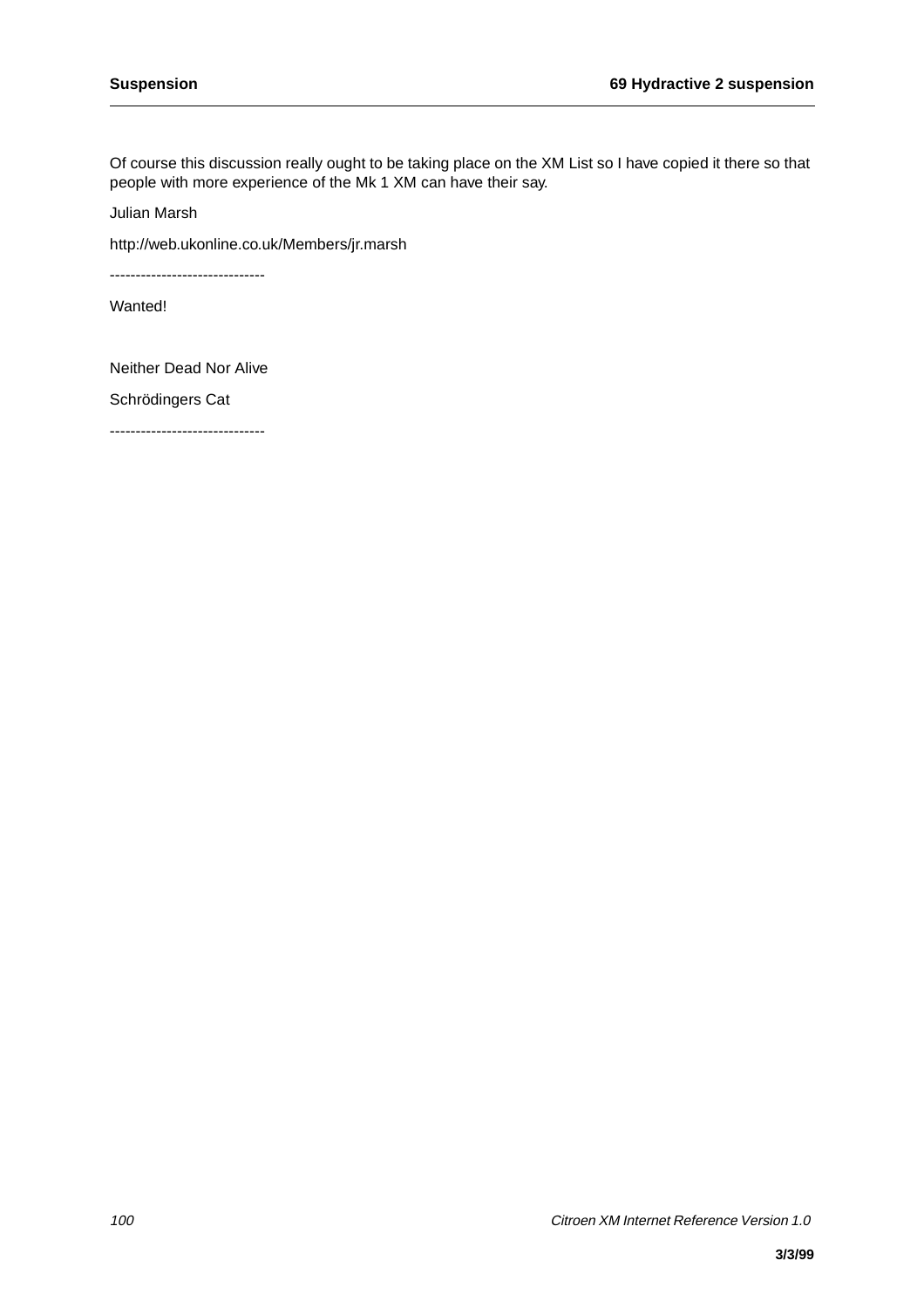# **70 Hydraflush**

I've just had a revelation and thought I'd share it with those of you who have similar problems.

My 1990 G 2.0 carb model had been getting very lazy at pumping up and was equally quick dropping (about 5 mins), I replaced the LHM with Hydraflush and within an hour's running it's changed to a car that pumps up in less than 10 secs from overnight standing and stays up for hours (oh , fond memories , but that's another story !). Also the steering is much improved and the ride's better too !! So take my advice , if you've got over 100k on the clock , flush the system & get a new car !

 $-$ 

This is remarkable. After 100K the car sinks sooner and rises slower because of a worn brakeservo or command (don't know the word in English). This was shown last week at a technical event by Citroën in the Netherlands. I don't see how hydroflush can help if one has a worn brake thingy?

====

I agree, this is most interesting, what other effects did this stuff have Mark, did it help free up the front suspension (some say it helps get rid of the creaks and groans on strut suspension).

Apparently Arthur, the rear brake pressure on the BX leaks off thru the "Brake Valve", which causes the back end to droop quickly after stopping. This flushing stuff, which is pretty expensive, must free up the seals.

Mark, I am sure the BX list would be interested in this as well.

====

Arthur .. yes it surprised me too ! Another 200 miles and it's still getting better !

Chris .. yes it has helped the creaks and groans and the pump's quieter too !

As to the cost , £15 supplied & 'fitted' by my local specialist ( in Plymouth UK), I leave it in for 1000miles and then change back to LHM. I reckon that to be very well worth it!!

====

Were all the filters and the tank cleaned out when the fluid was changed?

To use the cleaner, just change the fluid (cleaning filters and tank), then put in the flush instead of new fluid. You will need to bleed it through the brakes.

After about 1000miles of normal use, repeat the change & clean. Again, bleed it through the brakes everything else is bled from the main bleed screw

#### **In and Out**

Just how thorough do you have to be when changing LHM.

Presumably you just change what is left in the reservior when you are at minimum height. So there is always old LHM left in the pipes.

Same question goes when you use this hydraflush stuff. Would the people who have actually used it come forward and actually tell us the procedure they have used to get it into and out of the LHM system!

 $====$ 

I used hydraflush in my XM recently.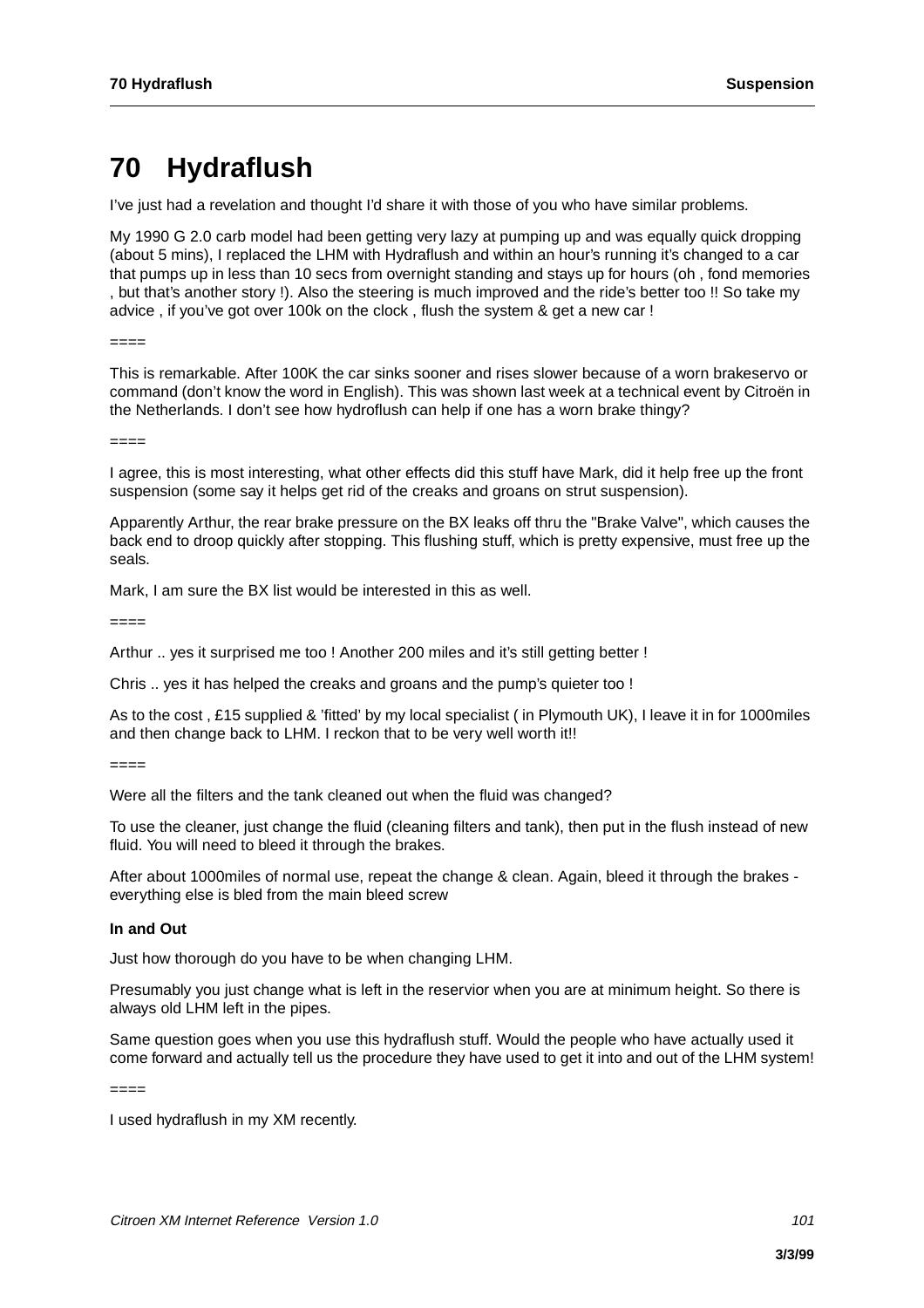Lower the car and most of the LHM will return to the reservoir. It is 'impossible' to get all of the old LHM out and it is also unnecessary. Most important thing here is to clean the filters. I myself used brand new filters which cost about US\$17.

Fill the reservoir with hydraflush and drive the car for about 2000 kms. THe old LHM that was left will be mixed with the hydraflush and clean the pipes, height correctors, pump and valves. After 1 day one experiences that the car rises within a few seconds to its driving height from cold start on. After 2000 kms remove hydraflush and clean the filters again. Fill up the reservoir with nice clean TOTAL LHM and bleed the system using the bolt on the accumulator.

ONE CAN SIMPLY AVOID THIS BY CHANGING LHM EVERY 2 YEARS OR 40,000 KMS MAXIMUM!!!! OF COURSE ONE SHOULD DO THIS FROM THE BEGINNING. SO IT'S NO USE STARTING TO TREAT THE LHM SYSTEM WITH CARE AFTER 100,000 KMS!!!

#### **From the CX list**

Buy a gallon of LHM system flushing fluid (the one I got was Total brand - are there others?) and a gallon of LHM (try Andyspares, Plaeides orM&C Lockwoods).

Interestingly the LHM I got from Lockwoods was made by Morris lubricants and apparantly is supplied OE to Rolls-Royce for their hydraulic systems - I know Royce pay royalties to Citroen for use of the system for height correction only - having conventional springs for suspension.

Set the car to the low setting on the height selection switch / lever.

Turn the pressure release valve screw on the accumulator body 1&1/2 turns (usually 12mm spanner) and leave for a few minutes so that pressure is released from the system and most of the fluid is returned to the LHM tank.

Release and remove the filter housing from the top of the LHM tank and wait for all the LHM to drain into the tank (the filters hold about 50cc but it seems like a lot more than that when its running onto the floor...

Unhook the stay bar that hold the LHM tank in its cup holder arrangement and remove the tank from the car - carefully so as not to spill the old LHM.

Remove the two filters from the mass of pipes that are left hanging down - one is a cone shape that locks inside the housing, the other is a D shape which clips onto it.

Empty the LHM somewhere suitable (local authority collection point for used engine oil or some such DO NOT PUT IT DOWN A DRAIN - ITS ILLEGAL).

Clean out the tank and the filters and sometimes theres a disc filter in the bottom of the tank. Use petrol or white spirit to clean up.

Half fill the tank with the flushing fluid (it looks pretty much like normal brake fluid and is a bit un-nerving to put in the LHM tank) and place it back in its holder and lock it back. Fill the tank to about three quarters full and replace the top with the filters back in.

Re-tighten the pressure relief valve, set the height selector to normal and start the engine. Hold the revs at about 1500 until the suspension comes up to normal height, then set the selector to "high".

With the engine running, top the tank up using the float sight. Drive the car normally for a few weeks with the flushing fluid in - it will act just like normal LHM. After, say, a month repeat the above process but replacing normal LHM in the tank. To be pedantic, you should bleed the brake systems through both times as well.

An addendum to when this was typed was that I hadn't bled the brakes through and I got - you guessed it - some kind of air lock - hard to seehow, but when I bled them they felt a lot better - cured the slight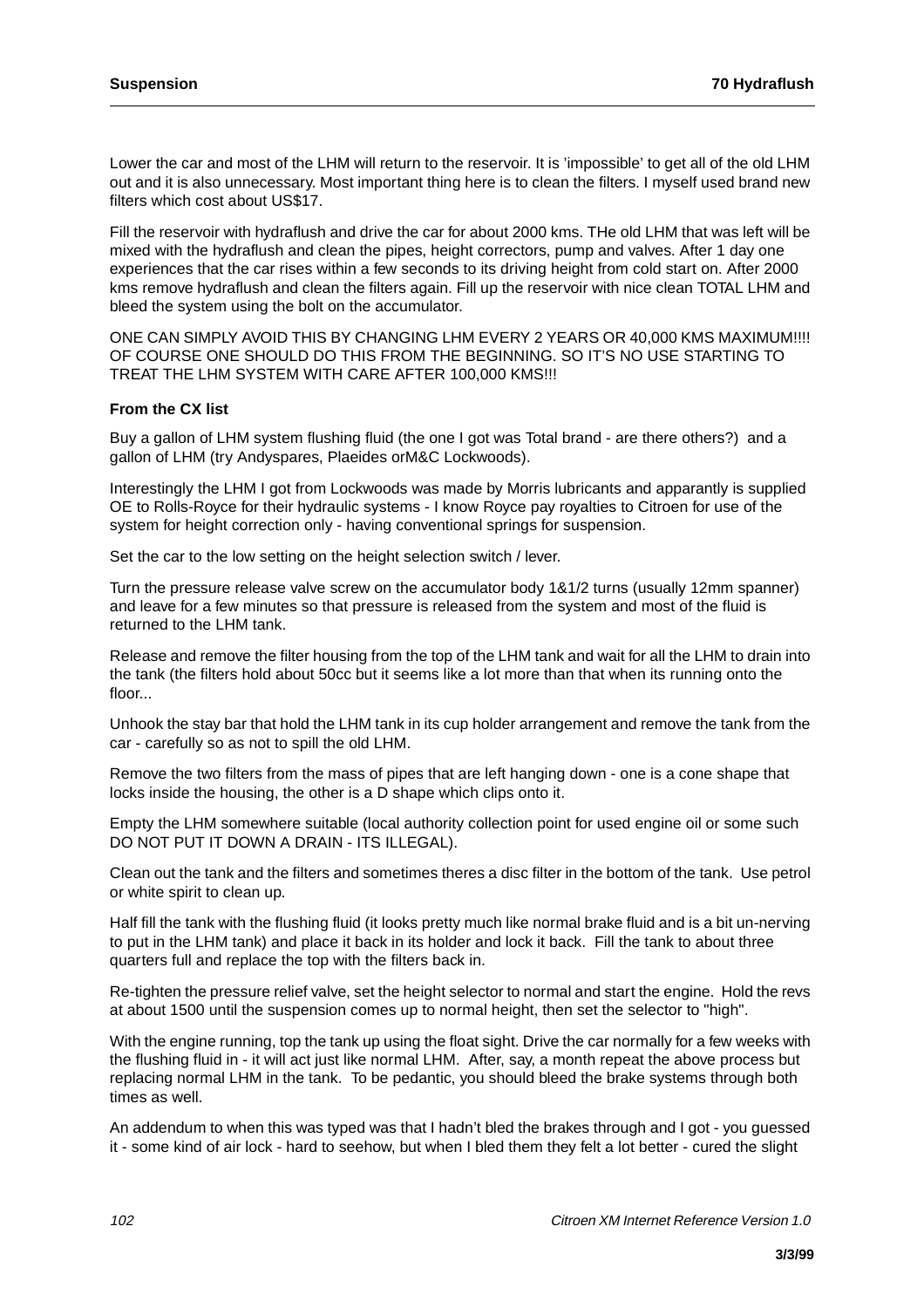braking judder at low speed that other listers have spoken about (the l are about a year old) and also seems to have cured the intermittent ABS fault.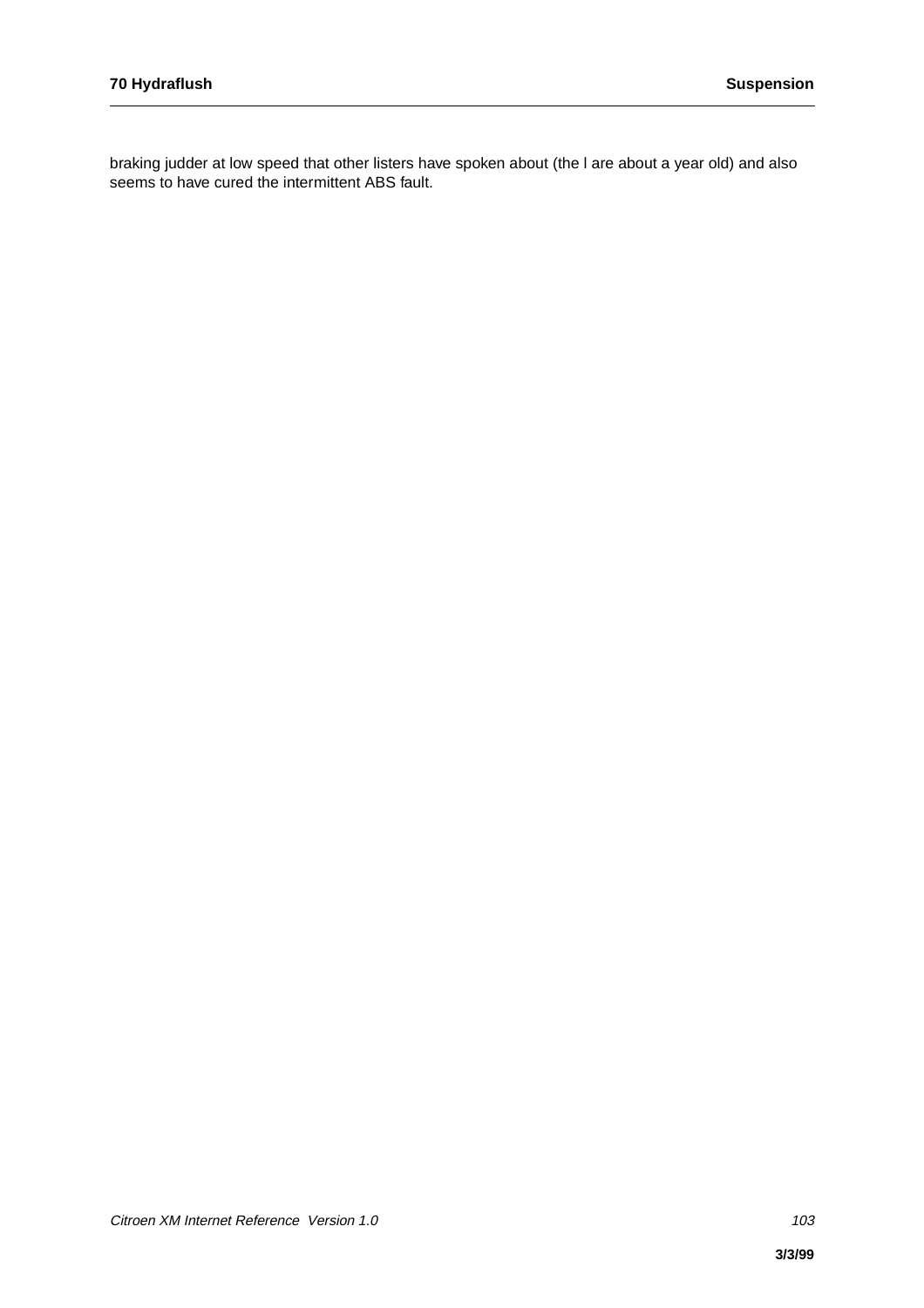# **71 LHM**

### **Molycote**

I learnt from my local Cit dealer that one can add molycote to the LHM. This would serve several problems.

It would for example make the pistons in the suspension cilinders move smoother.

Anybody tried this?

"Arthur mentioned adding graphite or molydisulphide to LHM, I have a feeling the black stuff found in the bottom of new LHM oil containers may be this."

### **LHM change**

My suspension got worse \*after\* I changed the LHM fluid! Now can you explain that...

Seriously, my only explanation is that you have not tightened the spheres up enough. There was one report in the CCC magazine that said that suspension ride problems were cured when the spheres were tightened up further.

(But be careful - all things in moderation)!

### **Rotten ride**

Has anyone experienced XM Suspension problems on 2 litre early XM's (1989-90)?

Took of all 4 corner spheres and refitted them, had an improved ride for a short journey, then back to the rear finding all the pot-holes. would welcome suggestions and views.

Sticky valve? I have to regularly raise my car to its highest position then lower it again. I get a little thump and everything is fine for a while. I'll get someone to take a look at this one of these days. It's annoying.

"One possible explanation for this is gummed up/jammed height correctors. They are at both the front and the rear of the car and open to the elements. Try giving them a good clean and a grease. Tell me how you get on if you try this.

I had both my height correctors overhauled at Pleides the hydraulic specialists some 3 years ago. They do a very good brochure and price list of Citroen stuff.

### **Bleeding the system**

Hi, Just changed the LHM and had oddities with the brakes.

Re bled all 5 points again VERY thoroughly and all problems vanished.

I have come to the conclusion that all the problems that get blamed on the ABS are simply related to inadequate bleeding of the system. Was it Alan that said that there is no way the ABS unit could introduce delays and other problems into the system, he is right.

====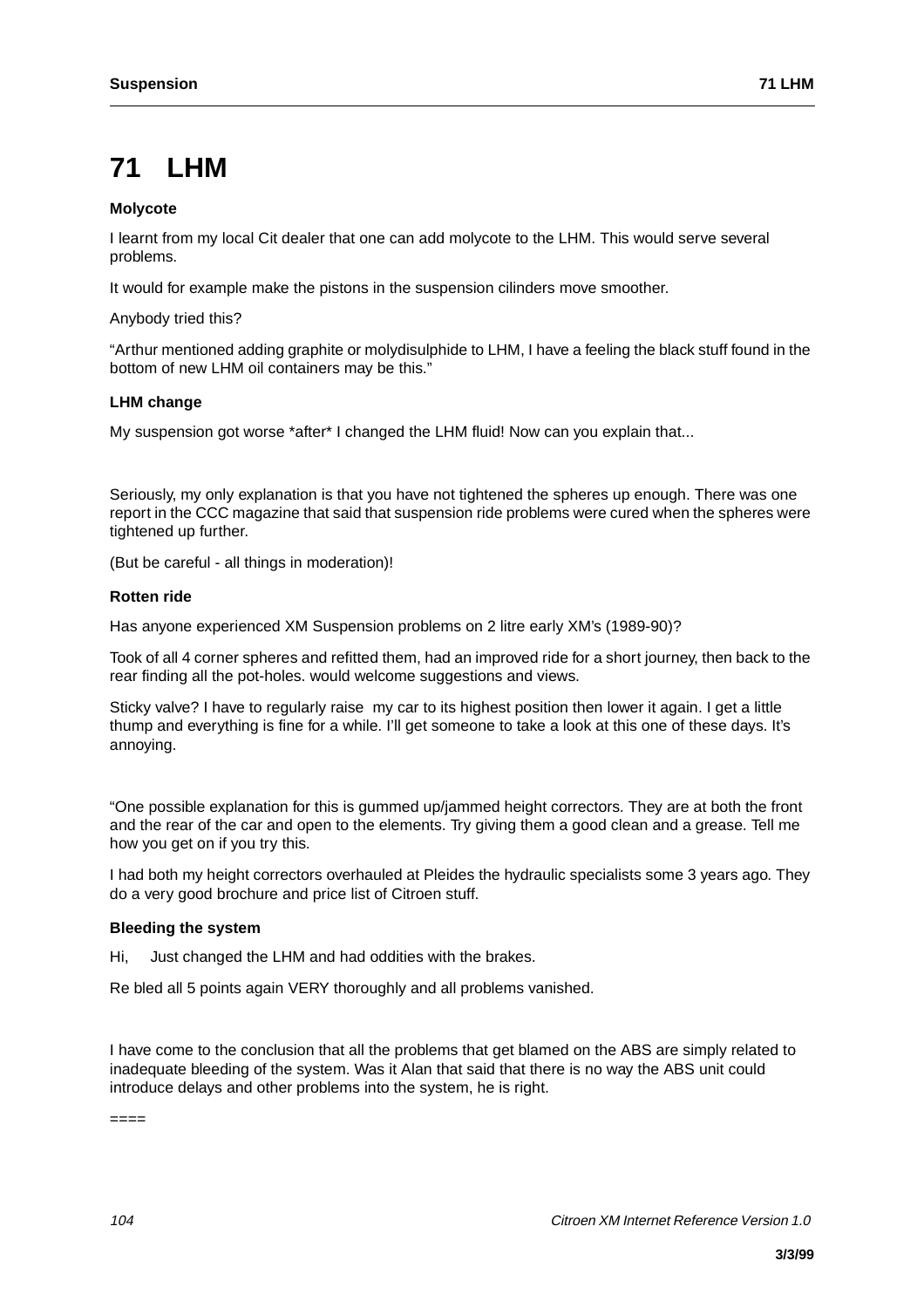### **Hydraurinçage**

Folks! Hydraurinçage is made by Total, and is sold in an orange coloured 5liter can. The power steering on my XM is now 200% of what it used to be.

Important is that you change it for normal LHM again within max. 5000kms. A little bit earlier might be even better.

Before I put Hydroetcetera in my XM the LHM was BLACK and so where the filters.

I think changing LHM in an XM needs to be done every 40,000 kms at least!

====

Pleaides in Cambridgeshire sell a fluid called 'Hydroflush' for cleaning out LHM systems, which I think is similar.

I tried it last year, and it seemed to improve things a bit. The instructions just say that you should cycle the suspension a few times, operate brakes and steering, and then leave it overnight. I drove 100 km or so with it, but no further - perhaps I should have kept it in for as long as Paul suggests.

#### **Leaks**

I put the car up high and gently dab around with a white tissue. Sure enough I get tell tale green stains and see the odd drip. Where is it comming from – we couldnt find an obvious leak.

====

I had a XM LHM leak once which entailed replacing the power steering ram. It was a 1992 model and the guy in the garage said they often go.

 $===$ 

May be from the upper bearing of the power steering control valve, very slow but not self sealing.

#### **Exercise**

Good habit is to regularly do some "hight workout". i.e. with engine running alternate between lowest and highest position. Your neighbours might think you're a bit loopy but hey, you ought to be, you have a citroen :-)

This can clear a clogged hight corrector.

#### **From the CX list**

I try it on my CX25GTI (serie 1, 1984, 200000 km). It was magic : my CX now gets up in less than 20 sec. It took before more than 2 minutes to 'wake up' ... Power steering is softer, no more hydraulic noise at all when I turn it. Suspension is more better : quicker.

You need to throw away old LHM, clean the 2 filters before, just fill with HydroClean (Hydraurinçage ).

Drive with it for at least about 2000km, even if the notice tells you to keep it only 500km. After 500km, you will see the first effect of the cleaning.

Keep hydroclean about 2000km as far as you can. You will see, after about 2000km, the chemical caracteristic of hydroclean changes : strange dynamic reaction of the car like you have unpressurized sphere suspension. Don't worry : it is just time to put some new real LHM. Don't forget to clean again the 2 filters which must be dirty ...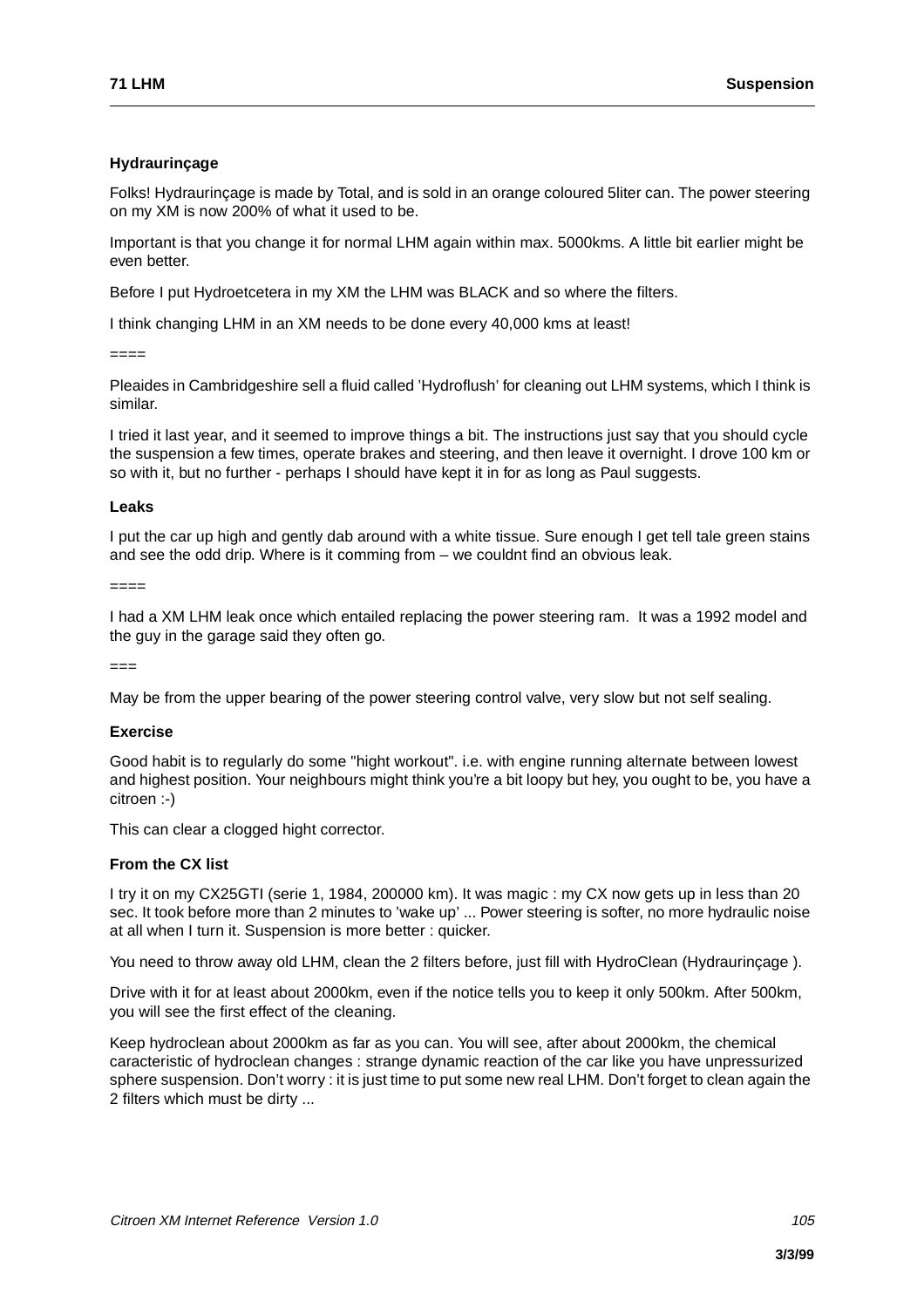### **Brake lines**

How to replace LHM ? Haynes manual method does not seem to bleed all the pipes to the wheels etc.

I am replacing the front brake pads on Sunday so I will attempt it then.

### **Rear suspension not rising**

Changing LHM on a XM may cause some problems due to air that got into the LHM hoses. After the last LHM change on my XM it wouldn't rise for about half an hour.

I think you should wait with the change of the rear legs untill you're absolutely sure that that is the problem. Also you shouldn't pay for the height corrector and have your own one put back into your car.

You have to try to bleed the system a lot of times and then the car might rise again. You could also try some hydraurincage, LHM cleaning stuff that has to be changed again after 3000 kms of driving.

### **LHM and Dexron**

General feeling is that LHM is the only stuff to use - everything else has different frictional properties and viscosity profiles, even if it is compatible with the seals. On semi-auto Ds, it makes the gearshift decidedly odd, apparently. On an XM in the UK, I'd say you;d be mad to use Dexron (which is more expensive here than LHM).

And as for expensive - from what I've seen, stateside it's about the same price as here in the UK, but you pay approx 1/4 what we do for petrol. Now stop complaining. (grin)

If you use the proper LHM, you won't need to replace it twice a year, every 18 months or so should do.

 $=$ 

### **Hydraulic Fluid and Filters**

The importance of changing the fluid every two years and cleaning the hydraulic

filters regularly cannot be stressed enough. A properly maintained system makes

a Citroen an absolute delight to own, abuse it at your peril. My XM was suffering from jittery and heavy steering and loss of hydraulic pressure on start-up. You covered the process of renewing fluid recently, just one tip I'd like to add. Remove and clean the hydraulic filters (mine were absolutely black, dealer serviced from new?) in a strong mixture of detergent (washing-up liquid ideal) and warm water, scrub carefully inside and out with an old toothbrush. Rinse well and blow-dry with a hairdryer. Results in perfectly clean filters, and you don't end up stinking of petrol!

If after renewing the fluid and having primed the pump, etc., you can't get any hydraulic pressure on start-up, as I couldn't - panic! - I discovered an airlock in the pump supply pipe at its lowest point, and rectified it by removing pipe from pump, dropping end below the lowest point until fluid flowed out and quickly reconnected pipe to pump. Fluid everywhere but it was the only option left.

After all this the hydraulics were better but still not right, the pump was working overtime, slow operating suspension, etc. Accumulator sphere maybe? But I'd had it recharged only three months previous, and I've had no problem with recharged accumulator spheres in the past contrary to your article recently. On investigation I found the accumulator sphere was very loose, hence the low pressure. Always make sure spheres are tight. All was OK then. just the brakes to bleed now (removes all old fluid trom lines, changing the fluid in the reservoir doesn't renew this fluid!) after I've renewed discs and pads.

======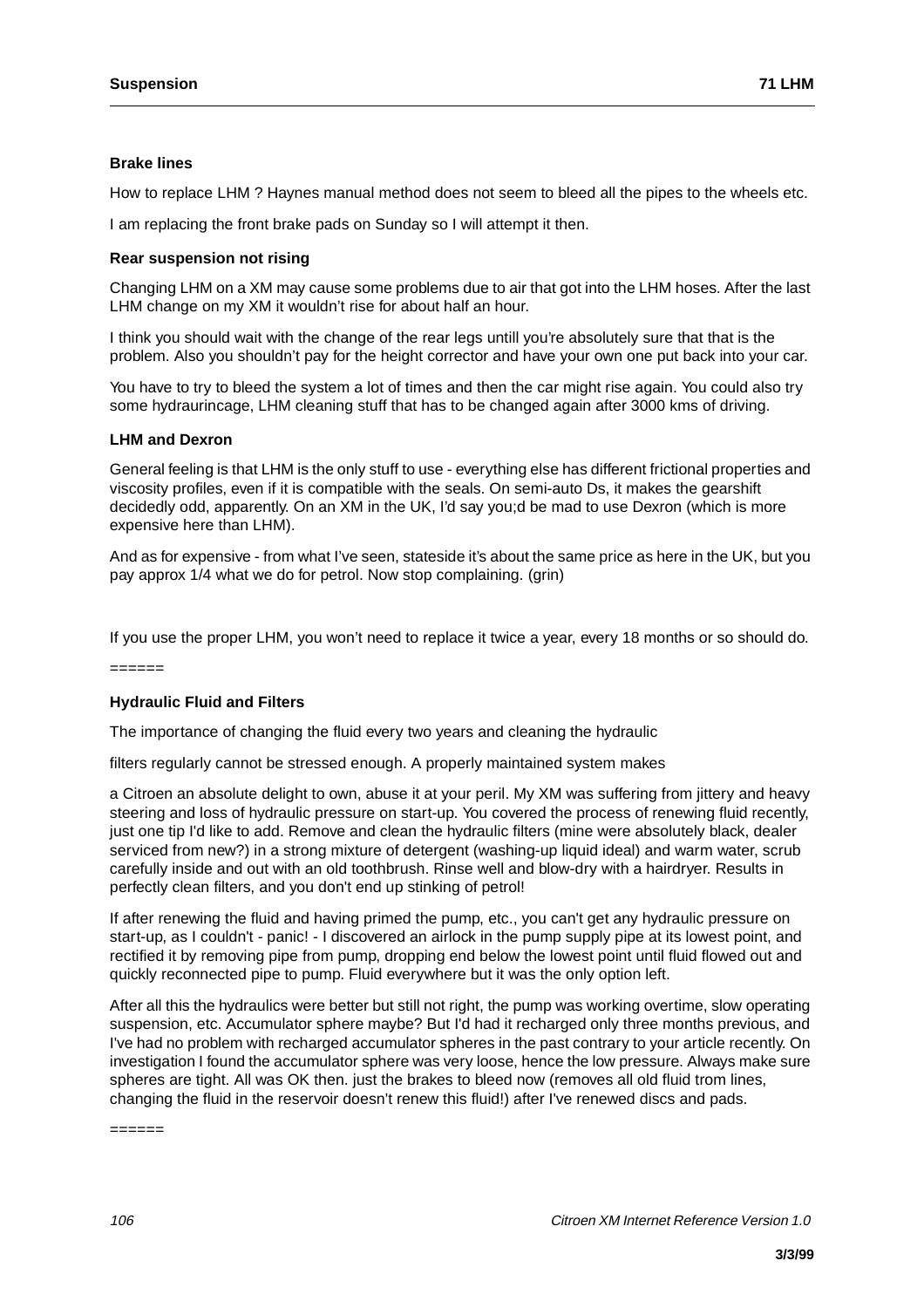$=$ 

The annual clean up of the filters is fairly simple and is an opportunity to clean up an area under the bonnet that always seems a bit mucky. I siphon off or pump out as much of the LHM as possible, with the suspension in low and the maximum of LHM back in the tank.

Having replaced the reservoir and LHM, the car was fired up and the hydraulic failed to pressurise. After 10 minutes of revving I remembered something from my days at a GSA owner. So I released thetbleed screw on the accumulator/ regulator . . . primed the pump intake tube with LHM . . . and after refitting the tube the engine was run for a minute or so to bleed the pump/accumulator circuit.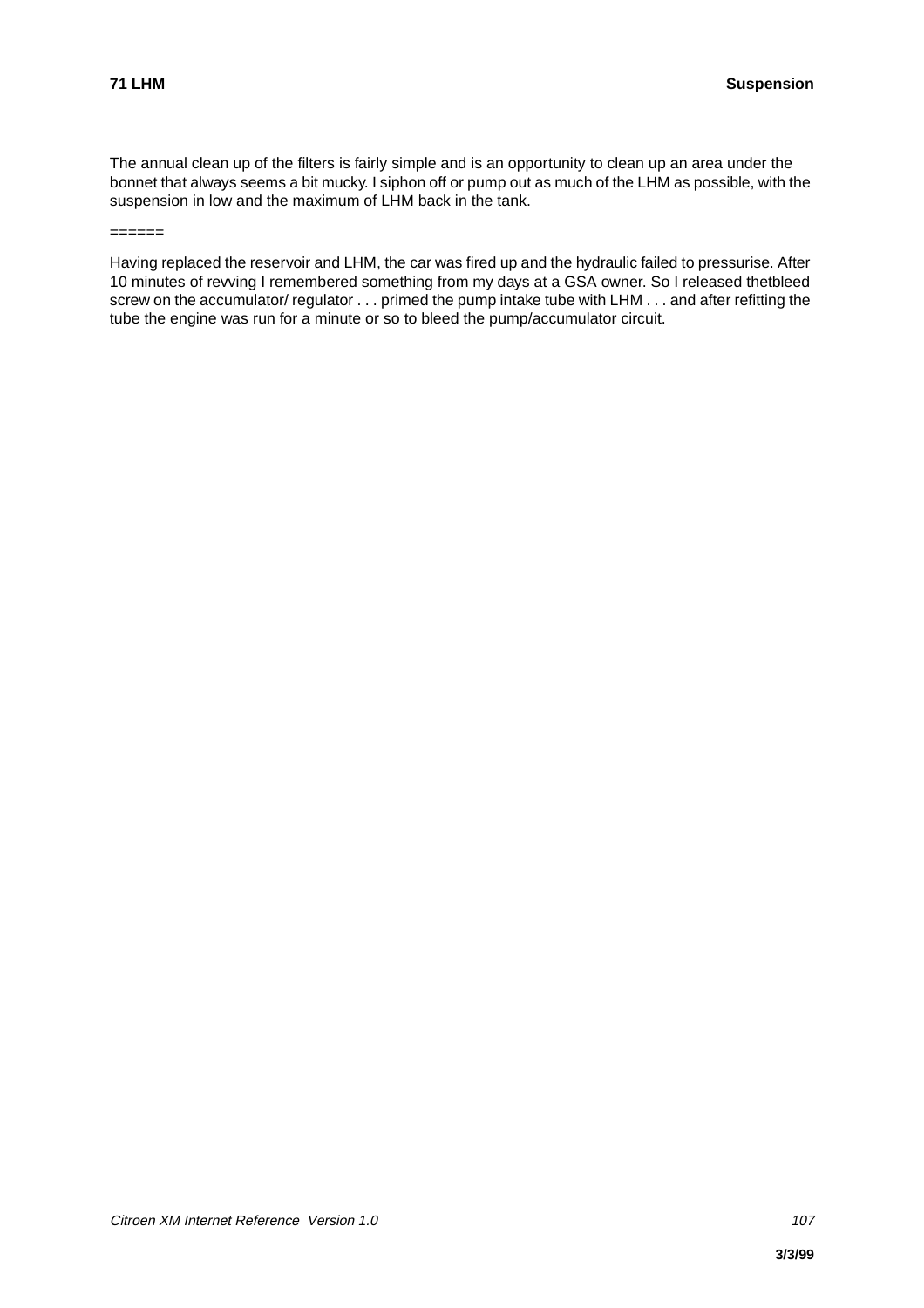# **72 Link rods/stabilisers**

If this was not enough the suspension/wheel at the front drivers side (RHD car) is making a hell of a noise when travelling over badl laid/repaired roads. I have tried tightening the wheel nuts but this made no difference. Does anyone know what this is before I drag myself and my wallet to the Citroen garage? I had a similar problem with a BX but the noise was louder and less frequent, unfortunatly somebody wrote my car off before I could find out what it as and get it fixed by the garage that I bought it from.

You'll have to change the stabilizers. This is a general XM failure. In Holland they cost about 70 guilders each which is about 20 GBP. It's very easy to do it yourself.

====

The problem mentioned sounds like the internal bumper stop plate and snap ring which retain the internal rubber buffer have come off. A strut overhaul or exchange is probably needed.

====

I had both Links rods between the front wheels and anti roll bar replaced as there was a knocking coming from the front offside (RHD) on rough roads (of which there is nothing but, where I live). The knocking sound never really went away, but now it has become a duller, deeper and more repetitive thud (still only on rough roads and when going over potholes etc.) Is there anything else that could be making this sound I have heard that the steering ball joints make this noise but that this is all the time?

====

The front suspension of my XM makes pretty loud banging noises. According to my Cit-dealer this is due to worn out torsion-bar connect rods (the vertical rod between the suspension cylinder and the torsion bar).

Is this also your experience ?

And is it easy to replace those rods ?

====

Hi, Yes, Yes

A bit of heat maybe required at the top end. Use a very wet large rag with someone spraying water on the rag at the same time. The rag to cover the brake pipes and other items behind the connect rods

====

I recently had this problem - it was very annoying. When last serviced the joints to the anti-roll bar we replaced, now I only hear the noise from the wheel bearings/gearbox. The parts we quite cheap and the labour was not excessive.

The car has done about 115K miles now.

====

i replaced both link rods in under half an hour so your garage charged you 180 gp per hour not bad .your other noise sounds like a drive shaft coming to the end of its life,will go along time before complete failure i do not know what these cost in uk but i fitted mine in under two hours a side,

====

Another XM problem is wear of the suspension arm.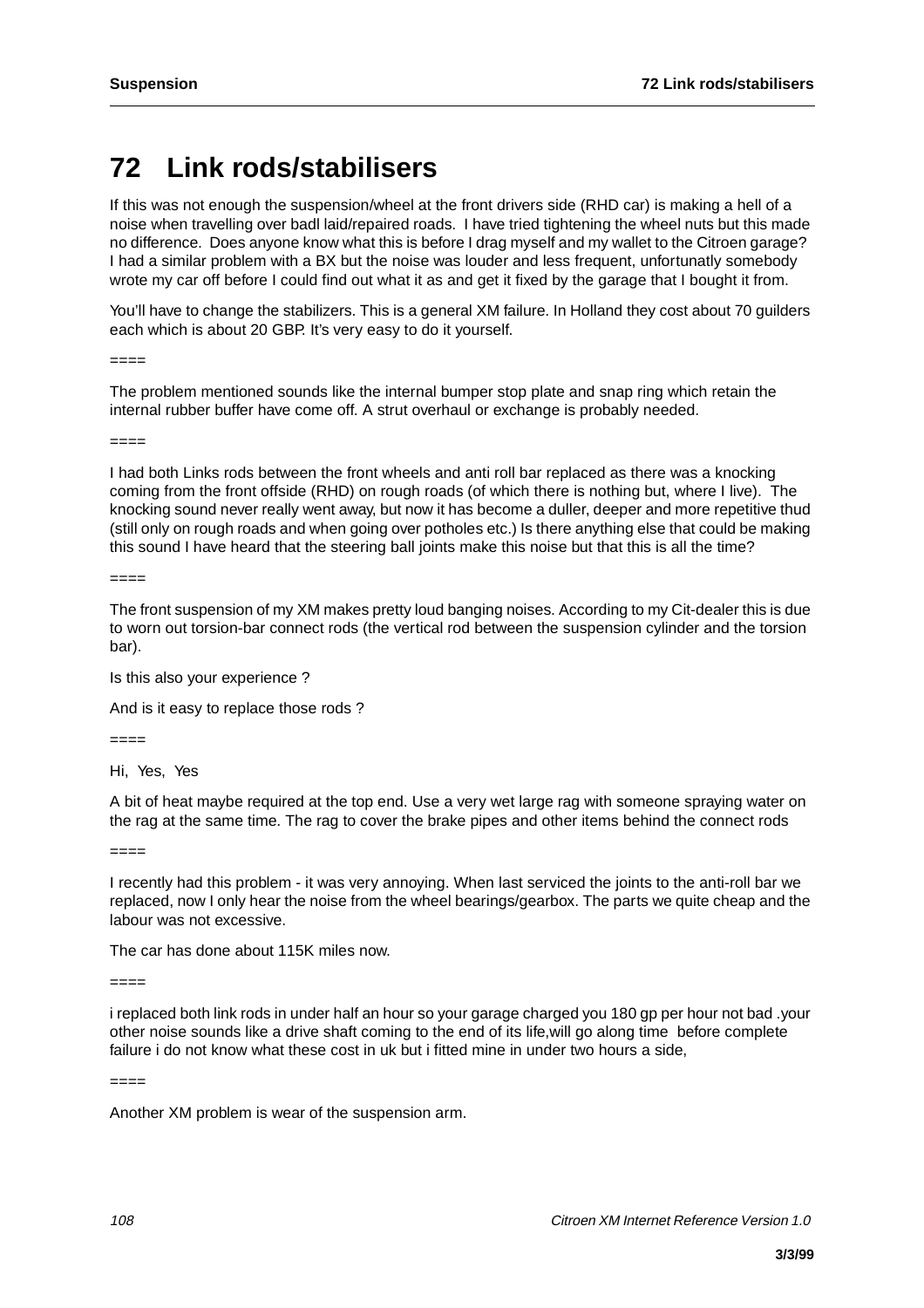The only way to solve this is replacement of the complete part. Deep inside the arm is a kind of teflon ring that makes the noice. It cannot be replaced.

Cheapest option is turning the radio volume up.

======

#### **SUSPENSION LINK RODS**

These have had to be changed yet again. I am given to understand that a new supplier has been found by Citroen. Certainly, the old heavy adjustable rod has gone and a simple rod replaces it (at reduced cost, too!). This is very easy to change as all you need to do is remove the wheel and undo the two lock-tite nuts and then lever down on the torsion bar to remove. The new one goes straight back in by the same process and there is no adjustment possible. Peace now reigns at the front end!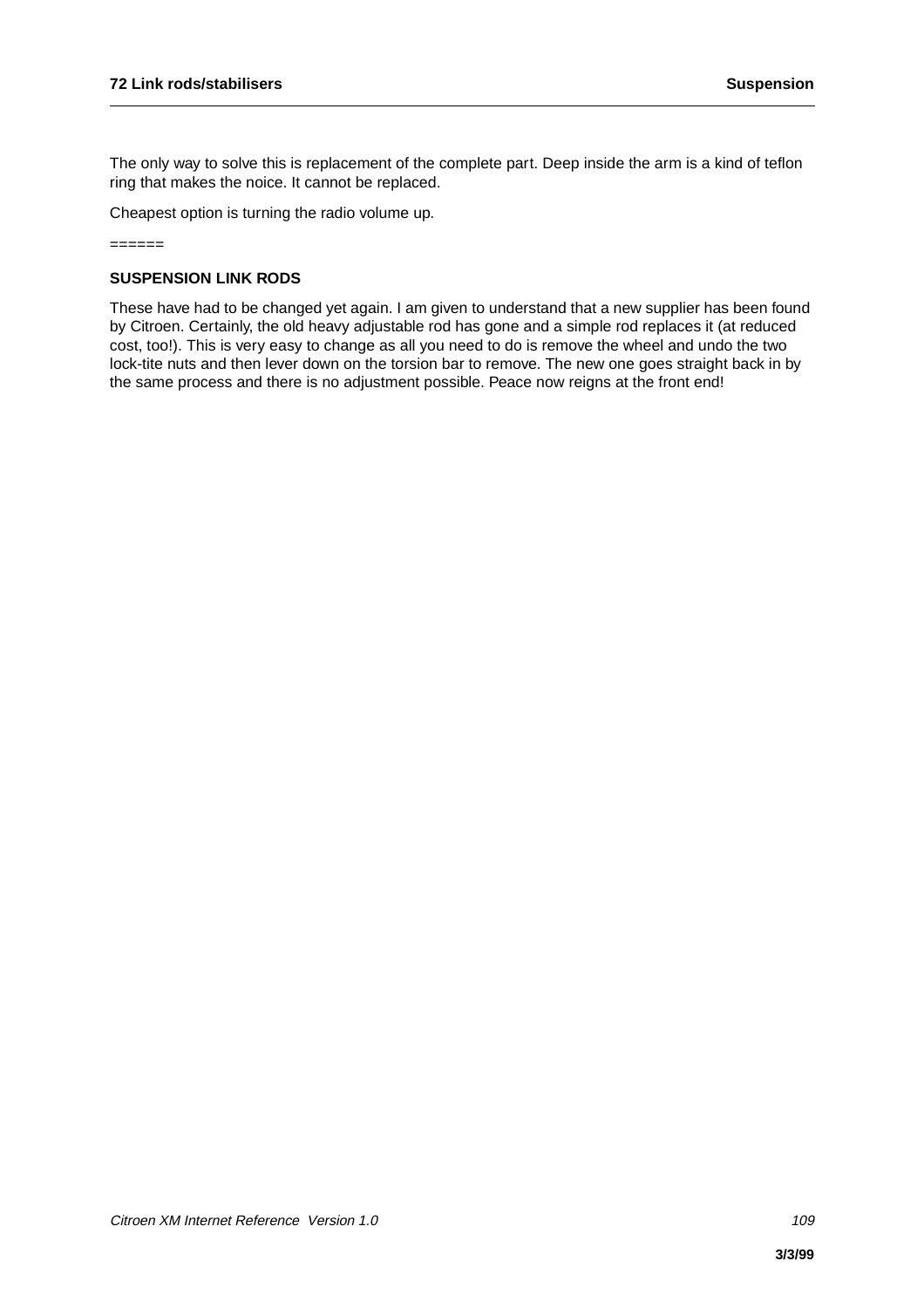# **73 Noisy hydraulic pump**

>can anyone tell me if you can rebuild xm hydraulic pump as mine is noisy, or must i buy anew one and how much do these cost. also which fuse number converts the outside temp.display fromcent. to

fahr.regards andy e,mail abairsto@hotmail.com

 $=$ 

The hydraulic pump on my XM was very 'raspy' until I spotted a leak from my pressure regulator. Once I had replaced the pressure regulator, and repressurised the system, the hydraulic pump stopped making any noise!

 $====$ 

you don't actually specify where your leak is. Mine was from the pressure regulator (seperate from the pump as I'm sure you know). Initially I had hoped that one of the pipes connected to the regulator was lose. However, the leak was from the end of the regulator itself. I couldn't repair it, and so removed it, and installed a second hand replacement. I don't know if the pump is a serviceable unit or whether it is a replacement job. Definately check for leaks in the connections with the hydraulic pipework before buying any expensive components though.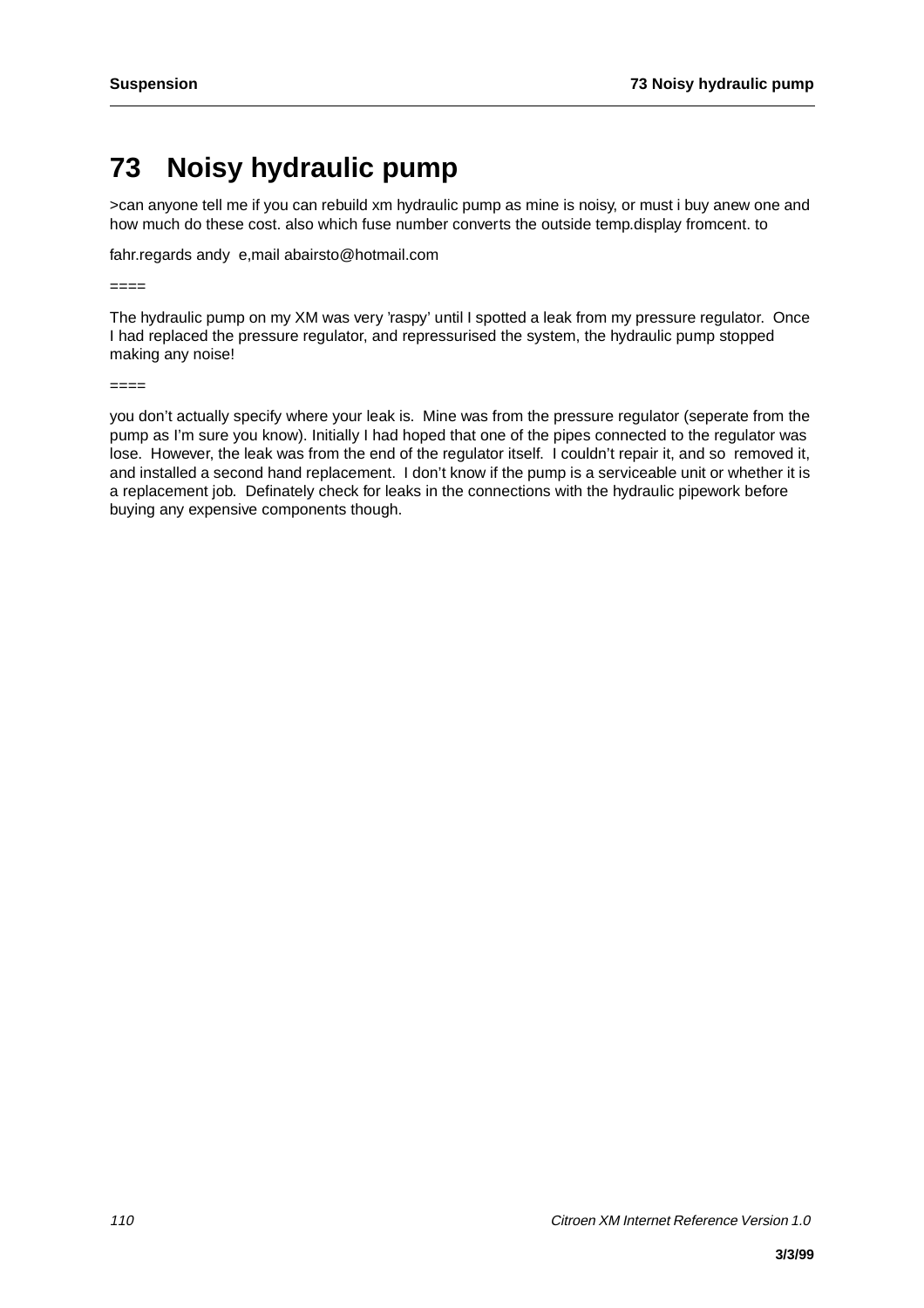## **74 Pressure Regulators**

I'm having fun with the hydraulics on my XM. I have a 1990 XM2.0si which has developed a leaky pressure regulator. After tightening everything up, and speaking to Citroen, it turned out that it was broken 'internally' and needed replacing. I purchased a second hand replacement (ukp 45 + vat from Europarts), and fitted it.

The problem is, the suspension wants to be in rock hard mode all the time. If I start the car up and raise and lower the suspension, it goes 'soft' and I can bounce the car around, but after a few hundred yards of driving, it goes hard. Having not worked on XM hydraulics before, I suspect that I am not bleeding the system properly. I've read something about the high pressure pump needing to be primed etc. Does anyone know the proper procedure to be followed? One thing I should mention is that the suspension was behaving like this shortly before I changed the leaky pressure regulator, as well as after. The spheres were recharged four months ago.

====

This is a standard problem with all early XM's

It may be caused by bad earthing on any of the wiring that applies to the suspension or it may be caused by poor joints in the suspension computer.

#### **Self-bleeding**

The suspension and steering circuits is self-bleeding - if the car rises, it'll bleed itself.

The brakes are bled as normal. If the pump needs priming (after taking the reservoir out), then no LHM will get to the pump, as it'll be sucking air in only. The car won't rise.

I'd say it's time to change the fluid, and it probably needs a damn good clean - there's stuff out there that you put in in place of the LHM to flush it all out, then change it for LHM after a while. If it's soft at first, then it's unlikely to be the spheres flat.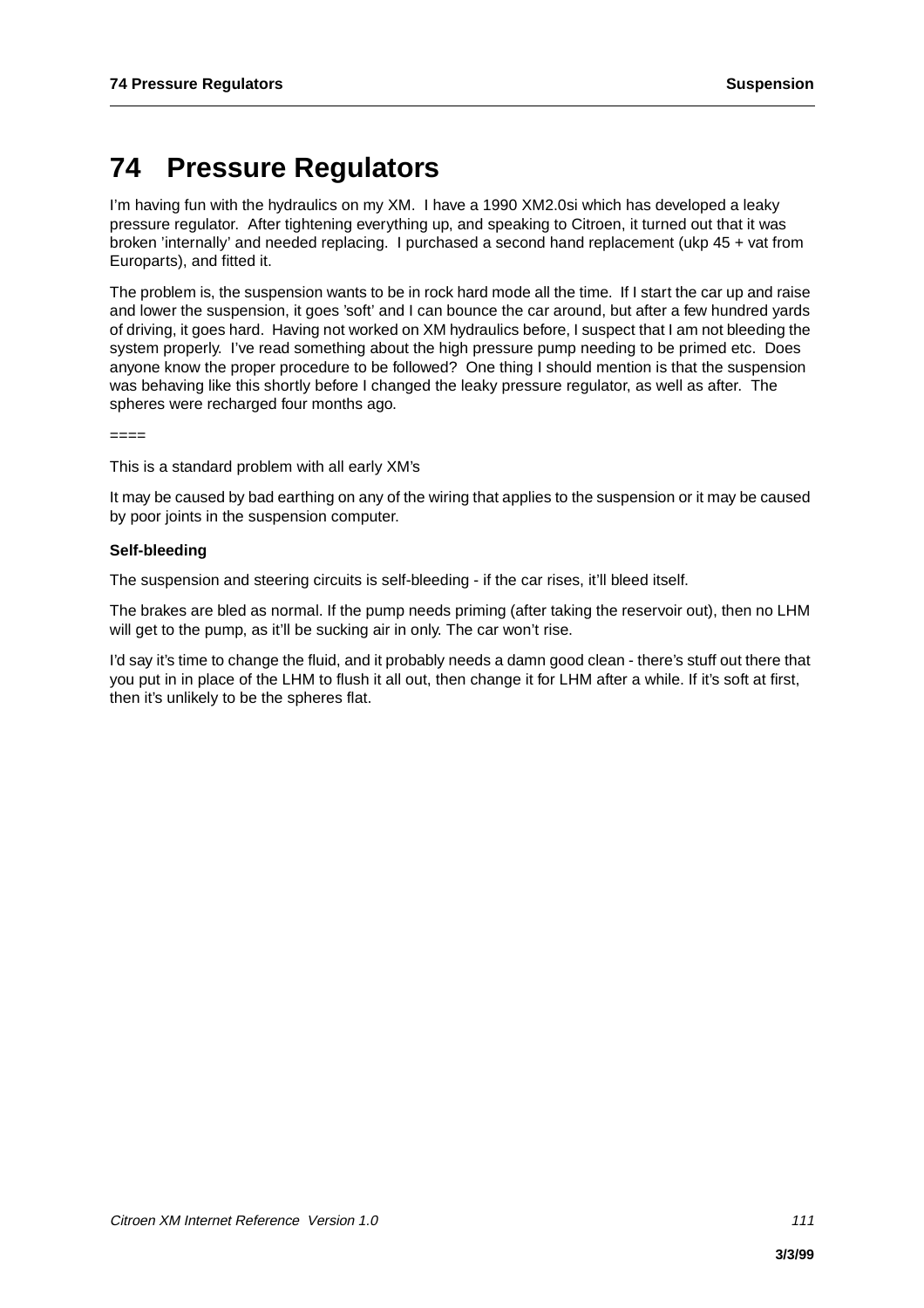# **75 Re-gassing vs replacing**

Some facts about spheres:

1. Initial static factory pressures are given at 68F./20C.

2. If you lay your hand on a sphere after a long drive you can feel that the temperature of the spheres are a lot higher than 68F./20C.

3. Nitrogen escapes not only through the diaphragm but also through the body.

4. Diaphragms get torn if they are driven at too low pressure. Under normal conditions the diaphragm will never hit the end of the sphere where it will get torn due to the sharp assembly inside (only welded type spheres)

5. The sphere, the closests to the exhaust manifold usually goes first.

6. Re-gassing should be done slowly. Too fast means that the temperature will drop way too far (see 1.).

7. Re-gassing should be done with the correct "dry" nitrogen.

8. Temperature and fluid-quility effect the life of a sphere more than age and use.

A recharged sphere will be equally good as a new one if the residual pressure was not too low and if it's done properly (see above).

The choice "recharge or new" depends on what you have to pay for recharging, if it can be done locally and if not, what you have to pay for shipping.

Recharging usually cost US\$ 12,- up to US\$ 27,50

New spheres cost US\$ 40,- up to 65,-

(Ex. shipping, at current bad exchange rate)

CITROEN ANDRE // CXA // ANDRE POL

http://home.worldonline.nl/~citandre

http://home.worldonline.nl/~citandre/icccr.htm

citandre@worldonline.nl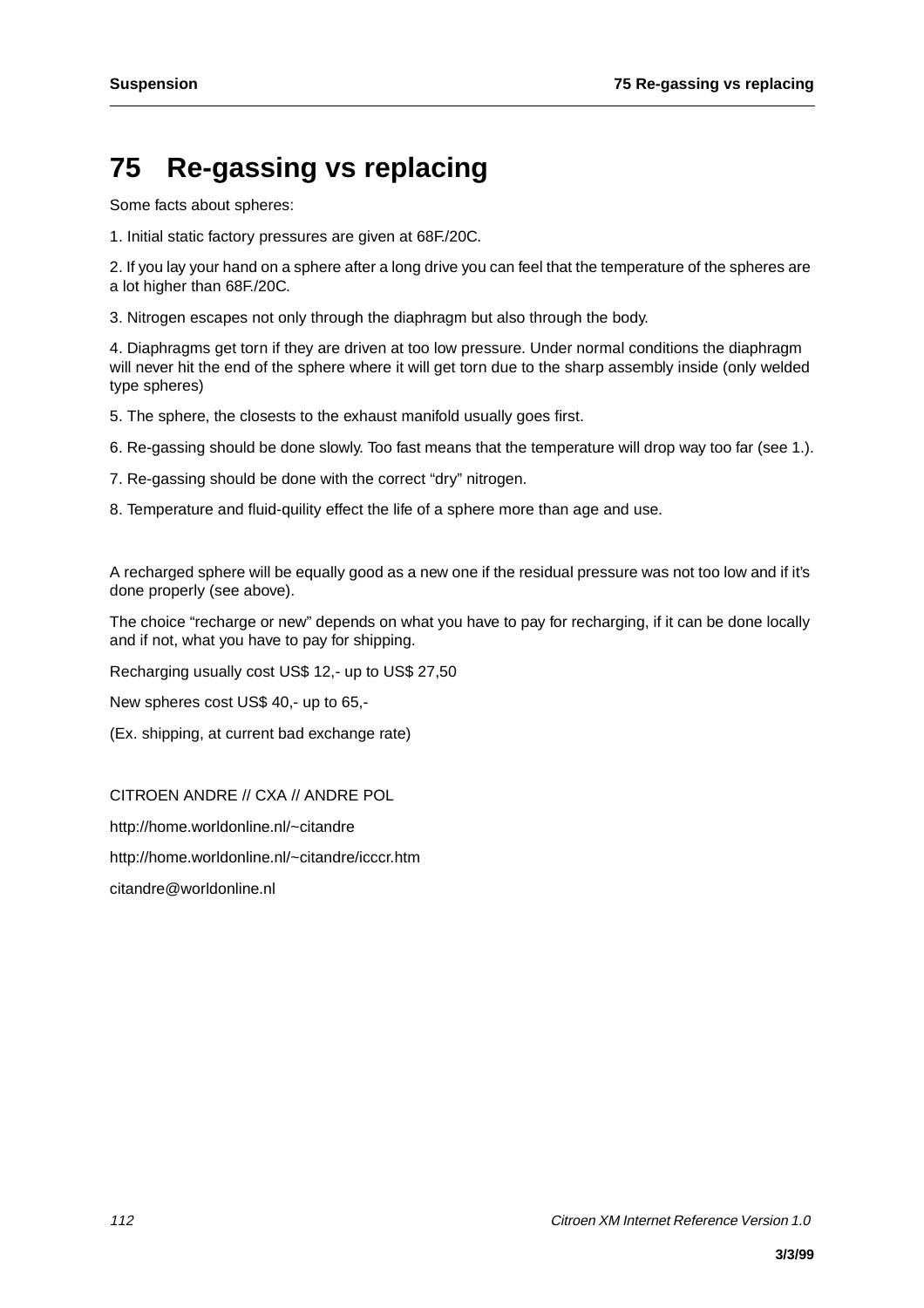# **76 Rear Suspension Bearings**

#### **Rear Suspension Bearings**

The old Achilles heel of all hydraulic Citroens from the CX-on.

Wouldn't you think that Citroen would have learn's from the past and tried at least to improve on this design. It is in enhance a good piece of engineering but once a few years have passed by the damn things always g ive trouble, unless of course the lubrication modification has been carried out by a past careful owner. Invariably this has not been done.

I'm not going into the modification details as it has been mentioned many times within the Citroenian pages, but I will mention that when I dismantled my rear arms to mod. them up I found no trace of grease at all and the bearings had started to crumble.

This on a car only five years old is quite disgraceful. I think the 'penny pinchers' at PSA have gone a little far with not including lubrication where the eye can't see. I now have the replacement bearings (from Andyspares at a very reasonable cost) and seals, and will carry out the relatively simple task of fitting very soon.

If you intend to keep your XM I would recommend a peek at these bearings. Wear cam be detected by pulling and pushing the relevant arm with the wheel off and looking for any undue movement at the pivoting end of the arm. However, as I have found on many past Citroens, this can be quite misleading and the only real test is to dismantle the arm on a bench and inspect thoroughly. Sorry, but that's the way it is! A point of note is that the bearings themselves are relatively cheap, but if left unattended cam cause immense financial outlay (bolts, thrust washers, spacer bar and even a new arm or secondhand off a CX or XM if you can find one).

Worn rear suspension bearings can cause the car to wander, which may appear at first to be a tracking problem, until you find that the front tyres are not wearing unevenly. When bearing wear is extreme the rear wheels will appear splayed, the rear ride quality can become stiff and a squeaking noise will be heard from the rear on any suspension movement.

(Thanks to Kevin B Spruce and the CCC)

 $=$ 

#### **NOISY SUSPENSION**

This has been cured after a discussion with Andy Burnett - what would we do without his expert advice and depth of experience! I drilled a small hole in the rear suspension arm so that a pressure oil gun can be used to re-lubricate the rear suspension bushes/bearings without the need for a massive strip down. It works! Now, many readers may be familiar with Andy's description of doing this to the old CX. If you have his writings on the topic, it is well worthwhile going through the process all over again, so dig out the back numbers of the Citroenian. As the XM has virtually inherited the CX GTi rear end, the task is nearly the same. Remove the back wheel, with the car suitably and securely raised and then remove the rear disc plate/shield (three set screws).

This will allow access to the arm, using a slim power drill to drill a 4mm hole right through the alloy suspension arm, feeling for the moment that the drill goes through to the steel pin. Stop drilling at this point. Take steps to remove the swarf from drilling after the job is done. Pump in some reasonably heavy oil, until it gently pumps back from the hole. Protect the drive from drips if that is where you do the job! Result? Within a few miles all creaks and groans have gone and I do declare that the ride from the back is better. By the way, Andy tells me that even NEW Cits. can have a jerky rise to ride height if the height corrector linkage is sticky, so while you have the opportunity, do this job at the same time. My car was very slow to rise at the rear and then suddenly (with much groaning) she would rocket to the correct height. Not any more! All is silky smooth and reasuring once again.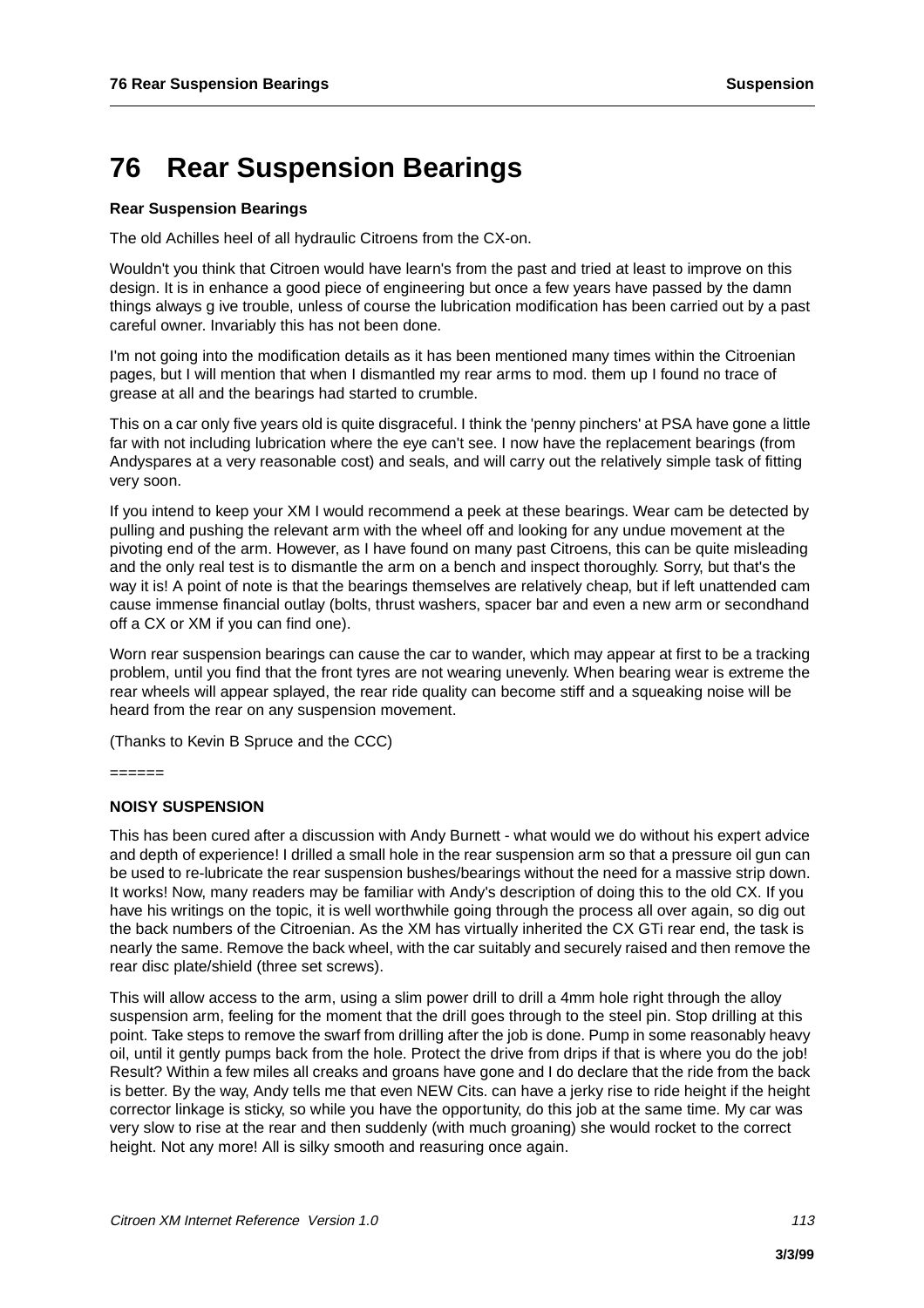# **77 Refilling spheres**

I don't agree with Arthur. Refilling a sphere makes sense but only if the= membrane (diapraghm) is still ok of course. Cypharse (in Soesterberg) refills spheres for Hfl 20,- (this includes getting the sphere off and on the car). New spheres cost Hfl 100,- or so.=

You might also consider getting the so called "comfort" spheres if you ne= ed new spheres and if you like a DS like ride

Jint

======

Do as Arthur says it will save you time and further expense.

When we tested so called refurbished units there was a mish masm of varing pressures.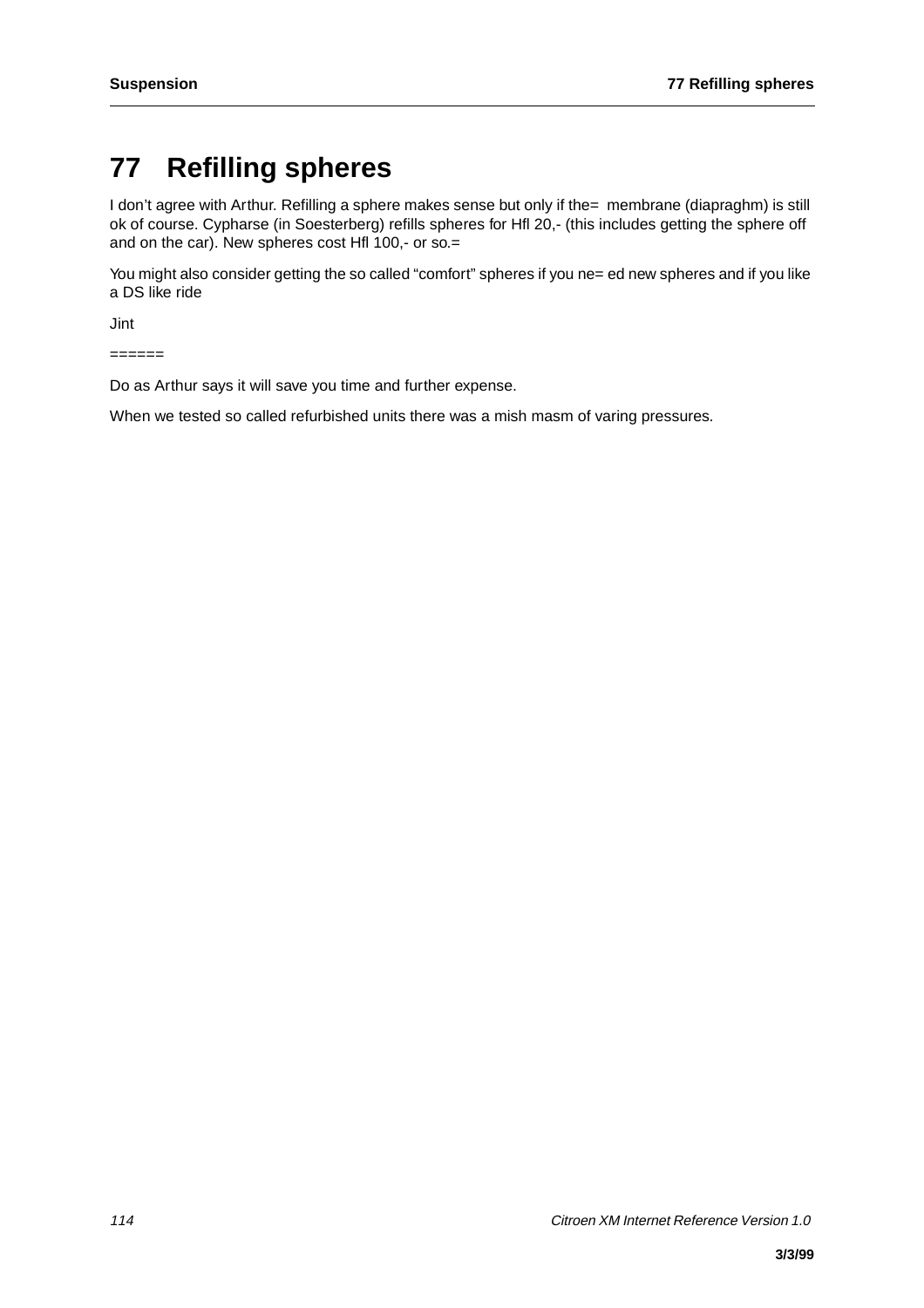# **78 Sinking feeling**

I start up in the morning, it takes quite a while to pump up, (as you know from my past epistles, I've cleaned system & changed fluid etc!) then appears OK. However I turn the corner at the end of the road (10 metres) and then after about another fifty metres the front suspension drops to the ground - whilst moving!- then comes back up again fairly quickly. It's very unnerving and I get some very strange looks from people coming the other way !!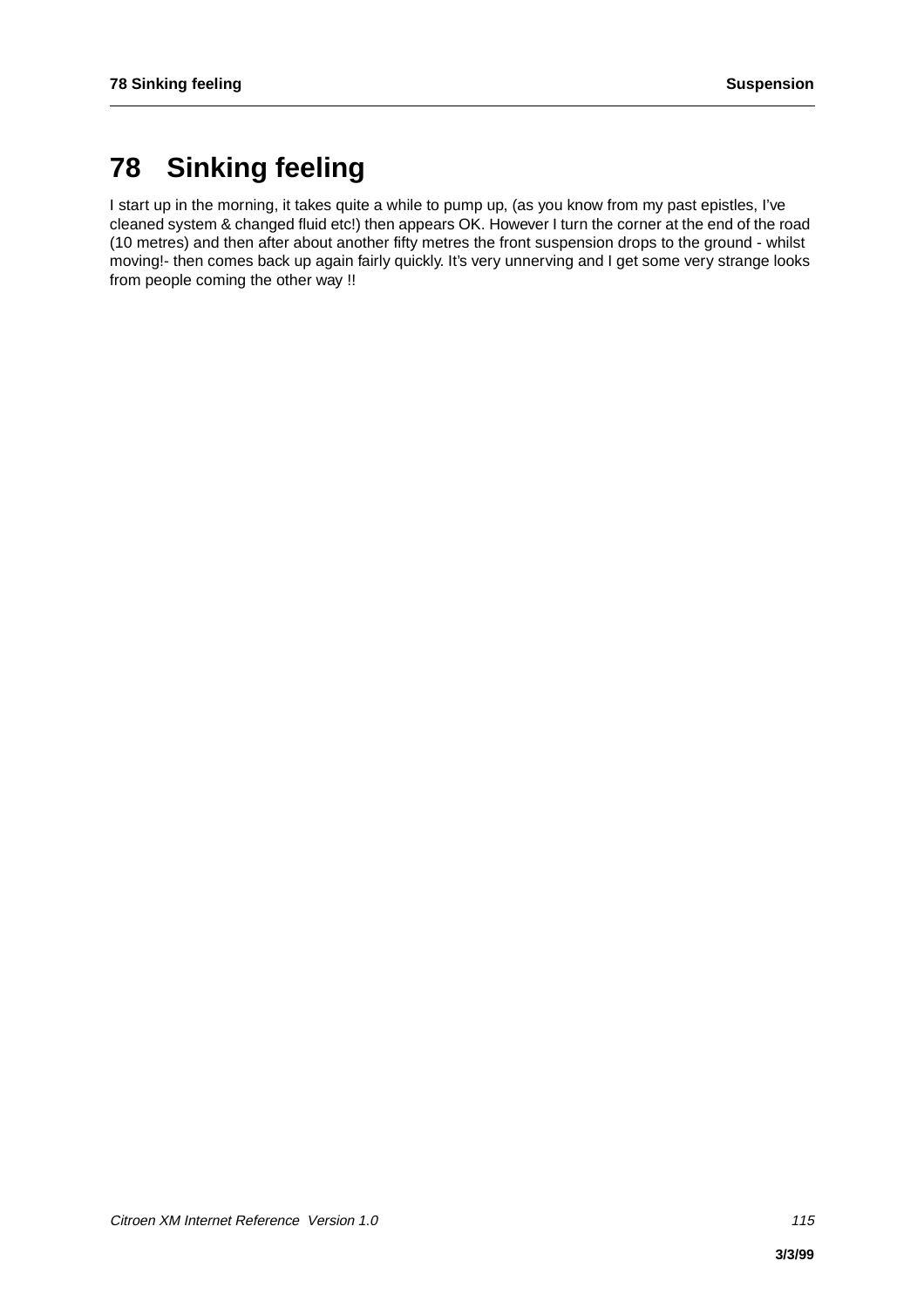# **79 Sorting out the suspension**

Suspension of my XM (engine 3.0 24 ventils, 5 years old) has been too hard since few weeks. If switch is in position "Automatic suspension", then front suspension is hard, rear is correct. Nobody knows, what to dowith it. Has anybody had a similar problems?

 $====$ 

You can do several things to solve the problem:

1) You could open the switch and clean it.

- 2) you could reset the hydractive computer by disconnecting the battery for 10 minutes.
- 3) Change the LHM fluid and do this every 40000 kms!!!!
- 4) Bleed the system 3 times
- 5) Check the front height corrector
- 6) Spray WD-40 or similar on each connector that is part of the hydractive system.

7) If these do not work, buy a new XM. Todays 3.0i-24v is a better car.

#### **Opto-sensor**

Try all the sensors for Hydractive mode, because if there is a fault condition the car will lock itself into sports mode - this isn't indicated anywhere on the car unless you want to rig test gear up to the solenoid!

The worst is the opto-sensor on the anti roll bar... being under thecar, it gets a lot of dirt and stuff nearby...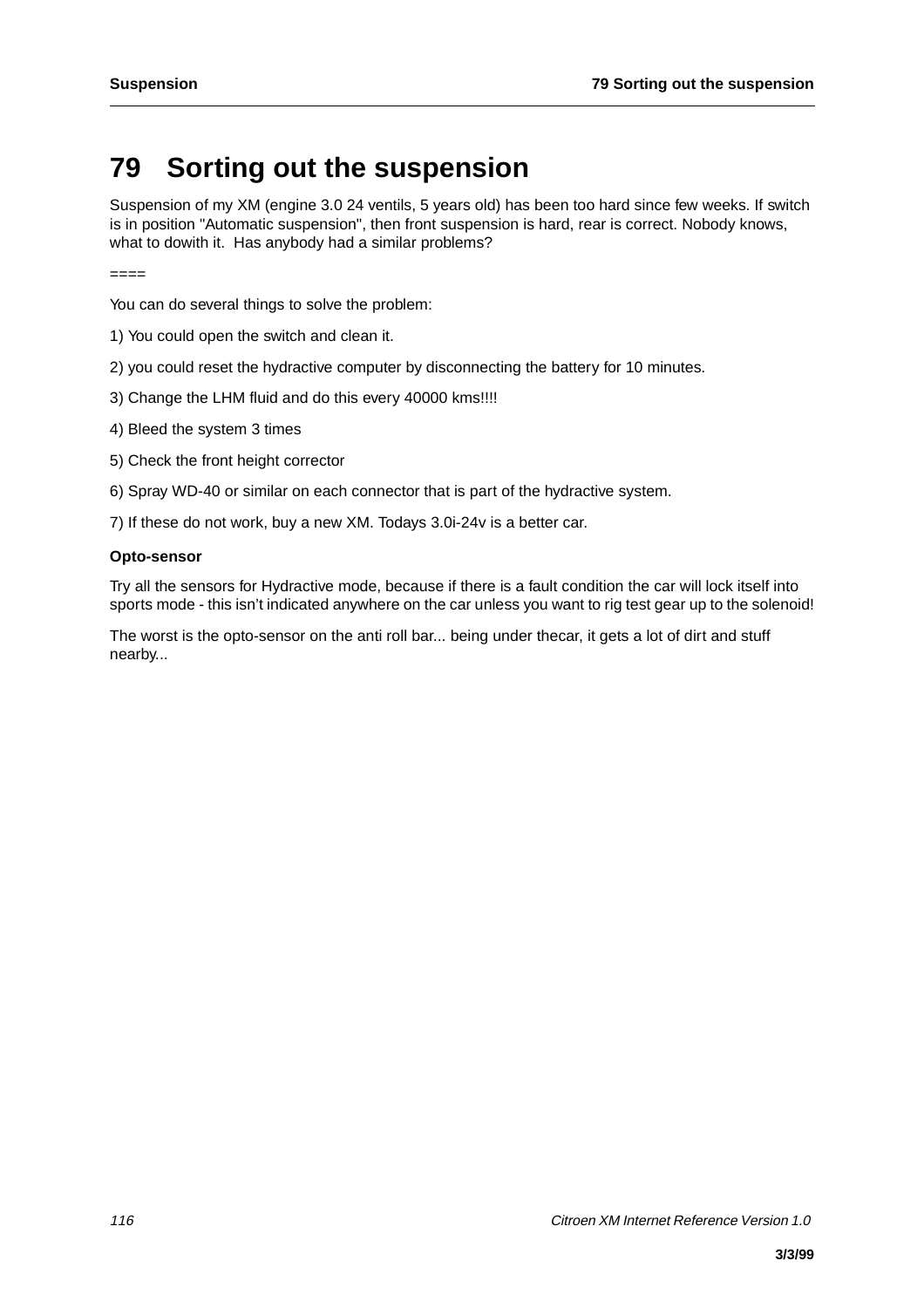### **80 Spheres**

Well, they don't last for ever. They can lose pressure so that they just need a recharge or they can suffer actual damage and require replacement. The cost of replacement can be very high if a large number needs replacing. There are seven spheres on an XM, you can see two of them at the top of the suspension struts under the bonnet and one hiding behind the radiator.

But how does the suspension actually work? Ah, I thought you might ask that one. The spheres are gas filled and the vehicle basically bounces along on the gas. Of course, it's not quite that simple. In the Hydractive type l system, there are three spheres to each axle and an accumulator sphere. Two spheres on each axle provide suspension for each corner of the car and the one in the middle is used to link the two at that end of the car allowing fluid to flow from one side to the other as the car corners and from end to end as the vehicle accelerates and brakes (and hits bumps, etc). When in 'sport' mode, a valve is closed which isolates the four corner spheres, this results in a harder ride and is done to cut down on body roll. The computer decides what mode should be used at any time by reading parameters from five sensors (steering wheel, accelerator pedal, body movement, road speed and brake switch). The Hydractive 2 system is similar except for the use of two valves instead of one and a different set of parameters. The new system allows for a wider range of 'circumstances' to be allowed for and a better ride has been achieved with no increase in body roll. This new system also incorporates an 'anti-sink' valve which prevents the XM sinking as fast as the older model once the engine has been turned off. Thanks to Andy Burnett and the Citroenian, the Citroen Car Club Magazine

#### **I thought you said the spheres were gas filled!**

They are. There's a diaphragm in the sphere keeping the gas and the hydraulic fluid apart. The fluid

allows the balance and height of the vehicle to be changed as the gas is 'compressed' by body movement. The pressure for the hydraulic system is provided by a pump feeding the accumulator sphere. Ride height can be varied by changing pressure. The higher the pressure, the higher up in the world your car will be.

What else should I know about the accumulator sphere? The accumulator sphere acts as a damper for the output of the pump. Without this damping action, failure of a number of components would be very likely in short order. Failure of this sphere is usually accompanied by fairly loud and regular ticking noises from the front of the vehicle (every few seconds). It is important to fix this problem without too much delay since hydraulic failure will stop your vehicle in its tracks. You can test for this condition by following this procedure: You should start the engine, wait until the car assumes normal ride height and then push your foot on the brake pedal. You should be able to apply it between 16 and 25 times before you hear the clicking of the pump. It's a relatively easy task to recharge or replace the accumulator sphere. The life expectancy is about 100 000 km. Thanks to Julian Marsh

#### What are the **problems** with the Hydractive type 1 suspension?

 The computer controlling the suspension relied on some dubious multi-point earths. Some early XM's still have the old earthing blocks which can cause lots of problems. See the electrical questions sections for further details. Problems here result in the suspension being switched to 'sport' mode for no apparent reason, resulting in an annoyingly harsh ride. The parameters used by the computer to determine which mode the suspension should be in are a bit stringent and result in switching to 'sport' mode when the driver would not expect. Around late J-reg (RP 5539 and above) the computer (stamped H3) had more generous parameters. The H3 stamped ECU also came with an improvement to the wiring loom, the multi-point earths which caused so many problems to earlier XM's were dropped Thanks to Andy Burnett and the Citroenian, the Citroen Car Club Magazine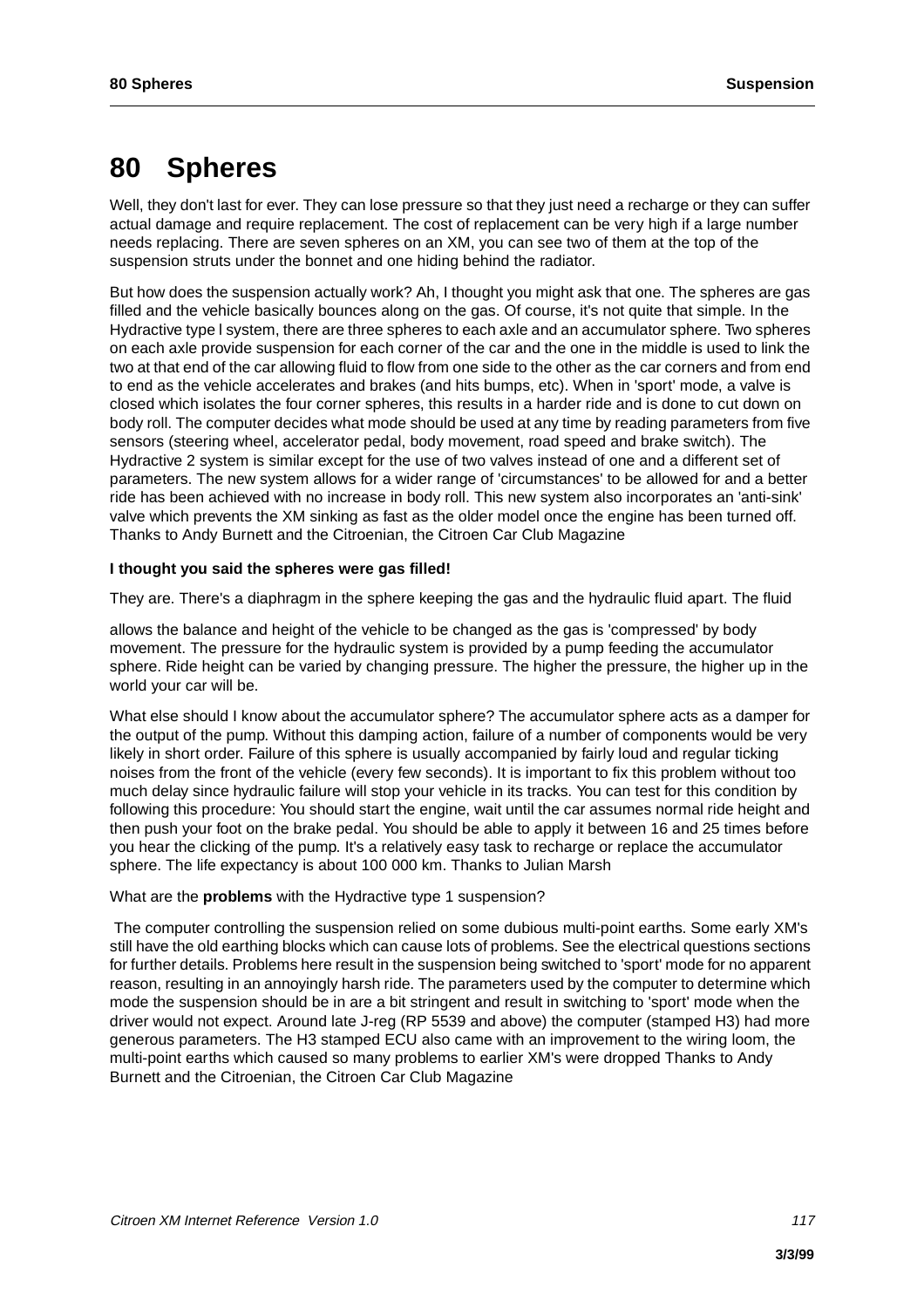### **81 Spheres - replace or regas?**

#### HI arthur

I dont agree with you. I have done so, replace all sphere instead of filling it. Then I 1 1/2 year later let my local service man check the spheres, the front one only held 25-30 kg presure, it shoukd be 50-60 kg, I suppose. He refill them and the car were much better in the suspension than before.Thats i different i ride. I mean do I replace them with new one. The car is a V6 1992 wich today had cover 100 000 miles.

#### Urban

#### ======

It's nice that you mention this. Before I mounted the new spheres I checked them myself on the pressure machine. Two of the seven new spheres had about 5 bars short of pressure. I ordered two new ones. The other six spheres were only one bar short of pressure, f.a. my front suspension spheres in my XM turbo should have 50 bars pressure, they had 49 and 48. This means that when the spheres leave the factory in Caen(F) they don't even have the adequate pressure. BUt the fact that the diaphragm is new gives the car a comfortable ride anyway. So probably the most comfortable sphere is a new one and regass it with 5 bars more pressure than required.

And on the other hand, it depends how one drives his car. The diaphragm is still a soft membrane than can tear if one drives like a maniac. You aren't surprised if I tell you that most right front spheres (left front in the U.K.) go first are you?

Arthur

======

#### **Sphere Re-Charging**

The saga was nearing completion but one thing continued to nag me whether or not the spheres needed charging. A comment often made, when a suspension problem is proving to be troublesome is 'your spheres need recharging or changing.'

This did not I ring true but the unknown state of my spheres did arouse my curiosity, therefore at the National Rally I managed to have all seven spheres checked and re-charged by Doug, from Westroen. They were all down in pressure, one front sphere at a fifth of normal pressure, the rest between half and two thirds down. Contrary to popular belief, my personal feeling is that the car is not quite so comfortable as it was before recharging but maybe I was expecting too much. The car is certainly improved on hump-backed bridges and the like, feels better on cornering with less body roll and together with the knowledge that the spheres are now up to specification, makes the expense well worth while.

In conclusion, I hope that my jottings have been of some use or interest to those of you who own one of these fine but sometimes troublesome cars.

(Thanks to Jim Davidson and the CCC)

======

#### **SPHERE INFORMATION**

Andy Burnett has now corrected my short guide to XM spheres. Here are the basics, and I have a lot of information available in addition to this, so ring me if you think I can help. I will publish more later.

Main Accumulators - always fit genuine new Citroen replacements.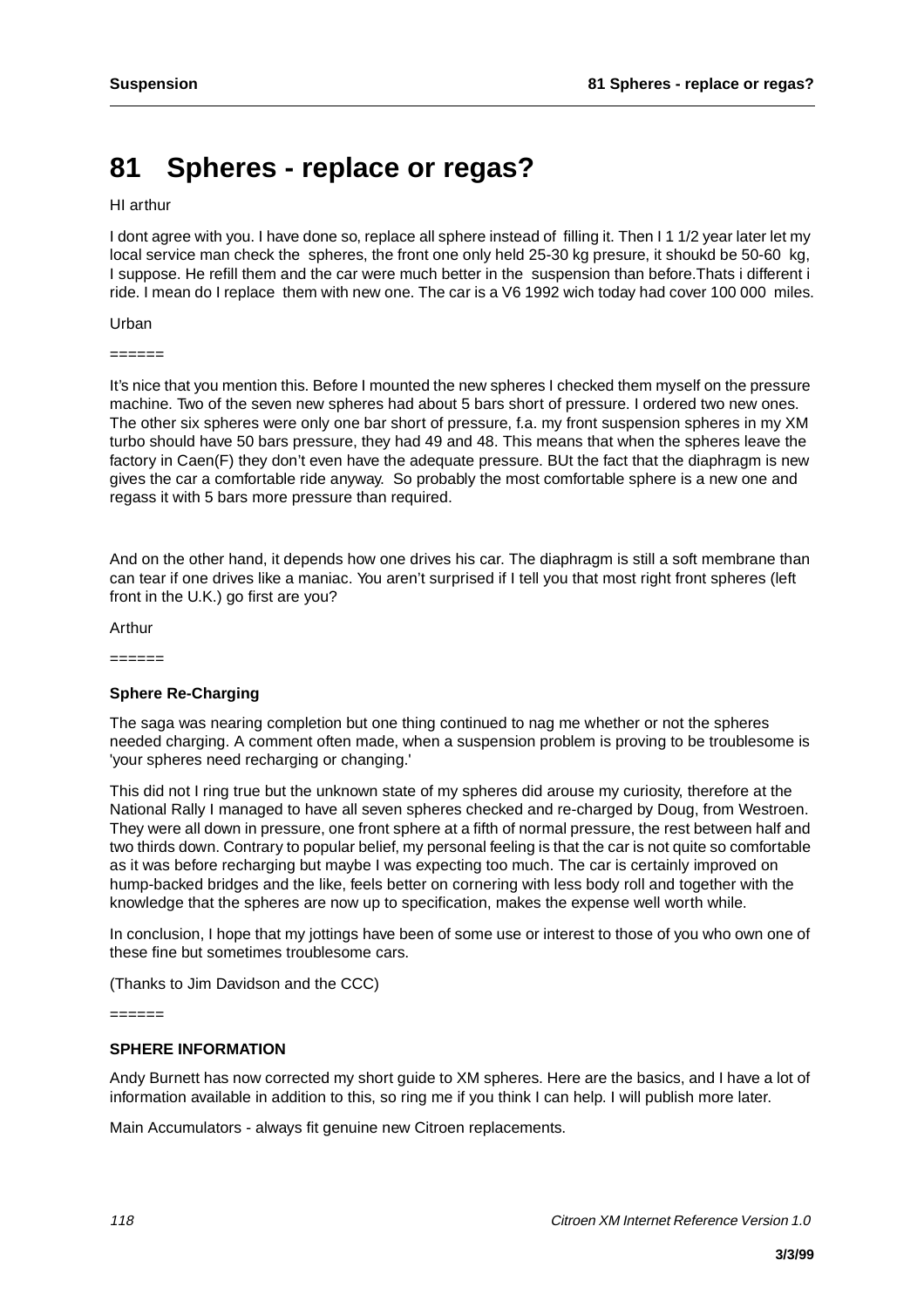Main Front Spheres - fit normal replacements (see later) when your Hydractive system is working correctly' If the Hydractive is NOT working properly, some relief can be gained by using BXspheres which run at the same pressure as the XM. The BX 500cc sphere will just fit the XM and if the. Hydractive system is naff, fitting a sphere with a 1.65 by-pass orifice will give you a much softer ride. As Andy says, a 500cc sphere will have more resilience than the 400cc unit.

New or Recharged?—Phil Wells (dive le Citroen, Keston, Kent) says always fit new spheres. He has had good results from pattern parts from Belgium, which are cheaper than genuine Cit. parts, but he advised me to fit only a genuine main accumulator. The well-known names in re-charging can be relied upon to do a good job with refurbished spheres and I have had many readers extolling the virtues of those who advertise in the magazine.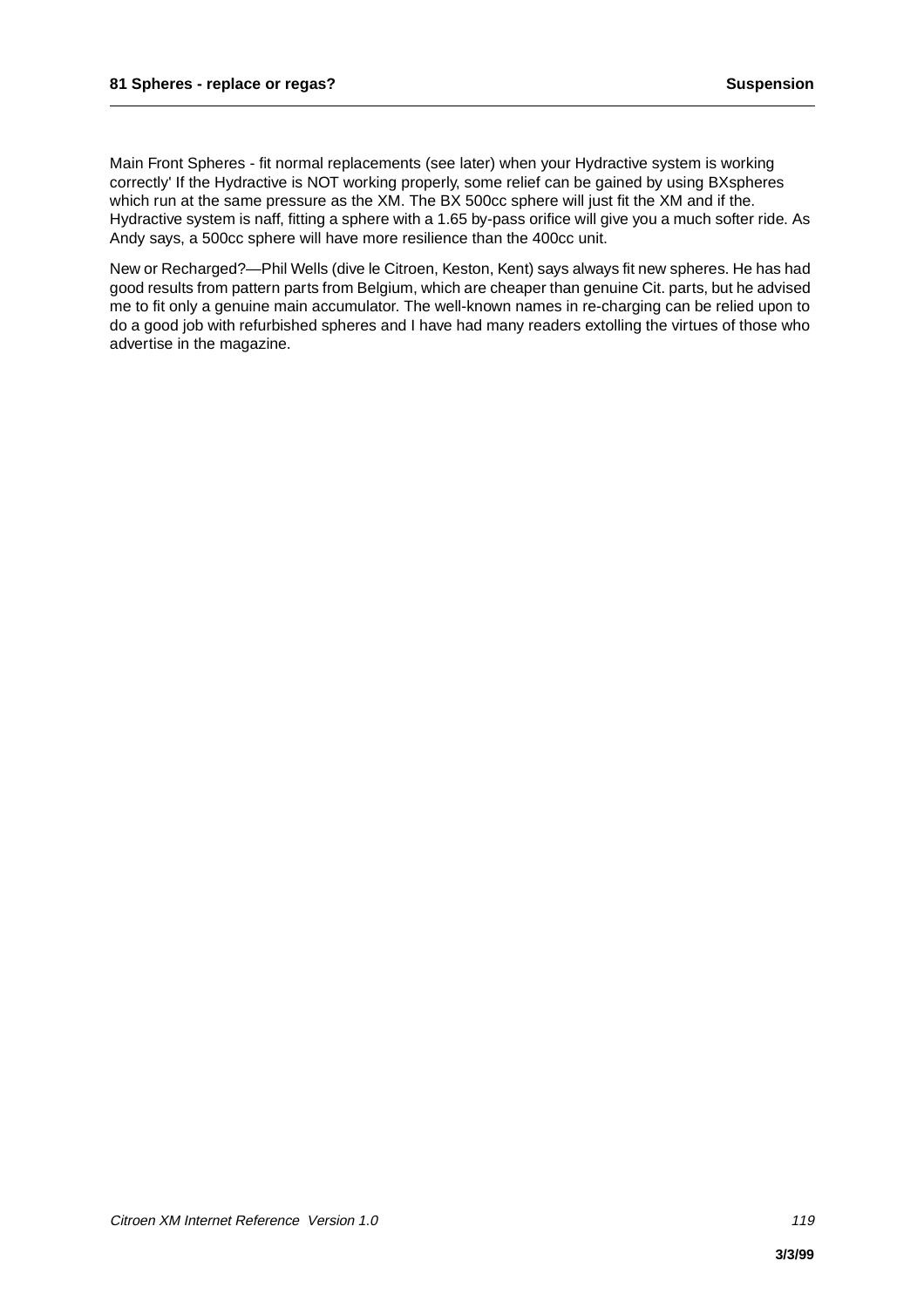# **82 Spheres with less damping?**

Hi!

Is there anybody out there who knows a manufacturer that builds XM-spheres with a lower damping-rate than the standard-spheres? IMHO, the gas-volume is ok, but the damping is too high and is responsible for the "rough-ride" compared to real Citroens like a DS. Okay, the Xm isn't bad, but it could be better ;-) My current Xm got modified spheres, but these simply provide a bigger gas-volume which results in a suspension which is far too smooth (and probably dangerous...).

For my next Xm (which I ordered these days, the 3rd one) I would really appreciate a "citroen-like" suspension.

Any hints?

Harald Krake (mailto:harald@krake.de)

=======

Subject: Spheres with less damping?

The original spheres have small damper holes in them.

Rear spheres 0.5 mm , front spheres 0.7 mm.

Increase the diameter with 0.2 mm.

So the front spheres would become 0.9 mm and the rearspheres 0.7 mm. If you increase more than that roadholding will become absolutely dangerous.

Viel erfolg!

Arthur

======

Subject: Spheres with less damping?

Could you explain this a little more Arthur. I know the basics of how the suspension works, but not the detiails of the actual spheres. I presume it is fluid going through the hole and this is what is providing the damping action. Hmmm.... thinknig about it, a diagram would be useful...

Regards

Richard Williamson

Email: --- richwill@innotts.co.uk

Home page: --- http://www.innotts.co.uk/~richwill

William Crane School homepage: ---

http://www.campus.bt.com/CampusWorld/orgs/org2823

\_\_\_\_\_\_\_\_\_\_\_\_\_\_\_\_\_\_\_\_\_\_\_\_\_\_\_\_\_\_\_\_\_\_\_\_\_\_\_\_\_\_\_\_\_\_\_\_\_\_\_\_\_\_\_\_\_\_\_

======

Subject: Spheres with less damping?

I never thought that the new "citroen-high-tech-spheres" are as simple as the old DS-spheres where the dampers could even be replaced separately from the sphere (you're right: my DS runs perfectly :-)))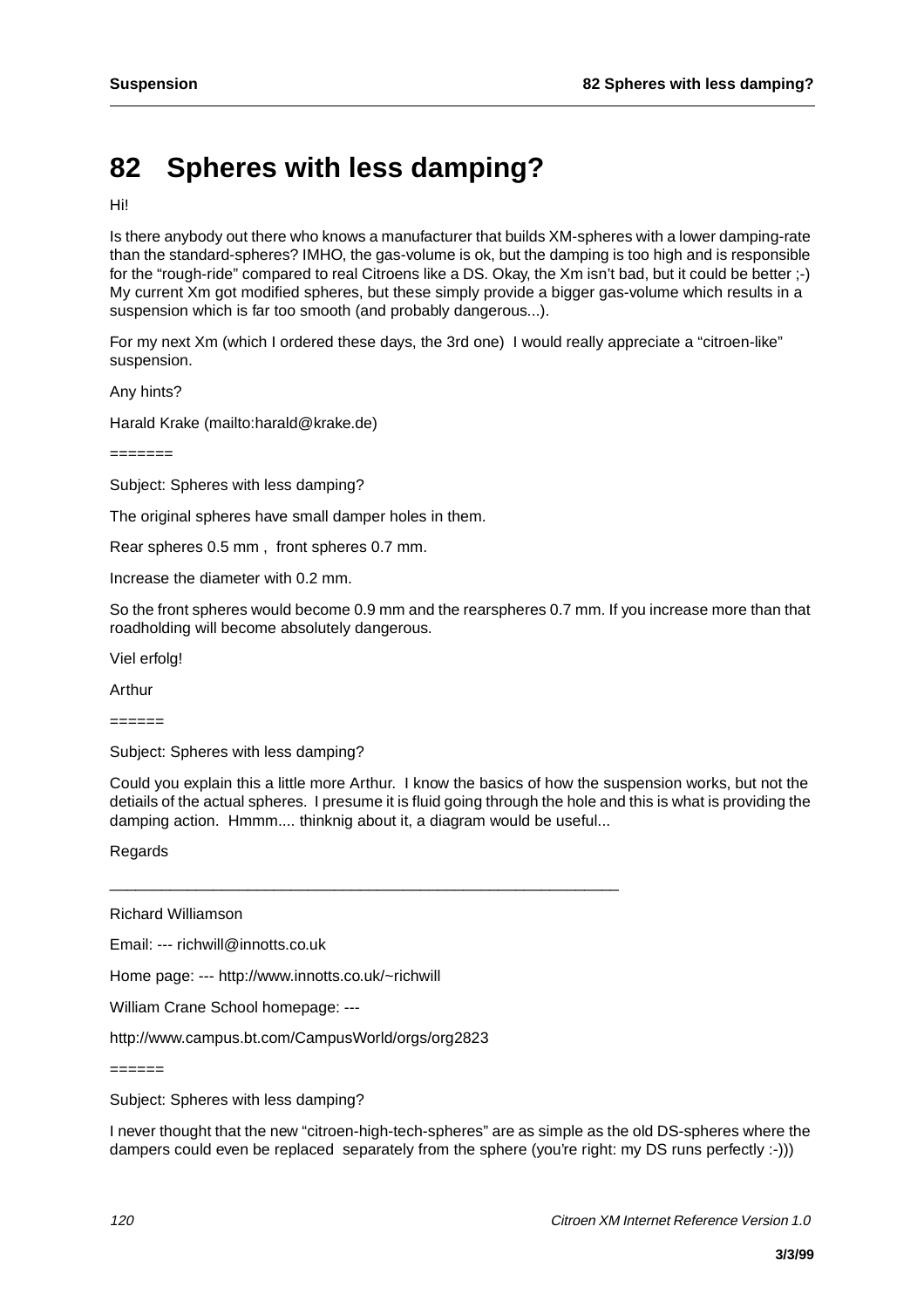Is this really all about? A simple hole? Not even several layers of metal-plates with some magic arrangements? Did really nothing happen in the past 40 years?

Hmm... I'm a little bit disappointed...

Enlarging from 0.5mm to 0.7mm gives essentially half the original damping, which I think is really "challenging".

Do you have any experiences with +0.1mm ?

This would lower the damping for the front-spheres by 1.44 and for the rear spheres by 1.31 (if a hole is really all about citroen-dampers...). Wouldn't that be a good compromise?

======

Subject: Spheres with less damping?

Hmm, I thought those so called "comfort spheres" have holes that have a 0.1mm bigger diameter. 0.2 mm sounds like too much to me.

I think that Cypharse told me that the damper hole is 0.1 mm bigger on comfort spheres.

 My XM has "comfort spheres" on the front axle. They are ok. If they have a 0.1mm bigger damper hole, then 0.2 mm bigger is certainly way too much !

regards

Jint

======

Subject: Spheres with less damping?

The standard XM comfort spheres comes with a 0.1 mm wider center hole.

We have tried 0.2 and 0.3 wider, also 0.1 (0.2) front and 0.2 (0.3) rear and most people prefer the 0.2 version.

But, it depends a little bit on your driving style and how much you want to compromise.

The larger the center hole, the slower you can take "speedbumps". Personally I prefer 0.2 extra, front and rear.

CITROEN ANDRE // CXA // ANDRE POL

http://home.worldonline.nl/~citandre

http://home.worldonline.nl/~citandre/icccr.htm

citandre@worldonline.nl

citandre@hotmail.com

 $=$ 

Subject: Spheres with less damping?

Do you know where to buy these spheres? My Citroen-Dealer has no idea (or doesn't want to know...)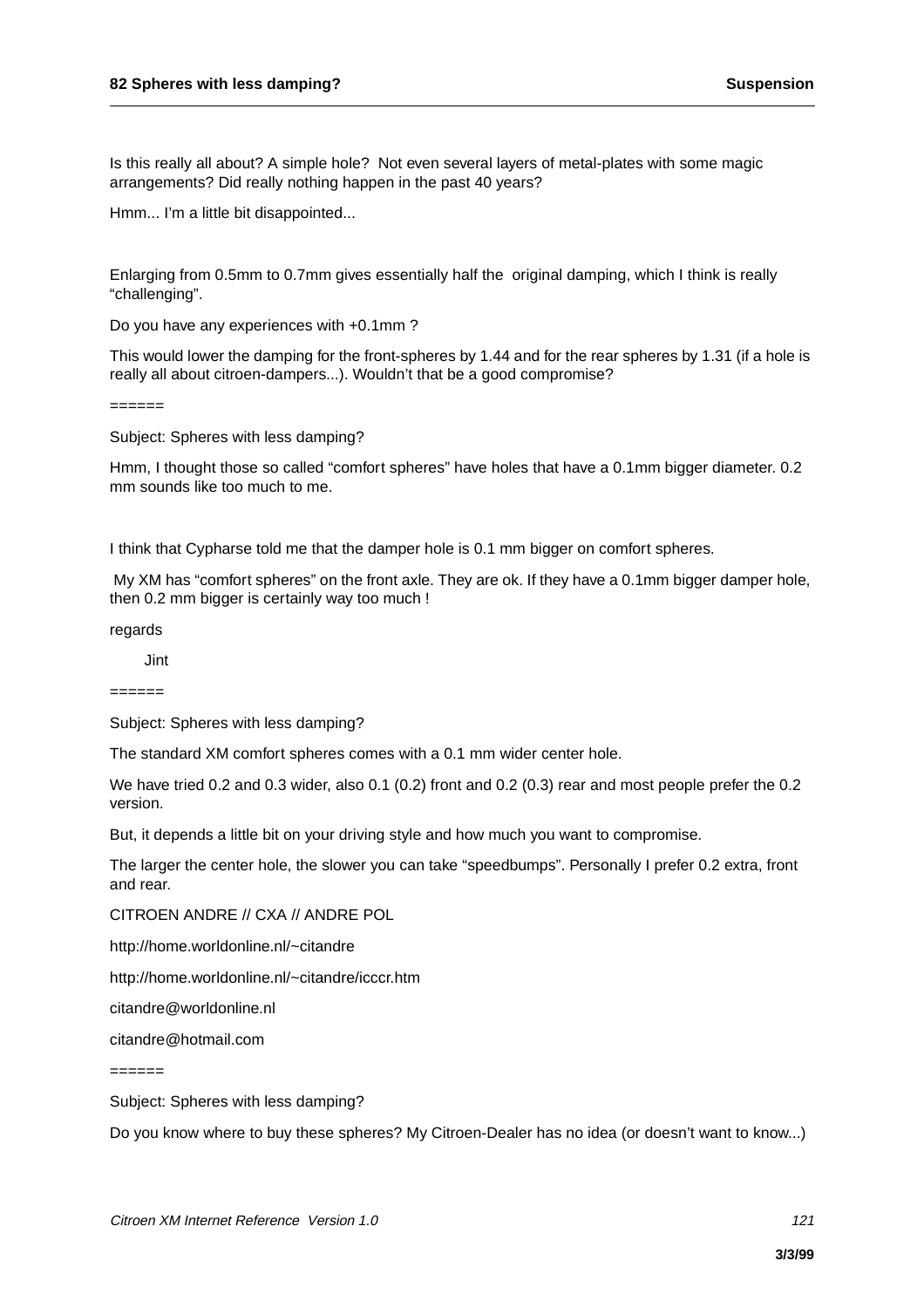--

Harald Krake (mailto:harald@krake.de)

KRAKE SOFTWARETECHNIK phone: +49 7722 9508-0

Bergstr. 48, 78098 Triberg fax: +49 7722 9508-30

http://www.krake.de, http://www.krake.com

ftp://ftp.krake.de, ftp://ftp.krake.com

alias mail-accounts: hostmaster@suedwest.net, info@krake.de,

harald@krake.com, harald@krake.net

======

Subject: Spheres with less damping?

Today I visited my citroen dealer. He showed me a sphere that is used for the current Xm-production.There are no damper holes!Probably the holes are covered by a metal-plate which seems not to be removable.

Did citroen change the spheres so that nobody can modify the damper holes anymore?

Greetings,

=======

\*\*\* No Harald,

but you mixing up damper holes and the center hole. The hole in the center works like a by-pass; undamped hydraulic fluid flows freely through this hole. Large center hole; less damping. Small hole; more damping. While the rest of the fluid will be damped, going through the holes that are covered with metal plates. Actually these metal plates are called valves. The hydraulic fluid has to push them away in order to pass. Thick valves; a lot of damping. Thin valves; less damping.

CITROEN ANDRE // CXA // ANDRE POL

http://home.worldonline.nl/~citandre

http://home.worldonline.nl/~citandre/icccr.htm

citandre@worldonline.nl

citandre@hotmail.com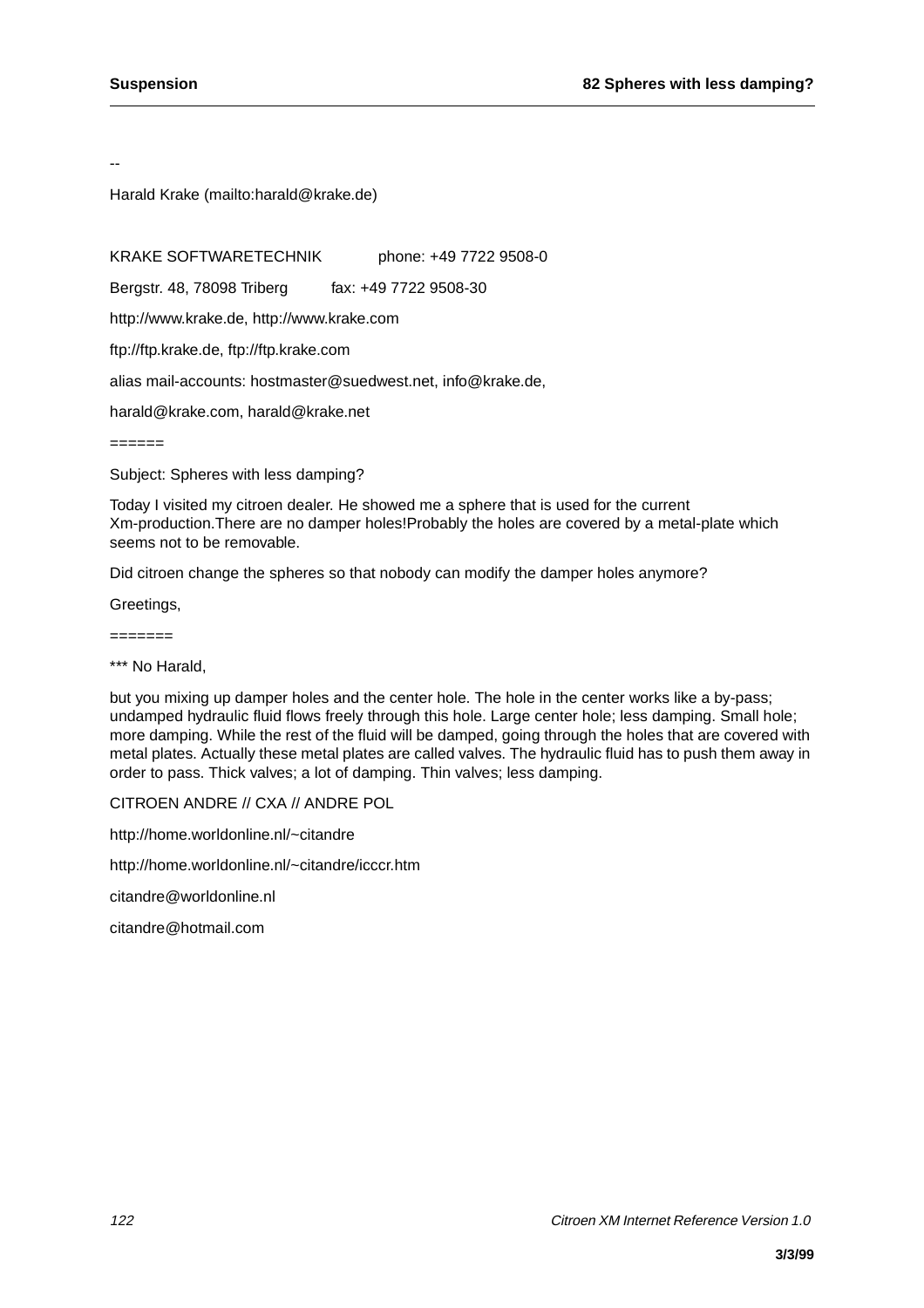### **83 Sport/Auto self changing phenomenon**

I also had problems with the auto/sport "self changing" phenomenon, I found the immediate and total cure to be simply removing ALL the earth 'Lucar' connectors & blocks on the two inner wings behind the headlamps and fitting ring terminals which were simply fitted straight on to the mounting studs revealed when the blocks were taken off. Easy !! – Later cars already have this feature fitted.

====

Something I forgot to mention is that when the suspension is working normally, moving the Auto/Sport switch on the console causes a telltale on the dashboard to light up after a very short delay. When it's locked itself into Sport mode, moving the switch doesn't cause the light to come on. Does this give a clue?

 $====$ 

I mentioned a while ago that my '92 XM2.0i was sometimes locking thesuspension on the "hard" setting for no apparent reason.

A couple of people suggested the earthing points on the front wings. My car didn't have the earthing blocks as described, but spade terminals. Nevertheless I took them off, cleaned everything and reassembled them with a bit of petroleum jelly, and for two or three weeks everything worked perfectly.

Today it stuck in "hard" again. I remembered that I'd set off in a hurry, turning the key straight from off to start without waiting for the diagnostics. Could this have been the cause?

I have also formed the hypothesis that when it sticks in "hard" the system can be tricked into going back to normal by stopping and opening the door. I've tried this twice, and it worked each time (today without even stopping the engine). Does this make sense?

 $====$ 

I have heard that early XM's can appear to set the suspension into sports mode if the front wheels are not pointing forward when the ignition is switched on. The sensor on the turning angle is read when the ignition is first switched on and this is assummed to be the straight ahead position. As you can see when the wheels are then turned to be striaght ahead the computer believs you are now turning a cirner and isolates the 3rd sphere.

 $====$ 

I understand that one of the most likely causes of intermittent switching of the suspension to "sport" is poor connections within the suspension computer.

One of the three semi sealed electronic boxes on the right side of the engine bay contains this computer.

Get someone who is an electronic engineer to open up and examine all the printed board contacts, preferably under a Ledu magnifying lamp.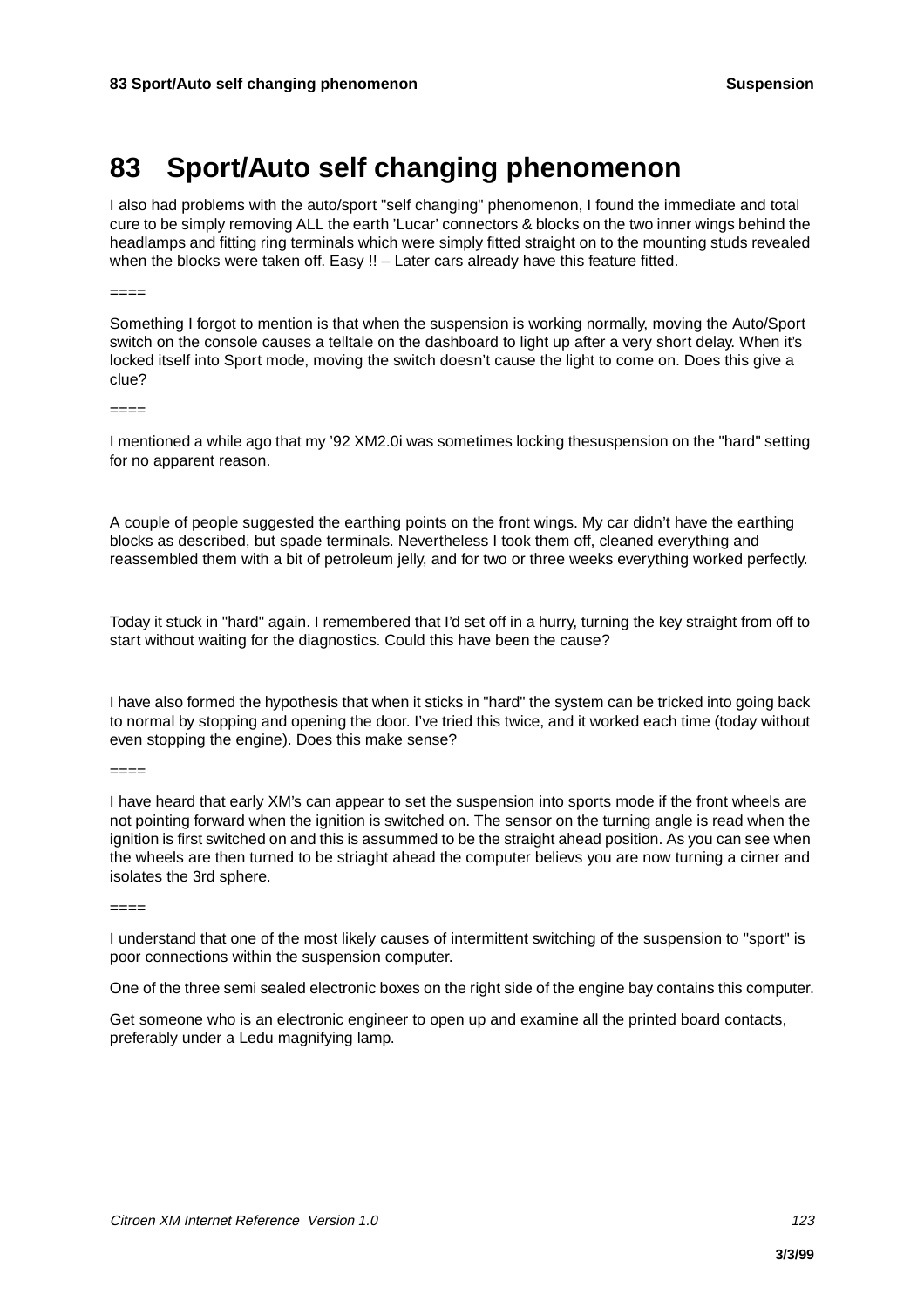### **84 Suspension**

On Hydractive 2 cars, the switch is actually quite useful - handling becomes sharper and there is improved damping as a result of selecting "Sports" suspension. Ride quality is unaltered. AFAIK on H1 cars, selecting "Sport" ruined the ride.

According to the 97/98 French and Belgian brochures I have, the XM is (was?) still available with "normal" hydropneumatic suspension on base petrol and diesel models.

======

Subject:Suspension question

Arthur is correct as, to an extent, is Andre.

Let's begin with where I believe Andre to be right:-

Points 1 through 5 and 8 are indisputibly correct.

However, if a sphere loses pressure and this is not due to damage, it is because the diaphragm has become gas permeable. Recharging a sphere therefore serves little purpose other than to line the pockets of the person doing the recharging. Once the diaphragm has become permeable, no amount of regassing will cure it. If ride quality has deteriorated to the extent that something must be done, it is reasonable to assume that the membranes are porous.

However, there is an alternative to replacing the spheres with very costly Citroen "pieces d'origine" pattern parts - made to the same standards as the originals but approximately half the price.

Someone mentioned that "Comfort" spheres are available (these are probably pattern parts) - my understanding is that these convert the sharp handling XM into an ersatz DS - soggy handling becomes the norm.

Finally, remember that we are not just talking about ride comfort here - there is also the matter of safety to consider - and a car, any car (including a Citroen) with compromised suspension components is an accident waiting to happen.

Julian Marsh

http://web.ukonline.co.uk/Members/jr.marsh/index.html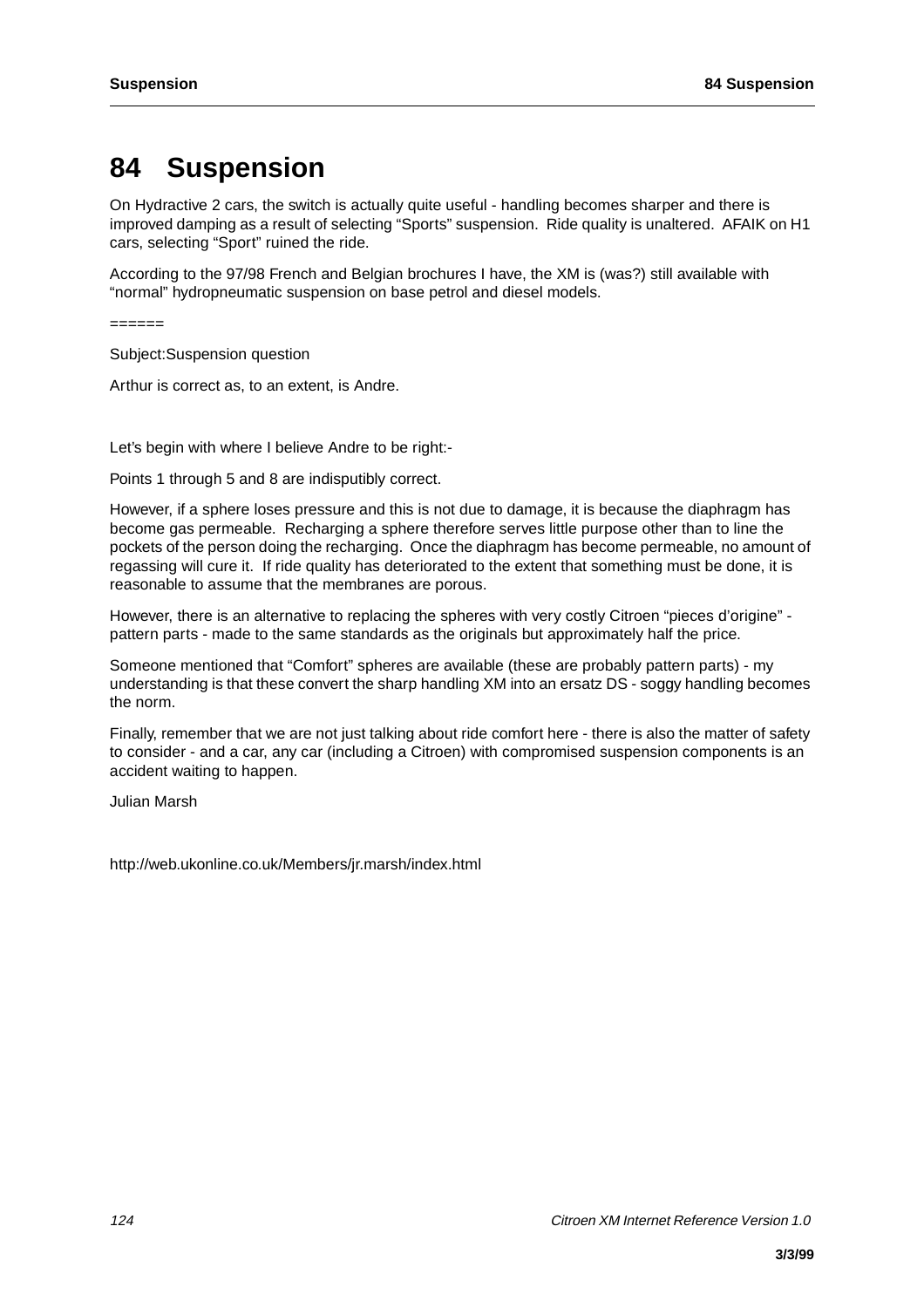# **85 Suspension computer**

When investigating the suspension computer wiring on my XM I was surprised to see that there was a connection from the courtesy light to the computer. Apparantly this is to provide an anti-jolt function !! The idea is that when you open any door or tailgate with the ignition off, the suspension computer is switched on, it then opens some sort of valve which allows the pressure in the suspension to equalise as you load heavy passengers or luggage into the car. If it did not do this then there would be a big jolt when you first turn on the ignition after loading something heavy.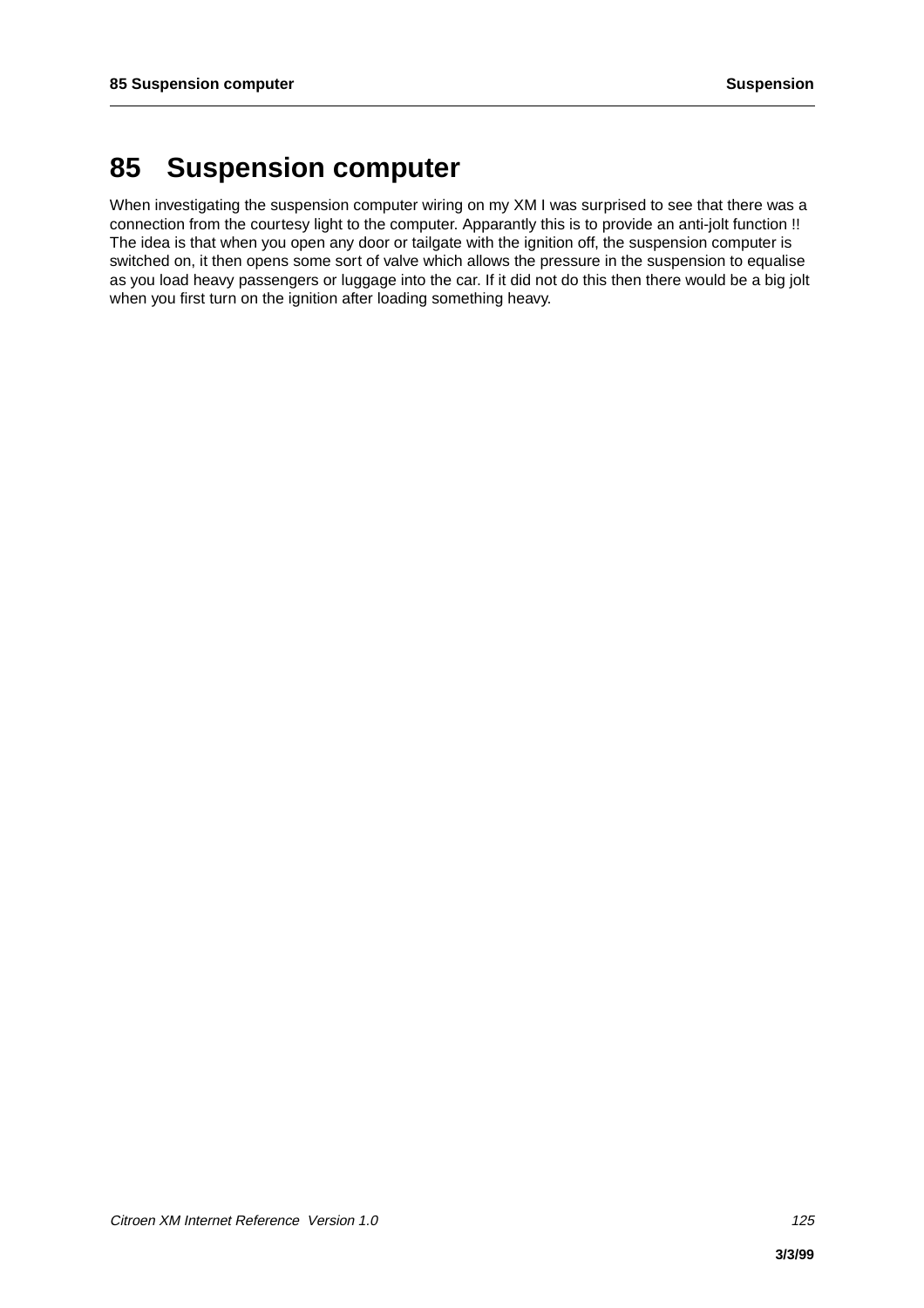### **86 Suspension Explanation**

Citroen hydractive suspension

Citroen was a pioneer of sophisticated suspension design, launching their unique self-levelling hydropneumatic system on the DS model of 1955. Hydropneumatic suspension works on the principle of having a nitrogen gas spring (very similar in construction to the accumulator used in an ABS actuator unit) connected to the suspension arm by means of a hydraulic ram. The ram can be lengthened or shortened (and hence the ride height altered) by changing the pressure of the fluid supplied to it. Pressurized fluid is provided by an engine-driven pump and supplied to each spring through a network of small-diameter pipes. Pressure, and therefore ride height, is regulated by mechanical control valves that sense the body-to axle displacement at each end of the vehicle and distribute the fluid accordingly.

Although hydropneumatic suspension was a spectacular success when first launched, its superiority became less evident as conventional suspension systems were progressively improved. To restore the appeal of their hydropneumatic system, Citroen took the decision to add computer control. This system, first seen on the XM model, is called Hydractive suspension. It gives exceptional ride comfort, combined with precise wheel control when the need arises.

#### Hydractive operation

The major components of the Hydractive system are illustrated in Figure 7.24. It is a semi-active suspension system that offers two spring rates ('Sport' and 'Comfort') and two damping forces ('Soft' and Firm'). Hydractlve uses hydraulic rams acting on, nitrogen gas springs. The big difference is the inclusion of a third gas spring for each axle. During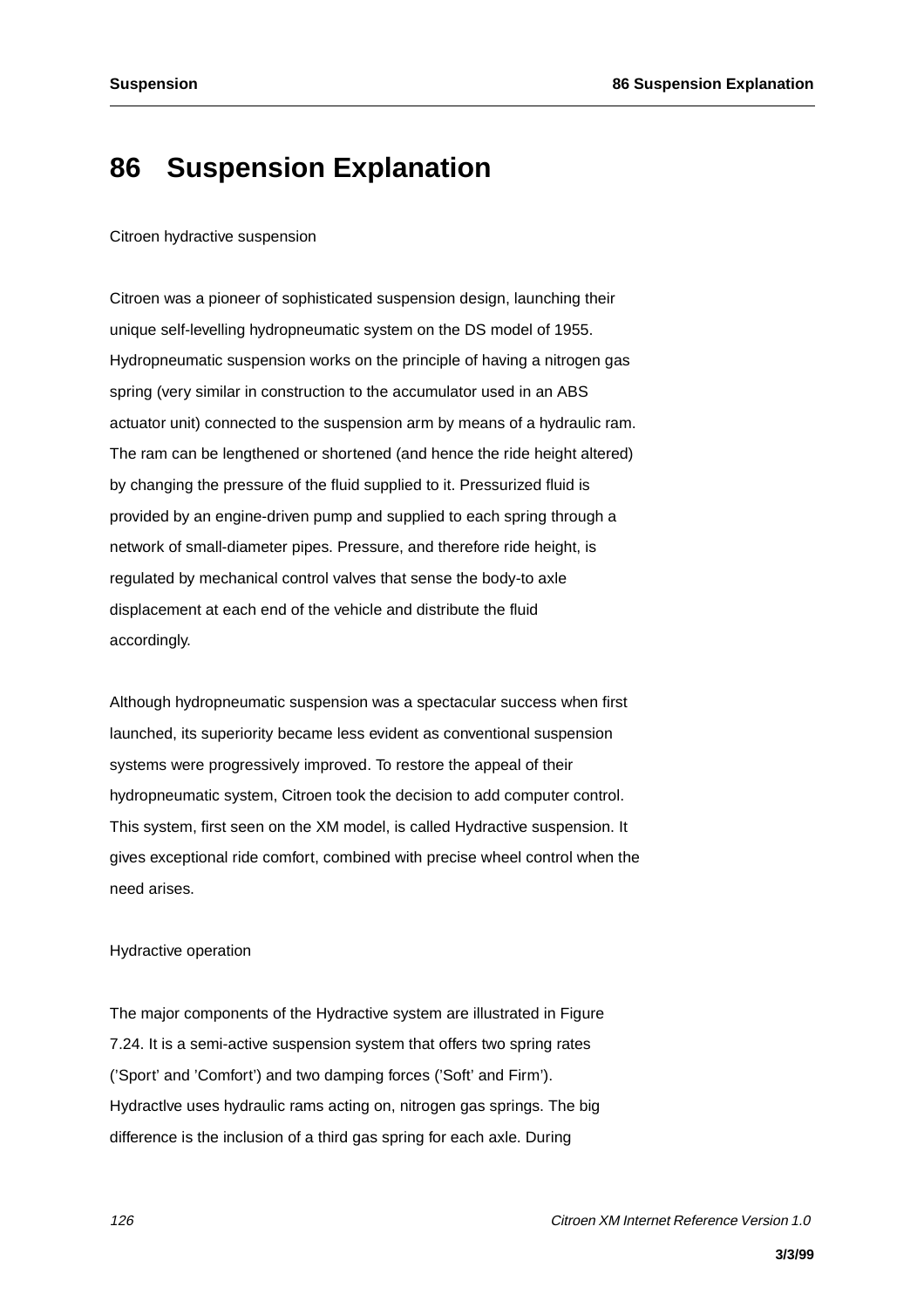normal driving the microcomputer-based ECU actuates be blenoid valves to bring the 'third spring' into the hydraulic circuit of each axle. This increases the volume of compressible gas by 50% and so reduces the suspension stiffness, improving ride comfort. Damping force is also reduced, since each solenoid valve additionally opens an orifice to permit fluid to flow between all three springs on each axle. Conversely, when the ECU decides that driving conditions demand a firmer suspension setting, it actuates the solenoid valves to isolate the 'third spring' assemblies from the system and stop the transverse flow of fluid between the main suspension struts. This results in an increased spring stiffness, firmer damping and an anti-roll characteristic.

#### Sensors

The ECU responds to eight signals; position of the control switch (SPORT or COMFORT), steering wheel position and rate of turning, vehicle speed, accelerator pedal movement, braking force, body displacement and door and boot light switches. The steering wheel and body displacement sensors are of the twin photo-interrupter type and operate in a similar way to those described for the Mitsubishi ECS system.

The vehicle speed sensor, which is shared with the instrument pack, is a simple Hall-effect detector installed in the final drive housing. A take-off shaft, which is driven by the gearbox output shaft, is fitted with a polar ring (a magnetic ring composed of several alternate north and south poles). The Hall-effect detector faces the polar ring and produces a small Hall voltage pulse (about 1 mV) each time a north pole moves past it. The gearing is arranged such that one pulse is obtained for each 20 cm of vehicle travel, giving a highly accurate method of speed measurement. Accelerator pedal position is derived from the throttle position sensor; a conventional rotary potentiometer is used. Braking force is measured indirectly, using a pressure switch. When the fluid pressure in the braking circuit exceeds 35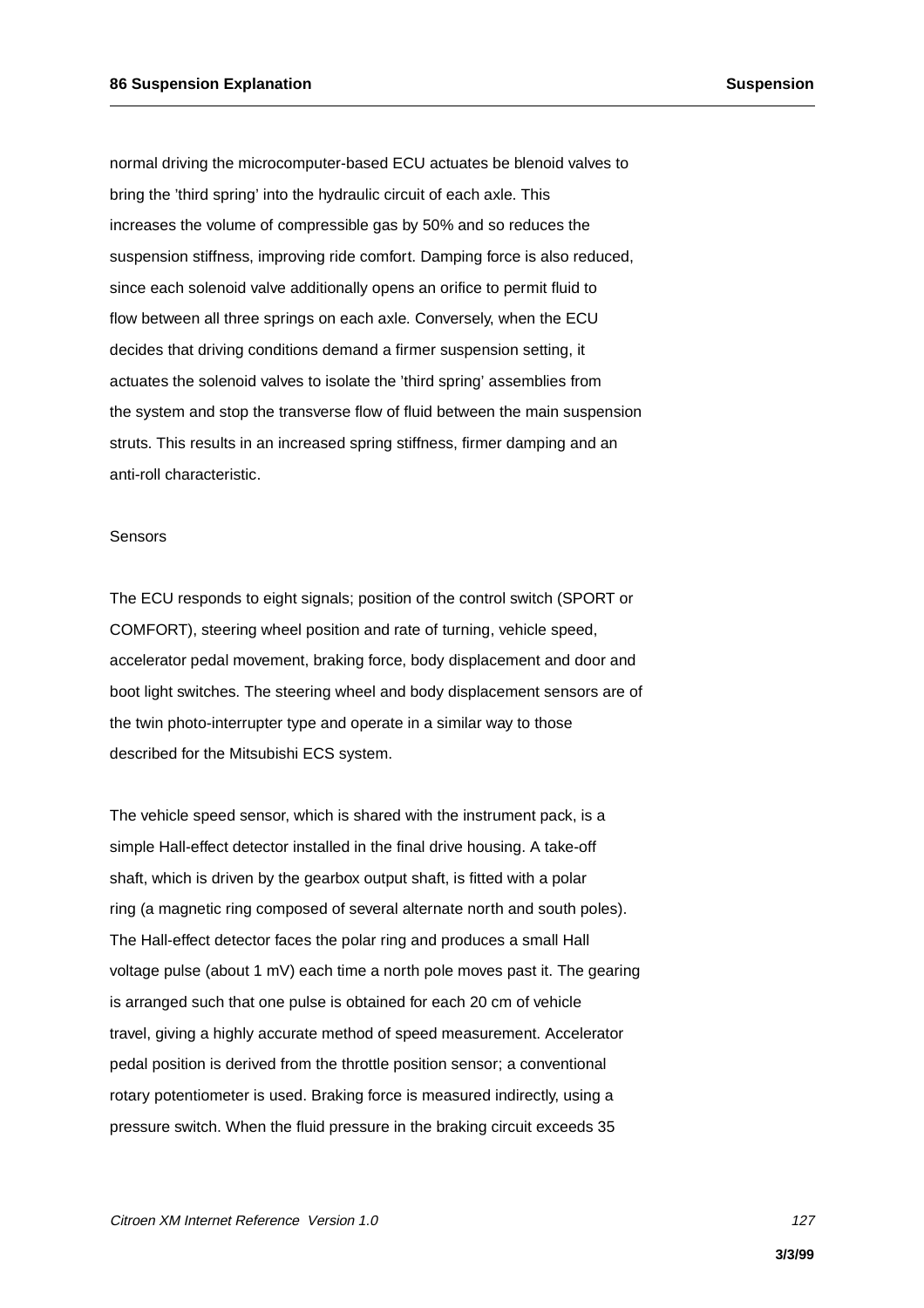bar the switch is open circuit and so the ECU input rises to 5 V. This indicates firm braking. If the brake pressure is below 35 bar, the switch grounds the ECU input, indicating a low braking force. The SPORT switch is a dashboard mounted switch that allows the driver to select a suspension control program that is more suited to fast or 'sporty' driving.

#### **Actuators**

The Hydractive actuator units are solenoid valves termed 'electro-valves', which are fitted to each 'third spring' (Figure 7.25). With no power applied, the electro-valve is held in the OFF position by a strong return spring. This isolates the third spring and so places the suspension in the FIRM mode (two springs per axle) with FIRM damping. To switch to the SOFT state (three springs per axle, mild damping), the ECU energizes the electro-valve. This is accomplished by supplying the coil with maximum voltage (about 13.5 V) for a half-second to 'pull-in' the plunger, and then 'chopping' the current at 1 kHz to obtain a 'holdin' current which averages to about 0.5 A. To safeguard against open or short-circuited solenoid windings the ECU uses 'smart' transistors which continuously check for the specified coil resistance (about 5 Q). The output current is shut off if an incorrect resistance is detected, and the system defaults to the 'FIRM' mode.

#### [Image]

#### Hydractive ECU

The Hydractive ECU is a sealed unit mounted in the engine compartment. It uses two microprocessors to validate, compare and perform calculations on data obtained from the sensors to estimate longitudinal, lateral and vertical body accelerations. To determine the optimum suspension setting for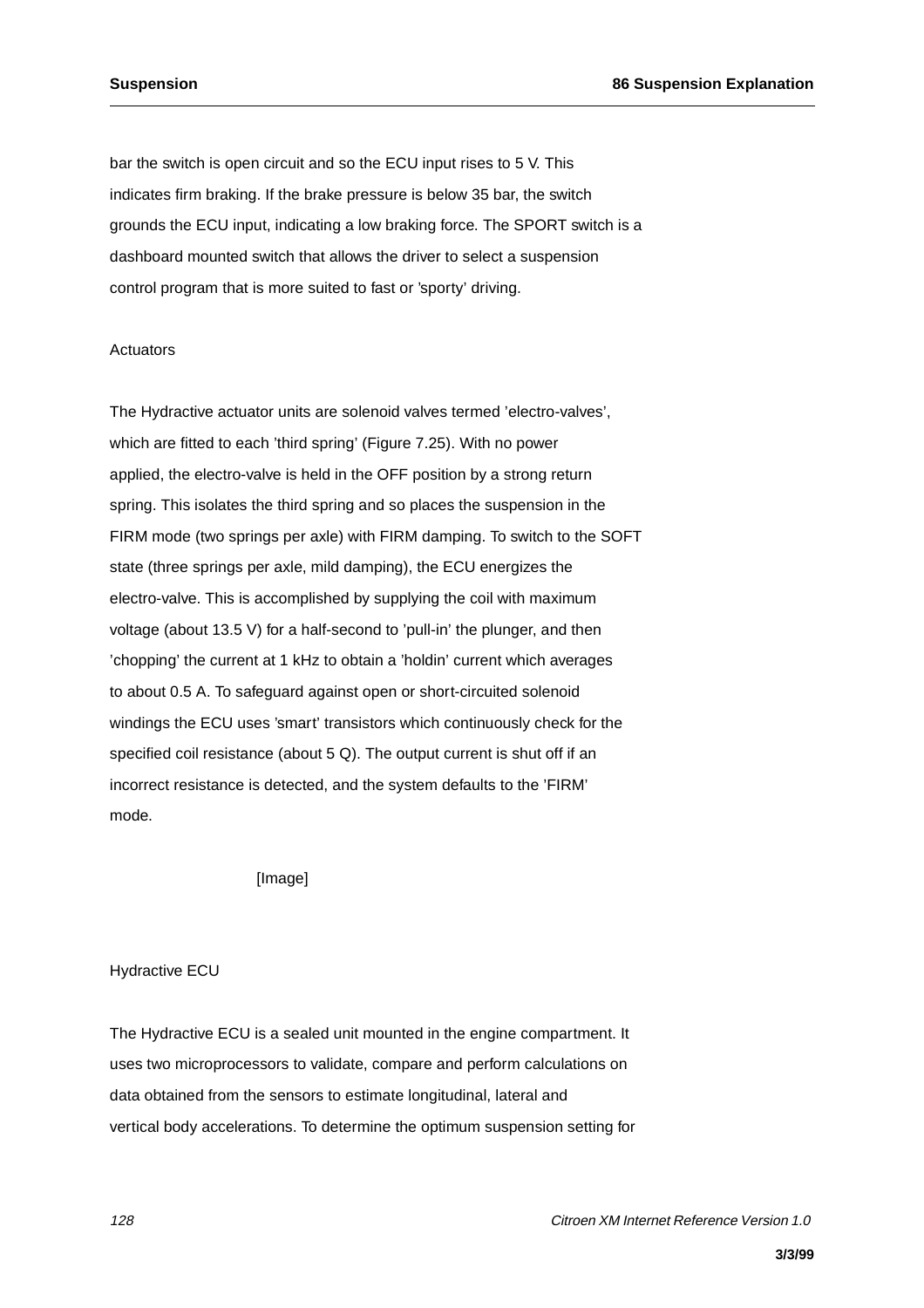the prevailing driving conditions, all sensor values are continuously compared with pre-programmed thresholds (which are adjusted in proportion to road speed). Normally the ECU maintains the electro-valves in the ON state and so the suspension operates in the SOFT mode. However, when a sensor value exceeds its threshold, the microprocessors make a decision to switch the suspension to the FIRM state and the electro-valves are de-energized. This process occurs very quickly (less than 2 ms).

Once the sensor value drops below its threshold, and after a pre-set time delay, the suspension is returned to the SOFT setting.

When the driver moves the SPORT control switch to the SPORT position, the ECU lowers the signal value thresholds by 33%. Thus the suspension system still switches between SOFT and FIRM modes, but it switches to FIRM far more readily.

#### [Image]

 I am indebted to Eric Chowanietz the author of Automobile Electronics from whose book this section has been lifted without permission. If you are interested in vehicle electronics then this is the book to get! ISBN 0-7506-1878-7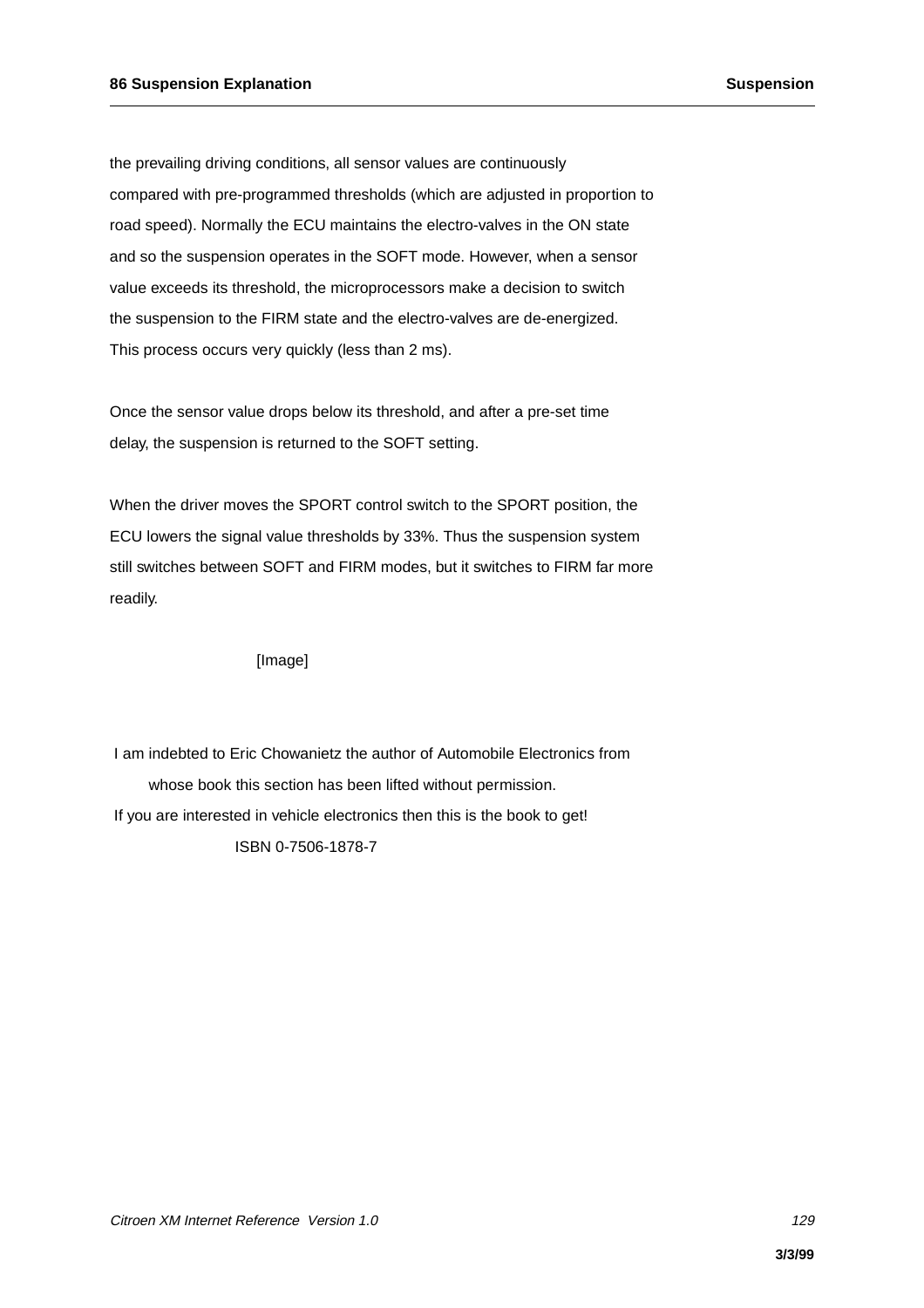# **87 Suspension question**

In the UK, ALL Xms had Hyperactive - Mk1 had "normal", Mk2 has Hyperactive II. All with, will have the switch. Pointless though it may be....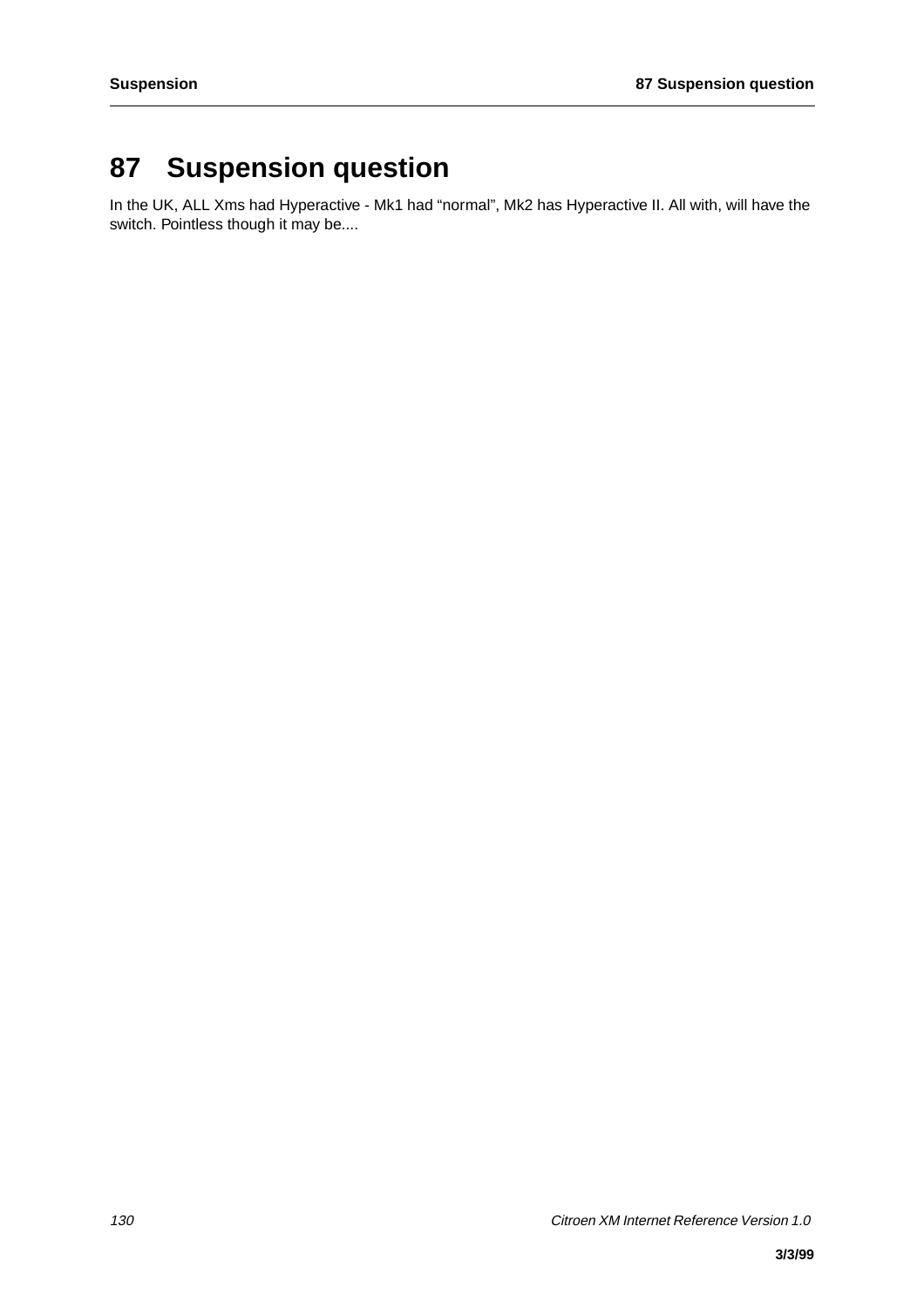### **88 Suspension strut drama**

A big BIG disaster just happened on a friends V6 Series 1, the right hand suspension strut mounting let go and the sphere etc. has punched a hole thru the bonnet (hood). The whole rubber support on the suspension tower gave away.

Has any one ever heard of this happening before.

 $=$ 

It happened to me a few months ago. I had just parked my car went inside got some stuff. When I came out I noticed a bulge in my bonnet. When I opened the bonnet the strut top was forcing the sphere onto the rim of the body. It was that rim under the hood that stop the struct from pushing right up. I opened the bonnet and left it up. In the days to follow the strut came right up out of the engine compartment. After this the other side went while the car was still down.

====

I guess this is the rubber mounting only that is failing and not the steel pressing that forms the mounting point. XM's resist rust.

The first question to ask is. Was the car driven with the supension spheres low pressure or with the setting on 'high' as either of these conditions would hammer the mountings.

Another possibility is under bonnet heat affecting the rubber composition, especially on the V6 version.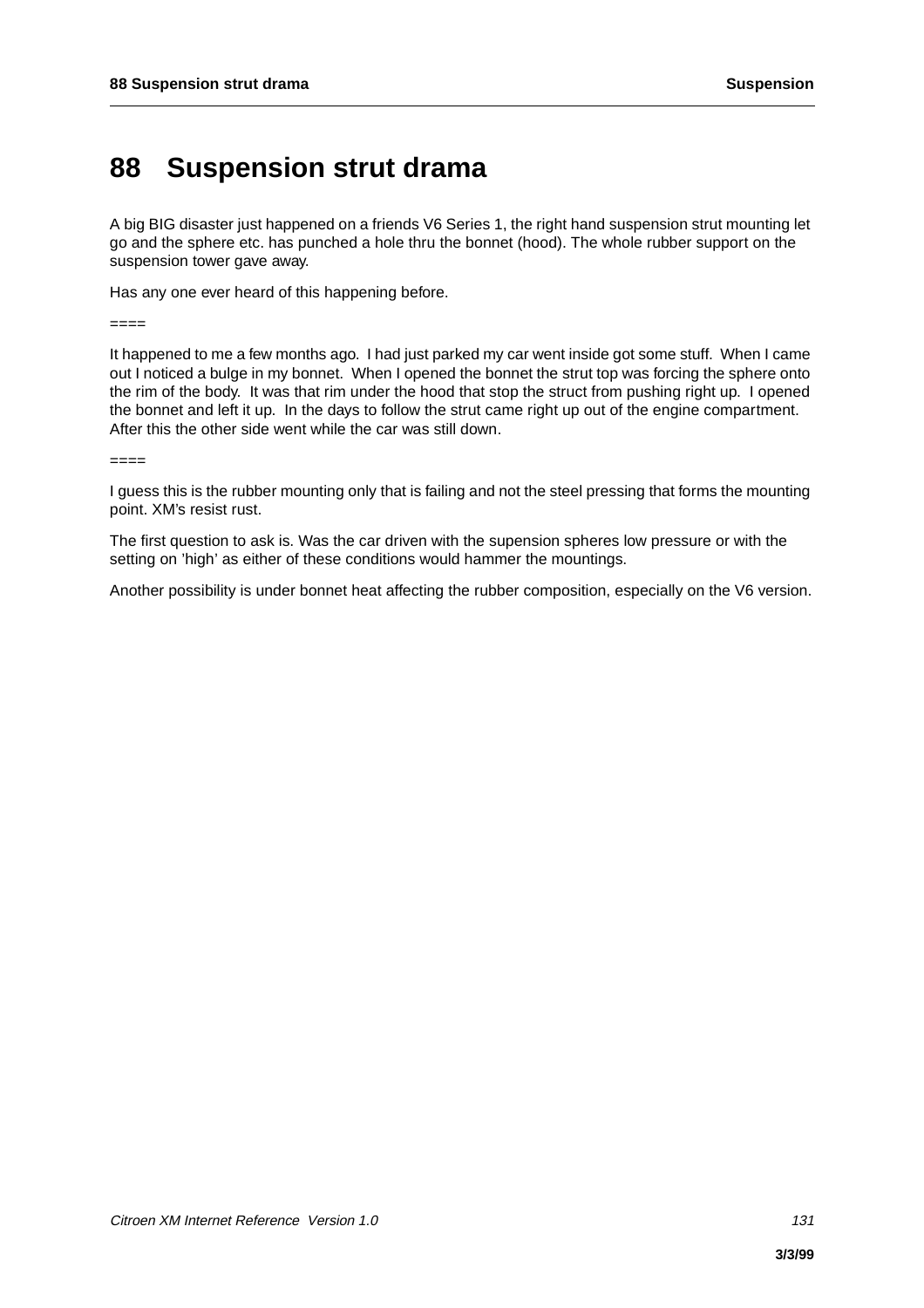# **89 Suspension V6**

I got myself a new job and bought XM V6 Ambiance (Ambiance = with ABS + lots of el. stuff: type only in the Netherlands?) from 1991 (12 valves, ORGA NO. close to 4950) a few day's ago.

Lots of small work to be done. The first thing done is to get the spheres checked at my local CX specialist next week. He claims that a XM V6 has 8 spheres. Another Citroen specialist told me about 9 spheres (only V6) and the XM Faq only mentioned 7 spheres (only 4 cyl?).

I want to be sure that my local Citroen specialist won't forget 1 sphere, so can somebody tell me the truth?

How much spheres do I own and if there are more than 7: were are the extra spheres used for?

======

There are seven spheres on your XM, six for the suspension and one that acts as a pressure reservoir.

Recharging the spheres with nitrogen gas should cost the equivalent of £15 sterling each. Replacing them with new spheres should be about £28 each.

======

If you have a 1991 V6 organumber 4950=29 may 1990 you should have: 2 rear spheres 1 rear hydractive sphere 2 front spheres 1 front hydractive sphere 1 accumulator and 1 extra brake accumulator sphere in combination with the Diravi power steering. That makes 8 spheres in total.

If you don't think that's enough , buy a Xantia Activa, they have 11 spheres.

Tell this garagist of yours to replace the spheres with new ones instead of refilling them. It's a waist of money.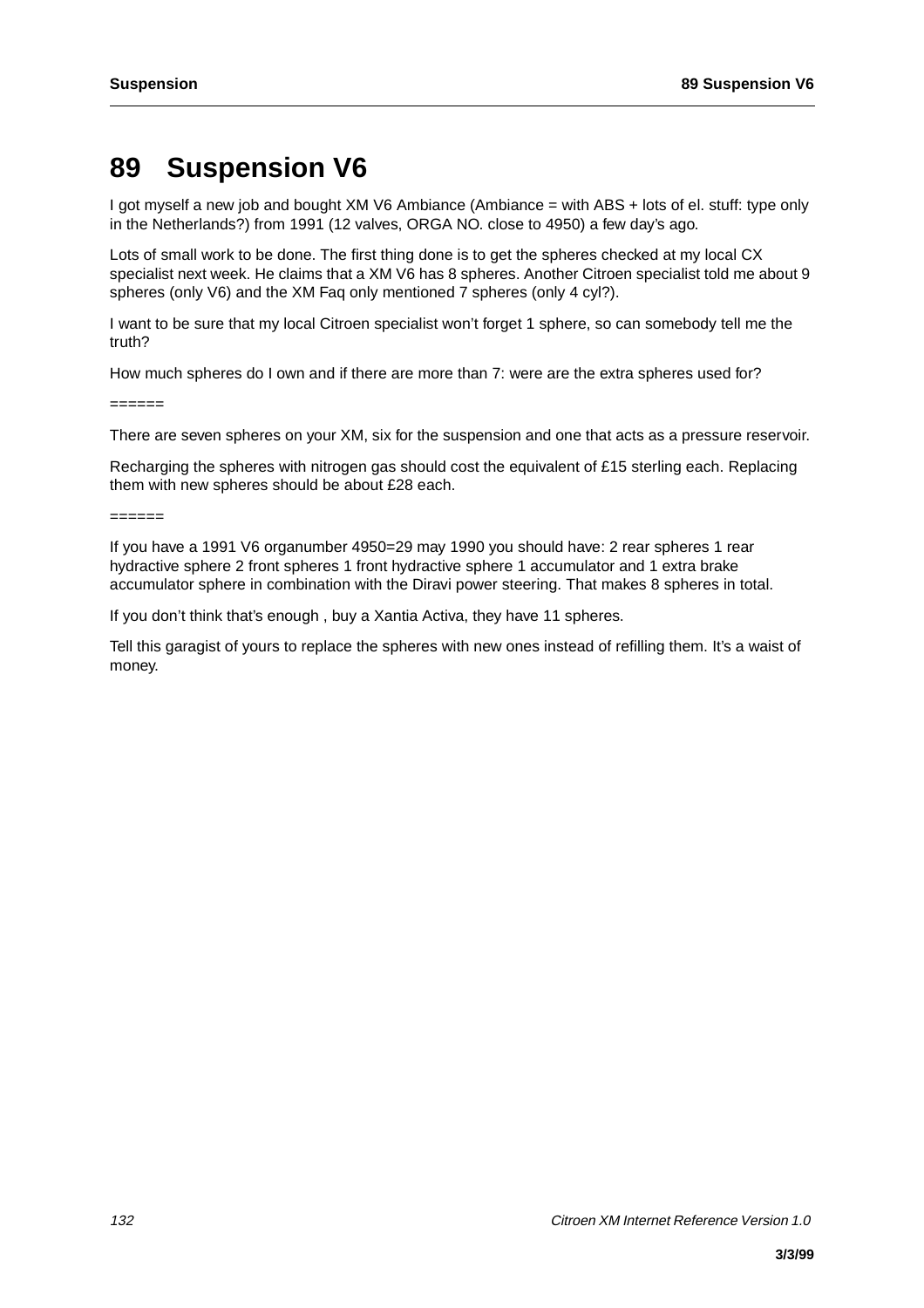# **90 Suspension variants**

BTW: Does anyone here know what variants of the hydraulic suspension have been used in the XM? As I understand it, all Citroens with Hydractivesuspension have a switch to select between "normal" and "sport" modes, but my '96 2.1TD does not. Also, compared to a 2.5TD I considered buying (which had this switch), my car is missing one of the "black boxes" (ECUs)placed front left under the bonnet.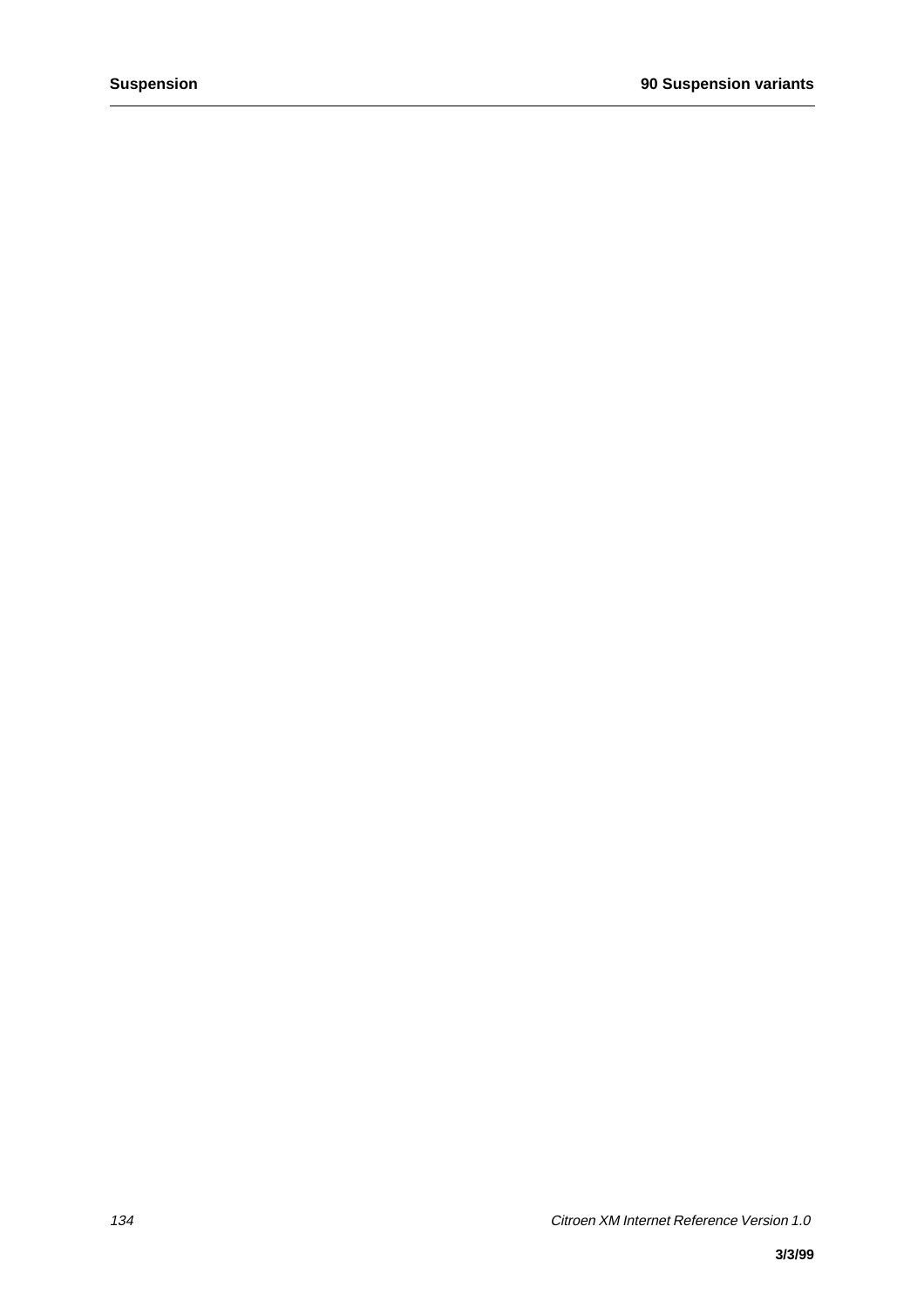# **The brakes**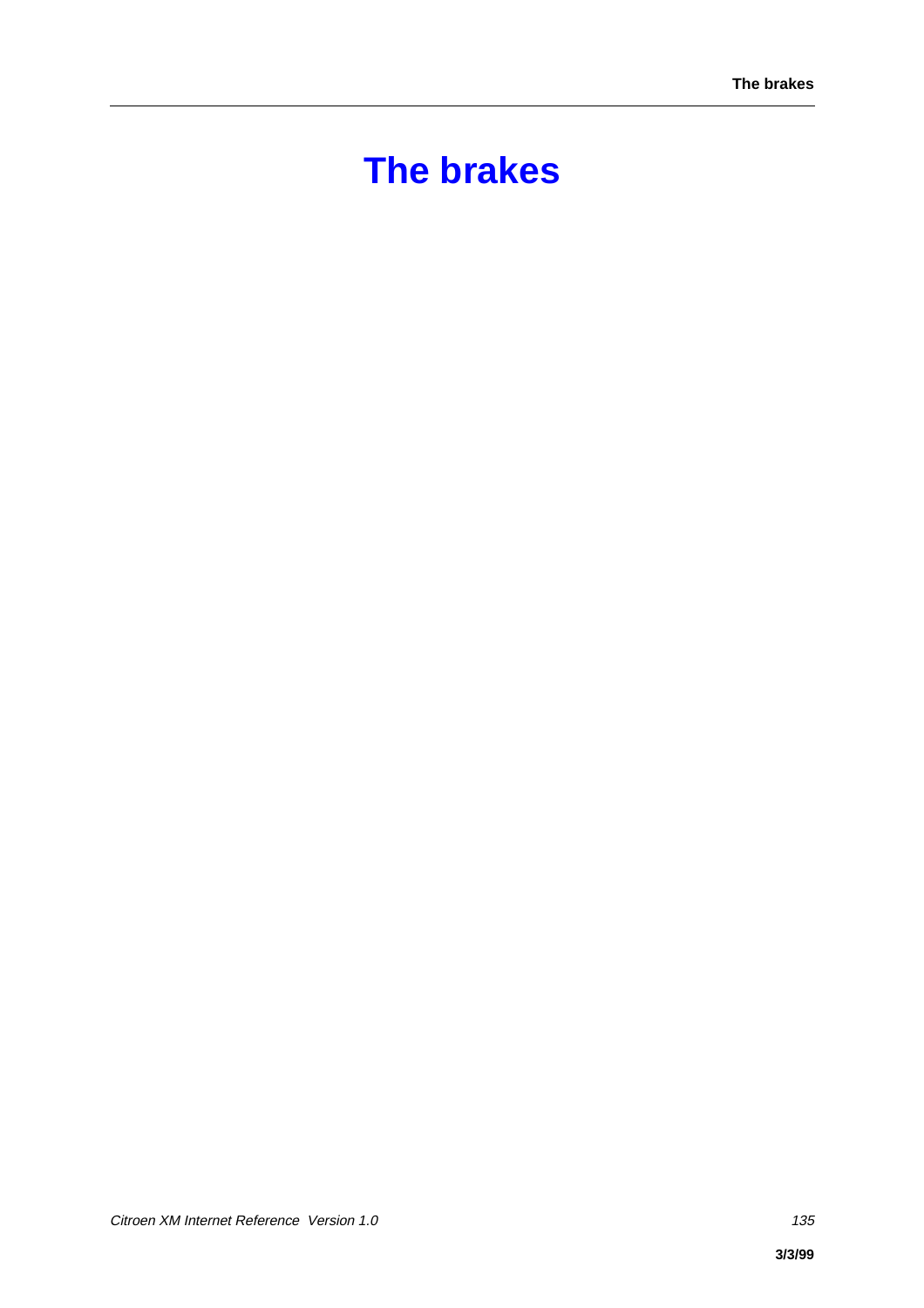# **91 ABS and Brake delay.**

Hmmm... far be it from me to put my spoke in where others obviously have more experienced spokes, but I feel the need to add my experiences to the fray:

 After work to the hydraulic system on my 24v, I experienced problems with the brakes. In my case, any pressure on the brake pedal took approx 1.5sec to be transmitted to the brakes. This caused much distress and near accidents, untill I took the car back and waited while the brakes were bled (from the actual calipers). They were then fine.

Now, I haven't studied the XM braking system in any great detail but I assume that there is a single hydraulic line going to the caliper, through which pressure is transmitted to the pads. I assume that if air somehow manages to get into this part of the line, the only way to remove it would be by bleeding from the brakes. I am eager to be corrected on this however.

Does this sound reasonable?

Regards

Richard Williamson

======

Right on all counts Richard.

 Air in the hydraulic lines close to the brake callipers will cause an alarming but usually very brief braking delay.

The air in the space needs to be compressed before the pads can start to pinch the discs. In a conventional system 'pumping' the pedal does just this. On our system where we just release prepressurised fluid into the calliper pipes the delay is an obvious result.

Your 'Brake malfunction diagnostic certificate' is in the post.

\_\_\_\_\_\_\_\_\_\_\_\_\_\_\_\_\_\_\_\_\_\_\_\_\_\_\_\_\_\_\_\_\_\_\_\_\_\_\_\_\_\_\_\_\_\_\_\_\_\_\_\_\_\_\_\_\_\_\_

**Harry** 

======

It doesn't just sound reasonable - it is right.

The hydraulics for the suspension and steering will bleed themselves - they have return lines for the air to come back to the reservoir - but the brakes cannot bleed themselves. They will need manually bleeding. If the ABS is the problem, though, I can't see it'll help.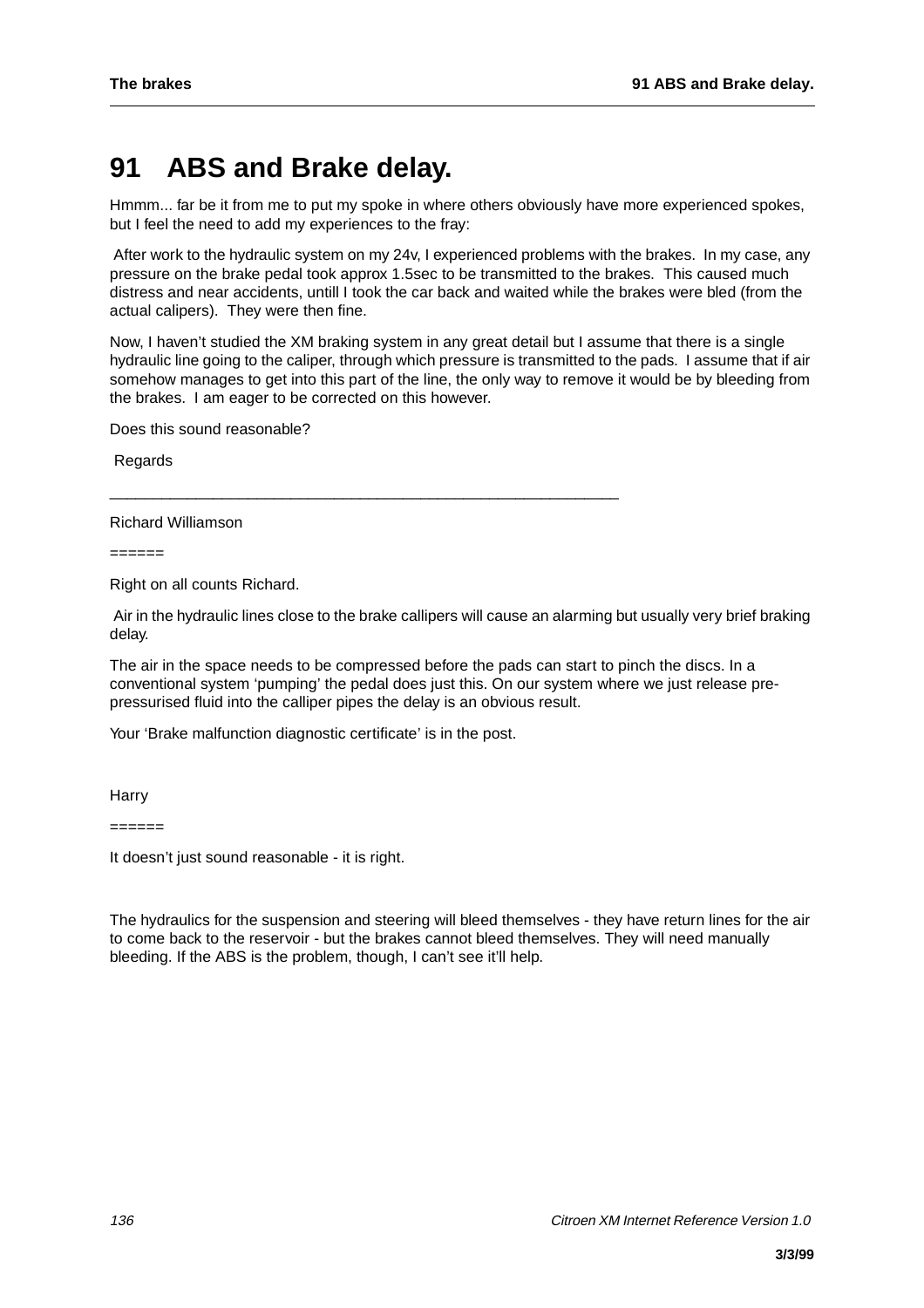### **92 ABS OUT OF USE showing on display.**

Has anyone cheaply corrected the fault indication of 'ABS OUT OF USE'. This indication is common in all XM's, even the latest, and appears without rhyme or apparent reason. Many months and thousands of miles/kilometers may pass between appearances and it quickly corrects itself when the car is next used.

======

One of the ABS sensors is faulty. THe only solution is to replace it/them. The wire is worn but sometimes the connection is just O.K. It's not safe to drive with a worn ABS sensor. I CAN TELL YOU!! I KNOW!!!

Arthur

======

I don't know very much about the ABS-system, so I think I'm missing the point; Why would it be dangerous to drive with a worn sensor? My sensor is worn, and I'm planning to cut the wires and connect them with a 1000 ohm rheostat.

As I see it all that could happen is that the ABS would really stop working, and then I wouldn't know about it. I'll just drive more carefully (which you should always do).

=======

Thank's, I guess I'll by a new sensor instead of by-passing it.

Am I right when I conclude that the sensor is not just sending alarms, but it also takes active part in the braking?

======

 $=$ 

If the sensor is faulty, the ABS computer receives wrong signals. One of the odd things that happen is that ABS starts working when nothing is wrong at 5 MPH. This appears often when braking and taking corners at the same time. Then again, only when doing 5 MPH.

I replaced my sensor 16 months ago and never had the problem since.

 The sensor sends pulses as the wheel rotates, allowing the ABS unit to determine the wheel's rotation speed. If you simply short the wires to the sensor the ABS unit will think that the wheel is locked, and release pressure to the brake on that wheel to try to get it rolling again.

Fortunately the ABS unit is smart enough to quickly understand that when it still doesn't get pulses from the sensor, the sensor must be broken. (It has to be, otherwise a sensor fault could easily lead to disaster). It will have to make this discovery anew each time the ignition is turned on however, as it uses this "event" to reset itself (in case someone fixed the problem when the ignition was off).

DISCLAIMER: I don't know any details of the ABS system in the XM; what I've described here are merely general working principles.

======

I really do feel that the fault expressed by Glyn Roberts on 16 October is an 'air in brake circuit' problem.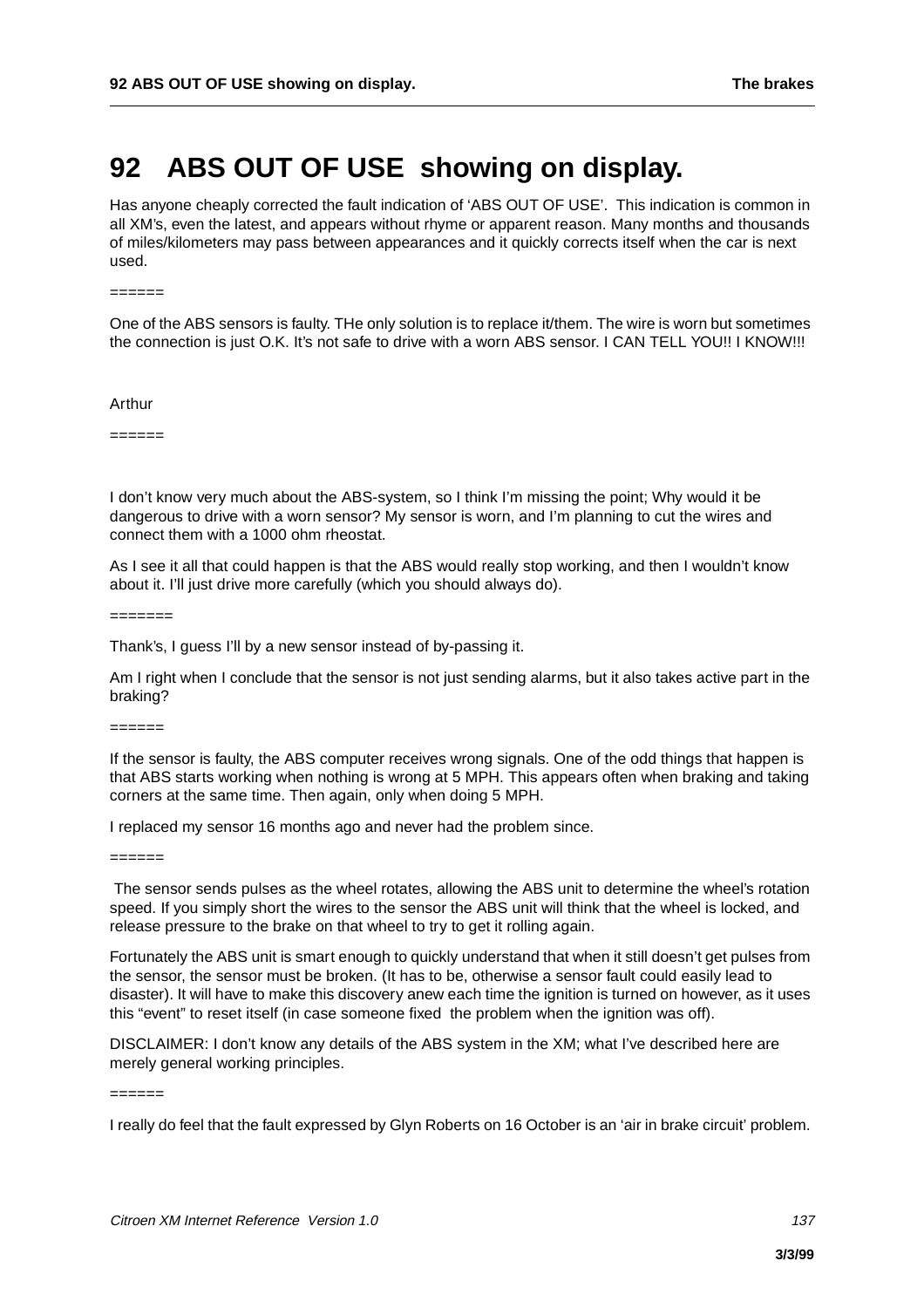ABS sensor problems should not coarse brake failure as a 'fail safe' function must, by necessity be built in.

If any vehicle was to suffer catastrophic brake failure whenever the exposed and sensitive sensors gave up, it would be immediately recalled by the manufacturer.

Removing all the sensors or even just cutting all the connecting cables should leave the vehicle with fully functional brakes with no ABS.

If Fredrik has an ABS OUT OF USE indication it should be safe to continue to drive remembering that only the sophisticated anti block function is lost.

Will do some experiments on my Exclusive with sensors disabled.

 $=$ 

I might be wrong but this happened to me too many times on 3 XMs!!!! My 1st XM suffered from this problem and it was never sold. My second XM suffered from the same symptoms and was cured after 8 visits to the garage. Our company XM also had the problems and was cured immediately after changing the front sensors. It is an electronic failure (apart from the ABS OUT OF USE warning), you can feel it. It has nothing to do with air in the system. BTW, the XM doesn't need any bleeding, the car will do that itsself.

And again Harry, I know it doesn't make any sense what I'm telling you, but believe me, when you've experienced something on 3 cars, you MIGHT be right after all.

Good luck!

Arthur

======

Disconnecting the sensors will not show the same behaviour

as what we are discussing here.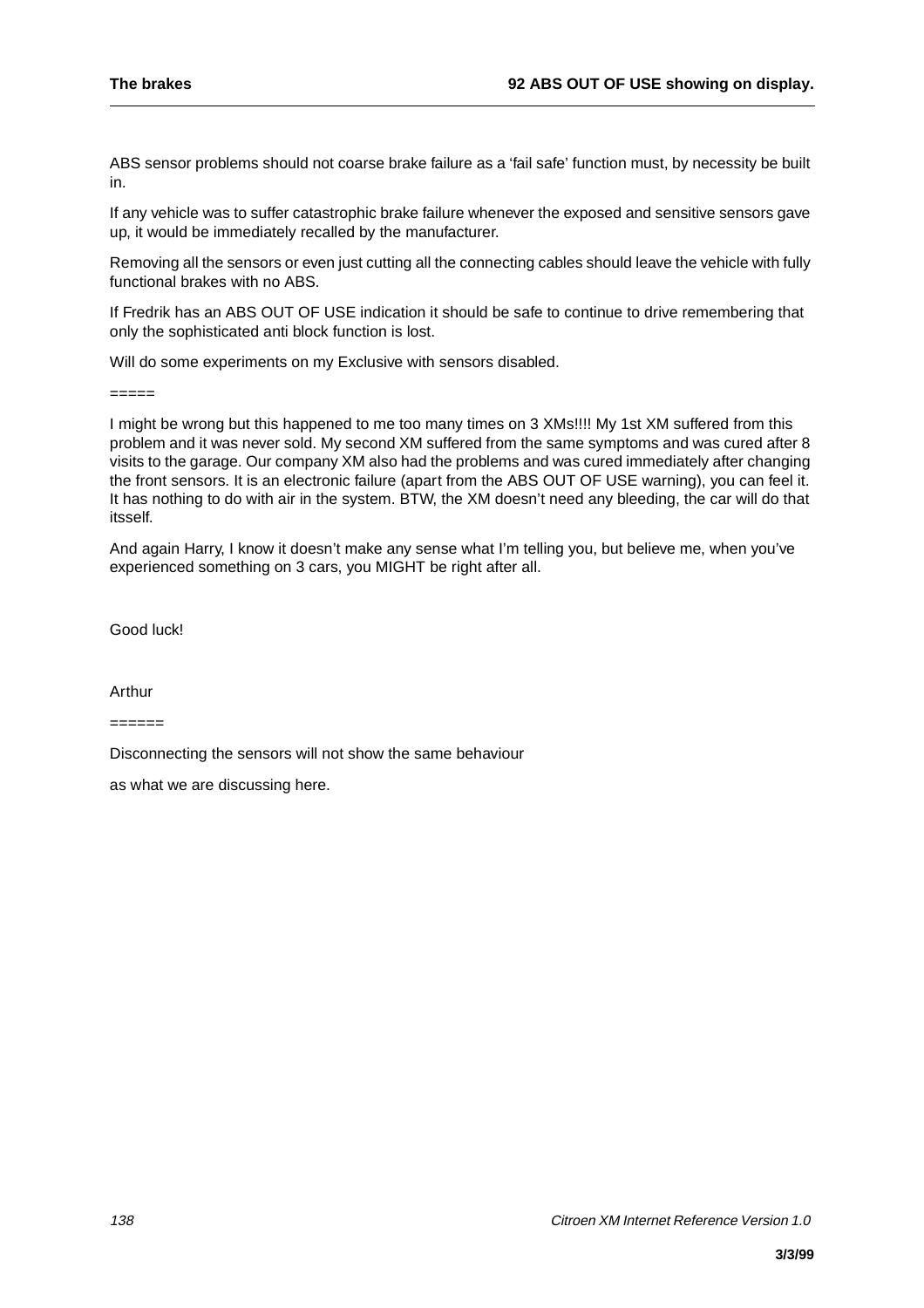### **93 ABS sensors**

I own a xm2ltr sei 1990 and my abs error light keeps coming on when I come to a stop say at a crossroad, then goes out when I move off again. Local garage says it it the left rear sensor, so I change it at #74 plus vat. Same problem still, then I Measure out all sensors the left rear measures 2500 ohms, all other 3 1500 ohms.

An imbalance? garage says I have to change right rear to balance out rear axle.

No thank you,, what about supplying the correct one I ask, dont make them anymore is the reply, so I'm off to the scrap yard. any one had the same problem? all wiring and plugs cleaned and checked. I thought it maybe another earth problem.

====

I have had many ABS problems on my XMs. Last XM was a real p.i.t.a. I had to change the left front sensor twice within 2 years and then the problem was gone, although all sensors give different measurement values. The cables on which the sensors are attached are not reliable. They are easily damaged inside because of steering etc.

We have had these discussions before, but my opinion is that it's the sensor cables that are the problem.

 $---2$ 

ABS- light comes on, and stays on, when first starting. Can be 'cancelled' by restarting engine (ie turning ignition off, and then on again) after travelling a short distance (from 1m to 1km!) Diagnostic tests indicate a problem with the left rear sensor. Solution, do nothing, alledgedy there is a batch of 'over sensitive' (??!!) ABS units which have been installed on some series 2 XMs.

====

Hi fellow readers, well I tried putting a 2.5 kohm res in parallel with the left rear sensor so that at standstill they all read the same value ie approx 1.5 k ohms. It didnt work., because the sensor is a magnetic circuit and when the rotor on the wheel turns it induces inthe sensor, or changes the magnetic field, and this is fed to the abs processor and of course we all know what happens then ????? Any way Citroen in Slough told me that one has to fit the same type of sensor on the rear axle, and that the pre 94 model sensor are unobtainable. The point I make is that if one rear sensor gives up the ghost, then its a case of buying a set, very expensive, GB pounds 74 + vat each. So I did go to the scrap yard and fir GB 15, got one, and it works, Thanks for all your comments and help.

====

The reported change to the ABS sensors, post 1994, (and probably now sourced from the 'corporate parts bin' and therefore no longer XMspecific?) maybe goes someway to explaining the aleged 'over sensitive' system on my mk2 estate!

 $=$ 

Regarding the guy with the Mk2 XM with sensitive abs. I would not have thought that the sensitivity of abs sensors would affect how soon the abs system operates. Surely the system only switches on when a wheel is skidding ie stopped relative to the sensor.

#### **ABS Warning Light- Mk2 2.0 16v**

Any ideas on this one, as 'diagnostics' show that 'no fault' exists!

I have carried out my own 'experiments', and for simplicity, will describe the problem as follows:

On a winter rnorning: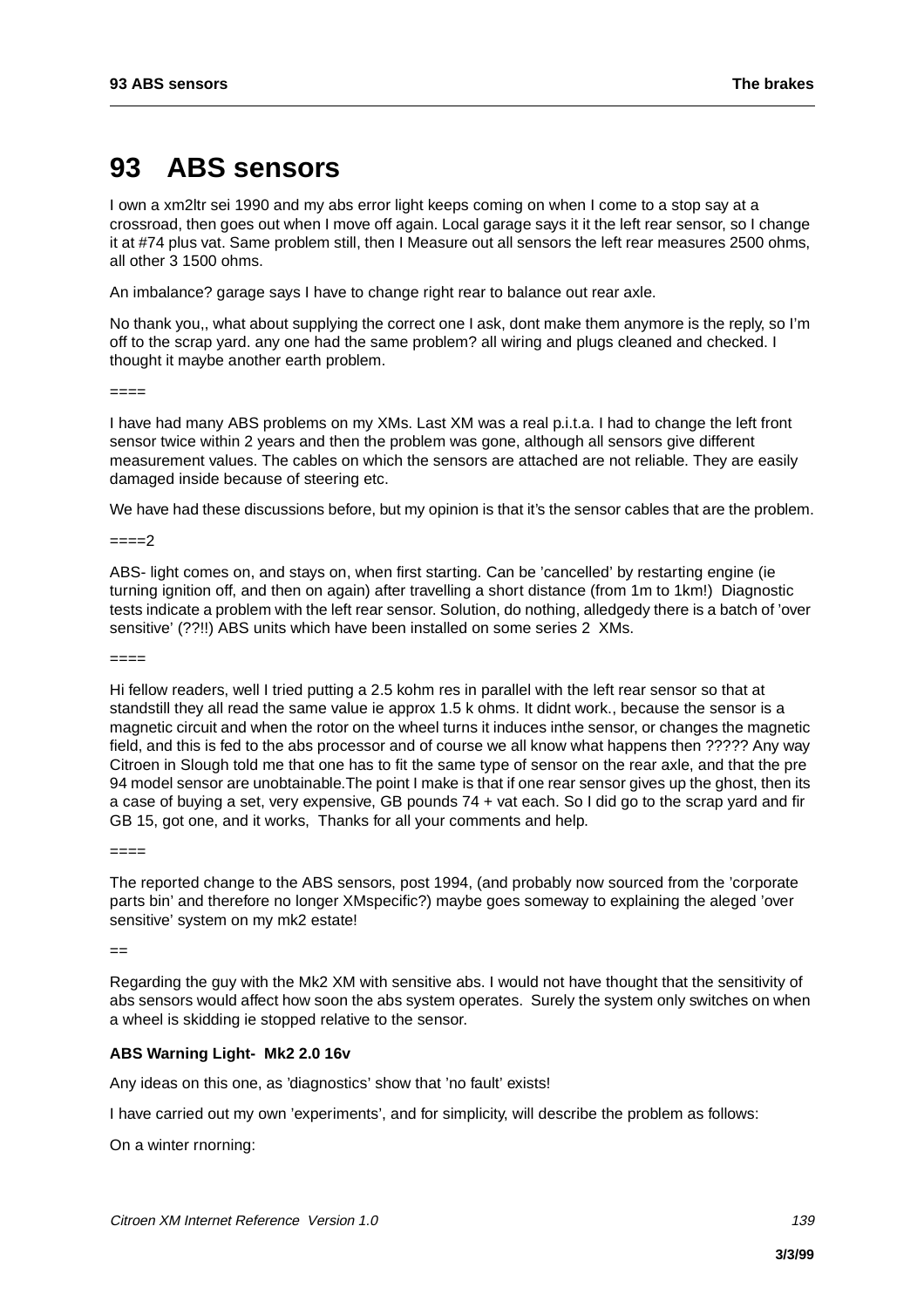Start vehicle, ABS warning light extinguishes.

With vehicle still stationary, and engine temperature at an indicated 65C, switch off engine and restart. ABS warning light now remains on.

Still stationary,brakes untouched, and engine now at (indicated) running temperature, switch off engine and restart. ABS warning light extinguishes.

On a Summer morning (higher ambient temp), ABS light remains on after first starting, but can be extinguished by restarting, when engine bay up to temperature(as above).

Clearly the fault is related to engine bay temperature, but which component?

If the diagnostics show 'no fault', is the problem in the warning light circuit?

Should I be looking for a relay somewhere?

 $==$ 

The problems I had with my 2 XMs ABS where sensors that needed to be changed ,although diagnostics didn't show any faults. After changing sensors I never had problems again. Engine bay temperature may not have anything to do with it.

#### **ABS out of use**

Can anybody help with this ABS query: I keep getting the "ABS Out Of Use" message on about 90% of my journeys (started baout 4 days ago). But it sometimes doesn't come on for 30 odd minutes or so, sometimes it's only after a couple. It seems to happen mostly in the hot weather we're having at the moment- it didn't happen last night when I was driving around midnight. Could it be because my brake pads are getting near replacement time? Or is it more serious?

 $====$ 

Your abs problem is most likely a wheel sensor playing up. These are checked after car starts rolling. To test disconect connector and use a test meter to verify there is circuit. Front sensors go often about £80 new or go to breakers.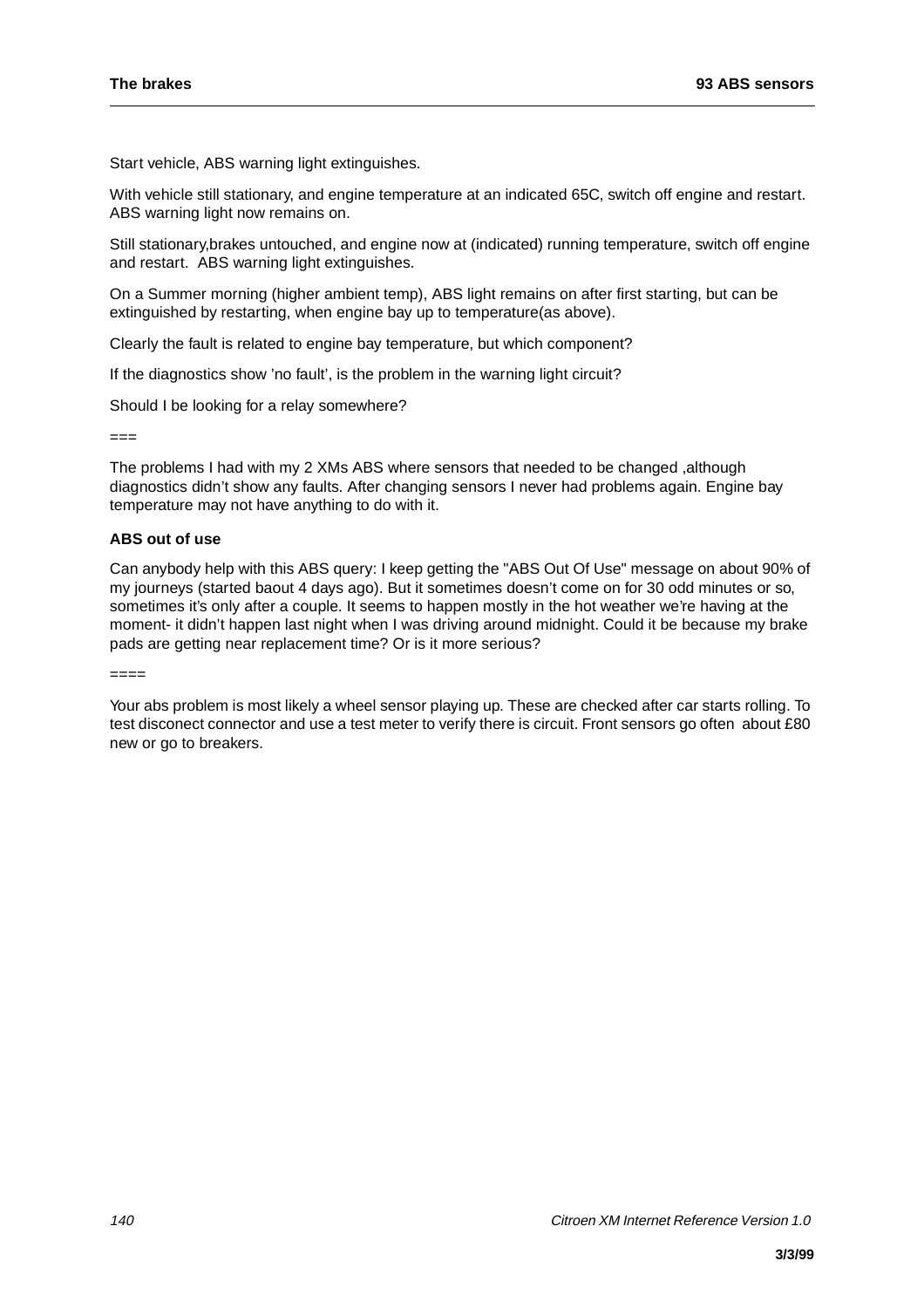### **94 Bleeding the Brakes**

Bleeding the brakes. Vehicles all types. Official operation.

Bleed the brakes with the suspension in the HIGH position after having operated the suspension as follows:

LOW>HIGH>LOW>HIGH

Jack up the vehicle with the road wheels hanging free.

Remove the wheels.

Cars with Bendix ABS:

Drain the hydraulic valve block

-Engine running

-Slacken the two hydraulic valve block bleed screws ( 5mm Allen key or 11 mm open end spanner)

-SLIGHTLY depress the brake pedal. Hold it depressed for a few seconds, then release it.

-Tighten the two screws to 0.9 m.daN

Bleeed the brakes in the following order:

RH rear

LH rear

RH front

LH front

-Engine running

-Fit a transparent tube to the bleed screw and connect it up to a receptacle

-Press the brake pedal lightly or load the pedal with a

weight ( 5 to 6 Kg)

-Slacken the bleed screw, let the fluid escape till free of air bubbles

-Retighten the screw

-Top up the LHM fluid reservoir

XM fitted with ABS:

The circuit bleeding operation can be made easier by speeding the hydraulic valve block with the help of the Souriau 26A Station or the Elit test unit.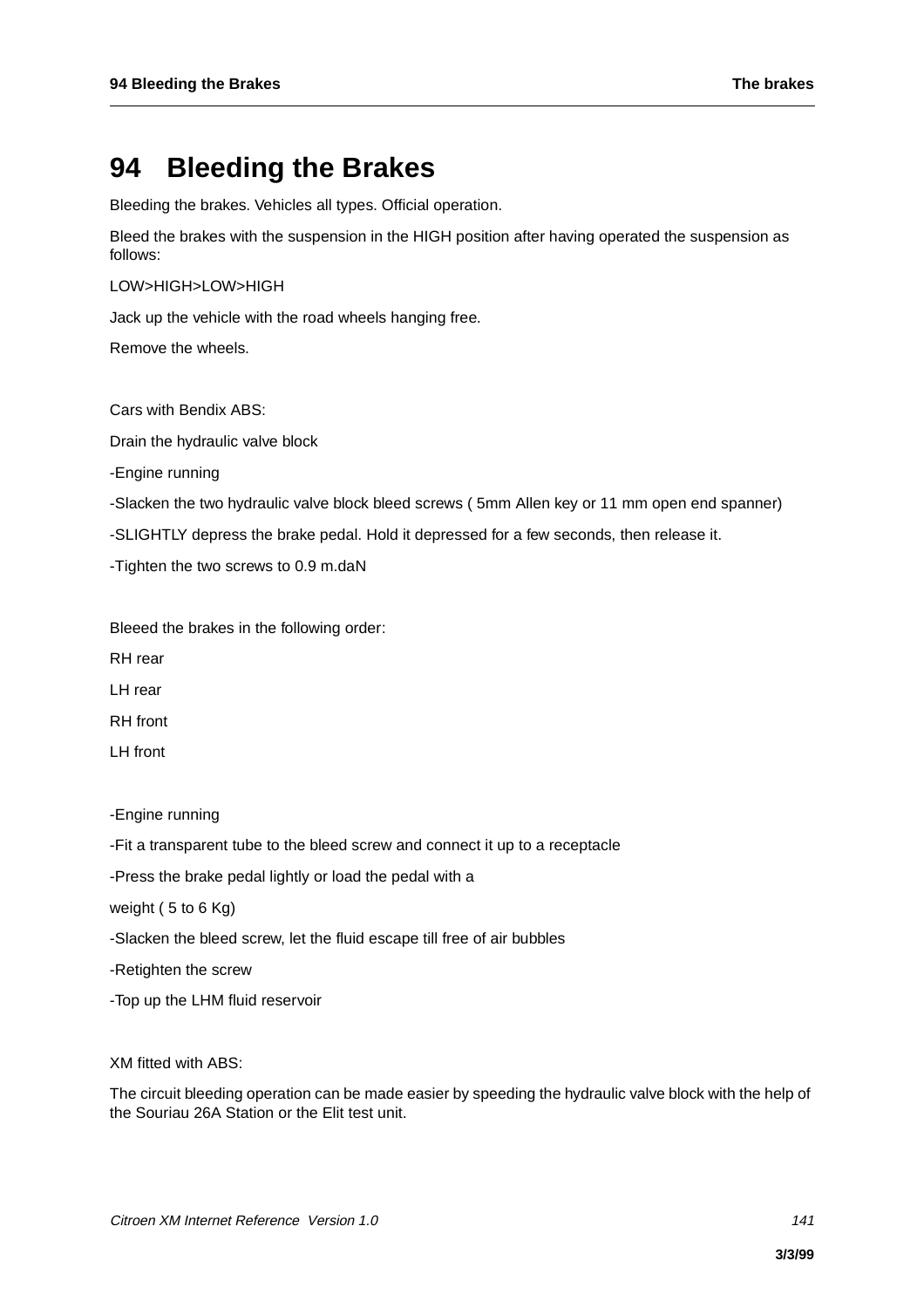At your service,

CITROEN ANDRE // CXA // ANDRE POL http://www.worldonline.nl/~citandre or (temp) http://home.worldonline.nl/~citandre citandre@worldonline.nl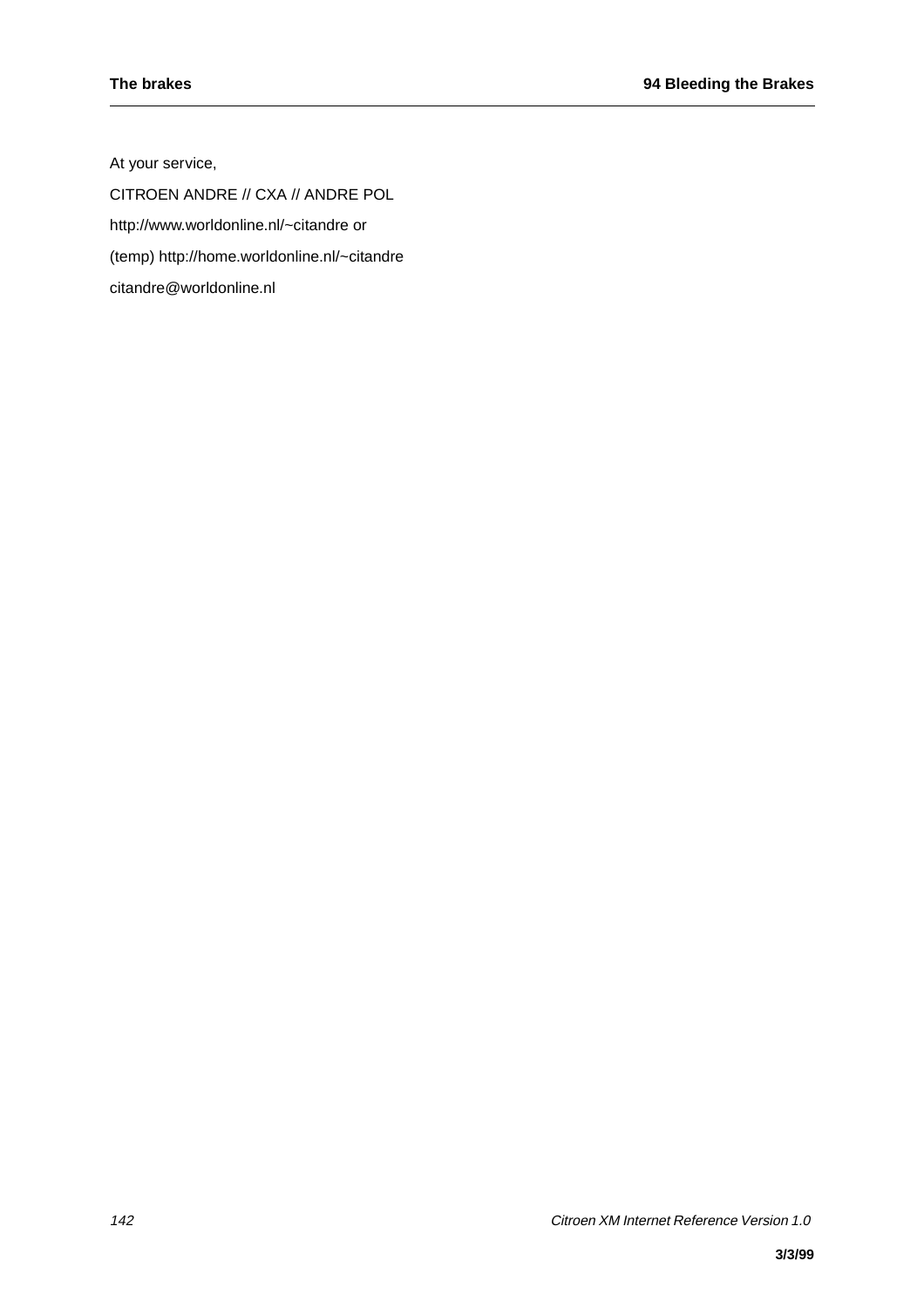## **95 Brake Disks**

#### **Replacing the brake discs**

While the front wheels were off to bleed the brakes, the opportunity was taken to check the thickness of the brake pad material and the discs themselves. Brake pads OK discs recording 22.5mm only! On this late model, the discs start at 26mm and should be replaced at 24mm. The piggy bank had to be raided to fund the purchase of a pair of discs at around £45 each (Citroen dealer price in the region of £120 each!)

To start off with the replacement, the parking brake levers on the calliper were levered back (brake off, of course) so that the cables could be pulled out of their locations. The tiny locking clip was pulled out of the retaining pin, which was itself then knocked out, which released the anti-ranle plate and freed the brake pads. The brake wear warning leads were then disconnected. The calliper assembly was then swung upwards and retained there temporarily while the piston in each calliper was pressed in while being wound clockwise back into the calliper at the same time.

#### **Calliper and disc removal**

Removal of the calliper was by taking out the two 18mm bolts and it was then tied up out of the way. Then the two disc retaining screws were removed (cross head or torx screws have been fined at different times so get the correct tool ready fret). The discs fumed out to be almost rusted on to the hubs and had to be "assisted" with a lump hammer. The new discs themselves and their mating faces on the hubs were cleaned of dirt, grit, rust and grease before fitting.

#### **Checking the run-out**

With the retaining screws tight and the calliper bolted back into position, it was possible to check that there was no visible run-out when the disc was fumed (0.005mm is allowed). New pads were fined and everything else replaced. The brake pedal was operated to make sure that the pads were in contact before dnving off.

For those who would like to do the job more professionally, tools are available to back off the calliper piston.

Sykes-Pickevant offer a superb tool, Ref. No. 660665 with adaptor for the XM Ref. No. 036109. at around £45.50;

Draper tools offer Ref. No. 33606 with XM adaptor at around £75 and Citroen Tool OUT10901 IT also sells at about £45.50.'

(Thanks to Brian Primmer and the CCC)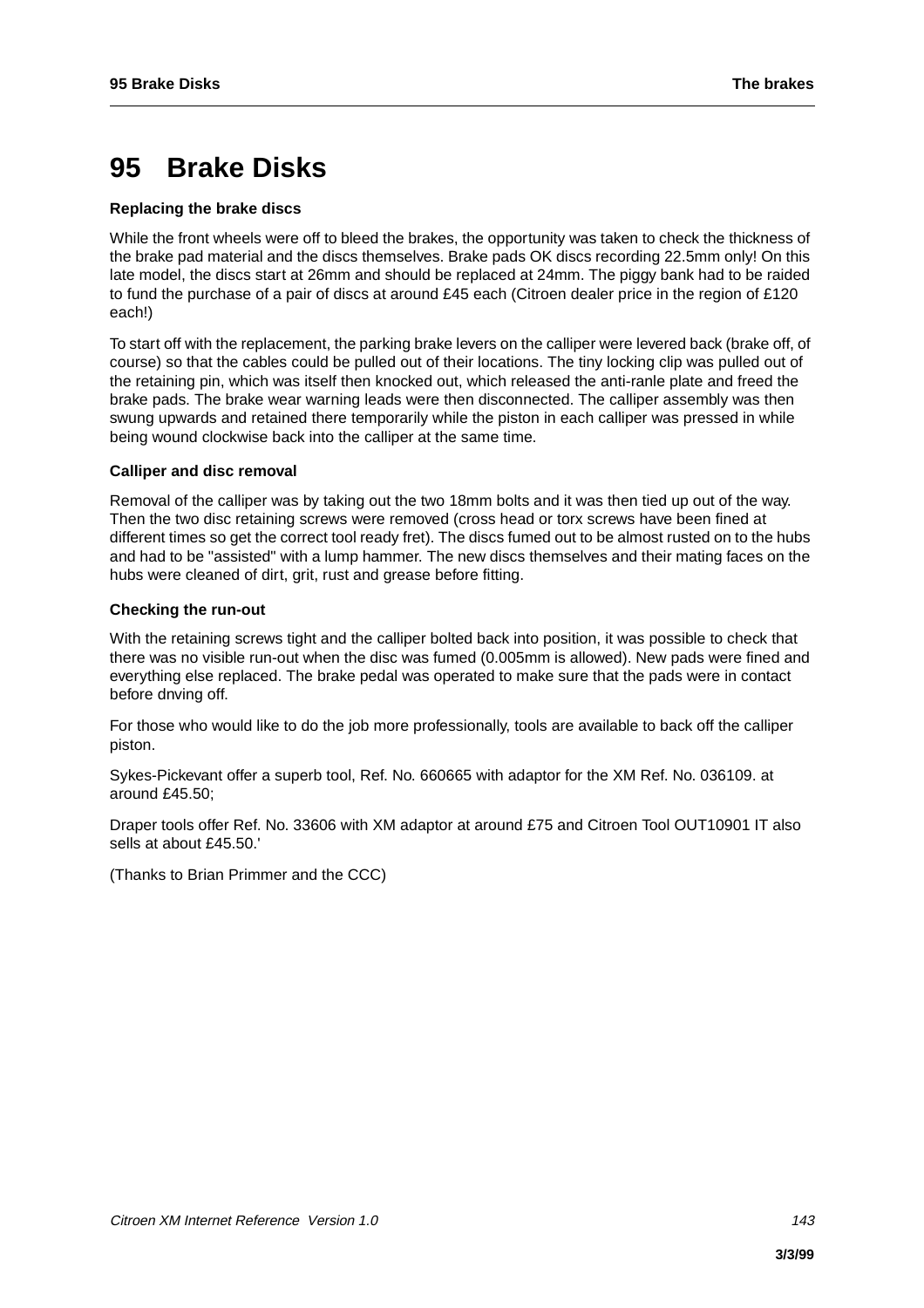### **96 Brake Pads**

Cost of front pads £22.84 UKP + VAT make Bendix from S & J Motor Factors Bradford

Bendix LHM £2.44 UKP per Ltr.

01274 723027.

Very easy to fit.

======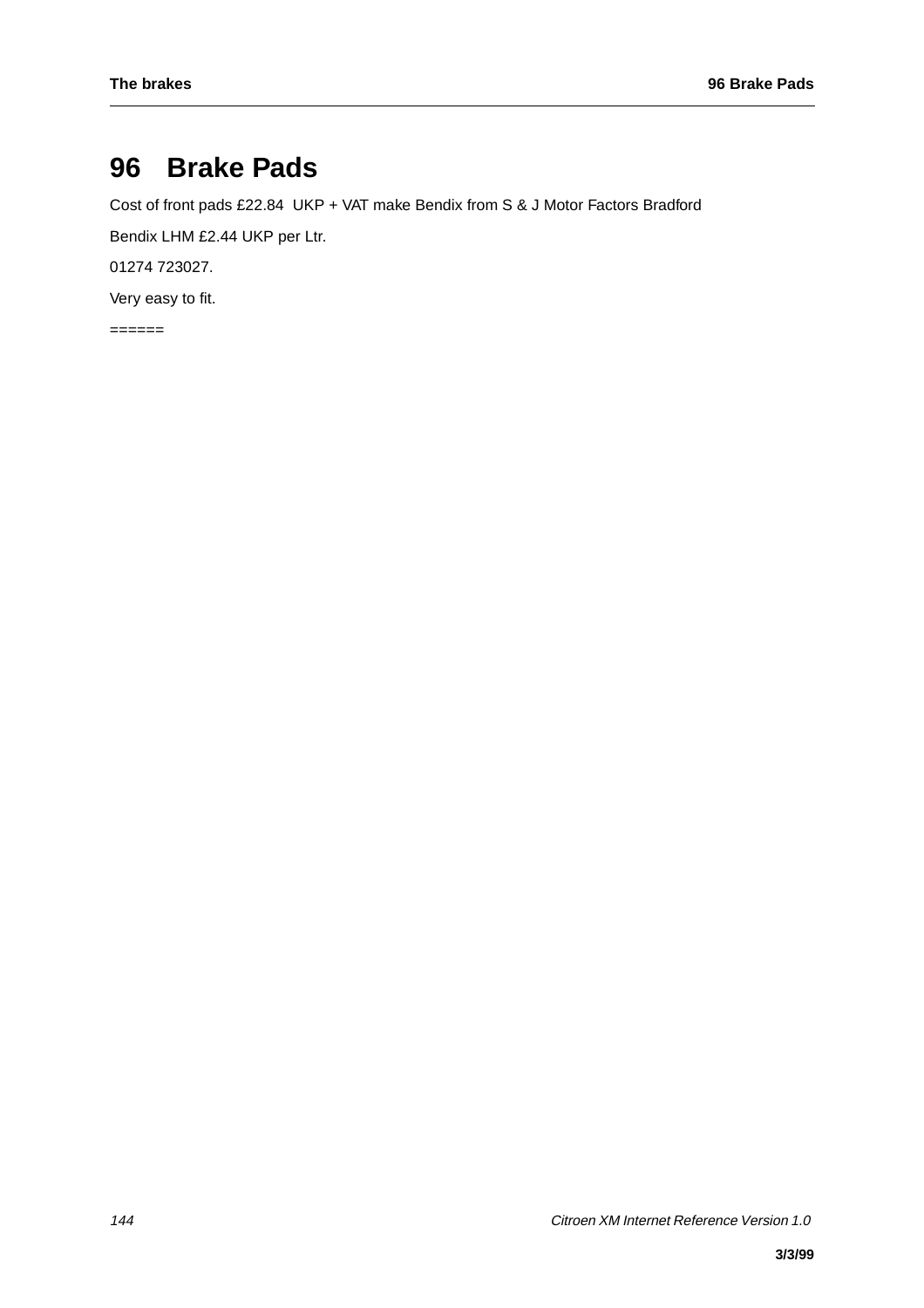# **97 Brakes**

In my case, just a check and dust removal exercise. Watch the dust and spray with a dust subduing substance and wear a face mask to be really careful. Remember, release the parking brake cables by pushing on the operating lever and pulling off the cable end. Push the cable back out and under the car a little way, otherwise you will crack the outer casing of the cable. Pull out the pin retaining clip and drive out with a pin punch, the pin which keeps the calliper housing in place. You can then swing the calliper upwards, whereupon the pads usually fall out. If changing the pads, remember that the pistons must be rotated as they are pushed back into the housing to allow enough clearance for the new pads. I use an old hub puller of the bar type (left over from motor-cycle days) in reverse to push the pads back and a 3/ 4 " chisel to do the turning bit. You can buy a proper tool for this, or make one without too much difficulty. Ensure that the little pin on the pads slots between a slot in the piston face, or you will be in trouble here. It's very obvious what to do if you take your time over it. I would allow half an hour a side once the car is on jacks and the wheels are off. Use copper grease on the pins. In my case, this time the pads were OK, although the fronts will need renewal in the next 5,000 miles. Remember that as pads wear down, they are less effective in dissipating heat and may pass on more heat to the discs. My discs will need replacing (on the front) before 100,000 miles. Replace the pads in good time!

### **Brake Pads**

There is one item I MUST correct! In an earlier article in 1994, I explained how, working 'blind' without a manual, I changed the front brake pads. To do this, I removed the massive pivot pin which fixes the calmer housing to the brake support assembly. Philip Wells tells me this is NOT a good thing to do, because the pivot is given a coating of anti-shake fluid which 'bursts' as the pin is screwed into position, thus sealing the threads and locking the pin in position. I thought it was hard to get out! The correct way is to drive out the calliper locking pin on the lower front of the callipers (similar in fact to most front end set-ups these days on other cars), unhinge the parking brake cable and then swing the callipers upwards to give access to the pads.

The parking brake must be released for this operation.

 If you need to buy the tool which screws the pistons round and at the same time presses them back into the housing, let me know. Philip Wells can get them for about £6 each and would not mind us having the address of the supplier. This would be cheaper than the Citroen tool, in all probability, and it fits on the end of a square drive shaft out of the socket set you all must surely have to hand.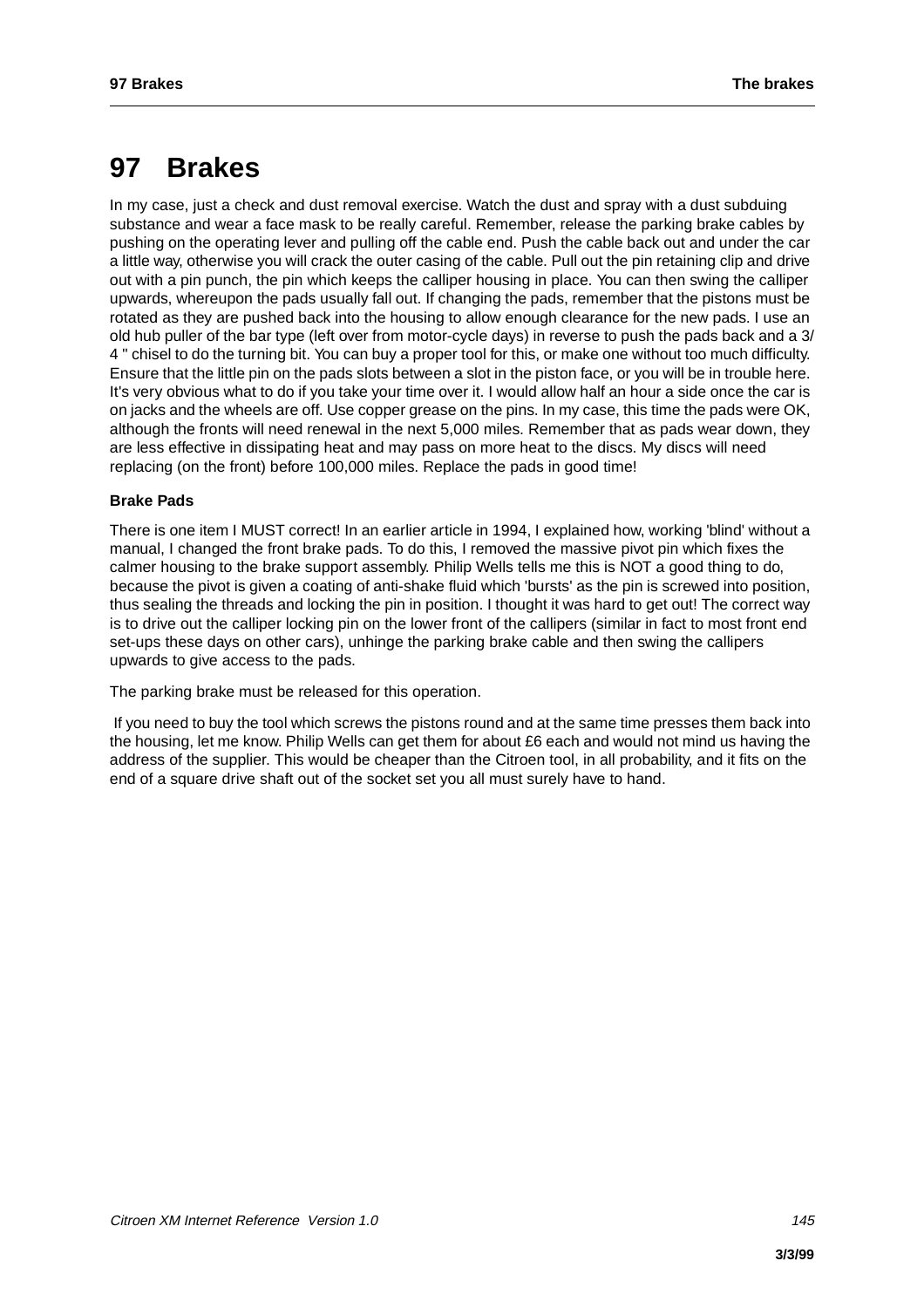### **98 Brakes not working**

### **Brakes not working - maybe its your spheres!**

The car, being a turbo diesel estate of 1992 vintage will vary in some respects from the earlier and petrol and saloon models.

I cannot speak too highly of the assistance given by other XM owners when I was temporarily flummoxed. They will know who they are.

The first job was to find out why the foot brake suddenly developed a time-lag when the pedal was pressed. (Most upsetting for my passenger and me when I seemed to be making no effort to slow down, followed by a sudden deceleration). Air in the system was diagnosed and the brakes were bled, both front and back, resulting in the expulsion of a lot of air mixed with a black sediment in the drain container which seemed to point to no previous brake bleeding and/ or no fluid change in earlier life. For perhaps 50 miles the brake was OK, then the symptom returned.

Another thorough bleeding session gave a good brake at last. But, where had the air come from in this sealed hydraulic system? It was, of course, in the system already; compressed gas in the accumulator sphere! The diaphragm had split or punctured and released its contents into the fluid. Even though the sphere was dated August 1995 and it was only June 1996(whentheproblem came to light) the non-genuine sphere had failed. I wish I knew who fitted it in the first place a chisel had even been used to tighten it! With a proper chain wrench (and what an awful job compared with a CX) it was replaced with a service exchange unit from Pleiades, sadly not on a service exchange price basis.

As the front calliper brake nipples have a very restricted access, a thin-walled pipe is called for, so the fuel filler air bleed tube was borrowed and proved ideal. The LHM was replaced at the same time and its filters were petrol-washed a job that is always worthwhile.'

XMinations comments: I am convinced from both experience and other owners' experiences, that poor quality replacements, especially for the main accumulator, is not good practice. There is little doubt that having only one sphere to cope with brakes, steering and suspension, it has to be good. My personal view is expect to change them every two years. There is little doubt, again from accumulated (get it) experience, that many company-owned cars may have a full service record, but tend to get only the bits that break put right with scant attention paid to things like changing the life-blood of the car (LHM, of course). Well thanks, Brian. Next time, we will look at brake disc changing.

(Thanks to Brian Primrner and David Evans of the Citroen Car Club)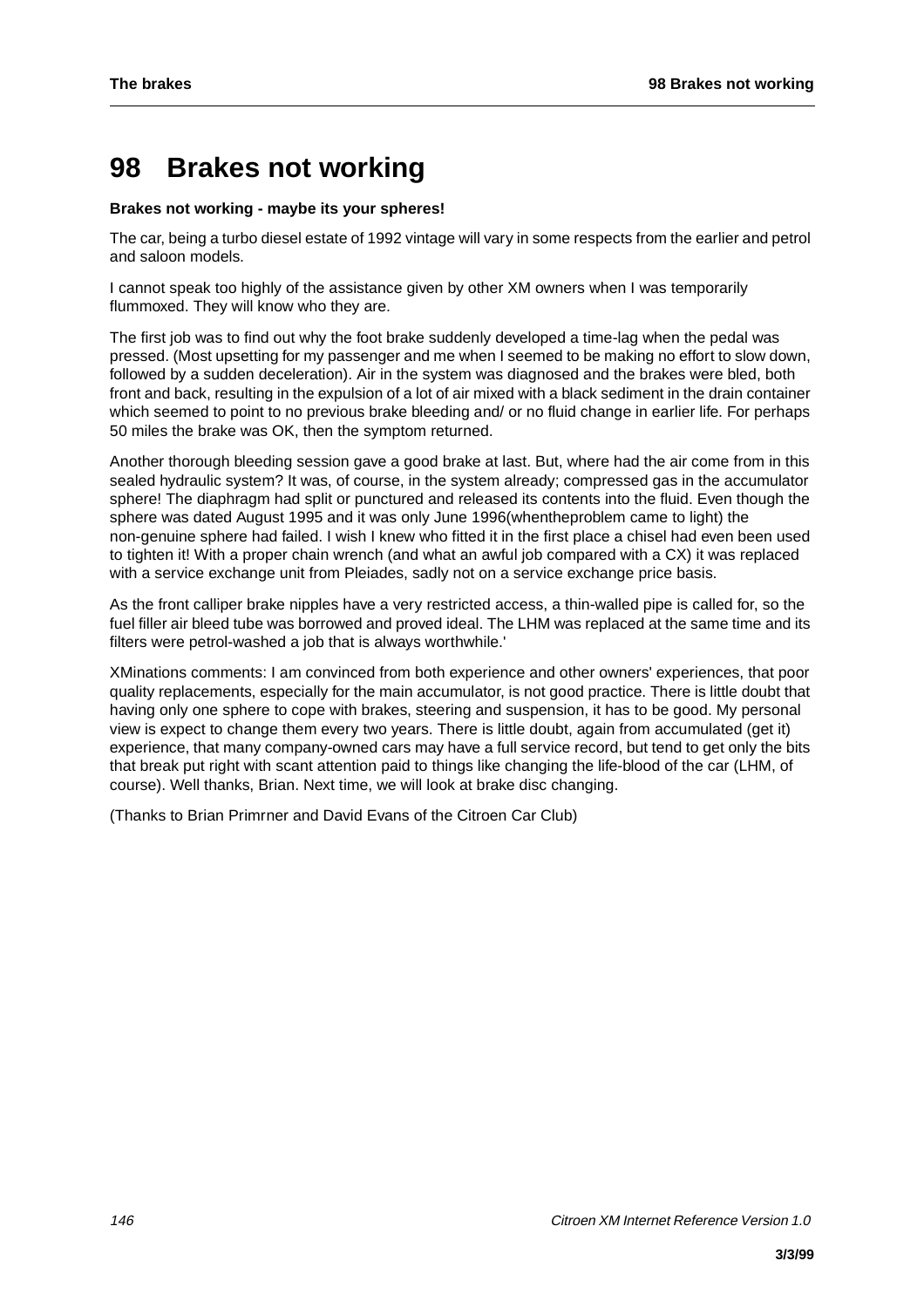## **99 Front brake pads**

Is there anybody out there that has any experience with replacing the front brake pads ?

Yesterday evening I spent about an hour screwing the piston back (on one side) so that the much thicker new brake pads would fit.

Maybe somebody invented a faster method of screwing the piston back ?

 $====$ 

I don't think there is another way. I always use the garages tool and say that I will bring it back within half an hour.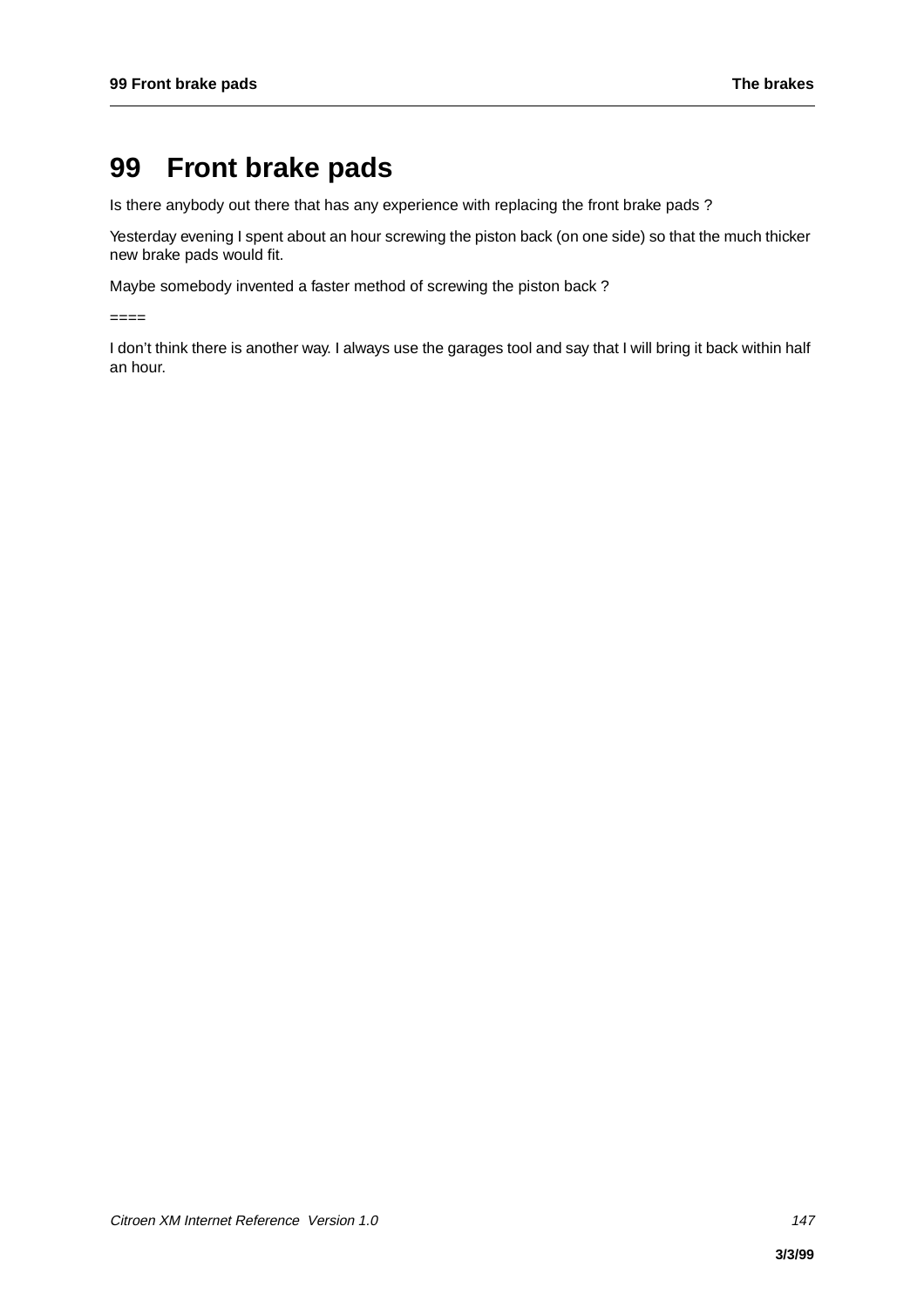### **100 Loss of Brakes**

I have an XM 2.1 Turbo Diesel Automatic 1992 Right hand drive (UK registered and driven).

New brakes were fitted 1 month ago - all went well. The brakes work fine without any juddering (so I guess the discs are OK), however on occasions the brakes give total fade at about 5mph after normal braking from a higher speed - ie: there is total brake loss for about 1 second before the brakes then work again. No pumping is required to regain the brake - it just loses it for about 1 second then returns. Even at this low speed it is pretty disconcerting to have total brake fade, and I am concerned that this may be the start of something nasty (and expensive if I hit something!). Any suggestions please - thanks

=======

Try bleeding the brakes as this is a very common symptom.

 Just letting a small quantity of fluid out of each of the four nipples with the brake pedal held constantly down with a broom handle may be the magic answer.

=======

This happened more than once on my XMs. It is a faulty ABS sensor. I took my XM to the garage 8!!! times to have this problem solved. THe 9th time we found out that it was a faulty ABS sensor. It is probably one of the front sensors (on my car the left one). Does the problem also occur while steering and braking in a corner? Many XMs fitted with ABS suffer from this problem.

Arthur Fryling

 $=$ 

I had exactly the same symptoms recently when I had both discs and pads replaced. I was told by the Citroen dealer that until the pads bed in, this is not uncommon. New discs added to the problem - due to soft disc material and hard asbestos-free pads. When used lightly, a glaze builds up. I was told to "test the ABS" a few times or drive down a steep hill on the brakes. It cured it without bleeding.

======

Try bleeding the brakes as this is a very common symptom. Just letting a small quantity of fluid out of each of the four nipples with the brake pedal held constantly down with a broom handle may be the magic answer.

Alternatively, you could always ask your spouse/partner/lover/friend/child/neighbour to put their foot on the pedal..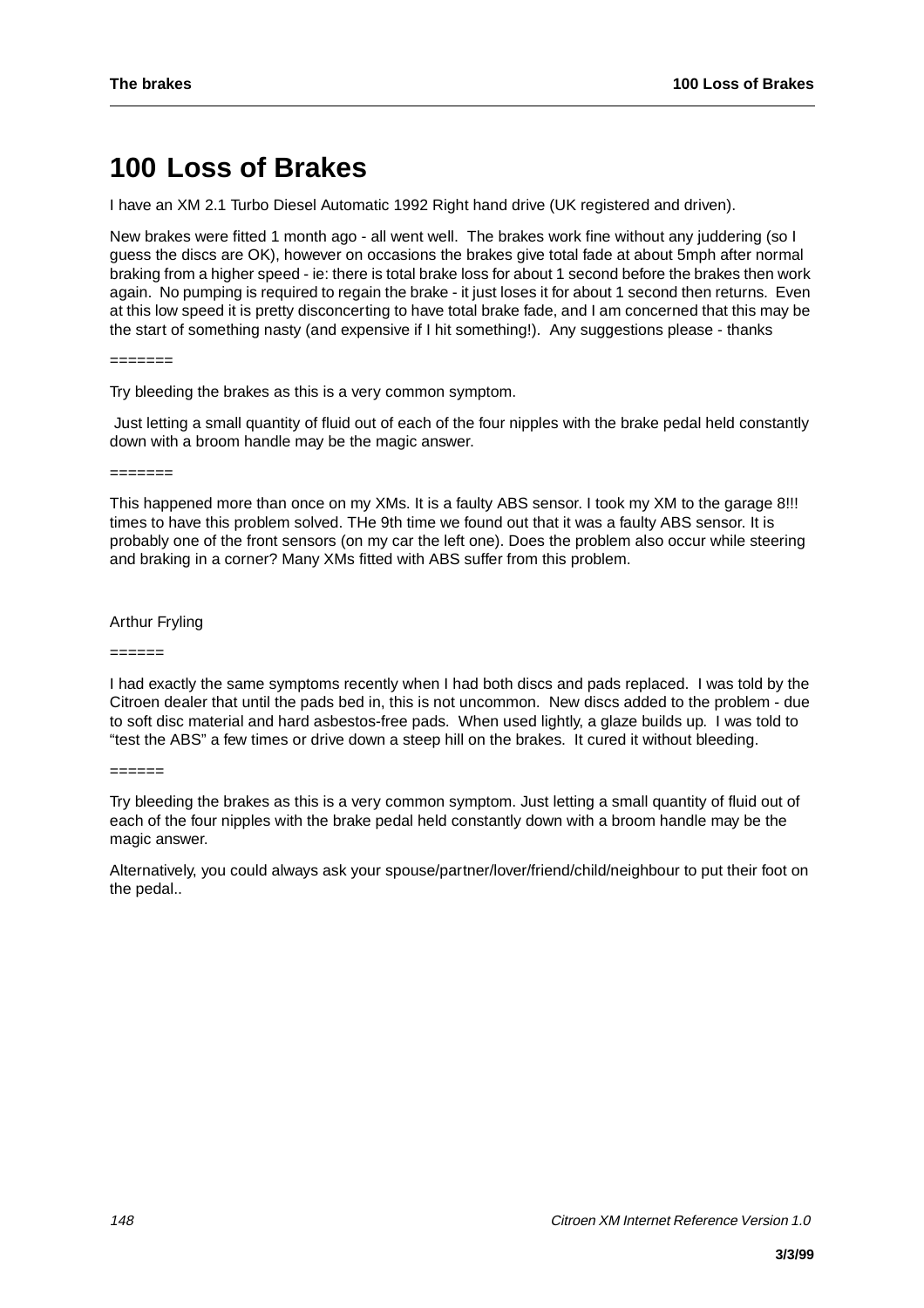# **101 Parking Brakes**

### **Renewing the parking brake cable**

Since renewing the front discs on my XM,few items have claimed my attention, though having seen the parking brake cables looking a bit tatty, I took the precaution of obtaining a pair for replacement purposes when time allowed. As it happened, one day the front pedal controlling the parking brake went down quite a few notches further than usual and parking on a steep slope was inadvisable due to the resultant ineffciency. It turned out that the nearside cable had parted at one of the locating points and the rear half of the cable had actually dropped out onto the road and disappeared!

Luckily I have a friend who was willing to let me use his inspection pit and this made the replacement so much easier. The first job is the removal of the sound-absorbing plastic cover from beneath the engine/ gearbox. A previous user had found so many of the captive nuts in the chassis so corroded/seized/ missing that he had re-fitted the plastic cover with plastic cable-ties to support it. A sharp knife dealt with these and the mucky plastic cover then dropped down and was put to one side for later attention.

### **Where is that compenstaing linkage?**

At fi st look I just could not find the location of the compensating linkage to which the rear end of the cables were attached! Eventually, it was located behind a cover plate beside the exhaust pipe m the 'transmission tunnel' and two bolts had to be removed to gain access.

The cables, already released from the levers on the callipers, were then carefully traced along the tortuous paths through their guide loops before being pulled through to give space for their replacements. When these were eventually settled in place and loosely connected to the levers in the callipers, it was then the time to locate them in the compensator at the other end. At this stage, the shield over the compensator was left off because it was all too easy to push the inner cable back while adjusting it at the calliper end which, of course, released it from the compensator again. When the adjusting nuts at the calliper end were both finger-tight, a final check of the compensator was made to confirm its equal setting on each cable before replacing its shield. The parking brake was then applied four 'clicks' and final adjustments made at the calliper ends (equal amounts each side) until the discs were just free to turn. Then the lock-nuts on the cables were tightened. The final check was to ensure that both discs were immovable when between six and 12 'clicks' were applied.

The paths of the cables must be correct; both to provide a smooth track for easy operation and to prevent any fouling on other components underneath the engine/gearbox at all suspension heights.

The source of supply for the cables can, of course, be a Citroen dealer, but as the cable-life (even of genuine cables) is so relatively short and a pair of cables costs about £45 from the dealer, it seems logical to go to one of the suppliers of pattern parts (some advertise in the Citroenian) and pay less than £30. It's your choice!

(Thanks to Brian Primmer and the CCC)

======

### **FRONT PARKING BRAKE CABLES**

Well, they are only on the front, of course! Mine were cracked and rusting, and as you may recall from my concerns at last year's MoT, do not inspire much confidence as stoppers on the move. I found that my parking pedal went down rather a long way, while we were away in France. The reason was very simple —one of the cables had broken totally in half, inner and outer. With the car secured up as high as possible, I traced the cables to a compensating device which links the two wheel cables with the single cable which comes down from the foot application pedal. This is located inside what would be a prop shaft tunnel on a lesser make of motor car. BUT, it is almost totally out of sight and reach unless you remove the heat shield which surrounds the exhaust system at this point. So, remove the four (lOmm)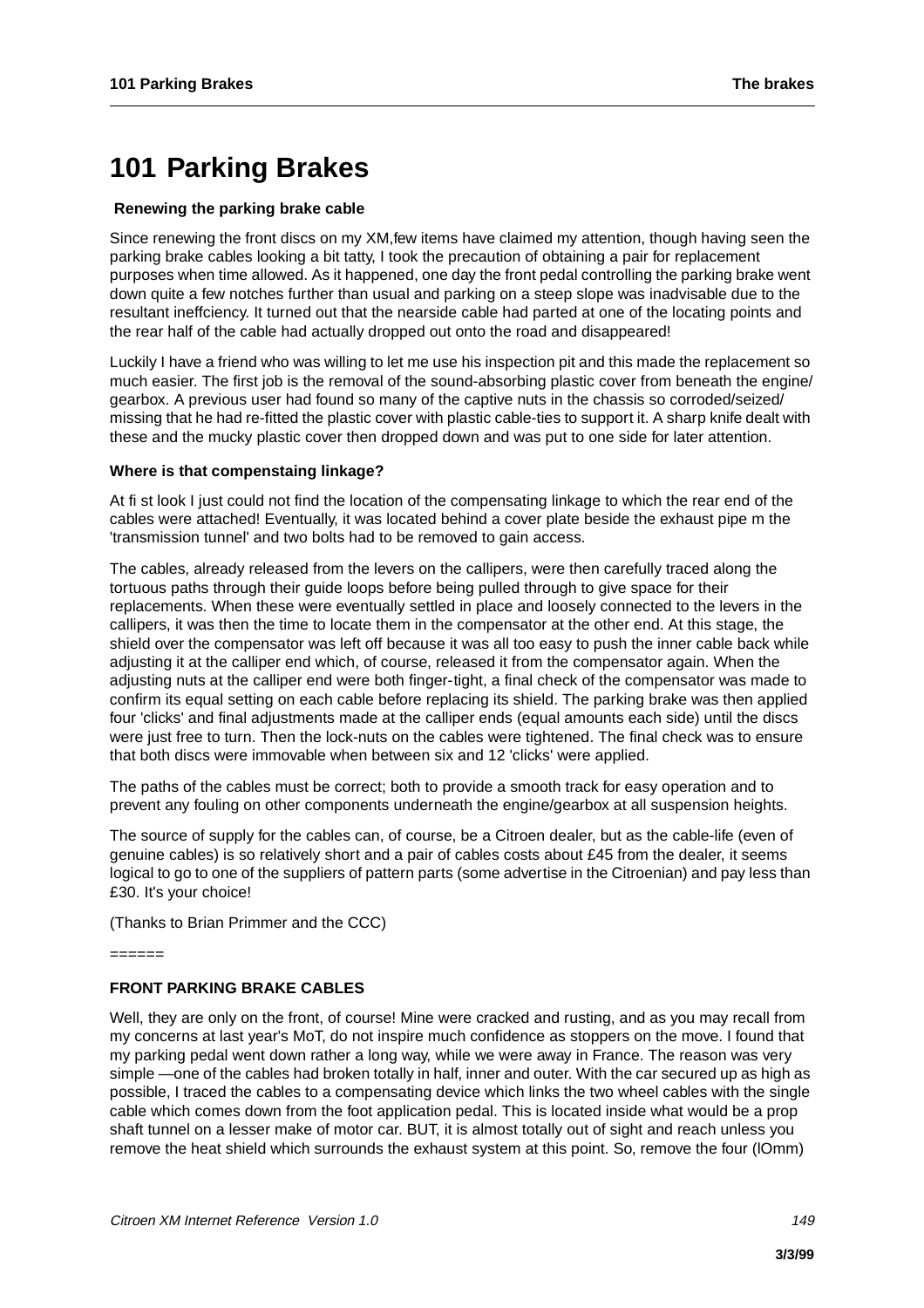nuts and washers, disengage the shield and revolve it round the exhaust until you can set it aside. Much fine filth will by now have filled your eyes, ears and nose by this time! The important thing is to disengage the cables at the lever on the front calipers and to push the inners back into the outer covering. It's a bit of a fiddle, but not too bad a job to disengage the inner cables from the compensating linkage. Fitting the new ones is the reverse of removal, but I found it helpful to tape the cables at the wheel end to present the maximum free end where it is most difficult to work in encouraging the nipples into their resting places, viz up in the 'prop shaft' tunnel. Adjust the cables evenly to give renewed holding ability to your parking brakes.

While I was about it, I renewed the brake wear indicator wiring looms as both were broken and the MoT man would not like it. Cost? £17 EACH! The fixing points seem to have been changed on these replacements, ensuring that there is more loop in the cables, and hopefully, less risk of them breaking as frequently as they have in the past. Here's hoping anyway!

======

Keith writes: 'a must for the tool box is a large screwdriver cut at the end with a "V" as this makes a great tool for releasing the (hand?!) brake cables which Jam on the release unit.' Now, this catastrophe has not happened to me (yet). Do any other XM-ers have experience of this? Come on, you lot, Keith is the only one to respond to this column (March '94).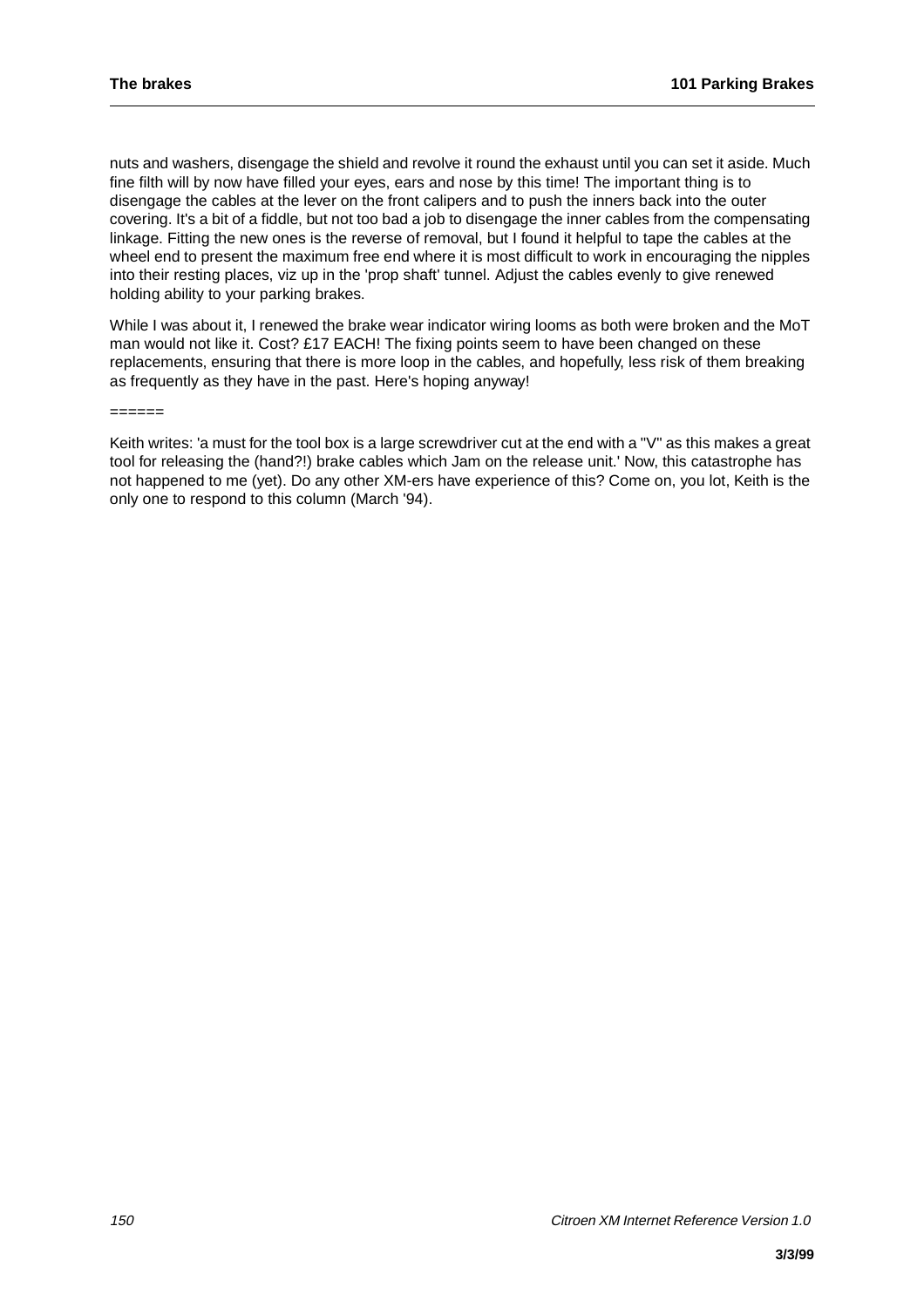# **102 Warped front discs**

My XM is suffering from warped front discs only 9 000 miles/14 400 km sincethey were replaced. The dealer says "Yes, it often happens." Any ideas why?

===

Our company car (XM turbo ct 1997) had the same problem.

The discs were treated and the advise of the garagist was not to use the parking brake. The temperature of the discs would lower sooner at the spot where the brake pad touches the disc. If you don't use the parking brake the temperature of the discs will lower more equally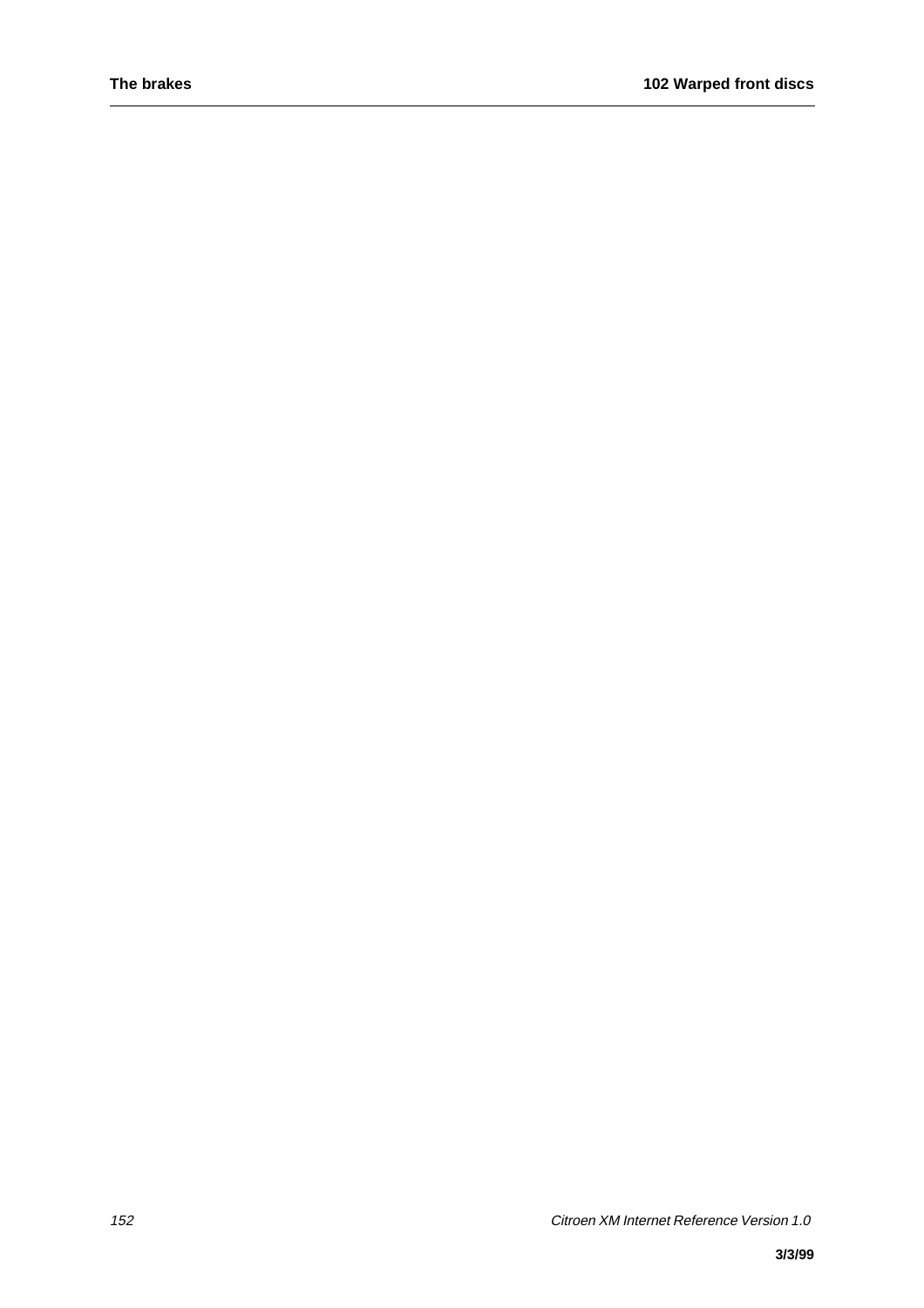# **Auto and manual gearboxes**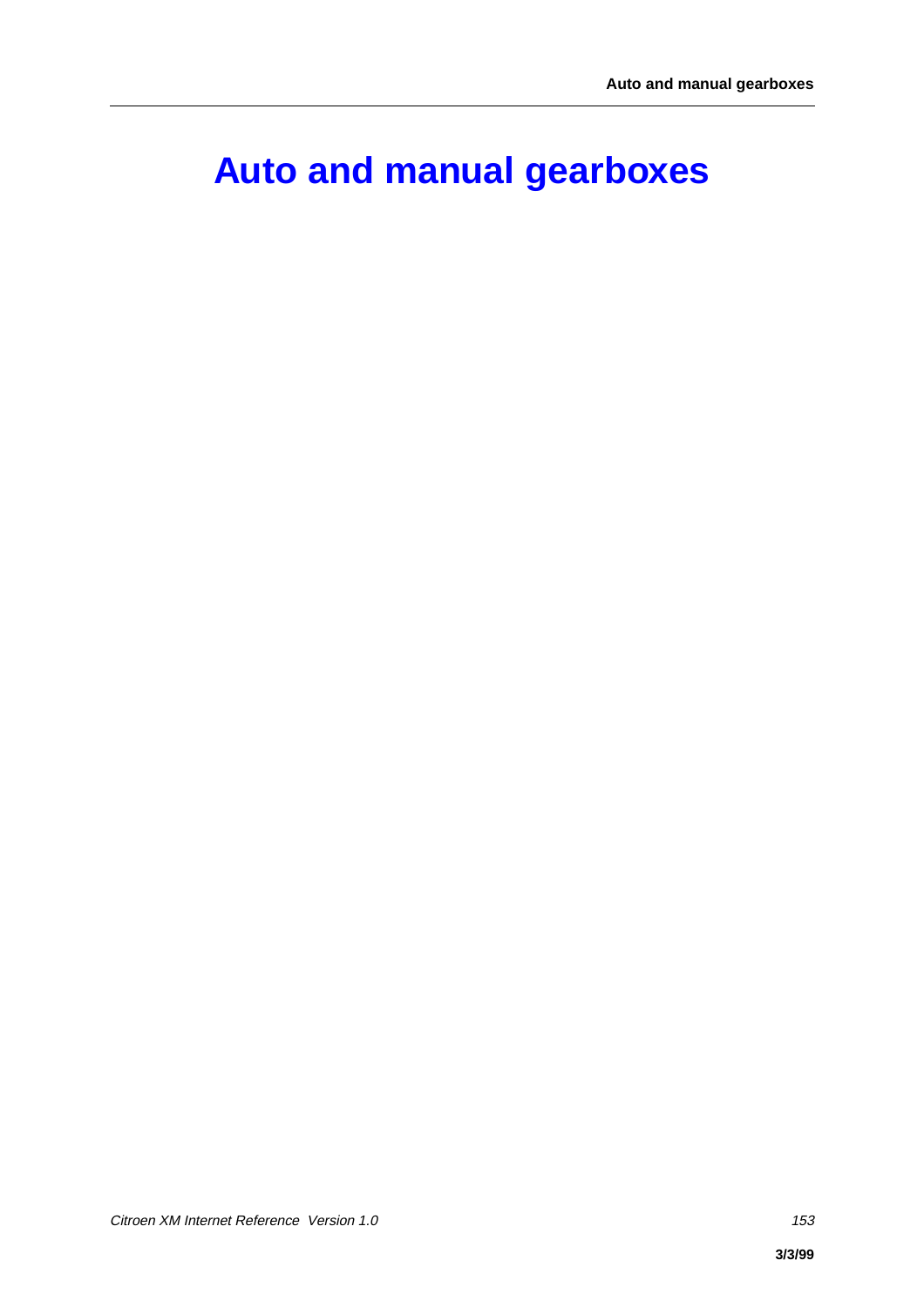### **103 Auto Box**

There is some interesting material on the XM auto box on

http://www.jie.com/citrotrans.htm

and ZF also have a Web site, www.zf.com.

====

With XM automatic gearboxes it is important to change the fluid often with an occaisional complete change by removing the filter housing.

These boxes are sensitive to abuse by unsuitable selectin or moving into drive with higher revs than basic idle, so treat it well, keep the fluid fresh and it will last forever.

======

On inspection, it was decided to send the box away to specialists for rebuilding as a lower cost option to a straight exchange box, and this has been done successfully. In the next issue, I hope to give you a complete breakdown of what was wrong inside the box and the list of parts which were required to bring it up to scratch. One factor which delayed return of the car was the discovery that there is a recommended change to the pipes which lead to the auto box heat exchanger. As fitted, these are made of a flexible rubber type material. because

 the engine/gearbox assembly needs to move-rigid pipes will not do. It has come to light that these pipes generally behave themselves if left alone. Any movement of the pipes, as, for example, when disconnecting them, can cause the walls to break up and the rubbish to circulate in the gearbox, with possibly dire results. Modified pipes are available and were ordered in my case - hence the delay. Another factor is associated with the air-conditioning system, which has proved reluctant to stay gas-tight on a union connection with the air receiver. This is a radiator which is situated in front of the water cooling radiator. It appears that the threads have become distorted and a new receiver will cost about £350, unless a repair can be effected. I am hoping like anything it can be repaired. Now, the advantage of using Phil Wells is that he does not give up easily by fitting new parts unless forced so to do. It may take a little longer his way, but if it saves money it has to be the best way. As I have earlier remarked, the advantage with Phil is that you can talk to him at any stage of an overhaul and also visit the workshops while work is in progress. The main dealer workshop managers (understandably) do not encourage this approach, unless in extreme circumstances.

======

#### **Auto-transmission**

I drained down by removing the three little bolts that hold a triangular plate in position at the lowest point of the gearbox. As my box had been expertly set at the correct oil level very important, by the way - by Philip Wells at Vive le Citroen, Keston, I replaced what came out with fresh DEXTRON 2. Inspecting the magnet in the drain plate, my heart sank. The remains of a large and very thin 'crinkly' washer was held fast by the magnet. Has it been loose in the gearbox all the time, or has it come off something important? You will know the feeling when finding this sort of thing! I began to wish now that I hadn't changed the oil on an annual basis. Citroen originally recommended a long interval for changing the auto box fluid - 45,000 miles?—but, I believe that this may have been reduced more recently. Can anyone comment? However, the gearbox is continuing to function smoothly, so I am doing my best to put washers out of my mind!

======

Some time ago I had a leaflet from a Citroen mechanic who loves French cars and services and repairs them at very modest rates. He is Philip Wells of Keston, near Bromley in Kent. I popped in to see him a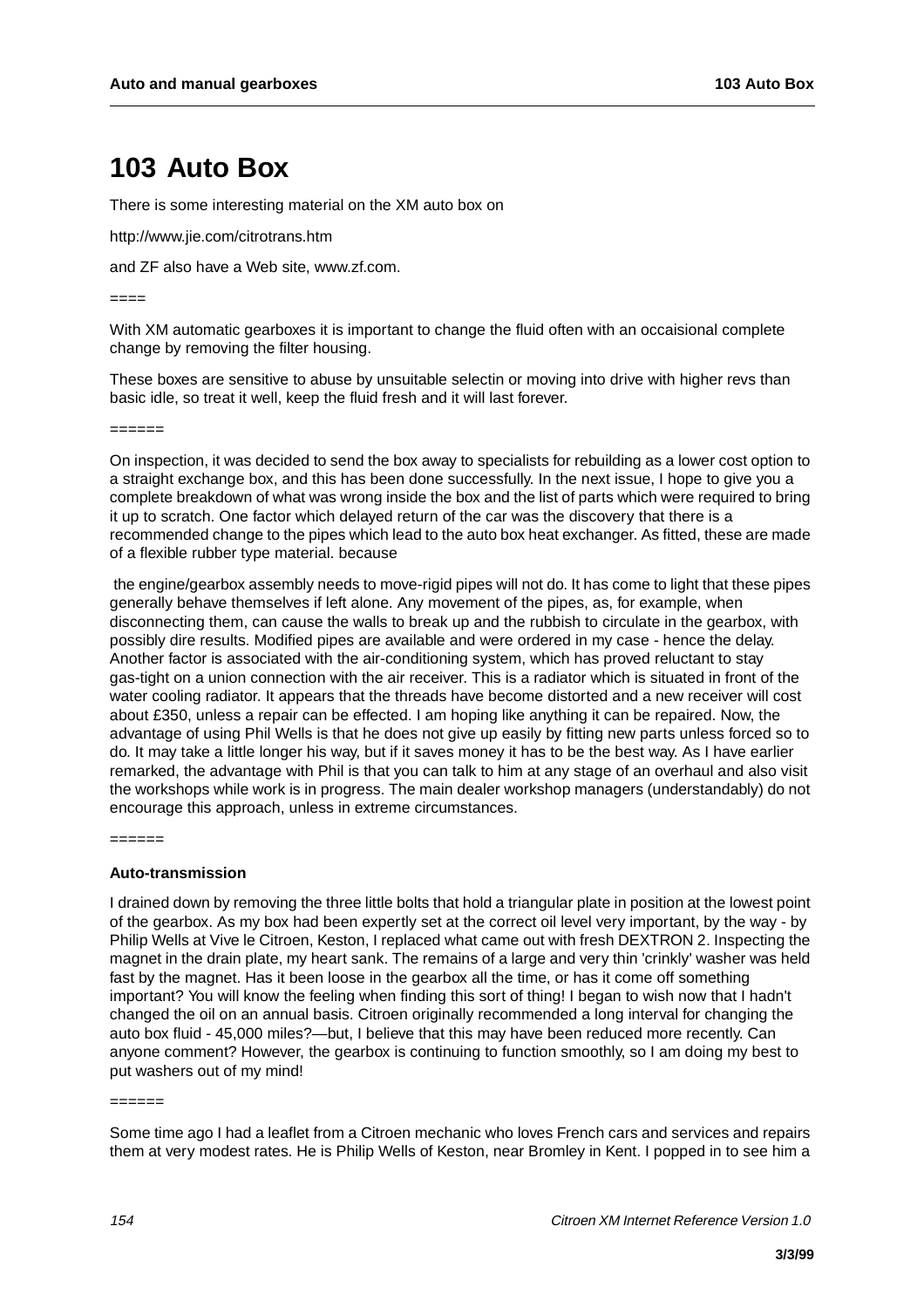week or two ago and found him very honest in his approach to the problems of early XMs (and more recent ones for that matter!). The latest versions, he says, have overcome most of the difficulties we owners of '89 to '91 models have to cope with. In the December 1993 issue of the Citroenian, Andy Burnett confirms just how much better the later XMs are. Philip Wells advises all owners of early XMs to throw away the multi connect earthing points behind the headlamps and use new ring terminals bolted firmly to a good clean earth, using the existing stud. Again, Andy advises us to do the same. If you go to see Philip Wells at Keston, don't be put off by the horse manure and the horse boxes. Just aim for the familiar red and white chevron and Philip will be ready to help with one, two, three or multi-horse problems!

======

#### **Draining the Automatic Gearbox**

I 'chickened out' on this task. Talking to Philip Wells about it, he said that thei; main problem is getting the maximum of the old oil out. The handbook recommends changing the oil at 48,000 miles, but I understand from Philip via a main Citroen dealership that Citroen now recommend that the oil should be changed more frequently, presumably to ensure greater dilution of the remnant of old oil remaining. As you may know the gearbox is a ZF unit, and is used on a number of other cars. Alfa Romeo use it in the 164, for example, and the handbook recommends that you change the gearbox fluid with the engine running! Sounds a bit messy to me and I assume it is done to remove as much oil as possible. In view of the fact that the oil performs a lubricating as well as a hydraulic function, this sounds a drastic way of doing the job. The method suggested by one automatic gearbox specialist is to disconnect one of the oil cooler connection pipes and run the engine while feeding new oil into the gearbox. This is a bit messy, Philip tells me - he tried it on GDP - and requires a careful check to ensure that the correct level is finally arrived at. It also wastes some oil. But again, GDP is running very well since its transfusion. If any owners have changed the oil in the ZF box themselves, I would like to hear from them, please.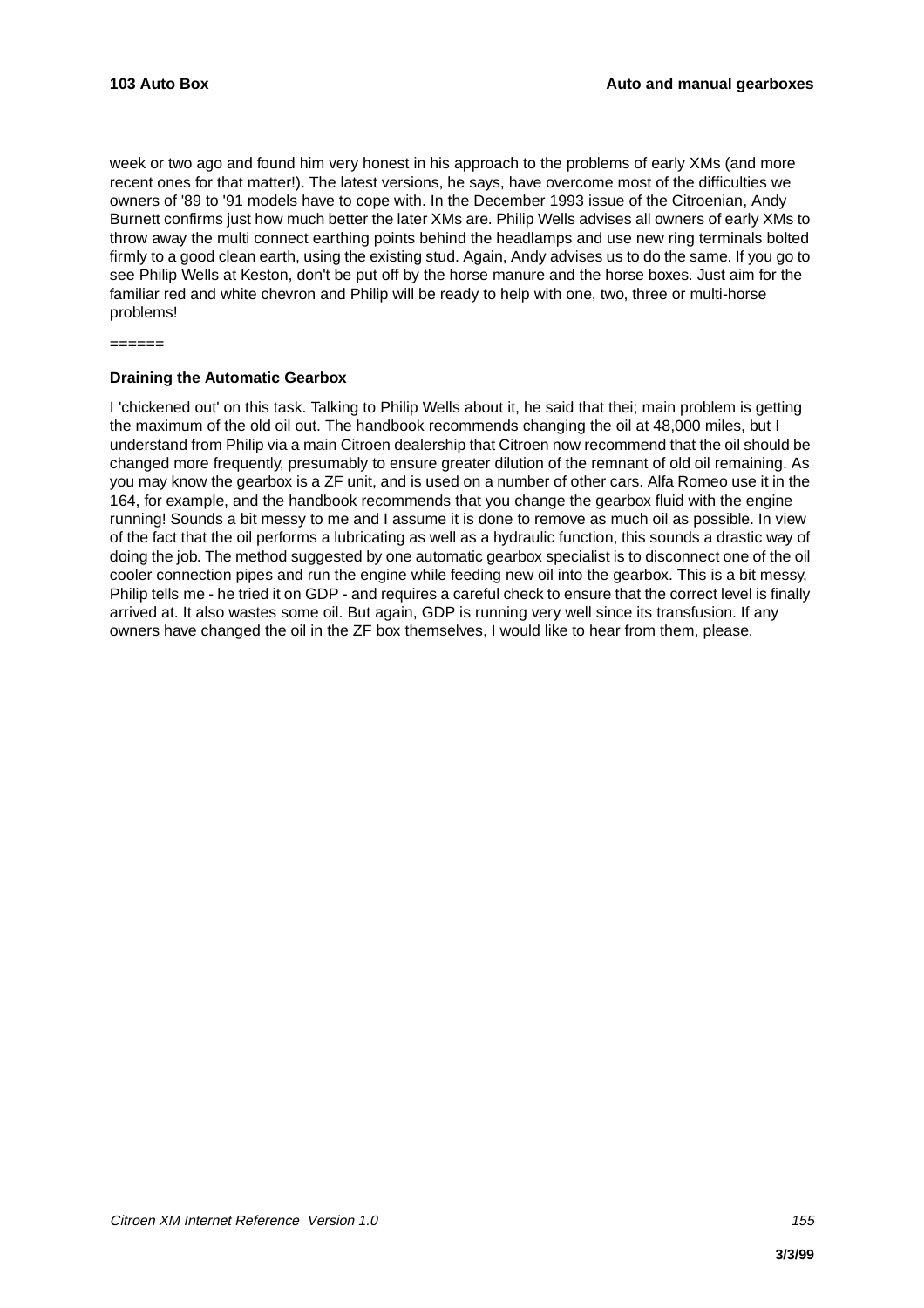### **104 Auto gearbox oil level**

It's the automatic gearbox. Hence the hot/cold markings...

Check the oil by putting the car in neutral after shifting a few times from park to reverse. Remember to keep the parking brake on. Check the gearbox oil when the engine is running, and use the cold side. Use hot if the car has been driven a good distance or in town, hot is more accurate.

======

#### **Auto box Sump**

Yes, the oblong tank with orange(yellow) dipstick is the auto box sump containing dexron auto fluid.

The crescent gauge is engine sump oil level and reads ony when firstswitching ignition.

Harry.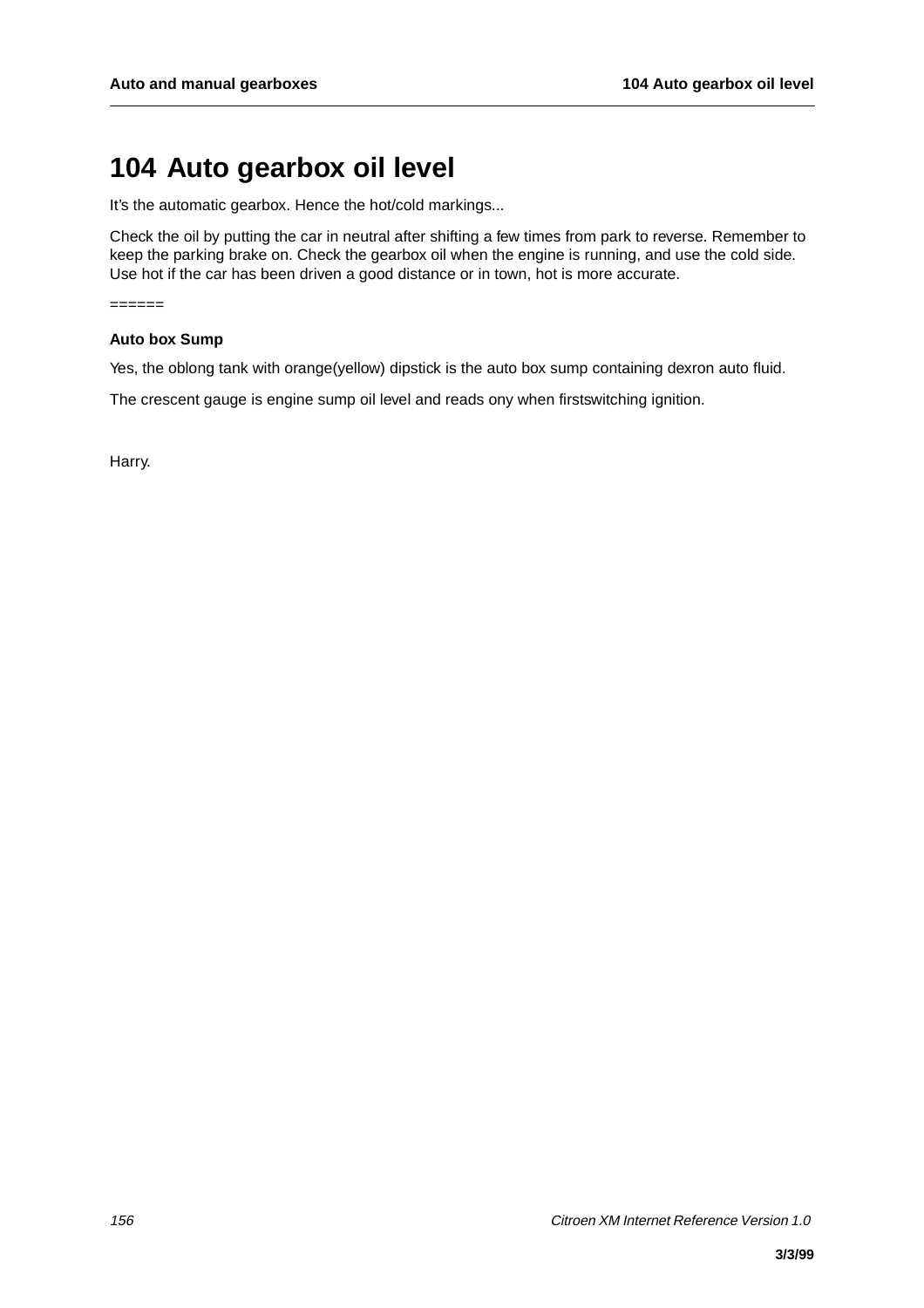### **105 Clutch slip in Auto Gearbox**

An Auto gearbox in a 2.0 Sei 1990 Model

Interestingly my 2l Sei suffers from the same problem I think.

It exhibits a kind of rev racing - clutch slip - type of thing between 3rd & 4th. Once I'm in 4th everything is OK however I always now leave it in 3rd for in town work.

 $==$ 

The Automatic gearbox on my 2 litre injection (non-turbo) XM is beginning to play up.

It races/slips when changing from 3rd to 4th. This only happend in normal acceleration. In heavy acceleration or kickdown the change feels normal.

No other gear changes are affected.

The car has done about 120k miles - how long do these auto boxes last?

"This is about it. Usually after 120K \*KILOMETERS\* severe problems rise. These problems show on any kind of XM Auto."

===

Yes my XM 16v auto estate has just started doing this but at about 40K miles and 12 months old. It has been like it for the past 10K miles and doesn't seem to have got worse but I wonder if I am compensating for it by throtting back unconsciously. My last L reg turbo auto XM went over 100K miles without any such problems.

I have assumed that the problem is in the engine management system and that we are seeing is the failure of the engine to throttle back momentarily during the gear change. This is more noticeable on the 3/4 gear change I guess because the torque convertor is not used at high 3rd or 4th gear.

 $---$ 

He did suggest that the problem might be caused by the various clutches sticking through lack of use and that a lot of Auto box manufacturers recommend that you drive it like a manual occasionally to keep everything loosened up. This might sound like a load of  $b^{****}$  but it is worth a try.

===

Well, I have just returned from seeing the gearbox specialist (sent there by the

Citroen dealer who couldn't fix the problem) and it's bad news. The problem is the car sometimes stays in neutral for a second or two when going from 3rd to 4th. This exercises the rev counter somewhat. The fault started at about 40K miles and I have now got to 72K. The verdict is that it has all got to come apart, engine out etc and we are looking at about 30 hours labour plus parts = approximately ?1500. The car (XM 2.0 16v estate) is two years old in August.

#### **Ageing**

Your comment about automatic boxes lasting 120 KM applies to all such boxes of every model XM? or only the models prior to 1993?

Yes: As far as I know all boxes untill the new intelligent autoboxappeared last year.

For those of you who have an automatic gearbox I would only advise to change the fluid more often than the manual says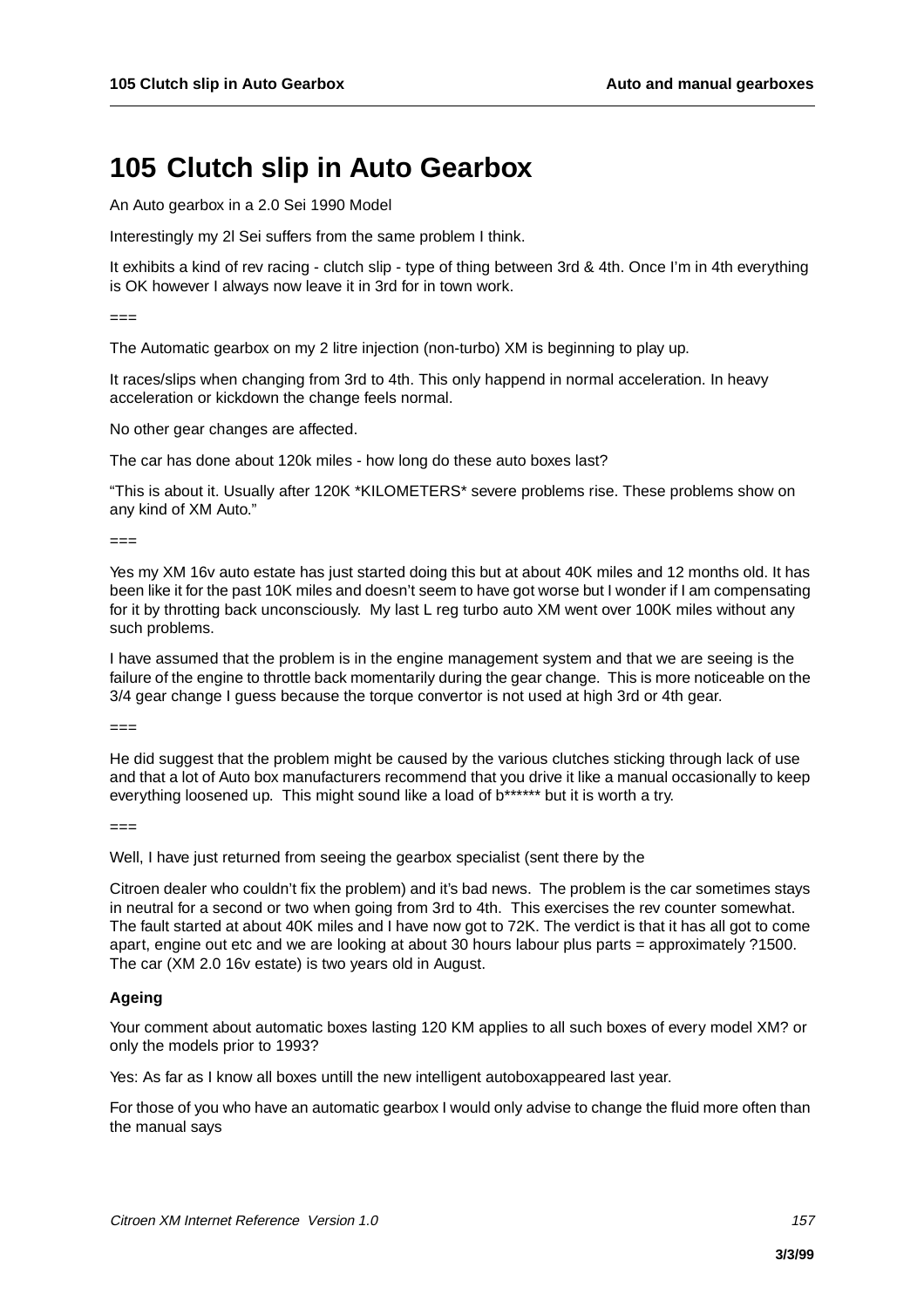$====$ 

I just asked an expert on this matter.

He says only V6 XMs suffer from these autogearbox problems. The 2.0i models have less problems.

 $====$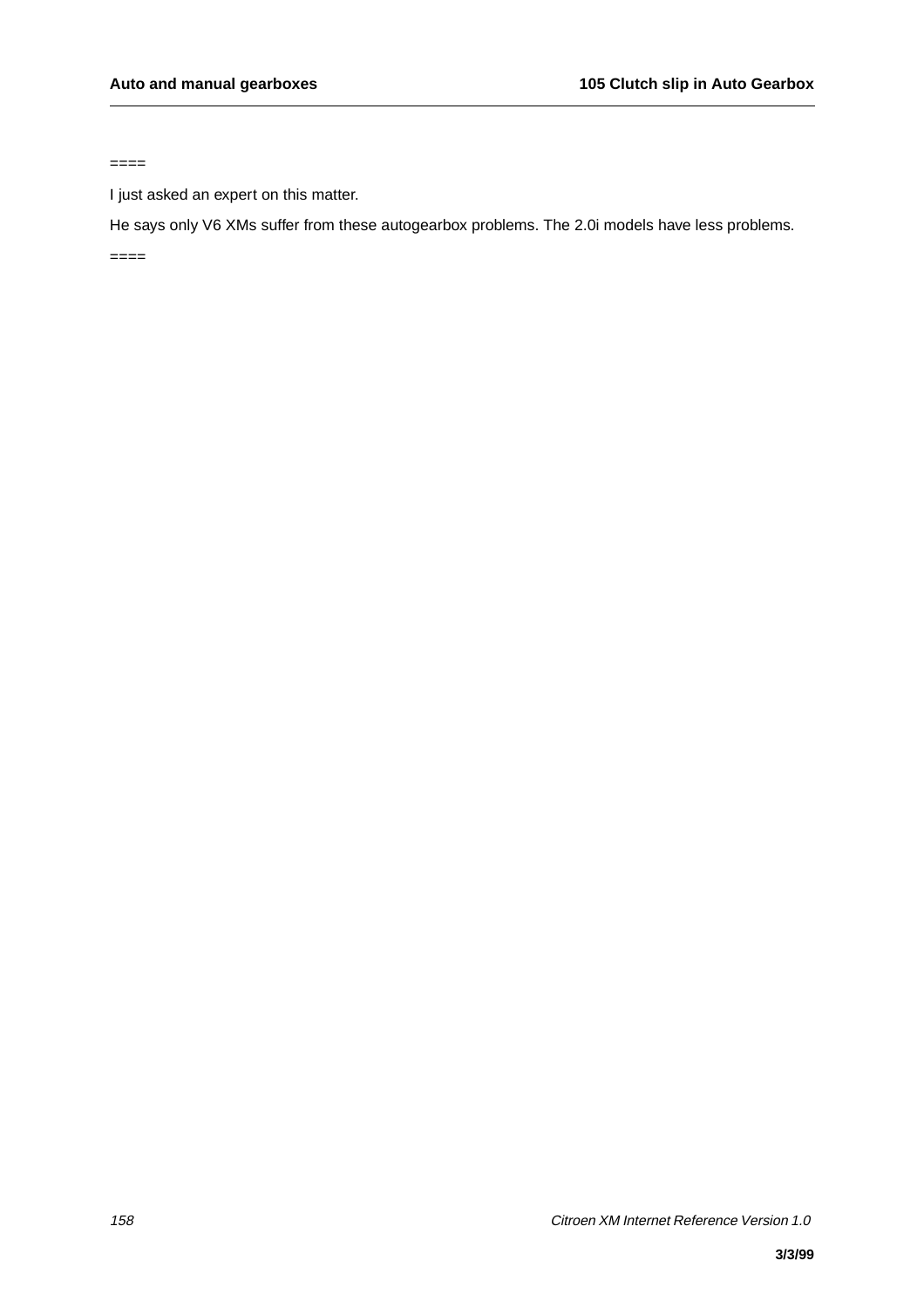### **106 Clutch difficult to operate**

Hi,

I've just bought a 92er XM 2.0 technic.

It has an exchange engine for about 6 TKM.

The clutch is very difficult to operate (german word hakelig :-)) and it's not very easy to change gears, e.g. I have to move around to find the correct position to fit the gear (german word rühren).

Is this normal for XMs? It's my first XM and I think this is not normal. What can I do to make change gears working better? Where do I have to look for the problem to identify it? (btw the clutch is very short, the pedal has only a few centimeters until the clutch is, äh, shut. Short way to clutching. Does anyone understand what I mean :-)?)

Bye

Arne

PS: Sorry for my cruel technical-english :-)

======

Subject: RE : Clutch difficult to operate

The clutch on our 1989 XM 2.0i Technic isn't ideal either but not too bad.

The few XM's that I had for a test drive didn't have clutch problems, so I would think that your cars bad clutch is not typical.

One thing I really like about our XM is the shifting, it's really very smooth and exact. Not unprecise at all !!

>>Is this normal for XMs? It's my first XM and I think this is not normal. =

I'd think you are right.

>>What can I do to make change gears working better?

There are XM's with a cable controlled gear box, i.e. the connection from shift stick to gearbox is not done with rods but with cables. I think I once read that the earlier version of this cable control are not too good. But I'm not sure of this, and I don't know to which type of XM this applies. Somebody else ?

>>Where do I have to look for the problem to identify it? (btw

>>the clutch is very short, the pedal has only a few centimeters

>>until the clutch is, =E4h, shut. Short way to clutching. Does

>>anyone understand what I mean :-)?) =

I would think that any garage should be able to adjust this.

regards

Jint Nijman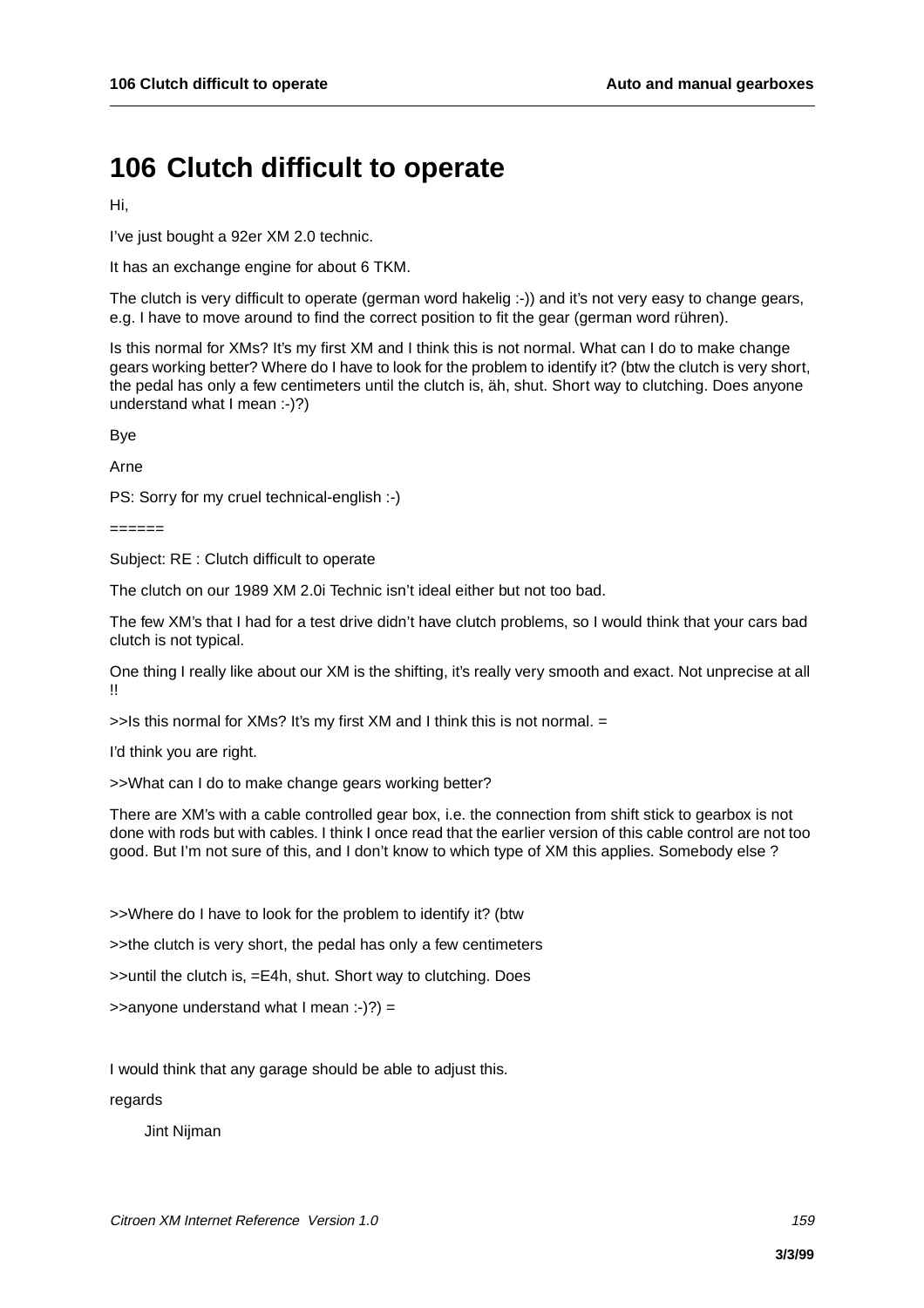Bretten-Bauerbach, Germany

E-mail : jint\_nijman@compuserve.com

WWW : http://ourworld.compuserve.com/homepages/jint\_nijman

======

#### **Subject: Clutches!**

Today, the clutch cable failed in an XM I am borrowing. This is the second time in 3 months that the small plastic clip that fastens the cable to the pedal has failed in less than ideal circumstances. This = got me thinking: Over the past 5 years, the following clutch cable failures have happened to me:

2 in a Seat Ibiza 2 in a Fiat Regatta 4 in a BX TZD 2 in an XM V6

I don't think that this has anything to do with the way I drive (as has  $=$ been suggested) as I don't let my foot rest on the pedal - people who = have stripped gearboxes down seldom do!), I don't do violent gear = changes. Over this period of time I have also run many examples of = Metros (sorry!) and/or Minis - these have hydraulic clutches and I have = never had any problem with one.

Cable operated clutches are mechanically simpler and should logically = last longer as they have been in existence long enough to "evolve" = (sorry for the Renaultspeak) into something reliable. Hydraulic = clutches rely on precision engineered parts and should therefore be more = susceptible to the vagaries of missed services, dirty fluid etc. What = is wrong with this line of thinking?

Further thought reminded me that Citroen have been known to us = hydraulics in the past  $\therefore$  and so should really be a dab hand at it by = now. It should really not be beyond the wit of a Citroen design = engineer, or any engineering graduate, to design a system which uses the = ready supply of hydraulic power in an XM to operate an electronic shift =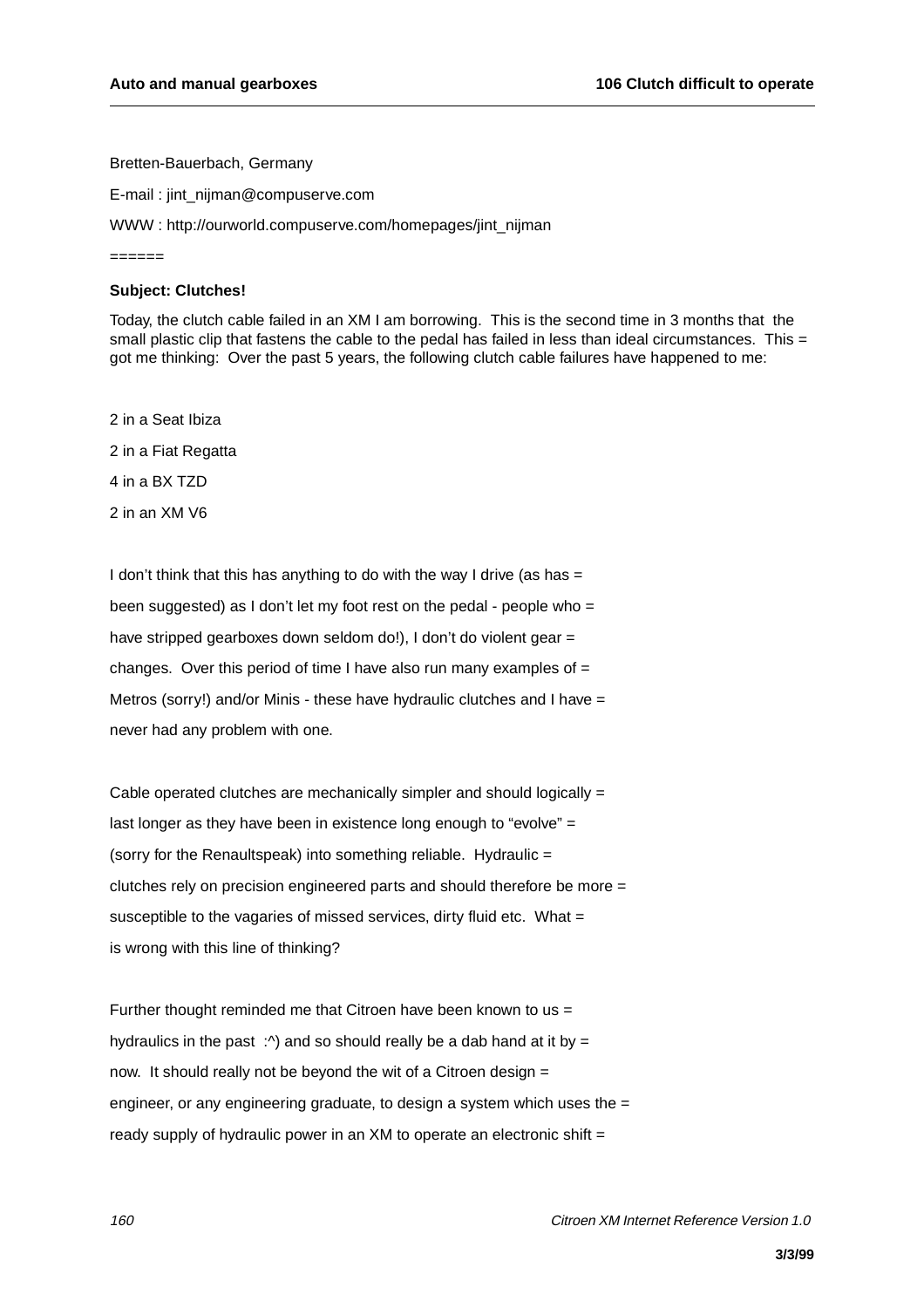up / shift down system as used in F1 cars. The electrically controlled  $=$ hydraulic actuators are already available, and the cable operated gear = change should make this even simpler in an XM. If I had an old  $=$ knackered XM (sorry, make that "another"), I might even be tempted to  $=$ have a go myself. =20

\_\_\_\_\_\_\_\_\_\_\_\_\_\_\_\_\_\_\_\_\_\_\_\_\_\_\_\_\_\_\_\_\_\_\_\_\_\_\_\_\_\_\_\_\_\_\_\_\_\_\_\_\_\_\_\_\_\_\_

\_\_\_\_\_\_\_\_\_\_\_\_\_\_\_\_\_\_\_\_\_\_\_\_\_\_\_\_\_\_\_\_\_\_\_\_\_\_\_\_\_\_\_\_\_\_\_\_\_\_\_\_\_\_\_\_\_\_\_\_

Any thoughts on the matter?

Richard Williamson

Email: --- richwill@innotts.co.uk Home page: --- http://www.innotts.co.uk/~richwill William Crane School homepage: -- http://www.campus.bt.com/CampusWorld/orgs/org2823

======

#### **Replacing the clutch cable**

Problem 1 solved by replacing the clutch cable at £55 plus VAT, quite a substantial part/cost. Working without a manual (XMinations comment: Don 't forget the Peter Russek guides are available!) air filter box and hydraulic reservoir removed for easier access. Receptacle placed under return pipe to catch spillage. End of clutch cable removed easily from actuating lever and outer from bracket on bell housing, but typically I wasted time by dropping a retaining clip behind the gearbox - about half an hour spent groping around. Outer end of cable was then unhooked tram the hook above the pedal by lying upside down with head under dash, and then withdrawing old cable from the bulkhead. Replacement was more difficult with the tighter cable and no means of adjustment. I regretted not wedging the arm in position before removing the old cable. In retrospect, I think there is a sleeve provided with the cable for this very purpose (!). Anyway, I pushed the new cable through the bulkhead, making sure that various washers and rubbers had their notches aligned, and hooked the nylon eye on the pedal. Then I eventually managed to lever the actuating arm to the 'no drive position' (de-clutched) by a combination of temporarily reinstating the old cable at the clutch end and levering on the bell crank and also levering between the arm and a nut on the bell housing. A long lever, about three feet long is required, which is then somehow wedged. (XMinations comment: Well done that man! The Peter Russek guide points out that the clutch cable has a self-adjusting element to it, which probably accounts for the high cost of the part. However, I don't think the guide would have been any more help to David than by finding out the hard way. Anyone out there cure to comment?).

Cable installation completed, while the reservoir was off the car I removed the old alarm and began installation of a new one. I discovered a useful wiring duct (unused) between the underside of the glovebox and the engine compartment, installed for our convenience by the manufacturer (!). It looks like a bit of green garden hose.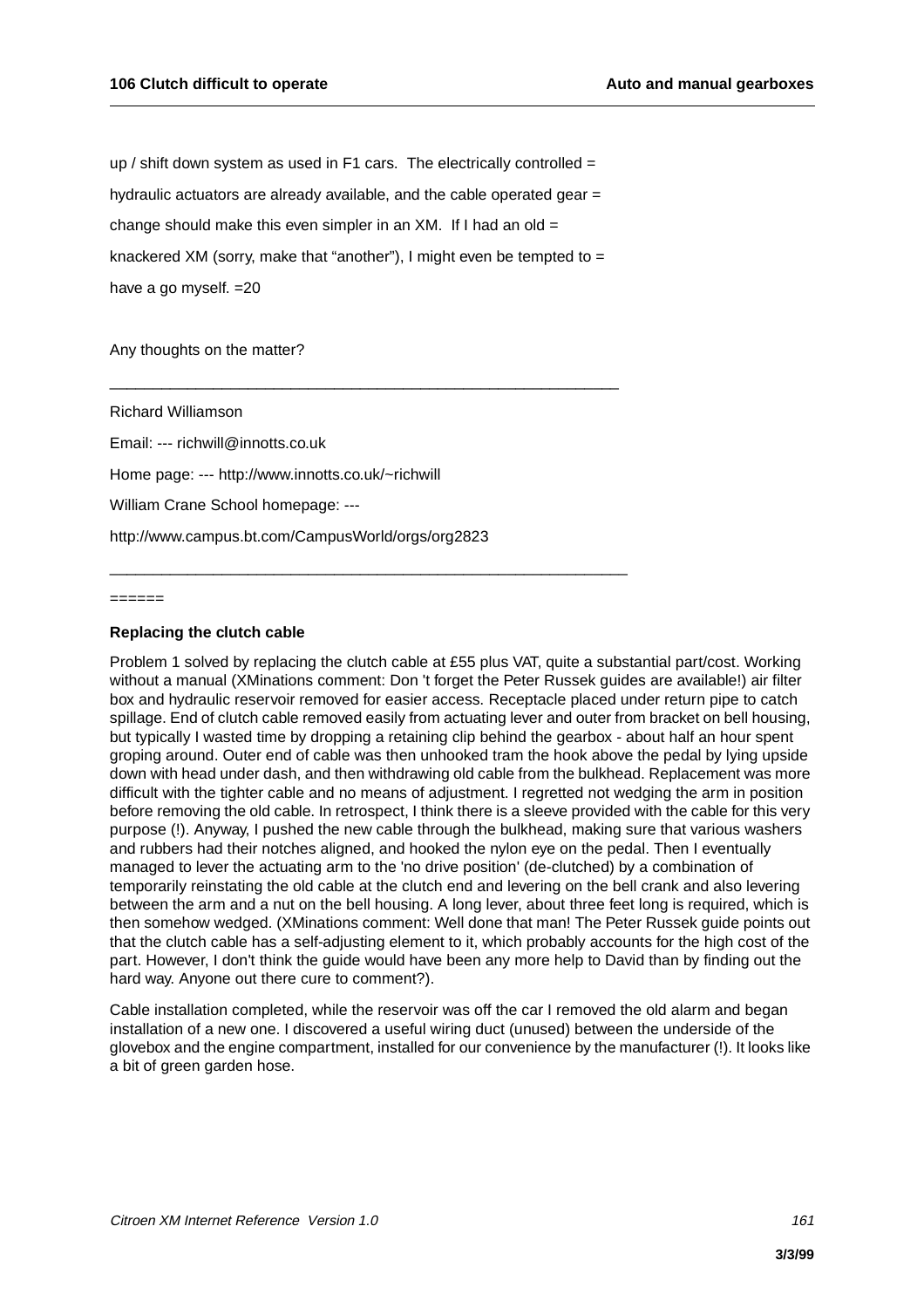### **107 Gearbox**

My 94 Turbo petrol 2 litre has developed a nasty leak from the top selector shaft. The local main dealer reckons it could be either a worn seal or a worn selector shaft or both, but either way they want 500 ukp just to remove and replace the gear box, never mind attending to the problem.

Has anyone experienced this fault? Does it really require removing the gear box and, if so, how long should it take ?

I sometimes drive past Woodlinkin Motors at Langley Mill,Notts who frequently have XMs parked outside for repair. Anyone used them ?

======================

I have \*frequently\* used Woodlinkin Motors for various problems I encountered with my BX. I even bought my XM from there. The XM, however, seems to have a very difficult to locate problem with the engine management that is causing uneven running (I'll post details and a plea for help later) and Manuel (the boss) has spent the best part of 3 months trying to sort it out - all under warranty.

These guys really live and breathe Cits - just check out his SM!

=======

It is possible to change the clutch without removing the engine. I don't know whether the whole gearbox can be removed.

Arthur

======

Re: XM Gearbox

When the main agents fitted a new auto box in one of our xms they removed the front panel and radiator and then the engine and gearbox together . They said it was the easiest and quickest way,the car was ready in a day so it seems thats the way to go

regards Andy Bairsto

======

It appears that the **five-speed manual** has problems too.

Mine started jumping out of fifth gear, which I thought was a possible synchro fault. Not so. On advice from a very helpful Citroen dealer at Grantham I drained the gearbox oil, removed the end cover (behind plastic cover in nearside wheel arch) and found, as was predicted, that the nuts on the ends of the primary and secondary shafts had worked loose. These nuts are just peened over, and quite poorly I must add. So I torqued them both up and refitted everything. Fifth gear selector should be removed to gain proper access to the secondary shaft nut, but it is possible to tighten without. Refilled gearbox with oil.

All was then OK . . . until about two weeks later when second started to get difficult to engage. Within about a week it couldn't be engaged at all while on the move. So now we have to select third from first. I'm now on the lookout for a replacement gearbox. Some have said 'It's your clutch, mate' but all other gears including reverse are Me to engage, however I will replace the complete clutch on gearbox removal as a matter of course.

(Thanks to Levi B Spruce and the CCC)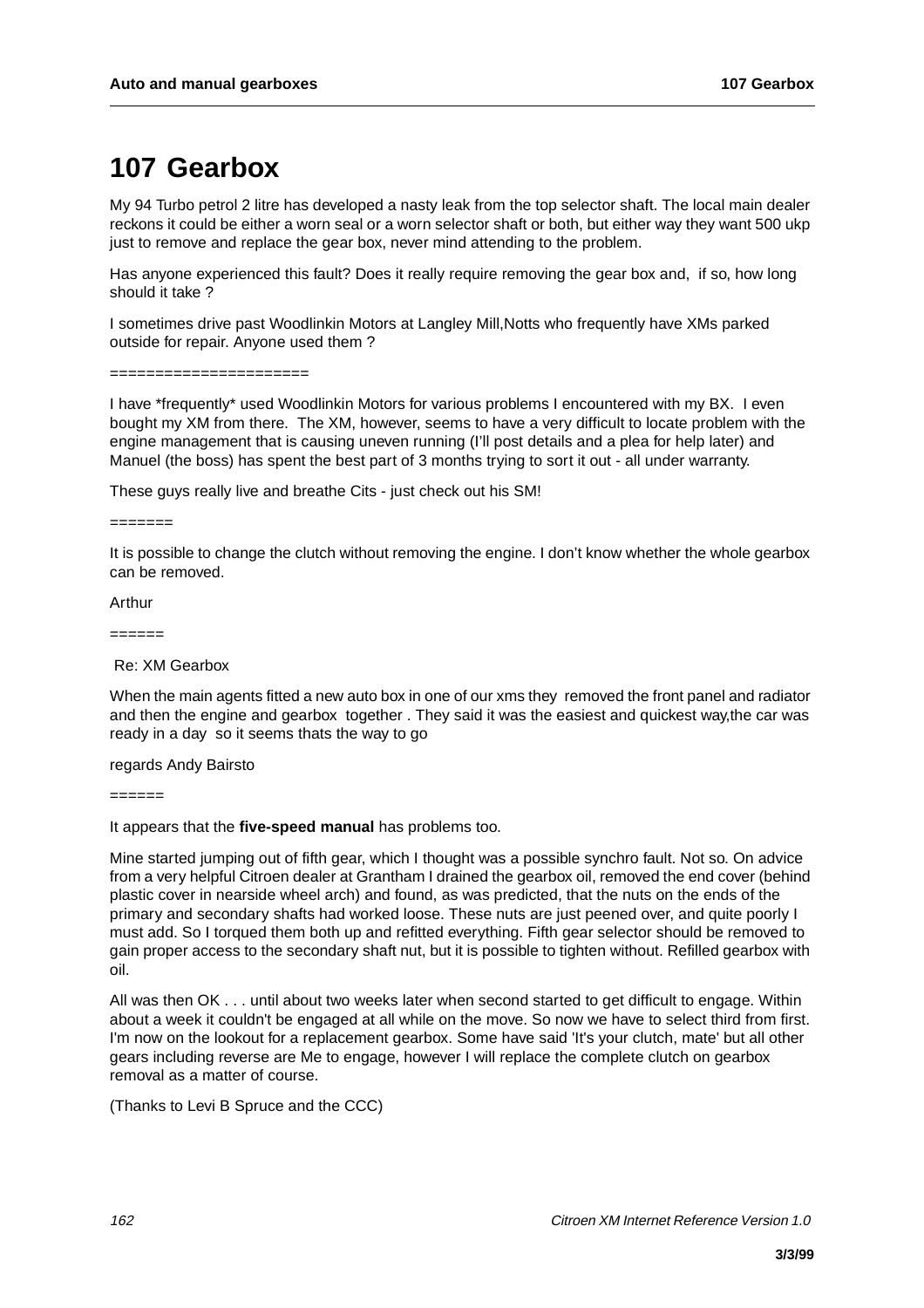### **108 V6 Auto boxes**

I heard of a problem with V6 autoboxes - what is that, how can I tell if it's on it's way and can it be avoided? Does it happen with the other engines as well? I definately want auto.

 $=$ 

 $=$ 

Remarkable how soon these rumours get off the list. The first few years XM autoboxes on the V6 where of poor quality. Not the 2 Liter versions! I guess changing the oil frequently is a good idea.

All XMs from 1993 on are technically O.K.

I must agree there..... I have heard a few (off list) horror stories about autoboxes on XMs. I even suffered one on a test drive myself, not a pleasant prospect at all. My Citroen guru insists that the gearbox oil is changed whenever we do our 6K miles oil changes. It prolongs the life of the box and costs a damned sight less than the cost of a new 'box. If the XM you are looking at has evidence of regular oil changes and now sign of being used as a tow-vehicle, you'll be OK.

 My XM guru suggests, as a beginning, that if you have to have major gearbox woes, put a Thousand pounds aside..... to begin with

Best of luck!

My choice for the perfect XM..... and this is mythical..... is a 24v series

One with an automatic gearbox, definately in BLACK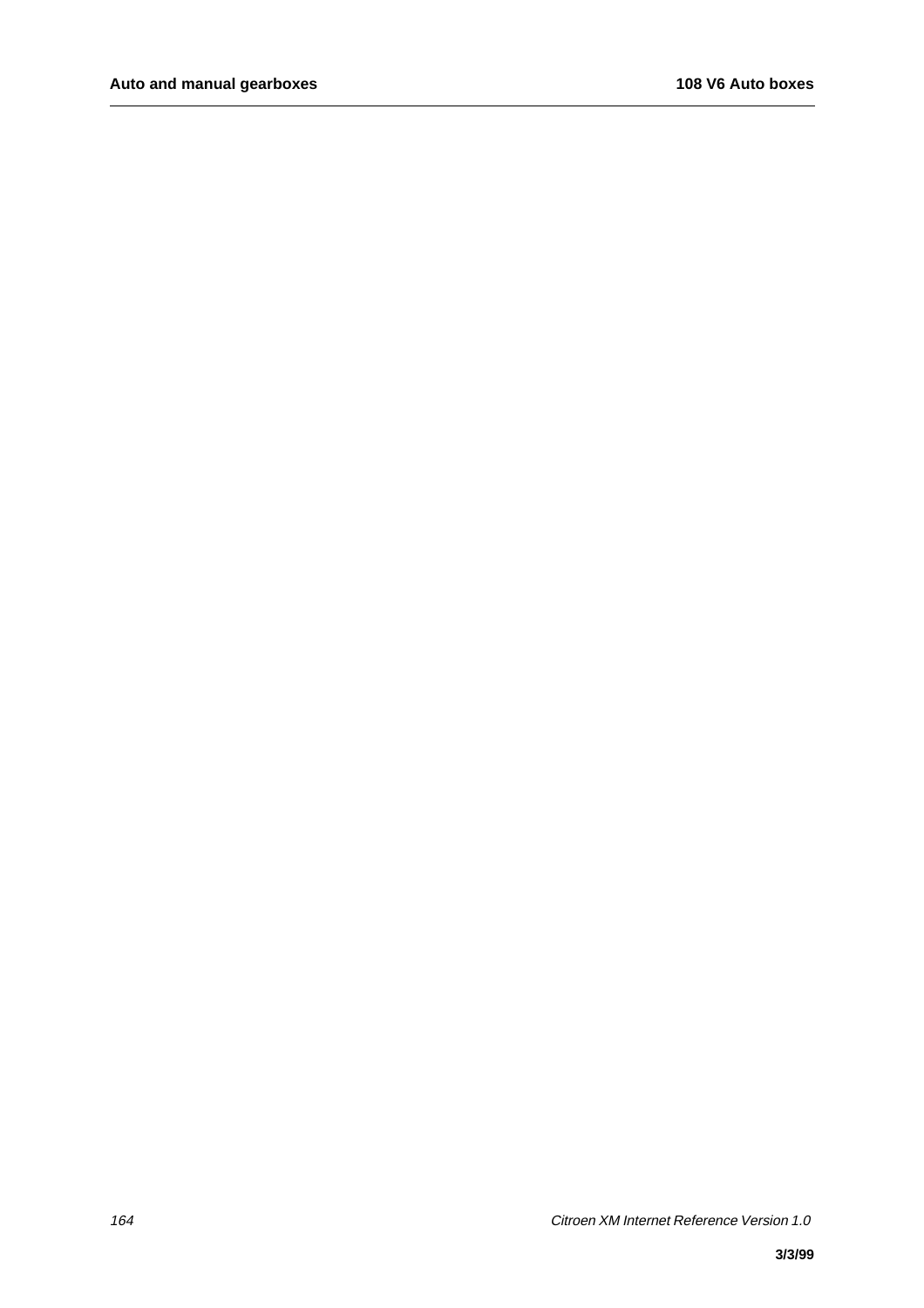# **Air-conditioning**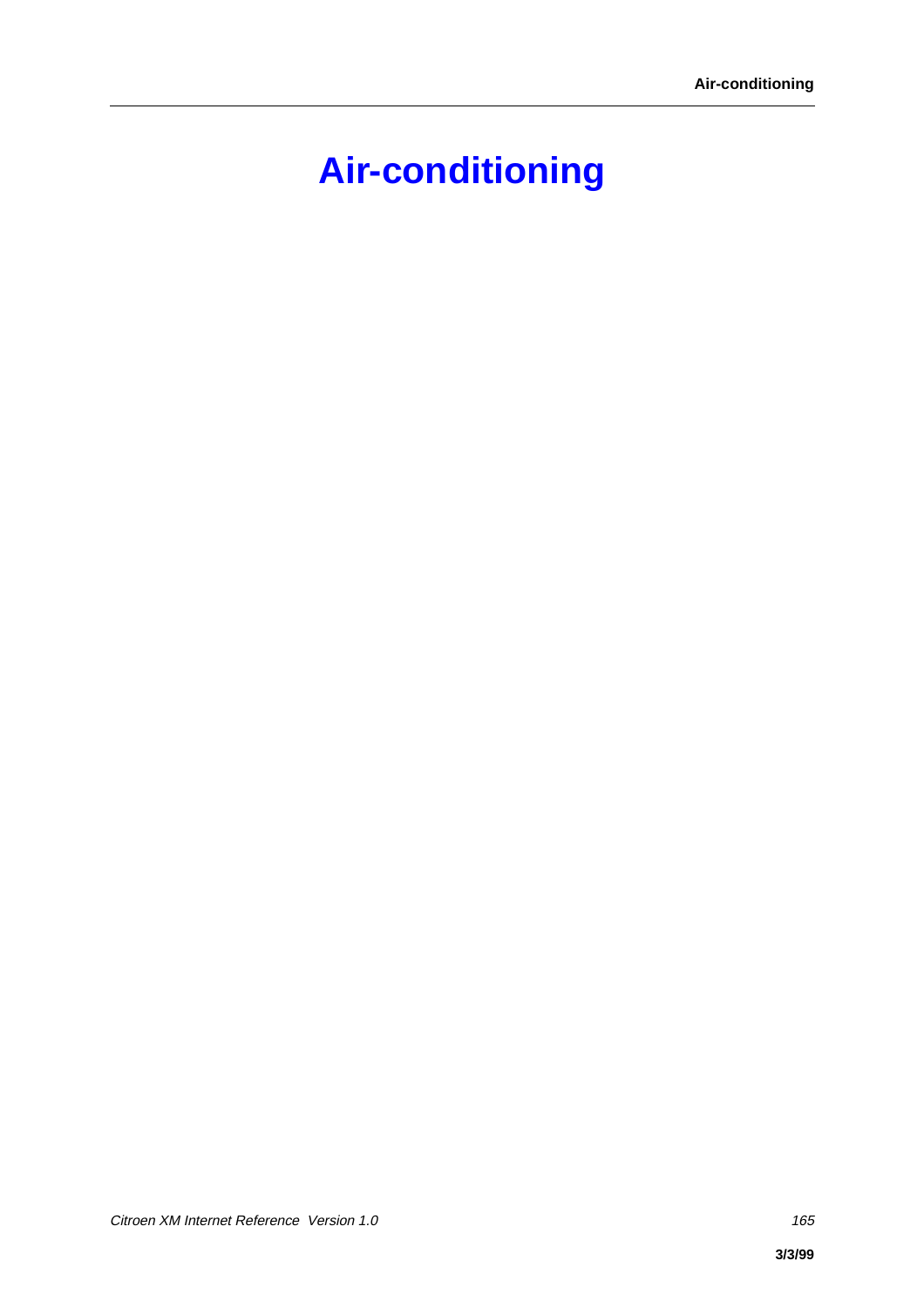# **109 Adding Air-con**

Yes...... get in touch with a company like Alpinair. A friend of mine asked for a quote on a Volvo - and it was going to cost in the region of £2,000. They did say that they would use original Volvo switches and it would have been identical in operation to the standard manufacturer installation. At that price, I would probably say, trade yours in for an SEi Turbo.......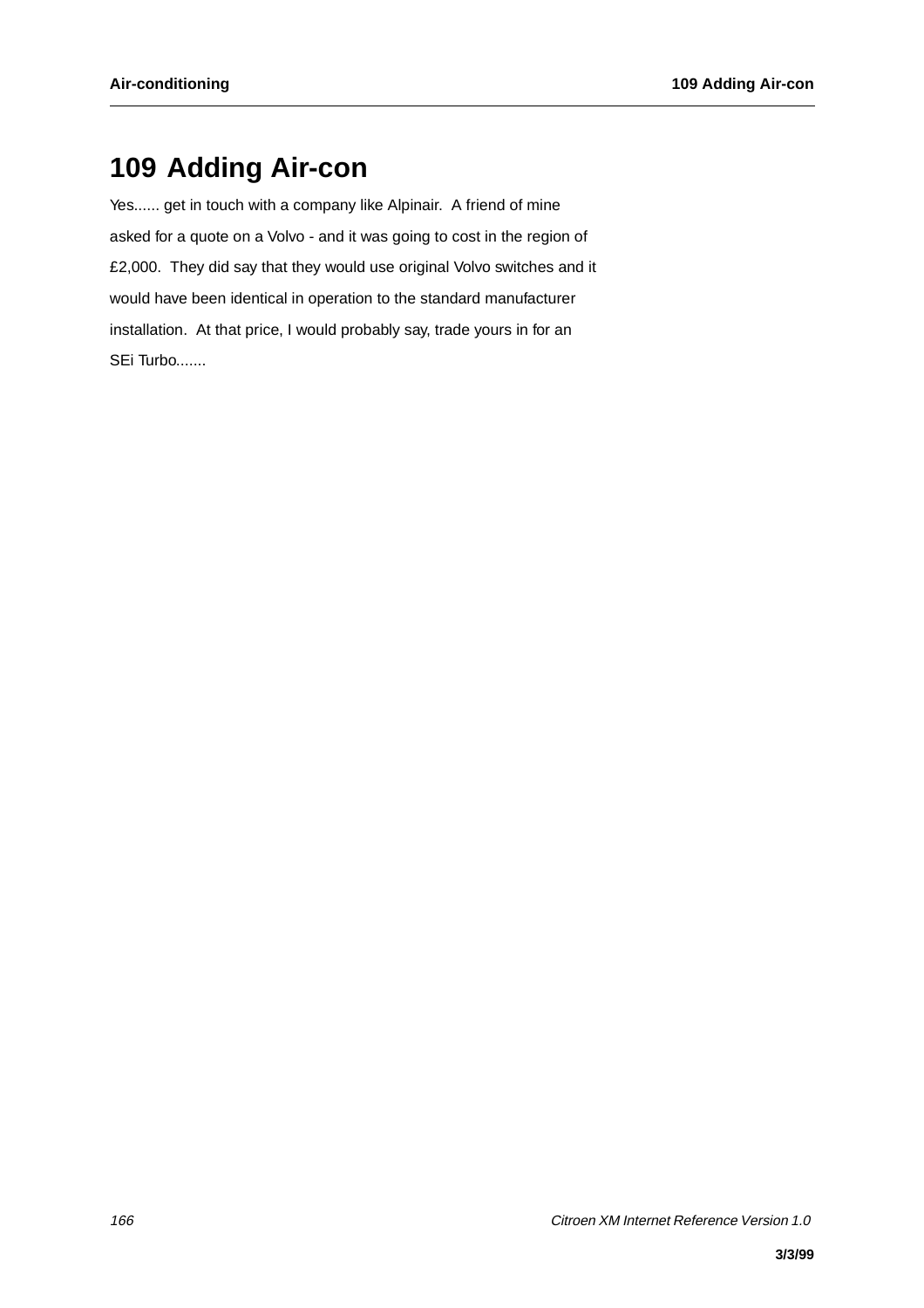# **110 Air Conditioning**

Could anyone with experience of the air-conditioning system advise what a hissing noise inside the car might be caused by. I've noticed the noise over the past few weeks whenever the compressor is running (and the radio isn't). I don't think it has lost any refrigerant. Is it likely to be terminal?

The car is a 1991 V6 auto with 98k miles on the clock.

As far as I know the only thing that can be responsible for that sound is indeed the loss of refrigerant. Under the bonnet near the radiator must be something like a 'bottle' however not made out of glass which has a little 'window' on top. If you see little bubbles in there the system is empty and needs a refill.

You should be able to get a refill for about 50 GBP. (Maybe a bit more for the R134 system).

#### **Burning out**

I'm planning to get my Air Conditioning regassed (on my XM). However one of my friends recently caused a 1000 pounds worth of damage to his car (a saab) by failing to get his air con oil refilled when the air con was regassed.

What seems to have happened is that the air conditioning compressor has seized, burning out the clutch completely. So, new compressor, more gas etc.

The first thing the repairers asked was did you get the oil level checked.

Does anyone know if the XM also works the same way and how to check the oil?

====

It all depends on exactly which compressor you have, the ability to add oil, and the quantities are not the same, but as a general rule, check the compressor for a large (5-8mm head size) screw on the upper outside face, close to the rear. This is quite often labelled "Oil" on a small blue/silver sticker.

If it's there, you can remove it and look inside for oil. If you've ever topped up the dashpot on a Mini or similar, it's the same kind of job. Use an oilcan and 15/40W engine oil, but it takes a very small amount, don't fill it to the brim (it expands when hot !). This really is the kind of job best left to the A/C man.

Your friend should claim against the firm who regassed his AC, it is supposed to be part of the regassing job, checking the oil level.

====

If the car was originally filled with R12 (a CFC) it will have used a mineral oil this will depend on the age and the intended market. In the UK R12 is no longer generally available so is now generally replaced with R134a (a HFC) this requires a change to a ester oil i.e. synthetic. Never open any plug or disconnect any pipe on a refrigeration system the release of any refrigerant is illegal And in the UK can lead to a prison term. When changing from a CFC to a modern refrigerant it is not a one time/shot job.

The old refrigerant will have to be recovered the oil changed and new refrigerant added but as the oils do not mix this has to be repeated as many times as necessary to flush the old oil. The oil must be tested every time.

With industrial plant it takes upwards of 3 times. And the cost start at £1000 per compressor but that includes many times more refrigerant. A car will take 0.25 - 1 kg per charge an industrial plant 15 kg upwards per charge at a wholesale cost of £12 per kg.

Three more things the new refrigerants have smaller molecules so any small leaks you have that have little effect now will seem like very much largerleaks. Next a car compressor has a shaft out to the pulley this will have a plastic/rubber shaft seal and we do not yet know the effect the new oil refrigerant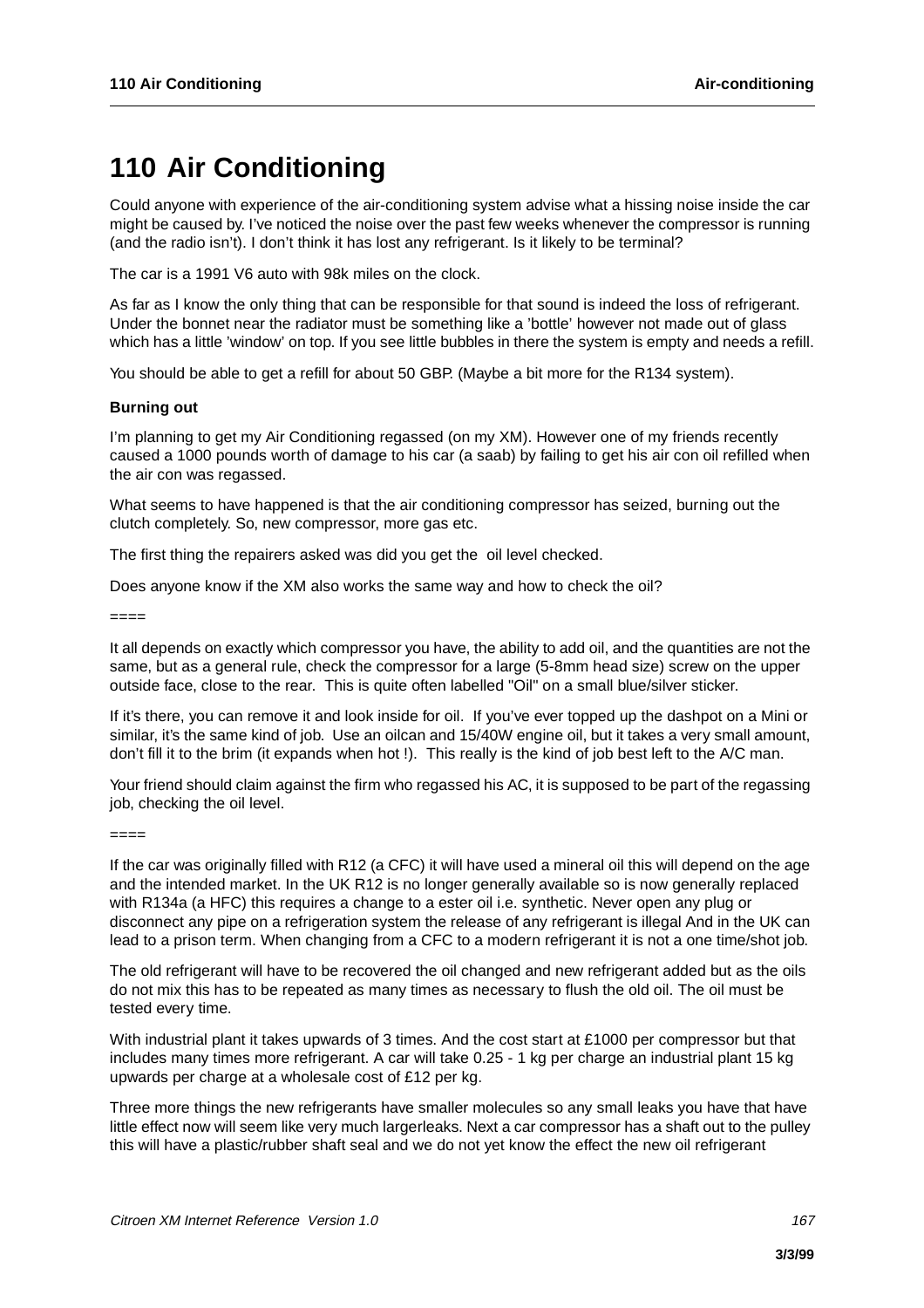combination will have on the life of this seal. And last The new refrigerants are only a stopgap they will be superseded later at more expense.

#### **Drain tube for condensor**

Yes there is a drain tube for the air con condenser.

It is under the middle of the car, you need to put the car on ramps to find it.

When you do, stick a piece of wire up it to clear it, but don't have your eye looking at it when you do it!!!

It's roughly level with the middle of the car and just to the left of the exhaust looking from the inside of the car and forward under the dashboard.

#### **Air conditioning again!**

You also asked if anyone had any work done on am a/c system. Well, last year my a/c failed. The symptom was that the temp. did not drop and the compressor clutch would not engage. It was at this time that I met Mr. Pierre L'Allier (our Club Treasurer) who lives quite close by and who offered to help.

 Anyway, it fumed out that the a/c condenser had corroded. This is the device that is located behind the radiator and is basically a heat exchanger. Any moisture entering the a/c system converts the coolant to a corrosive acid and it starts eating the condenser from within. Replacement is the only solution. Citroen's price was about £800. VAT. But I would have to purchase a conversion kit as the refrigerant was R12, which is now obsolete (environmentally unfriendly) for another £300. The further problem, explained by a refrigeration engineer friend, was that you must never use parts that have been exposed to the atmosphere. So scrapyards are taboo for a/c components.

I eventually located a company Staines way that sold standard sized condensers. I bought one approximately the same size, removed the fixing brackets from tile old condenser, pop-rivetted them to the new condenser, filed some part off the housing in the car and fitted to the car. I also had to purchase two new pipes as the terminal connections were not in exactly the same place. This system has been in operation since early last year without any problems. I will say that it is impossible to complete these repairs without the help and understanding of a knowledgeable refrigeration engineer. It is not a job for the fainthearted.

(Thanks to John Michigan)

#### **Air conditioning problems - one solution**

If you remember, my air-conditioning system iced up after about an hour and there was no air flow. I took your advice and had the freon topped and checked for leaks. All appeared well but the system still iced up so took to using the system by manually selecting air-con on and off.

Went to France at the beginning of August **and rang the** Citroen garage in Angouleme. They ran the diagnostic over it and replaced the following parts:

Motoreduct Part No. P00006447tj4

Adapteur P00006445P9

RESI. 1/41,8 KOHMS PACR25218

Since then the system has worked perfectly. I do not know what the replaced parts were as my French is not that good. However, I gather a valve motor was replaced. My XM has done 80,000 kms and goes well.

(Thanks to Nick Dunsford and the CCC)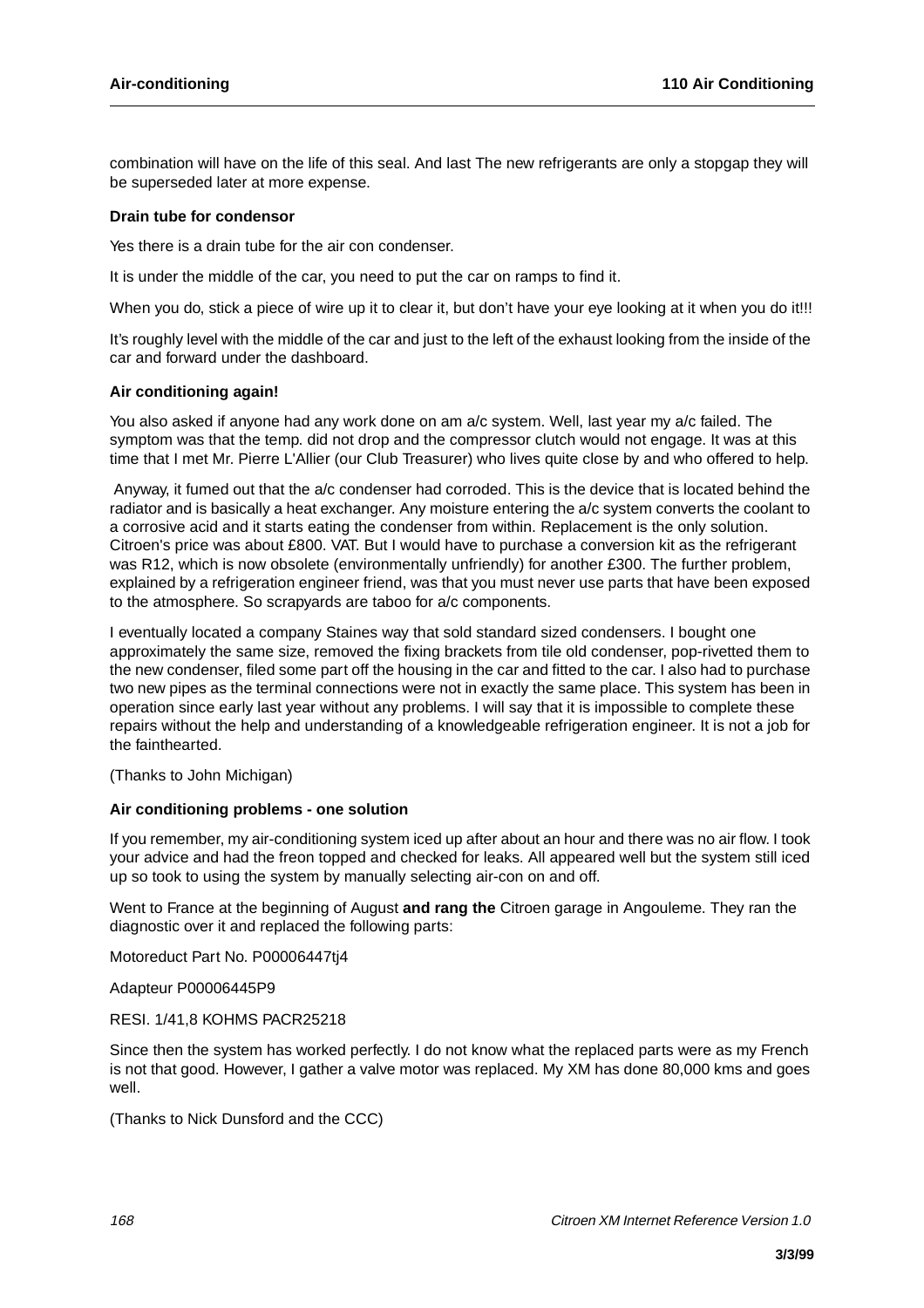# **111 Air conditioning drain**

Dear all, but especialy Geoff Rothon.

I wonder if anyone can help me with these:

 1) Some time ago Geoff told me that there was an air conditioning drain which on my 90 2.0sei was blocked. He also told me how to find it. Only problem is that I can't, for the life of me, find it at all, despite spending 30 minutes under the car (on a ramp), with a torch.

Can Geoff, or anyone, please tell me where the thing is, and what it looks like (ie. is it a plastic tube, a hole, or what??.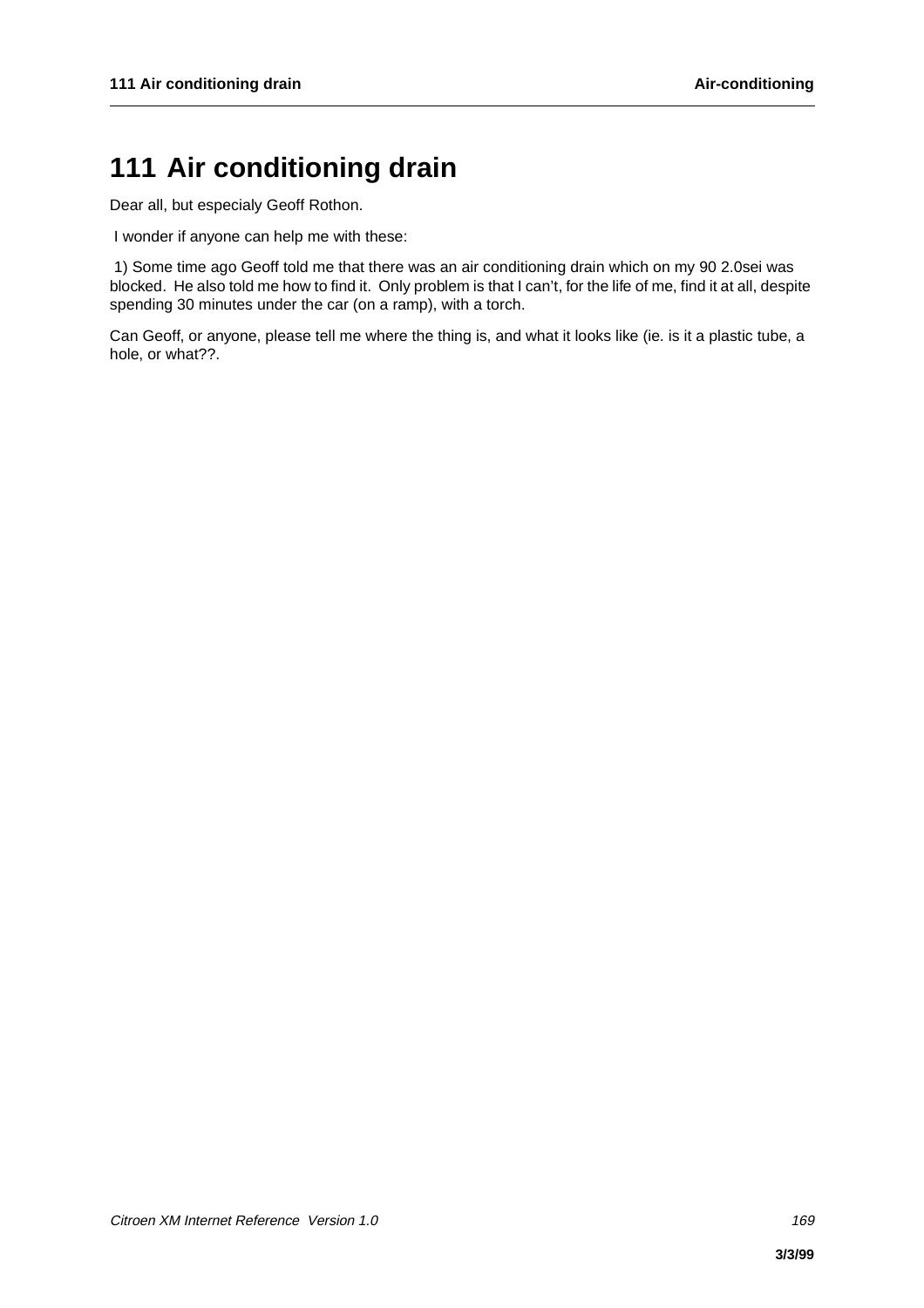# **112 ECU - Air conditioning**

\* A new ecu has been installed since R.P. 5424 in XM's with automatic climat control.

I have no idea if they can be identified by the color of the sockets though. XM's with a standard airco have been equipped with a new improved evaporator sensor since R.P. 5471 and this sensor can be identified by the lettercode. The improved ecu is marked 1PE, replacing 1P, stamped just above the connector.

The partnumber for the improved version is 92 561 535. Reason for this change is that the evaporators got frozen due to incorrect info from the sensor resulting in reduced or no airflow at all.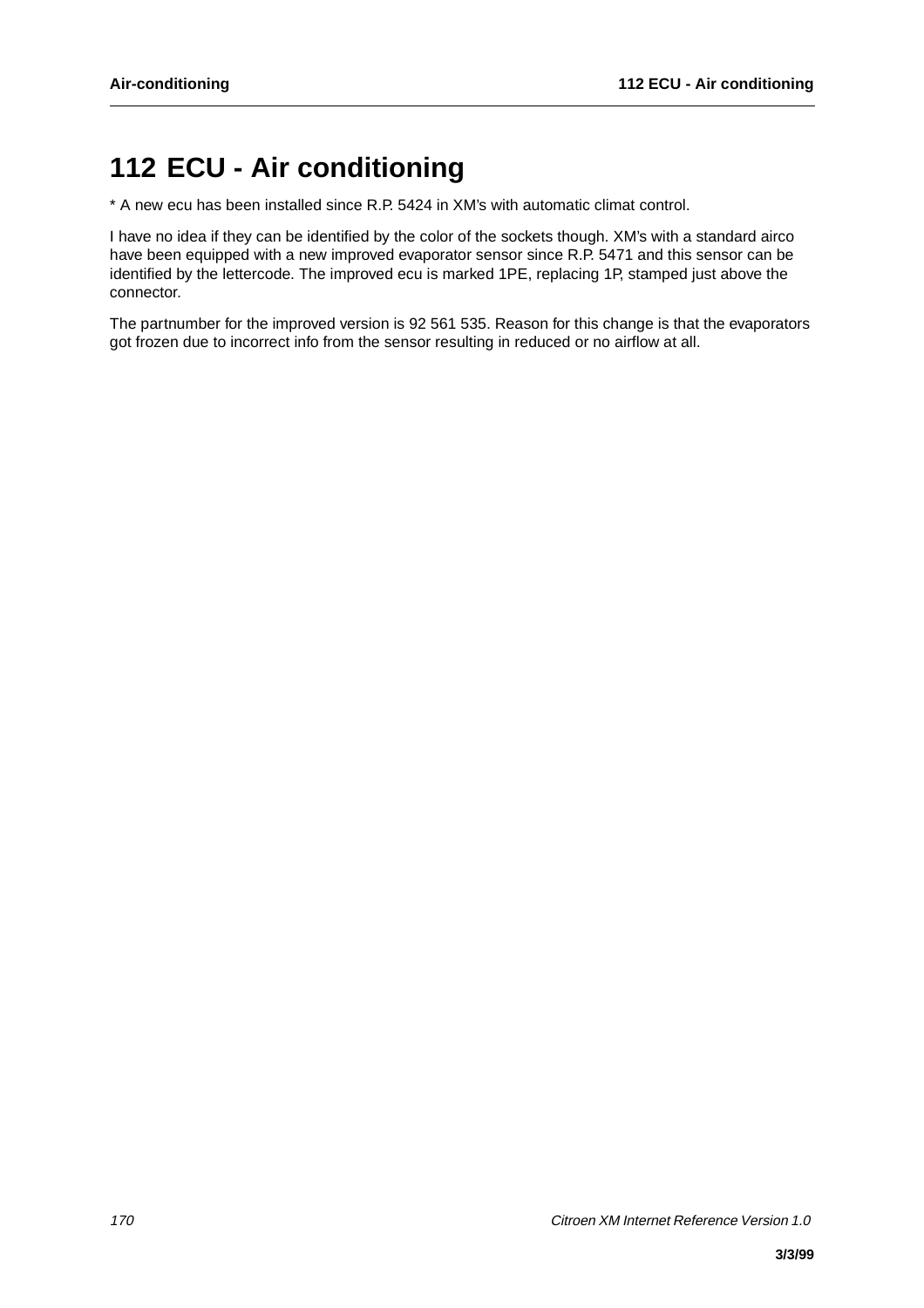# **113 Converting to R134A**

With further reflection I would think all retro fit upgrades for so-called luxury equipment would more or less depend on what's in the wiring loom on the the car in question. Is there an expert on looms out there.

### **Air con (2)**

I have posted the following note to the CXList & it may be of interest to those of you preparing for summer:

I had my air con "converted" to R134a and it worked pretty well each time for 15 minutes or so, then it stopped working, and it was cooler to open the windows, turn the air off and close the recycle flap. The shutdown air con system, for some reason turned into a really good heater after this time, handy when its 35 or so! This vendor said the problem was that the car was a Citroen!

By luck I found someone competent in air con, who re worked this R134a reagas attempt and the Grande Exportation air (dual unit) is now as good as my old 2400 on R12 used to be, which was excellent.

I am told by the competent bloke:

a) An R134a dryer is a must (which should be up front in the radiator air

intake, not inside the engine bay ),

b) The correct charge volume is vital(knowing how to do this bit seems to be the secret, they used a large volume measuring glass cylinder with calibration marks, and would say nowt about it, there is more to it than pressure measurement apparently).

c) The standard factory full frontal condenser is apparently ok.

d) Recycle is essential for decent cooling.

I have:

1) Closed off the thru flow vents on the rear pillars with tape (remove

the embellishers to get access).

2) Put Police approved 3M Solar tint on the windows except the windscreen

(the law here doesn't allow windscreen treatment).

3) Looped out the heater water pipes in the engine bay.

====

I have a Turbo Prestige Auto, and have just had the Air Con looked at after fitting of a replacement gearbox. Main Dealers said there was no gas in the system, but a specialist checked it out and there was a blockage in the system. To remedy this he reverse connected the flow pipes and cleared the block, reconnected it and re-gassed up the system. It worked a treat, I can now make my own ice creams in the cabin.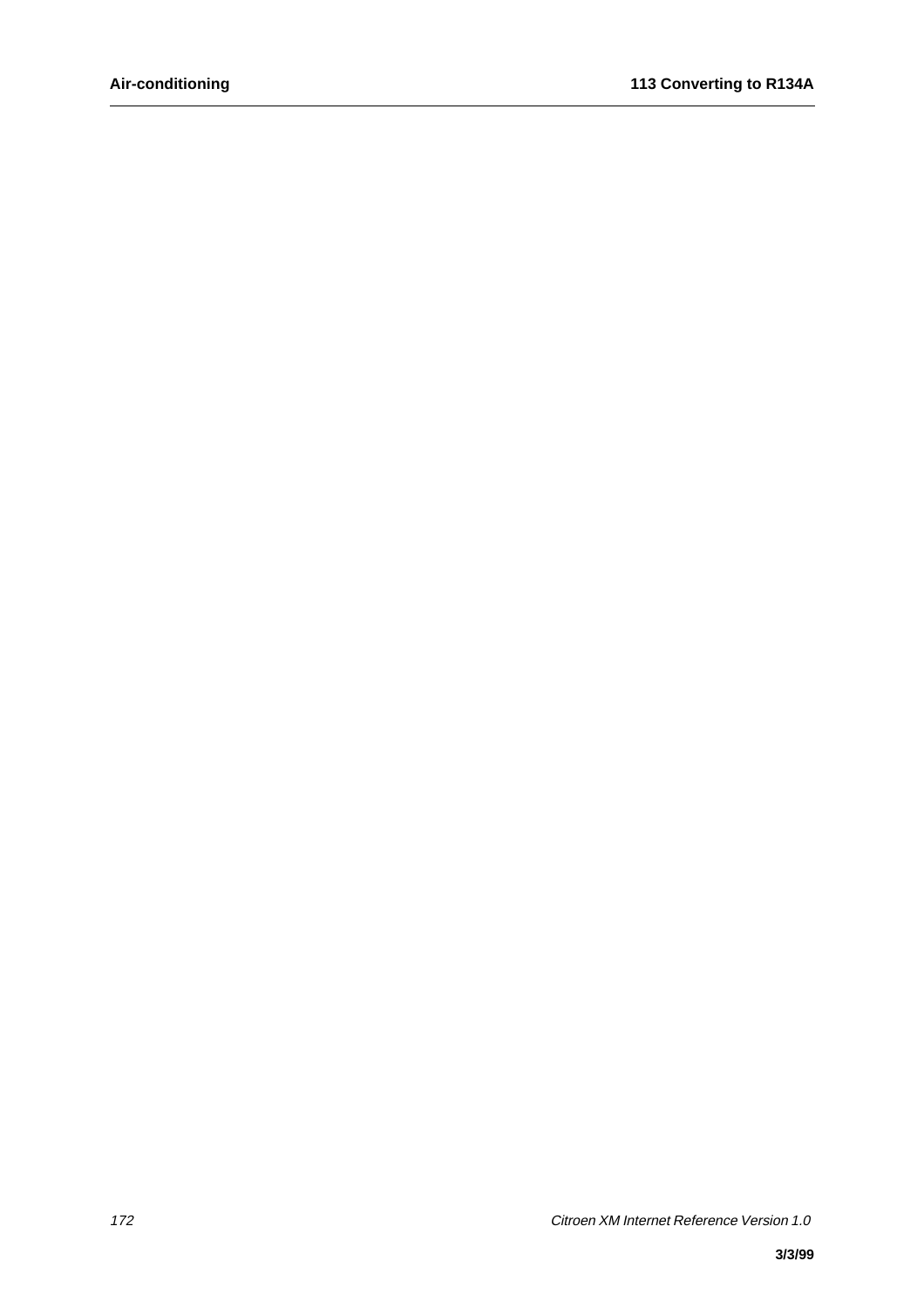# **3.0 Litre Cars**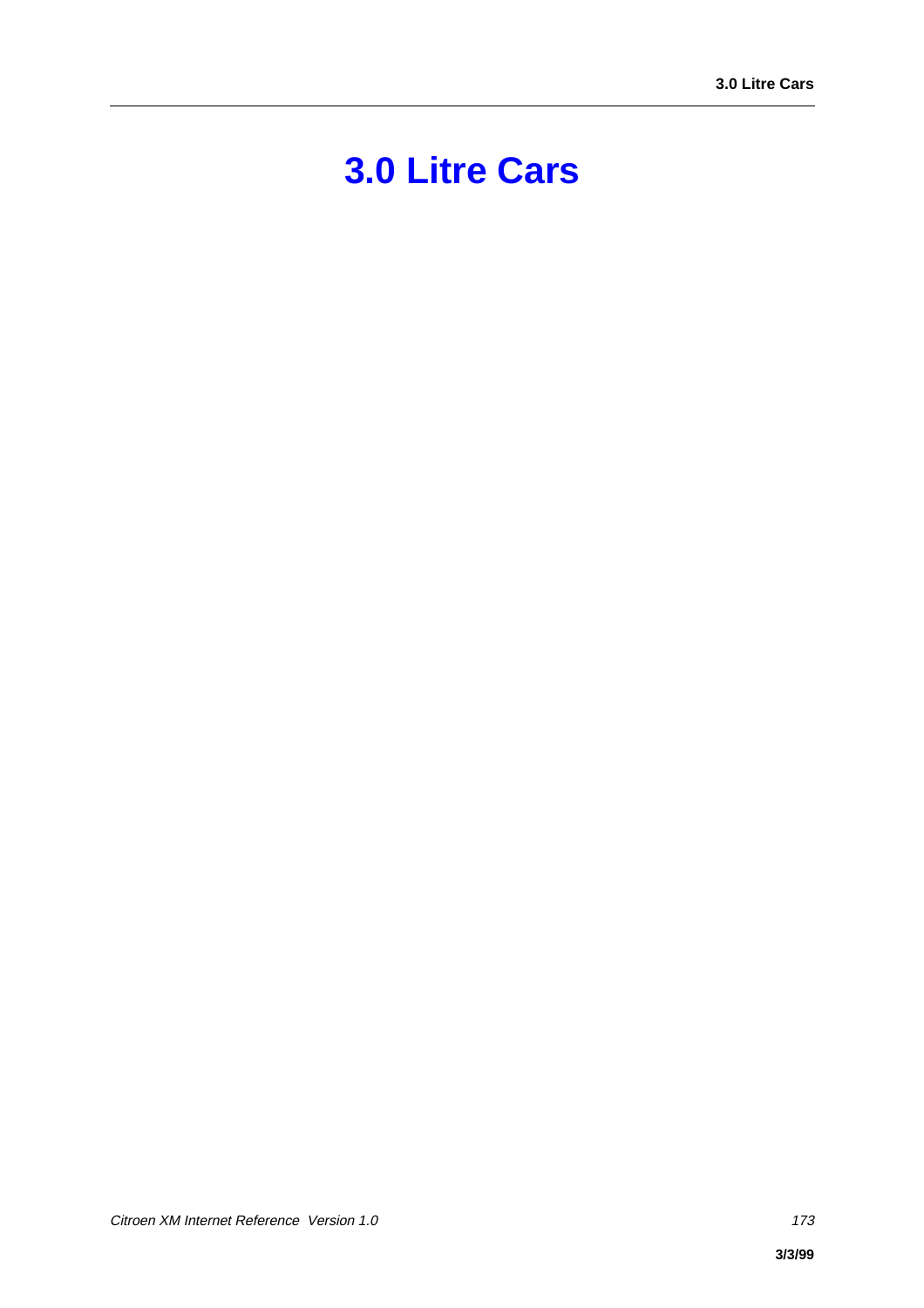### **114 3.0L suspension problem**

 I own a 1989 citroen xm, 3.0 L petrol.I have a problem with the engine. I took it to a citroen dealer and did a complete tune up. They tested the car's Computer and didn't find any faults in the system.The problem still persists.My problem is that while i am driving the car ,especially when i'm in traffic the car starts bucking back and forth.In order to stop it from doing that I have to press the clutch in and release it. It happens very often.Any advise would be greatly appreciated. Thank you.

======

I had the same problem with my 1991 V6.24. Citroen replaced the

so called "Drosselklappen-Potentiometer" and all was fine.

Don't blame me for that ugly german terminus-technicus, but I

really don't know the English word for that.

Hope that helps (probably you need a special dictionary too :-)))

--

Harald Krake (mailto:harald@krake.de)

======

Hmmmm... this sounds a bit like a long standing problem with my 24v. in my case, the throttle response can be unpredictable at small throttle openings, with the car often jerking forwards when it should be cruising. This fault has baffled \*many\* "specialists". Did this happen with both of you?

Could the Drosselklappen-Potentiometer be the throttle potentiometer? Or is that a little too obvious?

I anyone else has any hints for thif fault, I would be very pleased to hear from them as I really want my car back!

Regards

Richard Williamson

======

You're right! My dictionary says that a throttle is a "Drosselklappe". Never thought that this is so easy to translate...

======

Well, I own a '91 XM V6 with 190.000 km since a few weeks. I noticed the same. Specially while driving below 10 kmh in a traffic jam. I think it is caused by the grown tolerance in the gearbox and the driven ax. It seems to me that the gearbox and ax are elastic, winded up - power released - acceleration - elastic rubber has lost it's energy -> deceleration - engine winds up the rubber band - reaction driver!

My BMW K100 motorcycle has some tolerance in the gearbox and it behaves sometimes more or less the same.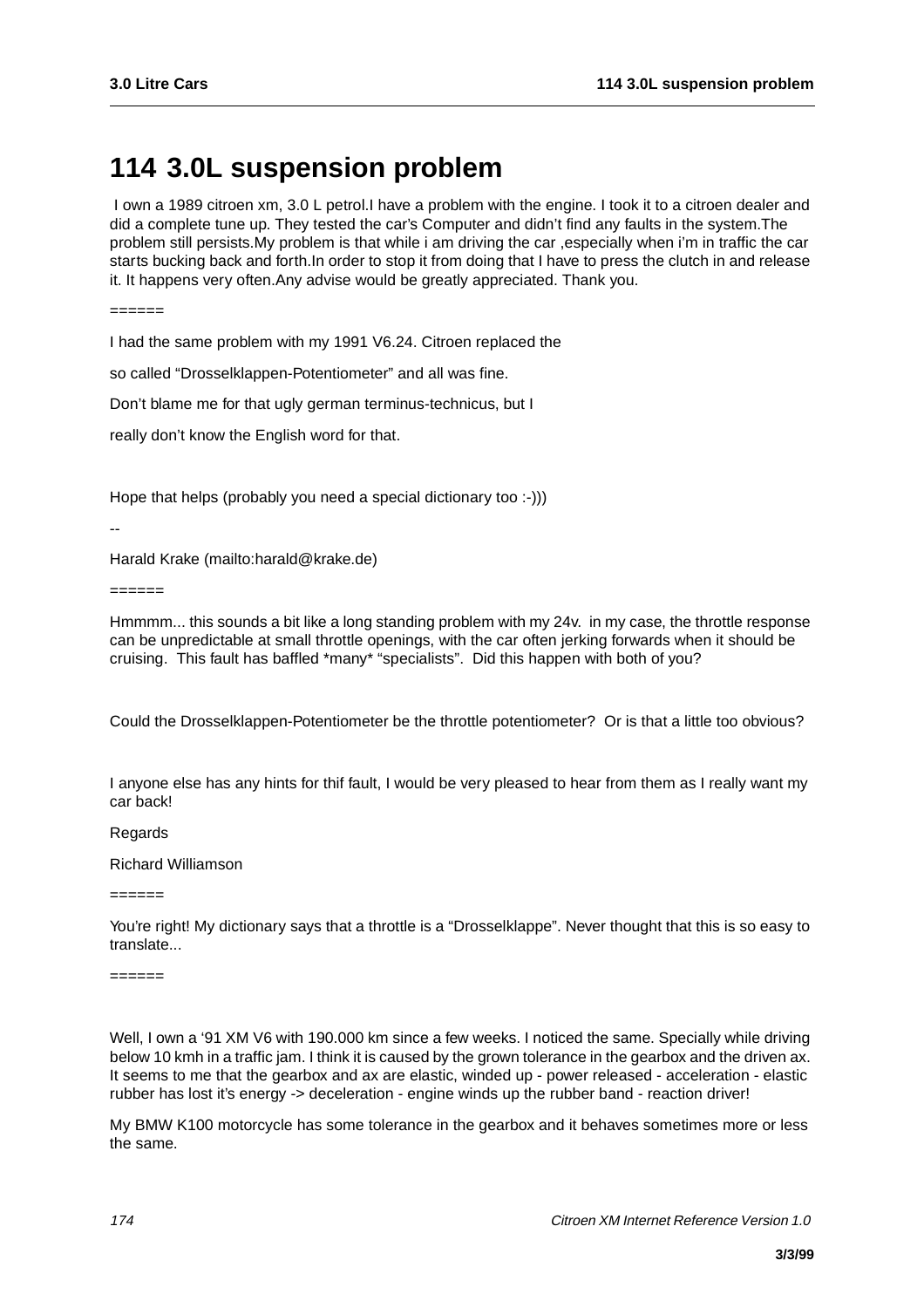Both engines do have more than enough power to keep the vehicle moving while running idle. Both have fuel injection.

Maybe the following will occure:

It seems to me that the engine is not the problem because it runs fine. Well, to be honest: sometimes the engine doesn't run idle at constant rpm's (it varies sometimes between 750 - 1000 rpm). Maybe the throttle potentiometer causes this "jittering"? Possible.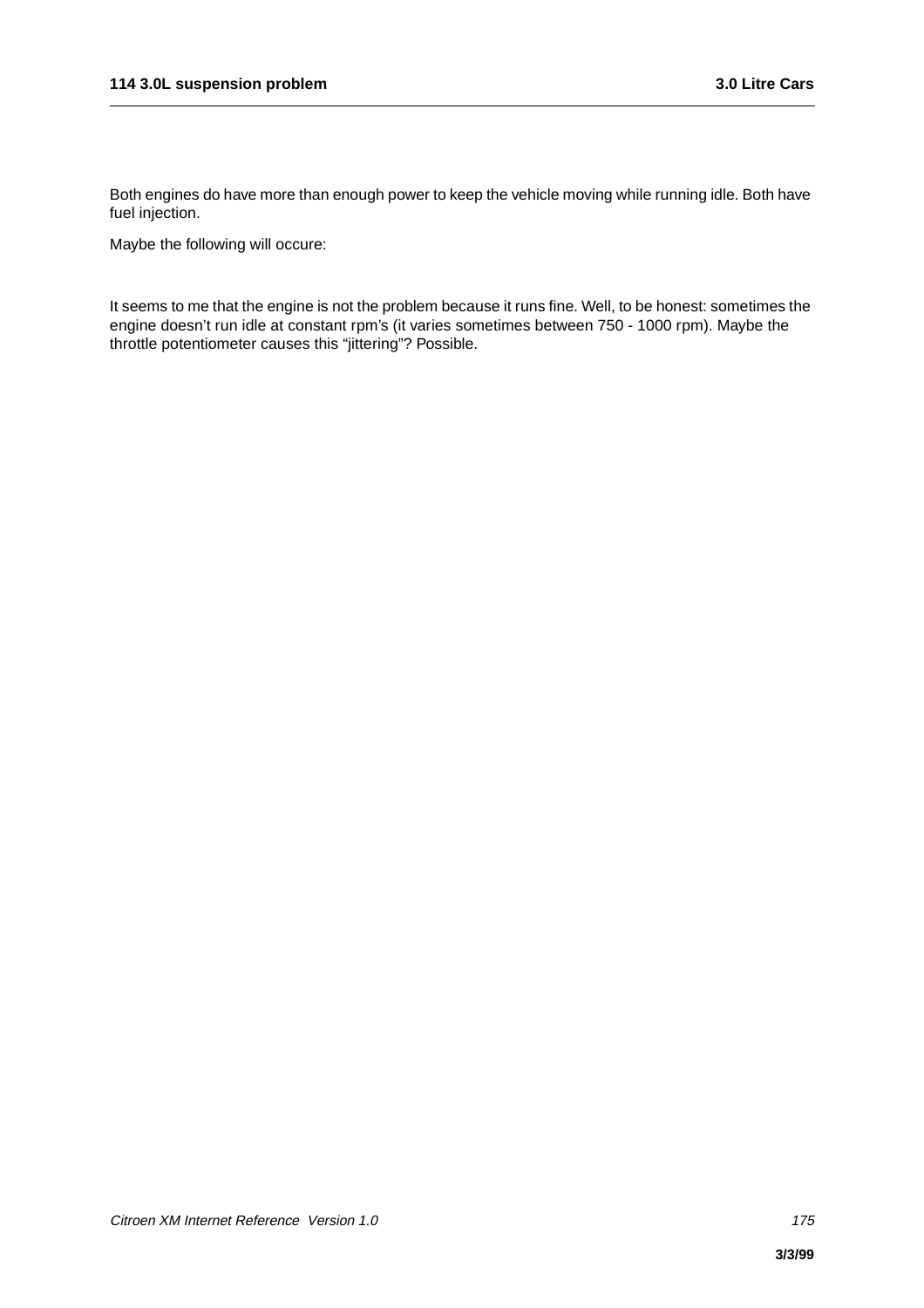### **115 Engine management specialist - help!!!!**

I have finally got my 24v back after much work under warranty. The main problem was a problem with the engine management (we think) making the car's performance unpredictable. The car is better but it is still not performing as it should: at certain times there is a distinct lack of power, which can suddenly right itself. My local Citroen guru who has been trying to fix this says that the problem can correct itself after dipping the clutch ( I haven't had time to check this myself). The work done is as follows:

Throttle pot - new

Lambda sensors - new

Temp sensor - new

Many other sensors - checked or replaced

Mechanical condition - heads off and everything checked; all as new ( 81Kmi)

Consultation - 4 other "specialists" consulted including a main dealer (hah!)

Has anyone got a vague idea what this could be, going from my vague description?

Who are THE engine management specialists in the UK? Will any of them work for a 'no win - no fee' basis?

Any ideas will be thoroughly appreciated by myself and Manuel - my local Citroen guru.

Regards

======

This may sound ridiculous but try new spark plugs (the right ones).

I wouldn't be surprised if the problem is solved. It happened many

======

Tried 2 sets already, I can't remember specifically, but it's the

multi-electrode type.

Do you know where I can get hold of the tech info regarding the expected outputs of the various engine sensors? I need this as I am going to try and borrow a 12V oscilloscope to test the sensors while the car is actually perfoming its misdeeds.

Further info on the problem - the engine behaves marvellously at full throttle: the accelleration is nearly as good as my Mini when it had its fast engine in (no, really, it's true!).

Any more ideas anyone.....?

======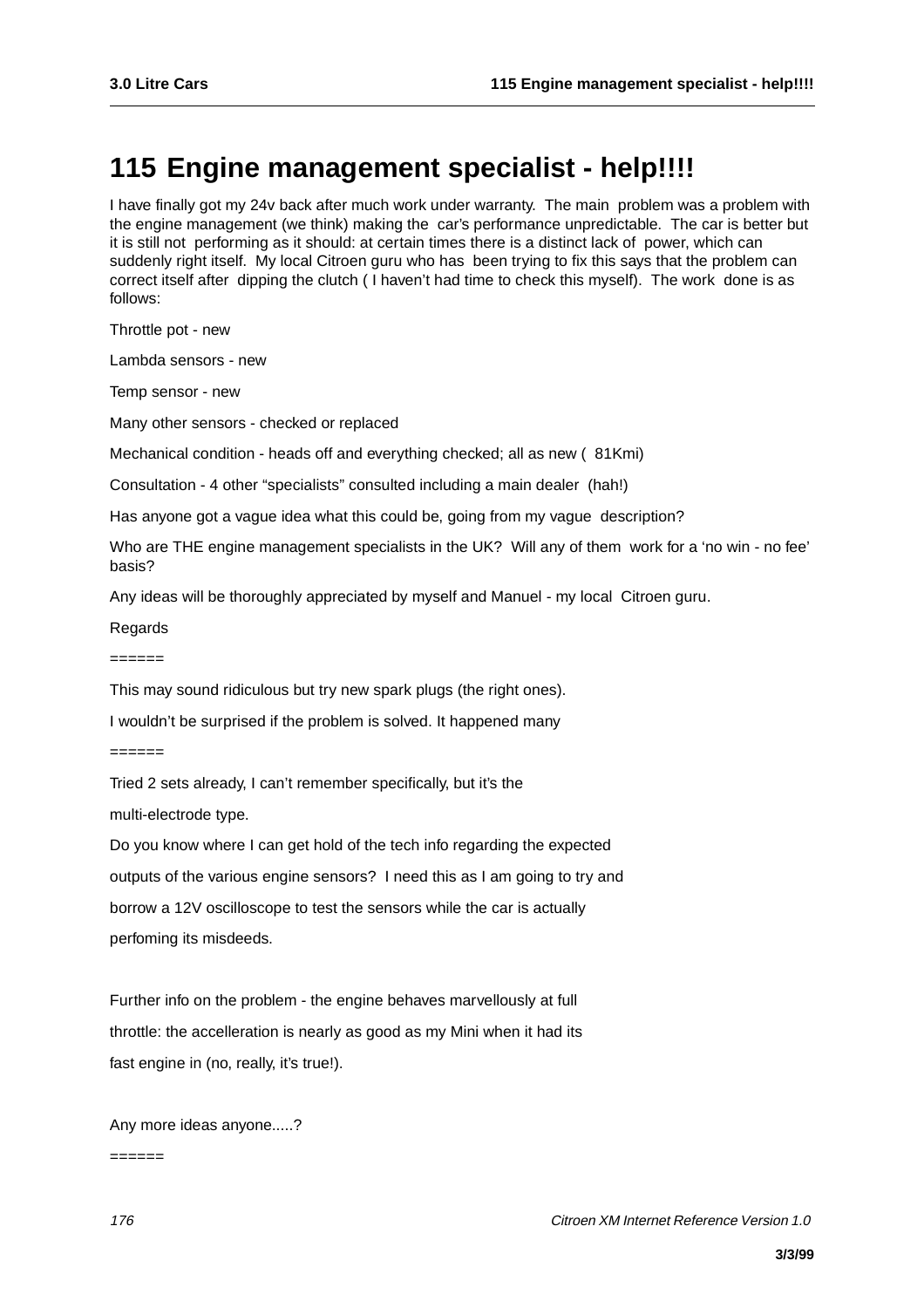\_\_\_\_\_\_\_\_\_\_\_\_\_\_\_\_\_\_\_\_\_\_\_\_\_\_\_\_\_\_\_\_\_\_\_\_\_\_\_\_\_\_\_\_\_\_\_\_\_\_\_\_\_\_\_\_\_\_\_

Did you have the potentio-meter changed?

Arthur

======

Twice. :(

regards

Richard Williamson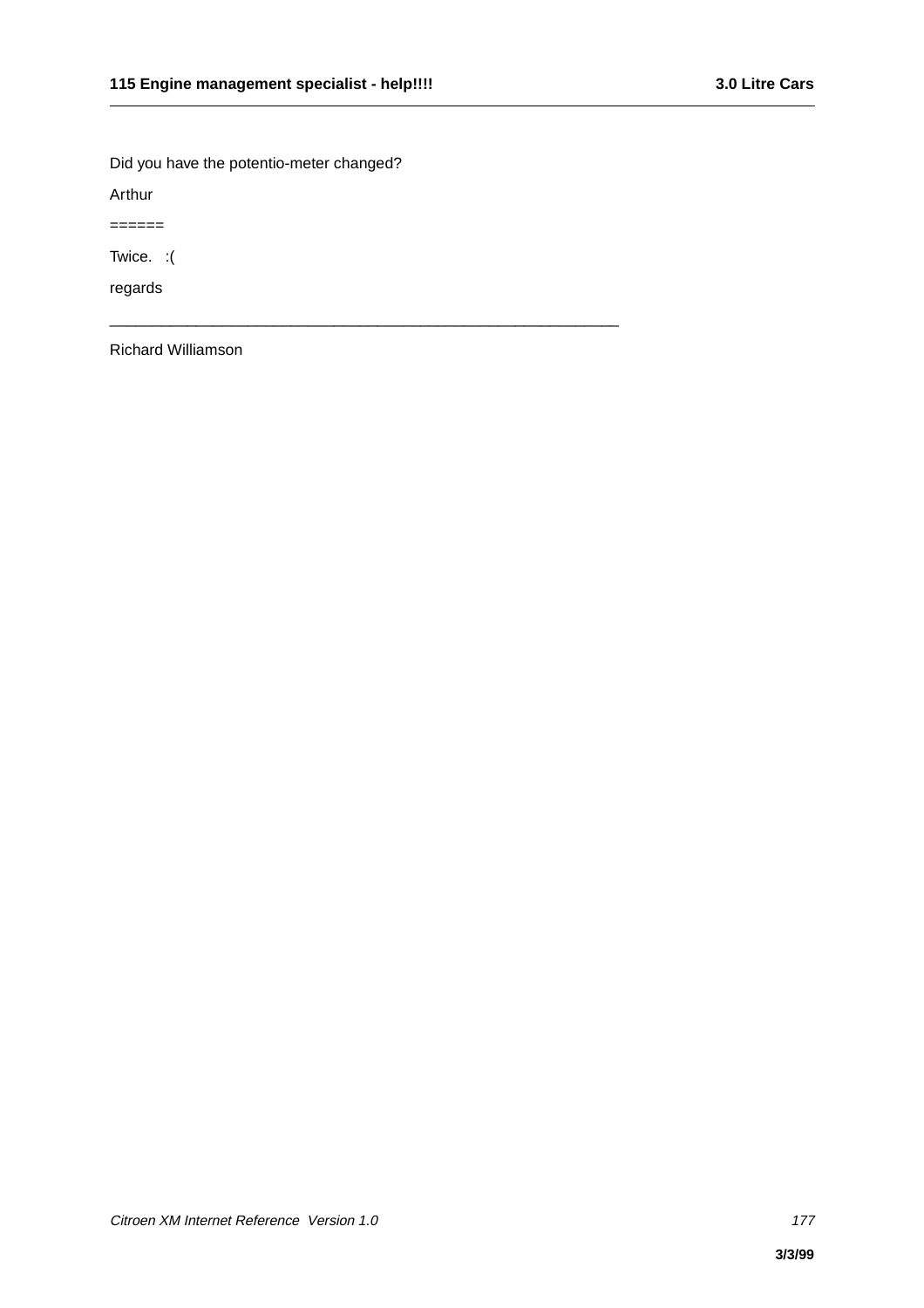# **116 Oil Pump**

So you haven't had the problem classic to the 24v yet, where the oil pump isn't really man enough for the job with all those hydraulic tappets to feed? I gather most engines were replaced under warranty, although I don't believe the replacements were altered in any way.....

Not that I want to worry you....

Adrian.

======

I've heard about this, and as I recall, the cam followers are the first to go. During the exploits my car has been through, the heads have come off and been examined. I saw the engine in this condition and it was absolutely gleaming! The cam lobes were measured and there was no wear at all. So I'm 99.9% sure the engine is not at fault. Almost everything else has been examined - most bits by several specialists, with nothing found at fault. The latest ploy is to replace the wiring loom - \*not\* a job I would like!

Regards

Richard Williamson

Email: --- richwill@innotts.co.uk

Home page: --- http://www.innotts.co.uk/~richwill

William Crane School homepage: ---

http://www.campus.bt.com/CampusWorld/orgs/org2823

\_\_\_\_\_\_\_\_\_\_\_\_\_\_\_\_\_\_\_\_\_\_\_\_\_\_\_\_\_\_\_\_\_\_\_\_\_\_\_\_\_\_\_\_\_\_\_\_\_\_\_\_\_\_\_\_\_\_\_

\_\_\_\_\_\_\_\_\_\_\_\_\_\_\_\_\_\_\_\_\_\_\_\_\_\_\_\_\_\_\_\_\_\_\_\_\_\_\_\_\_\_\_\_\_\_\_\_\_\_\_\_\_\_\_\_\_\_\_\_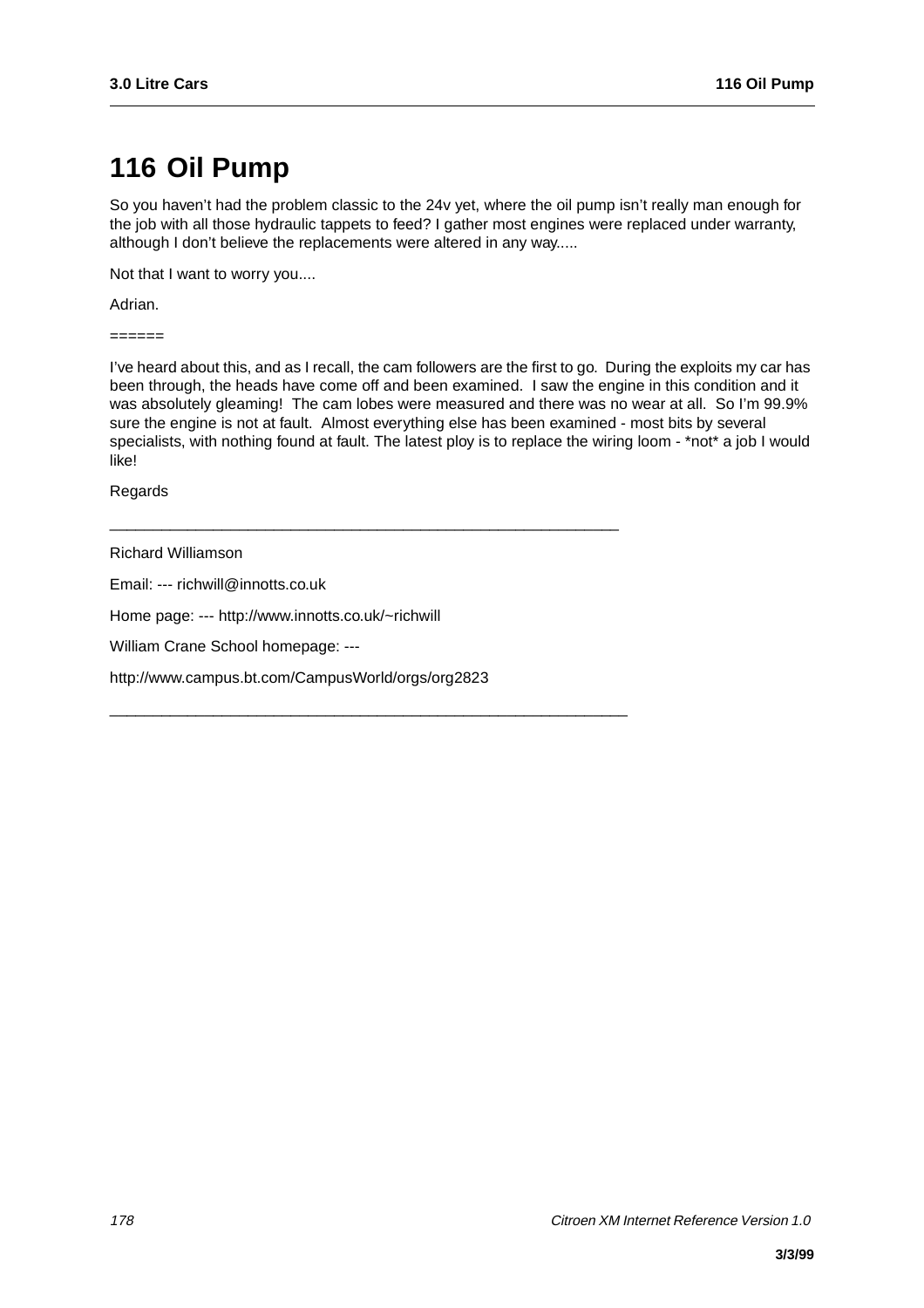## **117 Potentiometer problems?**

Hi all,

I have investigated my angina management problem further and I think the problem may lie with the throttle potentiometer. Manuel (my Citroen guru) has changed the throttle pot with another 24v and the behaviour of = both were unchanged: ie mine was still running erratically, and the other was fine.

The problem is, I'm not fully aquatinted with how a throttle pot works. I assume that it is like any other potentiometer in that its resistance increases from 0 ohms to a maximum in either a linear or a logarithmic manner. =20

According to the specs, when the throttle is closed, the voltage across pins 1 and 2 (presumably earth and voltage take-off) should be 0.4 - 0.6V. This should change to 4.5V as soon as the throttle is opened. The book does not say how the voltage should change as the throttle is opened further.

This sounds a bit odd to me as the resistance (if the specs are correct) should change from high to low with a very small movement. I have disconnected (electrically) the pot and checked its resistance throughout its movement range. It changes smoothly apart from a spot in the centre of the movement where the resistance suddenly rises. My intuition tells me that this is not correct.

Questions:

1) What should the voltage feed to the pot be? In my case it is 4.88V with the engine not running. Should it be 5V?

2) What should the resistance characteristics of a throttle pot be?

\_\_\_\_\_\_\_\_\_\_\_\_\_\_\_\_\_\_\_\_\_\_\_\_\_\_\_\_\_\_\_\_\_\_\_\_\_\_\_\_\_\_\_\_\_\_\_\_\_\_\_\_\_\_\_\_\_\_\_

3) Is there a separate voltage regulator for the pot, or does it come straight from the management computer?

4) What further tests could I do on it?

Regards - (sorry for the length of this!)

Richard Williamson

Email: --- richwill@innotts.co.uk

Home page: --- http://www.innotts.co.uk/~richwill

William Crane School homepage: ---

http://www.campus.bt.com/CampusWorld/orgs/org2823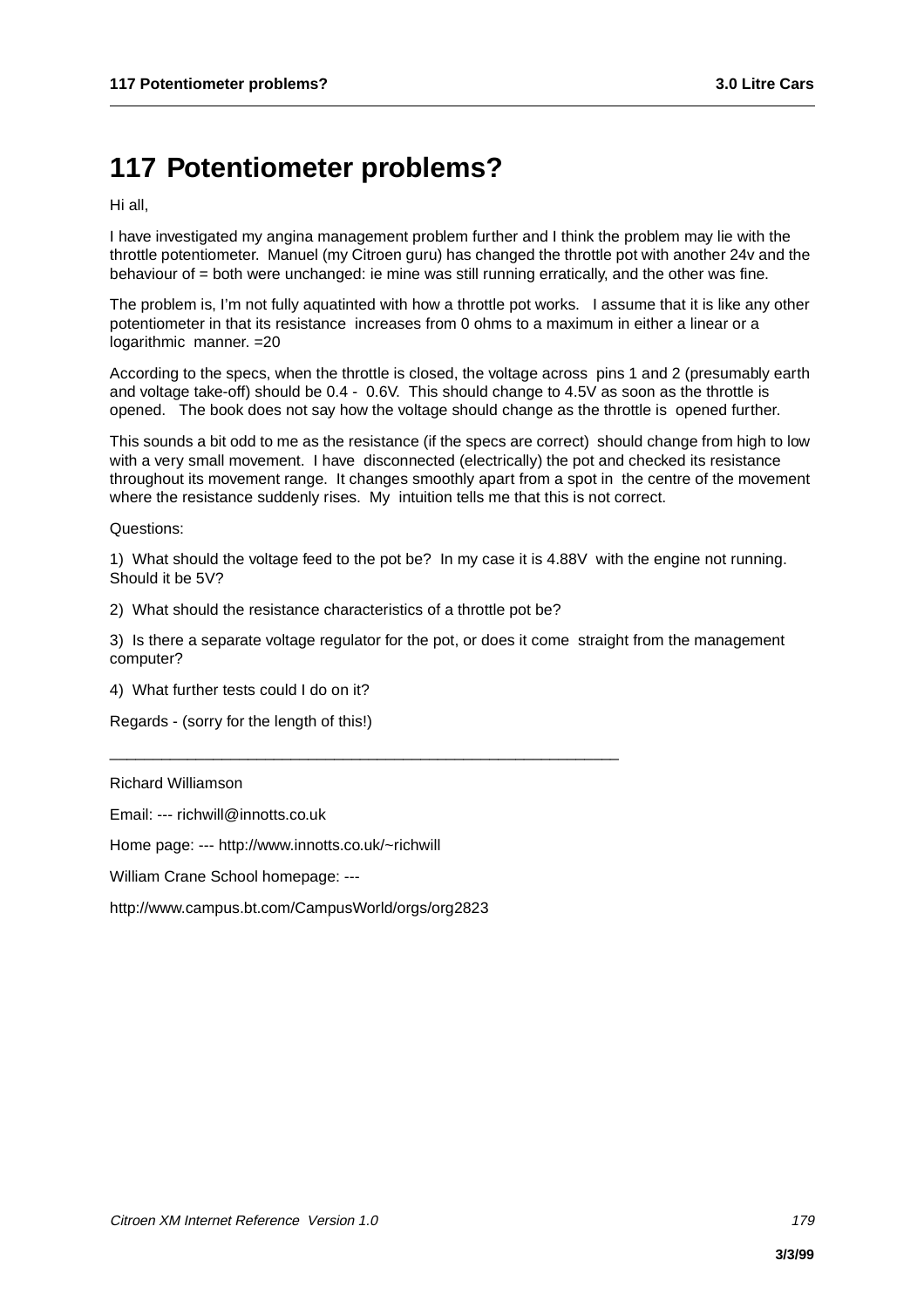### **118 The source of all misery Cracked back manifold**

Well, I have the same experience with my XM V6. But the garage noticed that the back exhaust manifold (is this proper Englisch?) was cracked. The idea is that fresh air enters the exaust system and will fool the Lambda sonde.

Next week I will get a (new) second hand one. We'll see.

mailto:arold@euronet.nl dv8

visit Arold's Africa Adventure @ http://www.euronet.nl/users/arold

======

 The more I think about it, this sounds more and more like the problem as it behaves best when starting from cold - when the crack wouldn't have opened up properly.

Questions:

1) Is there an easy way to detect cracks in manifolds. I presume the cr= ack could be very small and unnoticeable?

2) I assume the manifolds are cast iron. Is it possible to weld cast ir= on with acceptable results?

3) Would replacing an exhaust manifold be an engine out job? I suspect = it would - especially for the back one :(

4) An unrelated question: On the V6 I was lent while the work was being done on my 24V, the coolant temp rarely rose above 70 degrees C while driving. In my 24V the temp is at a fairly constant 93 degrees C while driving. It will occasionally go above 100 when stuck in traffic after a good blast. So, was the other XM running too cold, or is mine running to= o hot?

Please not that I will not be overly pleased by being informed that it is the radiator getting blocked as I suspect that I will need to remortgage  $=$  my house to buy a new one!

BTW has anyone checked out the price of new HT leads? =A3130!!! And tha= t isn't an errant "1" that slipped in front of the "30". How can Citroen justify this? I can buy a premium set of HT leads with a lifetime guarrantee for my Mini for =A315. I know we're not comparing like with l= ike here but I think you'll agree that there is a significant difference here.

How much does one get for selling kidneys these days?

\_\_\_\_\_\_\_\_\_\_\_\_\_\_\_\_\_\_\_\_\_\_\_\_\_\_\_\_\_\_\_\_\_\_\_\_\_\_\_\_\_\_\_\_\_\_\_\_\_\_\_\_\_\_\_\_\_\_\_

Regards

Richard Williamson

======

I've heard that the 2 litres are suffering with this problem also. They told me that it was very difficult to weld. It won't last for long. Well, that's what I'm told.

My V6 12V stays at 75-80 degr.C. and will go up to 90 in the city. I think at 90 degr.C the vent will start. Maybe the temperature is measured on another pace? 95 degr.C is OK I think.

======

After the previous thoughts, there have been new developments. The happenings went a little like this:

We went out in the car this afternoon. The weather was great and the car performed beautifully.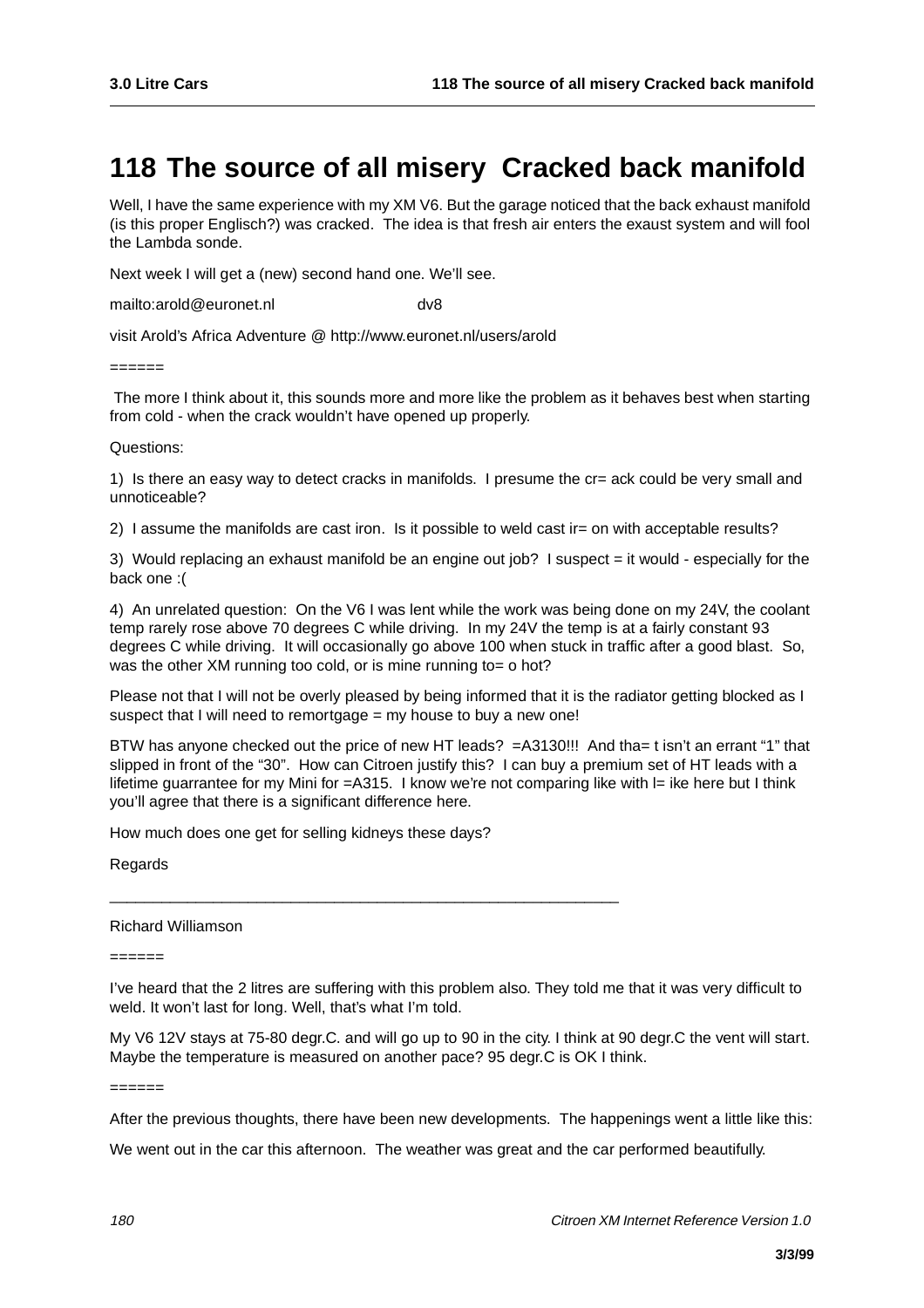I washed the car and then went out in it. The performance was terrible.

While still out, the performance was terrible for most of the time - then we noticed!

The performance only deteriorated when I put the rear screen heater on. We followed this up by switching the heated seats and the heater full on. The engine was so bad that it was \*very\* difficult to pull away from traffic lights. When everything was turned off, everything was OK. This would explain the car's good behaviour in the afternoon as the heater motor didn't have to work to heat the car up, no lights were needed and the rear screen heater was off. After washing the car, however, the front and rear screens needed demisting (is this usual BTW?), hence the poor performance. Earlier in the day after speaking to Manuel, my Citroen guru, it turns out that when he was setting up the throttle potentiometer, it was on the lowest voltage permitted in the specs.

Would further voltage drop in the system from seat heaters etc. cock things up with the output from the throttle pot?

Any ideas from people who are more experienced than me at cursing XMs - sorry - solving problems with them?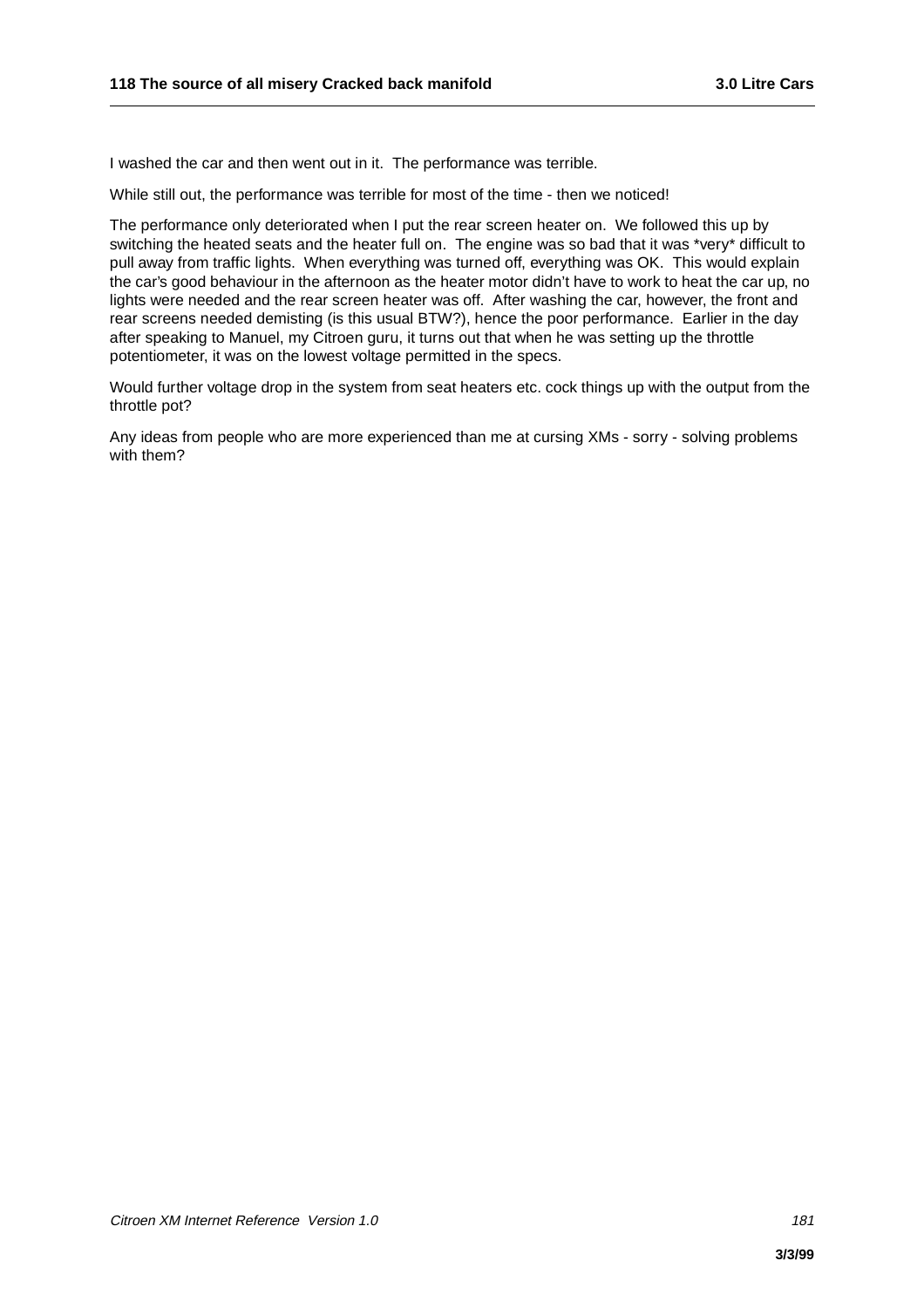## **119 V6 24v Engine management specialist needed**

Does anyone know of an expert in V6 24v engine management - or a general engine management specialist? I am looking for the type of specialist who can examine all inputs and outputs of the management while on a rolling road. This is because my persistent problem with poor running has been looked at by several places including a main dealer (although I'm not sure how much this is worth!) and they are all perplexed.

Any ideas are much appreciated!

======

It would be a help to know where you are, but, if by the remotest chance you're near Plymouth in the UK then I can recommend Alan Jefferies of Plympton. He builds and races very high spec motors.

From

Mark Linzell

XM Registrar, CCC (UK)

Plymouth. Devon

<http://welcome.to/linzell\_world>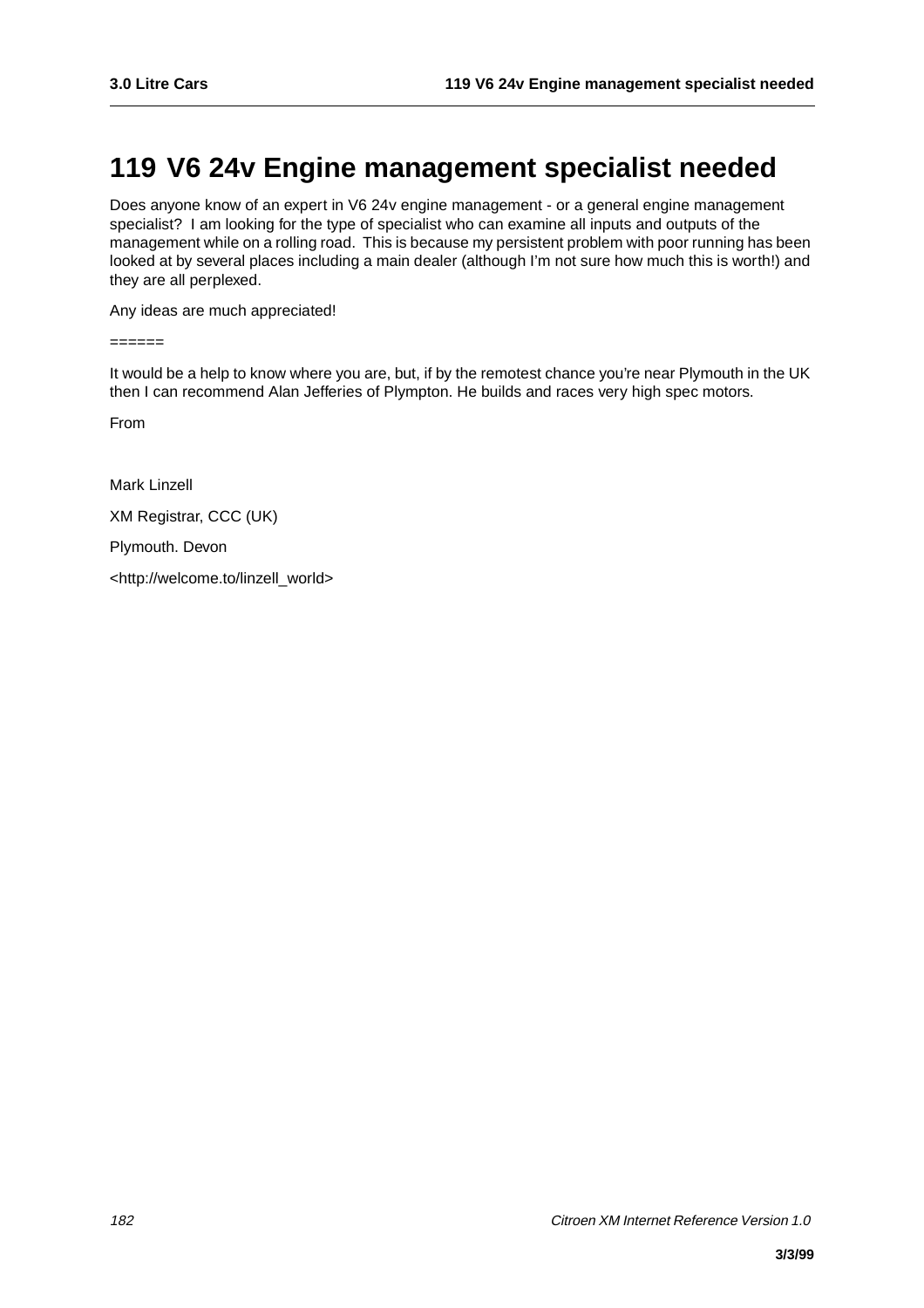# **General Information**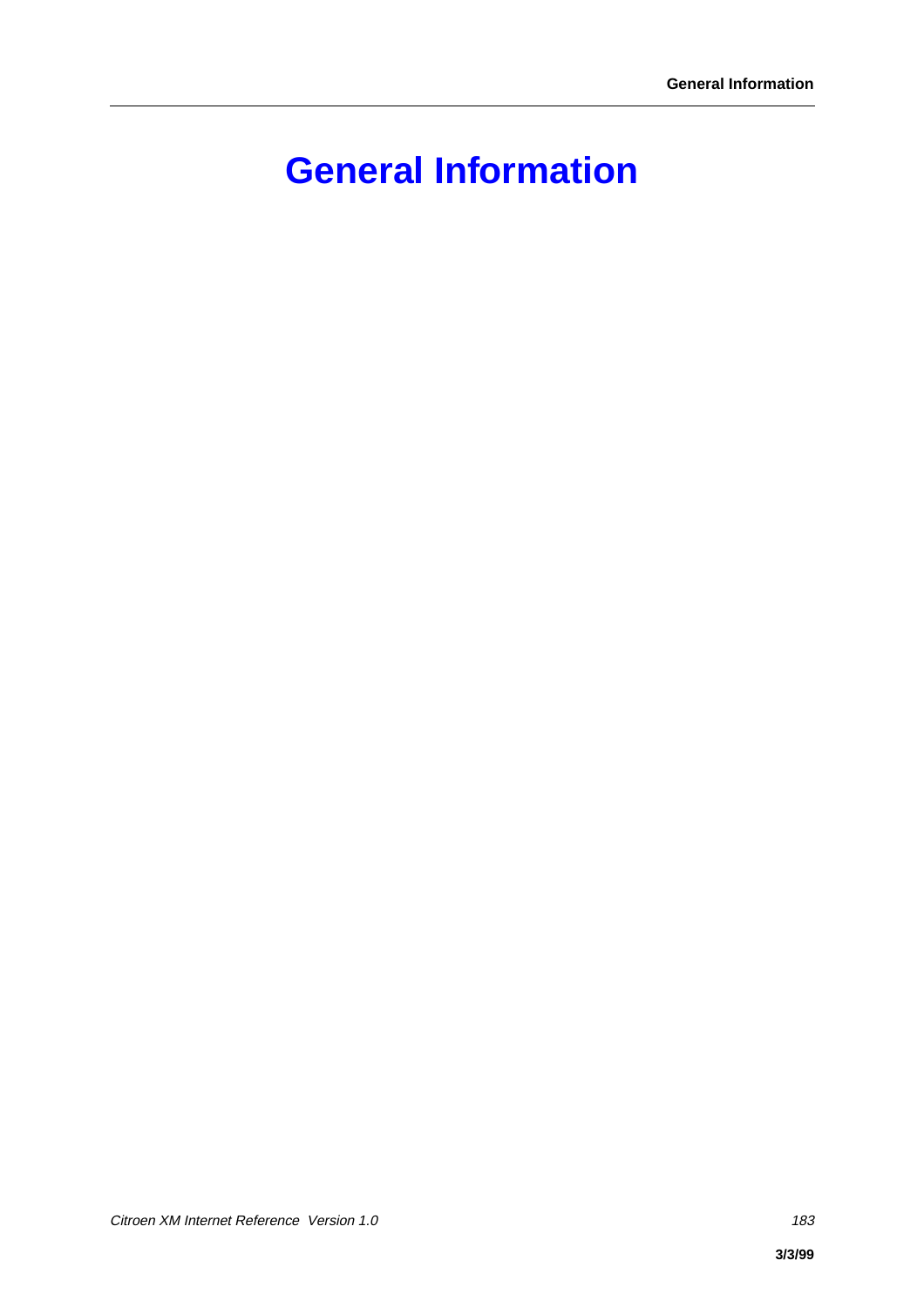# **120 Andyspares**

I phoned yesterday for a price list and received it today. Its 50 pages long,very comprehensive and useful. Everyone should have one.

Telephone 0118 951 26 26 and ask for a catalogue.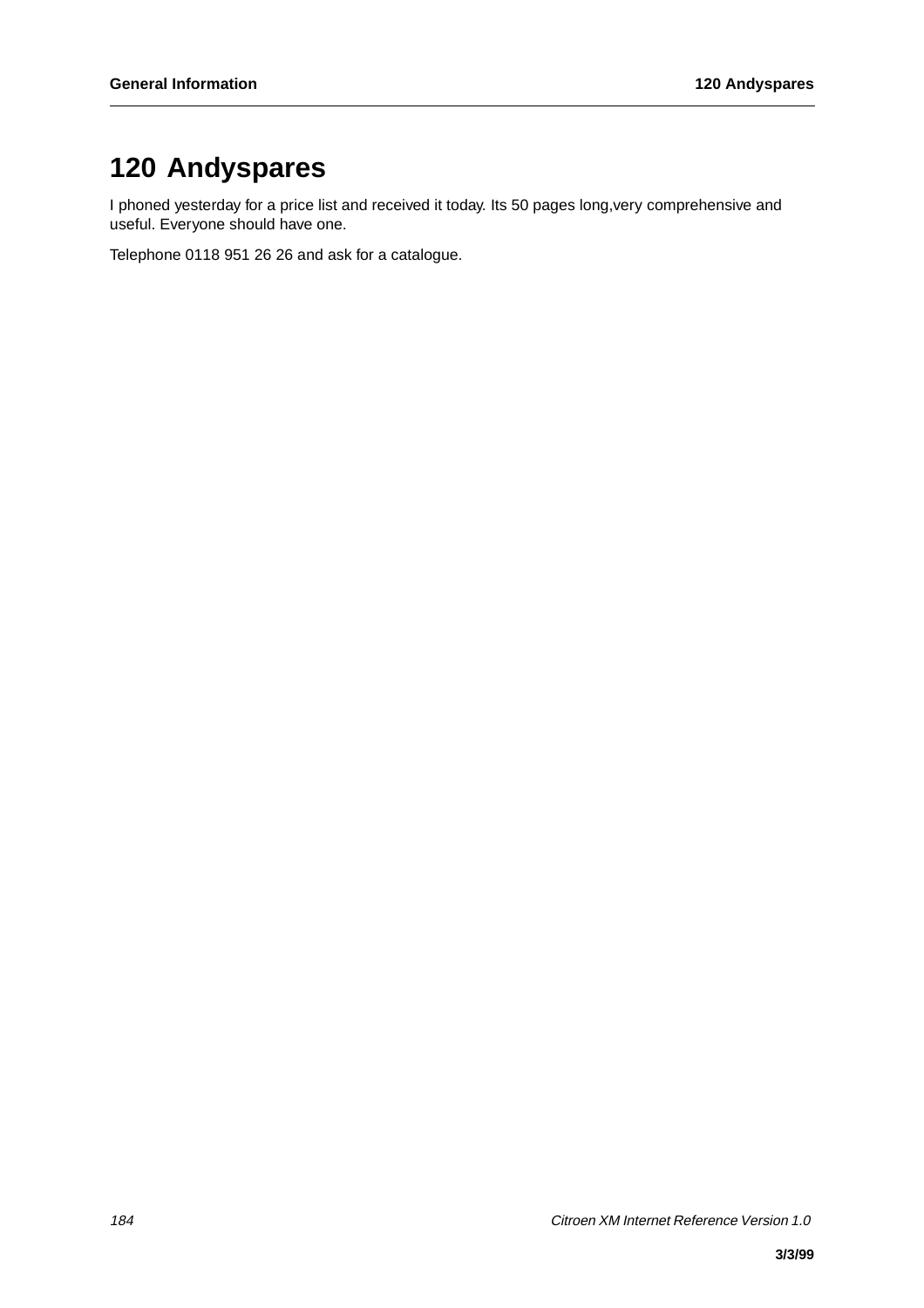### **121 Back from the XM factory**

Hi guys

I'm back from vacation and my visit to the XM and Xantia factory. It was a hell of a journey but it was worth it.

We went with 20 members of the Dutch CX Club by bus which took 11 hours from the Belgian border to Rennes-la-Janais.

Xsara, Xantia and Xm are assembled in this factory and the amazing part was that this factory uses less robots than the factories on Aulnay and Vigo(Spain). After the bodies were welded they were painted. And after that, all interior parts were put in the cars by men. Only the windows were put in place by a very accurate robot.

We were allowed to sit in the cars as they went through the final quality test phase. The cars are in a room then where the front wheels are placed upon rolls that turn very fast. You have to speed the car up to 140 kms/h and do several tests with the brakes whilst the computers test the ABS system and motor management.

At the final quality test there were only 7 XMs and on the production line only 2. However they told us that 35 XMs are being assembled every day. This is about 9000 every year.

1,041,000 CXs were produced, but I think the XM won't reach the 500,000 limit.

The Xm will be replaced in 2001 and will have the Peugeot 607? floorpan. The Xantia will be replaced in 2000 (Project X-4).

When the show was over we could sit in an XM MULTIMEDIA

http://www.citroen.com/eng/3000/3400/3450/3450eg.htm

and this really is my absolute dream. The car is a V6-24 with all gimmicks you can think of and is painted in Rouge d'Enfer (from the Xantia Activa).

During lunch I spoke with 2 directors of the factory and I also gave them the files with the 'Wishes for the new Xm' which were translated and analysed immediately

I hope to go back there some day and maybe we could set up a XM-L meeting there. Who else wants to go..........?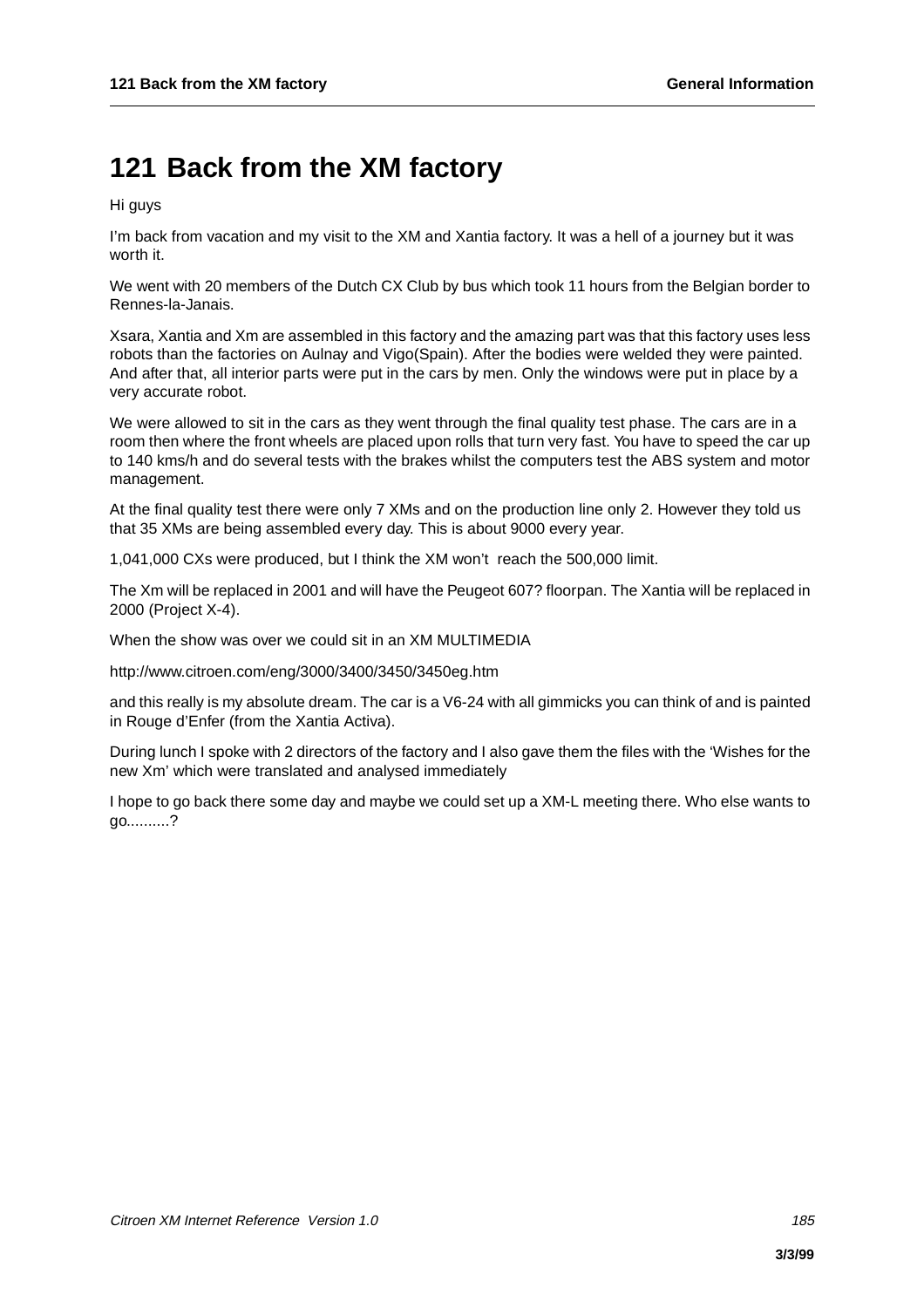# **122 Books**

### **Pocket Mechanic**

By the way - have you all purchased the Peter Russek book - Citroen XM pocket mechanic - it is pretty good, at least until the Haynes manual comes out. Petrol only though.

Peter Russek : 01494 440829 Fax : 01494 473980 Email : russek@globalnet.co.uk

### **Citroen XM**

I think the book is the Citroen XM by Alberto Martinez and Maurice Sauzay ISBN 2-85120-315-0 and it is the story of th XM from design to building.

\*\*\* This book was given to us at the introduction of the XM in France in 1989.

It was available through the Citroen dealers for a short time. The book is published by EPA in France but above ISBN number is for the French edition.

====

There is also a book by Jan P.Norbye put out by Automobilia, ISBN 88-85880-18-5 which is also about the XM from before design concept to completion. It's hardbound, 11.25 by 10 inches.

I bough my copy back in 1988/89 when it was first published.

#### **DesignTechniches**

I was in Grenoble earlier this week and noticed an XM manual in the "Design Techniches" series. It looked as though it covered most things a Haynes manuals would cover.

### **Official Manual**

It's almost impossible to cover the entire electr. system of the XM. Up to now there have been published 34 XM Manuals and updates.... Check "Technical BookStore" on our site for a complete overview:

### **Haynes manual**

I'm not impressed with it, not up to haynes usual standard and the electrical section is I think a waste of paper.

There is too much info on servicing and not enough on repairs, and the photos are also of poor quality. Just my view, what do you think?

> --------

Admittedly there are no diagrams for the suspension electronics and also not enough detail on the description of the fuel injection system, in terms of diagnosis without a diagnostic computer.

However , I feel that the readability of the wiring diagrams has > dramatically improved compared to the Xantia manual that I had been using. Well worth buying the manual for. It is obvious that a fair amount of the text is straight out of the Xantia manual.

The manual it says that on early 2 litre cars the engines were fitted, concurrently, with both the Bosch and Magnetti Marelli multipoint injection engine management systems. I had previously believed that for a year they all had Bosch systems then Magnetti Marelli systems until catalytic converters were introduced.

My early (10th May 1990 manufacture date) car has a Magnetti Marelli system so I had always assumed that someone had replaced the engine at some point. Can someone shed any light on this?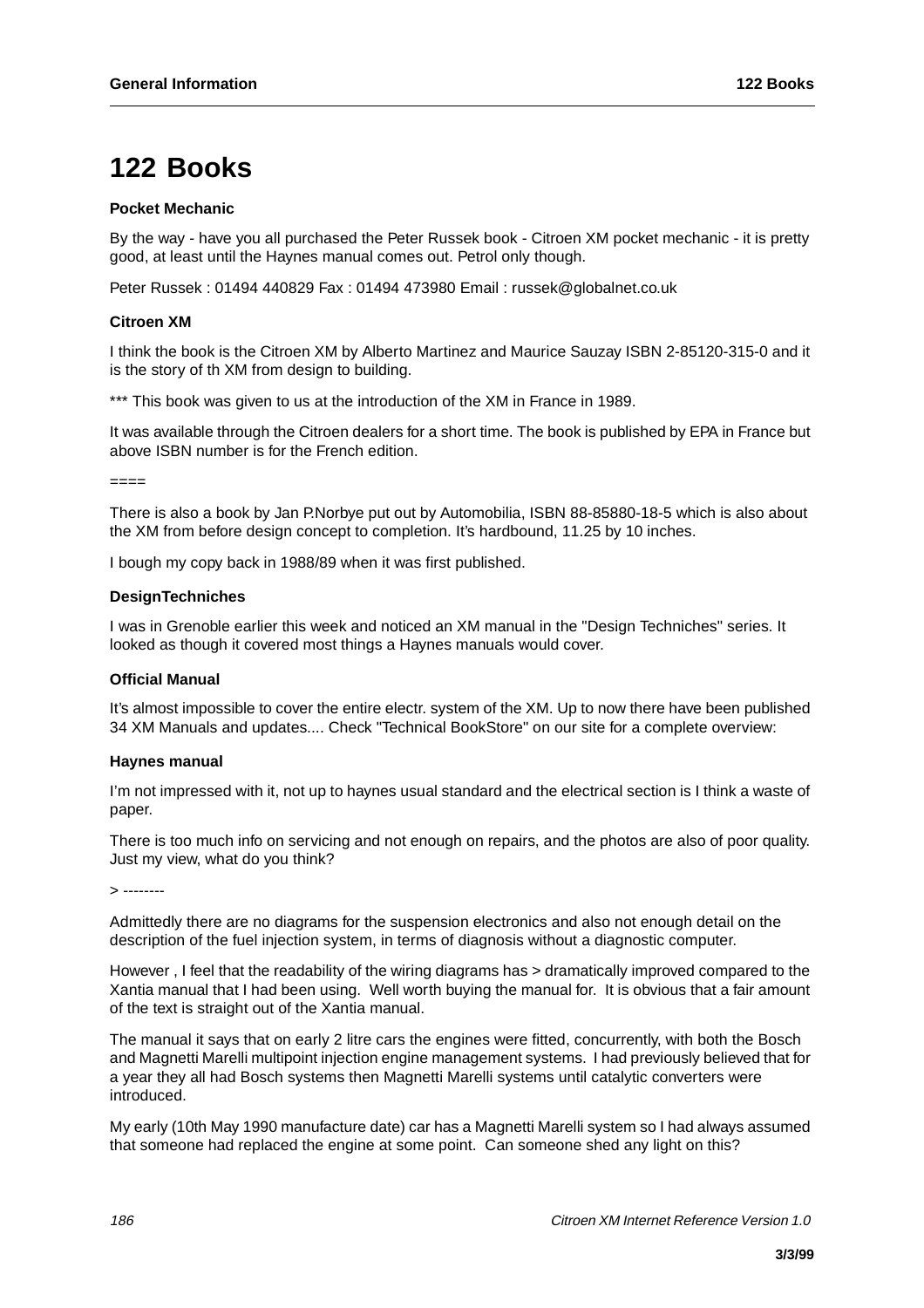#### **Workshop manuals**

The entire set of original XM Manuals comes in 89 sets of, separately packed, manuals and updates which has to be filed in 9 binders.

Total costs about a \$ 1000,- Not counting the hours we spent updating the set. Removing/replacing pages, adding updates....

Total weight, incl. binders about \$ 15 Kg.....

(The complete CX manual fits in one binder and weighs only 2.5 Kg)

====

Distribution on CD ROM obviously can do a lot to reduce paper and distribution costs. The spare parts catalogues could be distributed on CD ROM as well.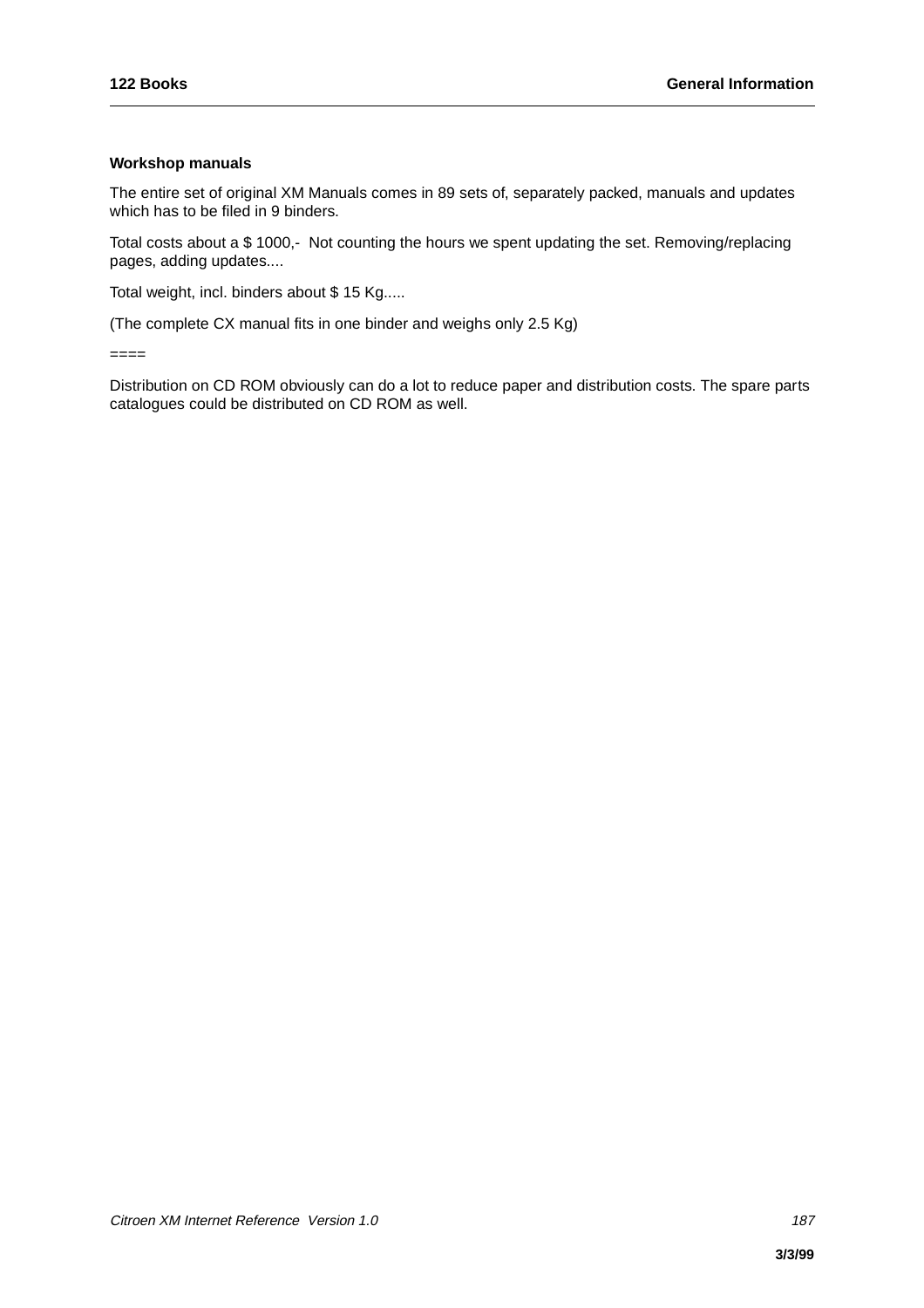# **123 Burning XM's**

Okay. I think you'll find the 20 XMs which are flammable were actually 89 build, 2.0 carb models. They had a plastic de-aeration chamber for the fuel, which is mounted on the engine block and could catch fire. Later models have an alloy canister which looks like a coil.

Other causes could be wiring faults (it's very easy to get wires trapped and shorted out when removing/ replacing the glovebox on the S1 XM).

Eitherway, I think most XMs claimed to have caught fire, were actually torched by the owners... Early models could be very frustrating ;)

=======

If engine fire then most likely pipes on fuel line bursting due to being brittle and or wiring loom shorts due to engine heat baking wires. Other option is they could be deliberate fires to claim insurance money!

=======

In the short time I have owned my 1991 24v, 2 underbonnet fuel hoses have ruptured leading to a general spraying of the surroundings with petrol.

Fortunately I have managed to survive these despite driving for around 50miles in the wilds of Scotland with my wife claiming she could smell petrol, and me telling her not to be daft!

=======

Those of you living in countries where heated seats are not mounted need not worry, when buying a 1990 XM check and maybe replace the seat heater (remember some models has got heated back seats as well, although they may not have been worn),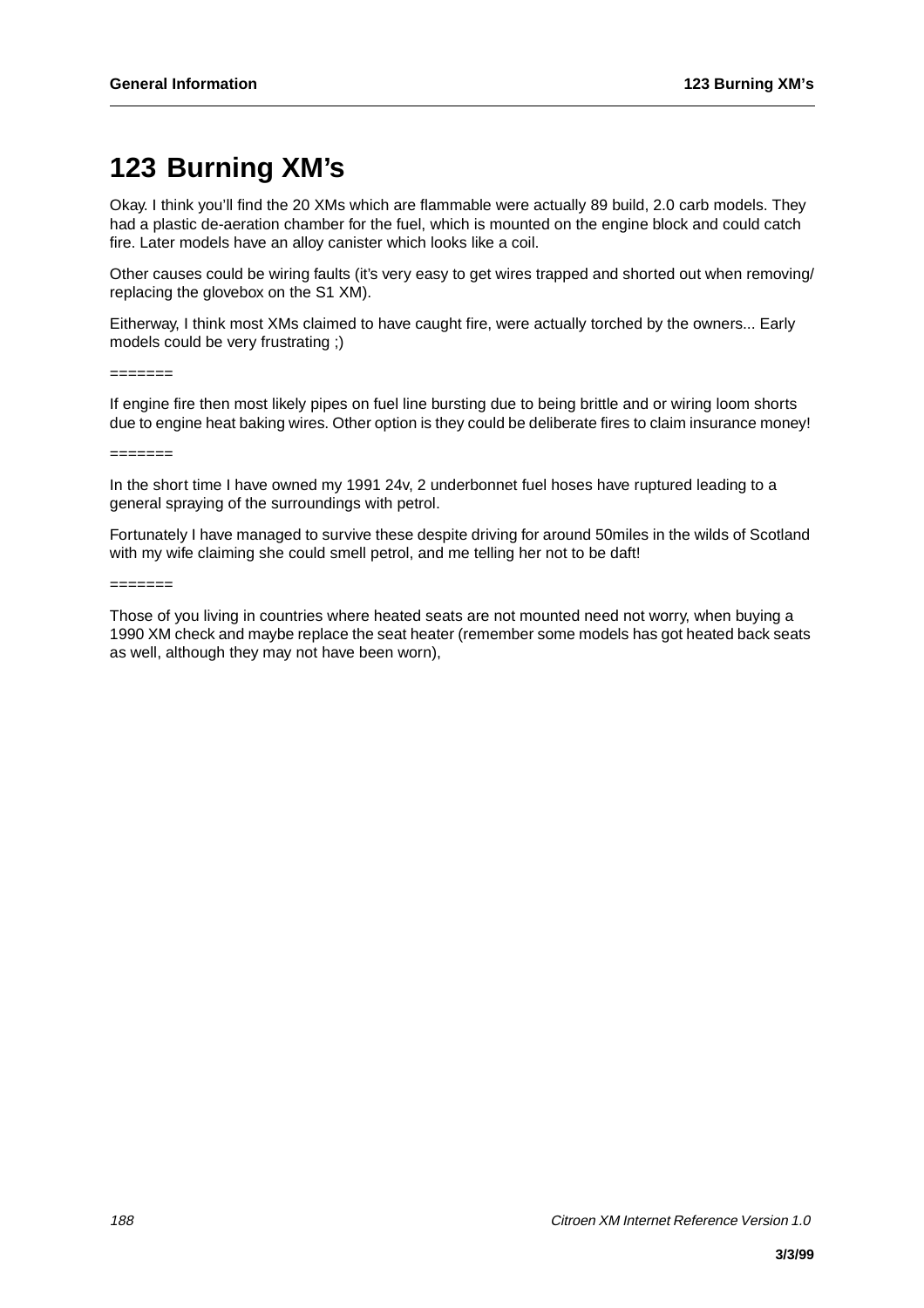# **124 Buying an XM**

Front doors seem to rust on the inside on early XMs, along the seal.

Remember the spare wheel and toolkit under the back! It's amazing how many people just assume they are there :)

#### **3.0 issues...**

24v has weak followers, usually need attention after 60,000 miles... and on 24 valves, that's a lot of labour.

#### **Check operation of Hydractive system.**

Automatic gearbox. Check oil level and colour. Auto boxes have a reputation for going, one car I know of did 70,000 miles with one driver, no problems, he loaned the car to a friend and the box broke... so could be driver specific.

#### **The sunroof**

Early models have a surround on the sunroof, as if it was added later (it was). These one's also have poor earthing points, and suffer the most electrical maladies.

Other things to watch for? Rust in tailgate, wheel alignment, engine mount condition (they're expensive) - interior is remarkably hardwearing. Check the instruments are all lighting up - there's a knack to dealing with the dashboard on series one cars - and if they aren't, try and knock another fifty quid off the asking price - it takes around two hours to change all the bulbs, and there are around 40 bulbs to replace! If you just get the blown ones, sods law dictates that when everything is reassembled, one you didn't change will blow.

make sure the sunroof works properly. I broke mine by trying to tilt it when the car was moving and the roof bars were fitted, so it must be quite weak. It's a pig to repair.

3.0 should have alloys, computer. Probably leather as well.

Personally, I would love to replace my 2.0 with one - so I hope you find a good one and can reassure me that it is worth having ;) the 2.0 does 90 on the motorway all day, returns around 45mpg in those conditions, and doesn't break down too often - given I hadn't used it for a year.

#### **3.0l 24v**

The 3,0 litre is thirsty, the 24 valve even more so.

Again, the pundits reckon that the best XM is the 2,0 litre turbo (the 150 bhp version) which is nearly as quick as the 3,0 litre but more economical.

The sensible choice is the 2,5TD - if only they did it with an autobox...

Headlights on dipped beam are so bad as to be dangerous - this is a function of their design and cannot be rectified by fitting more powerful bulbs.

Hydractive 2 is a great improvement over Hydractive - there is no change in subjective ride quality when in Sport mode - in the earlier cars, selecting Sport merely ruined the ride.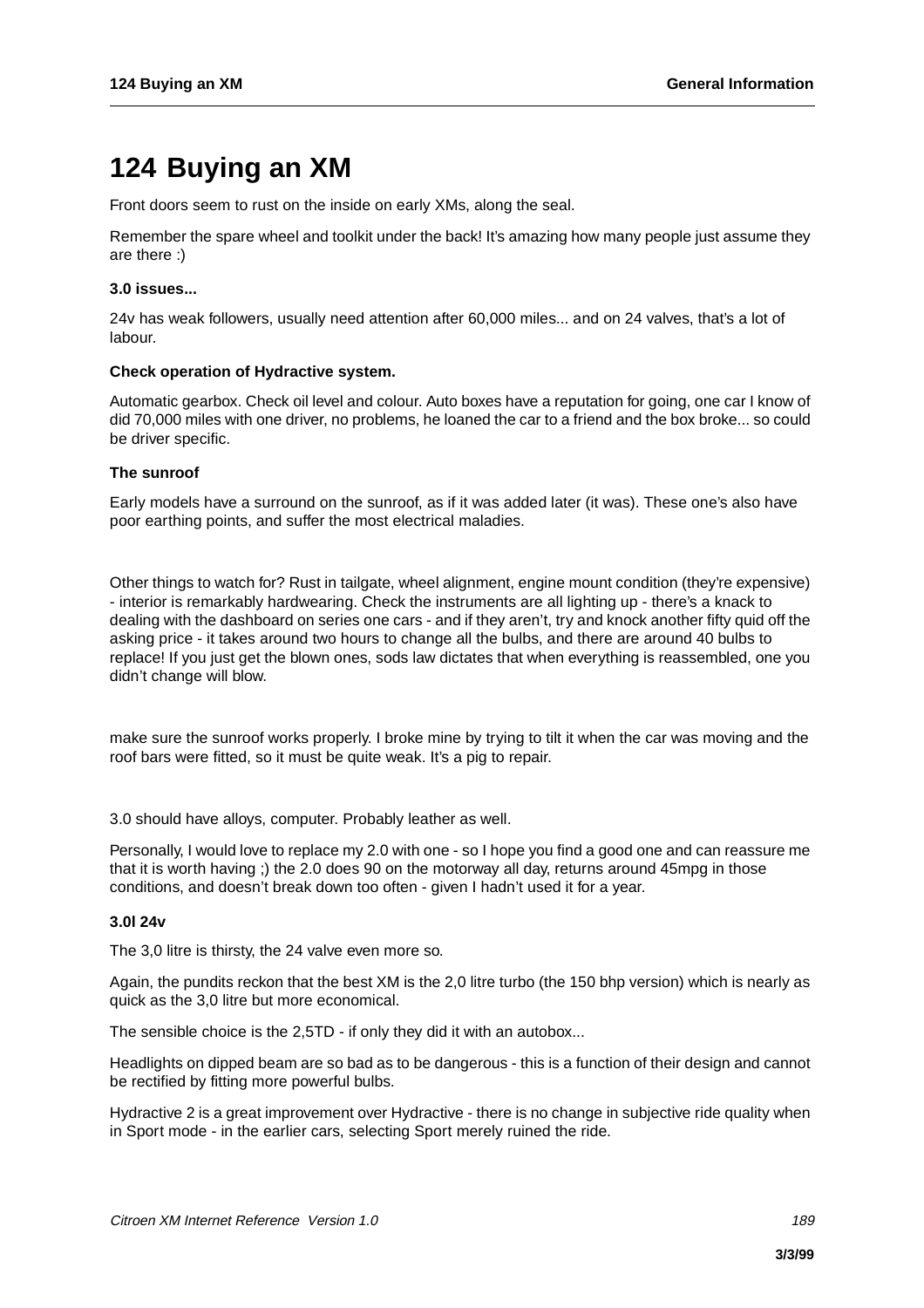Servicing costs are horrendous - if I had to fund my car, I would be driving a Xantia...

The upside is that there is nothing remotely like an XM to look at or to drive.

#### **3.0l 24v**

DON'T DO IT!

Never buy a pre 1992 XM ever!

Automatic gearboxes in XMs only last about 120K kilometers.

====

Please do not take this literally !!

The bad reputation of early XM's makes them (very) inexpensive. Use that in your favor !!

Buy one, they are really not as bad as people (see above) want to make you believe

We have a august 1989 XM 2.0i Tecnic (the luxury version in Germany) for almost two years now and we love it, especially since I had the spheres checked and refilled (two new spheres were necessary). We bought the car with 75.000 km, now it has 110.000 km. We didn't have any real problems until know. The car sometimes switches to sports suspension without any apparent reason, but this never takes long (maximal 5 - 10 minutes), and if the spheres are Ok this is not too bad (not great either, that's true).

I changed all the brake pads, that's really easy. All the electrical gadget like the seats, the mirrors etc still work. The only thing that is really terrible on our XM (because its only working 30% or so of the time) is the fuel gauge. Some day I'll fix that also.

Older XM's sometime can have some electrical problems, especially with the suspension, but problems can be cured. Most problem are caused by bad earthing, this is easy to solve and most probably already done by (one of) the previous owner(s).

The first version of the computer controlling the suspension has a tendency to switch to sports mode (is hard suspension) rather early, i.e. when you as a driver would not consider that necessary yet. But it is really not as bad as some people want to make us believe.

If the difference between normal and sports is too big (check that using the switch in front of the gear stick), one or more of the spheres are probably bad. Refilling spheres is inexpensive (US\$ 15,- a piece, but not at a Citroen dealer), new spheres are US\$ 60,- a piece (these are prices valid in the Netehrlands)

I can not judge on the suspension of the later models compared with the earlier models but I've been driving DS's and a GSA for the last 9 years and I say must that the XM comes close enough when talking about suspension comfort. But only if all the spheres are Ok ! If you like it really soft (close to a DS) get so called "Comfort" spheres (with less damping) I also drove a new Xantia 1.8i break (basic model) recently, and compared with that a XM is certainly one class better (as it is supposed to be).

If the front suspension makes a lot of noise the connection rods between struts and anti-roll bar are probably worn out. Not expensive and easy to repair.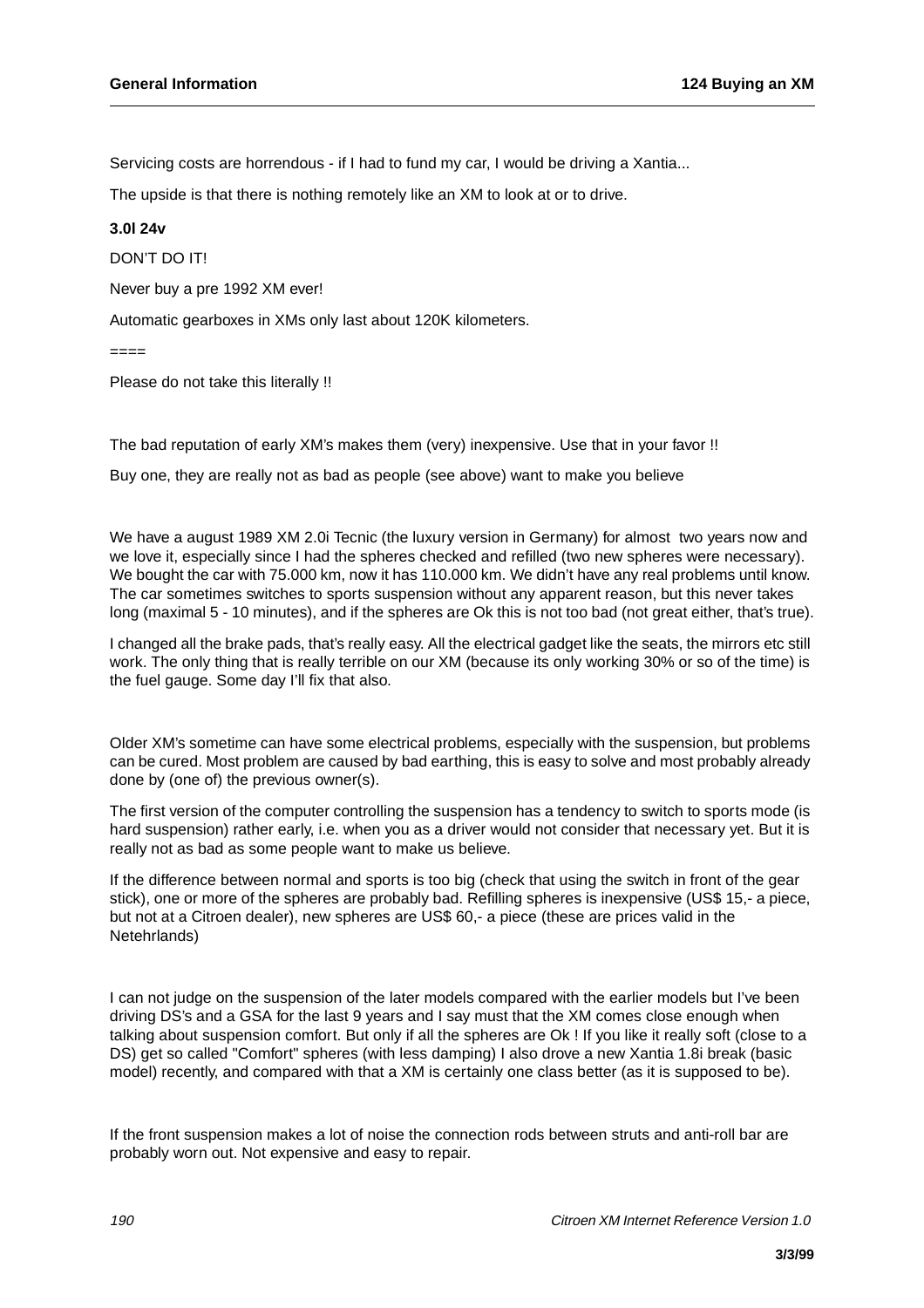I've not yet seen any XM with rust, apart from one which had some minor rust below a rubber almost at the bottom end of a front door. The build quality of XM's seems to be very good.

The seats are just great. The 2.0i engine is noisy (for a luxury car) and not very refined, the manual gearbox shifts very smooth (apart from the reverse). 2.0i engine can use a lot of oil.

I've not heard any bad things about the old 3.0 V6 apart from the fact that isn't too refined either. I do not have experience with the V6 or with the Turbo's. If you drive a lot get a Diesel.

There were quite some stories about broken auto gearboxes on this list, so I would stay away from that.

====

Why should one buy a car with all this trouble that can be solved easily?! Buy a '93 XM or younger and have a fine car. A car is not built to be repaired but to transport people and items from one place to the other. Of course cars need to be serviced and that is the only thing that newer XMs require.

Anyway, people should decide for themselves what they like and what they want to buy.

I remember that I was happy with my first 1990 XM 2.0i ambiance.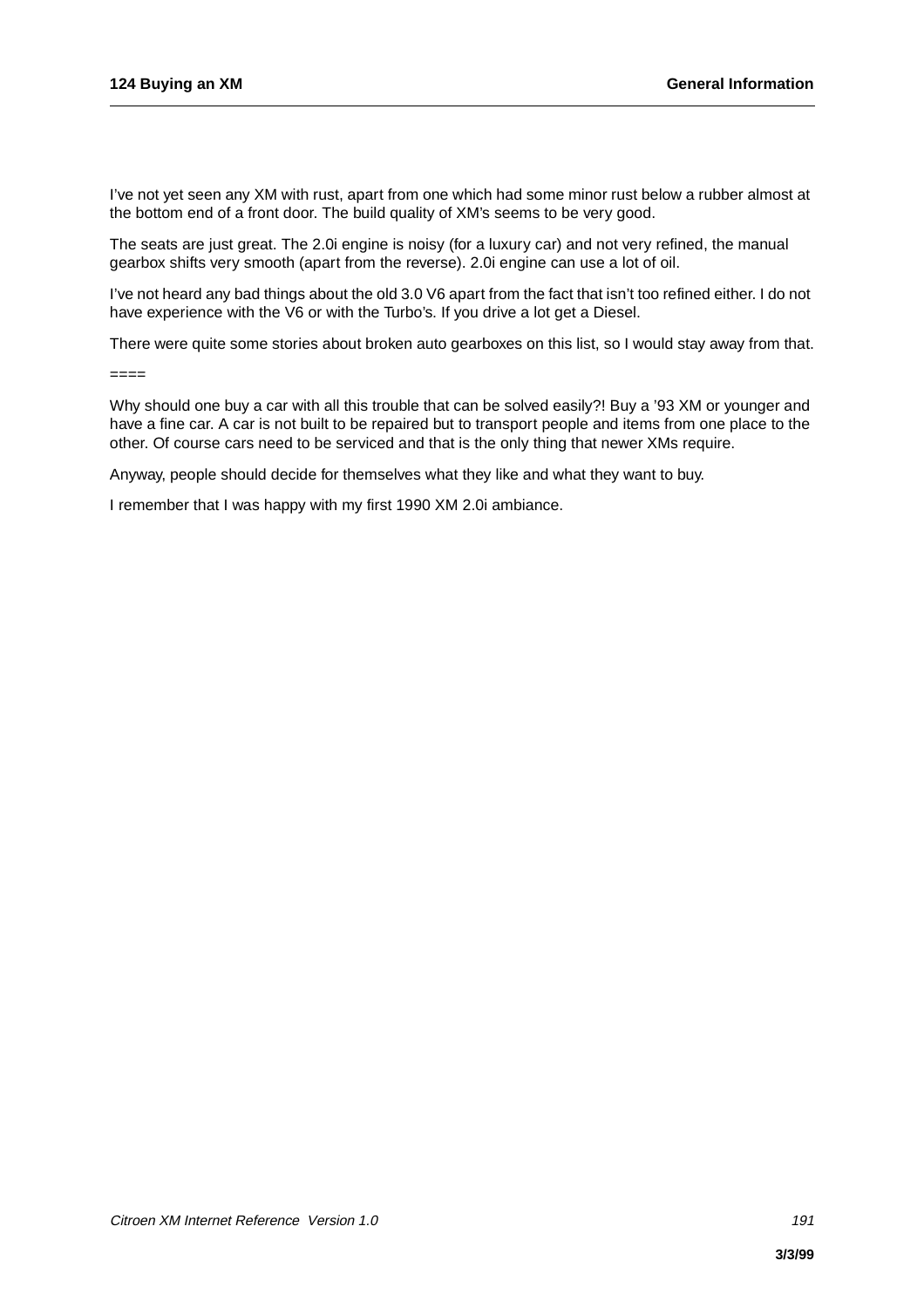### **125 Citroen specialists**

Everyone seems to think that there is nobody down here in SW England (Devon) who likes XM's or CX's ......... There is (sorry ..are). Two people come immediately to mind..

Mike Drake of St Judes in Plymouth (Mike or Neil) and Euroservice of Lee Mill (Rob or John) ..(about 8 miles out on A38 from Plymouth), I can find their numbers if you really want them but they're both in the book. Parts wise I always recommend Europarts of Tavistock (Phil or Dave) ..(no connection with Euroservice) they're always breaking CX's and XM'S and more helpful lads I've yet to find!

 $-$ 

If you decide to change the fluid etc. I can thoroughly recommend the French Car Co. Ashley Road, Parkstone, Poole (01202) 716019.

 $====$ 

If there are any Citroen owners/enthusiasts in the West Wales (Cardigan Area) who are looking for a specialist Citroen technician, I can recommend

Peter Hammond

Neaudd Garage

Ciliau Aeron

Ceredigion

West Wales

Tel: 01570 470643

I have been taking my CX's and XM's to Peter for years. He has some 20 years plus Citroen experience, and he is an enthusiast himself. If you want good honest advice with excellent labour rates in the West Wales area, then look no further.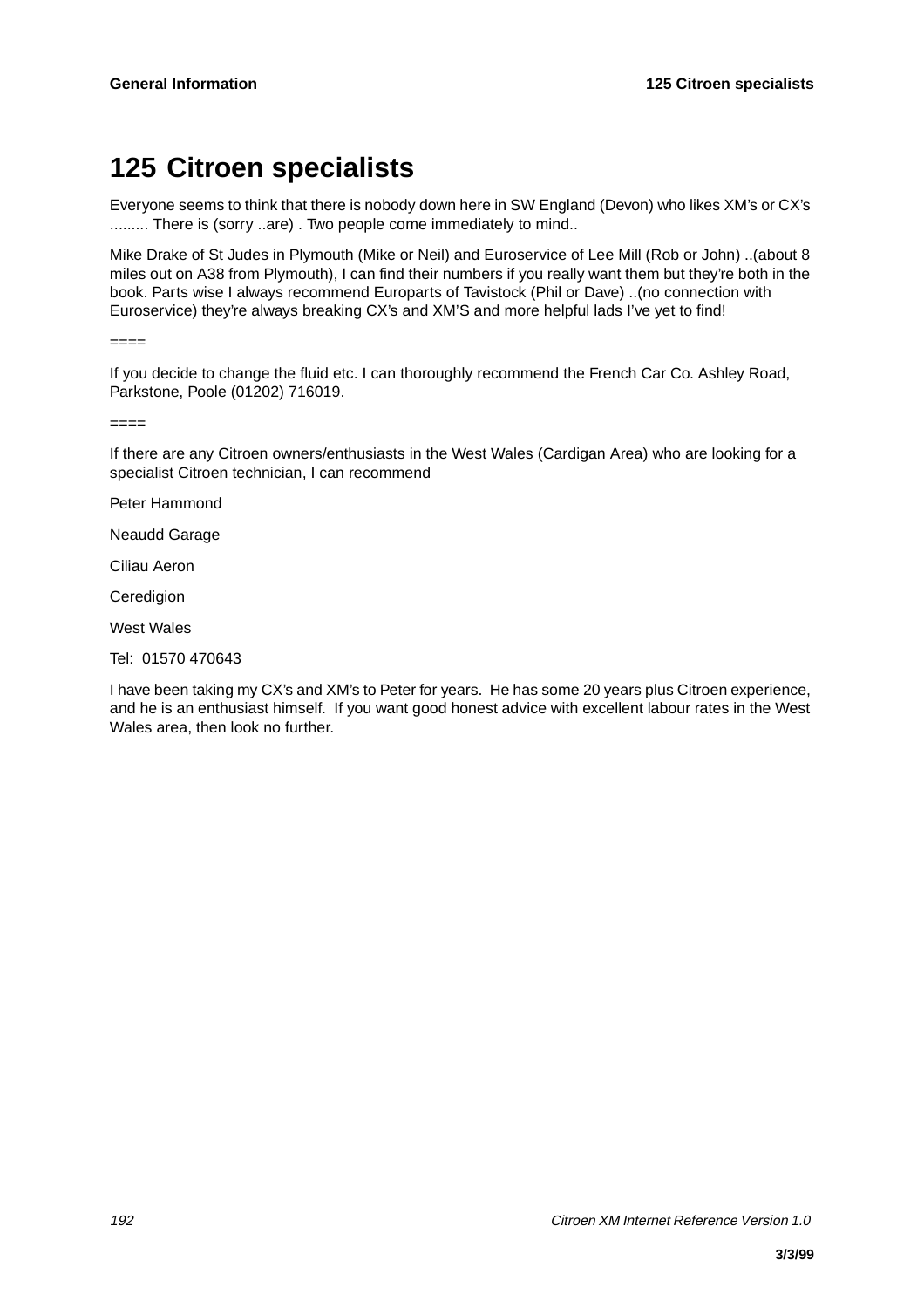### **126 Facelift models**

Arthur,

: I like Series 2 better than the old looking thing.

: Only for the dashboard you may be right.

"Old looking thing"? That's not a very nice thing to say. Phase One or Mark One maybe, but not Old looking thing...... The later models are not different-looking enough to warrant the differentiation. As far as I can see, the only advantage of the facelifted model over the original is the fact that the chevrons are bigger on the front and (quite rightly) centrally mounted.

We've had this thread of discussion before, but if memory served me right, more people sided with the look of the Earlier models than the later one.

Regards, Keith

P.S., Let's have a competition: Name a facelift car that looks better than the original. I can only think of one - The shark-Nosed Deese looks nicer than the earlier ones.

======

XM facelift models

Regarding the XM, I like the earlier models better. The dash of the later models is as a boring as such a thing can get (in my eyes), it looks like a copy of a VW (or so) dash

regards

 $Jint =$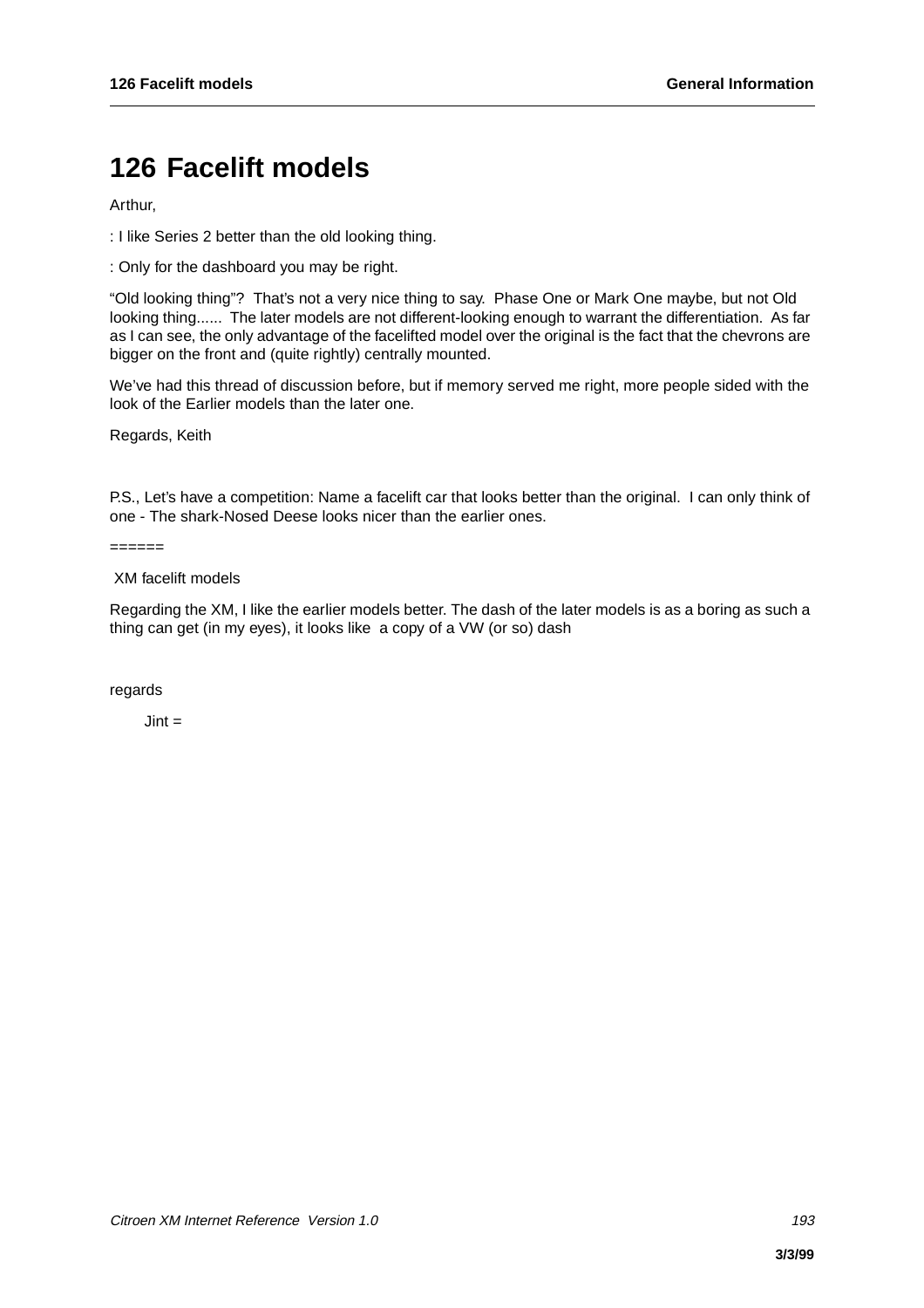### **127 Genuine & Aftermarket parts**

Hi all

 The original Citroen exhaust on my sister's AX14TZS lasted from 1988 to 1996 before it was replaced with a Bosal (OE supplier with a 2 yr warranty) system which seems to be wearing very well. Ever seen an exhaust being made? - not much to it, still generally a very low tech & handling intensive operation.

It is possible to buy OE supplied parts from the aftermarket for very competitive prices. Malcolm Lockwood & Andyspares have some excellent bargains. Rarely do Citroen chose to compete, indeed many Citroen dealers use independents because they can make a better GP buying from the them rather than buying from Citroen. The parts manufacturers tolerate this situation & supply the independents as usually they make a much better job of \*selling\* in volume than does the car maker. Why do you think Ford & many others want to severely curtail this activity?

The true cost of many parts would surprise many, this is real world for popular parts:

| eg Brake pads: manufacturers cost:                    | 2.50GBP  |
|-------------------------------------------------------|----------|
| wholesaler cost:                                      | 5.00GBP  |
| central mark up applied at wholesaler:                | 1.50 GBP |
| therefore cost charged to wholesalers outlet: 6.50GBP |          |
| wholesaler sells to motor factor:                     | 10.00GBP |
| motor factor sells to garage:                         | 16.50GBP |
| garage sells to customer (you/me):                    | 29.50GBP |

The real cost of many oil filters is well under 1GBP

 All plus VAT of course, garage makes little money on labour any more on a job like this & with revenues from servicing ever diminishing, parts remain one of the few areas where Mr Garage may make a reasonable profit. It's the price we pay for lengthening service intervals, availability & "sophisticated" distribution.

Dominic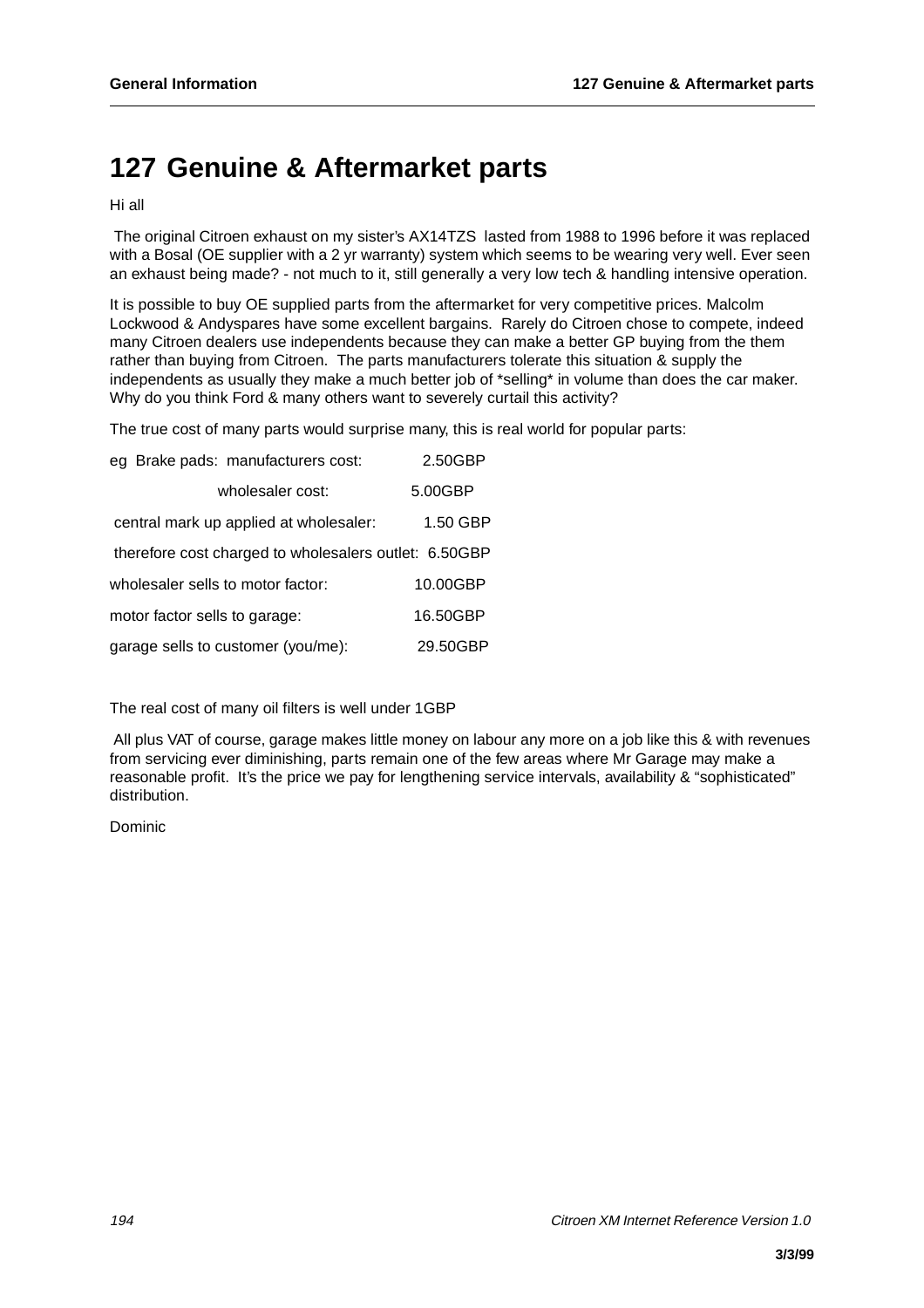### **128 Powersteering problems**

Just had a very dangerous situation with my XM. I was driving on the higway (around 100km/h) and had to break at the end of it for traffic lights. When I lifted my foot from the gas-pedal (whatever it is called) the engine stopped running , causing the powersteering to stop service. I can tell you that it is quite hard to make a turn in a 1300 kilogram car without powersteering!!

How come this happened and what can I do about it?

 $=$ 

If the engine stops running it is obvious that also the powersteering is out of order.

You have to search for the engine fault.

With these electronics it is better to drive to a Citroen garage and have the fault diagnosis computer analyse the fault.

Based on my experiences I think that your motor management cable is worn. Till 1992 they were made of very poor quality isolation material.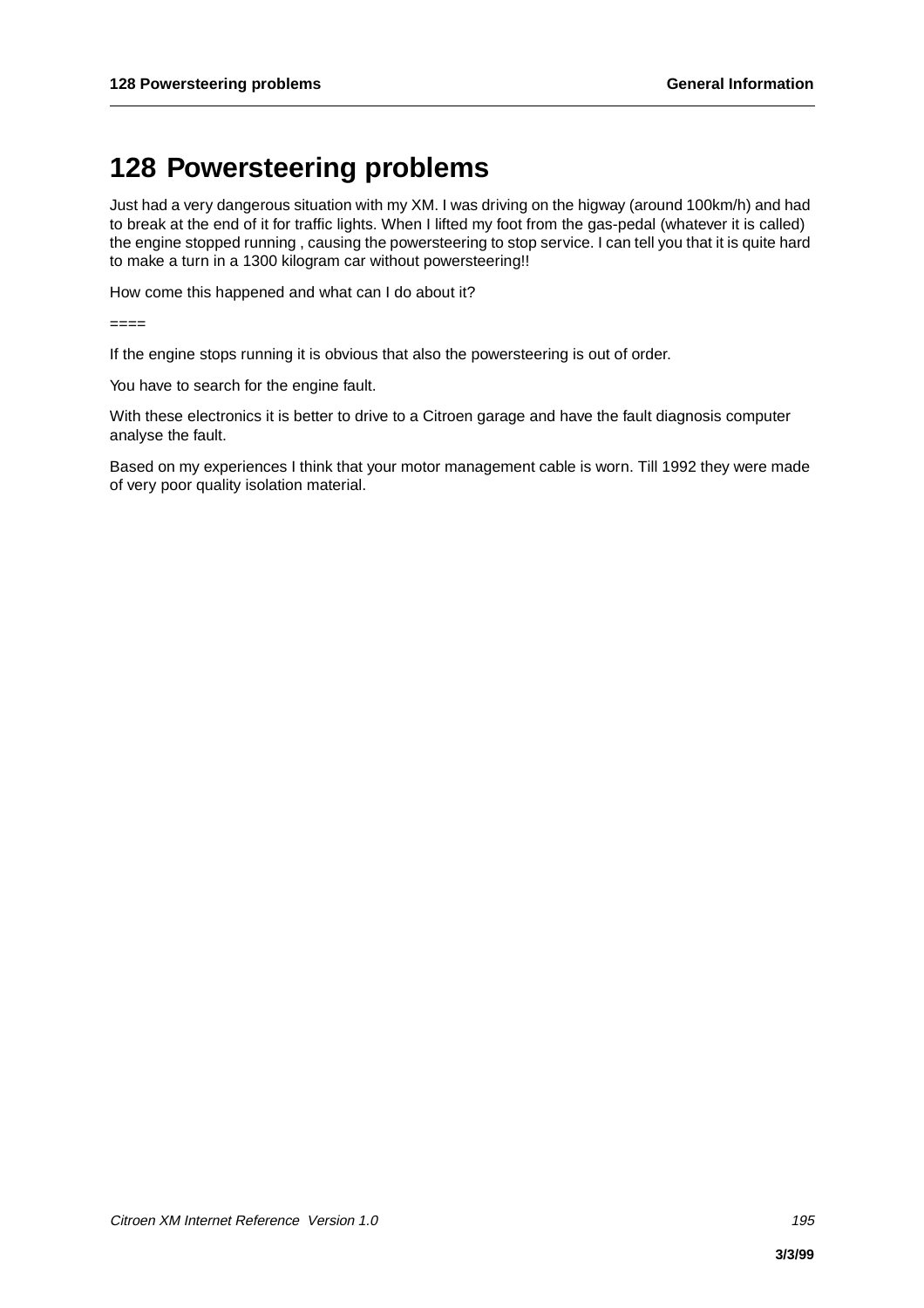# **129 Prices**

Contact Finn Likke customer relations for people wishing to purchase citroens in denmark and take to other eu states tel no 0045 36180256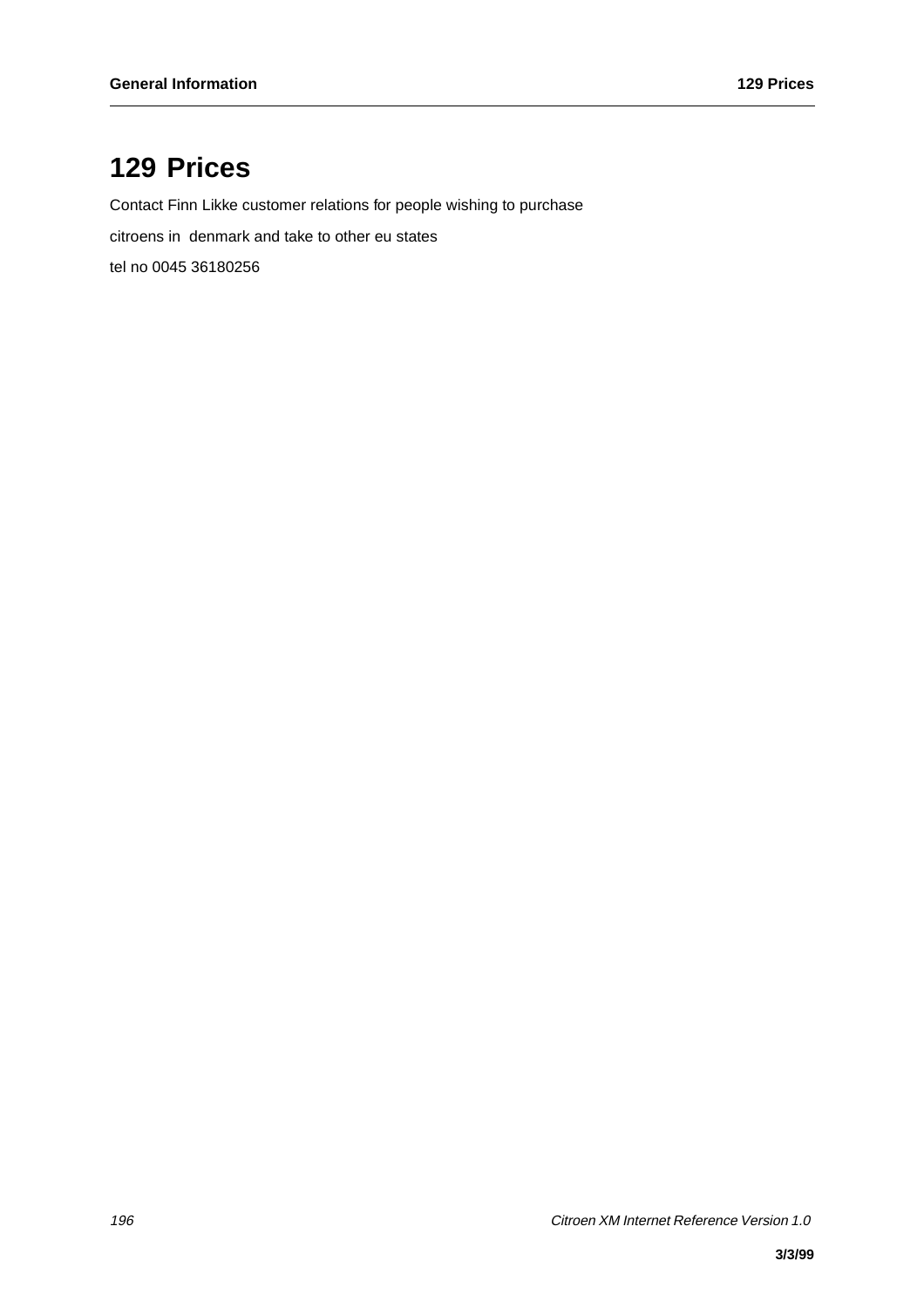# **130 RP (Replacement Parts) Numbers**

The RP number is a four digit number that identifies the cars production run to Citroen. This number is stencilled on the nearside (left-side) front door pillar. This number is essential when ordering parts for your XM.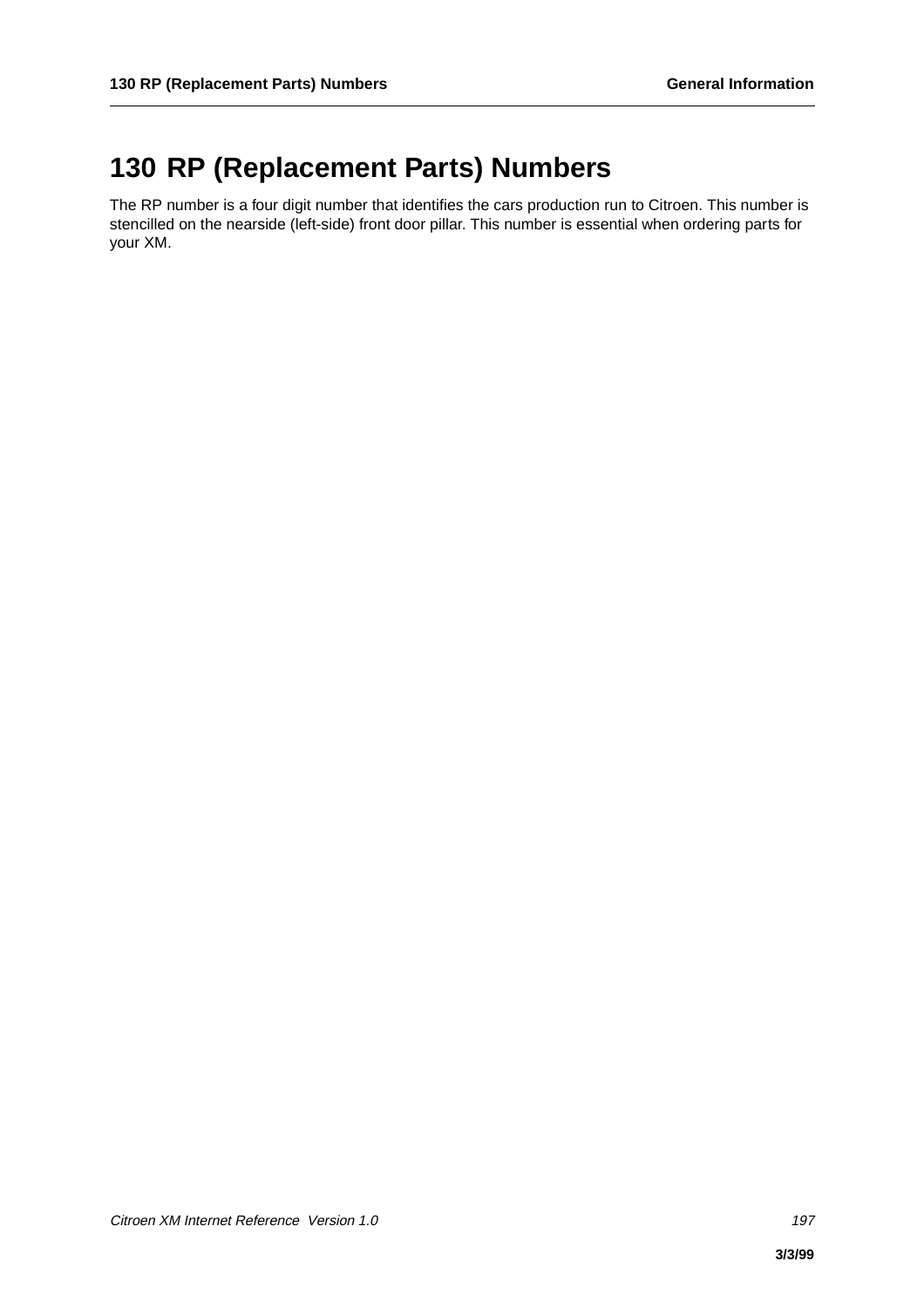# **131 RP numbers**

Using the RP number to date calculator I read about on this list (I lost the address, can anyone help me there?)

 $=$ 

You'll find it at :

http://ourworld.compuserve.com/homepages/jint\_nijman in the "general" section

=======

### **What are RP numbers (and why you should know yours)**

The RP (Replacement Part) number is more widely used to identify your exact car them the chassis number.

The RP number is a four digit number (ea. 5545) and you will find it stencilled m either black or white lettering that is about 15 mm high on the left hand (nearside) front door pillar.

On a given day of production, every Citroen that rolls of the production line is given the same RP number. So your XM may have the same RP number as several others although their actual dates of registration (and numberplate letter) may be very different

The purpose of the RP number is importamt for ordering spare parts. In citroen terms modifications and spares and always specified using the RP number.

For example when their was a modification to the front brake pads on the XM, the modified pads were fitted 'with effect from RP number 5229'. So when you go to your Citroen agent for a new set of front pads, and give your RP number, you will get the correct set of brake pads for your car.

The XM was a car which in the early days, required a mass of modifications, partcularly to electronic and electrical components amd the hydractive suspension. These can all be correlated with the RP number. So remember yours

(Thanks to Andy Burnett and the CCC)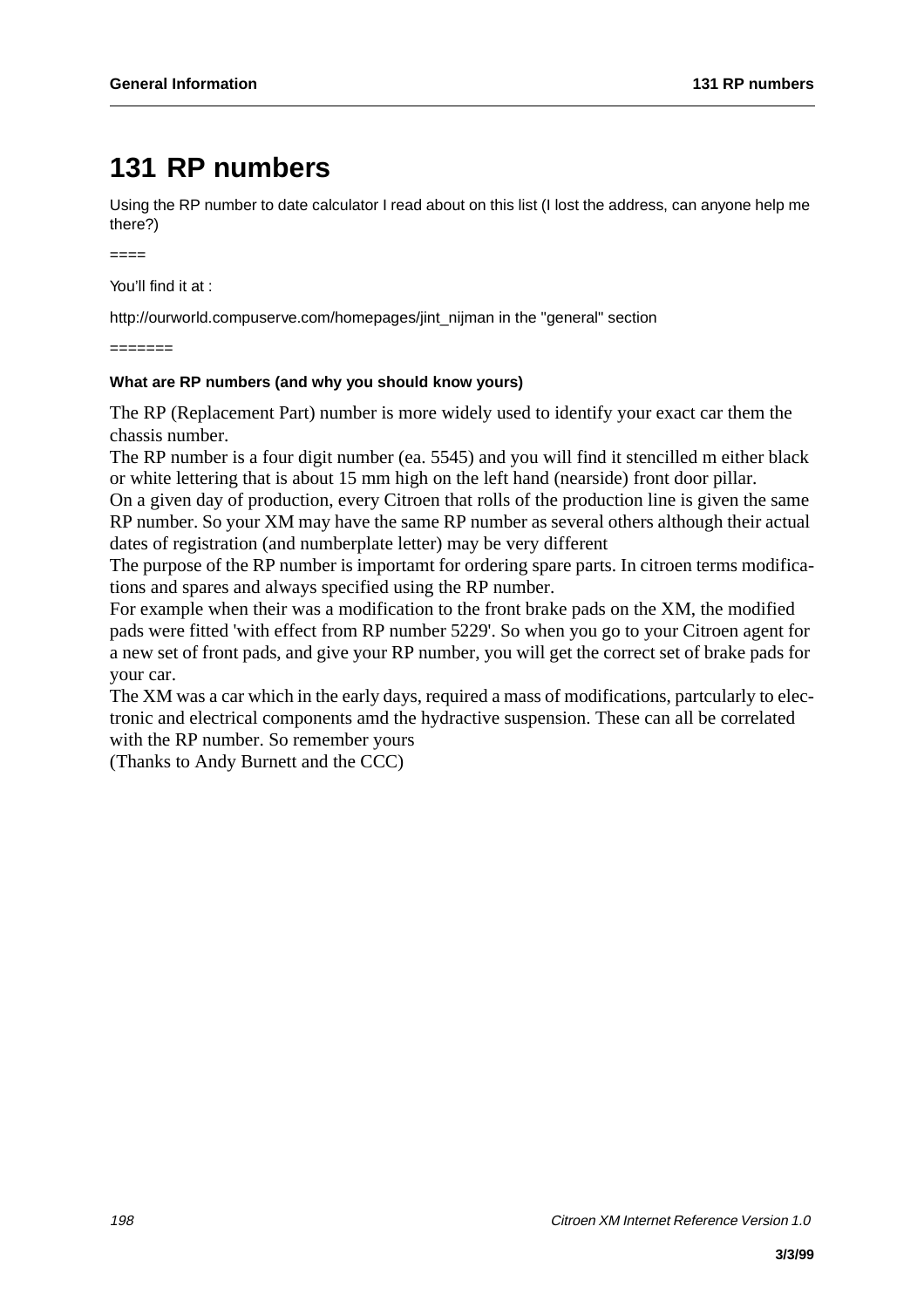### **132 Series 2 inside looks**

The interior on the later models looks more like a Xantia - that is the biggest visible change. Build quality is improved, allegedly, the script on the boot, the space under the foglights is solid, the badge is central, the radio is moved down and has no cover. The spoiler is a nasty little thing, not the attractive original item or even better, none at all. Horrible steering wheel, unlike early XMs with a single spoke job. Different alloys, designed to match whatever was popular rather than to suit the car.

Airbag models have a tiny glovebox.

 Functionally I think Hydractive II was introduced, the 2.0 carb was dropped, trim levels matched to that of the Xantia, 16v engine introduced. 24v was dropped.

Personally, I prefer the earlier model. Especially in V6 SEi form. You'll no doubt have read about the 24v problems. I think, if you like the S2 CX interior, you would prefer Phase 1 XMs. Phase 2 looks like a Carlton or any other Eurobox inside.

 The V6 is adequate. IIRC, it's inoffensive and has no major problems, unlike the 24v model. Ask anyone who owns a 605/Volvo 760/Renault whatever they call big Renaults now.

My 2.0 has 105K, and needs valve stem seals.

All XM autoboxes seem to be at risk. I know of two people whose 'boxes failed at 70,000 miles - one was installed in a 2.0i, the other in a 2.0CT Turbo. Interestingly, the Turbo box failed after the owner loaned it to someone else.

Richard

--

Richard Kilpatrick

======

Thank God! I thought I were the only person in the world that thought Citroen spoilt the look of the XM when they facelifted it. I have a later phase I XM and the first job I did was remove that awful Two spoke atrocity and place the single-spoke item that the dashboard was designed around. I can see all my switches now.... allelujah!

Yes.... those MK1 wheels were such nice items to view. Similar to SM wheel covers and suited the car perfectly. The replacement ones look like cheap aftermarket wheeltrims.... they don't even look like alloys, now.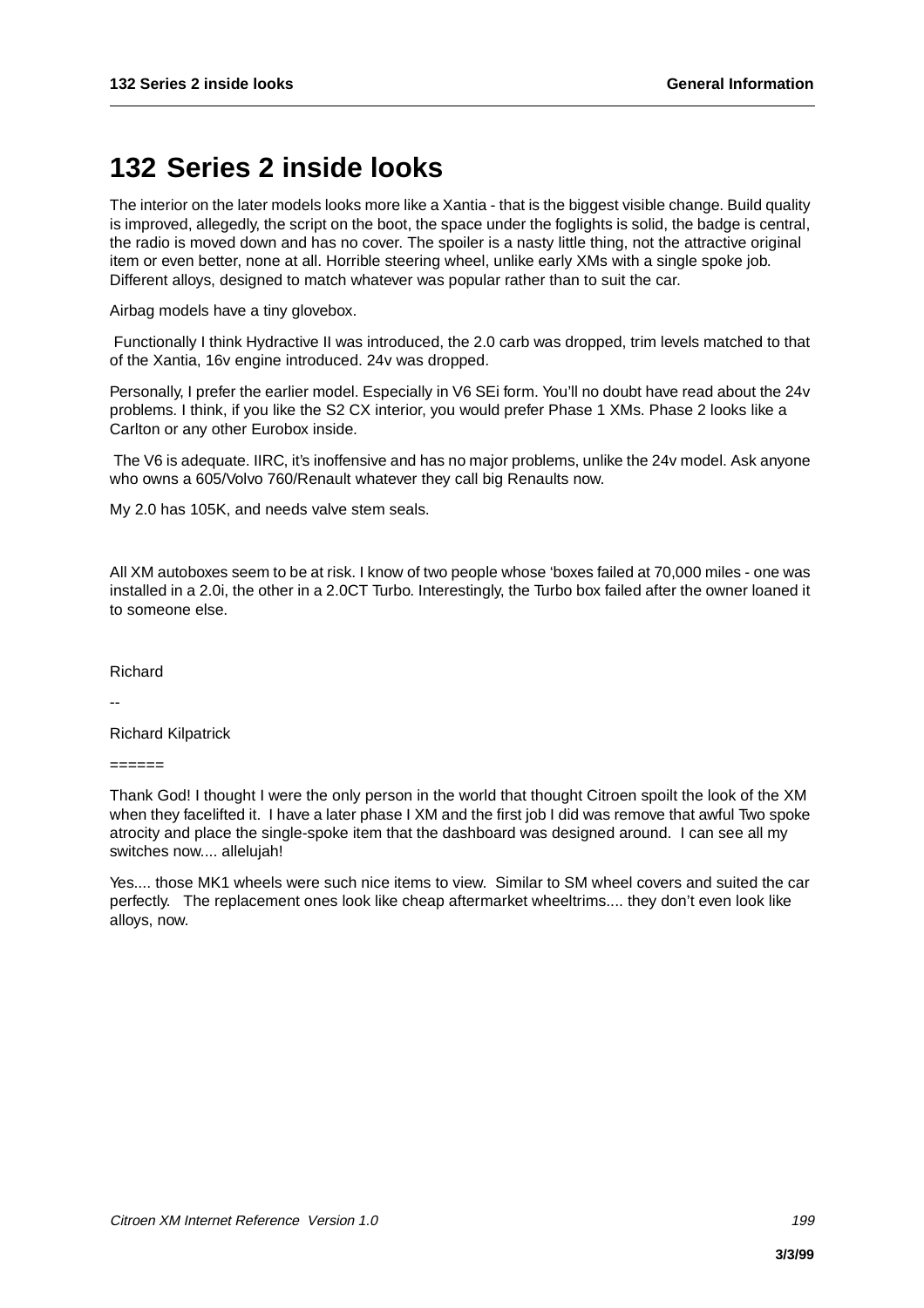# **133 Spares to carry**

I've got engine oil, LHM, petrol, water and an oil-pressure switch. I'm a member of a (European-wide) breakdown service which can supply people to fit bits and pieces but which most certainly won't carry CX components around with them. I'm concerned about ordinary travelling in the UK, where Citroens are common, and a possible trip to central Europe, where they are rare.

I now carry a few spare lengths of hydraulic piping -- at least one each of

the three different sizes -- complete, of course, with attached fittings. I

don't know what it's like in Europe, but over here (North America) it is

virtually impossible to find anyone with the gear to make the Citroen pipe

ends. And after two breaks in my main pipe that goes from the HP pump into

the main accumulator, I now also carry the proper replacement pipe for that.

====

Add fuses, spare light bulbs, water and LHM pump belts and a roll of self amalgamating tape which is good for most things like split water hoses and electrical items. Pleiades in the UK supply a hydraulic repair kit which includes a flaring tool.

====

My ideas:

EFI models:

Ignition computer, coils & sensors (common as snowballs in hell).

Fuel pump (remote areas only)

Generally:

1 Litre of green blood, complete set of drive belts, pack of fuses, water.

Points & condenser.

#### Reliability enhancement:

Replace all coolant hoses, the de-airiator & "H" piece and any other

plastic stuff in the coolant flow system, hydraulic pump suction line and

accumulator block to body pipe every 5 years or so.

Replace any hardened engine hoses as soon as practicable

Check wiring around engine regularly for damage & hardening.

Long range stuff: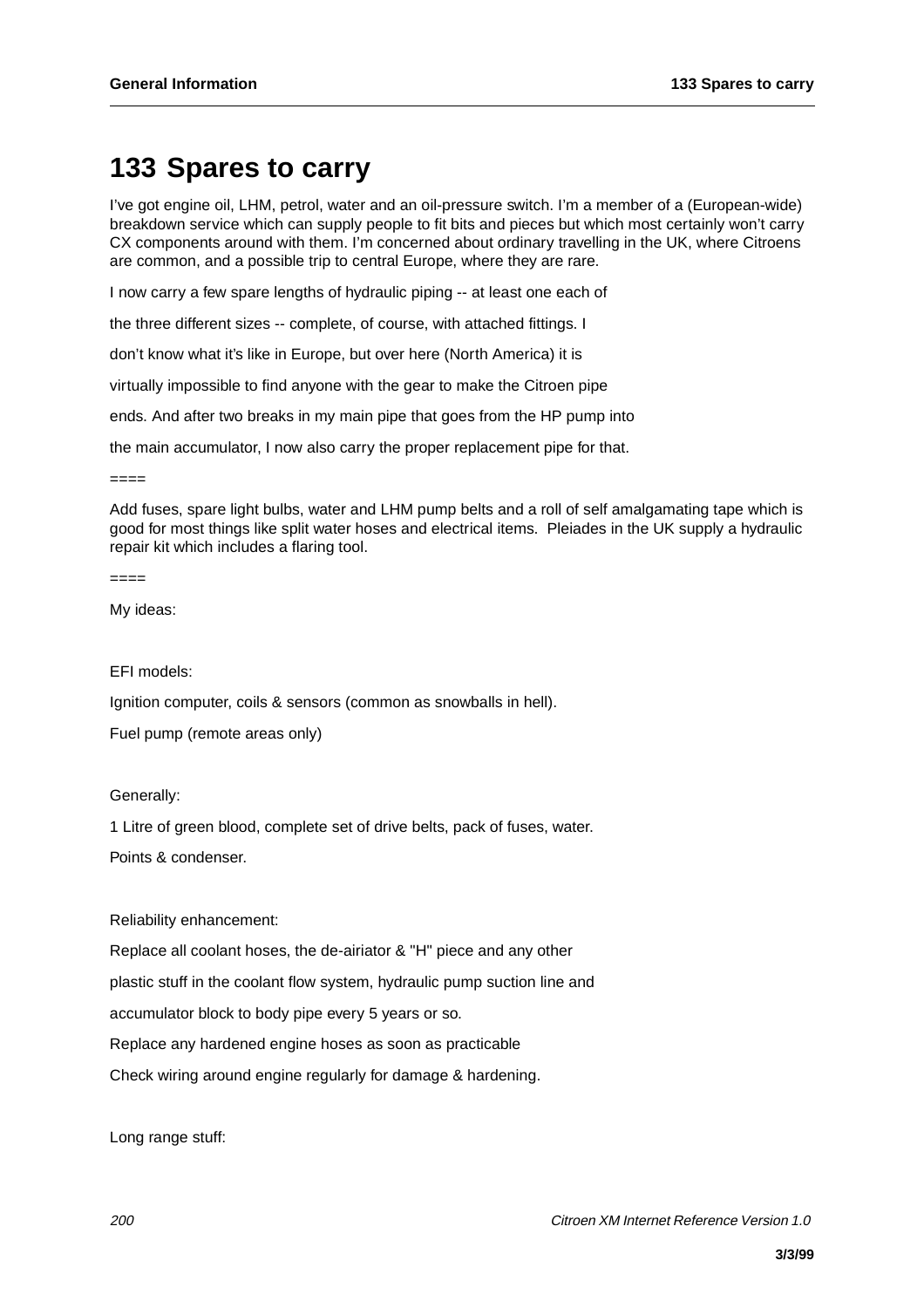1 metre of each of the 3 hydraulic pipe sizes plus flaring tool 1 metre of reinforced plastic hose to fit each of the above. Reinforced tape to fix any of those small drain lines that break (super glue as well).

#### $====$

Be aware of the return hose from the pressure regulator. This hose is under constant stress as the regulator cuts in or out and is prone to burst sooner or later (when you least expect it, of course). This hose consist of not one but several small return hoses and is a bit of a pain to replace and expensive too. Usually the hose burst just a few dm's from the regulator a nice and easy way to stay safe is to carry a spare pice of reinforced hose, a metal tube and a few hose clips to hold it together with. Tools needed; screwdriver and knife. The best thing is that this repair is easy to do even on the roadside and if done properly it lasts for many years. Good ain't it?!

Unfortunately I don't live as I learn and don't carry this with me, although I know I should. In my car I simply carry screwdrivers, water, windscreen wash, engine oil and blood.

====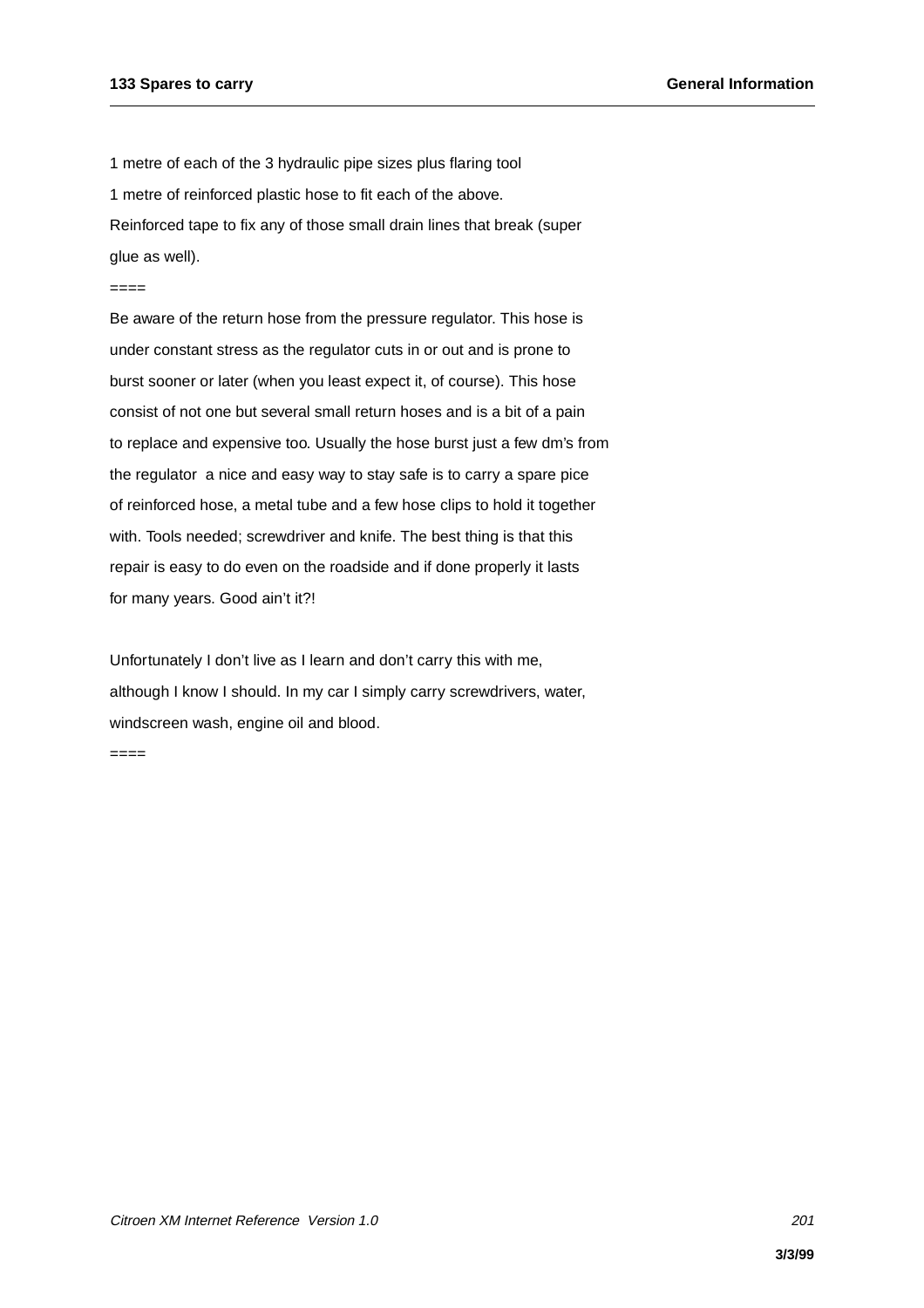### **134 The first XM club**

A UK XM club would be a very good thing and I'd be all for it.

I do think that we should be running it as a special section of the Citroen Car Club.

This has many advantages. They already hold meetings around the country and have the experience we would need in organising an event.

Maybe we sould aim to hold a special XM section meeting at the next Citroen Car Club meeting sometime in the spring.

Steve ======

Steve & Keith

I think you are both absolutely right - the time is right for a formalisation of XM support, and that the XM "club" should be a part of the CCC. There's already several models with dedicated sections, with varying levels of activity - from SeMantics (SM section, with newsletters, tours and plenty of exclusively SM events) to CX (with a rally, and CX of the Year at the national rally). BX, GS also have sections, as opposed to regular columns.

I would hate to see a move away from taking advantage of the CCC for such a model-focus, and would hesitate to say it wouldn't work - most people only want to join one club, and many many XMers also have BX/AX/Whatever else which would mean the CCC would come first for them.

By the way - my local expert CitFixer (Louis Barbour, Great Missenden, Bucks - 01494 864112 - plug, plug - can I have a discount on the 4x4 2cv, Louis?) reckons he works on NO XMs now, and mine is the only CX he looks after... I'm sure, however, that the majority of the 380 XMs sold in the UK last year are around me, as I regularly see R & S reg XMs. (Aug '97- date registered!) Is it that earlier XMs are starting to disappear? I know I wouldn't fancy one that's been home-fixed by somebody who just wants it because it's a cheap tank....

Bearing in mind next year is the 10th anniversary of the XM, and the 50th of the CCC, can I suggest that this is a damn good opportunity - I am sure that Julian Marsh and I would be glad to propose/second it's formalisation at a CCC committee meeting some time.

Adrian Chapman

**Webmaster** 

Citroen Car Club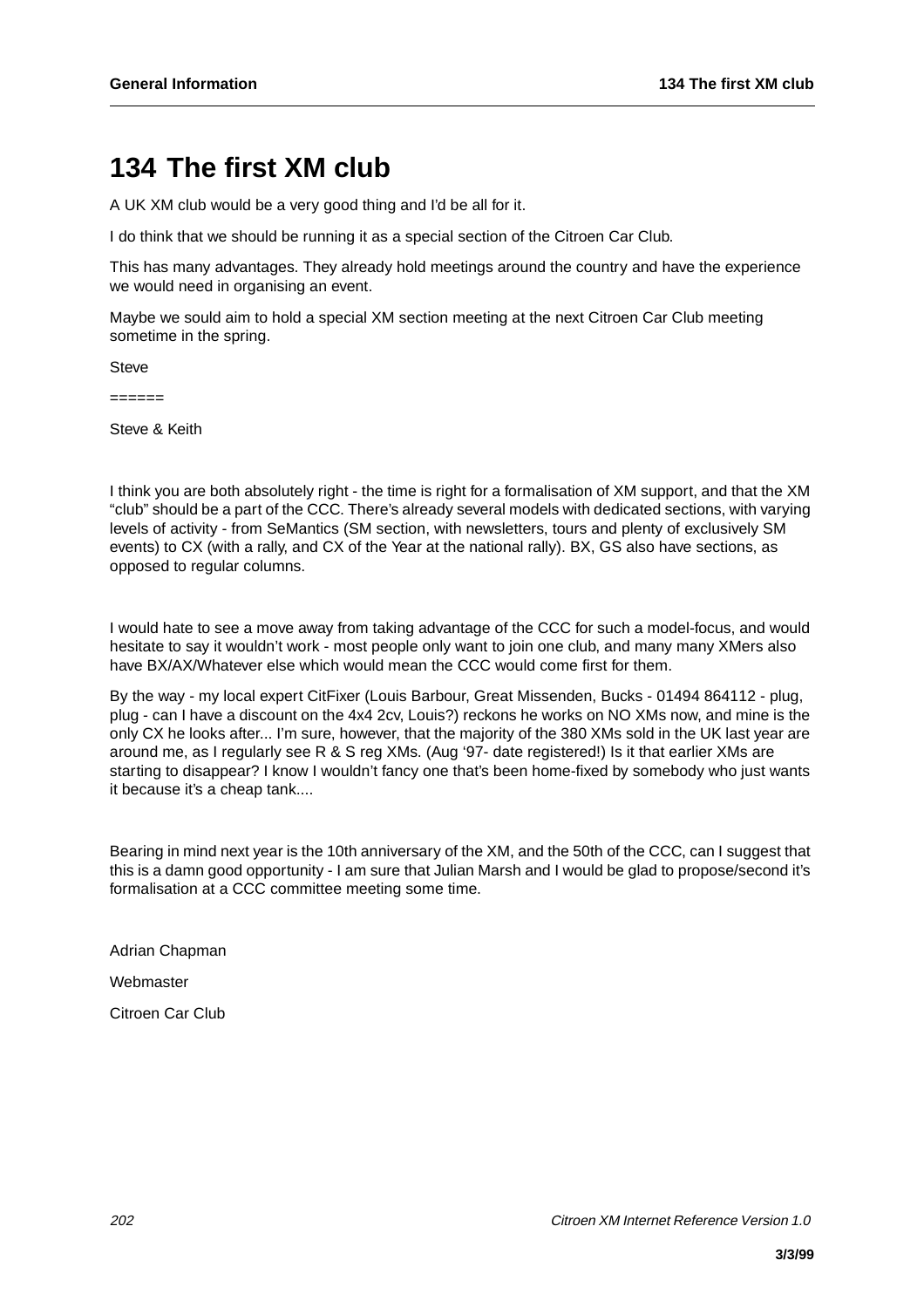# **135 Total failure**

Having once had total brake and steering failure on the autobahn at quite a high speed due to fluid leak caused by my bad parking and causing pipe damage ,I can think of no other make of car that could put you in such a dangerous position ,brake or steering loss but not both. If the abs sensor does cause this temporary lack of braking then there is a very danderous design fault at 220 kpm you go along way in a second and has been previously said a sensor failure should not effect the braking system in any way .

I am sure there must be another reason for this as i do not believe auto manufacturers would allow this to happen. I also think that new models to come will have much better safety features because they will not pass the new TÜV safety checks in the present form

 $=$ 

Subject: 'total failure '

A complete hydraulic system failure is a uniquely Citroen thing - but you do have two spheres full of reserve pressure, and a priority valve ensuring that as pressure goes, it will go to the "unimportant" (relatively) things first. Suspension and back brakes first, then steering, then (finally) front brakes.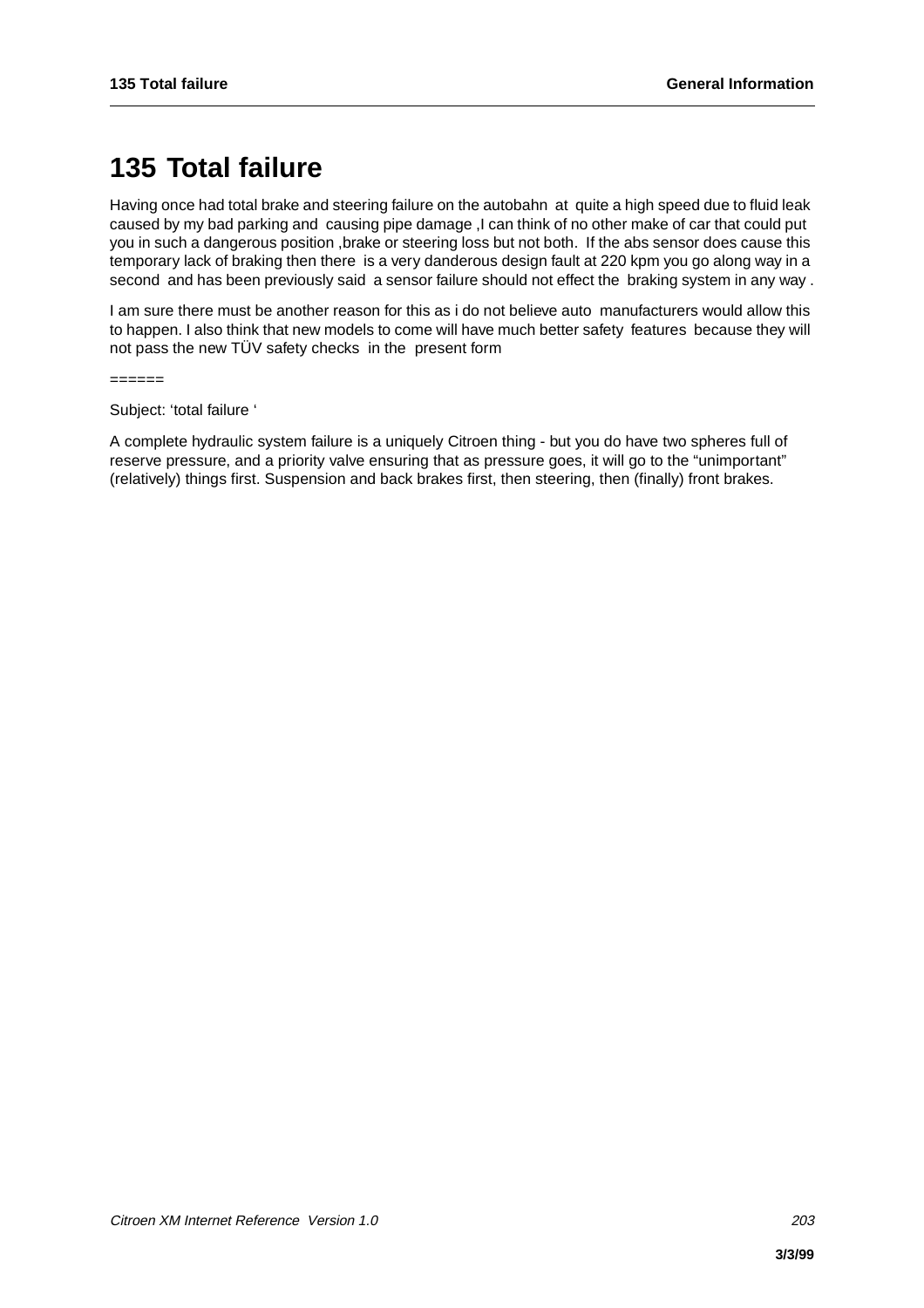### **136 Who designed what**

SM AND the CX (and also the GS and AMI 8) were designed by Frenchmen Robert Opron. In 1975 he moved to Renault. Therre he designed: Renaults 9/11 (in America Encore and Alliance), Renault 25, Renault Fuego, Renault Trafic and Master, Renault Express, Renault Super 5, Renault 21 Nevada and some more.

====

The SM originates, like the CX and the GS, from the french designer Robert Opron. When you compare the 3 cars you can clearly see the same lines coming back. Compare for instance the sides of the car, and you wil see that they all "stop" beneath the doors. This gives the impression of a "box-type" chassis. When you look at the first series of the cars you also can see the lack of side-strips and other other fancy striping. Three car clubs in the Netherlands invited 2 years ago Robert Opron to celebrate the 25th aniversary of the GS and SM and the 20th of the CX. For this event also a special book is made named "style opron".By the way, Opron also did the restyling of the DS, and the third noseis drawn by him !!!

 $====$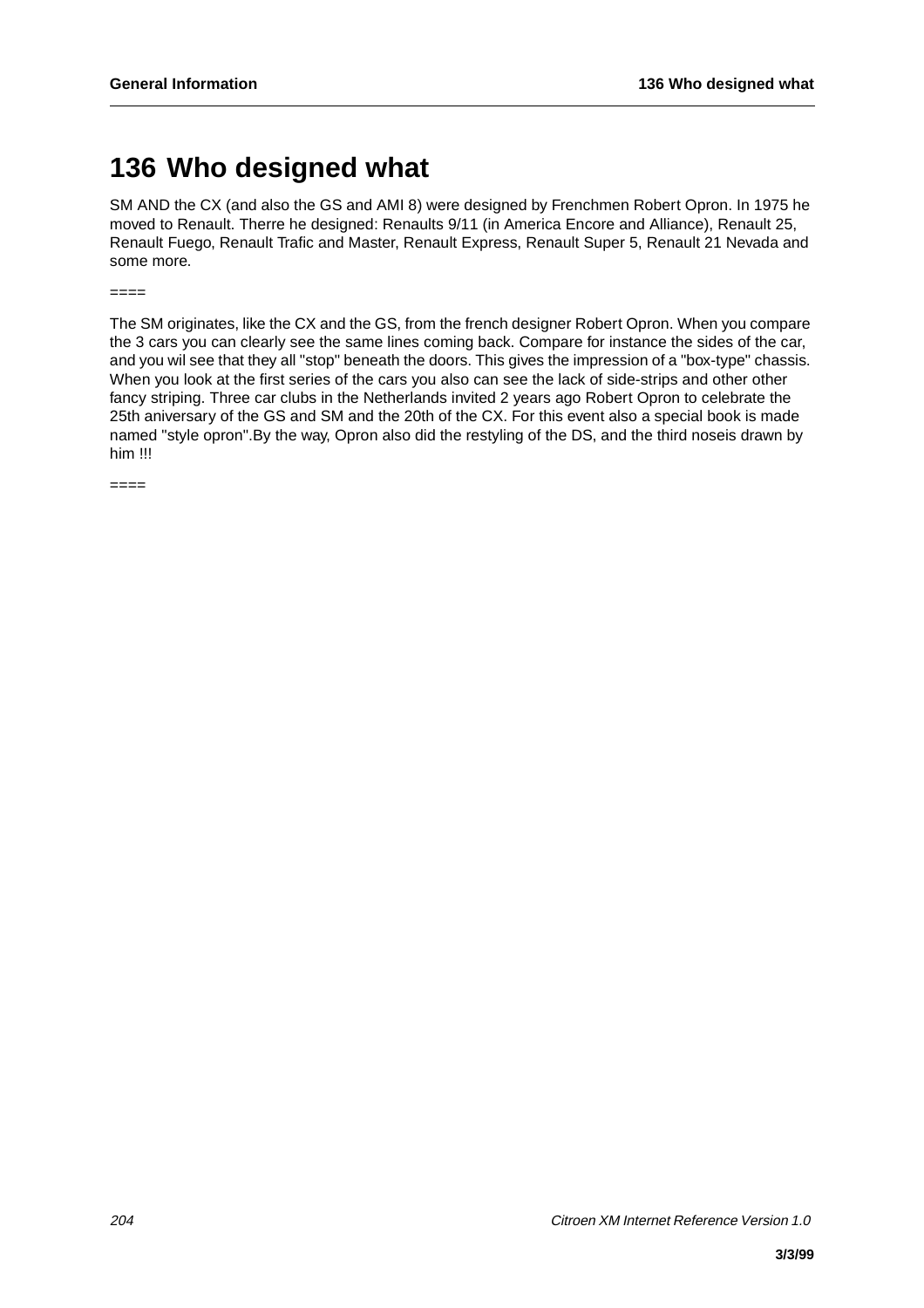# **137 XM Prestige**

When I was looking to buy an XM, amongst a few SEi's I test drove two J reg Prestige's. They were very different to each other. One was in every detail identical to an SEi, I suspect that it was an unsold SEi, rebadged and sold at a lower price. The other Prestige had a cat, a two spoke steering wheel, no rear inner glass screen, leather seats without electrical adjustment, new style alloy wheels (see the cutaway XM at this web address:

http://web.ukonline.co.uk/Members/jr.marsh/xm.htm , thankyou

Julian Marsh)

So which is the Prestige featured in the brochure? Do any of you own one or other of these Prestige types?

I bet Adrian's thinking, why couldn't Citroen have stretched the XM to make a real Prestige? Are there any limo XM's?

====

My 92 Prestige has the said alloy wheels leather non elec seats, a/con no cat and the injection system does not match any of the information in the Haynes manual as far as I can see.

 $====$ 

If you saw mine, you wouldn't be able to place what it was..... 1993 2.0i Turbo but with parcel shelf screen, single spoke wheel (all Citroens should always have these), alloy wheels and leather interior - A pain now, as it does not have Air con....

 $====$